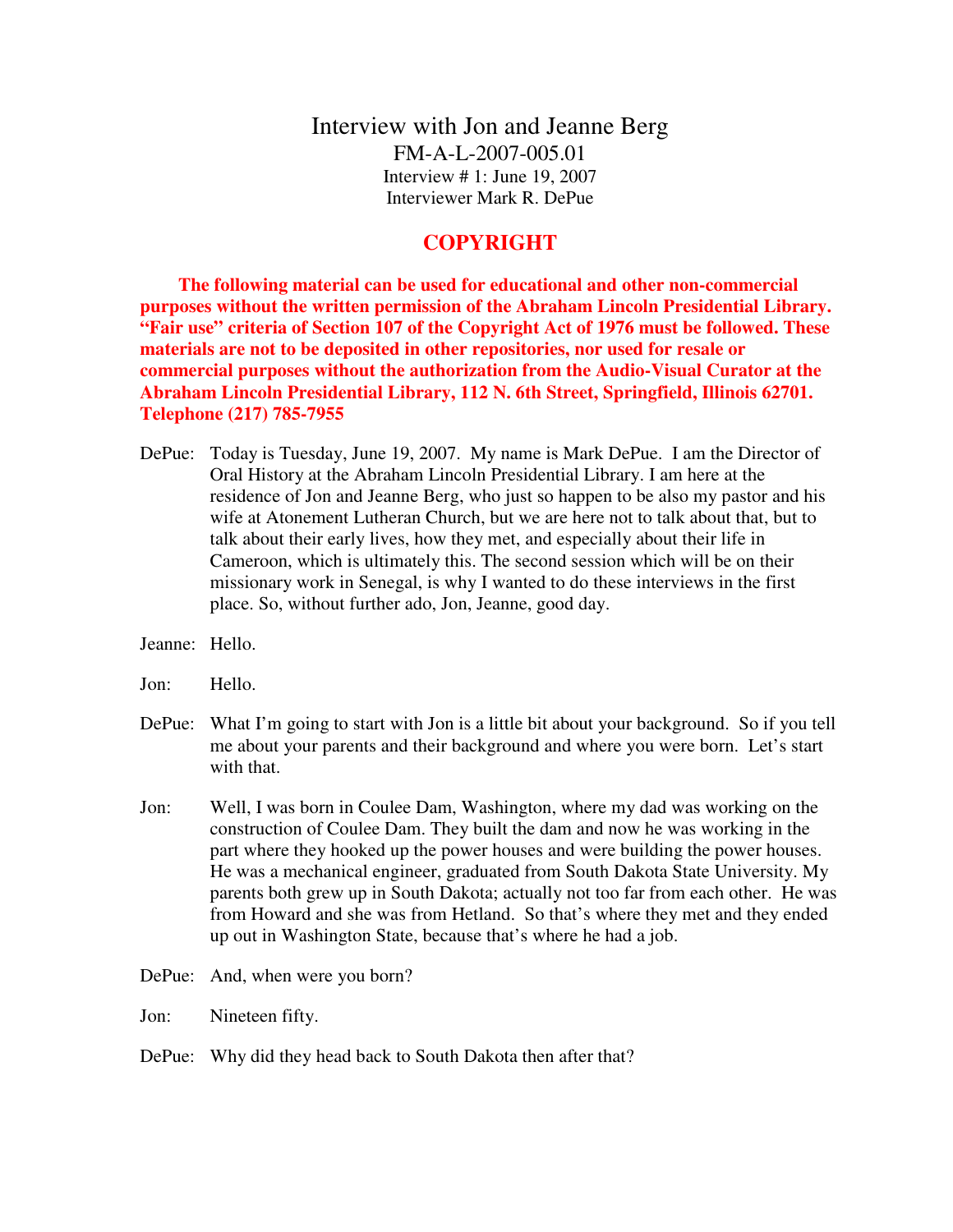- Jon: Most people don't, by the way; they get out of there and they don't go back, but my folks did. My mom couldn't stand being that far away from her family. She came from a family with eight kids and she didn't like not living somewhere near them, so my dad started looking for work in South Dakota and got a job with the Bureau of Indian Affairs. For several years they lived in Aberdeen and then he got a job with an architectural firm in Sioux Falls, so they moved to Sioux Falls. They moved back to South Dakota to be closer to my mother's family.
- DePue: Were they both originally from the Sioux Falls area?
- Jon: Well, they were both from small towns, both about 70 miles from Sioux Falls, one pretty much due north and the other one more northwest.
- DePue: Okay. Where did they meet then?
- Jon: They met when they were 14 years old at Bible camp, in the finest Lutheran tradition.
- DePue: Well, that's appropriate.
- Jon: And at that point I think they decided they would some day marry.
- DePue: Well, my son right now is at Bible camp (Jon laughs), so you just don't know about these things.
- Jon: They were both Lutherans and Norwegians. My mom went to Augustana for, I think one year, maybe two, but then they got married and she quit college, because he graduated a couple of years before her. When they got married she was, I don't know, I think he was about 22 and maybe she was 20 or 21.
- DePue: Had some siblings.
- Jon: Did I?

DePue: Yes.

- Jon: I'm the oldest of five. The next is my brother, who is a year and a half younger, and then my sisters, three sisters, the youngest of which is nine years younger than I am.
- DePue: Okay. And they all live around South Dakota except you?
- Jon: Nobody lives in …. (both laugh). My parents live in South Dakota. Two of them live in Minneapolis, because if you amount to something in Sioux Falls, then you move to Minneapolis. That's what we do.
- DePue: Well, why don't you describe a little bit about what life was like growing up in Sioux Falls in a fairly large family with a really large extended family.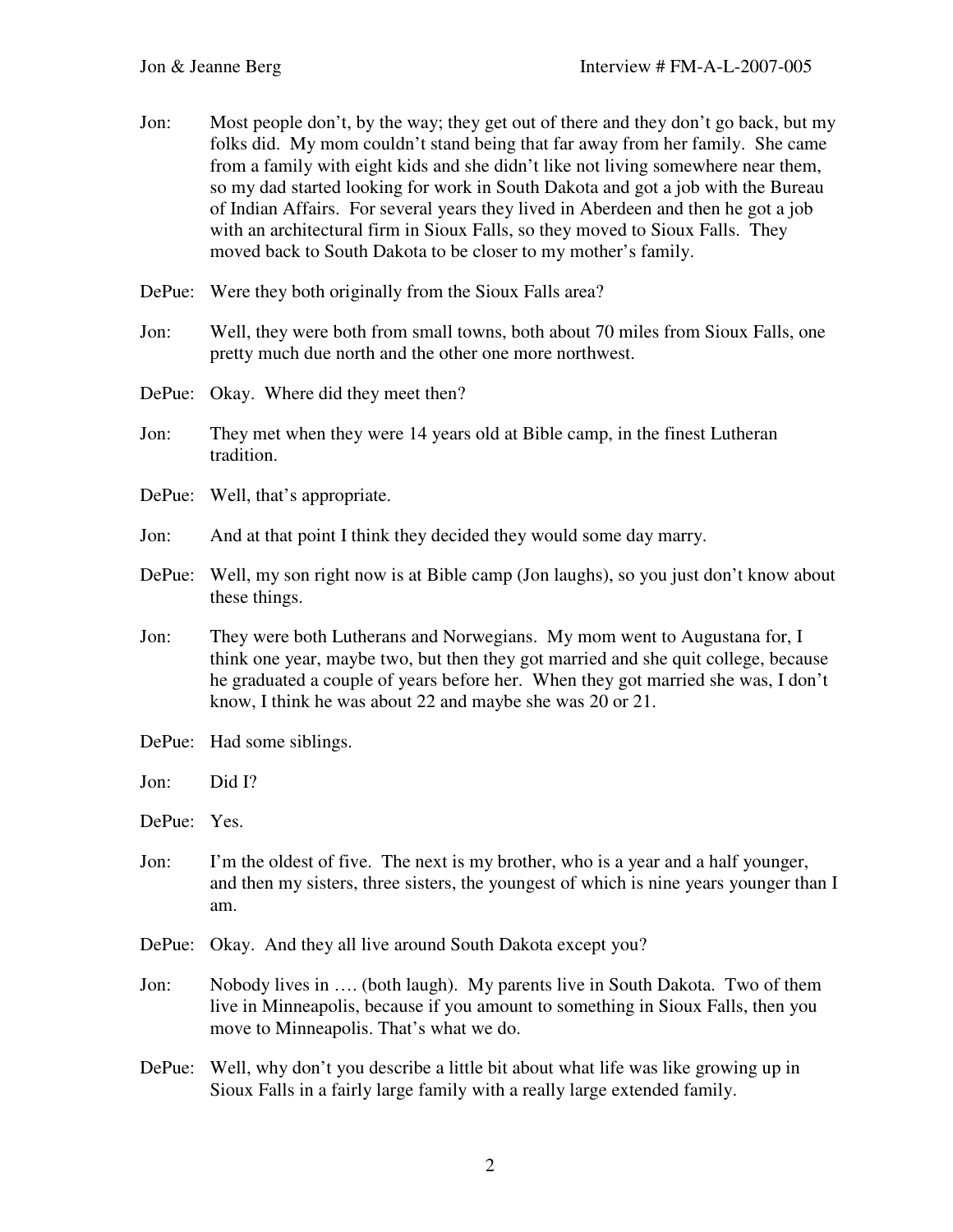- Jon: Well, it was kind of like Ozzie and Harriet. I mean, we lived in a three bedroom, one bath house, constructed in about 1954 and then eventually my brother and I got a room built in the basement and everybody in the neighborhood … and then the house cost \$12,000 back in ... We moved into it in '55 when it was brand new, so there weren't trees and everybody had a bunch of kids. I mean, the neighbors had four kid;, the other neighbors had six kids. Five seemed to be about the average. They built a grade school and then it was absolutely full the first day and I ended up being bused to different—I went to five different grade schools, because the schools were always full—so they were always busing me all over town.
- DePue: So the classic comeback in World War II: let's have a big family and get on with life, huh?
- Jon: That's right, everybody was doing that and I don't … it seemed to me perfectly … My father valued family and work and family more than work. He was very successful in his work, but he grew up without a father and was kind of raised by an extended family out in the farms out in South Dakota and by a small town everybody in town—and it helped him have money. I mean, they'd hire him at the pool hall, they'd hire him to deliver milk and he never felt persecuted or mistreated by it. His brother, the older brother, felt that life was not fair, which obviously it wasn't.
- DePue: Well, not during the depression when your dad was growing up?
- Jon: He was born in '27 or something, so yeah, he was around during the depression and his dad died when he was two years old, when a telephone pole or a power pole he was on top of, that's what he did.
- DePue: So his father died …
- Jon: (unintelligible)
- DePue: ... right at the beginning of the Great Depression.

Jon: Yeah, probably '29 …

- DePue: Yep.
- Jon: … and he had a, you know, his mother was one of 11 kids and his Mons Hauge was his ... then my great grandfather, but he gave ... that's who ... she moved back then to Howard from Baltic so that she could have family around to help her raise … she had five little kids then, no husband.

Jeanne: She was a teacher though. She had a …

Jon: She was a teacher … yeah

Jeanne: Uh-huh.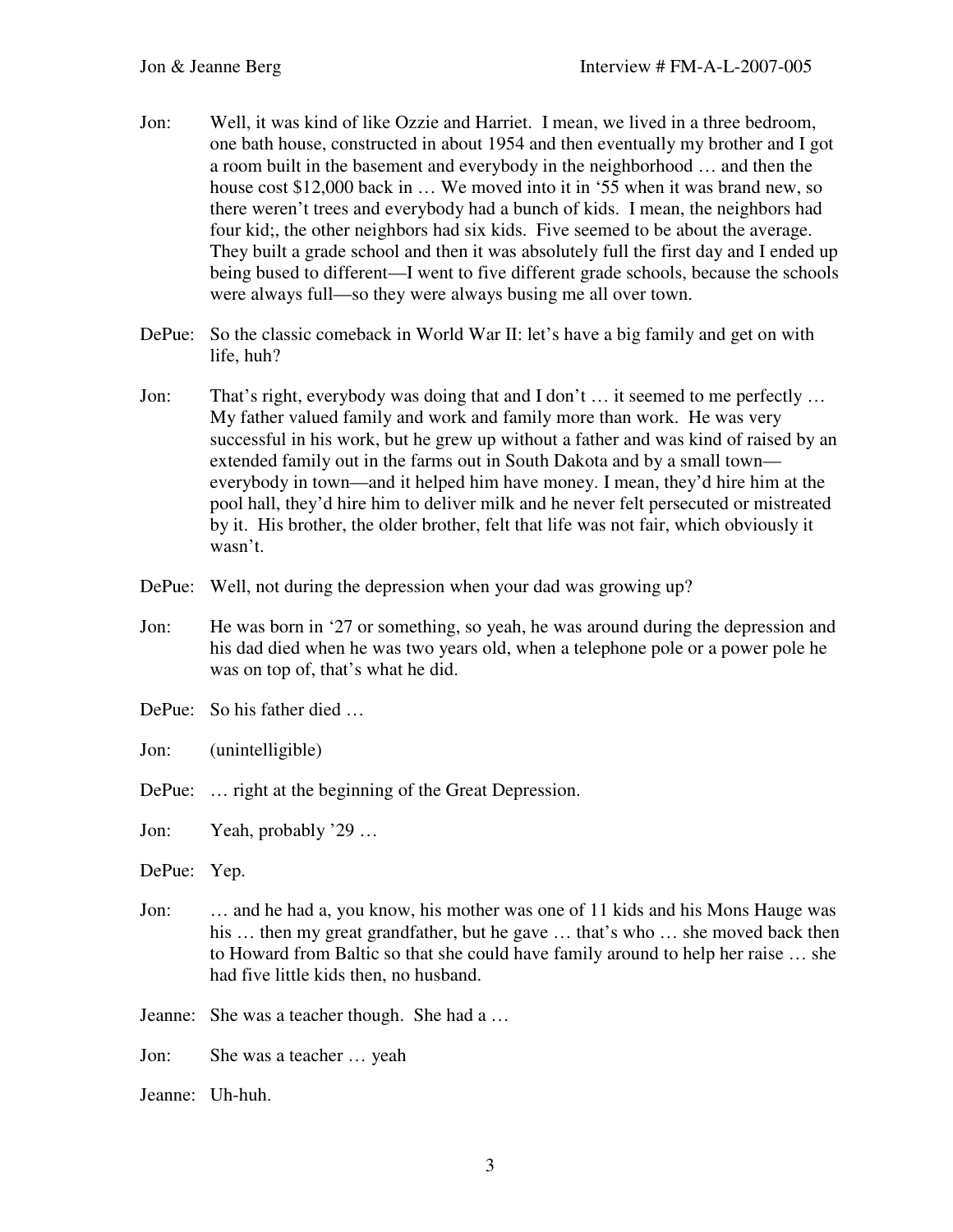DePue: And this was his mother?

Jon: His mother …

- Jeanne: Uh-huh.
- Jon: Yeah.
- Jon: But anyway, back to my dad and my mom. For example, every day in the summer we would go swimming. Usually we would ride our bikes to the swimming pool. Then when my dad would get home from work we'd eat and then we'd go swimming as a family. Every day during the winter we'd go ice skating. I mean, he always did stuff … and then he always picked up all the other neighbor kids and dragged them along, because he just thought that was … I never thought about it, but that's what he did.
- DePue: And church-going family as well, I assume?
- Jon: Yeah, very. And not, at least not as far as I was concerned, in any kind of Draconian way. It was, like, you go to church.
- DePue: That's what everybody did?
- Jon: I don't know. That's what we did. Here's what I thought: I thought everybody did what we did. I don't know what everybody did. I just know what we did and I projected from my experience outward, which proved to be not very accurate. I think other peoples' experience was very different. I just didn't know that at that time.
- DePue: Okay. Any other memories that really stick with you about growing up and going to school, involvement in church, things like that?
- Jon: No, not particularly. I mean, I always did well at school. I remember that. And that was kind of my reputation with other kids; I was the kid who got good grades. But then I thought everybody got good grades. It never occurred to me that other people didn't. I just thought …
- DePue: But you weren't necessarily ostracized because you got good grades going to school?
- Jon: No, no, no. I had lots of friends. I wasn't particularly, you know, I wasn't a great athlete. I was apparently quite resistible to women. (DePue laughs) Didn't have … I wasn't … (Both laugh)
- DePue: Darn.
- Jon: I wasn't besieged by female admirers. I was just …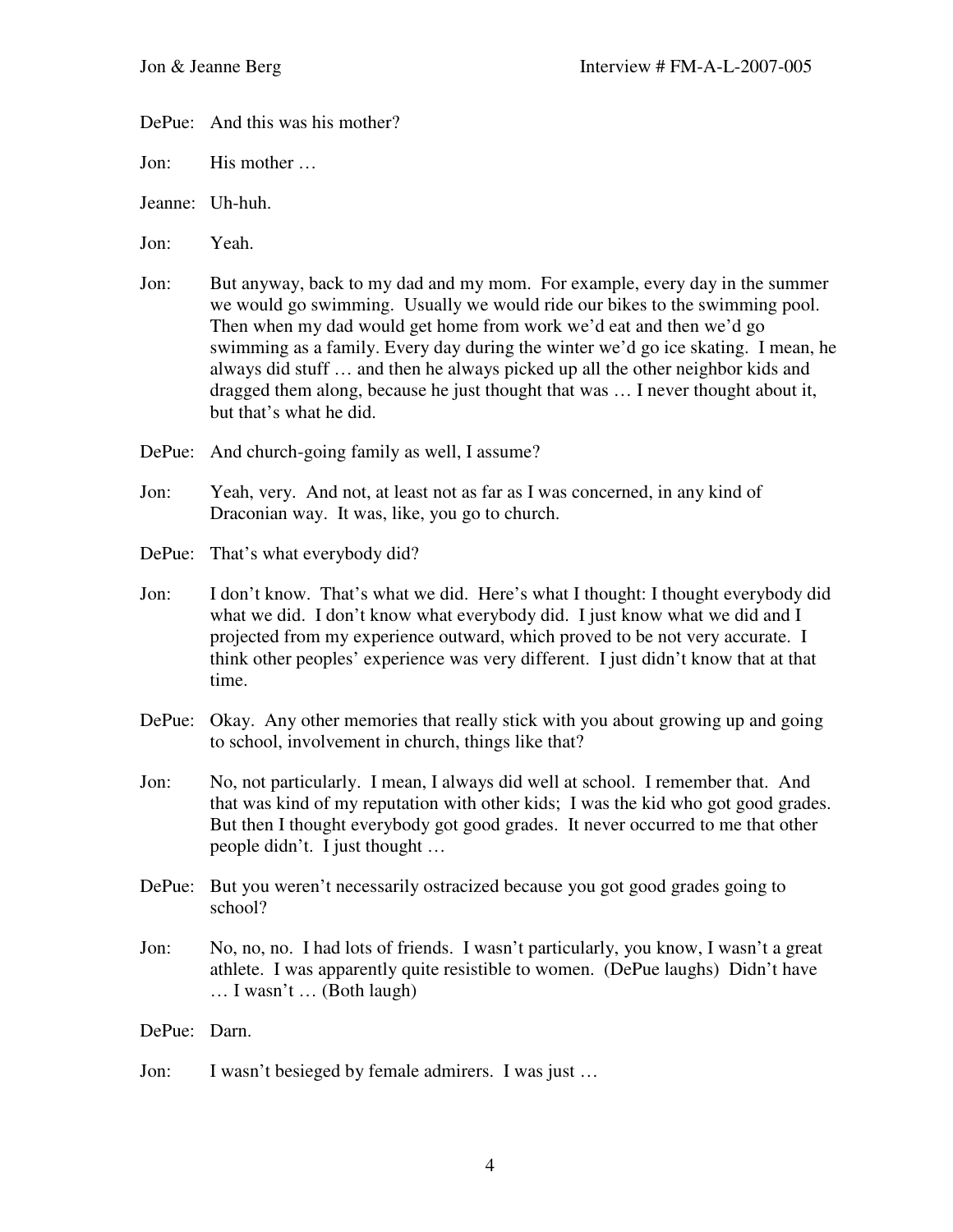Jeanne: Yes.

- Jon: Kind of your nerd who didn't know it, I guess would probably be what I was.
- DePue: An ideal ... idyllic lifestyle then? I don't want you to get too far into the story, but when did it occur to you that, "Hey, being a minister, that sounds like a really neat thing to do."?
- Jon: Well, I had a mind, and I still do, which tends to think, "Well if it's worth … if something's right, then it's really right. I mean, I don't kind of go for wishy-washy on a lot of different things. I mean, a lot of things I'm terribly wishy-washy about, because I don't care. But when I do care … I used to sit in church and think, "Well if this stuff is really true, then I guess what should you spend your life doing other than that which you think is most important?" And I remember in sixth grade, I'll never forget it; the guy's name was Paul Hrdy—without a vowel, H-r-d-y, some kind of Eastern European guy—and we were always going around the room and saying, "What are you going to do when you grow up?" they'd ask us. This was after they trained us during Sputnik in about third grade to dive under the desk in case of nuclear attack. Then after that when they decided we'd survive …
- DePue: And certainly South Dakota would be the first place to launch missiles at. (Jon laughs)
- Jon: And we were strategically important (DePue laughs) … at least in our own mind. So, I remember we were going around the room and it was in Garfield grade school, clear over on the other side of town and he said, "When I grow up I'm going to be a minister." It struck me, "Well wait a minute, if he's going to be, I suppose maybe I could be." And that, I guess, is when I started considering it, although I did … I always studied what I was interested in. That's what I studied. I always said back then I was going to be in science or math, because back in about 1958, they decided anybody with a brain had to do science or math to defeat the Russians, you know.

DePue: Yeah.

- Jon: So we were all going to be little industrious scientists. So, that's what I always said.
- DePue: Or at least an engineer, huh?
- Jon: But it didn't turn out to be that's what I was interested in.
- DePue: Okay. And you went to Macalester College in St. Paul, Minnesota?

Jon: Correct.

DePue: And how did you end up at Macalester?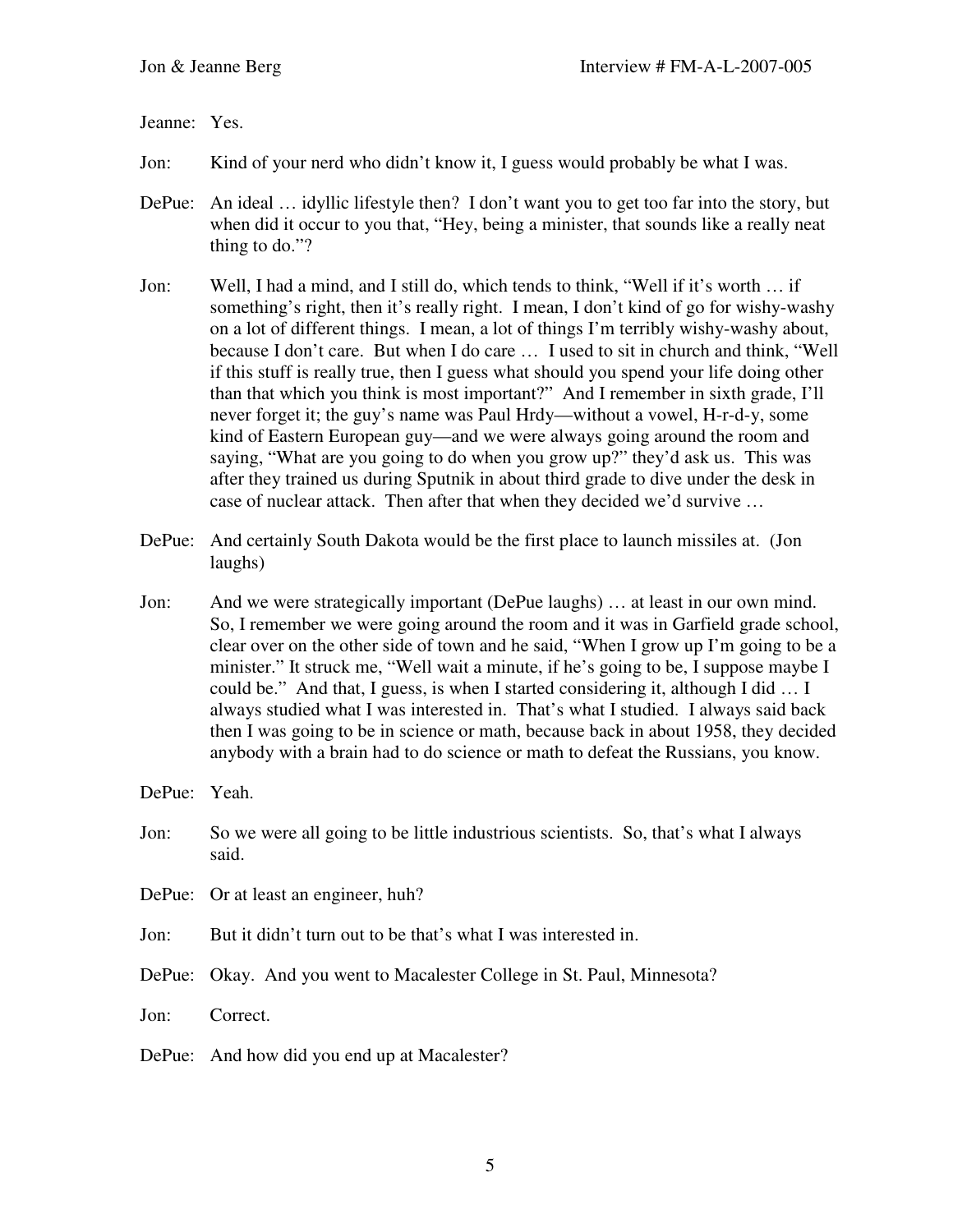- Jon: Well, there was a guy named Jim Powell from high school that went there and I knew him and I kinda liked him, so I heard about it. I associated his name with that school and they had a very good academic reputation. I was a National Merit finalist, or semi-finalist, or whatever, and Reader's Digest gave 60 national merit scholarships a year to Macalester College because Dewitt Wallace's grandfather had been the president of Macalester College once upon a time and he was the founder of Reader's Digest and had oceans of money. So I applied to Macalester, applied to Northwestern, applied to Yale. Didn't get into Yale, much to my—I think, it turned out to be a good thing. Got into Northwestern, got into Macalester, and Macalester offered me a massive \$300-a-year scholarship, so I took it.
- DePue: Three hundred dollars a year, that's what the scholarship was?
- Jon: It was based on financial need and my dad made too much money. So it would have been a full ride, but that's what I got; I got \$300 a year. But, I also went because I didn't want to go to a Lutheran school, because everybody thought I would.
- DePue: So this would have been about '68?
- Jon: I started college in 1968, that's correct.
- DePue: And at this time were you definitely thinking about being a minister?
- Jon: (Jon laughs) I took religion classes. I ended up with a religion major. I ended with a double major in German and religion.
- DePue: And you started as what kind of a major?
- Jon: I said pre-law.
- DePue: Okay, you went from science and engineering to pre-law?
- Jon: Yeah, because I had established to my satisfaction during high school that I didn't really like science or math (both laugh). So what's that leave you? What are your professional choices? Medicine? Nah. You know … engineering? No. Law. So I said, "Okay, I'll be a lawyer. I like words."
- DePue: Okay.
- Jon: But what happened was, my freshman year I was in a high track poly sci class seminar and they called me in and they said, "We're hiring a new prof, Charles Green –I can't believe I remember all these names –to teach political science and we want you to be his student assistant. This will be a big deal. It'll be a great honor for you, and since you want to go to law school, you better do this." But they were also, at the same time, offering just a week or so before—the German department where I was taking a class just to complete my foreign language requirement, second year German—was saying, "We're going to have a course, we're going to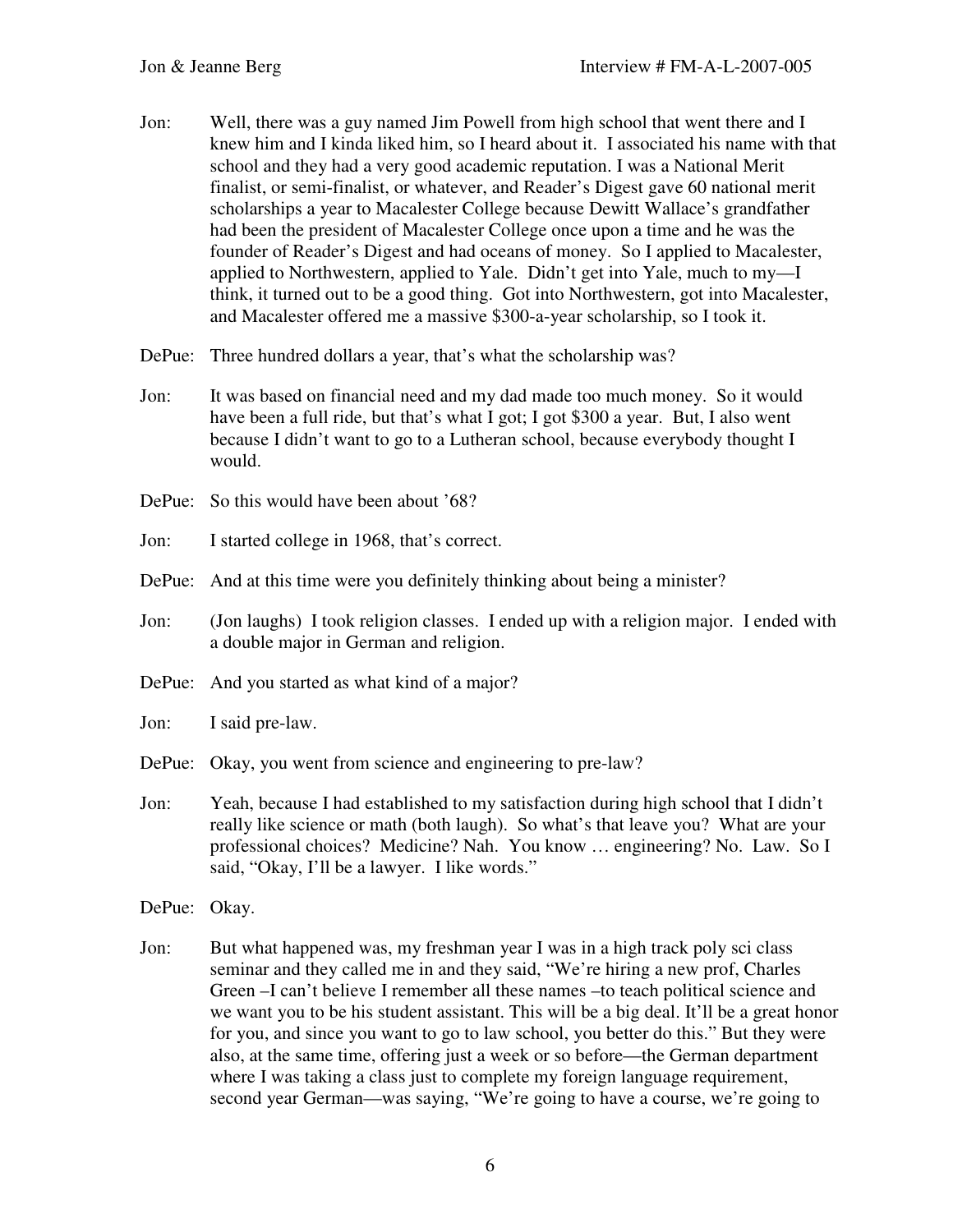take a program to Vienna. We're going to start a new program and we're going spend eight months in Austria. If you want to go, sign up." And I sat in that room and said to the guy, "Look. I want to go to Austria." And he said, "Well, you can't do that. You better stay here and take …" I said, "Forget it, I guess I won't major in poly sci." (Both laugh) So … that's how I make my decisions.

- DePue: Well, your commitment to poly sci was shallow.
- Jon: And I think my choice not to be a lawyer proved to be a good one.
- DePue: But somewhere in this process you decided that you were going to become a minister and were going to go …
- Jeanne: This is where the Vietnam War comes in.
- DePue: Oh boy.
- Jon: Well, no. Here's what happened. I applied to seminary at the end of my junior year in college and then during that senior year, then we had the draft lottery and my number was 33. So, toward the end of my senior year in college, I get this greetings notice from the federal government to report to the federal post office, I think some federal building in downtown Minneapolis—for my pre-induction physical. Well, I got through the physical and I passed all of the tests. But, I had a theological deferment because I was going to seminary. So I went to seminary. But, I wasn't … I don't think I got the deferment …
- Jeanne: (unintelligible)
- Jon: I don't think I went to seminary to get the deferment, because I think if I had done that I wouldn't still be doing this. Thirty-some years later there is no particular incentive for me to keep trying to convince people I need to beat the draft.
- DePue: Yeah. So the decision to go to seminary, the decision to become a minister, came before outside influences like the draft.
- Jon: Yeah. The draft wasn't … no … because
- Jeanne: That just confirmed …
- Jon: My mom was convinced that I would become Canadian. I mean, she was going to take me over the border herself. So …
- DePue: She was no great supporter of the war in Vietnam then?
- Jon: No, but she always voted Republican. For some reason that particular issue –like it did for many other people—from '68 to '72 everything in the world changed. I mean, I went to college with a crew cut. It never occurred to me that anybody had any other hairstyle.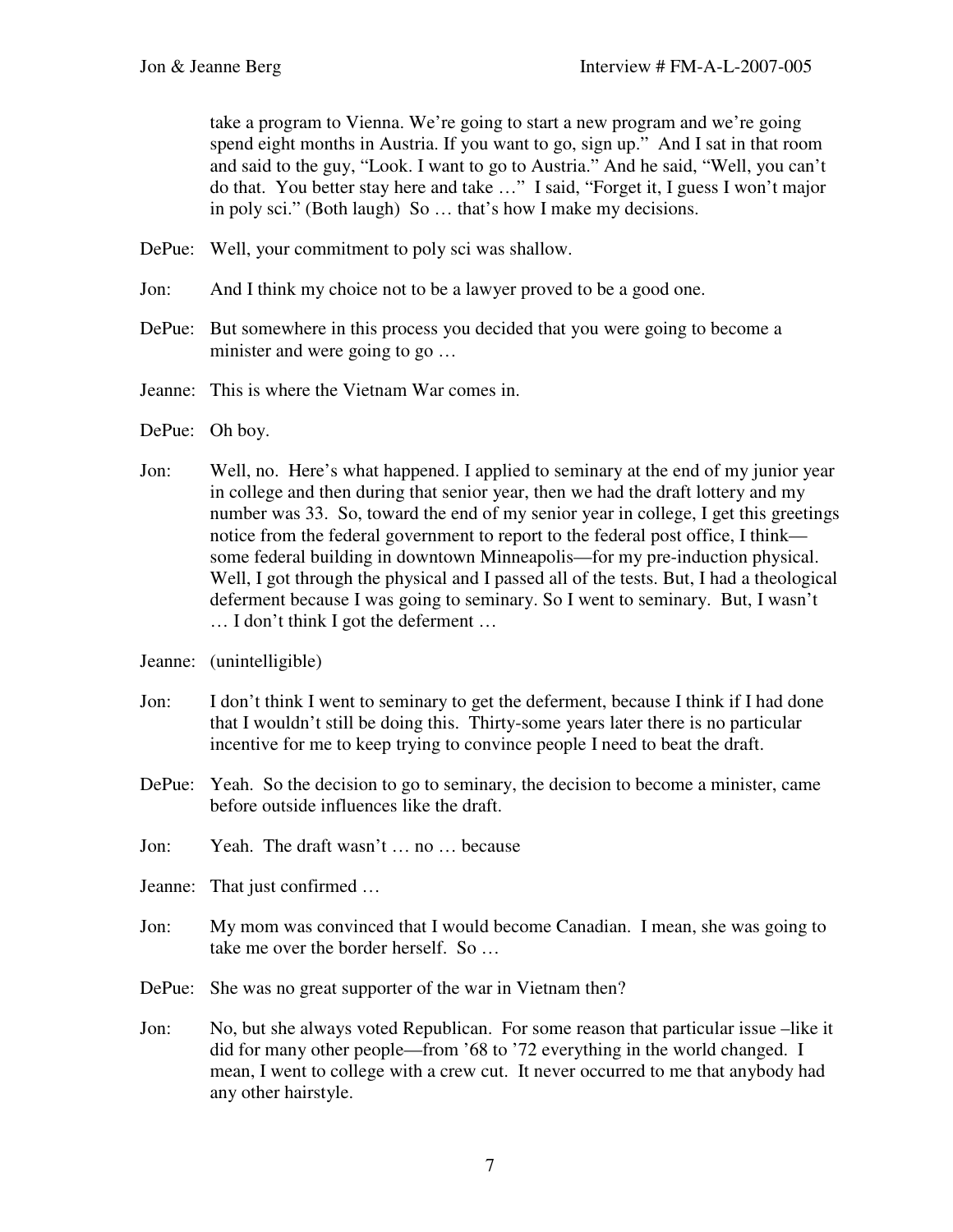DePue: Did you finish college with a crew cut?

- Jon: No. (Both laugh). I had hardly surplus clothes and I had long hair and periodic beards. It was a crazy four years.
- DePue: As your way of protesting against the establishment and everything else?
- Jon: Yeah, we were pretty angry. I mean it was a pretty angry time. Lots of people were pretty angry.
- DePue: Angry about what?
- Jon: About growing up innocent. We go from completely naïve and innocent, to completely cynical and bitter with no middle in between. That's how I remember it. Going from thinking America is always right and everything is always wonderful, to thinking, you know, this isn't what we grew up believing. This isn't what we thought we would ever be doing. And then drugs were huge. I mean, the whole culture was just going ...
- DePue: Do you think that cynicism, or that feeling that was going on so much in college campuses at the time solidified your decision to go in the ministry, or is that kind of unrelated?
- Jon: I guess I don't think it influenced it very much at all.
- DePue: Luther Seminary was the next step, right?
- Jon: Yeah. Luther Seminary is where Lutherans go to seminary. (Jon laughs).
- DePue: In St. Paul again.
- Jon: St. Paul, Minnesota, the largest Lutheran seminary, probably, in the world. It's got like 600 students. And that's where I went. So I went from college in St. Paul to seminary in St. Paul.
- DePue: But how long did you end up staying there?
- Jon: One year.
- DePue: And why only one year?
- Jon: Well, because I was involved in a relationship that went south over the course of that time and I needed to get out of town for personal reasons. And also because I don't learn well in situations where people are like me. I learn better when they are not like me. And Luther was kind of filled with people like me only more purebred Norwegian Lutheran. I mean, even more purebred Norwegian Lutheran than I was.
- DePue: Was that how they were like you? Were there attitude similarities as well?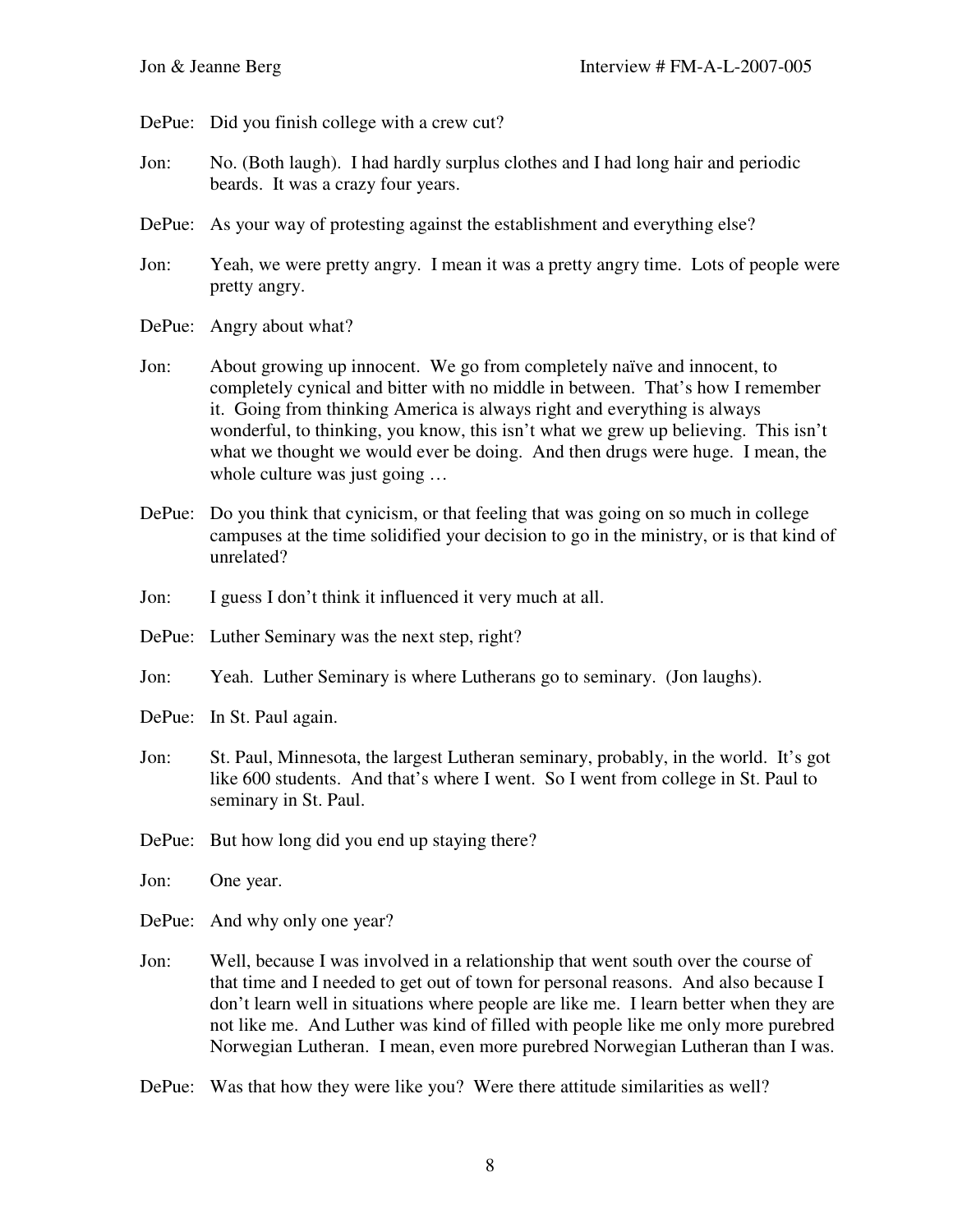- Jon: I mean everybody had all kinds of different attitudes. Well, quite a few of them, I'm sure, were way more conservative than I was at that time Macalester was a pretty radical left wing place for the Midwest. It was kind of like Carlton, wanted to be like Carlton, Oberlin, these little pinko organizations out there on the prairie. I felt like at Luther that they offered you no choices in the classes you took. They treated everybody like a C+ phys ed major and assumed that you knew nothing and were probably not going to learn much, but they would ram it down your throat and try to produce a uniform product. Everybody else liked it.
- DePue: Well, you might not have liked my alma mater then.
- Jon: (Laughing). I wouldn't have lasted three minutes.
- DePue: Where the saying was, "We got a hundred thousand dollar education crammed down our throats a nickel at a time." (Jon laughs).
- Jon: Yeah, I've always had authority issues and I've recognized it more with the passage of time. But they were very patient with me and nice to me at Luther, I should add. I remember a great many of faculty. Then I transferred to Princeton Seminary.
- DePue: Which I would think would be a hard place to get into.
- Jon: No, no, seminaries aren't hard to get into. I mean, it wasn't like Princeton graduate school in a PhD program or something. It was, I suppose, moderately difficult to get into, but the chair of the religion department at Macalester was very wellconnected at Princeton Seminary. He made one phone call and I was admitted.
- DePue: So the folks at Luther were sympathetic to what you were doing?
- Jon: I think at that point they were totally unaware of what I was doing.
- DePue: Okay.
- Jon: But, when I came back two years, three years later and had my panel of questions, I had to appear before five faculty to be certified. Back then the seminary certified candidates for ordination and normally you appeared before two faculty. You write a paper, your position paper on various theological topics, and then you present it, or they ask you questions to see if you know enough to get ordained. Well, if you had been through Luther they knew you inside out, upside down, and backwards, so it was a formality. Since I had been away from Luther they had a policy that there was a representative of each of the five different departments, like new testament, old testament, church history, systematics, and practical theology, or whatever they were. What could they say? They all had their PhD's from Princeton Seminary. So it wasn't like they could tell me the school wasn't any good, so they were …
- DePue: The only reason I had mentioned that it had to be tough to get in there is because it is one of the elite theological seminaries, in the United States. Is that not right?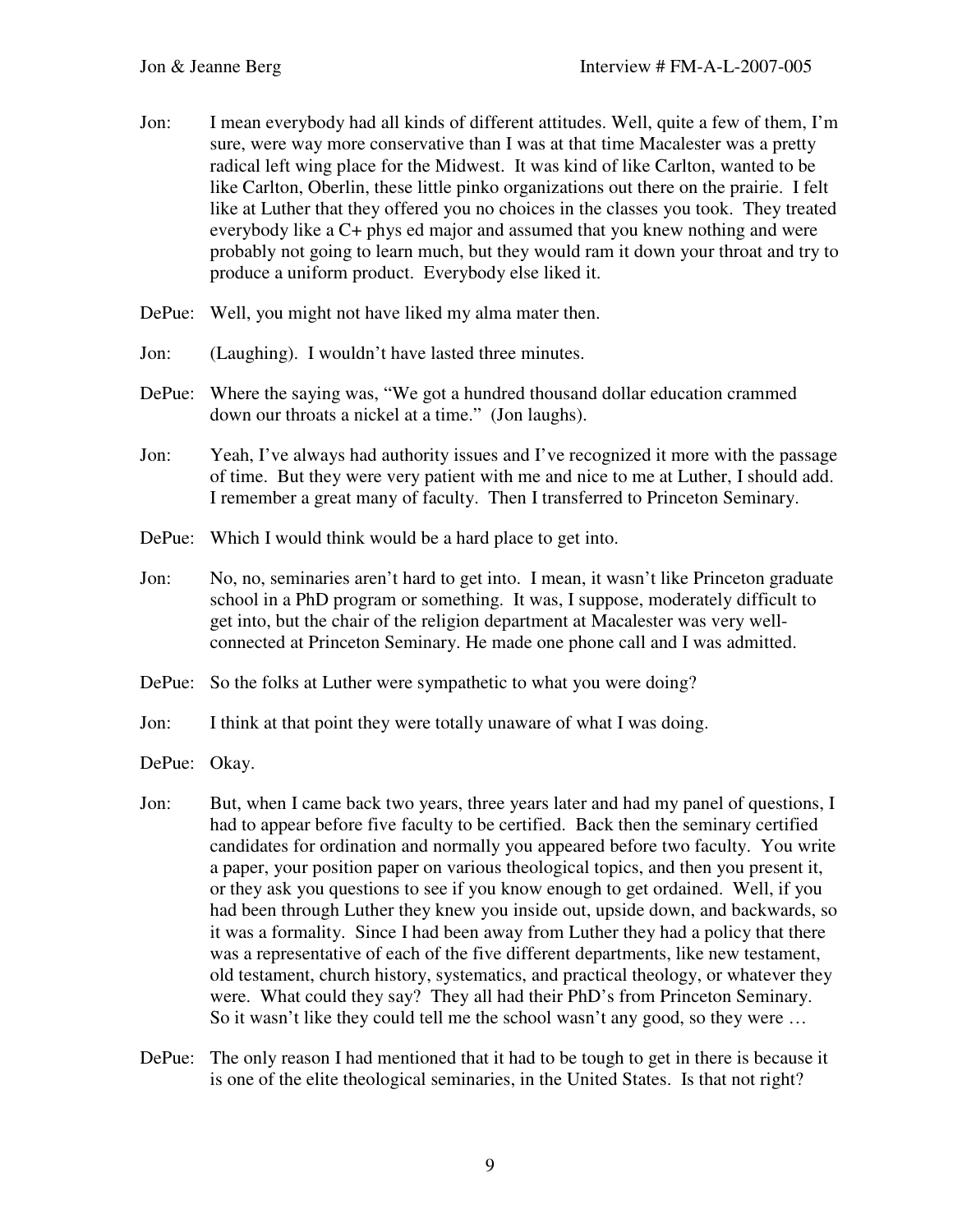Jon: Probably. It's actually older than the university.

DePue: Yeah.

Jon: And it has, I think, a solid academic reputation.

DePue: Denominationally is it Presbyterian or is it kind of non-denominational.

Jon: Presbyterian. It is a Presbyterian seminary, but they had a rule that 40 percent of their student body had to be Presbyterian and the rest could be anything. They had a rule, I think, a similar rule about the faculty. So for the time, it was very diverse in terms of lots of different faculty. They have Lutheran faculty, Methodist faculty, Baptist, Presbyterian, Catholic. All kinds of different faculty, all kinds of different students, and that was a large part of its appeal.

DePue: And you liked it at Princeton much better than you did at Luther then?

- Jon: Yes, I did. Academically, certainly I did. I made some friends from—I mean, my two best friends—one was a Catholic priest and one was a Unitarian, and then there was me.
- DePue: Even a Unitarian?
- Jon: (Laughing). Yeah, well he actually ended up working for Brown and Root Construction. He never did get certified by the Unitarians, but he did complete his seminary education there.
- DePue: And I would have to believe that New Jersey is quite different from living in places like Minnesota and South Dakota too, or did you not get out that much?
- Jon: Well, I was only there one year when I lived in the dormitory, before I did my internship. I mean the formative educational experience at seminary was the intern year, which was after my first two years of seminary and before my last year of seminary.
- DePue: And, you ended up at Oak Park in Illinois, right?
- Jon: Yeah. Well, I ended up at Oak Park and Park Ridge.
- DePue: Okay.
- Jon: But I lived in Forest Park.
- Jeanne: Um-huh.
- DePue: Okay. Was it United Evangelical Lutheran Church?
- Jon: Just United Lutheran Church.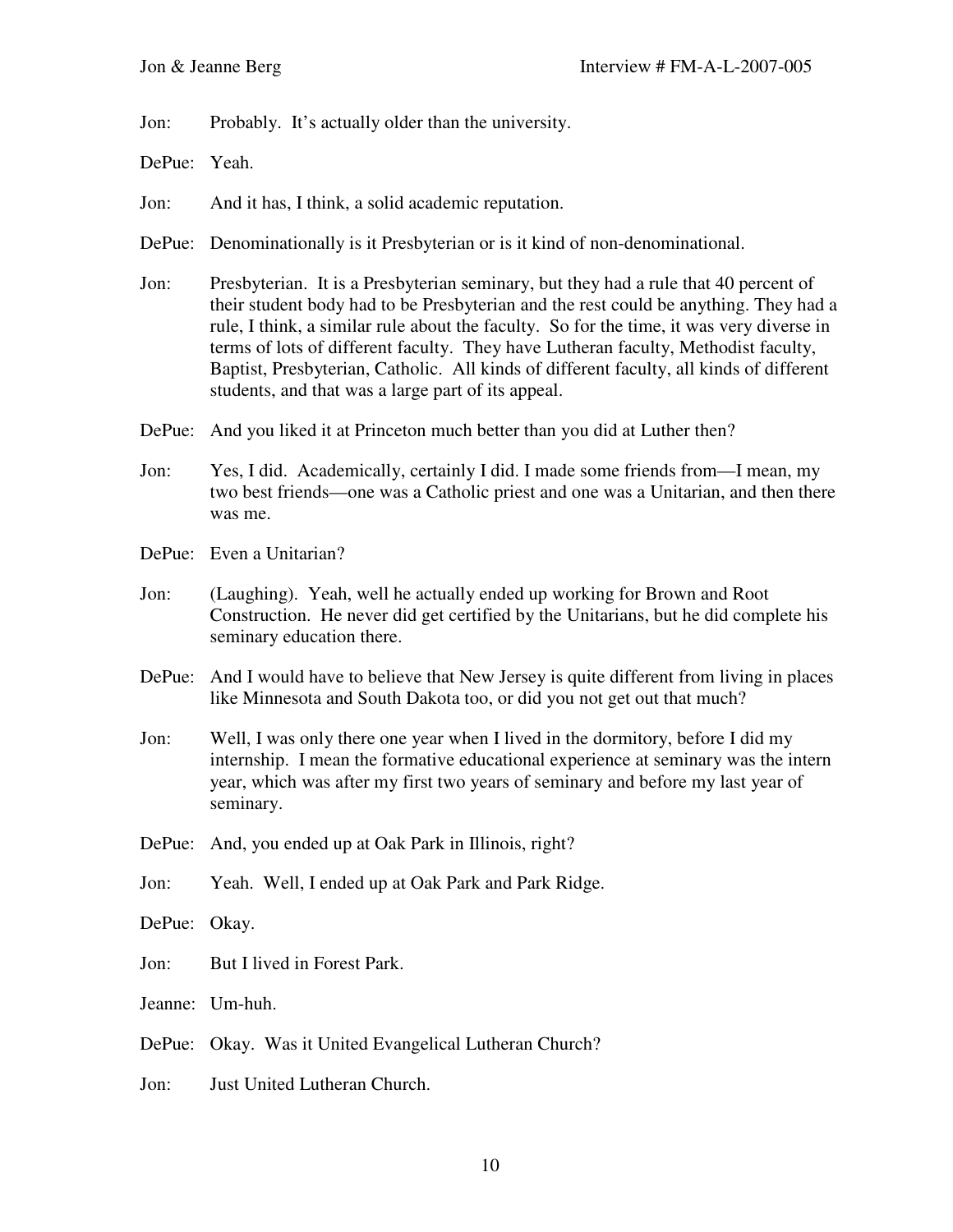- DePue: United Lutheran Church? Okay. That would have been before the split, or the unification.
- Jon: Well, I mean, it was the name of the congregation.
- DePue: Okay.
- Jon: It was an ALC congregation.
- DePue: Why Oak Park and back to the Chicago area?
- Jon: When I was signing up for internship sites. Another thing that happened was I did all of my Lutheran stuff by myself. I wasn't on a Lutheran campus where everybody would discuss all of these things to death and all of the subtleties of internship placement and that kind of stuff and later what synod are you going to be sent to and that. I just sat out there in New Jersey, filled out the forms, and they had one opportunity where they said it would be both hospital chaplaincy and pastoral parish ministry and I said, "Well, two for the price of one. I'll take that." And I got in because people didn't want to do that. And it happened that I ended up at Oak Park three days a week and Lutheran General Hospital three days a week. The supervising pastor at Oak Park—I had been a member of his church when I was two years old in Aberdeen, South Dakota. He knew everybody in my family for generations, but I didn't know any of this. I mean, Ed Nervig knew at one time, I think, half the population of the state of South Dakota.
- DePue: So this was a good place to even broaden your experiences then?
- Jon: It was wonderful. It saved my educational experience.
- DePue: Well, this is the point in time I wanted to shift gears and let Jeanne do some talking now, rather than hearing these stories for the millionth time (Jeanne laughs) about Jon I suspect.
- Jeanne: Oh no.
- DePue: And most all of this is going to be new to me, because I've heard a lot of the things that, Jon, you've mentioned obviously from your pulpit. Tell me about your background.
- Jeanne: Well, when I was born in 1950, my parents lived in Chicago. I'll go back to my mom. She was orphaned when she was about four and spent her childhood being kind of passed around between relatives, though she spent many years off and on during her childhood, and finally, the last part of her elementary and then her whole senior high school experience, lived with her aunt and uncle in Oak Park.
- DePue: And what was her maiden name?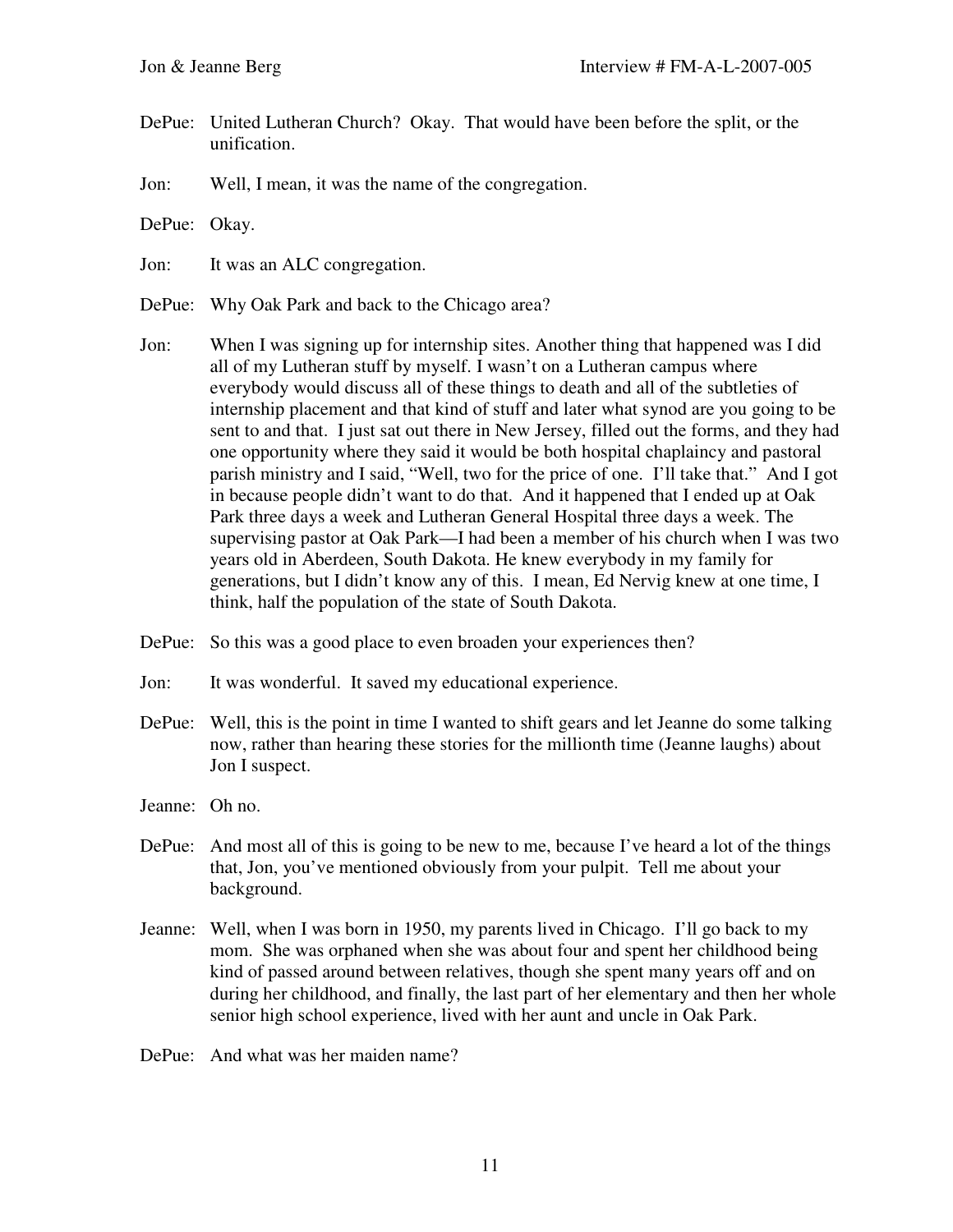Jeanne: She was Beverly Barker. My father grew up in Chicago. His father, let's see, he worked for the CTA and he was, you know, on the elevated train, a conductor. He died when my father was young and so my father was raised by his mom and a bunch of older sisters. Anyway, one of his sisters worked at the same bakery that my mom worked in and my parents met that way.

DePue: This is in Chicago?

- Jeanne: My mom was living in Oak Park; he was living in Chicago. At that point he had been in the Army, had gotten out and was working at the Federal Reserve Bank of Chicago. He sorted cash and then eventually he became one of the people who destroy old money. He was on a team of people who—you drill holes in it and then you burn it.
- DePue: I would think these are people you have to trust.
- Jeanne: Well, you do go through background checks and, in fact, they are on two teams. They had two teams of destroyers of money. One team observed the other team destroying it and then they would trade places so that nobody ever did it without being observed. So, anyway, he was working at the Federal Reserve Bank and his sister introduced him to my mom. She was still in Oak Park - River Forest High School and, in fact, they went to her prom and things together. They got married, I think, in '48. I came along in '50 and I'm the oldest of six kids.
- DePue: What was your dad's last name?
- Jeanne: His name was Ernest Nelson.
- DePue: Okay. So neither of these names sound…
- Jeanne: Okay, and so my mom is kind of English, Irish, Scottish background.
- DePue: Okay.
- Jeanne: We would kid that she was a mutt, a mongrel, a mix. My dad, his mom was Finnish and his dad was Swedish. My grandmother was from a part of Finland that was actually Swedish culture and so they spoke Swedish. And, in fact, the story goes that, like I said, he worked for CTA. They were at some sort of business do once and all the women were in one room and all the men were in another. My grandmother's child, her first son, my dad's brother, got ill. He was an infant. He got ill. She couldn't talk to anybody because she only spoke Swedish; it took so long to find my grandfather, that the baby ended up dying. So at that point my grandmother said, "Nobody will ever speak Swedish in my house." And, indeed, they stopped speaking Swedish in her home. My dad grew up in kind of unusual circumstances. My mom grew up in unusual circumstances. They were living in Chicago, but their goal was to raise a family in Oak Park, because of the educational system.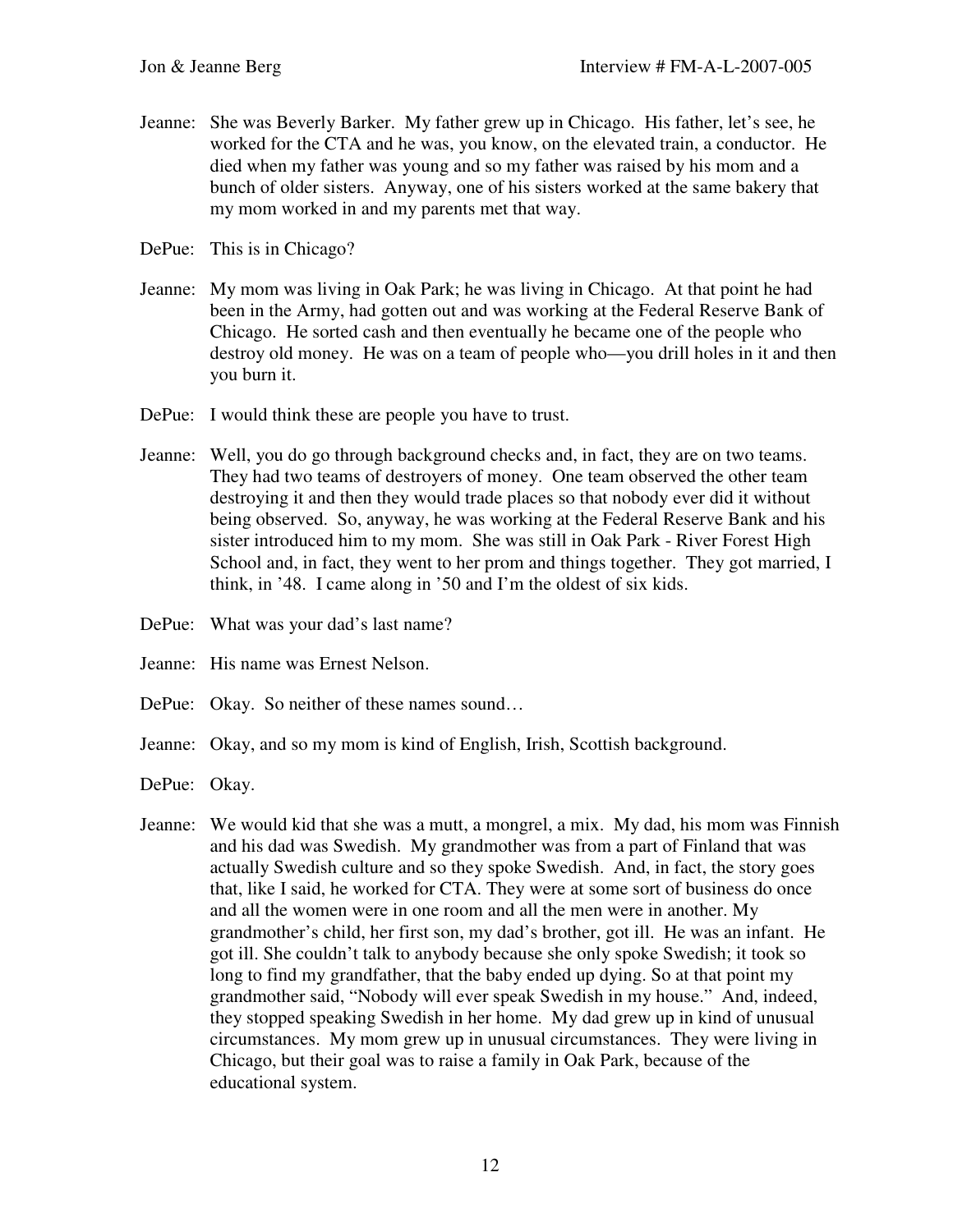## DePue: Right.

- Jeanne: They valued education. They were obviously very poor, relatively poor growing up, so they bought themselves a little house in a section of Oak Park, which—Oak Park- River Forest is a well-to-do suburb with small little pockets of less beautiful, less fancy homes—but everybody got the great education. I have twin brothers two years younger than me, a sister six years younger than me, a sister eight years younger than me, and then my little brother came along when I was in high school. So, I grew up in a situation where we had lots of kids in a little house, but on a block with every house full of lots of kids in little houses.
- DePue: In a quiet suburb of Chicago.
- Jeanne: Yeah. It was quiet. It is fairly metropolitan so, you know, there is not a lot of land between houses, but, you know, there are lots of parks, lots of culture, and lots of opportunities. The thing that stands out in my mind is that I had a superb education. The school district would test kids and you would get kind of an individualized education. In fourth grade I read eighth grade, so I got sent to a little group of other kids who all read in eighth grade, so we weren't stuck in little, you know, departmental things. It was a superb education. I loved leading little kids around. I can't remember ever not wanting to be a teacher. I remember taking all the neighborhood kids, making them stay in my little school (all laughing) and I'd organized carnival shows and what not.
- DePue: Were the brothers and sisters part of the troupe that followed you around?
- Jeanne: When I could drag them into it, though the boys were probably pretty much like boys. They'd be off on the side throwing rocks or making mud pies or whatever to torture the girls.
- DePue: Well, I wanted to ask you, before we get too far into this. Your father was a World War II veteran; both of your fathers were.
- Jeanne: Yes.
- DePue: But I don't have any idea what your father did during the war?
- Jeanne: Okay, this is the family story he used to tell us. He was a radio engineer repairman and he was in Hawaii and for some reason they kept getting stuck there. He claimed that there was a guy in his, whatever unit, whose father was a doctor, who would send over stuff and somebody would inoculate themselves and they would get quarantined there. So, he claims he was quarantined in Hawaii all of that time. I don't know.
- DePue: In the Navy or …?
- Jeanne: He was in the Army.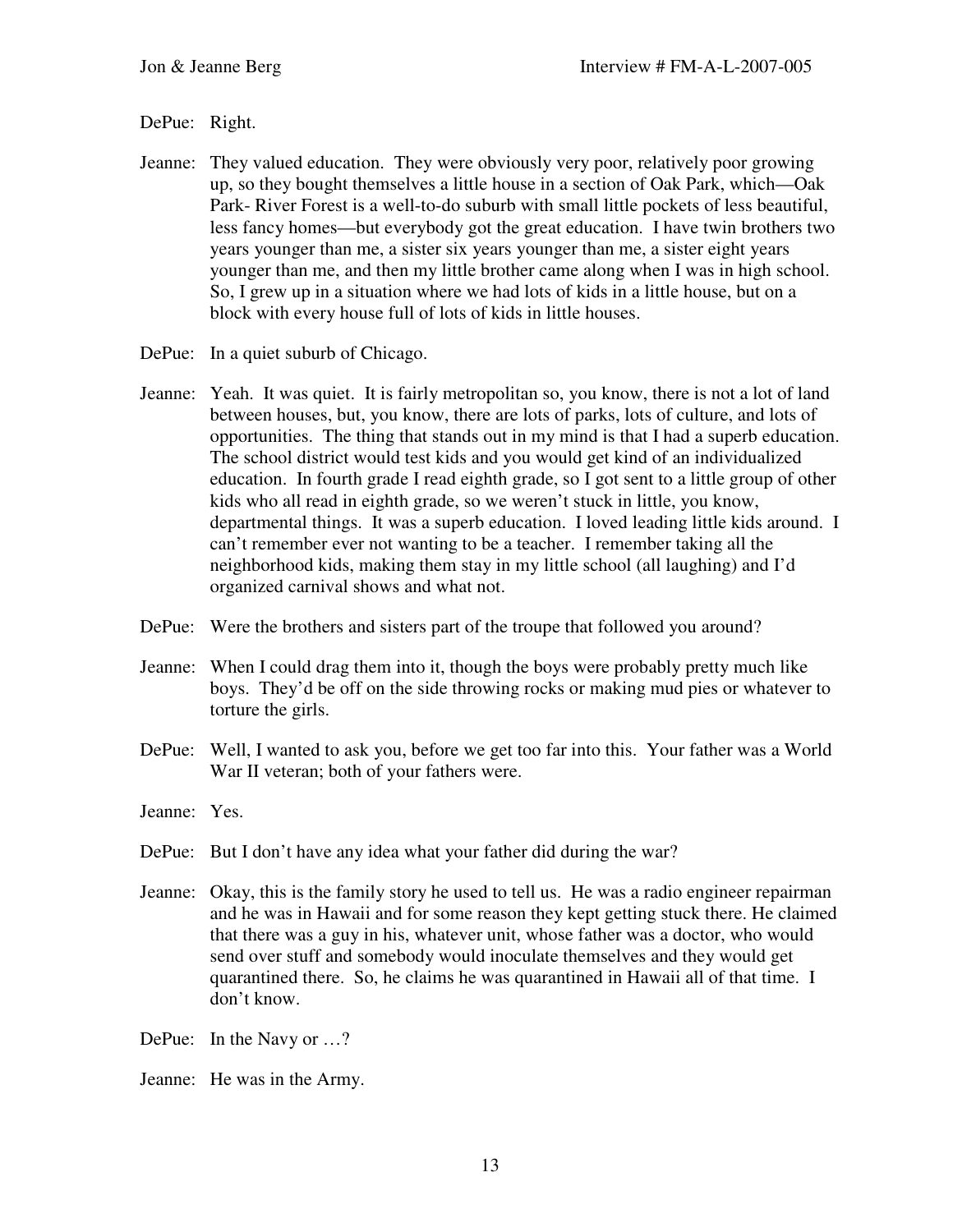DePue: Okay. But he spent the war in terrible conditions in Hawaii?

- Jeanne: In Hawaii, yes (laughing).
- DePue: And Jon, your father?
- Jon: My dad had to go to Gustavus Adolphus. He was in a pilot training program until they found out he couldn't see well enough. Then he was in a Naval ensign training program. It must have been rough duty on those college campuses to be in uniform when everybody else was off getting shot at.
- Jeanne: Yeah.
- Jon: He doesn't talk a lot about it, but I don't think it was a terrible time in his life.
- DePue: Neither of them were scarred for life because of their experiences. (Jon laughing)
- Jeanne: No, no, no.
- DePue: Okay. So, in high school you say you always wanted to be a teacher. Was there a particular area of study you were interested in?
- Jeanne: Well, let me tell you that I was, like I said, very interested in working with kids. Even in eighth grade we had this project where, you know, they were trying to get everybody to do science and math and I did well in science and math We had to like just write a book, a little book about what we wanted to be and I wanted to be a teacher, so I know for sure at that point I was very firmly into wanting to be a teacher. I'll tell ya, my extended family—I had a huge extended family because my dad had, I think six or seven brothers and sisters, all of whom had their families in the Chicago area—and I was intrigued because I had one aunt who, when she was in her late teens had a nervous breakdown and developed schizophrenia. So, my whole childhood I remember watching the impact she had on this entire extended family and I became interested, intrigued by mental illness, trying to understand it. When I went to college I informed everybody I wanted to not only teach, but I wanted to teach people who were emotionally ill and there wasn't such a degree in Illinois at that time. This was in the early 1970s. So, they said the next best thing I could do is get my elementary degree and then study psychopathology. So, indeed, I studied psychopathology as much as I could. This was back in the days where there was sensitivity training and all of that kind of stuff in psychology.
- DePue: But this is what you are doing in college now.
- Jeanne: This was what I was doing in college.
- DePue: Okay. And where was college again?
- Jeanne: Northern Illinois University in DeKalb, Illinois.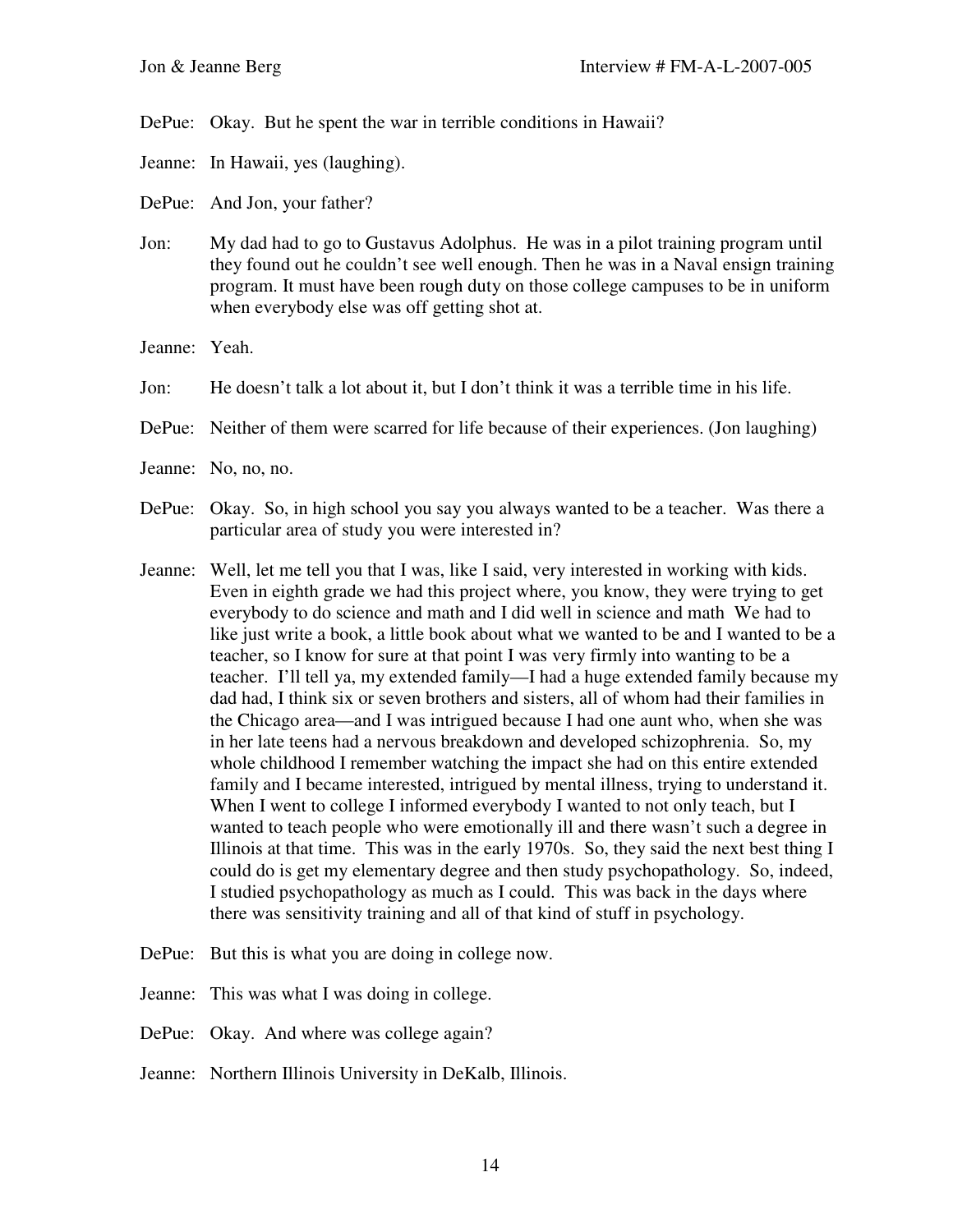DePue: Okay.

- Jeanne: Right outside of the Chicago area.
- DePue: So, it was not in Chicago, it was far enough away from Chicago, but still close enough.
- Jeanne: Yeah. But let me go back to, I grew up a poor kid in a rich suburb and there was some of that anger Jon talked about. In my case I knew specifically it was I felt angry that I ended up … Now my parents gave up a lot to move to Oak Park. I had a great education, but all I could see in my eyes at that point was, "Boy, I don't have all that my friends have." I mean, my friends went to Europe every summer in high school and got cars on their birthday. I didn't, but, anyway, so I decided I did not want to go to an expensive college where I would be the poor kid in a rich school again. So I picked good old Northern, because I got a full scholarship, too, and mine was \$500.00 (all laughing).
- DePue: Wow.
- Jeanne: Yeah. That was what tuition was a semester when I went to Northern.
- DePue: Back then that's a sizable amount of money.
- Jeanne: It was. It was a huge chunk. Yes. I think on the scholarship forms my dad raising six kids by that point was making a little over \$10,000. So, a \$500 scholarship was a big chunk, it really was. Anyway, so, I studied that in college. When I got out of college I had my elementary certificate. I went and kind of accidentally found a job in a special ed cooperative in Chicago and went back to school; then I got the courses I needed to get. I have one of Illinois' first special ed certificates and it was in learning disabilities, then I got another one that was in social maladjustment, emotionally disturbed, and cultural disadvantaged, of all things. That was what the special ed certificates were like back then.
- DePue: That's a mouthful.
- Jeanne: Uh-huh.
- DePue: When you were growing up, church?
- Jeanne: We were Lutheran. My mom, I think, might … I don't know what she was when she was a child. The aunt and uncle in Oak Park, she was Presbyterian, but when she met my dad, his whole family was very solidly Lutheran. I was baptized a Lutheran and grew up Lutheran. I did, you know, the singing in the kids' choir, singing in the adult choir, teaching Sunday school and all of that.
- DePue: So was the United Lutheran Church your church?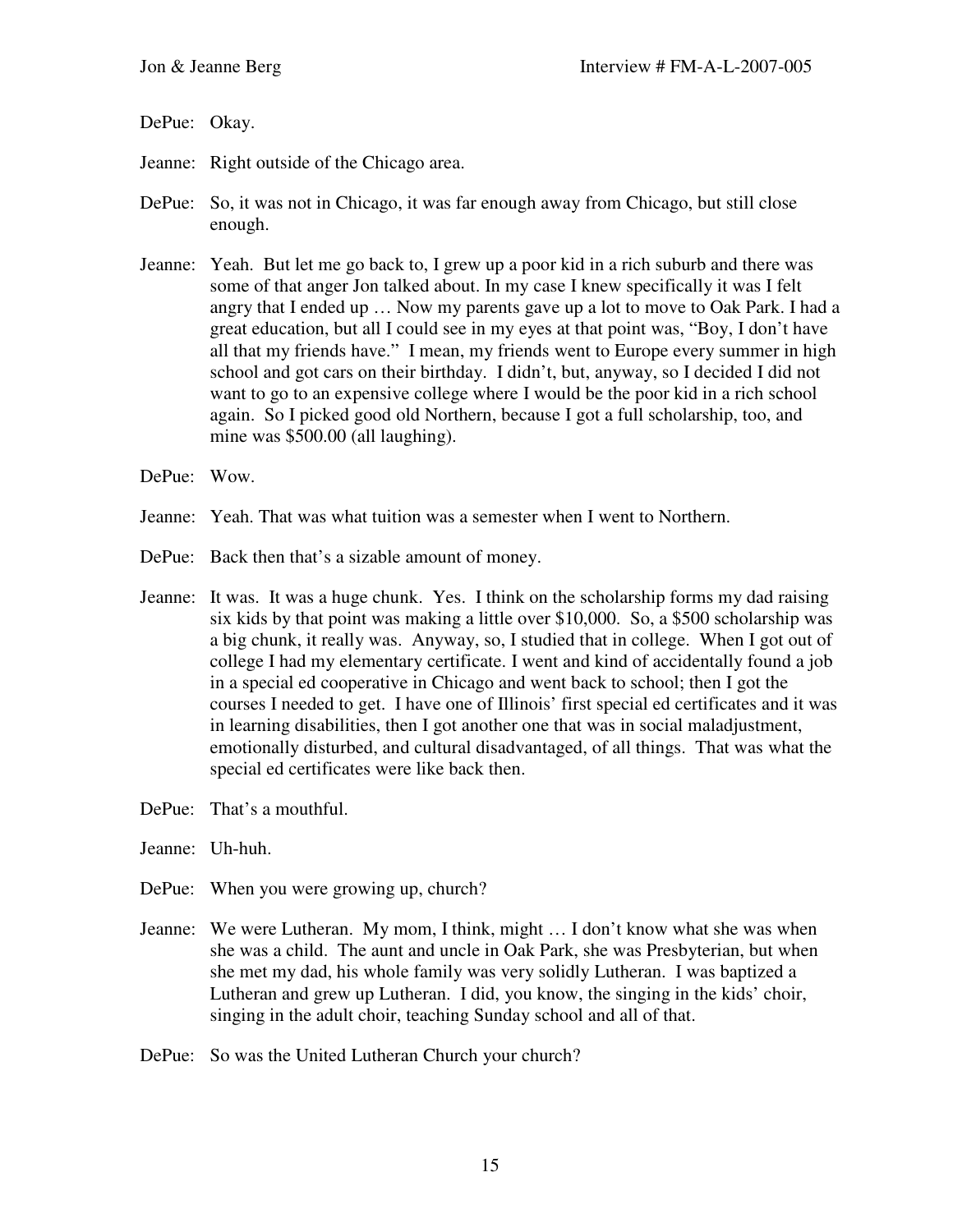- Jeanne: Yes. We moved to Oak Park when I was four and so I had been there all along then.
- DePue: Was that an American Lutheran Church congregation?
- Jeanne: Yes, um-huh. ALC.
- DePue: How about yours, Jon, ALC?
- Jon: Yeah. Originally we were ELC, the old purebred Norwegian church, but then after 1960 we were ALC.
- DePue: Okay.
- Jeanne: Actually, mine was a Swedish congregation and they spoke Swedish into the 1950s, I think, at my home church there.
- DePue: Okay. So that gets us to the point where you two bump into each other, doesn't it?
- Jeanne: Um-huh.
- DePue: So who would like to be the one who tells about that? Who is the one who is taking the initiative?
- Jeanne: Okay. I'll describe this story. Like I said, I did a lot of work in the church. While I was teaching special ed I had decided I needed to keep my hand on what were normal teenagers like and so I volunteered to do the youth group back then. It was called Luther League. And so every Sunday, you know, I would go into Oak Park and the male leader and I would lead the Luther League. I got it into my mind that I wanted to have kind of like a coffeehouse atmosphere with the kids, where we could kind of talk about what was bugging them and all of that.
- DePue: This was 1973?
- Jeanne: This would have been '74, I think. And so, he said, "Oh, we have a new intern coming and he's got a psychology major and he'll probably want to help you set that all up, so why don't we wait until he comes." So, I'm put on hold and I wasn't very patient about this whole thing. Finally he shows up and the first meeting he comes in and I introduce myself and he introduces himself, and I go, "Okay, so I want to start a sensitivity group. Tell me all about your psychology background and all this stuff," and he goes, "I've never had a psychology course,." I was so upset and I was so turned off. So, that was a big disappointment. It was not even like at first sight. It was kind of "oooh" at first sight.
- DePue: You had this whole image of him and then he comes and he shoots it down the first words out of his mouth.
- Jeanne: Yes, yes.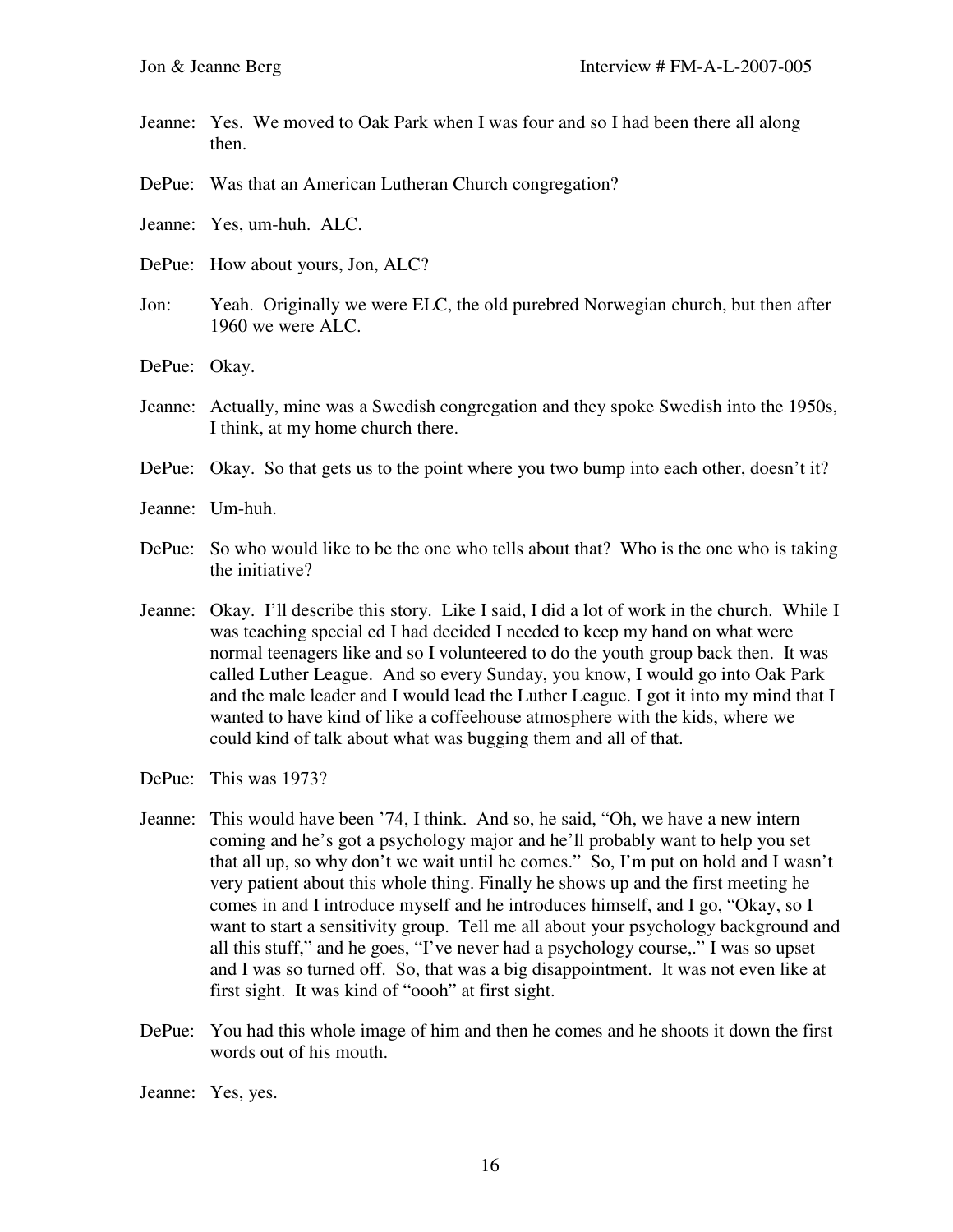Jon: I would imagine that ….

Jeanne: But he was almost disdainful about my ideas.

- Jon: I'm sure her image also included much taller. (Mark laughs)
- Jeanne: Well. So, okay, he was the intern at the church and one of his duties turned out to be working with the youth group also. As it happened the other youth group leader was Ron Felt; He happened to be my dentist. It also was the place they decided he would, as the intern, live with Ron Felt the dentist, because he had room in his apartment. So, he kind of got, I don't know, did you get forced or heavily suggested, or whatever, to room with Ron?
- DePue: It was probably cheap.
- Jeanne: Probably.
- Jon: Yeah, I think that that was its major benefit.
- Jeanne: Yeah, yeah, yeah. Anyway, Ron would work on my tooth on Wednesdays and he invited me back to his house to have dinner. The first week Jon was there he came in, said hello, took his tennis racquet and left. The second week he stuck around and then we slowly became friends after that.
- DePue: Now, you were doing this internship for one year?
- Jon: Correct. Yeah.
- DePue: Nine months?
- Jon: No, one year, calendar year basically.
- DePue: Okay. So, somewhere in this process, I take it, it got much more serious and you decided that this was for life.
- Jeanne: Well, there was some fun incidents, like his phone call from my mom who called him up once and asked him if he would help her figure out what to do with her black sheep daughter (laughing), which was me.
- DePue: In what way were you her black sheep daughter?
- Jeanne: I'm not sure. (Jon laughing). I'm not telling. (DePue laughing). But, the cute story really is when we decided to get married we called his folks in Sioux Falls, South Dakota, and told them, but I wanted to tell my folks in person. So at that point I was living down in a suburb in the south side of the city. We drove up to my house and got there and there was nobody there and we were disappointed. Shortly after my little brother, he was about 10 years old, came home and I said, "Guess what?" and he goes, "What?" "We're making Jon your brother. Guess how we're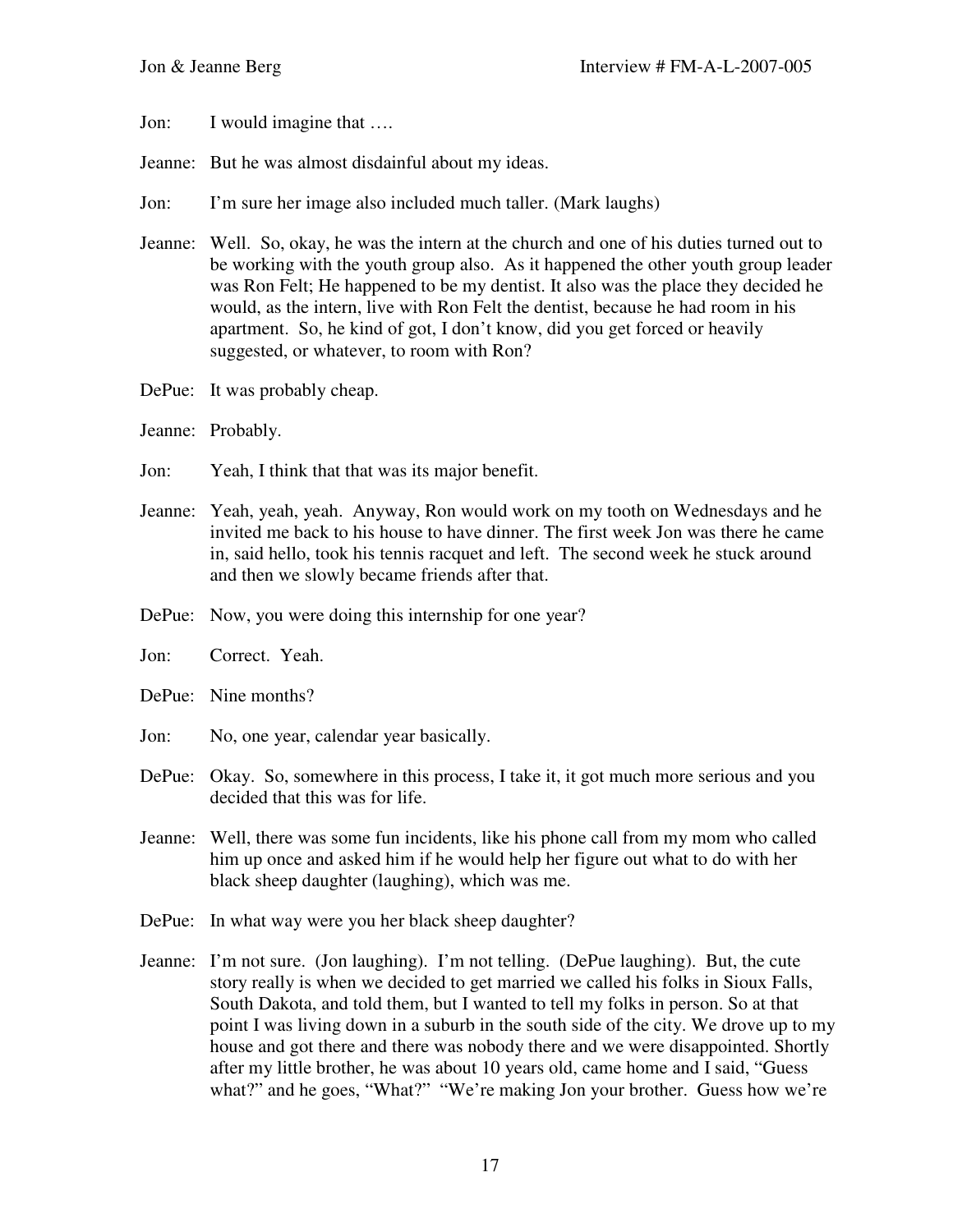going to do that." and he sat around and he goes, "Oh, mom and dad are going to adopt him?" I go, "No, no, no, better than that", and then he caught on. "Oh, you're getting married." Yeah. So then a few minutes later my folks show up and I have them come in and sit down on the couch. I say, "We've got something to tell you." And we said, "Well, Jon and I have decided to get married." My mom whips around to Jon and she goes, "Well, but what about your career?" meaning, you can't be a pastor and be married to my daughter. Do you believe that? Anyway, we had a wonderful experience because I was a daughter of the congregation, he was the intern. Even though that might be frowned upon nowadays, it was greatly celebrated. So we had a wedding ceremony at the church with a little cake and coffee reception and probably 500 people from the congregation.

- DePue: A nice small intimate wedding, huh?
- Jeanne: Yes (laughing). It was really super. It was very nice. We were so well supported by the congregation.
- DePue: So this all happened fairly quickly? This was still while he was an intern?
- Jeanne: Oh, yeah.
- Jon: Yeah, well we probably dated for three months and got engaged.
- DePue: Okay.
- Jon: Well, maybe longer than that. Well, we probably didn't date the first three months I was there much, and I was only there twelve. At some point Jeanne said, "Well this is nice, you're a pretty nice guy, but I don't do long distance relationships," which was her subtle way of …
- Jeanne: … or not …
- Jon: ... indicating that I should make a decision here.
- DePue: Apparently she thought that you needed some nudging towards that direction.
- Jon: Oh, she was just providing me with information …
- Jeanne: Yeah.
- Jon: … so that I could make up my own mind. (Jeanne laughing). Anyway, it worked. It was a good thing.
- DePue: So how long were you married while you were still an intern there, or did you immediately, after the wedding, head back to Princeton?
- Jeanne: He had to work the summer at the hospital and I had obliged myself to do a summer school thing. So actually we got married the weekend between when school got out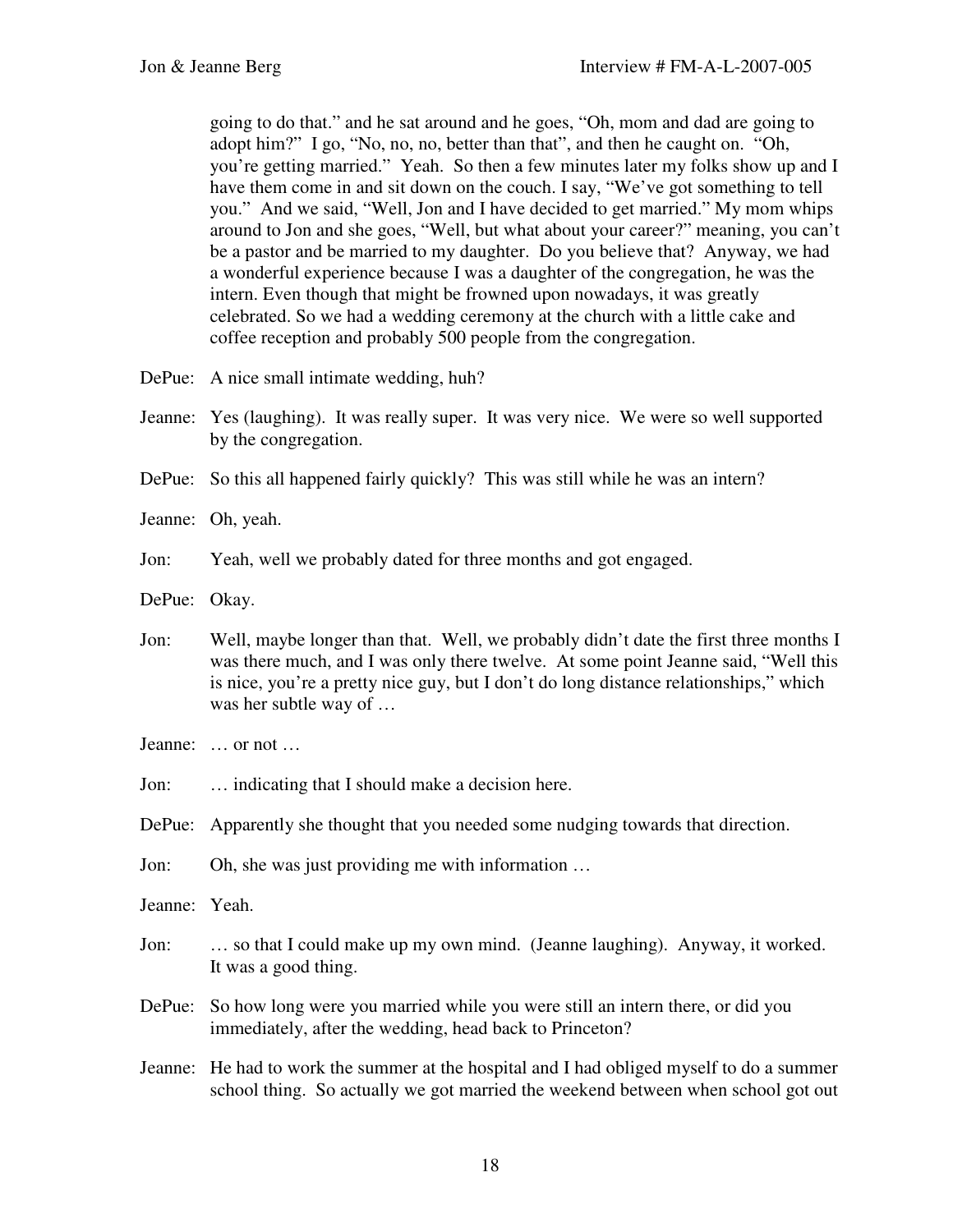and summer school began. We got married during that weekend. We only had a weekend. We went for a very short weekend honeymoon. Then I worked for another month, he worked probably six weeks, and then we had off the month of August and half of September, and got to go out to his folks' cabin in South Dakota. Then we went on to the Black Hills and Colorado and, so, kind of honeymooned there for—I think it was about six weeks, before we then moved back to New Jersey for him to finish his senior year, or his last year, I don't know, was it senior?

- Jon: Yeah, and then we moved to Trenton. Yeah, I think they called it senior.
- Jeanne: Yeah, last year of seminary then.
- DePue: Were you working out there then?
- Jeanne: Well, you know I have a teaching certificate in Illinois and it did not translate to a full teaching certificate in New Jersey, so I did a lot of substituting. Eventually I went to work for an adult learning center program. Back then they were paying adults to go to school, they got salaried to go to school if they did not have adequate reading and math skills to be employed. I taught kindergarten, first, and second grade math and reading levels. Some of these adults had Trenton High School diplomas, but when they went out to get a job they could not read and write and do math.
- DePue: Something of an eye opener after growing up in Oak Park, I would think?
- Jeanne: Yes, yes, exactly, yeah. It was an experience, because it was definitely inner city work. Yep.
- Jon: We shared a house, too, with another couple, because there was this big house and we needed a place to live, so we split the rent and there was like three or four bedrooms.
- DePue: Is there anything that stands out in your mind about that last year at Princeton?
- Jon: Well, probably the interesting parts of it. I mean, academics absolutely not. I mean, when all you've done is go to school your whole life, academics are just—I could have gone to school my whole life and by the time I quit going—if I had gone to school much longer I could have done it in my sleep. I mean, I don't think you learn anything after awhile, you just crank out the stuff. You know, it's like factory work. I mean, you just do it.
- Jeanne: Here's what happened that was interesting. That's when he got his call, what synod he would be placed at.
- DePue: That was my next question.
- Jon: Here's how that works. Apparently I've learned from my colleagues since. When you're at a Lutheran campus, everybody is up in the air, all frantic. I filled out this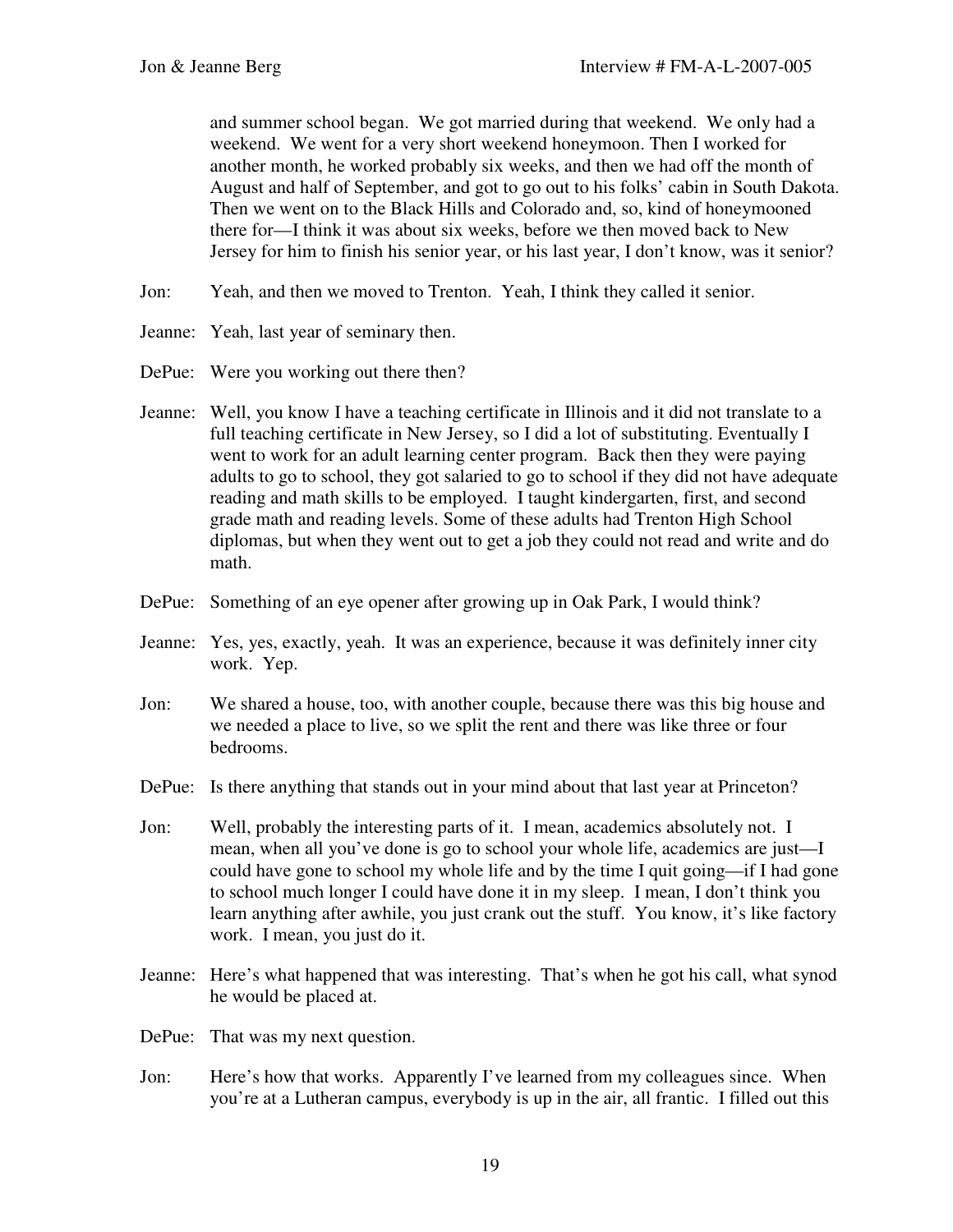form and it had, "What synod?" I put, "I would like something urban or I would be interested in overseas ministry," because I really liked it when I was overseas. Well, that year hardly anybody indicated that they would go overseas to be a missionary. I mean, nobody wanted to do that. So I instantly got a response from Gobal Mission because they found I was a warm body and was willing to go overseas. And then I was assigned to eastern North Dakota (laughing) in America.

Jeanne: And so that's when I decided God was telling you, "Go to Africa, Jeanne." Yeah.

DePue: So, eastern South Dakota sounded much worse.

Jeanne: Worse.

Jon: Eastern North Dakota.

Jeanne and DePue (together): Eastern North Dakota.

Jeanne: Silos and potatoes was all I could think of.

- Jon: Well, your mom was from there.
- Jeanne: I know. That's why I knew about it; I had been there.
- Jon: So we also during that year then interviewed a time or two. The first time was in New York City, when one of their executives from Minneapolis—the headquarters of Global Mission was in Minneapolis—and one of them was coming through. So we went with him to dinner and talked to him for a while and then we were flown to Minneapolis. The, since we were still interested, and it's not like we said we'd go to Africa, they said, "Where would you go?" and we said, "We've never been anywhere; we'll go anywhere," which wasn't the right answer.
- Jeanne: They initially talked to us about South America.
- Jon: Yeah, because I spoke German and they thought we could go to Quito, Ecuador …
- Jeanne: And I spoke Spanish …
- Jon: … where they had a German speaking congregation.
- DePue: You learned German in college and then you had a chance to ...
- Jon: I was a German major and then I spent eight months in Austria. I became a German major because I had all those classes from the overseas study program. All my classes were in German language, everything was in German.
- DePue: Now Jeanne, what did you think about the notion of going overseas? Apparently that appealed to you as well.
- Jeanne: Very much.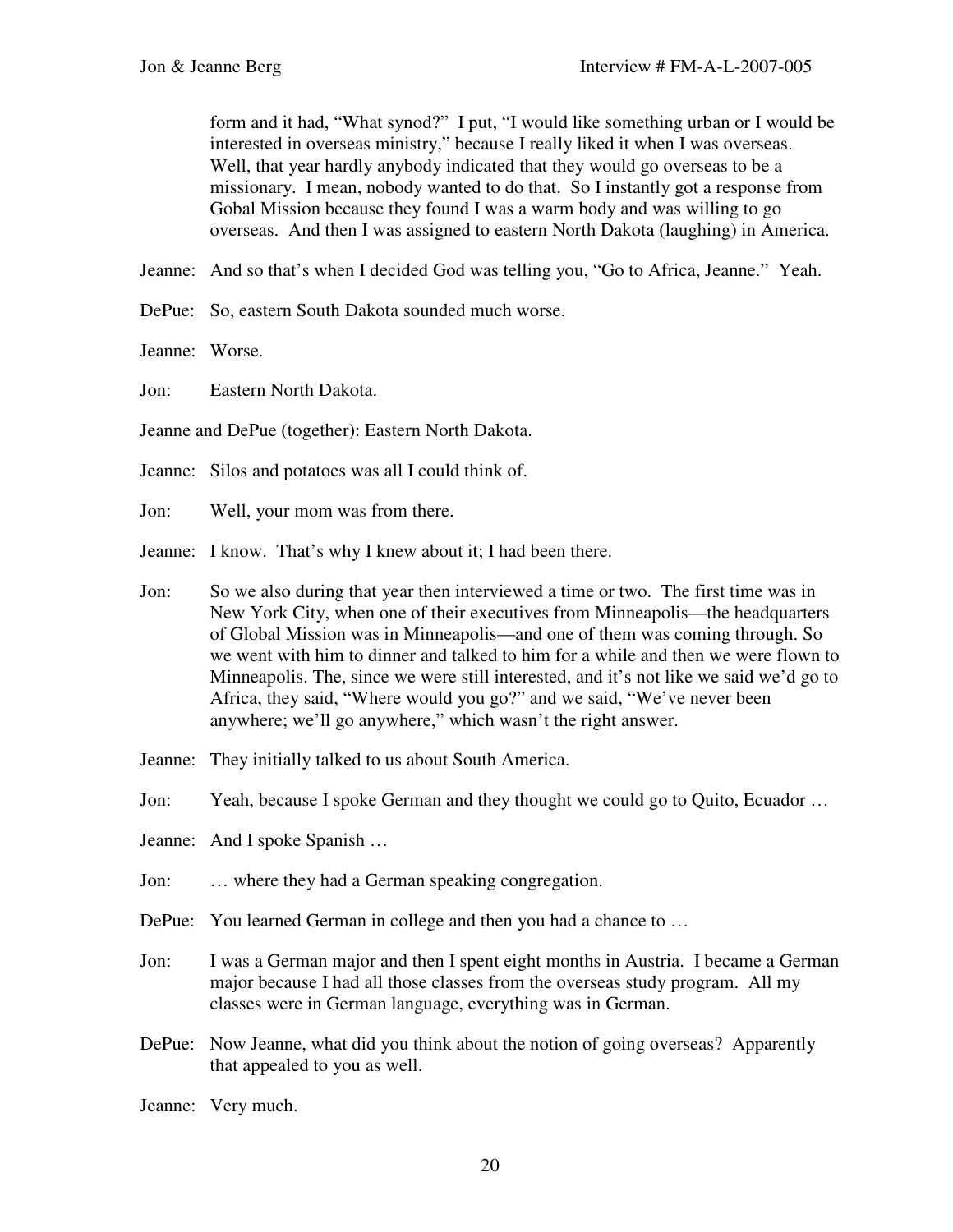DePue: Why?

- Jeanne: I liked the idea of doing for others and I liked the idea of doing unusual places. I've always been interested in working with people who other people weren't interested in working with.
- DePue: Now, I'm going to ask both of you, but I'm going to start with you Jeanne. At the time when this discussion began and it looked like, "Okay, he could be a missionary and we could go to some different kind of a place," describe what your impression of being a missionary was going to be like.
- Jeanne: I knew that I wasn't going to do it if we had to be what everybody thought missionaries were like. In other words, just like I wasn't going to be a typical pastor's wife, because I didn't think that mold was good anymore. I did not think there should be a mold for missionaries. I thought we could go overseas; I thought we could teach or preach or do whatever we needed to do as long as it was right for us. We were planning for a family, so as long as it was right for our family, but I also wasn't going to do, "So what if we are getting sicker, so what if your kid needed special education" or something. "Too bad, we were going to stay there no matter what." I guess I didn't see it as a call for life, but I saw it as for awhile it would be a good thing to do, a good thing to try, but if it didn't work, I was okay with that, too.
- DePue: As a great life adventure maybe?
- Jeanne: Uh-huh. Yep.
- DePue: Okay. Jon, how about you?
- Jon: Well, I knew I liked being overseas. I knew I liked working in a foreign language, and my theory was, "Why would you not do something unusual if you had the opportunity?" I mean, why not? I always thought the last place I would ever want to go was Africa, but when they said, "Well, would you consider Africa?" We said, "Well, sure." But mostly, I guess missionaries are supposed to be motivated, or stereotypically are motivated by a kind of just sort of absolute conviction of their own rightness and a passionate, almost fanatical desire to change other people or something. I think we were inspired by just ridiculous levels of curiosity and a profound interest in learning from other people and about other people. We almost did it backwards.
- DePue: What strikes me about both this decision to be a missionary, but maybe just as important, or more important, the decision to go into ministry in the first place, there was no "ah ha" moment for you. This was just kind of a gradual understanding that this is what you were meant to do?
- Jon: The closest I had to an "ah ha" moment was internship, because all I'd been up 'til that time was a student, so what did I like to study … theology. I mean, I don't know. Why would anybody like to study theology?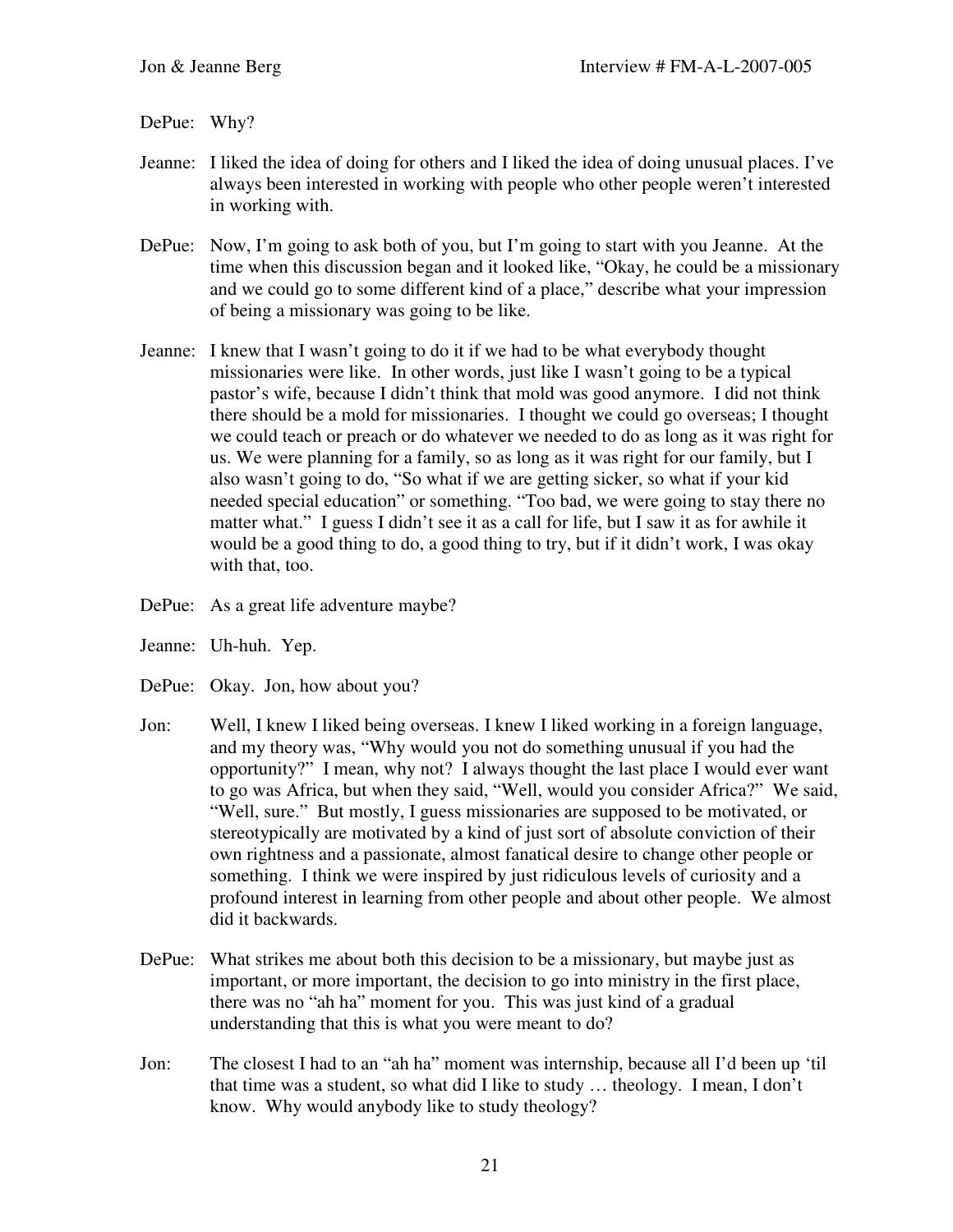- DePue: But this is kind of late in the process to have an "ah ha" moment after you've practically at the doorstep of being…
- Jon: Well, what I thought was going to happen was, I mean life goes quickly, I was 20. I thought that when I went off to—and I keep recalling that this—and I think this was what I thought. I thought that I would go to be an intern and I would, you know, preach and teach and work in a church and work in a hospital in a spiritual capacity and everybody would say, "Man, you're nuts. You can't do this. You're not suitable for this role." Then I would say, "Okay, I tried," and now I'd go do something else. I had no idea what else, but at least I would have that proven to me, because my idea was, "I will be true to myself and they will not accept that." Whoever they are. I've always been looking for the "thems". The "thems" aren't there. When I get to know people I like them.
- DePue: It's like you've thrown down the gauntlet and you're waiting for somebody to call your bluff. (laughing)
- Jon: To tell me, "Get out of here." That's right. That's exactly how it was. I mean, I had a really belligerent attitude, if you can imagine that (laughing).
- Jeanne: And I have to say that's what appealed to me.
- Jon: But I was in, for example, a very high pressure hospital program; great teachers, great and there were three guys in my program, I'm the only one that got ordained. I mean, people crashed and burned all over the place. It was just …
- DePue: The one who "had the calling".
- Jon: The other ones just, for various reasons, washed out. I mean it was a place to discover what your personal chinks were. They kind of figured them out. So it just happened that at each level of ministry where I've been privileged to work, I've liked it. If I run into the day when I hate it, then I guess I'll go do something else. I've always found people who let me be in ministry with them.
- Jeanne: When we got to Africa and we started to meet the missionaries in Cameroon, we discovered really quickly that we came with a mindset that was extremely different from everybody else and, frankly, they didn't know what to think of us. We were saying, "We're here and we think we can do good and we're happy to do good and we're happy to live out in the bush, or do whatever, as long as it's good for us and it feels right." And, everybody else was out there, "We're here for the rest of our life, no matter what." And we said, "We can't buy that. We don't come with that feeling."
- DePue: They were questioning your level of commitment then?
- Jeanne: I guess. Would you say it was that Jon?
- Jon: Yeah, but they also sent us out there where none of them would live.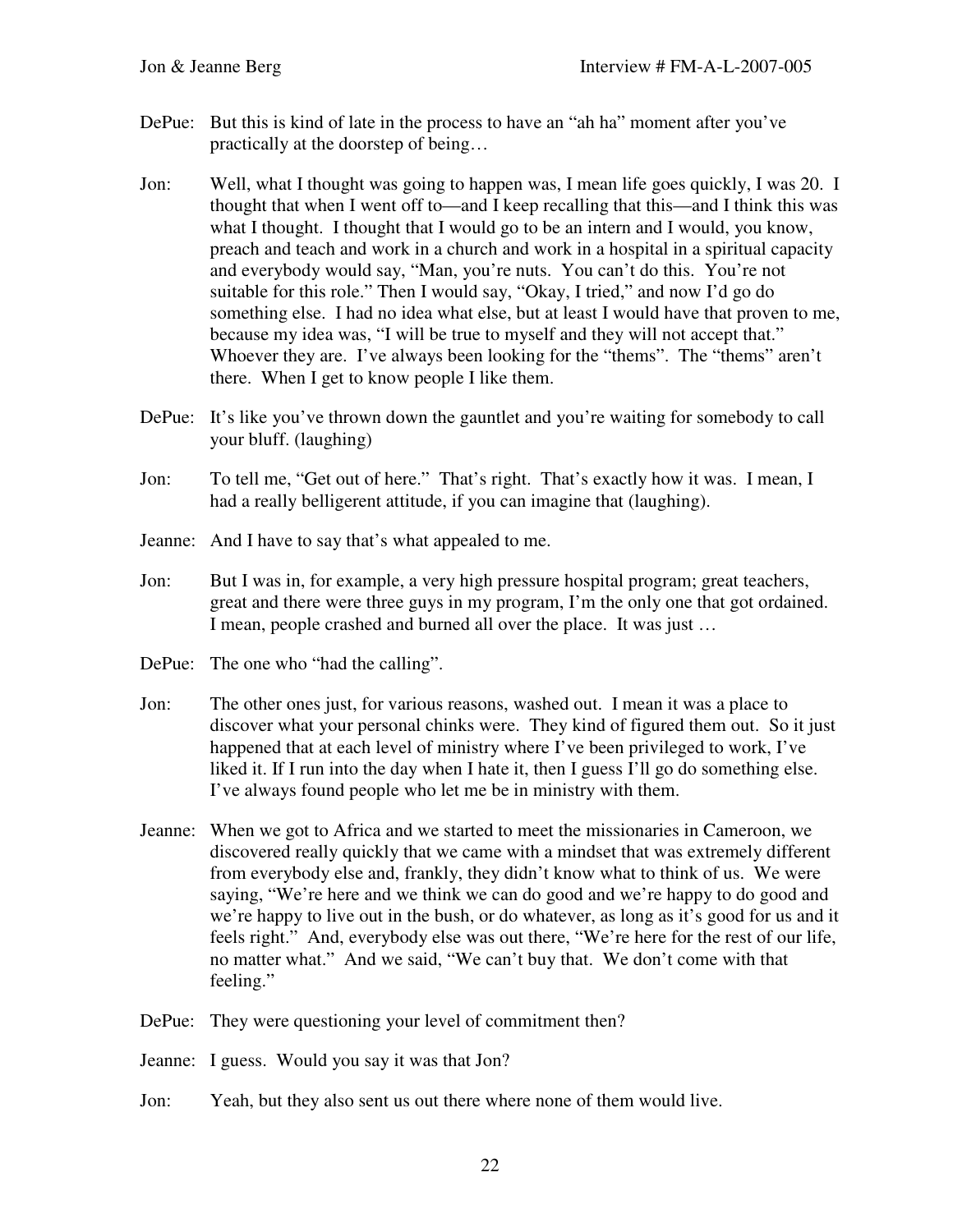- DePue: Let's back up just a little bit and, again, I think I'll generally ask Jon to lead and then Jeanne you can certainly jump in here. So, where in this process was the decision made, or you to find out not just that you're going to be a missionary, but "We're going to send you to Cameroon?"
- Jon: Okay, here's the way it worked. We went through a series of meetings, and they were pretty thorough.
- DePue: This was all out in Princeton?
- Jon: No, this was in Minneapolis. We spent eight hours at the Mayo Clinic having psychiatric testing, both of us, to find out if we were, as we've often said, (Jon and Jeanne together) crazy enough to go. (Jon laughing). And we apparently passed that hurdle with flying colors. (Jon and DePue laughing). They had all kinds of problems. Especially in the part of Cameroon where we were going because of its isolation and poverty, that people would go and not go back for their term, the missionaries. They would spend two years and they would leave.
- DePue: But why Cameroon versus all the other places you could have gone to?
- Jon: When we said, "We'll go anywhere", they said, "We know just the place." (Jon and DePue laughing). That was literally how it worked. We have this lovely place, Poli, Cameroon. (laughing)
- Jeanne: Nobody else will live there.
- Jon: And since, like sheep to the slaughter, they are led.
- DePue: Now Poli, Cameroon because it used to be a German colony?
- Jon: No. Maybe it was German. Poli is not a German name or anything, it's an African name I think.
- DePue: Yeah, but the Cameroon used to be German and then it was taken over by the French and the Brits after the first world war.
- Jon: Yeah, they lost after the First World War. Poli, Cameroon because there were missionaries. When missionaries arrived in that part of Africa, they would move in from the coast. The Catholics have the whole country and the Protestants would assign kind of like rings on a tree, according to when you got there and that was in the part of the country that was there when the Norwegian and American missionaries …
- DePue: But I'm assuming this ...
- Jeanne: Americans partnered with Norwegian missionaries.
- DePue: But this is in the late 1800s, early 1900s?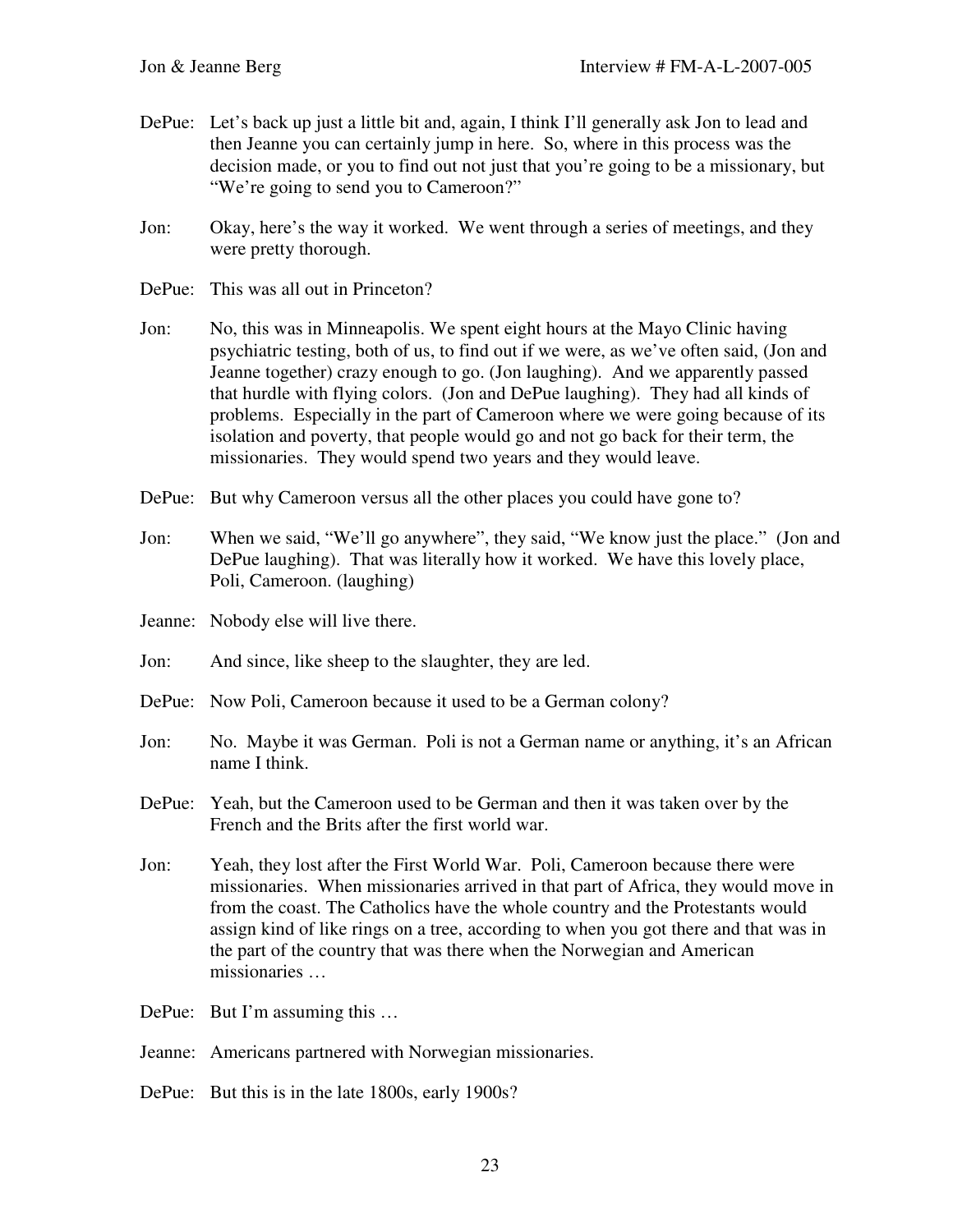Jon: I don't think that we had had missionaries that long there.

- Jeanne: Well, but, Cameroon; actually what is interesting about there is, we were salaried by the American Lutheran Church, but we were going to work for the Cameroon Lutheran Church. It was an established church of its own.
- Jon: Recently established, yeah.
- Jeanne: Yeah. And so when you were assigned there, you are kind of put at the mercy of the Cameroonian Lutherans, "Where do you want these missionaries to go?"
- DePue: How much did you know about Cameroon before you went there?
- Jon: Virtually nothing. I mean, they give us a little bit of instruction. You know, you'd read a little bit. Nothing.
- Jeanne: When we knew we were going we started educating ourselves, but, you know, very little.
- Jon: Back to the whole interview process. Once we were assigned there, then the first year we went to France, which was wonderful. I mean, we were in the French Alps for a year and our job was to learn French.
- DePue: Both of you.
- Jeanne: Yes.
- Jon: And we had to know French before we could go to work in Cameroon because they spoke French there.
- DePue: So you're thinking for this first year, 'You know being a missionary is not so bad." (Jon laughing).
- Jeanne: Not so bad, no.
- Jon: A paid year to learn French. The good thing about living overseas is find somebody that will pay you to do it.
- DePue: Where in France then was this?

Jeanne and Jon together: Albertville.

DePue: Oh, well, that's rather famous now.

Jeanne: Yes. It was before the Olympics. But just to show you how little we knew about it, we were out for dinner one evening with the guy who was the secretary for Africa. He was flying to Africa and he stopped by to see us at mission school and see how things were going and see if we had questions. I remember specifically having this conversation where I said to him, "Okay, if I was to be very, very ill, you would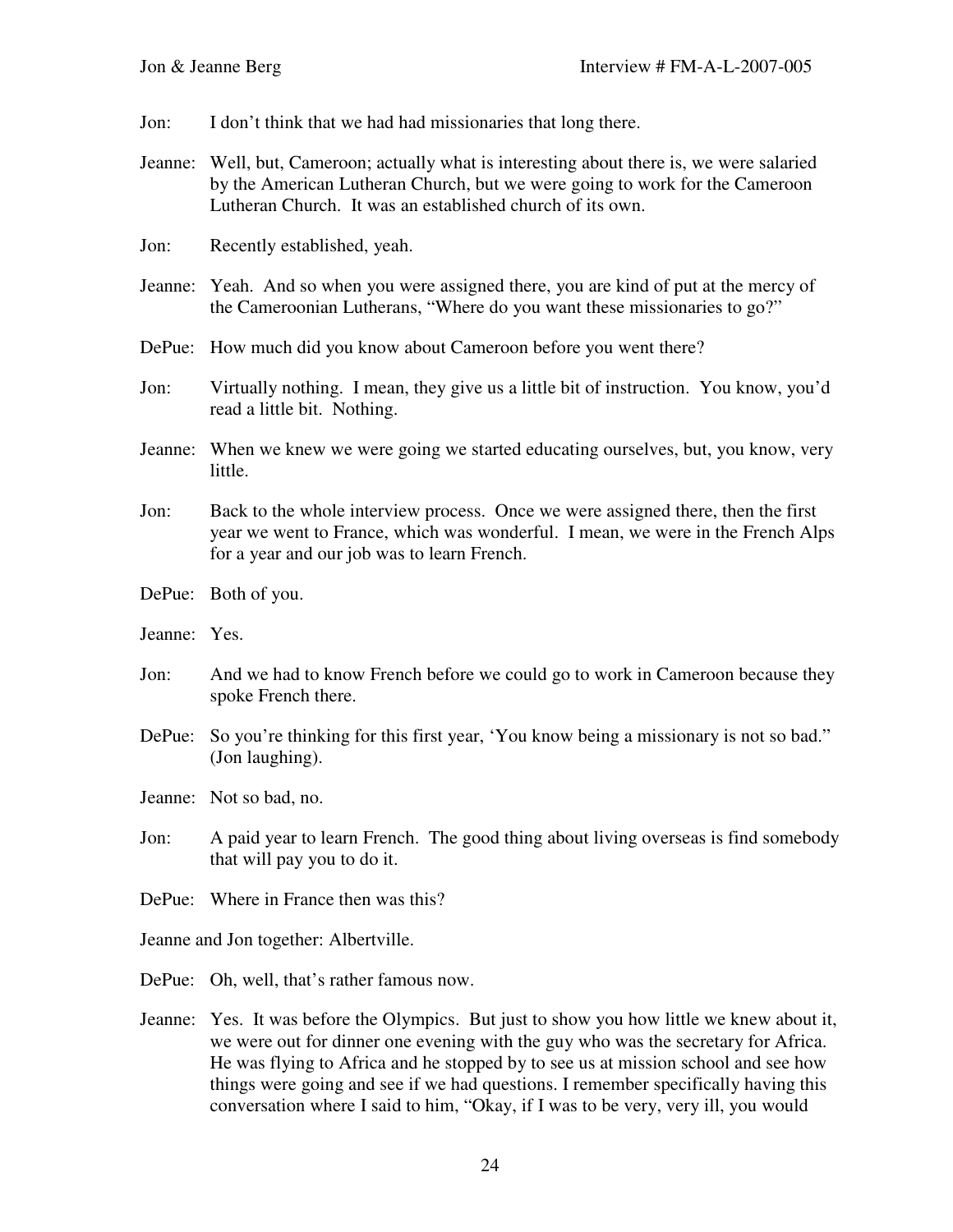send a plane up to pick me up and take me to the hospital?" and he said, "No, that's not how it works. If you're very, very ill you'll die." I was shocked to realize that we had signed on for that. So perhaps we went with a lot of naïveté. We just went on faith.

- DePue: This is something you heard in Albertville?
- Jeanne: Yeah, when we were already well into our year of study. We were trying, you know, picture what is Africa going to be like and what's it going to be like there, and we are asking questions and getting answers.
- DePue: So, did you come back to the states and then fly to Cameroon, or ship over to Cameroon?
- Jon: Yes, we did. That was the new change in their policy. The change in their policy was they had had people go one year to France and then immediately to Africa for two years. You were overseas 33 months, your first goal. But they said after those first 22 months in Africa they wouldn't go back. So they said, "We want you to go to France for a year, come back for a month to America of leave, and then go spend 33 months. We think if you spend 33 months in Africa, you'll actually stay. You'll get over the culture shock and you'll have adapted and you'll be comfortable there and you won't just leave after your first …" So we were this experiment. So we came back for one month, but we'd already packed everything before we went to France.
- DePue: But the notion—this is the American Lutheran Church—the notion at that time if you're going to be a missionary, this is something you do for life.
- Jon: No. The notion was that they were telling us we would like a seven year commitment.
- DePue: Okay.
- Jeanne: And we felt we would give that a good try. We thought that was reasonable to ask of someone.
- DePue: Okay. So you came back to the United States. To Chicago or to South Dakota, or both?
- Jeanne: Both. We did a runaround between them. Plus, another thing that happens is, though you are salaried by the Lutheran Church, you get token sponsors, churches that when they are giving money in to sponsor missionaries, they get a missionary name. So we had a few by then, so I'm sure we went and visited them also. I was also pregnant by then.
- DePue: At the time you flew overseas how far along were you?
- Jeanne: Well, we went to Cameroon in August and he was born six weeks late in December.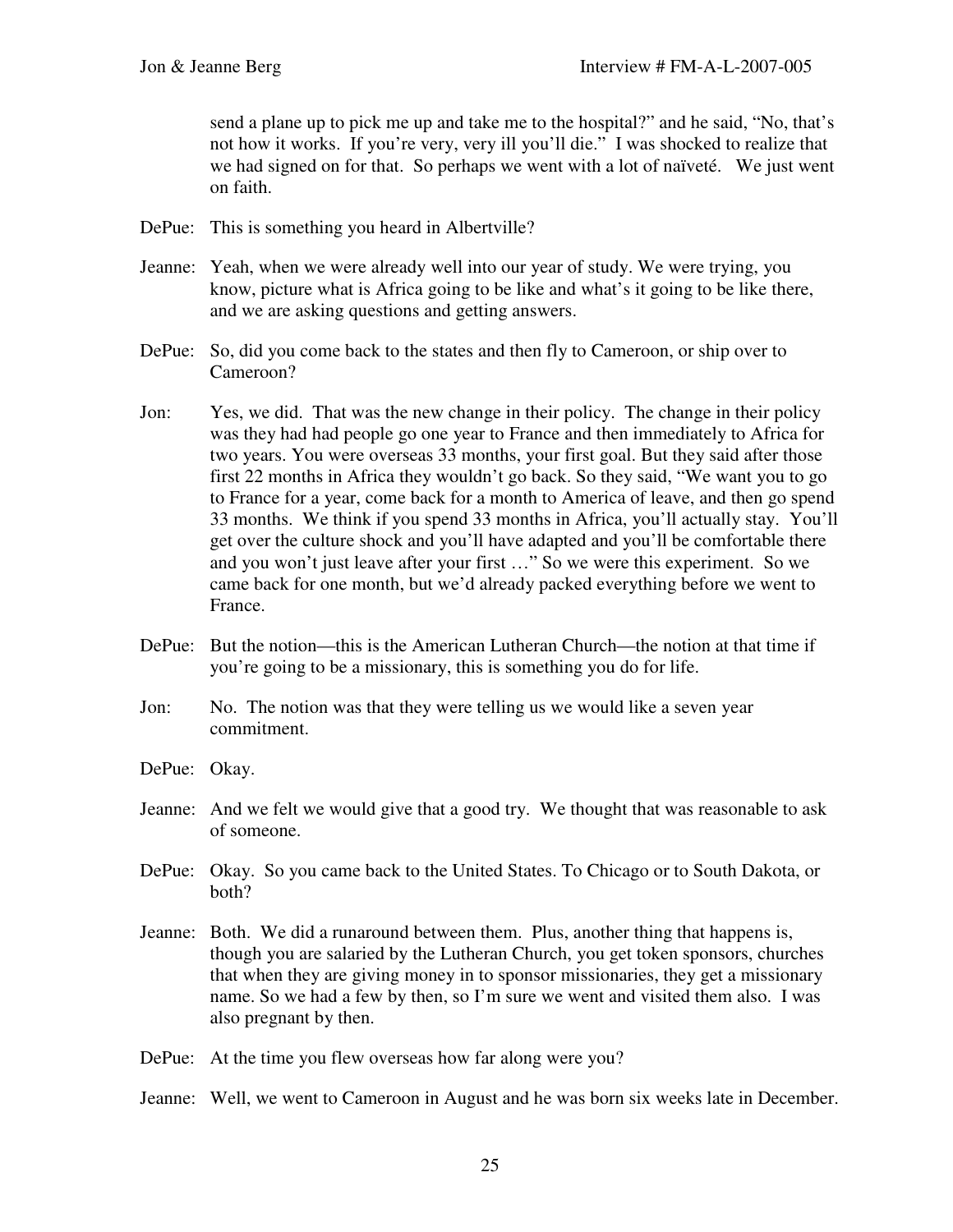- DePue: Okay, so we are going to back up a little bit. How much did they allow you to take over as far as household belongings?
- Jon: Well, more than we could afford. We loaded everything into 55 gallon barrels and then over there they provided us with a house and furnishings, like furniture. Then we had this long list of things; it was like preparing to take your covered wagon to Oregon or something. So we had this huge list of stuff, you know, pressure cookers and meat grinders and …
- Jeanne: Water filters.
- Jon: Tupperware, a lifetime supply of Tupperware, and water filters and weird stuff you buy from missionary supply houses in the Chicago area.
- DePue: Things that you wouldn't have begun to imagine had they not had them on the list.
- Jeanne: That's right, exactly.
- Jon: That's right, and then you didn't have any money. I still can't figure out how we paid for it. We must have borrowed the money. But we didn't know what to buy so we would argue about it, at length.
- Jeanne: Actually, Ed Nervig—the pastor at our home church—we were packing up and he got up one Sunday … We were …
- Jon: We were in his basement.
- Jeanne: We were packing in his basement, because there was a lot of room there and our stuff could be stored there. He got up one Sunday and goes, "We're going to have to pray for those two; they're down in the basement arguing. (DePue laughing). You know, books or kitchen gear, books, kitchen gear?" He got up the next Sunday; he said, "We haven't prayed hard enough. We need to pray harder (DePue and Jon laughing) They're still down there arguing, books or kitchen gear?"
- DePue: Were there medicines on the list as well?
- Jeanne: Oh, yeah. Yes, yeah.
- Jon: Well, and diapers and baby clothes for kids we didn't have.
- Jeanne: We packed that when we came home for that month, because we did not send it initially the first time.
- DePue: So this was shipped over before you flew over then?
- Jeanne: I mean it was like trying to figure out how many toothpaste tubes would you need in five years, how many boxes of Tampax would you need in five years, how many …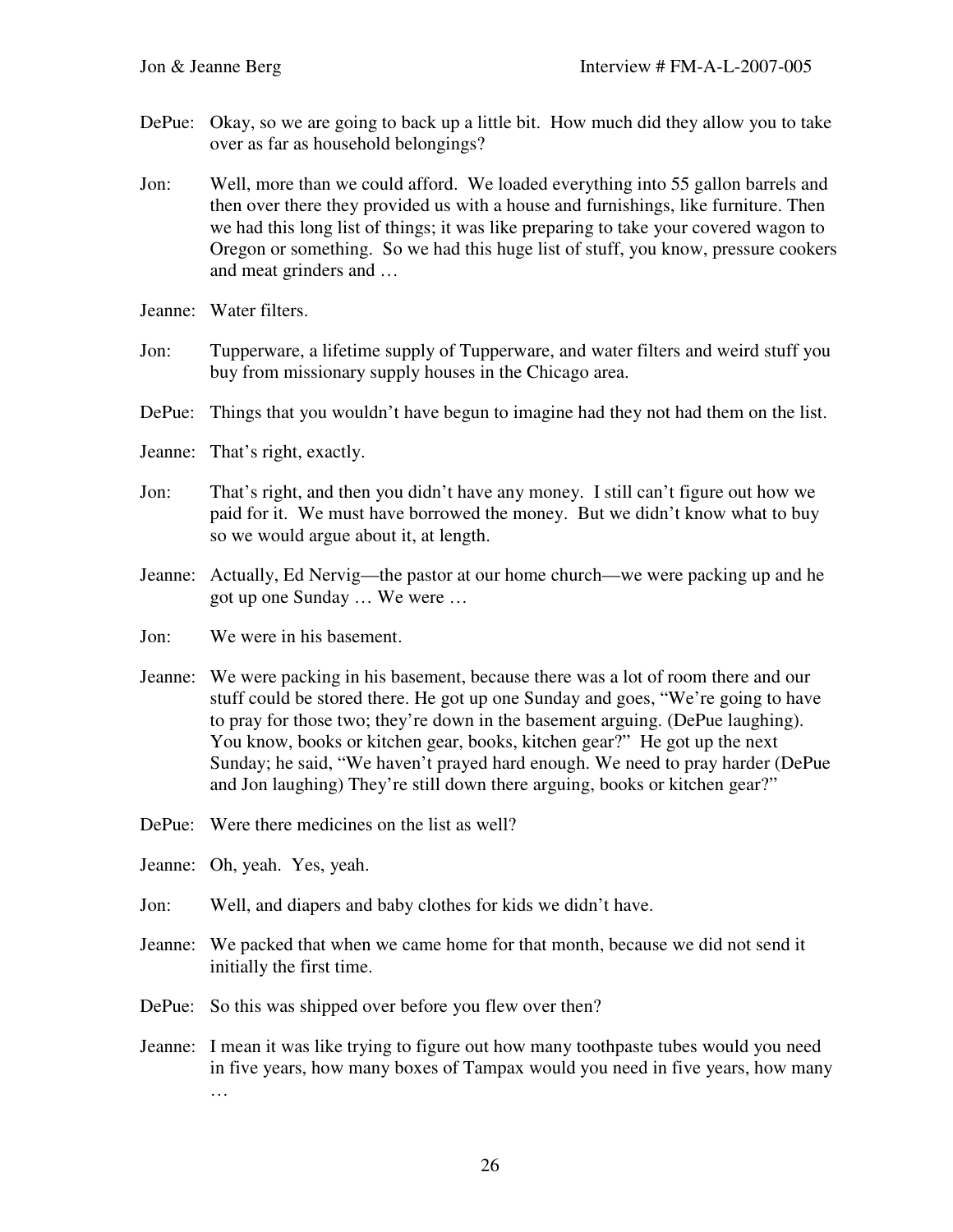Jon: How many bars of soap?

- Jeanne: … Soap would you need for five years, and stuff like that. So it was rather interesting shopping trips to go to the store with all of that stuff in it.
- DePue: Now, just going through that exercise, I'm sure about this time it is starting to sink in exactly what you've gotten yourself into?
- Jeanne: Un-huh, absolutely.
- Jon: But it was never like, we're not going to do this.
- DePue: No second thoughts?

Jeanne: Oh, no. It was kind of like fun.

- Jon: The other thing is, people say—I love the fact that stereotypes are seldom right. I mean, missionaries, we are renouncing materialism, we're going and living … There is nothing that will make you a materialist more quickly than being a missionary where you have to fight for every little convenience. You don't want to live without this stuff and, yeah, you want to eat with your hands and have one bowl? or do you want to have some kind of a life like you're used to?
- DePue: Yeah. So the household furnishings, everything you own, is in these 55 gallon drums that are heading over and now you fly over. So how does one fly to Cameroon and where do you fly into?
- Jon: Douala. We fly to Paris …
- Jeanne: Yeah, Paris to Douala.
- Jon: Chicago to Paris to Douala.

Jeanne: And then up country.

- Jon: So the first place we set foot in Africa ever was Douala.
- DePue: Which is where? That's on the coast?
- Jon: Right on the coast. It's like you'd imagine, kind of a rainforest, swampy. You step off the plane and you know you're in Africa.
- Jeanne: We stepped off the plane, took a cab to a hotel. I'll never forget—we had a dinner there and it was French cuisine, so we were pretty impressed with that. We go to walking around and somebody goes, "Be careful of the snakes falling out of the trees." Well, they were giving us a hard time, so, of course, I walked around fearful that there were going to be snakes falling out of the trees and, of course, there weren't. But we got back to the hotel and I remember thinking, "Wow, that's a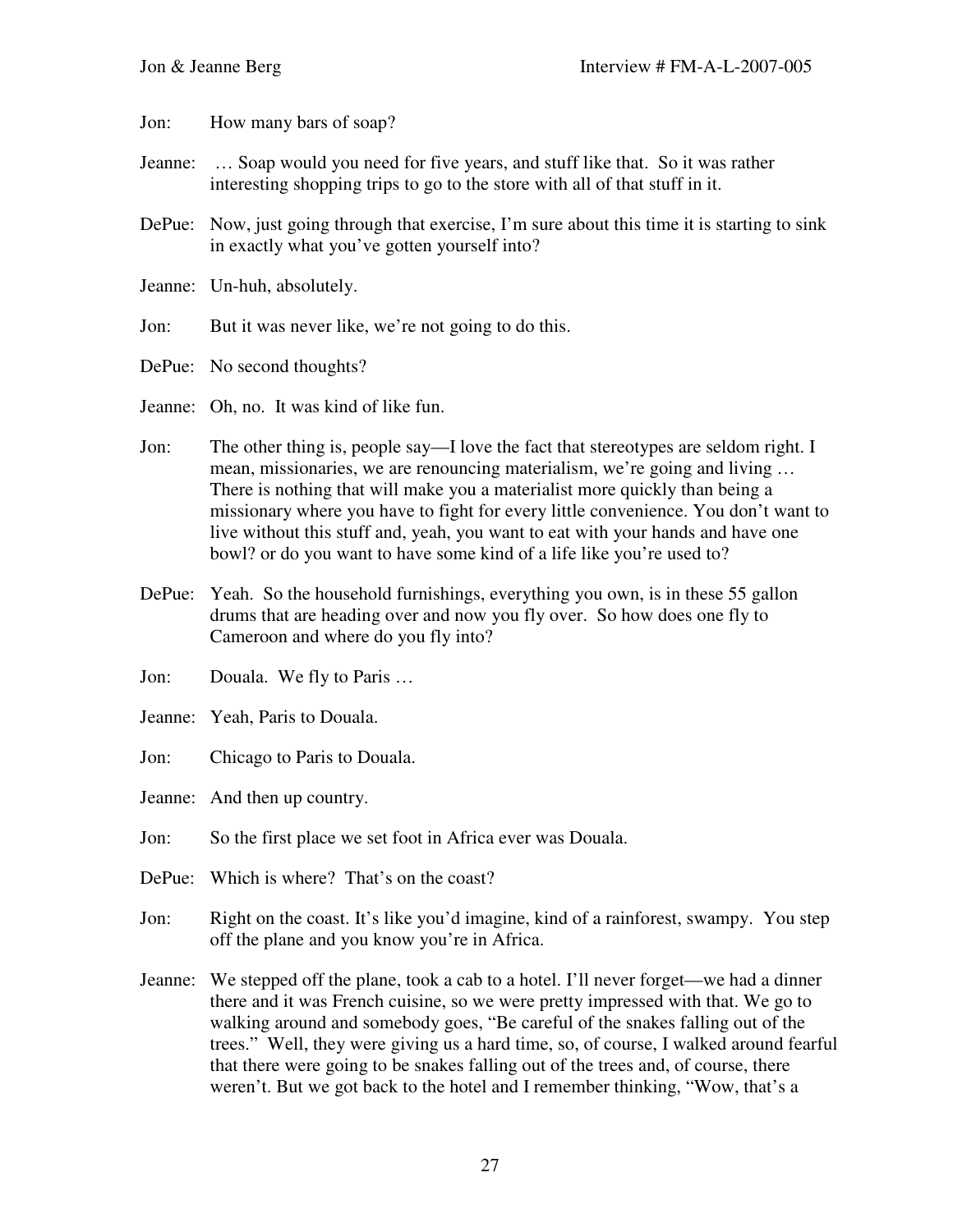great stuffed lizard on the wall," and I went up close to peer at it and it turned its head and I realized it was alive. So …

- DePue: This is in Douala?
- Jeanne: Yes. That was kind of our first experience. Hot, hot, and humid.
- DePue: This is very close to the equator.
- Jeanne: Un-huh.

Jon: Yeah, it is. We've actually never been south of the equator, which is kind of odd.

- DePue: You're only about six degrees north of the equator.
- Jon: Pretty close, yes. And then we flew to Yaoundé, which is the capital. It is more in kind of a plateau area, and then we flew to Ngaoundéré, which is the big missionary station for our church there, and that's where we stayed.
- DePue: Where did you fly in?
- Jeanne: Ngaoundéré.
- DePue: Is that the one that is N-g-?
- Jeanne: N-g-o-u-, yes.
- Jon: N-g-a-o-u-n-d-é-r-é.
- Jeanne: Now, let me tell you that that name means "belly button mountain. It comes to great significance later to know that that is the Norwegian missionary hospital where our kids were born and, of course, if you have ever seen a pregnant woman, you know belly button mountain, so. Yeah, it looked like a pregnant woman.
- DePue: Now, I recall hearing you folks talk about a story of the debate that the missionary community …
- Jeanne: Oh, yes.
- DePue: … had when you were just getting there.
- Jon: Yeah, when we got there they trained us, or kind of oriented us in Ngaoundéré for a couple of weeks. In fact, …
- DePue: This is the American Lutheran Church?
- Jon: Yeah, the American and the Norwegians …
- Jeanne: American Lutherans.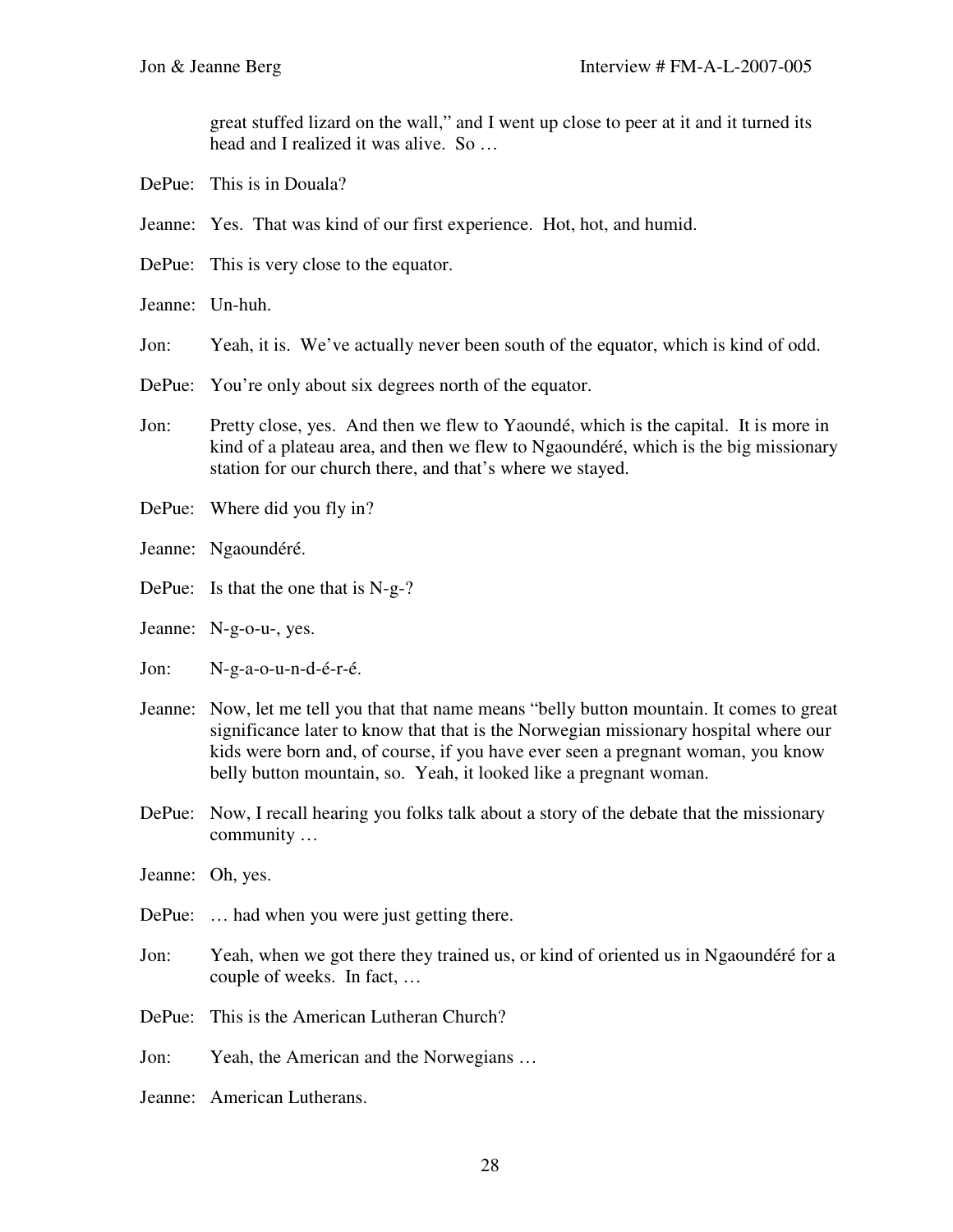- Jon: … they had a school there, like a high school, and they had a hospital. It was a nice place. It had a wonderful climate. It was up high on a plateau and it had pretty good shopping and they had nice guest houses. We stayed in like a little one bedroom apartment there. Although it was like two blocks from our apartment to the hospital, they wouldn't let Jeanne see the hospital for the first week, because they say, "You're pregnant. If we show you the hospital before you've been here at least a week, you'll just get on the plane and leave. You won't stay."
- Jeanne: It was pretty hard not to get on the plane and leave after the second week.
- Jon: Because it was just, you know, stuff was very different.
- Jeanne: Primitive.
- Jon: Primitive is, I guess, a word. Yeah, it was just not fancy, that's for sure. As far as this meeting with the other missionaries, we never knew this. It turns out that we were going to be sent up to Poli, Cameroon, which was where the church wanted us and where there was one other missionary family, and the other missionaries, of course, all knew each other. Missionary life will convince you that socialism is not a good idea. I mean, it's this socialist society where everybody knows everybody's business and everybody allocates the material goods of the mission like furniture and automobiles and things between each other and it's all this … It's really not a good thing to have all of these people thinking that what you do with your life is particularly their business. And it's really not a good idea to have them think that they are going to decide what you are going to do with your life, which, in fact, is what they were doing. So, they are wonderful people, but they wouldn't go live up there where we were living. In fact, although they never told us this, there was a considerable debate as to whether it was realistic to expect us to live up there because of the isolation and the difficult personalities involved. It turns out, we learned years later, that they had a meeting late that night for everybody but us, to decide whether they would, in fact, send us up there, and I guess we lost. (laughing)

DePue: Now up there is about ...

| Jon: | Poli.                                                                                                                                       |
|------|---------------------------------------------------------------------------------------------------------------------------------------------|
|      | DePue: $\ldots$ 100 miles north $\ldots$                                                                                                    |
|      | Jon: Four hours.                                                                                                                            |
|      | Jeanne: Four hours when it was dry. If it rained                                                                                            |
|      | DePue: Four hours drive.                                                                                                                    |
| Jon: | Drive.                                                                                                                                      |
|      | Jeanne: Drive, when it was dry. When a rain had happened, there would be a couple of<br>places where you couldn't get out for a day or two. |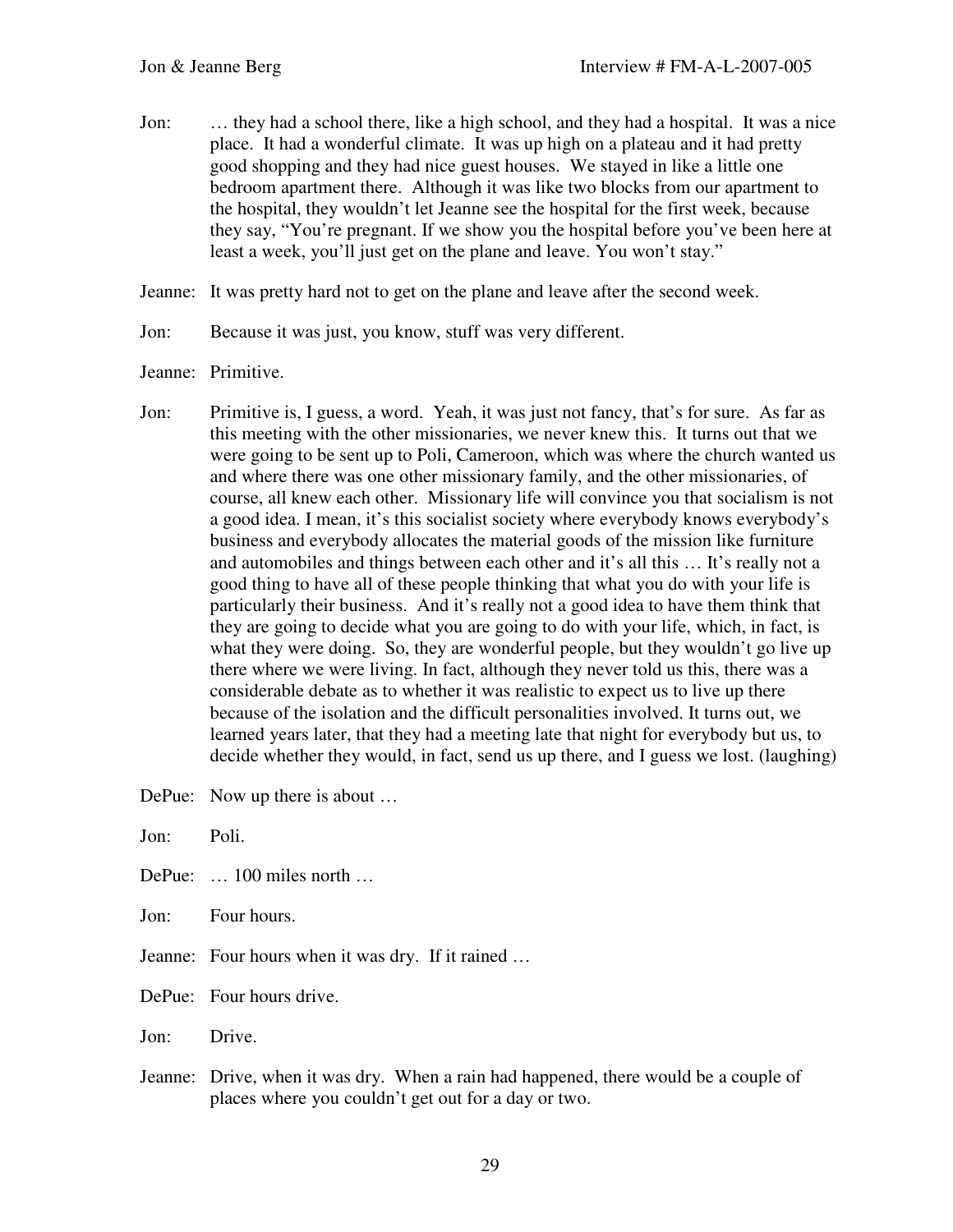Jon: And then it would be two weeks.

Jeanne: Yeah.

DePue: Now, Ngaoundéré is pretty high up. You say that the climate is much nicer than the coast. Is Poli a little bit lower in elevation?

Jon: When you are going between Ngaoundéré and Poli, as you head north there is a paved road that goes all the way to Garoua, which is like four hours due north. Then the last 37 kilometers off that road was just dirt, so we were like 25 miles from a paved road where we lived. When you go off north of Ngaoundéré a ways, you go down what they call the falaise, which is a cliff, and you drop back, oh I don't know, hundreds of feet to a lower …

Jeanne: I'm sure it's sea level.

Jon: ... level again. It's not sea level.

Jeanne: Oh.

Jon: And it got way hotter there. Just, that's the way the world works.

Jeanne: Well, it was the Sahel.

DePue: And you had a rainy season and a dry season.

Jon: Correct.

Jeanne: Yeah, and then mostly Harmattan, dust.

DePue: Now you mentioned the Sahel. Is that what you called it?

Jeanne: Yeah. That just …

Jon: S-a-h-e-l.

Jeanne: Yeah. That's sub Sahara. You know, it's not as dry as the Sahara. I think one of the hardest things about the climate there, it was 90 to 110 degrees on average every day. Of course, I've mentioned I went pregnant and then I immediately got pregnant again, so I was pregnant or nursing every single day that we lived in that 90 to 110 degree weather. And then we had horrible, horrible red dust off and on during the year and it's called Harmattan. It was so bad that you'd get up in the morning, you'd have to clean off your dishes to eat on them, and then you'd clean them up and put them in the cupboard. Then you'd have to take them out and you'd have to wash them off, get the dust off, and then you'd eat on them. Then you'd have to clean them up and stick them away. Then you'd have to get them out at night, wash them off, eat on them, and then wash them up and stick them away. It was just everything coated in red dust.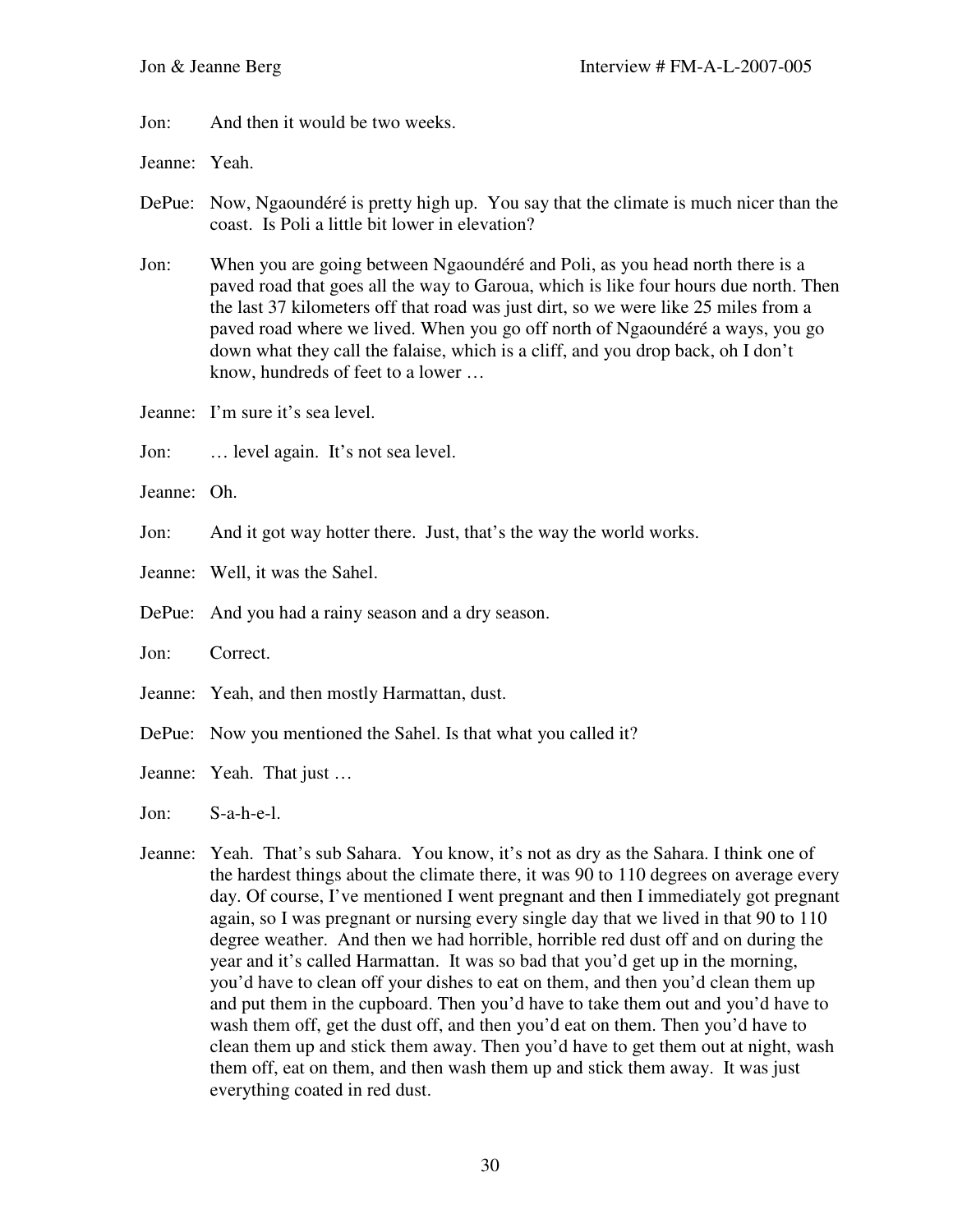- DePue: Backing up just a little bit. So you go to Poli, which is a town of how much, how large?
- Jon: Three thousand.
- DePue: Three thousand. Do you drive there?
- Jeanne: Um-huh.
- Jon: Yeah, we had the mission truck with all of our stuff in it, the barrels, but I don't think that that went up initially. We had an old Land Rover, a diesel powered Land Rover.
- DePue: That the mission gave you?
- Jon: That the missionary had that was our vehicle.
- Jeanne: Then we had a Toyota Land Cruiser.
- Jon: Later, after the first one blew up, then they bought us a Land Cruiser.
- DePue: Now you said there was another couple that were up there already?
- Jon: Yeah. They had been the Johnsons. Ernie had been in Africa for a long time. He was an eccentric personality and had a real hard time getting along with other Americans because of his own insecurities about himself and because of just doing whatever he wanted to do. (laughing) He wanted to do it no matter what, so.
- DePue: Okay. Is that the guy who Nigel refers to as Brown?
- Jon and Jeanne together: Yes.

DePue: Okay.

- Jon: Yeah, because Nigel is this English anthropologist who wrote a book about where we were living there; liable laws are very tough in England, so they insisted that the name of this particular—for example, we're in there as Jon and Jeanne Berg, but Ernie is in there as something Brown. I forget what his first …
- Jeanne: Herbert.
- Jon: Herbert Brown.
- DePue: Okay. Well we've blown his cover already then, and I was going to try to avoid that, but so be it. Where are we then? Describe Poli.
- Jon: Okay. Poli was rural, very rural. I mean, it was 37 kilometers, like I said, on a dirt path off the paved road and there weren't a lot of paved roads in Cameroon. The reason there was a paved road from Ngaoundéré to Garoua was because south of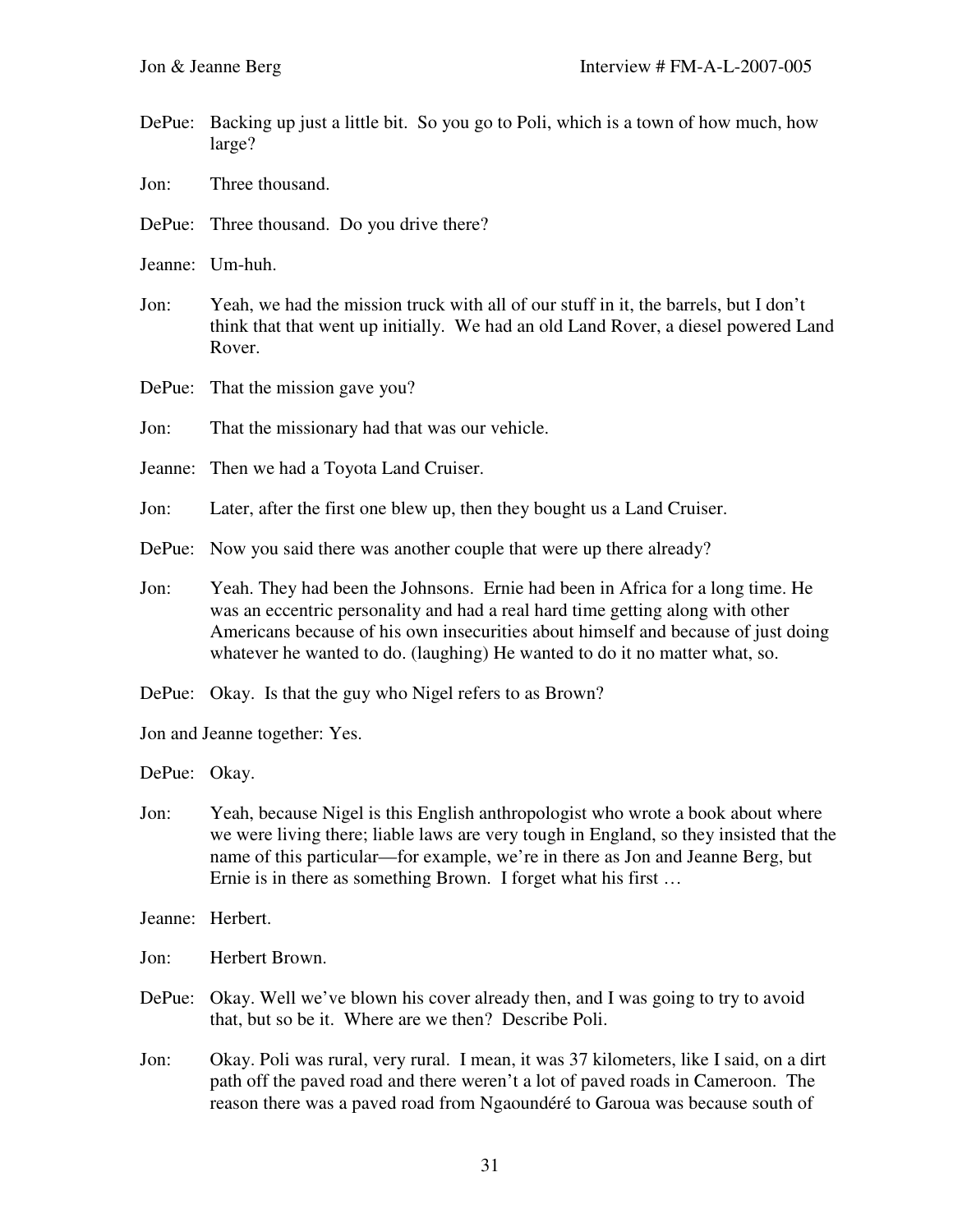there there weren't paved roads, because the railroad ran. But the railroad ended at Ngaoundéré and then in order to truck things further north they paved this road. So we had a pretty good connection for most of the way and most of the year it wasn't a particular problem. Poli was …

- Jeanne: It was a governmental seat, a sous-préfet.
- Jon: Yeah, but a sous-préfet was there and it had a post office and it has businesses downtown.
- Jeanne: A market.
- Jon: Yeah. Hardly any traffic. It was just profoundly poor.
- Jeanne: It did have, like, schools. It had a hospital, you know, a small hospital, but it had some infrastructure. One of the significant things is people wore clothing there. When you went farther out into the bush, and this was back in 1977 to 1979 when we were there, up further the women didn't have clothing or didn't always necessarily wear clothing, so.
- DePue: What was the ethnic background of the people that were there?
- Jon: There were called Dowaayos.
- Jeanne: Those are the local people, but the government people would be from all over Cameroon and they were assigned there.
- Jon: And there were Fulbé people there who had conquered these people, so the Fulbés were the Pulaar speakers or Fulfuldé speakers. I learned Fulfuldé then because not enough people spoke French, so basically you spent a lot of time learning stuff. Fulfuldé was a market language that was spoken by Dowaayos and Lockes, and Locke Mbums. All of these little tribes of maybe 30,000 people would be a particular tribal grouping and they would all have their own languages, but the market language, or the lingua franca was then Fulfuldé,, they called it there, or Pulaar, they called it in Senegal, which was an imperial language like French or German or English are imperial languages.
- DePue: Kind of a hybrid language?
- Jeanne: It's a conqueror.
- Jon: No, no it was the language of these Fulbé people ...
- Jeanne: The conquerors.
- Jon: … who conquered all that vast stretch of West Africa before the Europeans came along.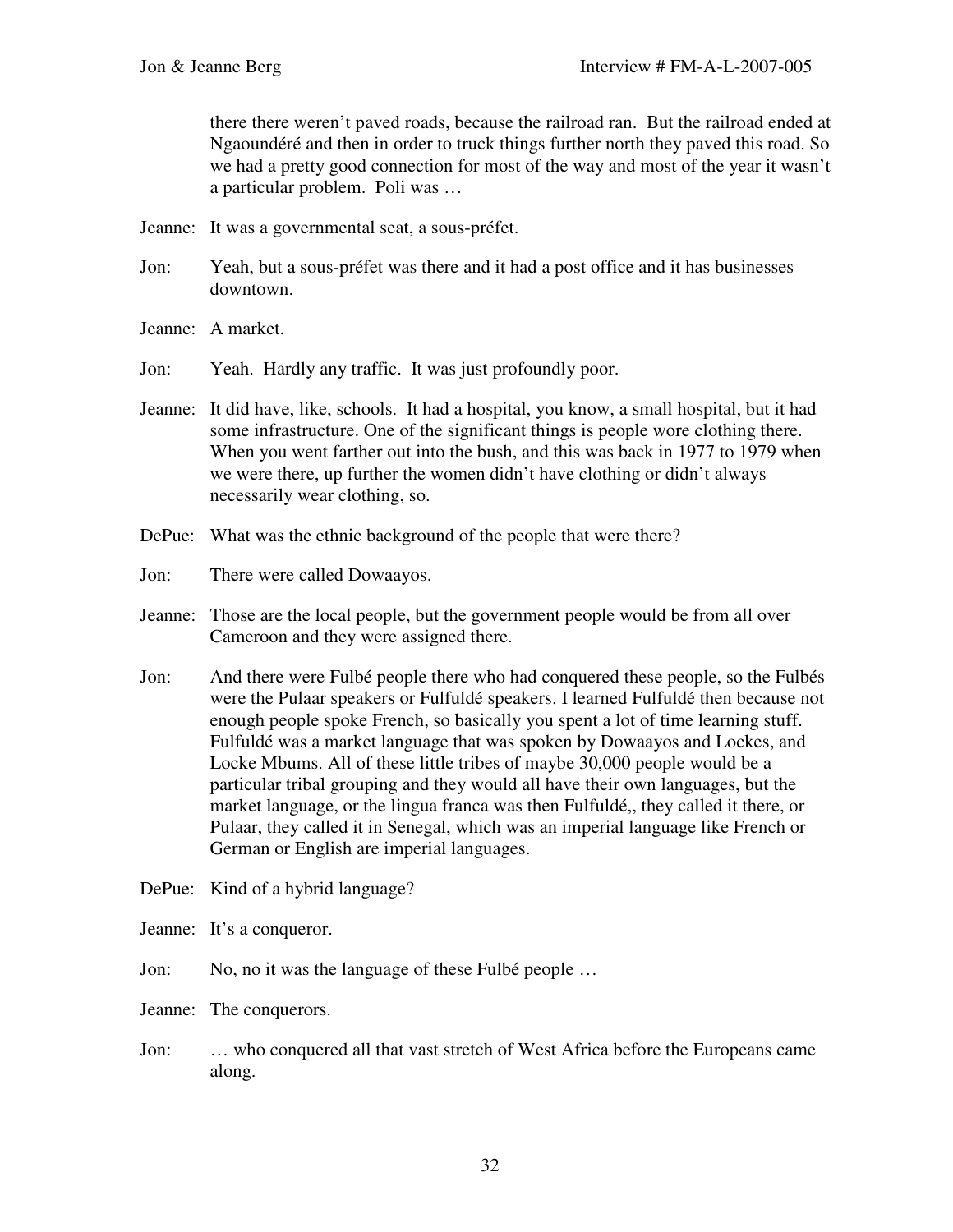Jeanne: So they would enforce a common language so people could trade.

- Jon: Well, people would just learn the language because that was the language of commerce.
- DePue: So there was a mixture of ethnic groups even in Cameroon?
- Jon: Oh, good grief. Hundreds and hundreds, 200 and some languages.
- DePue: But in the area in Poli itself, there was a couple of different languages that were being spoken?
- Jon: Oh, yeah.
- DePue: And the Dowaayos … how do you pronounce …
- Jon: Dowaayos.
- DePue: … Dowaayos were the original natives there, but they weren't as well off as the Fulfuldé?
- Jon: The Fulbé tended to be more powerful, because … for example, the Sous-prefet was a Fulbé guy and they were Muslims, and the Dowaayos were animists and Christians. The reason they didn't become Muslims was because they were so badly mistreated by these Muslims who came in from Nigeria and conquered them, because it was Usman Dan Fodio who led this great Muslim Pulaar-speaking conquests of West African, from Senegal to Cameroon. I mean, that's a big stretch. He was originally from Nigeria.
- DePue: Well, the transcribers are going to have a wonderful time with all these names (all laughing), but we will sort that out later. The language then. You mentioned the Préfet. What was the term they used?
- Jon: Préfet. Sous-préfet, the under Préfet.
- DePue: The Sous-préfet.
- Jon: There was like a governor and then there was a Préfet and then there was a Souspréfet, and then there was a mayor.
- DePue: Well, I'm sorry, but that sounds awfully French to me.
- Jon: That was very French.
- Jeanne: They were a French system.
- Jon: It didn't work, but it was French.
- DePue: Okay.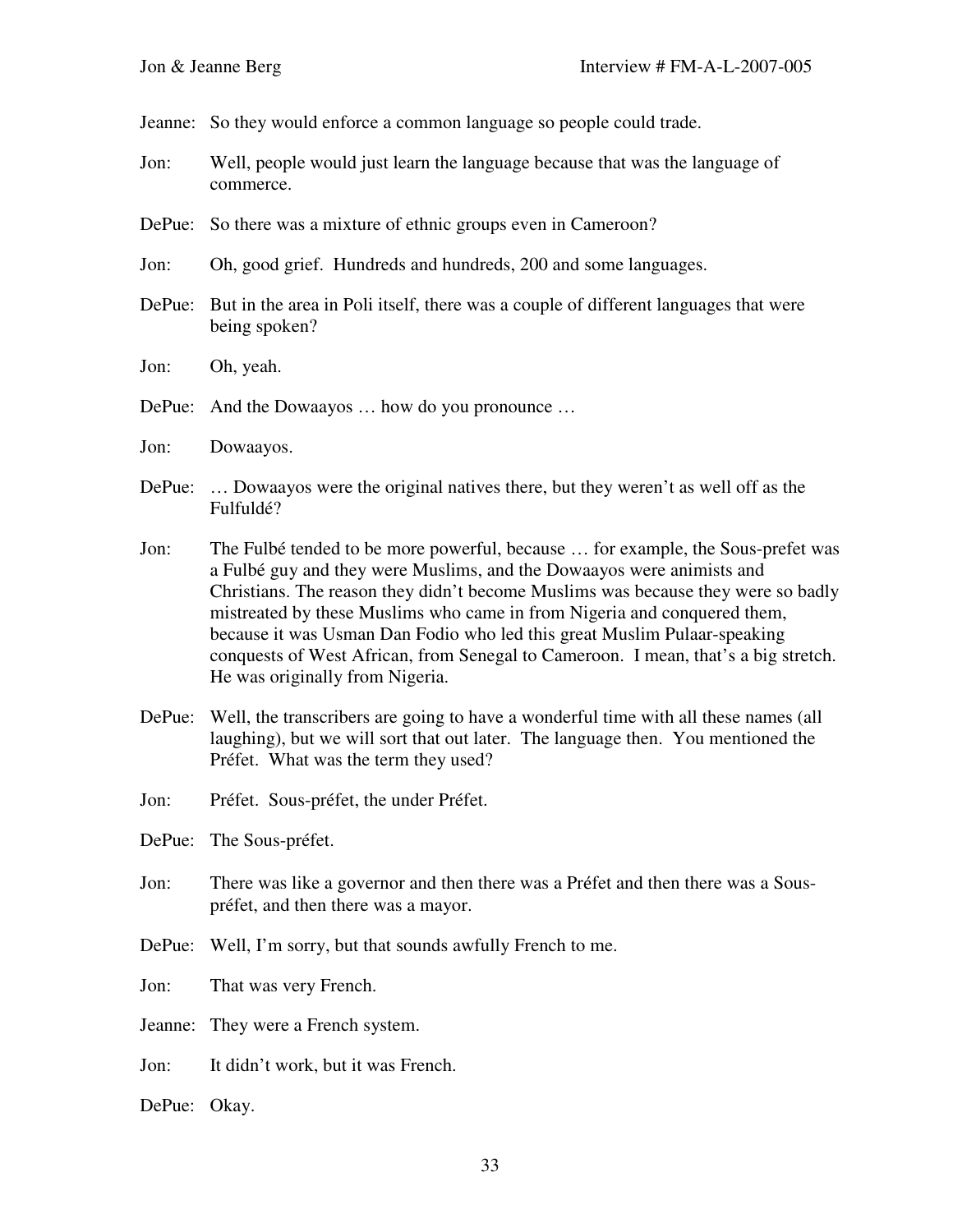- Jon: And the Sous-préfet lived in this palace up on the top of a hill. I mean, it was a great house.
- Jeanne: Oh, I guess it's good to mention that he took the electrical system that had been in the city and took it out of the city and moved it up to his palace, so there was no electricity in the city, ever.
- Jon: There used to be.
- Jeanne: Yeah.
- Jon: But the Sous-préfet had it.
- DePue: The Sous-préfet was a Fulbé.
- Jon: Fulbé. And he was married to two beautiful sisters.
- DePue: Oh.
- Jon: Since they were Muslims they would have more than one wife; he happened to have two or three and they were sisters. So, I don't know how all that worked out, but …
- DePue: So run through the religions of each one of these groups again.
- Jon: The fundamental religion of all of the people of that area was animism, traditional African religion. They believe …
- Jeanne: Ancestor …
- Jon: … in ancestral spirits. And they believe that when people die their spirits remain and if you don't keep them satisfied they might not—it seemed like the ancestors never did a whole bunch to help, but they could really make your life miserable if you didn't. This is kind of traditional family system stuff, so they had to feed them with blood and beer and offerings to the spirits and they did all kinds of ritualized incisions and magic.
- Jeanne: Well, we had a skull tree in our backyard.
- Jon: Yeah, they kept the skulls of the men in trees and baskets. It was all a whole cult of the dead. Because something's got to be running the world and their take on it is dead people are running the world.
- Jeanne: Well you pop the head off skulls after about a year to figure if they were a witch or not and how they were going to be treating you.
- Jon: And then they believed in magic, what we would call magic, and witchcraft, and curses, and blessings and …
- DePue: But that's only one portion of the population.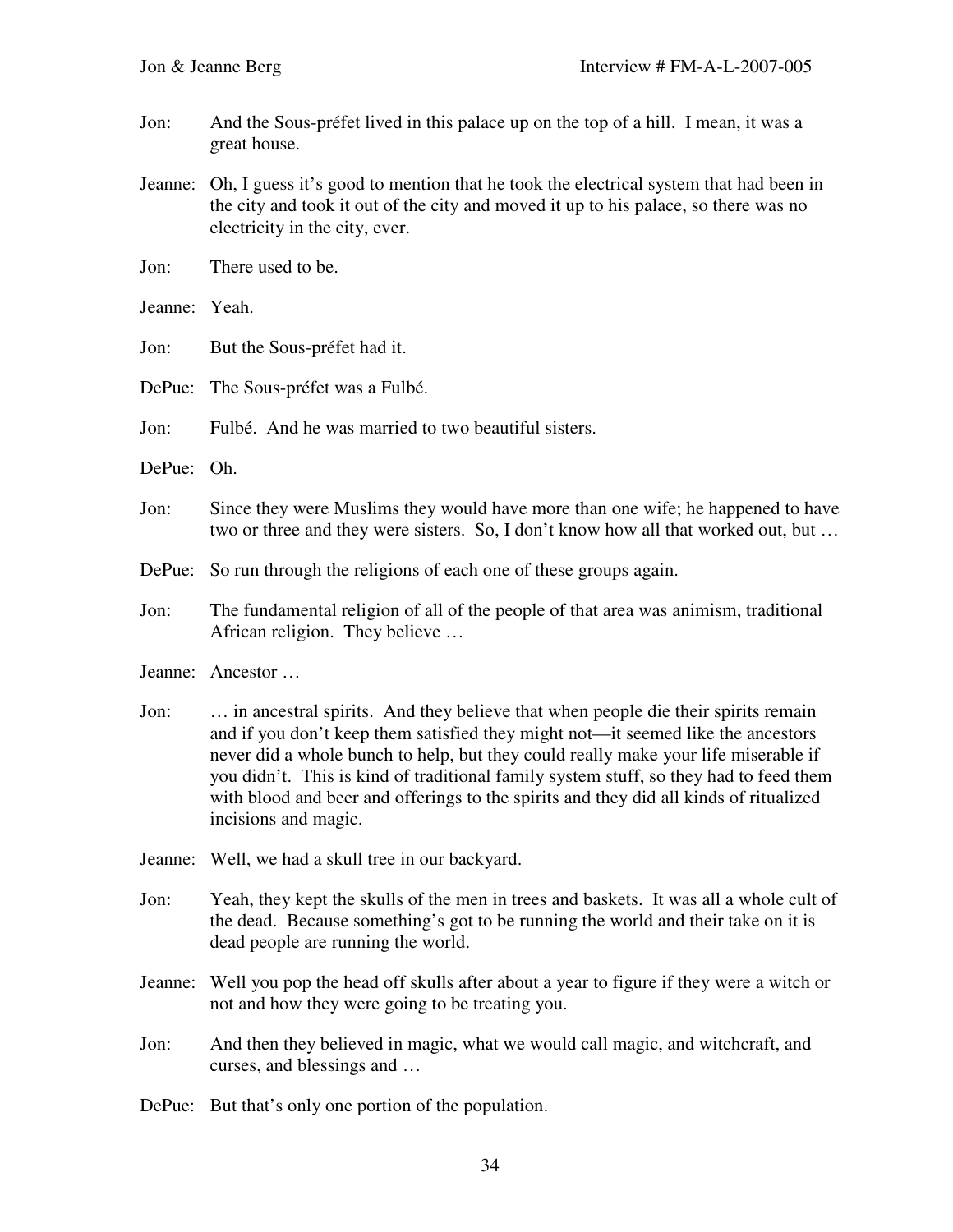- Jon: Well, but it's pretty much the whole population. Over the top of that, then they have either Christianity or Islam.
- Jeanne: Mixed together.
- Jon: And some of them espouse neither Islam or Christianity. The Pulaar speakers would mostly be Muslims. The people we worked with, the Dowaayos, were Christians, most of them.
- DePue: So Pulaar was the language of the Muslims and Cameroon.
- Jon: In Cameroon, some of the Muslims in Cameroon, yes.
- DePue: And is also the language of the Muslims in Senegal?
- Jon: Some of the Muslims in Senegal. Pulaar is the language which was called Fulfuldé in Cameroon and Pulaar in Senegal. It is this language in all of these various dialects, spread by these guys running around on horses conquering people from the ocean in Senegal to the mountain …
- DePue: So the Fulfuldé are the administrators?
- Jon: Well, they tended to be … they ran the government. The president of the country …
- Jeanne: In our area.
- Jon: Ahmadou Ahidjo was one of them. So, they had control of the government.
- DePue: Say that name again.
- Jon: Ahmadou Ahidjo.
- DePue: Ahmadou …
- Jon: Ahidjo. A-h-i-d-j-o-u or something. He was living in Dakar when we were there, because after he left power in Cameroon he went to Dakar.
- DePue: Okay, I'd seen that. I've got that name someplace then. He was the president of Cameroon?
- Jon: Of Cameroon, when we were there. Yes.

DePue: Okay.

Jon: And he was succeeded by a Christian, Biya. It turned out Ahidjo was very, very tough and pretty vicious in suppressing any opposition, but in terms of governmental operation he was way less corrupt that Biya, the Christian that succeeded him.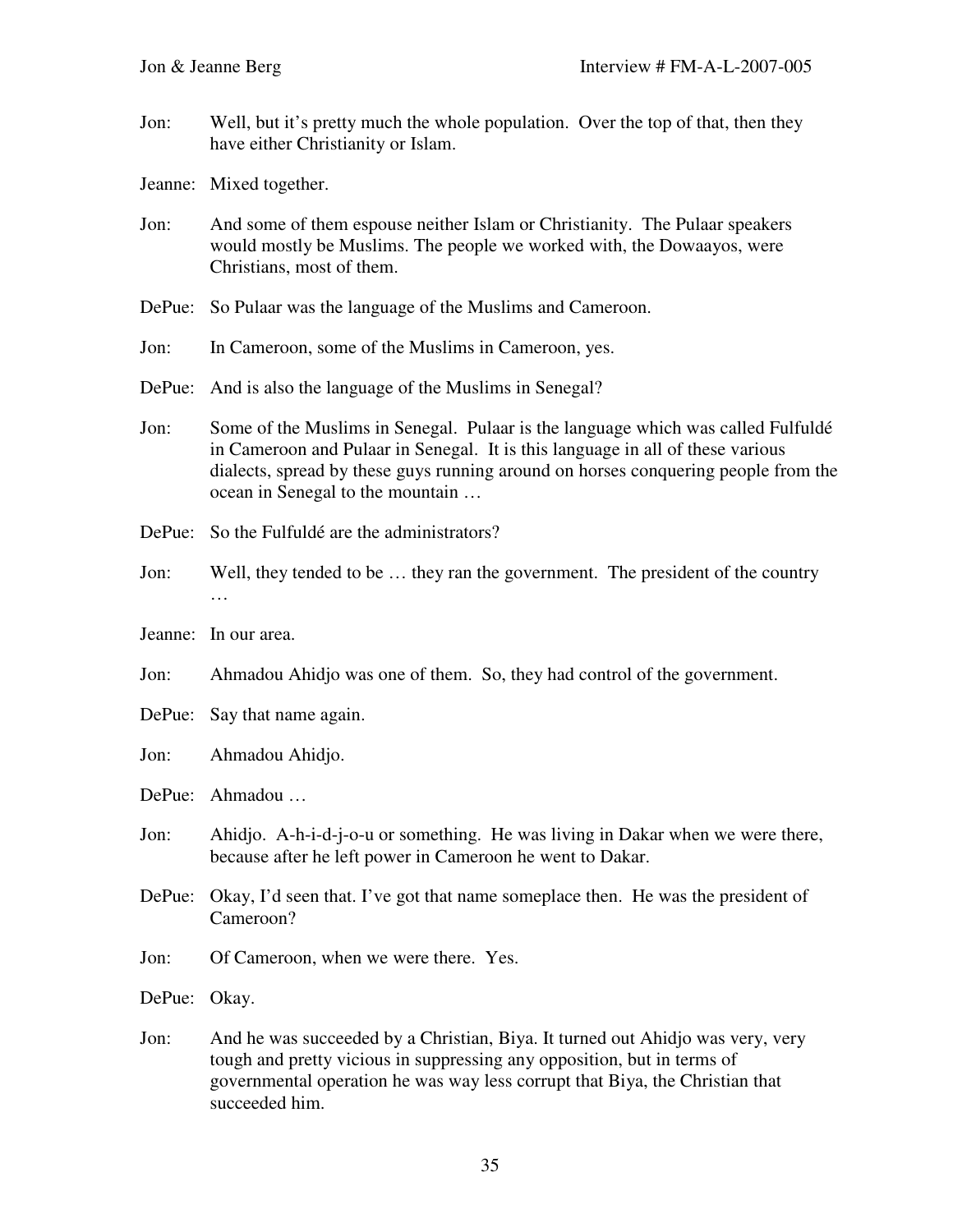- Jeanne: To give you an example of animism and Christianity, we had a guy who worked for us; his name was Reuben, and he worked in our kitchen He had a young son, his wife had a son, and they brought him over to show us. So I'm unwrapping the baby from his things to ooh and aah the baby and I noticed that around his belly button he has all of these ceremonial incisions and I go, "What's this?" You know, "Why did you do this? You're a Christian, you don't have to do this." But he said, "No, no, you have to take no chances here." So he had the animism symbols cut into his son to appease the ancestors in case, but he also went and had his son baptized.
- DePue: So, who were the Christians then? Was it a mixture of ...
- Jon: Well, they were Christian. He was a Christian. He was a baptized Christian, he went to church. It's like, people always say, "Isn't it terrible that they don't just renounce their …?" I say, "Well, you know …" Africans have all of these magic charms where they have a leather pouch filled with a piece of paper, especially Muslims, and those are called gris-gris, and, you know, they wear them and we think, well, "How terrible of them. Why can't they just renounce all, because Muslims aren't supposed to do that." Christians would do it. Christians would practice the old things with the new things. And, "Why shouldn't they just put their faith in good old American Lutheranism? We don't do that, why do they do that?" But I always tell the Americans, "Well, we don't have magical charms in our pockets, but we carry leather pouches filled with paper and we think it'll make us safe." You know, we have billfolds full of cash and when Americans will give up believing that money will keep them secure, then Africans will believe—Africans would prefer to believe that money will keep them secure. They just don't have the option. So bereft of money, they go for the ancestral spirits.
- DePue: Well, I hate to be pedestrian here and keep covering the same territory, but you've got these different ethnic groups that are mixed in there. I'm wondering if there is one particular ethnic group or strata of Cameroonian society in Poli, at least, that were more likely to be Christian?
- Jon: The Dowaayos.
- DePue: And that's who you were sent to convert.
- Jon: Not to convert. They were already Christian and I was sent to work with a school that trained catechists to run village churches.
- DePue: But you just said that the Dowaayos are animists.
- Jon: Well, they were Christians, but the underlying …

Jeanne: We're saying they're both.

Jon: … the underlying spirituality was still this old thinking in the old ways. I mean, they believed in Jesus, but they also believed in the reality that was truth for them and their parents for generation after generation.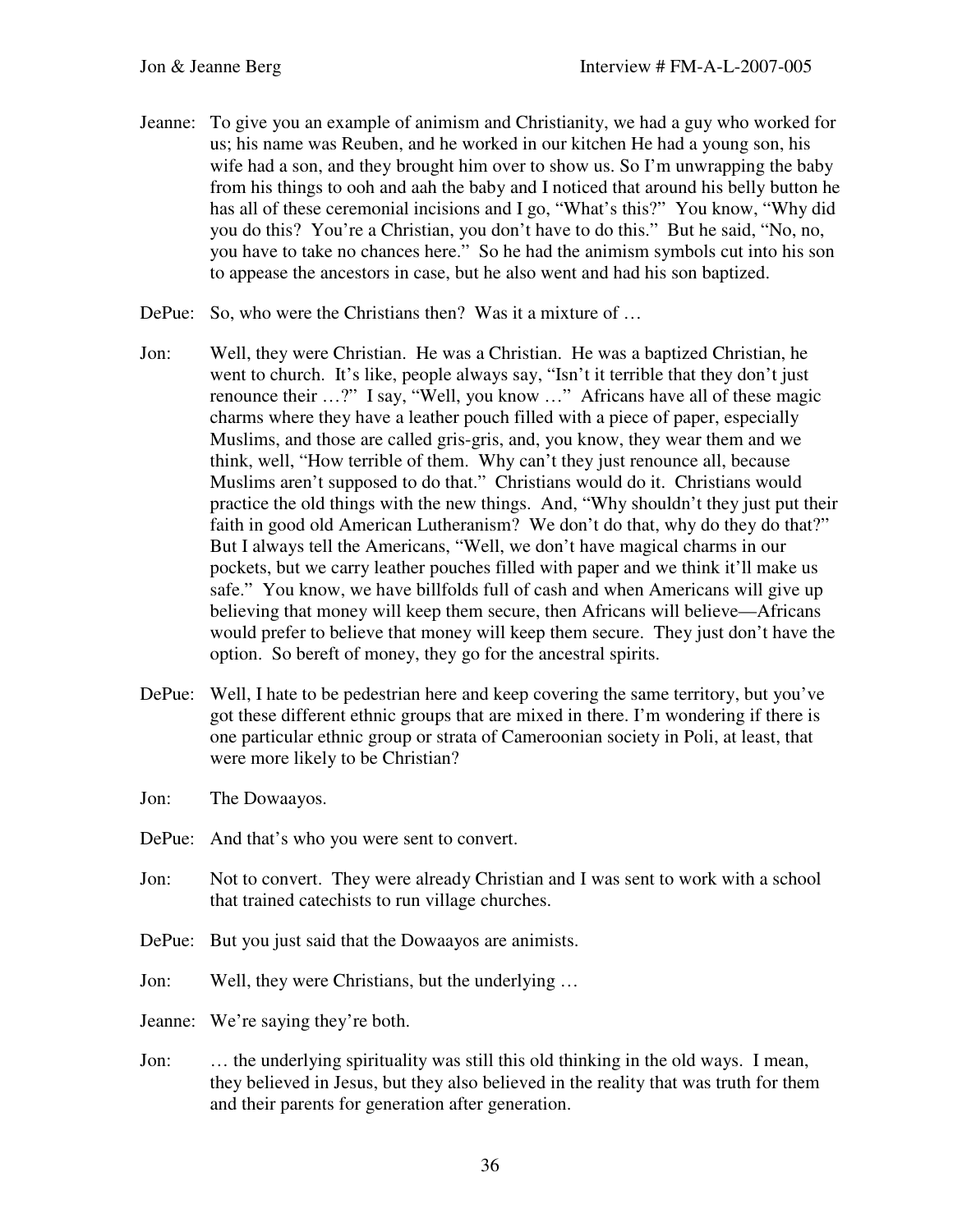DePue: They obviously saw no conflict between believing both.

- Jon: Oh, they realized it was conflicted, more so than Americans are aware of the cultural conflicts within our way of practicing Christianity. I think that they were more aware of it than we are.
- DePue: Yeah, I'm just looking at a map—about a third of the population in a map here, you know, you have to call them one thing or another, you can't call them both—and it is about a third of each. Actually, Christian is probably the highest percentage of 30 to 50 percent.
- Jon: Yeah. It was mostly a Christian country. The southern part of the country was nearly entirely Christian.
- DePue: But the people who would do the things, worship the skull, they would make sure that the skulls weren't bewitched, those people would also consider themselves Christian.
- Jon: Yes.
- DePue: Okay.
- Jon: And they wouldn't do it like in the old school. They had kind of modified it. They had become less traditionalist, but they weren't about to walk away from everything.
- DePue: Yeah. Jeanne?
- Jeanne: But a funeral would have been a mixture of the, you know, animism, wrapping them up in cloth and the way they buried them, with Christian …
- Jon: Yeah, but the funeral was pretty distinctly different.

Jeanne: Um-huh.

Jon: I mean, in an animist funeral, if a man was rich, they want burial cloth about a foot wide. They would wrap them up into a huge ball and you would see them carrying this big ball down the road by our house. I mean, it was like six feet in diameter. Just a giant ball of cloth and that would be what he was in. Whereas, when the Christians died, like the wife of Mamadou—one of the guys that worked at our house—died; they came to my house at nine in the morning and they said (her name was Michelle) and they said, "She died." And I said, "Okay." They said, "You're doing the funeral." I said, "Okay." We went across the street and they had dug a little hole and wrapped her in white cloth. It was a two-tiered hole, bigger at the top and then narrower at the bottom. They laid her in the bottom part and then they put sticks across and then we filled the rest of the hole up with dirt. Then the people would come and stay for three days. They would keep coming and coming. I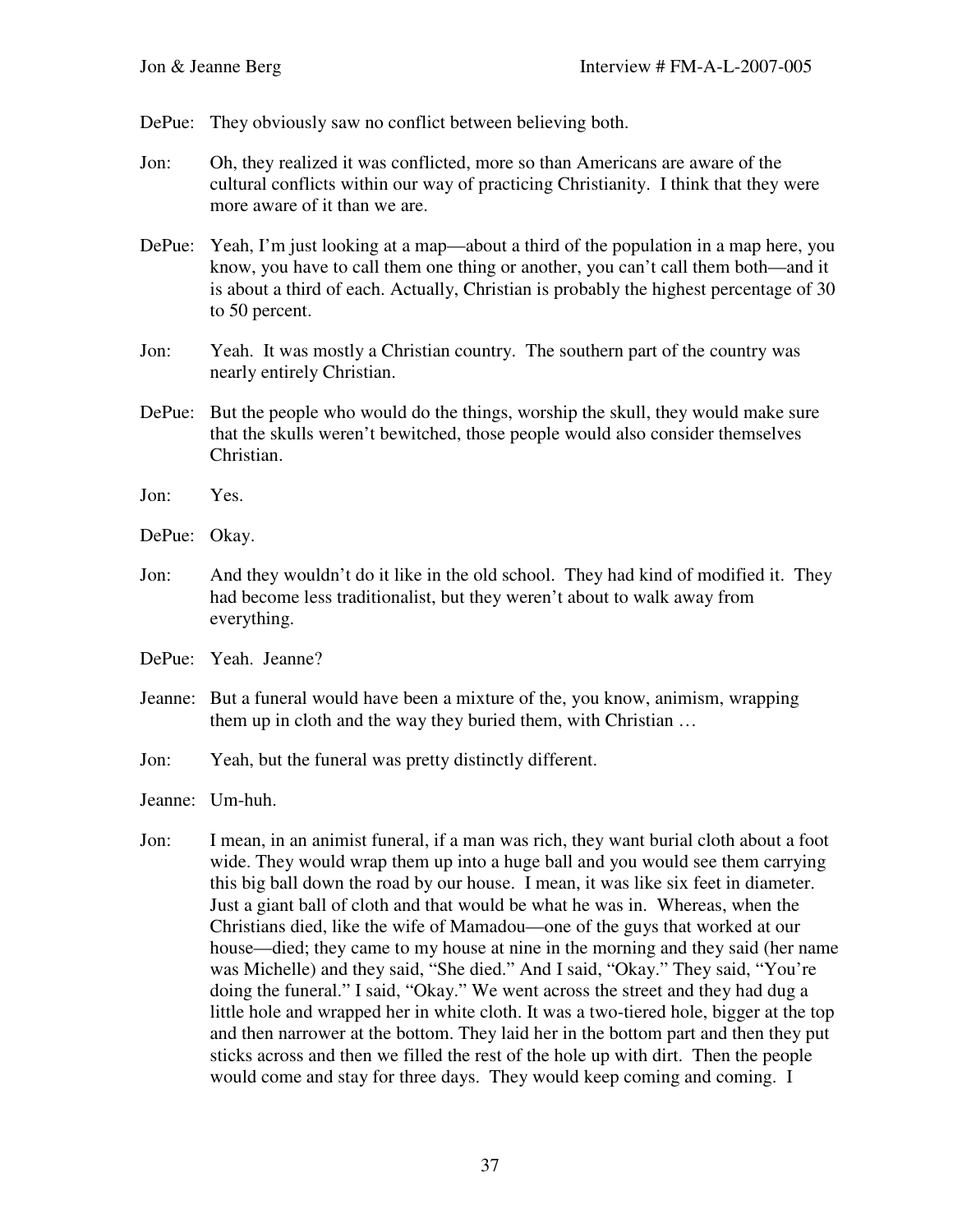mean, you had to do the burial soon. I mean, you don't leave people laying around unembalmed …

- Jeanne: In 110 degree weather.
- Jon: … in 100 degree weather. So it was very solemn and very simple and very powerful. I mean, I'll never forget it. But then all of the Dowaayos men are cousins because they are all related. They have this relationship where they can only talk to each other in jokes. So all these people are Dowaayos at this funeral and it is literally across the street from our house. So when we are doing the last part of the burying and the men are throwing all of the dirt on top and the women leave, instantly all of the men start rolling around laughing, because the only way they can talk to each other is in jokes. (Jon laughing). And I'm thinking, "Oh, I know what's going on here." but it still looks pretty weird if you ask me. (DePue laughing).
- DePue: And what language were they speaking?
- Jon: Dowaayos. Their language.
- DePue: So you didn't understand their ...
- Jon: I didn't understand a word of it.
- DePue: Did they speak a couple of languages though?
- Jon: Yeah. They spoke Pulaar, French, Dowaayos.
- DePue: So they spoke three languages?
- Jon: A lot of them did.
- DePue: And kind of a mixture of the three sometimes?
- Jon: A little bit of this, a little bit of that.
- Jeanne: Full Dowaayos.
- DePue: Well, let's talk a little bit more about their culture and then I'm going to get to having a baby.
- Jon: By the way, Dowaayos thought that … We lived in this house that was built in the 30s, see? And we were surrounded …
- DePue: I'm just going to get to that. Do you want to go there first?
- Jon: No. I'll go back to the … Dowaayos thought, according to our English anthropologist guy, Nigel, that everybody is Dowaayo.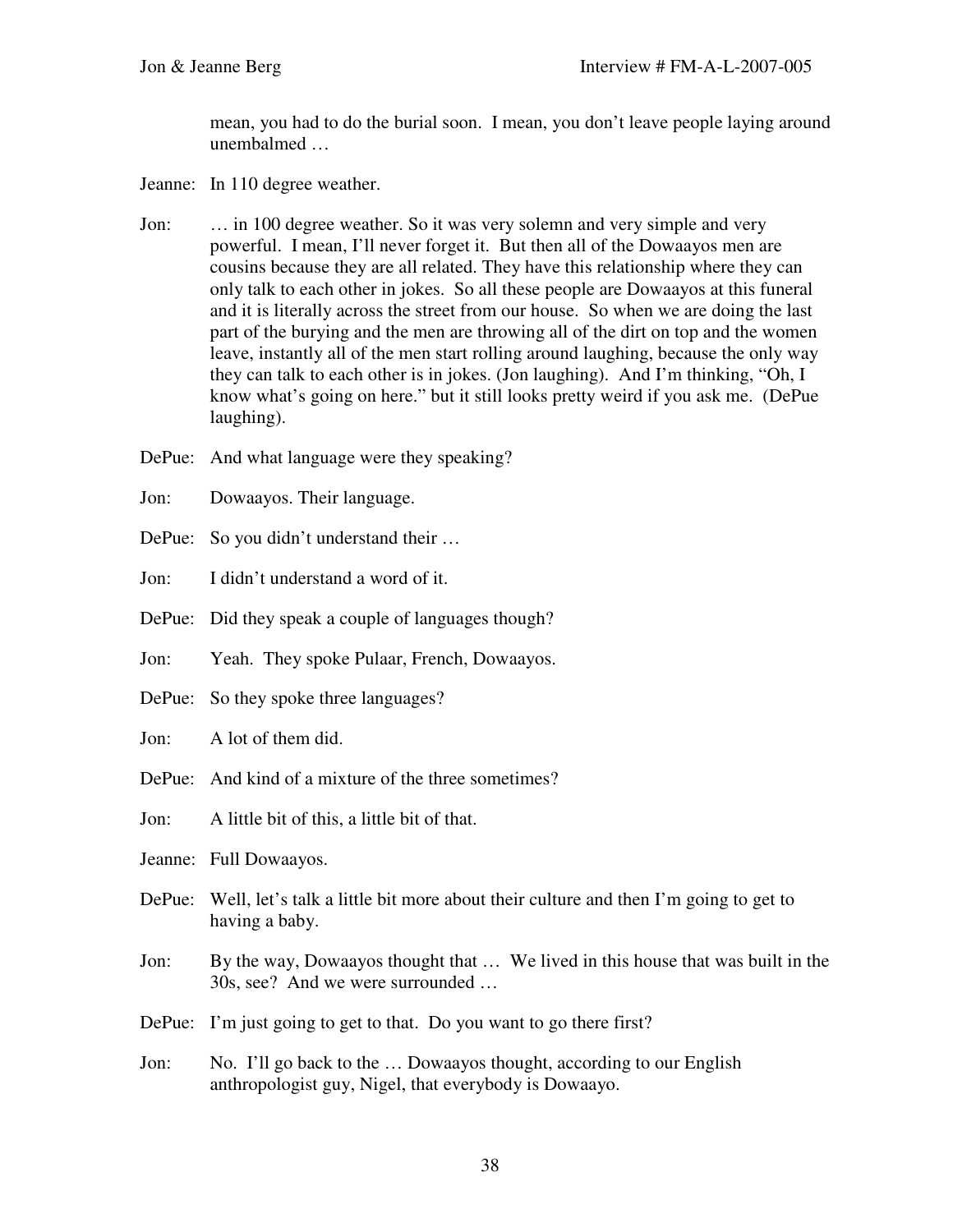- Jeanne: The whole world.
- Jon: Yeah. They had a Dowaayo-centric view of reality, which is good, because we all have our own centric views of reality.
- DePue: Don't we all?
- Jon: That's right. But it's fun to see it in others. Nigel told us this and he said, "You know, they talk a lot about missionaries." And Nigel pretty much understood Dowaayo language. We never studied Dowaayo language. I mean, we studied Fulfuldé and French and we were kind of running out of languages to learn. He really understood them and he said, "You know, missionaries are a constant source of conversation. The reason that missionaries have curtains on their windows, of this they are certain, is because none of them need curtains on their windows, because they are just Dowaayos. But they know that missionaries are really Dowaayos, too, but they don't want to admit it. So they put curtains on their windows and at night when you pull the curtain shut on your windows, you take off your white skin and …
- Jeanne: You hang it in the closet.
- Jon: …. you hang it in the closet, that's why you got closets (DePue laughing), and you sit around and tell jokes and speak Dowaayo like any civilized person." (laughing).
- DePue: And we probably should mention that the Nigel they are talking about is Nigel Barley, who wrote a book, *The Innocent Anthropologist*, and mentions Jon and Jeanne in the book. Like a good anthropologist, he went and he found the most dismal out of the way place with the most primitive people he could find and says, "That's the place for me."
- Jeanne: Yep.
- Jon: And he didn't like it. (Jon and DePue laughing).
- Jeanne: He probably was there a week, stayed with us a week.
- Jon: Yeah. Back and forth. He was a fascinating entertaining human being.
- DePue: Okay, so let's talk a little bit more about the culture and then we'll get to ...
- Jeanne: Life. Life in Poli.
- DePue: Life in Poli, absolutely. Family structure of the natives there?
- Jon: Most of them, the Christians, were supposed to be at least monogamous; I mean, one man, one woman. It's really hard to sort out family structures over there because—this is pretty consistent in Africa in our experience—you know, everybody is a brother. So people come to your house and somebody introduces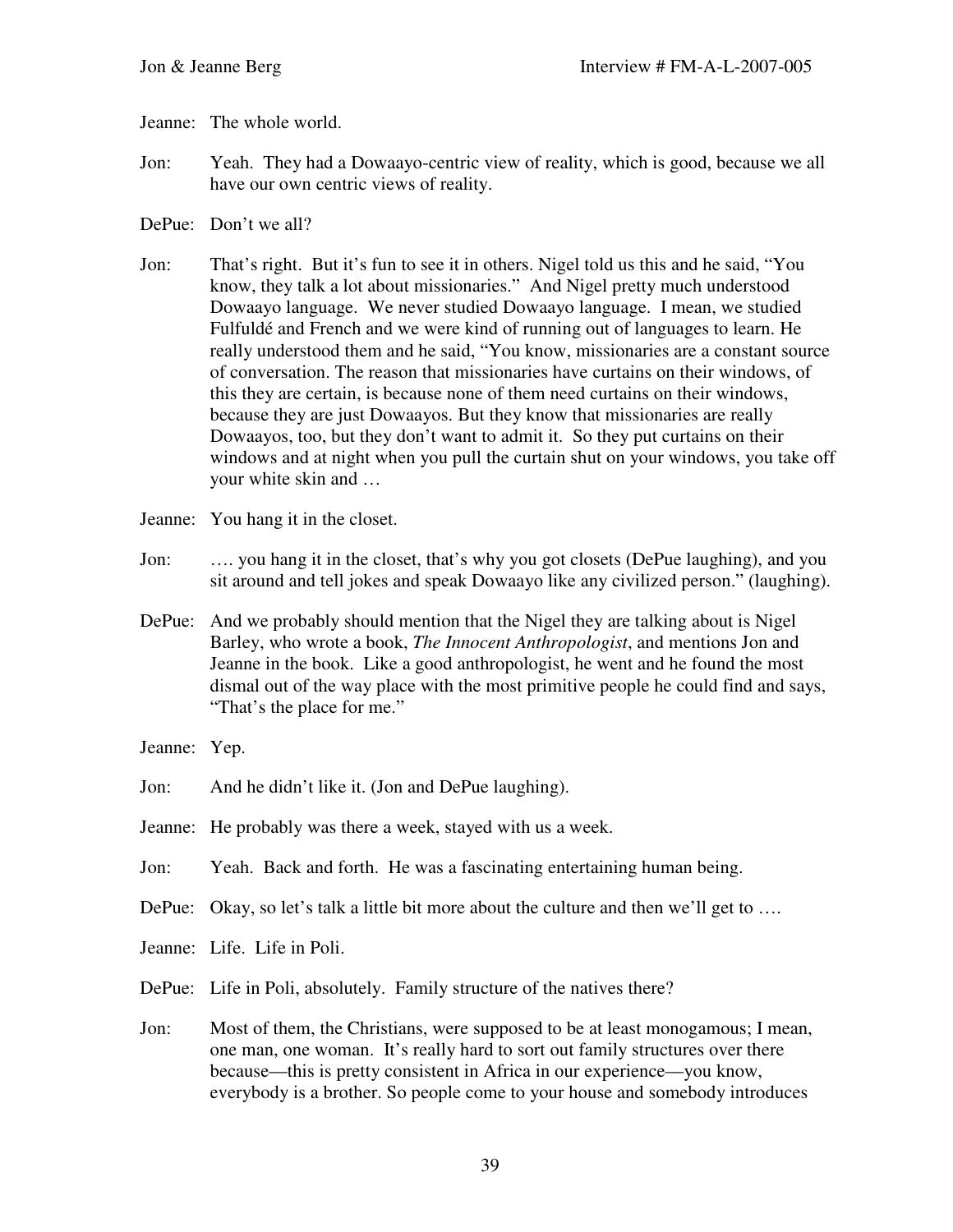you to somebody and they say, "This is my brother." After awhile we would always say, "Mem mere, mem pere", which means, "Same mother, same father?" and they would always look at you …

- Jeanne: And that would be to sort out whether or not it was a biological brother or a friend.
- DePue: Right.
- Jon: And they would look at you like, "Well, no, but he's my brother." The Dowaayos culture was pretty typically African in that men were circumcised in groups as adolescents. It was like confirmation, only a little more serious I would suppose in some way. So, they would go off into the woods and they would learn the secrets of men. In old school Dowaayos, before the missionaries came along and the Europeans started messing with their schedule by setting up school years, they would go for a nine month period, for a gestation period. They would be off and the men would be teaching them manly arts and manly secrets. The Dowaayo language is a tonal language and these guys would get so good that they could just whistle to each other and talk and just by the changing in the pitch of their whistles, the people would know what they were saying. Then, during this period, toward the end of it, they would be circumcised. Well, all in this group—and they might do it probably every year or every couple of years—were brothers of the knife, or circumcision brothers. These guys were like, oh I don't know, maybe your West Point classmates or something. They had been through a lot together.
- DePue: Well, just listening to Nigel's description of the circumcisions, it is not anything I'd want to go through.
- Jon: No, it was a painful experience and it was central to their identity. It was a hugely important thing. And then people die all the time. So guys, if they lived, might have a series of wives, because they would die or they would have a wife who didn't bear children; they would never assume that that was the man's fault, so they would go marry somebody else, too. So a lot of Christians simultaneously had more than one wife. They knew that they weren't supposed to, but they did. We would discuss this and they would say, "Well, you know, the Bible isn't particularly clear on this subject. I mean it says that a bishop should be the husband of one wife. We've discovered that westerners don't have simultaneous polygamy, they have serial polygamy; that is, they get one wife, they get sick of her, they get rid of her; she is supposed to take care of herself so they go get another wife. At least we figure, well I got the old wife, I got to take care of her and I got to take care of the new wife."
- DePue: Their version …
- Jon: And they thought their version was much more …
- DePue: Civilized?
- Jon: Civilized than ours, you know.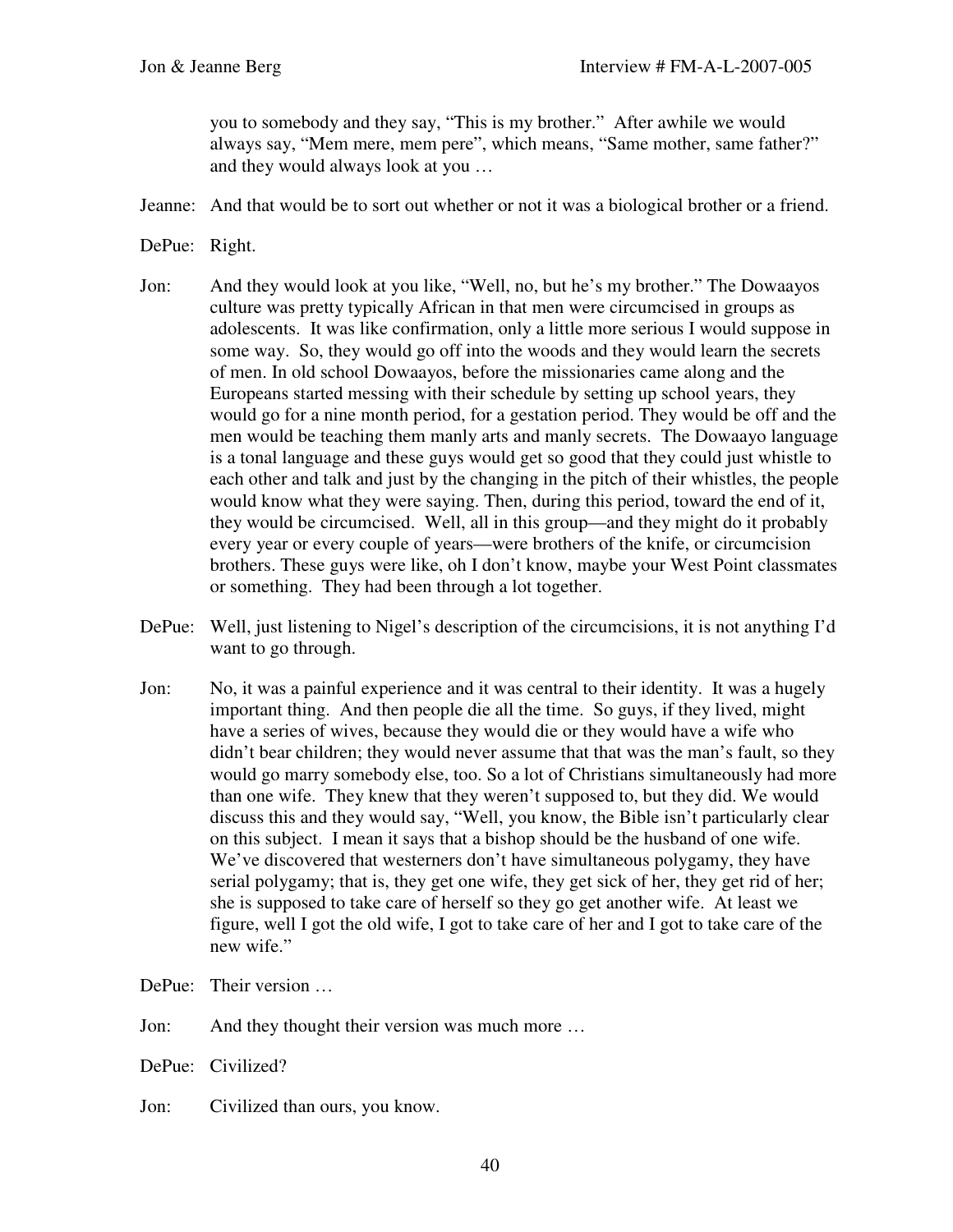- Jeanne: But woe to the woman whose husband died, because, whereas in Senegal women had way more rights, in Cameroon—back in that day we were there, 1977 to 1979 anyway—women whose husbands died, the children, the property, everything belonged to the man's family. They could swoop in, take your house, take your belongings, take your children, and leave you out on the street. If you were a lucky woman your family would take you back and assume you back into their family. If not, there was a huge population of prostitutes who were women who had lost their husband and lost their family. I was not pleased and that made me very upset.
- Jon: And infertility was really a curse. I mean, none of this, "Well, I don't want to have a bunch of kids" stuff. One time at five in the morning I'm going out of my bedroom to the bathroom or something and there is this woman crouched in the corner. How she got in my house I do not know. And she is sitting there and I said, "Jeanne", you know …
- Jeanne: Come here.
- Jon: … would you come out here? And she wanted me to look at her belly and tell her why she couldn't get pregnant and she was just distraught.
- DePue: Yeah.
- Jeanne: It turns out now that we were living there right at the very beginning of HIV and the particular part of Cameroon we were living in has a particularly bad strain of HIV, drug resistant HIV. So, I suppose that was part of … that, and venereal diseases. That was taking a bad toll of people there.
- Jon: And I think that it's like, you know, you talk about small town. I mean, live in a small town and never go anywhere.
- DePue: Well, it's not like they have TV to watch or the radio to listen to.
- Jeanne: No.
- Jon: No. They had radios. As soon as they have access to it, what people want are entertainment and travel. I mean, they'll take that over food. If they got enough food the next thing they want is, "Let's change the scenery here a little bit," you know?
- DePue: Yeah. So how do people make a living?
- Jon: Farming.
- Jeanne: How do women make their living? Farming. What do men do? They sit under the tree drinking beer and talking, telling their jokes. (Jon laughing).
- DePue: And the beer isn't the kind of beer that we would be used to drinking?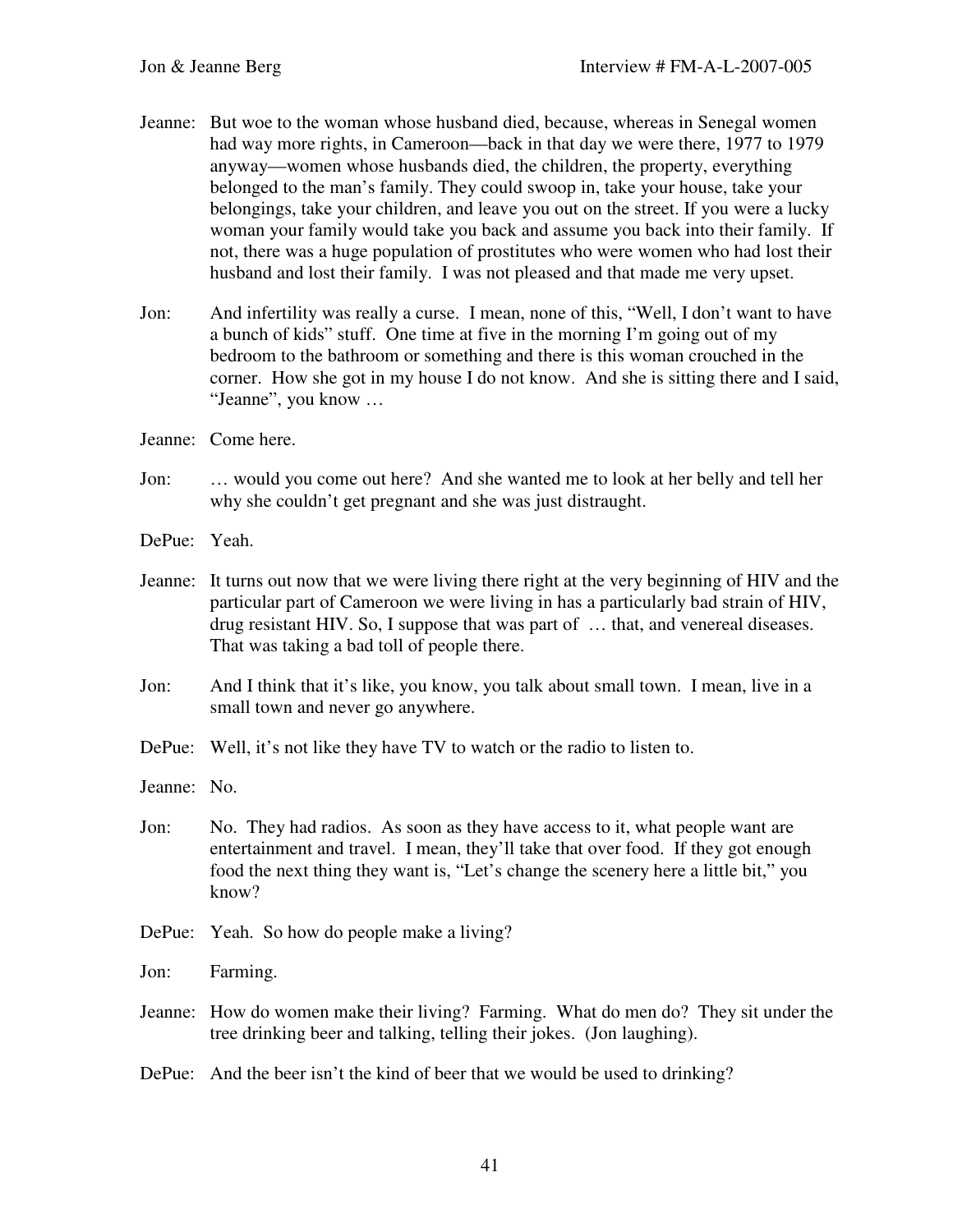- Jeanne: No. That's what the women have grown, the grain that the women have grown. The men do work in making beer. Yeah.
- DePue: Then the grain is (unintelligible) ...
- Jon: It would be like soup, it would be millet. They'd just throw in some water, grind it up, let it sit there and ferment. I don't know, I might have had a swig or two of it, but it wasn't very strong. So when they got the regular beer from the brewery, they were in pretty good bottles, but two or three of them would share one and all get rollicking drunk off that. (laughing)
- DePue: Well, that's what Nigel says. The beer that they were drinking was very mild, so they get regular beer and, whoa, it hit them hard. (Jon laughing). What was the food then? Jeanne?
- Jeanne: Essentially they had grains of different sorts. You know, if you could afford it, they would prefer rice, but they mostly had…was it millet?
- Jon: Millet.
- Jeanne: And you had to prepare it. I think there was a process where at a certain point it is poisonous unless you process it well.
- Jon: No, no, that's manioc.
- Jeanne: Oh, manioc, that's right. They had some of that there, but mostly they ate millet.
- Jon: Millet was like corn.
- Jeanne: Yeah.
- DePue: Manioc is a root crop?
- Jon: Yes, and you beat it and you lay it out on the side of the roads and it smells like vomit. So, you're driving for mile after mile as this stuff is drying out. It's soaked, because it has poison in it. You soak it and you pound it and then it makes like a flour. It's a starch. They cook it up and it becomes like potatoes.
- Jeanne: Kind of like our dumpling. So, anyway, they would take whatever grain they prepared and then they would make a haako, or a sauce; most people could not afford meat and so they would make it out of whatever leaves or whatever they could find, vegetables or whatever. If you were lucky, on a special occasion, whatever, you would put chicken or beef or something in it to flavor it.
- Jon: In fact, the word "haako" means leaf. That's what they name their sauce, because it was water and leaves that they would cook up, because they hardly ever had meat in it. They would take the millet, they call it gawri, and it would make up like a stiff …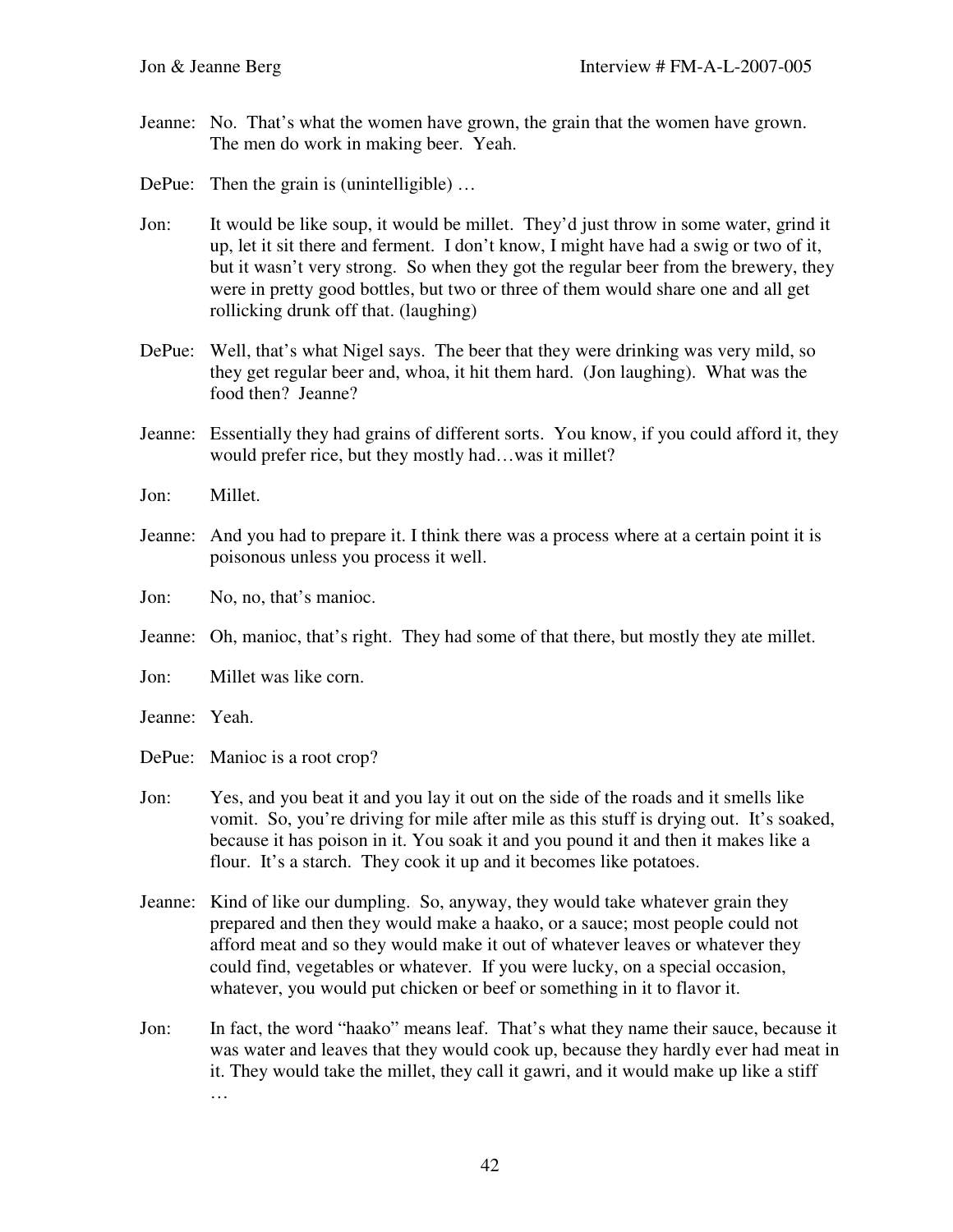Jeanne: It was kind of like a dumpling.

- Jon: But they would make a shape in it in a bowl and then in the middle of the bowl they would dump the sauce and then you would just tear off a piece of this …
- Jeanne: Yeah. There was etiquette.
- Jon: … this nyiiri, the grain stuff and dip it into the sauce and eat it.
- Jeanne: In the country, men ate and then women ate and then children ate. You would have a common bowl, you would have it on the floor and you would sit on a mat. There is etiquette. Imagine a round bowl with pie shaped spots; you are allowed to eat the spot in your pie wedge shape. So you would eat with your right hand, because your right hand eats and your left hand wipes. So you would eat with your right hand and only in that section that was yours.
- DePue: And the livestock they had? The chickens and cattle, that was generally it?
- Jeanne: If you were better off you would have some.
- Jon: Goats.
- Jeanne: Yeah, goats.
- Jon: Sheep.
- DePue: How about education? Did the kids have any kind of education?
- Jon: Yeah. They had schools, but they had almost no supplies. The schools would be a pretty simple building. It was interesting. You would walk in and it would be packed with kids. Every time I walked into a classroom there, every kid in the room would instantly stand at attention.
- Jeanne: Yeah. Extremely respectful. Most kids probably got a couple of years of school. Certainly it wasn't mandatory and it was a privilege if kids went. Essentially it consisted of rote. The teacher would say something, the kids would, you know, have to memorize it and quote it back. There wasn't a chance for everybody to have a book in their hand. The teacher might have a book that she read from or showed the kids. Quite often they would write with sticks on dirt or they might have, if they were better off, chalkboards, where they could write on the chalkboards and hold up.
- DePue: What language were they learning?
- Jon: French.
- Jeanne: French.
- Jon: Education was in French.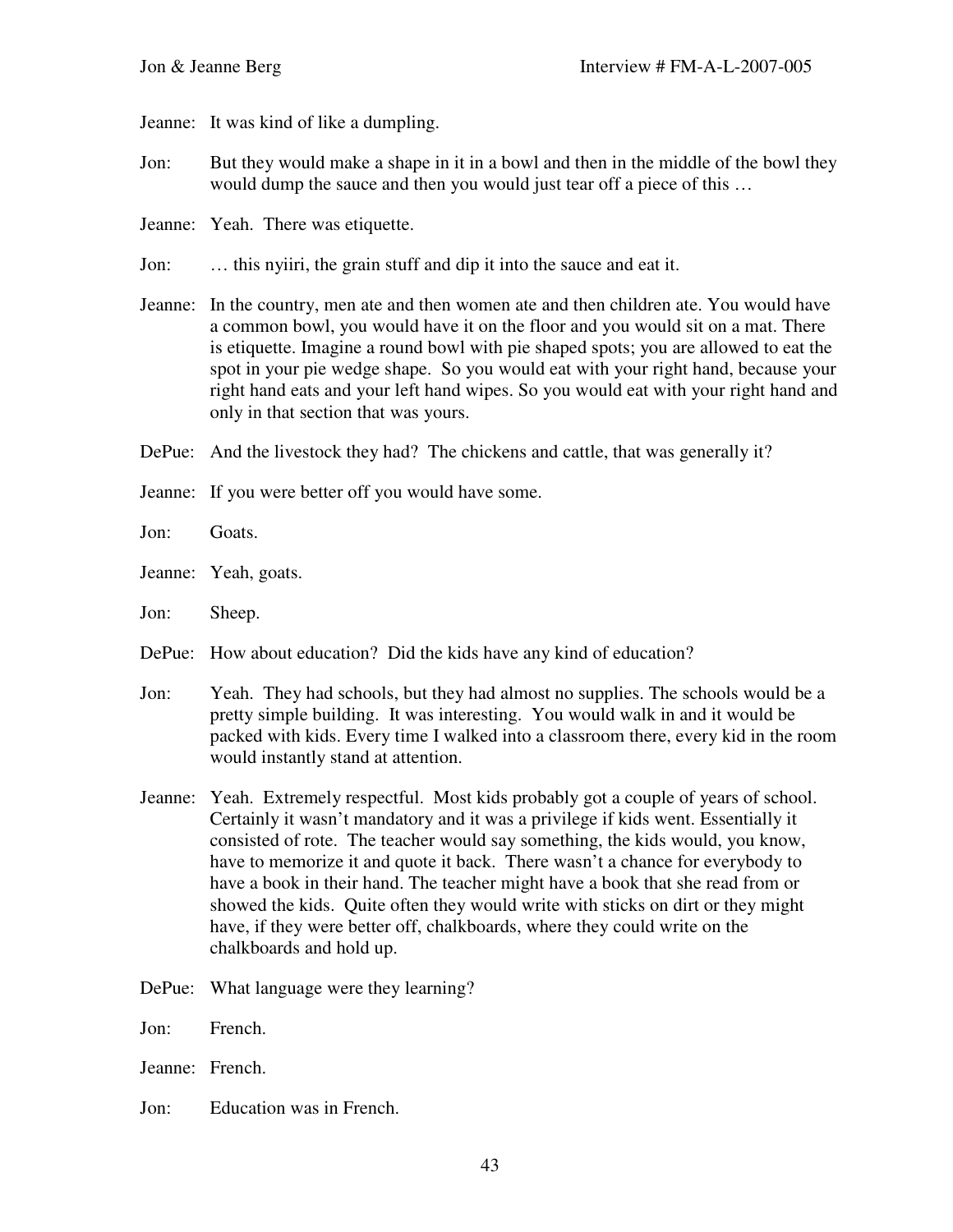- DePue: Oh, okay. So if they were literate, that was the only language they were literate in?
- Jon: Yeah. We did some translating and some writing in Pulaar for example or Fulfuldé, but not a lot. We had the Bible up there in Fulfuldé, because they didn't understand French, so we would read to them from that. That's why I had to learn Fulfuldé. That's why they had these catechists up there, because the educated people further south, who had good French education and went to the regular seminary that the church had for the people further south, they were mostly Bias. We thought that the people up where we were were really poor and really uneducated and nobody would want to live with them, so they stayed down in their area. They had French services and stuff, but they wouldn't come and work where we were, because it was too isolated. The French teachers—like we had this really smart guy from Southern Senegal, Cameroon, I mean, from like Yaoundé or Douala. He was, they called it "affecté", placed by the government there for two years.

Jeanne: It was government service and …

- Jon: Yeah, it was either that or go to the army or jail or something. He was educated and part of his education, when he completed it, then he went to two years government service as a teacher in Poli. He was Cameroonian, and he was just at wits end. He couldn't believe that anybody could possibly live up there, "What were they thinking?" And he was a great guy. His way of survival was, he decided that the day he arrived there he would get drunk and he would stay drunk for two years and as nearly as I can tell he succeeded. (Jon laughing)
- Jeanne: He pretty much succeeded.
- Jon: He found that if he stayed positively drunk the whole time it wasn't quite as hard.
- DePue: Well, I think we've got around this quite a bit, but I wanted to have both of you describe the personalities. It's kind of hard, because they are like any other group; I'm sure there are diverse personalities; but if there are particular traits that seem to stand out of the native population—I'd say the term, but I'm afraid I'd butcher it so bad—Dawunde?

Jon and Jeanne: Dowaayos.

- Jeanne: Well, this is the physical attribute. I'm not particularly tall, I'm five-seven, and I stood above all of the men and women who were Dowaayos. I was a giant there, but they were not … what's the word I'm looking for?
- Jon: They weren't pygmies.
- Jeanne: Pygmies. They were just short, short in stature.
- Jon: They were malnourished for generations.
- DePue: Were they stout or were they pretty thin?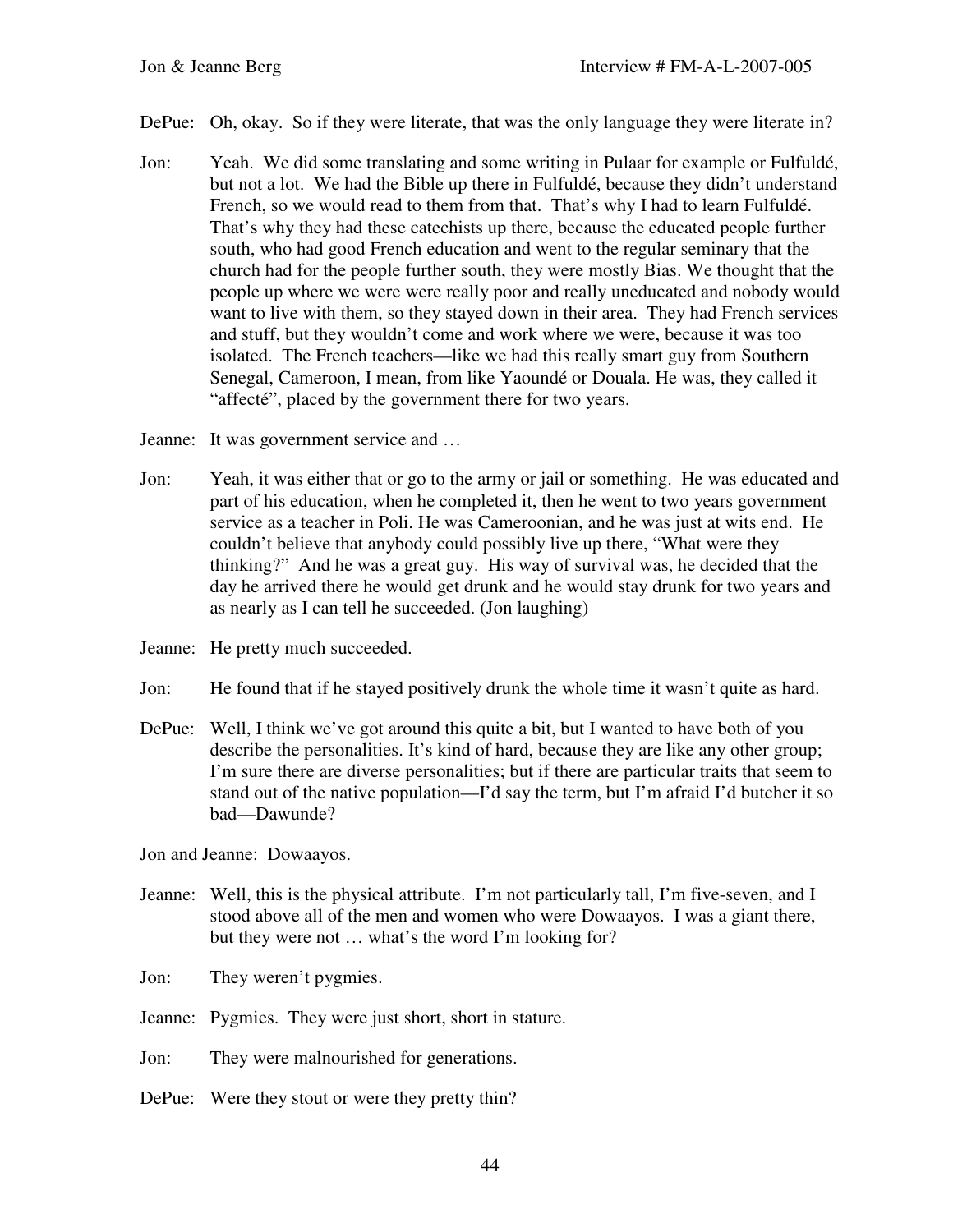- Jon: No. They were not very stout. They were hungry.
- Jeanne: Thin, small people. In fact, I had the privilege—shortly after I had my first child one of the Bible school teachers was living, you know, like ten feet, their house was ten feet from our house. They came over pounding the door in the middle of the night and he goes, "My wife's having a baby, come on over and help." We had actually received missionary training in delivering a baby, so I sent Jon off to boil the scissors …
- Jon: Shoelaces.
- Jeanne: … and shoelaces and I go over with my flashlight to deliver this baby or to help or whatever and  $\dots$  I forgot where I was going (laughing).
- Jon: You were going to talk about the size of the baby.
- Jeanne: Oh, yes. And so I delivered this baby. My baby had been 8 pounds 2 ounces and was a pretty healthy huge baby. This baby came out and I started weeping, "Oh, it's so small, it's not going to make it." So we throw the mom and the baby into our car and take her down to the local hospital after I delivered it. I'm kind of waiting to see what happens and the doctor comes out a few minutes later and goes, "Baby and mom are doing really well," and I go, "Really? Because that baby was so small." He weighed 2.2 pounds and …
- Jon: No, he weighed 4.4, he was 2 kilos ...
- Jeanne: Oh, 2 kilos.
- Jon: She, she …
- Jeanne: Yes, she. It was a little girl. She weighed 2 kilos, which is 4.4 pounds, but the doctor said, "Ooh, this is a big healthy one for these people." So, I mean, they were just very small physically people.
- Jon: And this guy, this doctor, for example, was sent up there too, and he was Bamiléké. The Bamiléké from Western …
- Jeanne: Were huge people.
- Jon: They all looked like middle linebackers in the NFL.
- Jeanne: Men and women.
- Jon: They were the most physically imposing group of people I've ever seen. This guy was like chiseled out of black marble, I mean …
- Jeanne: Yeah, huge.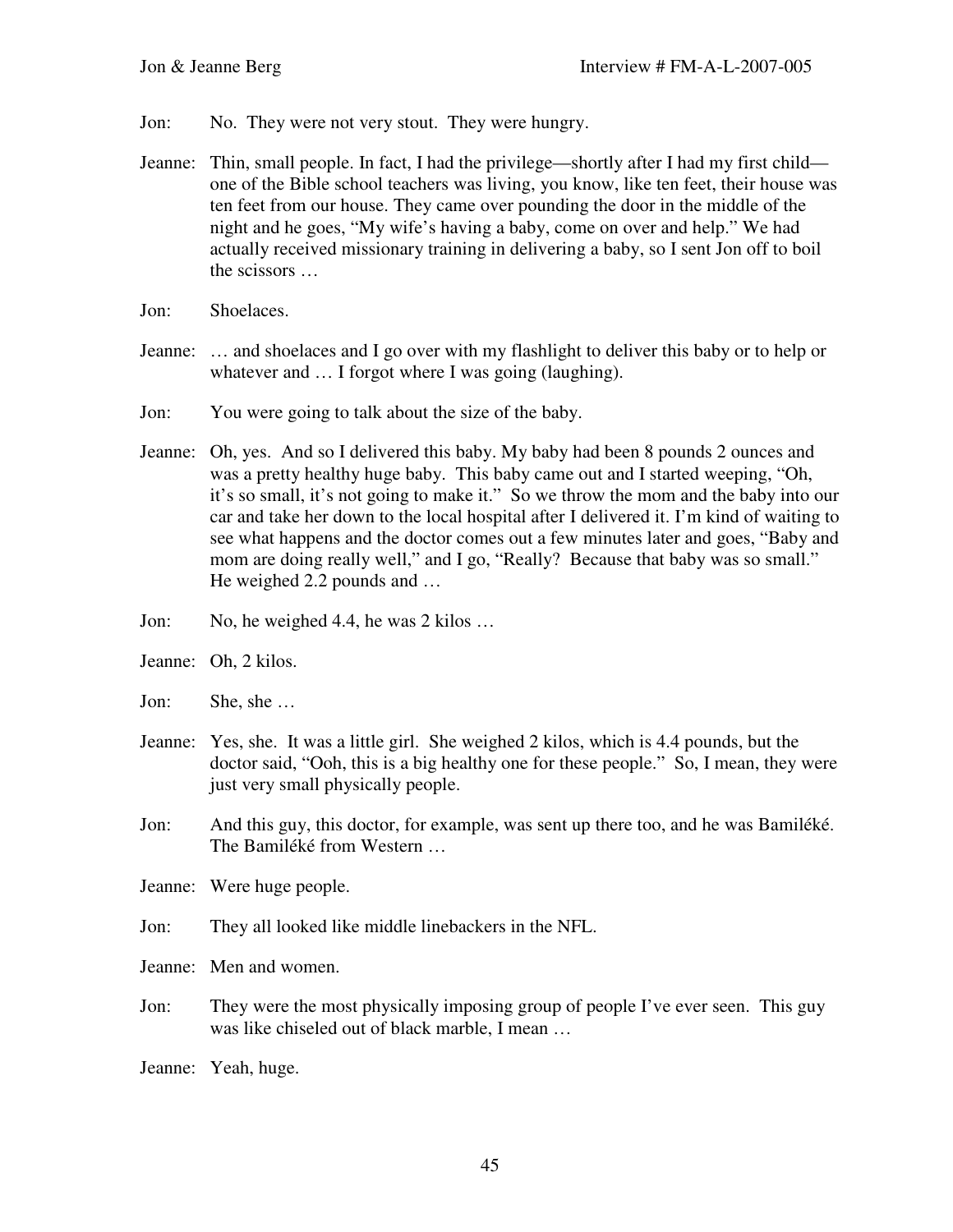- Jon: … and he was just a regular doctor. When you live in Africa you start saying, "Well, this person's from here and this person's from here and this person's from here and this person's from here," because of their physical characteristics that come from living in isolation and developing certain physical traits because of the people they are.
- DePue: But I suspect it goes beyond physical traits. There are personality traits that these groups have, too.
- Jon: Yeah, and one of the ways they exhibit that is in childbirth. I mean, there are certain African groups where the women will never utter a sound in childbirth and there are others where they will go on and on and on and make all kinds of noise, but it'll depend on their tradition they have as a group.
- Jeanne: These people were, I mean, there were all sorts of … When you go you're naïve, and so you just go and you try to be honest and say you're sorry when you do social blunders. Like, I thought it would be perfectly normal and natural with every woman I met, ask them, you know, "Do you have children? How many do you have?", only to find out after I was there long enough to be able to understand it, that it was very impolite to ask women how many children they had, because they all lose so many that it's very painful. So you're kind of rubbing their nose in pain. I found them to be warm and friendly. Hospitality is a huge thing in Africa and so you go somewhere … We finally learned that we would have to like tell them, "No, we're not hungry, we're not …" whatever, because if they had one chicken they would kill it for you. Then you'd know you were leaving them without, you know, some of their basics and stuff.
- DePue: Gregarious, I would assume?
- Jon: The Dowaayos would tend to be way more, sort of, shy and withdrawn, I mean, because they've been stomped on by everybody for so long that they weren't exactly going to stand up. They were not the victors and they never had been, and so they expected that whoever came along was going to treat them badly.
- Jeanne: Kind of morose. Yeah, stoic and quiet.
- Jon: I mean, they were country loners. I mean, when these Fulbé guys came along on their horses, we were living right by some of the oldest mountains in the world. These Dowaayos farmed the side of the hills for their millet and lived up there. There were still people up there living there that nobody had seen. I mean, it was way up there. They farmed on their hands and knees, because they figured out that these guys couldn't get up there with their horses and it was just too much work to come after them. So they said, "We're going …", you know, it's like, "if I can see the smoke from my neighbor's chimney, I'm outta here. These were reclusive people.
- Jeanne: And everybody is subsistence. You're just trying to make ends meet and …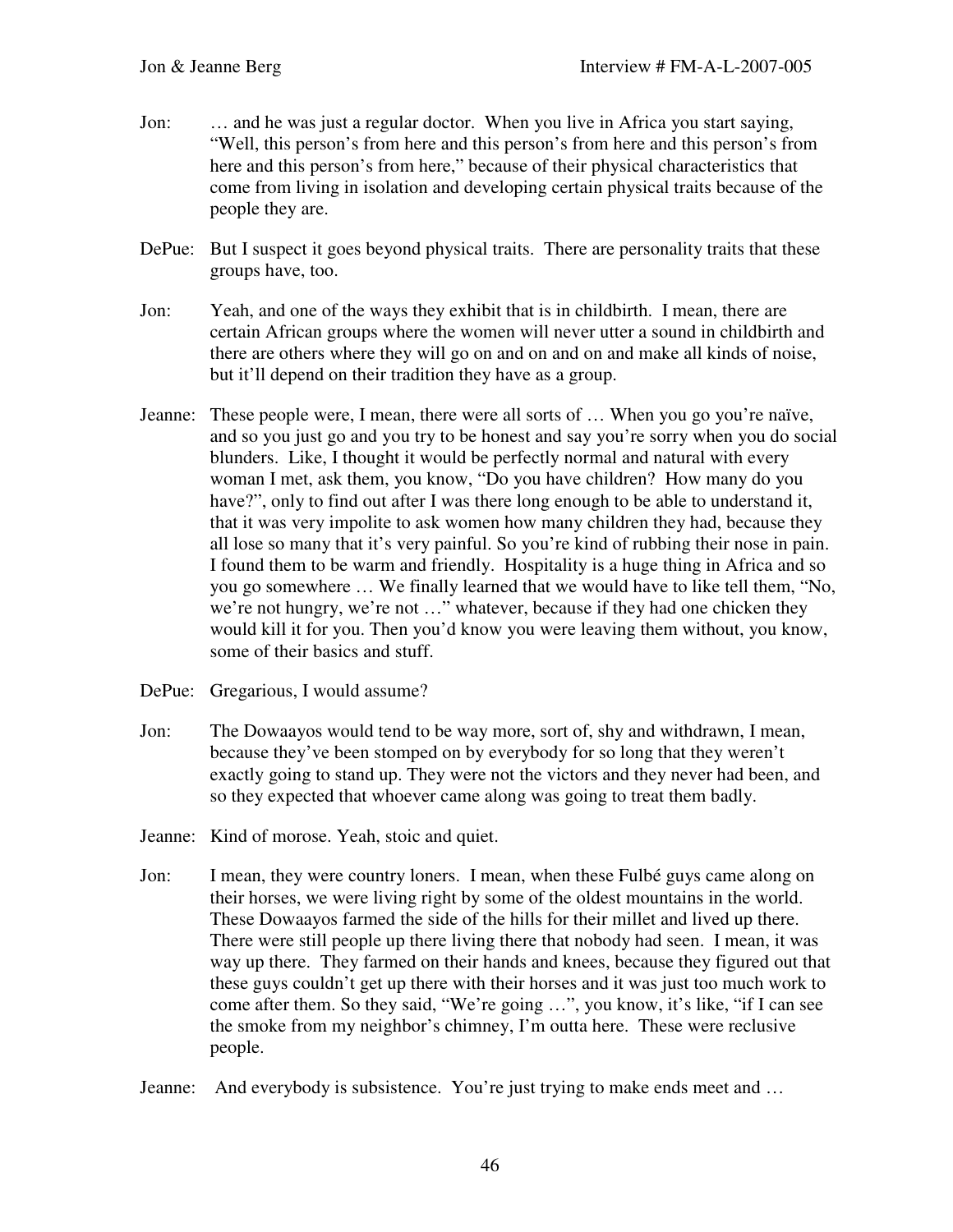- Jon: But when you live there what happens is, you just see people. I mean, I know that there was a big difference as groups of people between the Bamiléké, who were these big strong successful, wildly successful—I mean, they would take over.
- Jeanne: Yeah. Very strong personalities.
- Jon: They were always the best educated, they were just good at competing and modern civilization, at every level. The Dowaayos were kind of their opposite. They were really rural and kind of isolated. They lived in supreme isolation. We showed them this picture of—who was the guy? The guy from Chicago? the black leader?—I've

told you this story I'm sure, but …

- Jeanne: Martin Luther King?
- Jon: No, not Martin Luther King. The guy that's still around.
- Jeanne: Jesse Jackson?
- Jon: Jesse Jackson. We were sitting out there—I remember it was over by where we hung our clothes—and we were showing them this picture one day and going on and on about—see, we have black people in America, too, and some of them are look at this guy. We're showing them a picture from Time magazine; it was in color, and they looked at him and they said, "He's as white as you are." (all laughing). "That guy is not black. Who's the black guy in this picture?" you know?
- DePue: I'm sure Jesse Jackson might take issue with that. (Jon laughing).
- Jon: Everything is just relative. I don't know. I mean, I can't generalize about those guys.
- Jeanne: They really cared for us though, because probably the most we found out about it was after our house burnt down. We're kind of bemoaning, we're looking into the windows, whining, crying, carrying on about all the stuff we lost and blah, blah, blah. I guess to go backwards, we had baptized our second boy there and we had a big feast. We had invited all of the school and half the village and everybody was there. We had set up tables and crates with wood on them to make tables and places for people to sit and eat. As the sun came up and the house is still actually kind of burning on some parts of it, we turned around at one point and realized that all of the people who lived near us had come and were sitting there in silence, which is their way of grieving. So they came to share our grief with us and they won my heart. That was, you know ... I already knew I cared a lot for them, but then I knew they cared a lot for us when that happened. So …
- DePue: Well, I've still got an awful lot to ask you about, because we haven't even begun to talk about what your living conditions were there, or what it was like to be a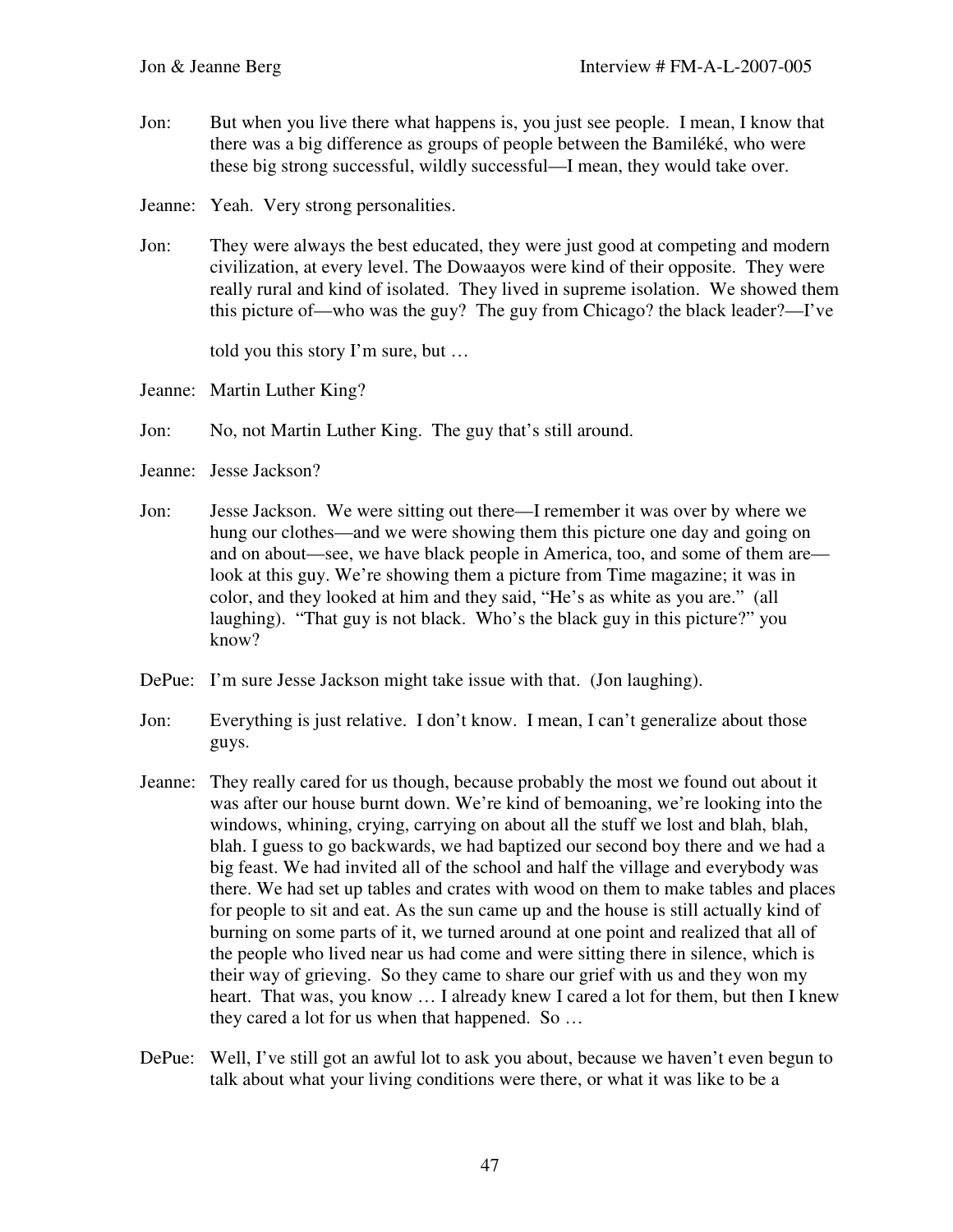missionary there and work with them and we're already at close to two hours here …

- Jeanne: Oh wow, okay.
- DePue: … which is about the time that it's generally a good idea to call it quits.
- Jeanne: Okay.
- DePue: And that means that I probably need to have another session on Cameroon before we even get to Senegal. Is that going to work for the two of you?
- Jon: Yeah. It's just hard to …
- Jeanne: You'll have to edit.
- Jon: I'm sure glad we went there, I'll tell you that.
- Jeanne: Yes. Yeah.
- Jon: I am sure my life would be much poorer if I hadn't gone there.
- DePue: Well, I think what we'll do when we come back the next time is start with having a baby in Cameroon, having two babies Then you can tell me Jeanne—especially you can tell me—all about what life was like in the house and the lack of amenities. Jon, you can talk about what being a missionary there and trying to bring religion to these people or those kinds of things.
- Jon: Yeah. As far as these, you know, what were these people like? One of the problems you have as a rich white guy trying to figure out what they're like is, they're always trying to guess what you want them to be. So, it's really hard to get, you know, there's no profit in them irritating me.
- DePue: So they're extremely deferential.
- Jon: Yeah, you bet. "What do you want, sir? I'll be whatever you want me to be. You have money and power and you're the local employer and I'm not about to ..." You know, it's like, I'm not going to go running over ... if I ever saw the governor … well, no, that's not a good illustration. But, they are so eager to please, because you have all the power. One of the hard things for rich white people in Africa to understand is to not exploit that and a lot of people do it unconsciously.
- Jeanne: You got to say relatively rich. I mean, we were missionaries, we were not rich by American standards.
- Jon: But we were 10 to 20 times richer than they were.
- Jeanne: There. There we were unbelievably well to do.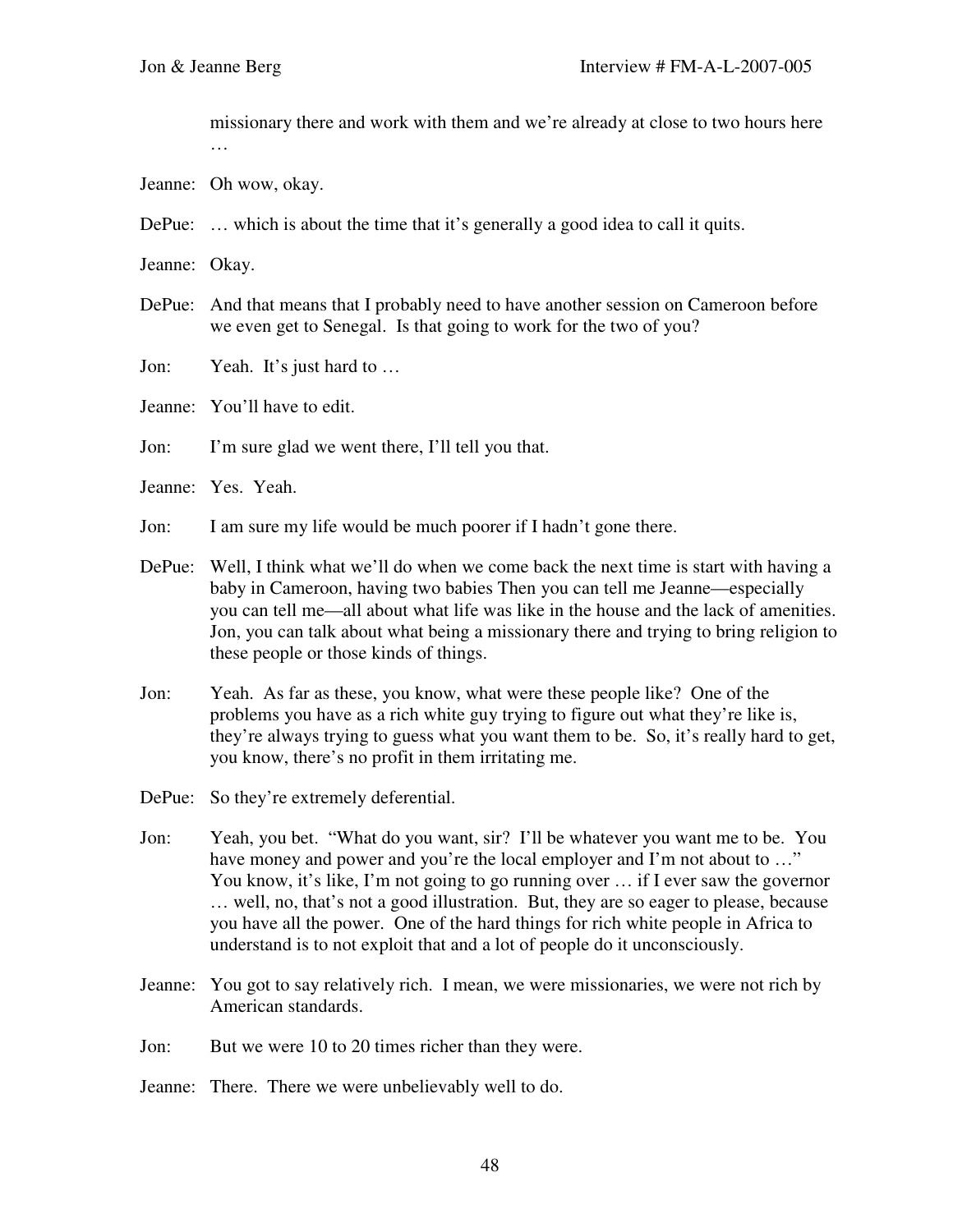DePue: Well I assume that it gave you a completely different understanding of what really being poor is.

Jeanne: Oh, absolutely.

- Jon: That's right. And as a result, for example, when we came back from Africa, our kids never felt underprivileged or, you know, like they were missing out on all kinds of stuff. It does change your perspective on that. But it's hard to have an authentic relationship with people when the power difference is that great.
- DePue: Okay. Well, I'm looking forward to the next session, because I think we still have some of the better stories, more important stories about your time in Cameroon. But at that, we'll stop for the evening.
- Jeanne: Okay.

(End of interview one)

## Interview with Jon and Jeanne Berg # FM-A-L-2007-005.02 Interview # 2: Thursday, June 21, 2007 Interviewer: Mark DePue

- DePue: Today is Thursday, the 21st of June. My name is Mark DePue, the Director of Oral History at the Abraham Lincoln Presidential Library. I'm here for part two with Jon and Jeanne Berg; we're here in their home, their residence, the parsonage for the Atonement Lutheran Church in Springfield, Illinois. We talked just a little bit before of how we want to structure this, so Jeanne, I think what we'd like to have you start with—you, not Jon—is life in the bush. So why don't you go ahead and describe the house that you had in Poli.
- Jeanne: Well, when we moved there we were kind of shocked to discover that the other missionary family had been given a little budget to fix it up and perhaps he had worked on it, I'm not sure, but when we pulled up to this house there were several doorways with no doors on them and the house was fairly in ruins. It had been condemned by the missionary congregation as a whole about 10 years before, because it was so old. It was made out of mud bricks that had been fired in a wood fire and had a little corrugated tin roof over it with a false ceiling of some sort of tile and consisted of a couple of bedrooms, a kind of common room, a little kitchen, a little dining room, kind of, off of that, and a bathroom of sorts. Now, it was interesting because you could stand in the bathroom and look through the hole in the wall into the kitchen and you could stand in the kitchen and look through the hole in the wall into the bathroom. If someone had said to me, "Your life in Africa is going to depend on the strength of your husband's electrical skills, and carpentry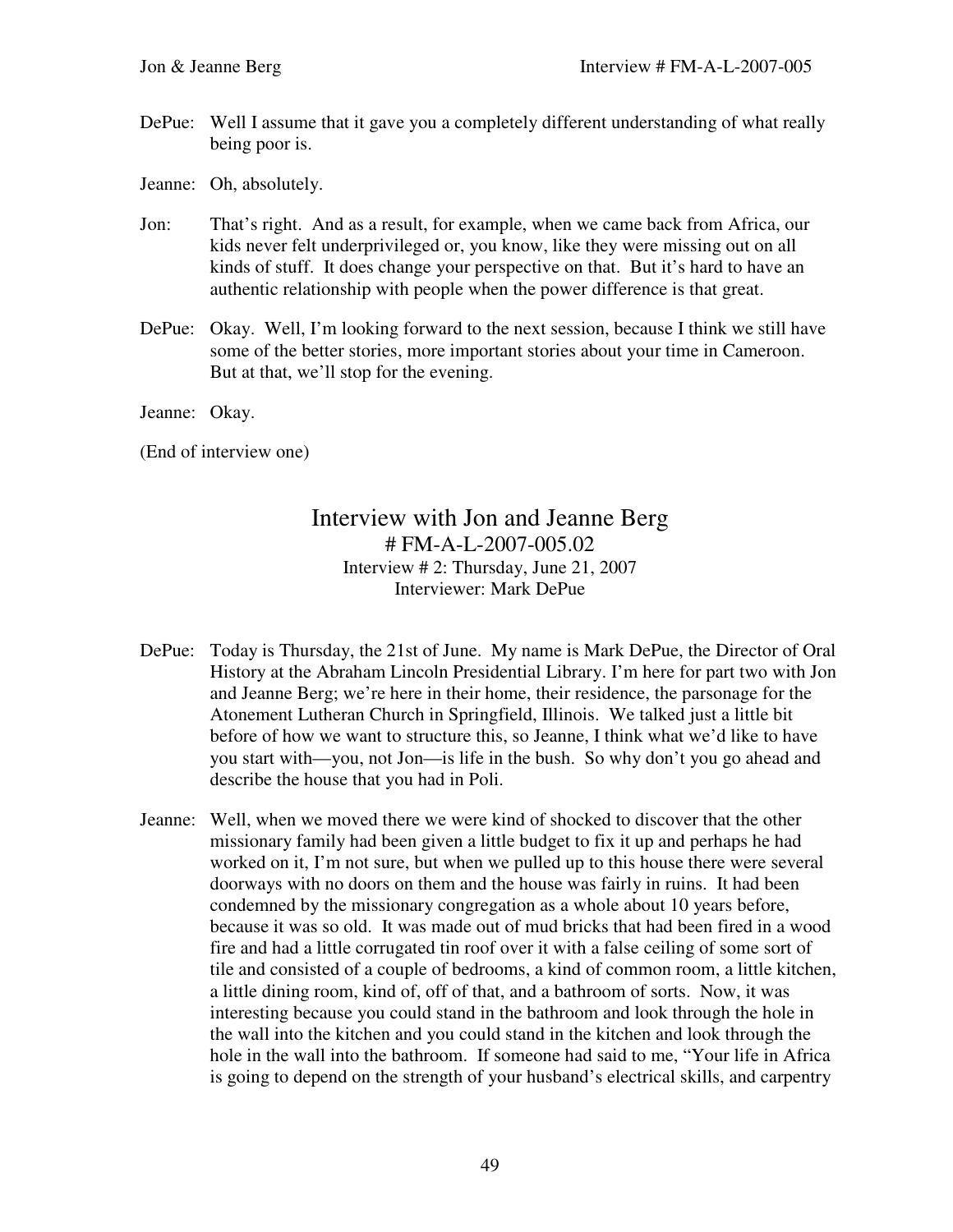skills", and so on, I probably would have never gone, because Jon had been in seminary; he wasn't up to those things.

- DePue: You mean, that wasn't part of the required instruction in seminary?
- Jeanne: No. We had no idea that we were going to have to kind of finish off the construction of our house, or repair of our house.
- DePue: This hole between the bathroom and the rest of the house, was that a hole that was designed to be there or just happened to be there?
- Jeanne: No. It was a wall that had crumbled over time and needed to be replaced. What had happened was the house had been abandoned. When you pull into the mission station it was maybe a couple of kilometers on the outskirts of the little town of Poli. You'd go out on a dirt road and you'd go kind of curving around a hill and then up this hill and this house was on top of the hill. It had a spectacular view of the mountains and the valley around.
- DePue: So you could see the town of Poli from there?
- Jeanne: You could see parts of it. It was far enough away and there was enough vegetation and trees that it was not clearly visible, but you could see where it was. We overlooked the housing for the Bible School students in the rear, right below us on the other side of the little road. Then behind us was another missionary house, a little missionary guest house, and the actual church for the Bible School and the Bible School buildings.
- DePue: The other missionary house: European or an American couple there?
- Jeanne: It was an American couple, the Johnsons. Then there was a guest house and at that point there was nobody actually living in it, though different missionaries would stay there when they would come up to Poli and there was a Peace Corps kid, Kim, who lived there periodically off and on. But anyway, in our house, squatters had been living in it for years, so we could see where they had had open fires on the floor. It had a poured concrete cement floor. One of the odd things about being a missionary that I grew to not like was it's very communal in that there's a little booklet that all of the missionaries in Cameroon had that described to you how many beds you were allowed and how many dressers and how many chairs and how many tables and how many bookcases and woe to you if you asked for more.
- DePue: Because?
- Jeanne: It was just the rule. (DePue (laughing). It is just the way it always had been, so. Anyway, we got up there and, of course, none of that stuff was there yet, though they were busily searching through everyone's store rooms and through whatever to find some of these things for us so we would have our official allotment of those. I do happen to know that they went down to a day's drive away to Garoua Boulai to a garbage dump and found the pieces for a wood-burning stove and brought it up and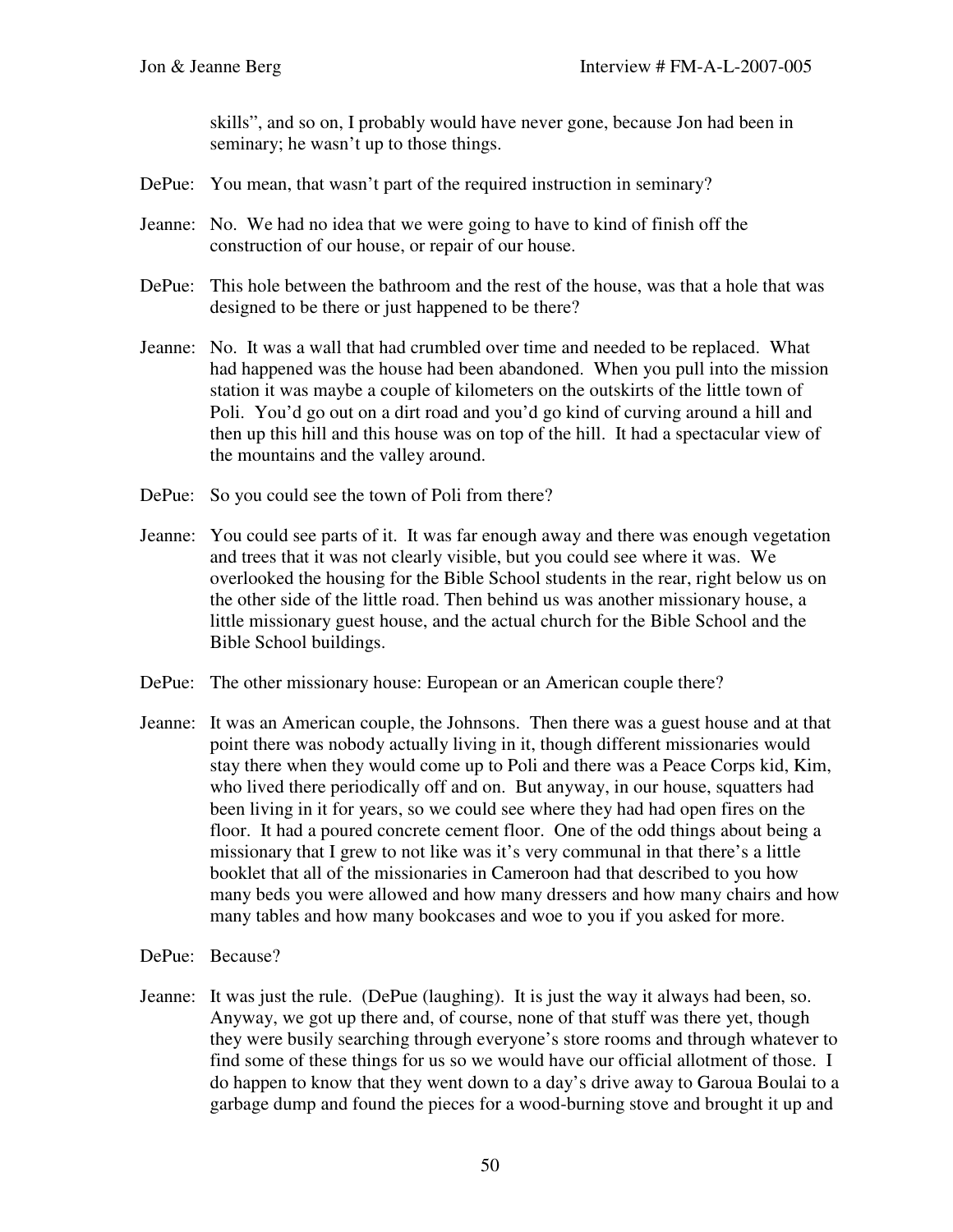put it together. Ernie Johnson was a master mechanic, or blacksmith actually. All the neighbors, the Africans, called him the blacksmith, and he, I think, put the thing together so we would have a wood-burning stove to cook on. So we were there for a few days and I was, at that point, six or seven months pregnant and they had already made the decision I could come up and see it and I was allowed to take measurements of, like, the windows and what not. I was driven back down to the Ngaoundere and I was staying in the guest houses and so I was then going to go to the markets and buy material and make bedspreads and make curtains and what not. Now, if somebody had said to me (DePue laughing), "Your house is going to be as beautiful as your skills as a seamstress," I probably wouldn't have gone to Africa either, because I was not prepared for that. But, luckily all those things just required straight lines and so we learned how to do that. And while I was gone Jon worked on the house with a couple of other missionaries who had come over to help with the project. So when I came back a couple of weeks later it, indeed, had doorways, they had repaired the walls, they had put in shelving, they had made counters. Our sink was no longer on the floor, it was in an actual cabinet.

DePue: Was this a rectangular house?

- Jeanne: Um, yes. It was a rectangular house. There was a house, the two bedrooms were off of the main room and then on the other side of the main room was that little breakfast room or dining room area, a little bathroom, and then the kitchen, you know, next to each other so they could be seen through the wall at each other.
- DePue: Now I'm sure that sounds like a peculiar question, but I know that the natives mostly had circle …
- Jeanne: They lived in round, yes, um-huh.
- DePue: And how did your accommodations compare to the people in Poli?
- Jeanne: We were, of course, living in deluxe accommodations. Compared to the average person we had a wonderful house. Actually, it was certainly adequate for, you know, they did fix it up to the point where it was fine. It had a generator, which we were allowed to run for a few hours in the evening. We were living fairly near the equator, so the sun came up fairly close to six in the morning and went down fairly close to six in the evening. We got up at six in the morning, it went down six in the evening. So, we could pretty much count on when we were going to need to run the generator. Once in a great while I might decide to turn on the generator and then plug in through, you'd have to put through –what were those things called? –I
- Jon: Transformers.
- Jeanne: –transformers. To take American appliances into your European current, you'd have to put them through a transformer. So, there would be my little hand beater with the generator going through a transformer and then I might be making some whipped topping for a cake or something.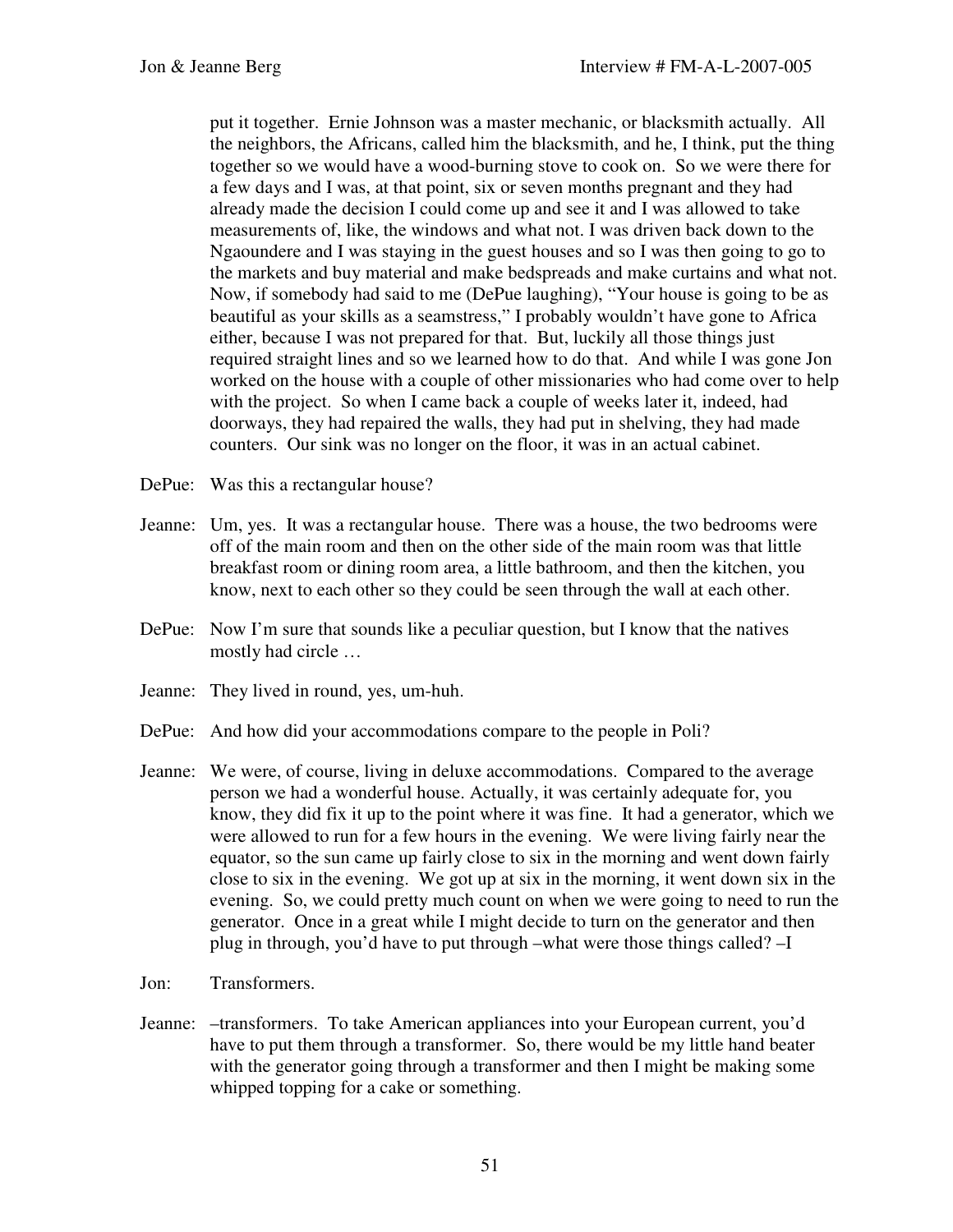- DePue: But otherwise there was no electricity?
- Jeanne: No electricity during the day. After, again, you know, we were kind of prescribed to how many hours we were allowed. He and I were young; we didn't need as much sleep as I do now, and so sometimes we would turn off the generator at the allotted time and read further into the evening. We would have a giant kerosene jug and then there were special lamps like you could put on top of them.
- Jon: It was propane.
- Jeanne: Oh, propane, okay.
- DePue: Was the generator a gas generator?
- Jon: The generator was a one cylinder diesel and it ran on diesel fuel, except we could hardly ever get diesel fuel and when we couldn't we would mix 19 liters of kerosene with one liter of used motor oil and shake it up and dump it in. It had this big flywheel with a handle and you'd get that spinning and it would be 100 degrees in there and you'd get it cranking around fast and then you'd flip the lever to close the valve so that there would be compression and if you were lucky the thing would start running. I mean, it had been there … it was old. I mean, this was the 19th century, the greatest of 19th century technology, and we were permitted to run it from six o'clock until 10 o'clock at night because more would be wasteful. So our refrigerator ran on kerosene; it just burned kerosene in some white man's magical way of making things cold, because we didn't have enough electricity to keep a refrigerator cold, so we had a kerosene-burning refrigerator. We had a bottled gas stove and we had a wood-burning stove.
- DePue: How about plumbing Jeanne?
- Jeanne: Oh. Well, our toilet flushed usually. They did hook us up to some sort of contraption on our roof and we could pump water up there when the generator was on and then we would have flushing toilets and we would have water that ran in our sink.
- DePue: Where'd the water come from?
- Jeanne: A well. They had dug a well. The well was there for—I don't know how many years—long before we got there.
- DePue: Just for your residence?
- Jeanne: It was for the missionary station. We had to protect it to keep it fairly clean, because any water source around there was fair game for everybody. Clean water is hard to find. We had to dig it deep, but 24 hours after it came out of the tap we were able to drink it. First we had to boil it on our wood-burning stove. We constantly had big pans of water boiling on our wood-burning stove—all day, all night. So you were constantly having some burning and then they would be set to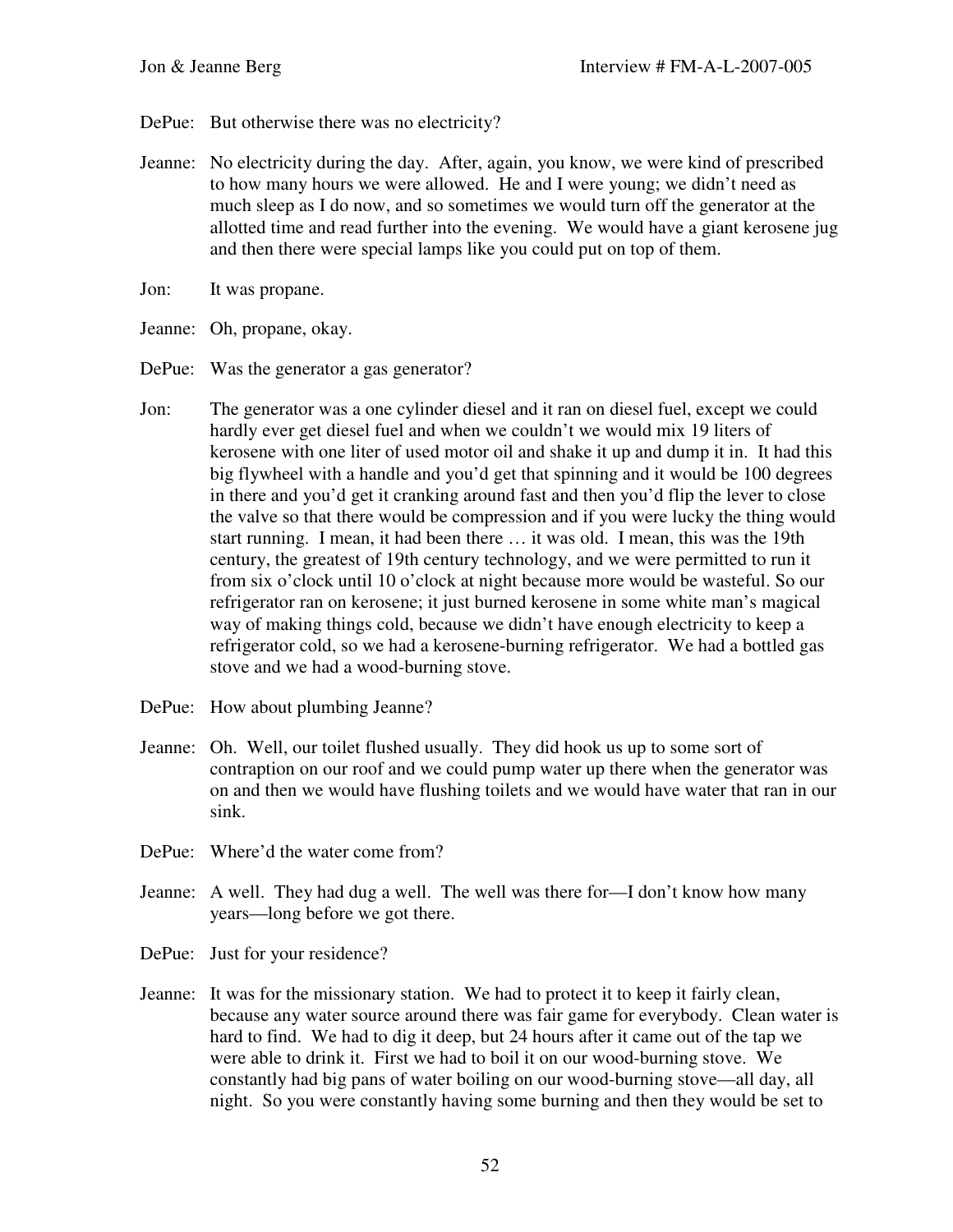the side to cool and when they were cool enough you could put them through water filters. And, so, I mean water was … as soon as we got up there when we were traveling from the bush out—came home—we would turn on the water and start boiling and filtering water, because you'd bring enough with you for that first 24 hours. You better have gotten on the ball and gotten your water ready to drink for when you ran out with what you brought up.

- DePue: So all of us spoiled lazy Americans, who just expect the water to be there when you turn the faucet on.
- Jeanne: Uh-huh. And, now the other, we did not have a running shower, so one of the more unusual things we had was a shower bucket; they are specially designed. I suppose they are a camping type thing. You would take the well [water] from our woodburning stove. We would empty it into that shower bucket and let it cool down to the proper temperature. Then the two of us—luckily we loved each other enough that we would share that bucket, one after another—we would get our showers and that was it for warm showers. When we had guests, one or the other or both of us had to give up the hot shower so that our guest could have the warm water, unless we wanted to boil more water to do that. When we had children, we could not fill from the tap a bathtub or the sink or anything to bathe our children in, because of the diseases that are in the water. So we boiled and filtered the water I used to bathe our children, because we would set them in it. It was okay for us to bathe in the water that wasn't boiled and filtered, because it just ran over our bodies. We did not sit in it like a bath; we let it run over our bodies and away, so we couldn't get the diseases you could get from water there.
- DePue: When you say filtered, how did they filter the water?
- Jeanne: We bought –I think they came out of Switzerland, you know –
- Jon: Katydyn. They're called Katydyn filters.
- Jeanne: Yeah. You could buy small ones that you could take out with you if you were in the bush and clean out a small, you know, canteen full or a bucket full of water. We had giant ones that you'd pour a large pan of water through.
- DePue: Okay. But you didn't have to do anything like add chlorine or any of the other additives to the water to purify it?
- Jeanne: You could get that and you could use it. We did, for instance, add, what was it to our water? Chlorine. We did add chlorine to our water when we washed our vegetables, because you can amœbas from lettuce and other vegetables if they are not. So we would, actually, wash every lettuce leaf we would, because people in Africa used night soil, which is human waste, to fertilize. They may. We never knew if they had or not with a particular piece of lettuce, so we would soak each leaf in this chlorine and water and then rinse them and then dry them and then eat them. We didn't do that that much, because it was just too much work.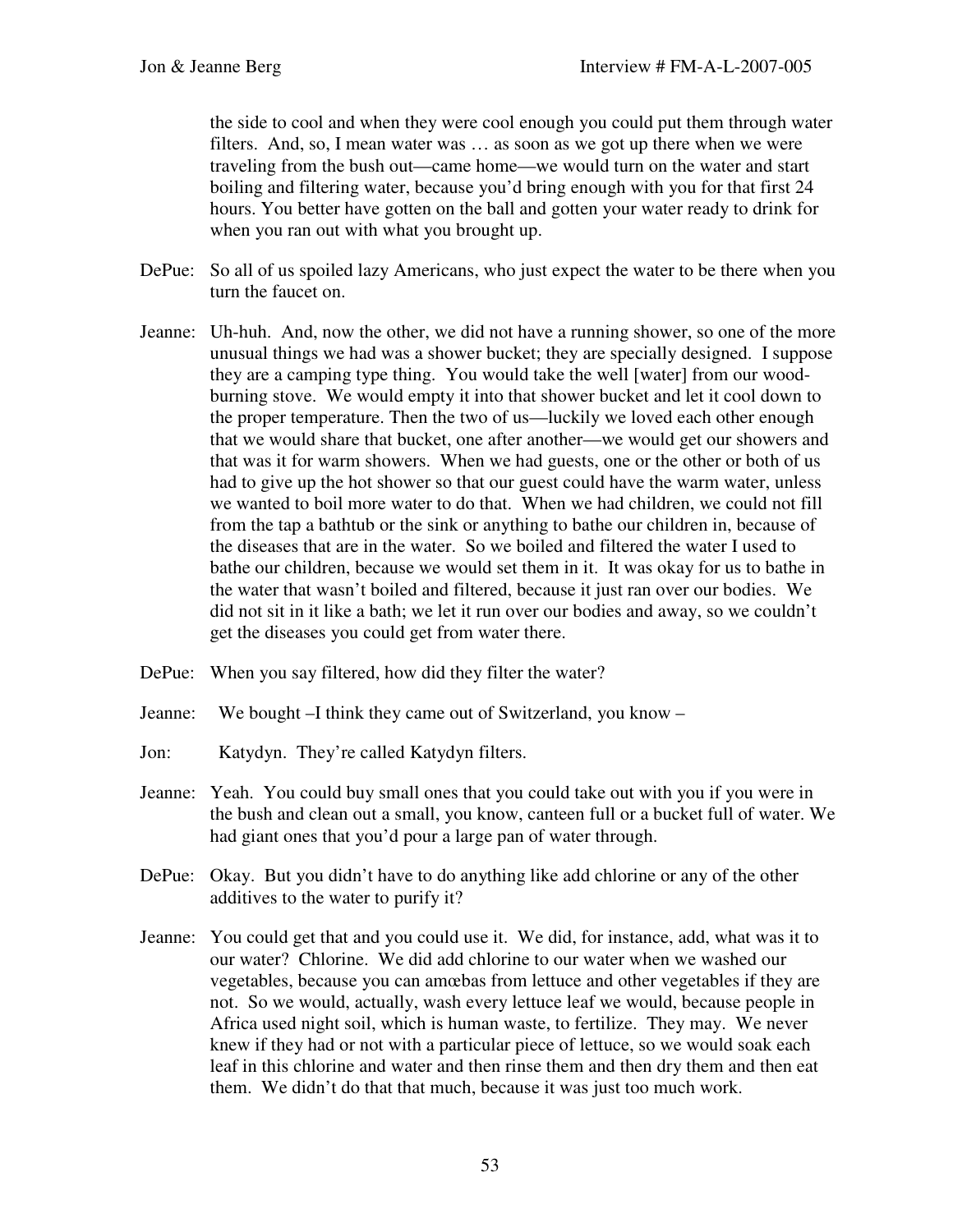- DePue: Yeah. Well, let's talk a little bit about the food that you had there.
- Jeanne: The mission group together had kind of a collective store where they bought and imported foods from America. We got cans of oatmeal and powdered milk, and some things like Jello. A few things that we imported into the country. We were like a cooperative; we paid into it and then we could buy those sorts of things. We would have to go down to Ngaoundéré, the mission city where we had a little missionary store there. Otherwise, we had to buy things on the market. So, for instance, my most famous egg trip. I went down to the market. I had these giant tins where I had had powdered milk. I had used the powdered milk so I had these big tins. I would try to get every Time and Newsweek magazine because tearing those pages in half makes the perfect size to wrap an egg. So, we'd go to the market, you would float your eggs in water at the market to make sure they weren't rotten and then you would bring them home.
- DePue: The rotten ones floated?
- Jeanne: Rotten ones floated. So then you would come home with your eggs and then I would wrap each one in a half of Newsweek or a Time magazine page and then packed them into these tins and then pack the tins with more paper, newspaper, whatever, and pack them in big boxes and haul my eggs up. In my most famous trip, I had bought 120 eggs and that was going to last us about a month. Ninety nine of them were broken by the time we went over the rough roads to get up to Poli. I was just devastated because I had to bake everything from scratch. We ate eggs for fresh protein because we could not get a lot of other fresh protein, so I was devastated. So we ate omelets and scrambled eggs and stuff like, because you better believe we ate them, (DePue laughing), we didn't throw them out. But we didn't have very many to last. So, one thing that I encouraged was all the local ladies: I asked them to bring eggs and let it be known I would buy eggs from anybody who would bring them. The going rate for an egg was 10 cfa, which is the currency that they had there in Cameroon. So the ladies would come up and, for instance, if there were three I would try to give them a quarter or a 25 piece and a 5 piece. They could not get it. They did not have the education required to understand that a 25 and a 5 equal 30, which is the same as three 10 pieces, 10 cfa pieces. So, I was constantly then having to save 10 cfa so that I could buy any eggs that people came. So, I would buy them, rotten or not, just to encourage them to keep bringing me eggs. I also, by the way, encouraged everyone that I would buy any snake, dead snake, that anybody would bring to my door, I would buy them to encourage all snakes to be dead snakes. (Jeanne and Mark laughing).
- DePue: It wasn't because it was a delicious delicacy?
- Jeanne: No. Every time anybody brought a dead snake, I would buy it. It was just my way of making sure everybody cleaned out the crop.
- DePue: So apparently there were snakes around the house?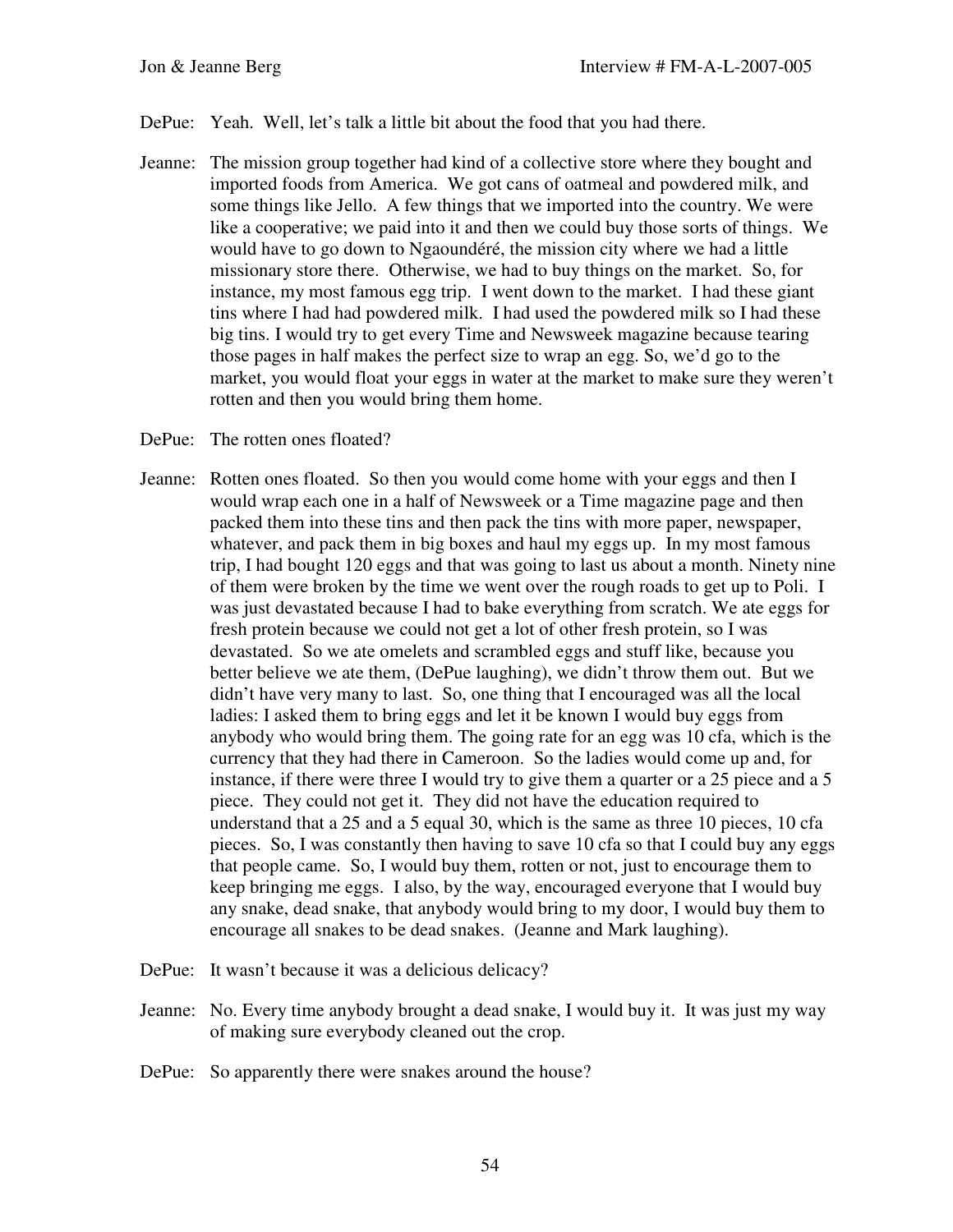- Jeanne: Oh, yeah. I know that a missionary woman, what was her name?, Harriet, Harriet Stovner, had lived in our house before us and she had had the experience of sitting at where our dining room table was and having a snake crawl across her legs. It was common practice for us to, at night—well , first of all, you'd have to take on your bed—with those wonderful bedspreads I had made myself—you would take and you would have to sweep them and get all of the bird poop, or the bat poop off them.
- DePue: Bat guano.
- Jeanne: Yeah, yeah. So you would scrape that off and then there was another purpose. Then I would slowly go over the bed with my hand to make sure there weren't any lumps in the bed, because lumps in your bed would mean snakes, or could mean snakes.
- DePue: Now, did you learn this the hard way?
- Jeanne: Nope. Luckily I had heard this from other people who have found out the hard way. So you would take and you would smooth down the cover on your bed or wherever you were sitting. I would always smooth down the cushion to make sure there wasn't any extra bumps. And like, for instance, when you went to put on your shoes, you would shake them out in case there were bugs or snakes crawling inside of those.
- DePue: What kind of snakes?

Jon Bad ones. Mambas. They had green mambas and cobras.

- DePue: Wow.
- Jon: And vipers. They called a lot of them vipers.
- DePue: Everything you mentioned so far is poisonous.
- Jeanne: Oh yeah. They would have what they called three-step snakes. I don't remember which one, if it was a mamba, a viper, or whatever, but supposedly, if you got bit you would get three steps and die. I think that might have been an exaggeration. I wasn't really ready to try that. (DePue laughing). Um, it might sound mean, like I said, I bought every dead snake that ever came. Even though my husband is allergic to dogs, we got a dog because I figured a dog was expendable and my family wasn't, and so we always had dogs around. Dogs do repel snakes and dogs also find snakes and would go for them. We also had a cat for the same reason.
- DePue: Was the dog successful a few times?
- Jeanne: I know for a fact the dog in Senegal that we had, found probably a couple of dozen snakes on our property. When we came back after having been gone a year, they had found several dozen in the couple of weeks before we moved back into our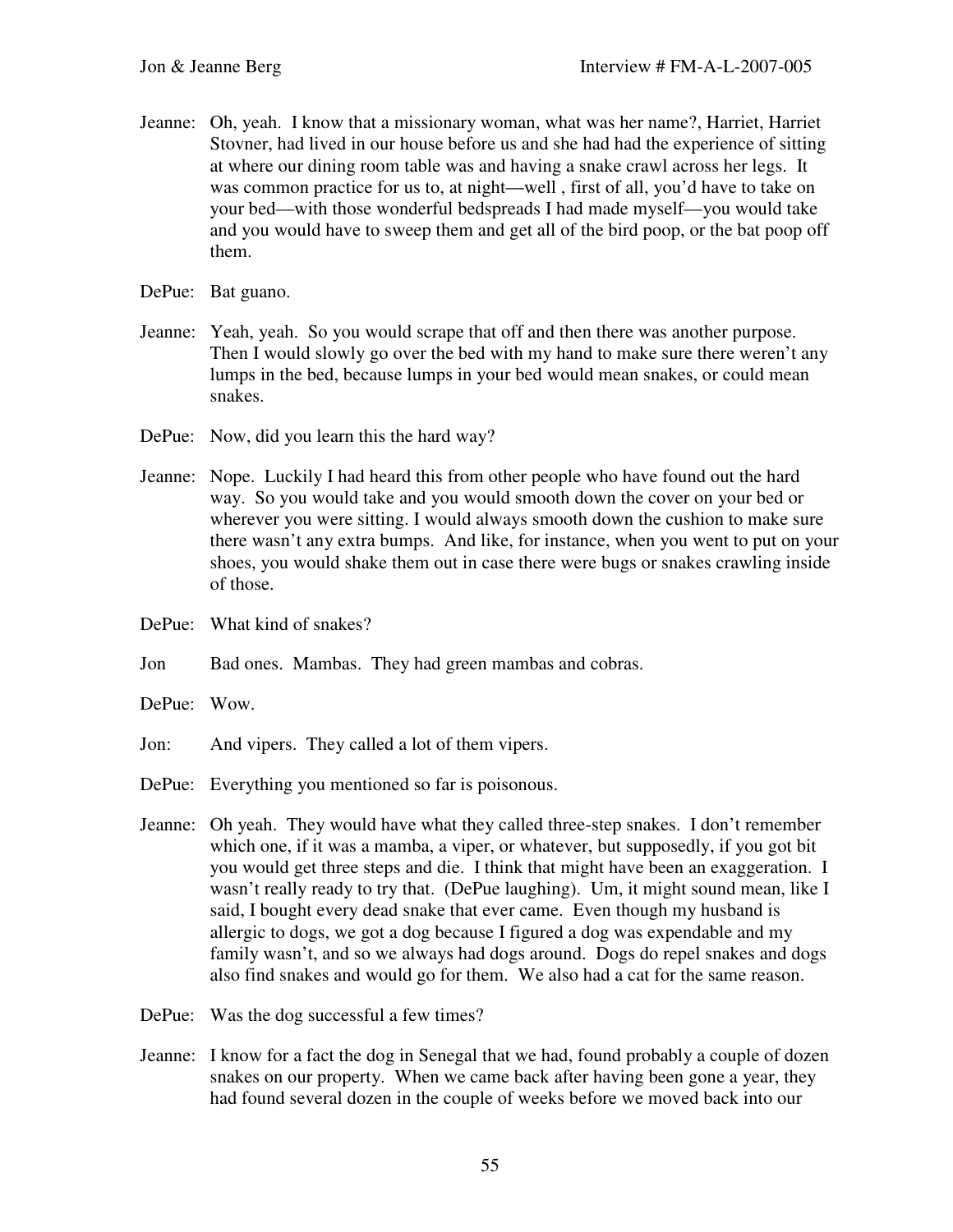house coming back from England. We retrieved our dog from where we had him being kept for that year and after a week of being there, there were no longer any snakes in our yard again, so it was very effective. Now why, I'm not sure.

- DePue: But again, I can't imagine that this is all part of the instruction before you went over to Africa.
- Jeanne: Oh, no. Nobody said you are going to be fighting snakes, no; no, no, no, no.
- DePue: Or have to wrap each one of your eggs in a piece of paper so you can transport them back and forth.
- Jeanne: Yeah, okay. So you'd go to the market and buy your eggs and you would also go to the market and, there would be beef, for instance, hanging there. And, so that cow had been killed that day, so it was not like the beef we buy in America. You had to take and you had to process it and age it yourself. So, we would go to the market and first of all, it's hanging there coated with flies, so I'd try to find the piece that was less coated with flies and looked fresh and the butcher's stand looked cleanest and what-not. Eventually we found people that we trusted more, or whatever. So you'd go, you'd buy your hunk of meat, and you would take it home. Then I would cut it into refrigerator handleable sizes. So you would take and cut down this big piece of beef into pieces that you could slide into your refrigerator. So in the guest house in Ngaoundéré, we would have this beef taking up all of our refrigerator for several days, aging. And one of the things we had brought out was a hamburger grinder and so, when it had aged we would sit and grind up all of our hamburger. Another thing I had never realized that we would have to be a butcher and figure out how to cut steaks and how to cut roasts and whatever. So, we would cut them up and then we had—Jon I think mentioned before—brought out a million years' worth of supply of Tupperware; I found a size that if I stacked them in my freezer area up in Poli I could get a whole bunch of them in and it fit a quarter of a pound of meat. And we found out that that little freezer compartment was big enough that I could put in a quarter of a pound of meat for the two of us for each day we were up there for about a month, month and a half. One of those rules that we had is we were not supposed to come down to shop more than every couple of months, but as I was pregnant or nursing or had a baby, we broke the rule and came more like every month or six weeks. We had to take the wrath of the other missionaries, because we were breaking that rule, but I insisted that I had to have fresh meat and I had to have fresh vegetables and fruit, because I was pregnant ...

## DePue: Sure.

Jeanne: … or nursing. Anyway, so, if somebody came to visit us, we might take out a couple of days' worth of meat to serve at that meal because, if you had three or four people, a quarter of a pound of meat wasn't going to go very far. So then, we would have to give up meat for a few meals or a few days, because we had served it to other people, but that was just part of, whatever. The good thing is, as your meat supply went down, then you could put space in for ice cubes and then you could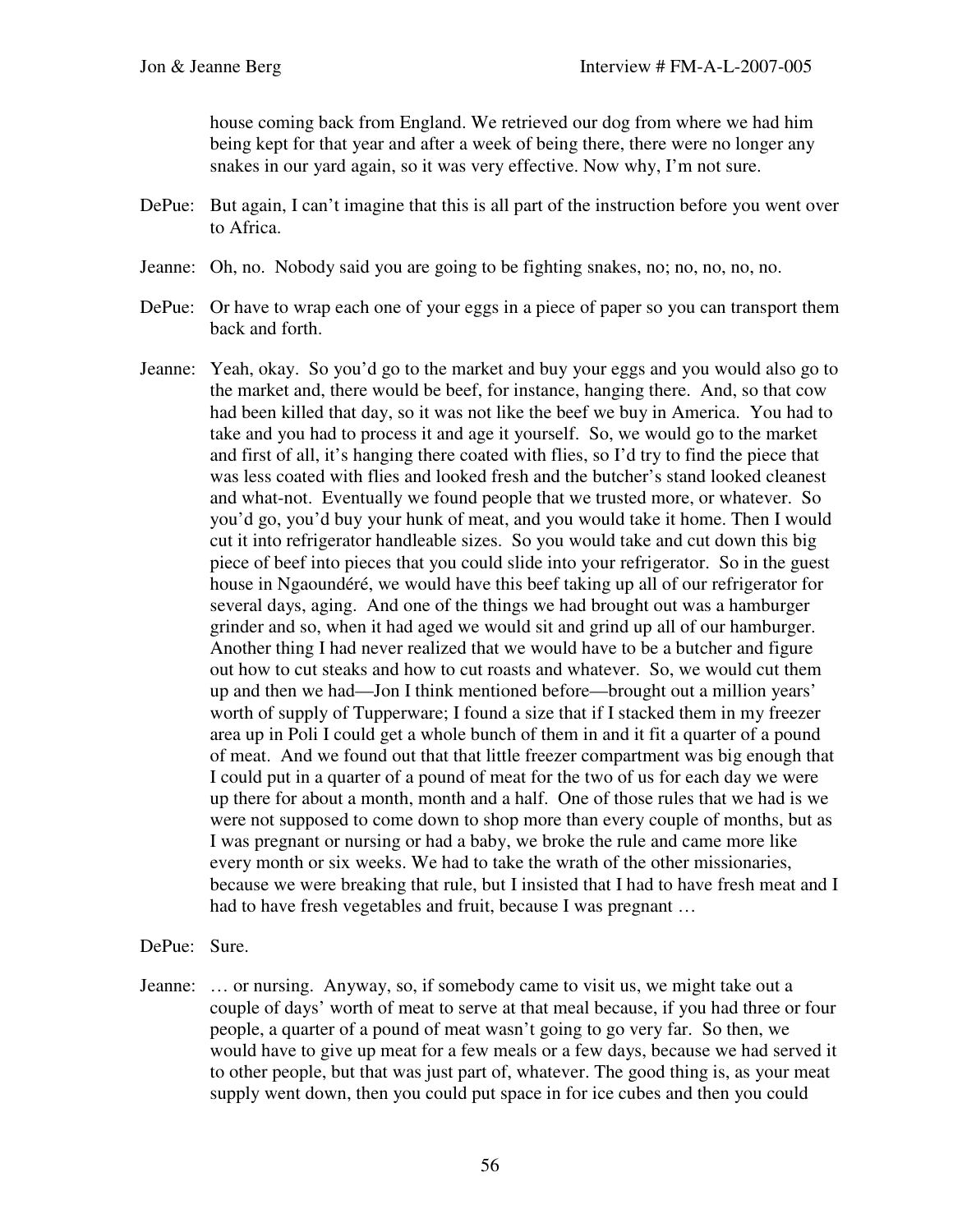have cold stuff to drink and you could also make homemade ice cream, so. When we didn't have meat we had ice cream.

- DePue: Well, if you're having ice cream it sounds like you had to have a supply of milk.
- Jeanne: Powdered. You can make ice cream with powdered milk by turning on that generator at night and whipping up stuff. Actually there are cookbooks that are specially made cookbooks for missionaries, to make everything from scratch.
- DePue: Well, Jon, Jeanne mentioned a couple of things, alluded to a couple of things, like you had to clean the bedspread off from all the bat guano. So, were there bats on the inside?
- Jon: The room ceiling was like eighth inch Masonite with little wooden things trying to hold it together and it was very flimsy. The roof itself was this corrugated aluminum on a wooden frame. It was like an umbrella that sat over the whole house; it didn't really connect to the house.
- Jeanne: It gave it shade.
- Jon: Yeah, but it shaded it and it provided wind, though air could get up under it, but it was also the perfect place for bats to live and the place was full of bats. So every day the bat guano would sift through the cracks in this ceiling and it would just be everywhere. I mean, one time the missionary down the hill decided he was going to get rid of the bats in his house. He had a newer house and he could seal it tighter under the eaves. We could never do that in ours, which was probably better. So he tore out one of these 4x8 panels in the living room over the dining room table, or in the living room and the dining room and living room were together. Jeanne was gone and I was eating with them. He had a pellet gun and we were eating beans and ducking and these bats are flying everywhere, because they are coming out of this hole in this roof. And while we were sitting there eating, he shot 22 bats; he was a great shot. And every time it would land on the wall, we would all duck and he would blast away with his pellet gun and there were just bat parts all over the place. But, I don't know that you could ever really get rid of them. I mean, they are just everywhere. But, the thing Jeanne didn't mention, too, is all of this was like pioneer living and it's just so much work. I mean, just making it through the day. We had two servants. When we were discussing this in missionary orientation, we said, "Well, wait a minute. We're Americans. We do things for ourselves. We're not evil Europeans that are going to have servants and stuff. We're not that kind of people." Well, you get over there …
- Jeanne: We're just going to do this ourselves.
- Jon: When we got to Poli, on the front porch of our house, before we moved in, was a line of men, not women, men. I said, "Who are these guys?" And they said, "Well, they're the guys that want jobs and you're going to hire two or we're going to stand here until you do. You know, you need a cook and you need somebody to wash your clothes." All of our clothes got washed by hand in plastic tubs, like you'd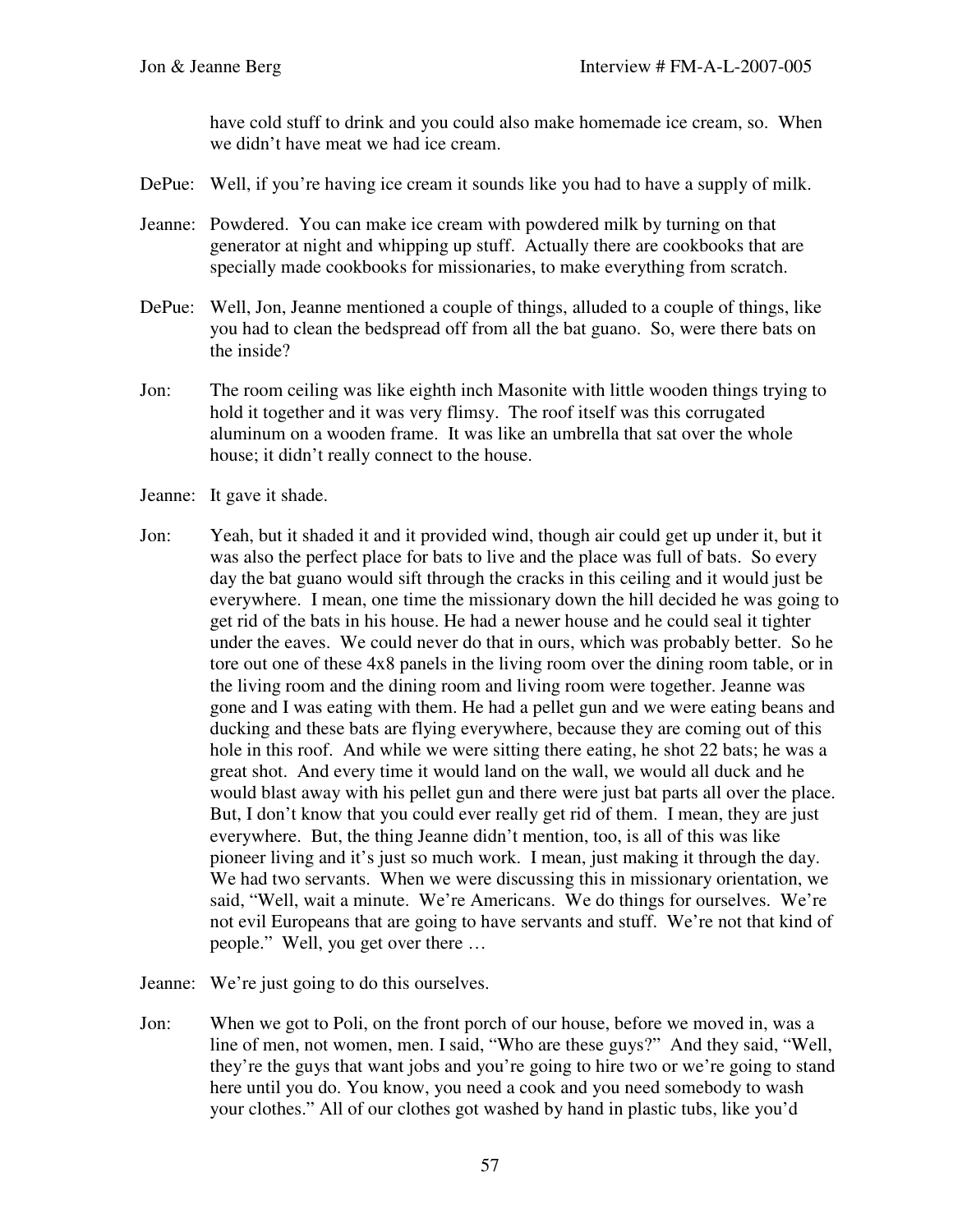carry your laundry down to the basement, only these were more heavy duty. They'd wash, rinse, wring them out by hand, and hang them up on the line in the African sun and so the stuff would just kind of start dissolving because of …

- Jeanne: And our babies' diapers were boiled and …
- Jon: Because they were cloth diapers.
- Jeanne: Yeah, cloth diapers, boiled and then washed.
- Jon: Samnugo Marcel was the name of our washer guy and that was his job and then he would wash our house every day. The floor would get …
- Jeanne: He literally washed the floors and the tables and then he was the one who washed all of our dishes so many times a day during the dusty season.
- Jon: Because we just washed stuff constantly. Then Barmiro, Reuben was our cook and he'd worked for French people before and he knew how to make bread …
- Jeanne: From scratch.
- Jon: … and buns and all kinds of stuff. So, it was basically Jeanne and me and these two guys putting in tons and tons of work just to have kind of what approached a European lifestyle.
- Jeanne: Very simple life. Yeah. In the morning, other than when I had children –I took care of my children—I cooked, took care of children, and managed our house, literally, with those two men helping me; otherwise I would never have been able to get through it all.
- Jon: Yeah, and quickly you learned well they expected you to hire people and we would have been ridiculously stupid not to. And then they say, "Well how can you have people in your house all the time?" Well, you get used to it. I mean, people were just around all the time.
- Jeanne: They would be there in the morning waiting for us when we woke up and we'd open the door and they'd come in and start working. They might take off some time in the high noon after lunch and then come back in and help with the evening meal and then go home after evening meal. I mean, like, Reuben came in and he would cook. Like, he learned how to make instant oatmeal or, you know, boil oatmeal up for me and make the bread, but it was so complicated, because the ants were such a problem. I had to take a 55 gallon barrel and move it away from the walls and the counter so it was freestanding. Then I had to put a giant bucket of, or a great big bowl, huge tin bowl of water, keep it filled with water. Then I would have two tin cans upside down, standing outside of the water with a wooden board on there and then on top of that board I would pile tons of Tupperware: that's where I would keep my bread and cookies and cake and stuff like that, because I couldn't keep ants out of even closed Tupperware. They would not be able to cross the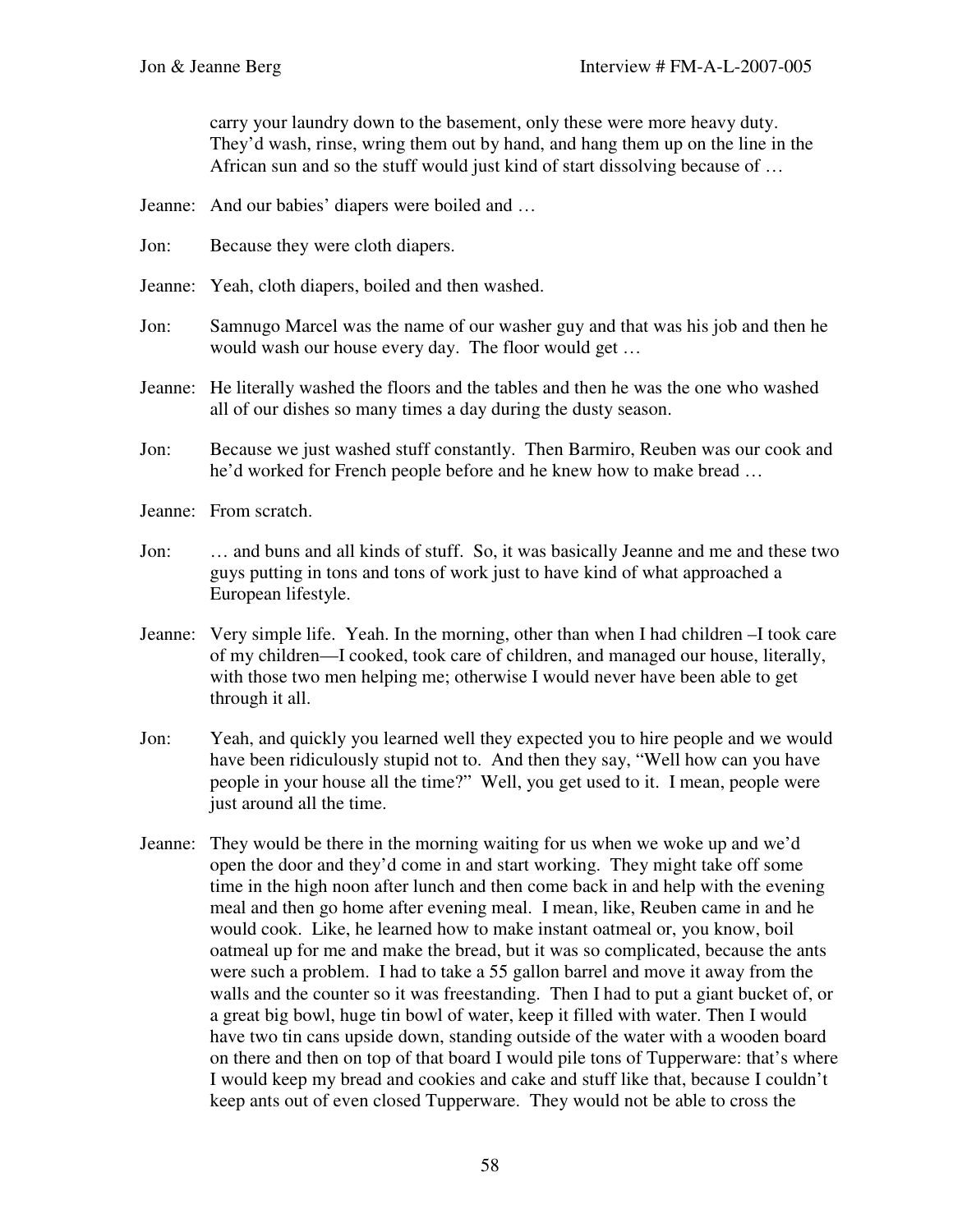water barrier. So I had to take and do that to keep my cooking or whatever. Reuben did learn some simple recipes. He knew how to make a few dishes on his own. But, again, this was a very intelligent man. He had no education. So he did not understand measurements; he could not double a recipe or halve a recipe. I did finally –I mean, it got to the point where I wrote out simple, like picture recipes. I would put a little cup sign and I marked all of mine like the half cup was a 2 and a third cup was a 3, so I'd have 2 and then I'd have two pictures of those 3 cups, so that was two-thirds of a cup of. Then I'd have the picture of flour, or sugar, or whatever, so he could take and figure out how to follow a recipe when I wasn't there to tell him exactly what to do for each step. I did learn a little bit of Pulaar and I'm embarrassed to say it was things like, "lootu lesdi, lootu limce". Wash the floor; wash the clothes, do this, do that."

- DePue: But I suspect as jobs in Poli go, few got better than these?
- Jeanne: I know that they were very, very appreciative of them and we tried to, you know, maintain their dignity. I think they really tried to maintain ours—you know, they treated us very well. Again, when our house burnt down they were right there with everybody showing sympathy.
- DePue: Well, I want to get to that in much more detail so ... Jon, why don't you tell us a little bit more about your transportation while you were there. I know you've mentioned the vehicles you had briefly, but …
- Jon: Well, we initially had a diesel powered Land Rover that was old and it kept breaking down. I kept pouring water into it until I managed to blow the head off it, because if you pour water into a hot engine long enough you'll … So then we had to take it apart …
- Jeanne: We were on the way to the hospital.

Jon: I don't remember.

- Jeanne: Down to Ngaoundéré to have our baby.
- DePue: We'll take the story up here a bit.
- Jon: Okay, but then we rebuilt the thing. But eventually they bought a Land Cruiser, which was brand new and had a big engine. But the way ... missionary economy was kind of wacky. They had a mileage rate and if you drove it for anything other than official business, you had to pay mileage and it was really expensive, so nobody wanted to do that. So what the missionaries would do would buy their own vehicle. So we bought a 404 station wagon and then they would drive that and get reimbursed by the mission and leave their mission vehicle parked, because they could make money driving the mission, their 404 …

Jeanne: Personal.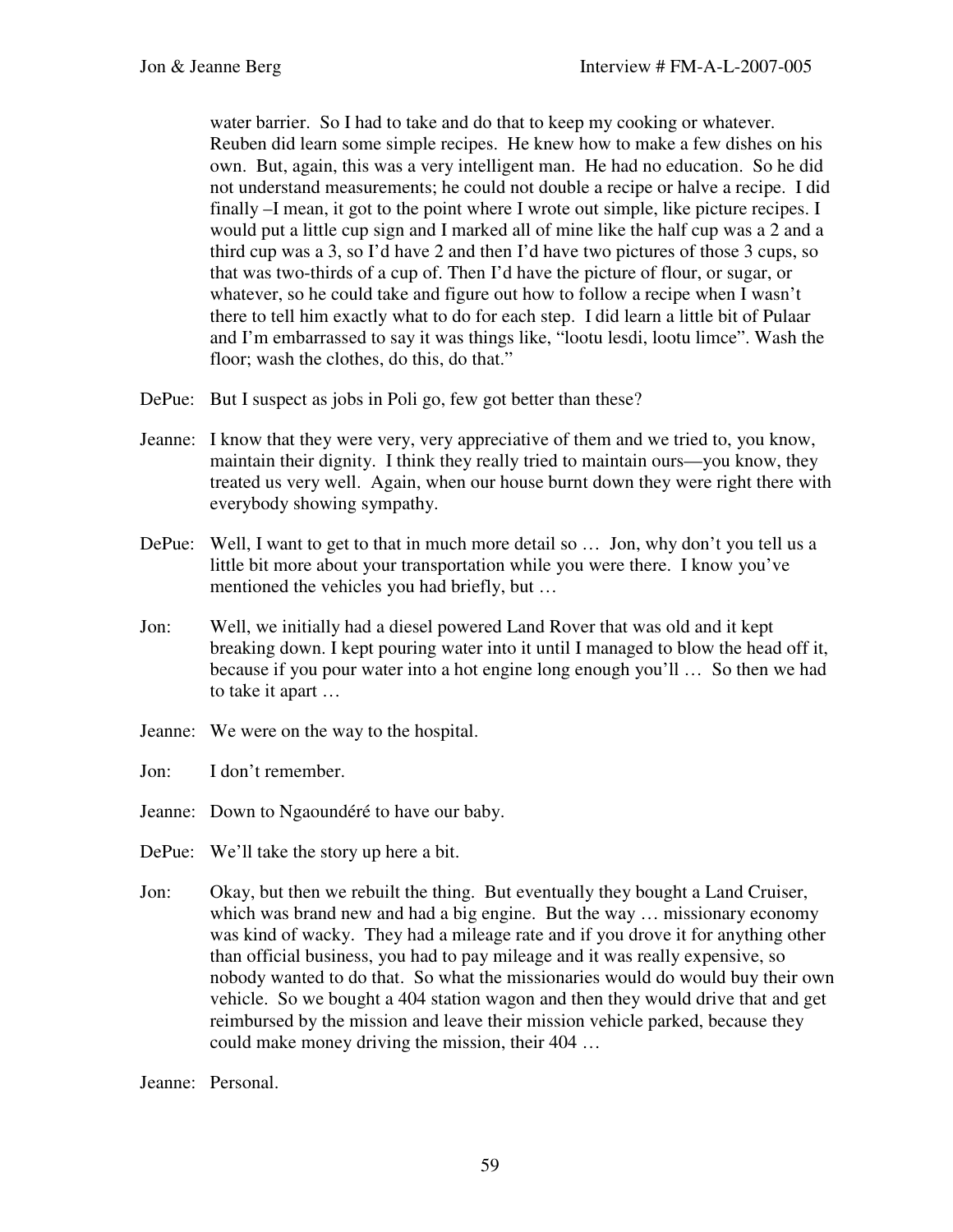- Jon: Personal. So we had this four wheel drive monster and it always just, it always... I'm intrigued by the fact that Americans drive around on perfectly good roads with four wheel drive, whereas we drove everywhere through Africa on terrible roads, with our two wheel drive Peugeot station wagon (DePue laughing) and did just fine and it had a tape player. It was a great old car. It had a stick shift, you know, on the column. Everything was stick shift over there because automatic transmissions would burn themselves out trying to drive on the sand and stuff. They're just not made for that kind of stuff. We had this cassette player in there and we listened to the same 10 tapes over. So Africa has … *Welcome to the Hotel California* … (all laughing) we always think we're roaring down across the prairie with the Eagles singing *Welcome to the Hotel California*. (laughing)
- Jeanne: One of my best memories—if you talk about what is one of your favorite things about Africa—it is he and I driving along the road; now we would have Africans in the back and they would throw up because they weren't used to cars. So we couldn't stand to have our windows rolled up and have air conditioning on; it smelled too bad. So we would have to roll down the windows and I would tie my long hair up and put it under a babushka. So then we had this wind whipping through the car and *Hotel California* blasting away (laughing) and us singing along with it. I'm not sure what everybody thought about us, but ...
- Jon: Yeah, we didn't care. They thought we were nuts anyway.
- DePue: You were a free ride, that's what they were thinking at that time.
- Jon: That's right. And one time we were going to Garoua, which was like two hours north of us, this capital city up there in the region, and we saw this wild pig coming across the desert there as we were headed up; it was all desert up there. We thought, "Wait a minute, fresh meat." We never get pork, you know. So we thought, we timed it: we had a machete in the back and we decided if we drove at the right speed –I was driving –I could hit this thing, kill it, hop out with the machete, make sure it was dead, we would haul it home and eat it. And as I got closer and closer, Jeanne says, "This hog's looking awful big." (laughing) It was probably 300 pounds. (laughing)
- Jeanne: We had the windows rolled down and my arm was hanging out the window and all of a sudden we started to think twice about this crazy mission and so Jon slams on his brake and the …
- Jon: I thought I sped up.
- Jeanne: No, no. You slammed on your brake. The name of this animal in French is phacochère, so this poor phacochère comes … he at that time was going to … he was trying to time it so he could go behind us and he ended up, as Jon slammed on the car, hitting our car head on, horn right underneath my elbow, sticking out of the car, and he goes, blam against the car and goes rolling off onto the side of the road and then down into the ditch. Well, like he said, we had been hauling a machete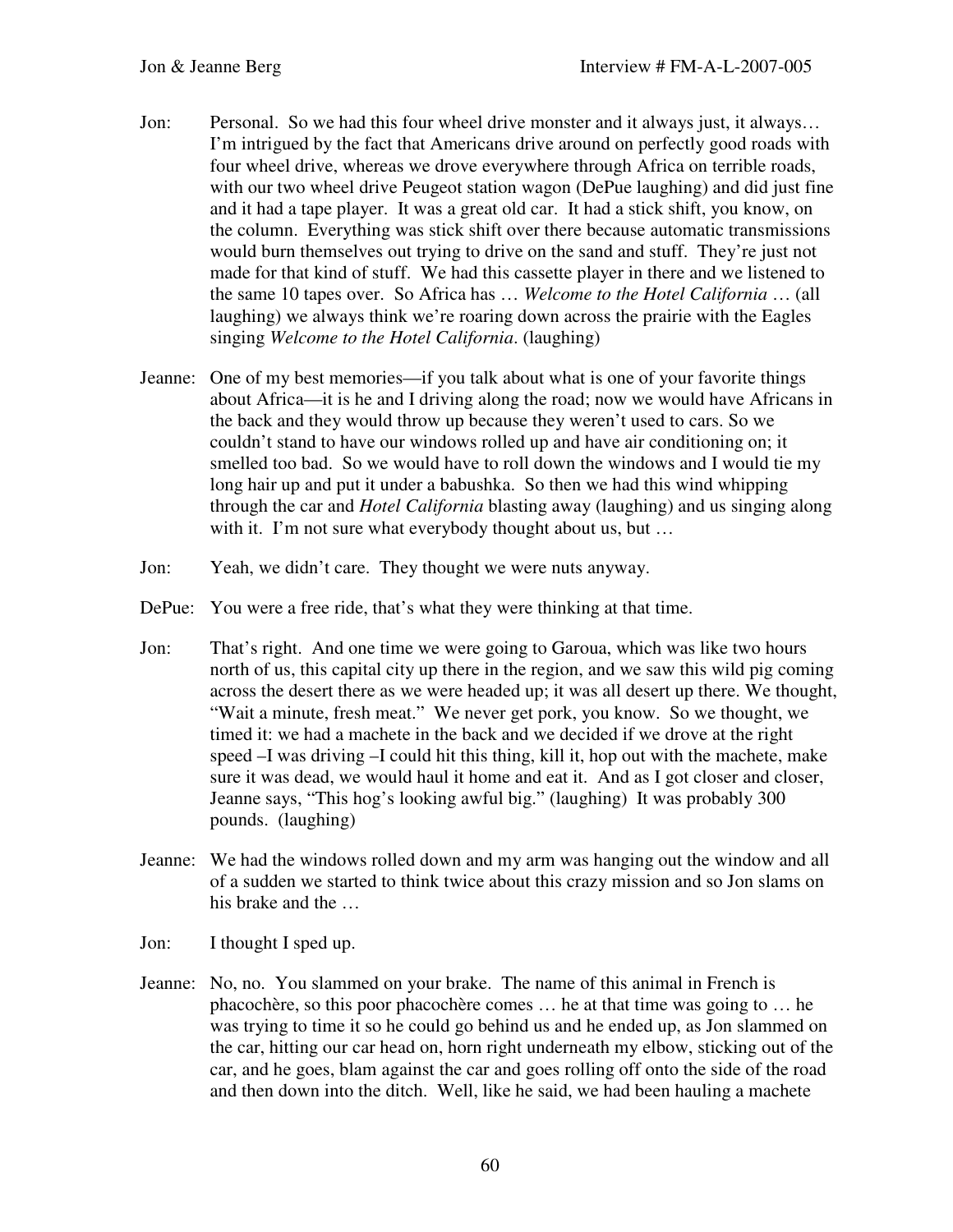back; somebody had asked us to buy a machete for him in the market. We get out and we're creeping along the roadside with our machete looking for the thing and then we were looking down there and we don't see it and then we finally go, "Wounded phacochère, ohhh!" (Jon laughing) So we go running back to the car and jump in and drive off.

- DePue: The great white hunters.
- Jon: That's right.
- Jeanne: We didn't get our pork that time.
- Jon: That was just fresh meat; that's what you start thinking about after awhile.
- DePue: Well you told me also the other day about another incident with Nigel in the car with you.
- Jon: Oh, good grief. We were in our 404 and we were going somewhere and we were in this part of the country where there is basically no people. I mean, there were square kilometers where they listed the population density on the map as zero, but for some reason they built this monstrously wonderful concrete 4 lane road. I don't remember even, were we going to Yaoundé, or where were we going? Nigel, the anthropologist, was with us. He never drove.
- Jeanne: We were on vacation down in the south; we went down to the southern part of Cameroon for a vacation and we took him with. We were actually staying in a bunch of different missionary guest houses down there. We were driving up between …
- Jon: Tibati. It was by Tibati. Tibati.

Jeanne: Where there were Finnish?

Jon: Norwegian missionaries.

- Jeanne: Norwegian missionaries it happened to be. We are driving along the road and I am probably 7 months pregnant with my second child and I've got—this is before there were rules about—well, we had the backseat full of people and stuff and so I had my first child sitting on my lap, no car seat, but I was seat belted in, he wasn't, and Nigel says, "Well, I'll drive for a while." So he hops into the driver's seat and Nigel and I are in the front and Jon's in the back trying to snooze a little bit. It was getting to be dusk and it was getting to be harder to see what was on the road.
- Jon: It was raining like crazy.
- Jeanne: So visibility was a little bit less than perfect and we came across a section now. It happens that when trucks break down on this big road they are afraid of other trucks plowing into the back of them. So what they do is put big boulders out into the road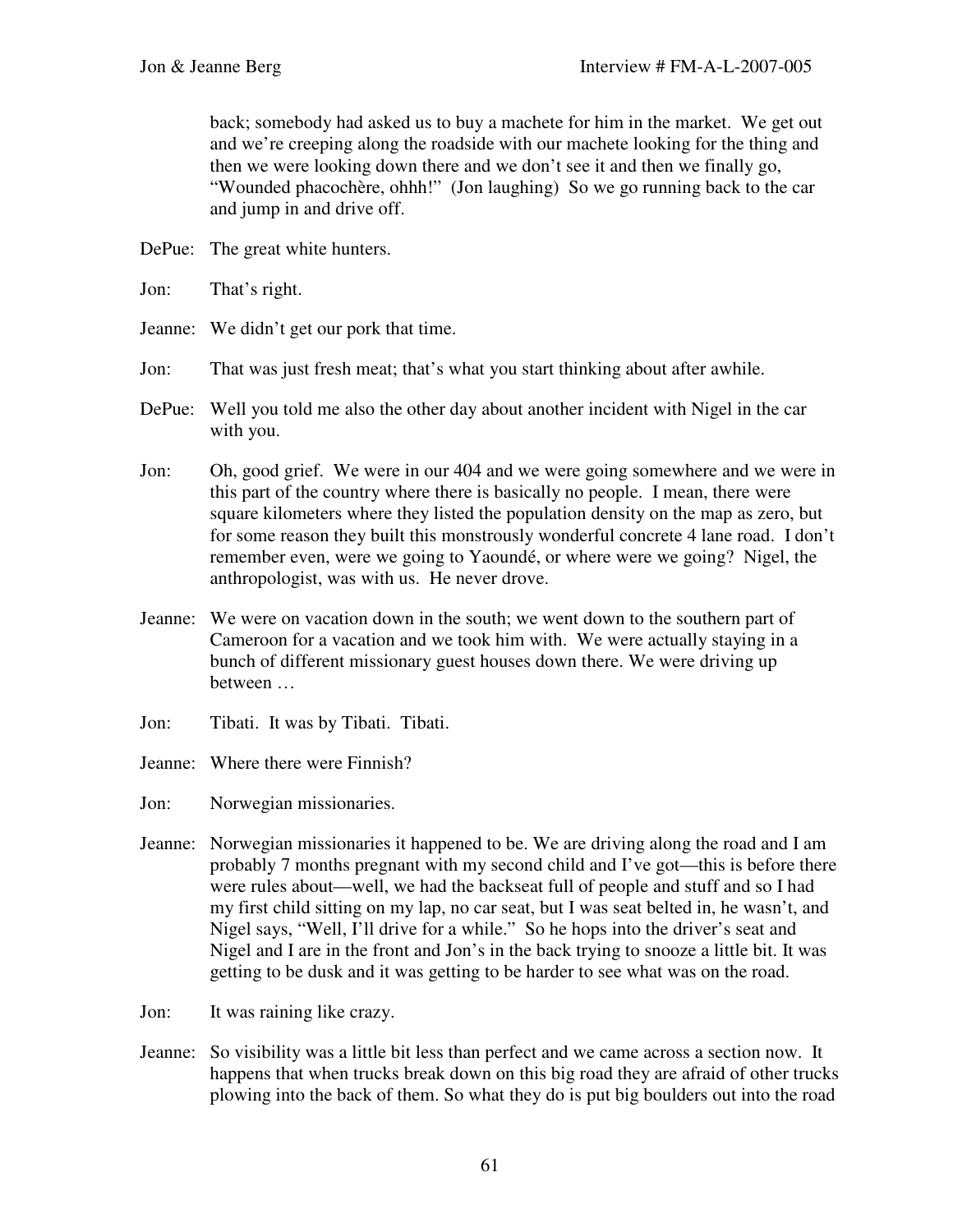to slow down other trucks so they don't bang into the back of them. So, obviously, a truck had broken down and put the boulders out and had then repaired itself and took off and left the boulders in the road. So, as Nigel and I are barreling along we come across—and I remember him and I having a brief discussion; "What is that in the road?" –and it was too late; we were upon it and we drove right over this giant boulder. It took out the bottom of our car, it took out the drive shaft and so all of a sudden Nigel was driving a car with no steering left and we were barreling along at enormous—probably 60 miles an hour or something—as we just happened to be at a point where they had dynamited through a little hill and so it was one of those sheer cliff things on either side of us …

DePue: Going up or going down?

Jeanne: We were heading up a little …

- Jon: They were up from us. We were down in the bottom and they were up on the sides.
- Jeanne: Yeah. We were at the bottom and there were sheer cliffs up on either side of us. Anyway, so he was sitting there staring and he and I were looking at each other. I've got my little kids and I remember screaming, "I'm going to lose two of them at once!" Our back wheels swerved to the side and by luck and God's will, they both sank into the track, or the water ditch that ran along the side at the same time and so we rode the ditch up and over the hill just like we were on a roller coaster, or on a track.
- DePue: The car is going sideways.
- Jon: Sideways, yeah.
- Jeanne: Sideways up the hill.
- Jon: With the rear wheels in the ditch.
- Jeanne: If we had had one wheel dropped in there we would have flipped and hit that wall. We should by all means and purposes be dead. Now, Matt and I hit our heads against the thing and, you know, we were pretty banged up, but we survived. It was very, very lucky, and then we happened to have the luck of being near this Tibati Norwegian missionary station where the missionary there actually trained mechanics! It was a little mechanic school. So they came and hauled our car there and actually repaired it. We got it back a few—I don't know—was it weeks or months later?
- Jon: And sold it.
- DePue: Maybe the guys in the mechanics school were the ones who put the rocks out. (Jon laughing).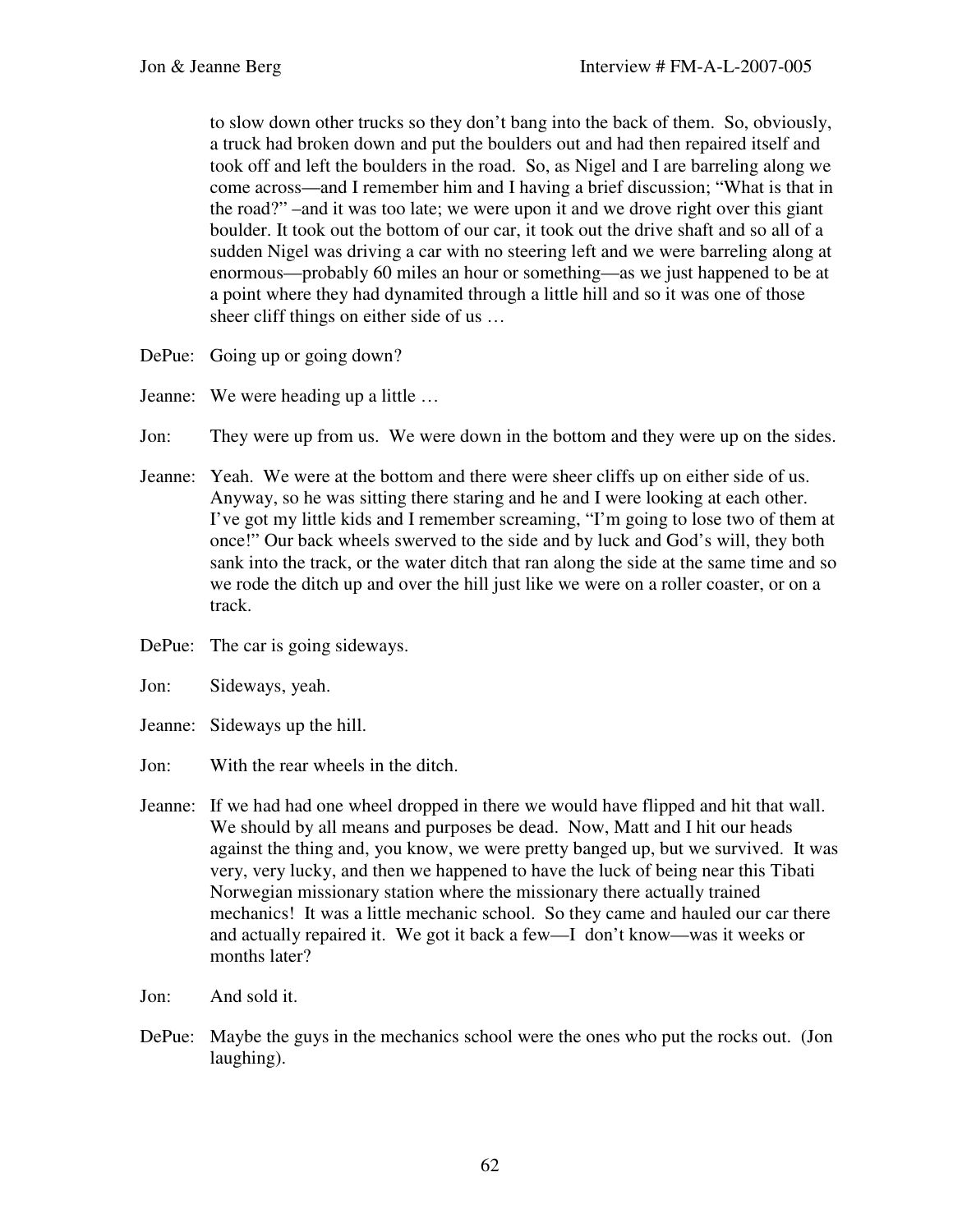- Jeanne: That could be. Well, anyway, so like we got hauled there and the missionaries took wonderful care of us and our little souvenirs and stuff we had we stored at their little thing. So when they sent our car up they packed it full of our little souvenirs and our clothes and what-not that we couldn't take back with us, cause I think we had to take a train then.
- Jon: Traveling in Cameroon was, and I would imagine still is a high risk activity. I mean, we had a disproportionate number of missionaries we heard of from other missions than our own in the decades they'd been there, who'd been killed. I mean this one guy, the Lutheran Brother mission, the one guy we knew pretty well, his father was killed and his mother was killed when they got in an argument over a tree with their neighbor that had been carrying on. They were old school missionaries in Garoua. They'd been having this feud for decades and finally one day the neighbor went nuts, came over with a knife and killed them both. And then his brother and his wife were killed roaring through Cameroon on a dirt road like you always did …
- Jeanne: Well, it was on the main road and they hit … they ran into the …
- Jon: They ran into the …
- Jeanne: … back of a truck parked on the road …

Jon: … in the middle of the night …

- Jeanne: … in the middle of the night without lights on.
- Jon: Just broken down in the middle of the road and you're driving faster than your headlights and they were killed. I mean, people were killed a lot over there.
- DePue: Tell me a little bit about mail and/or telephones and/or lack thereof.
- Jeanne: Oooh, ohhh. Well, telephones is really easy. There just weren't very many. We certainly didn't have one where we lived and we were there 2-1/2 years and we made a total of 3 phone calls. The first one was, "We have Matthew, he's been born." The second was, "Michael's been born" and the third one was, "Our house burnt down; we're coming home." As far as mail went, we would mail a letter and it would take about 2 to 3 weeks to go to America and then 2 or 3 weeks to come back and so you had—you know like if you asked a question you had about a month to get your response back. The mail in Poli—this is kind of a sad story to me –but it would come in on Friday afternoons. The postman and some other people from Poli would get into the sous-préfet's car and they would go up to Garoua and they would pick up the mail and beer. Depending on how much beer they drink as they drove back, the mail might get back by Friday afternoon or it might come in on Saturday. But anybody who was anybody who might get mail made their way down to the post office and we all just kind of gathered there on Friday afternoon hoping upon hope that the mail truck would come in. When it came in we would all cheer and yell. The postman would open the door and he would stand there and he would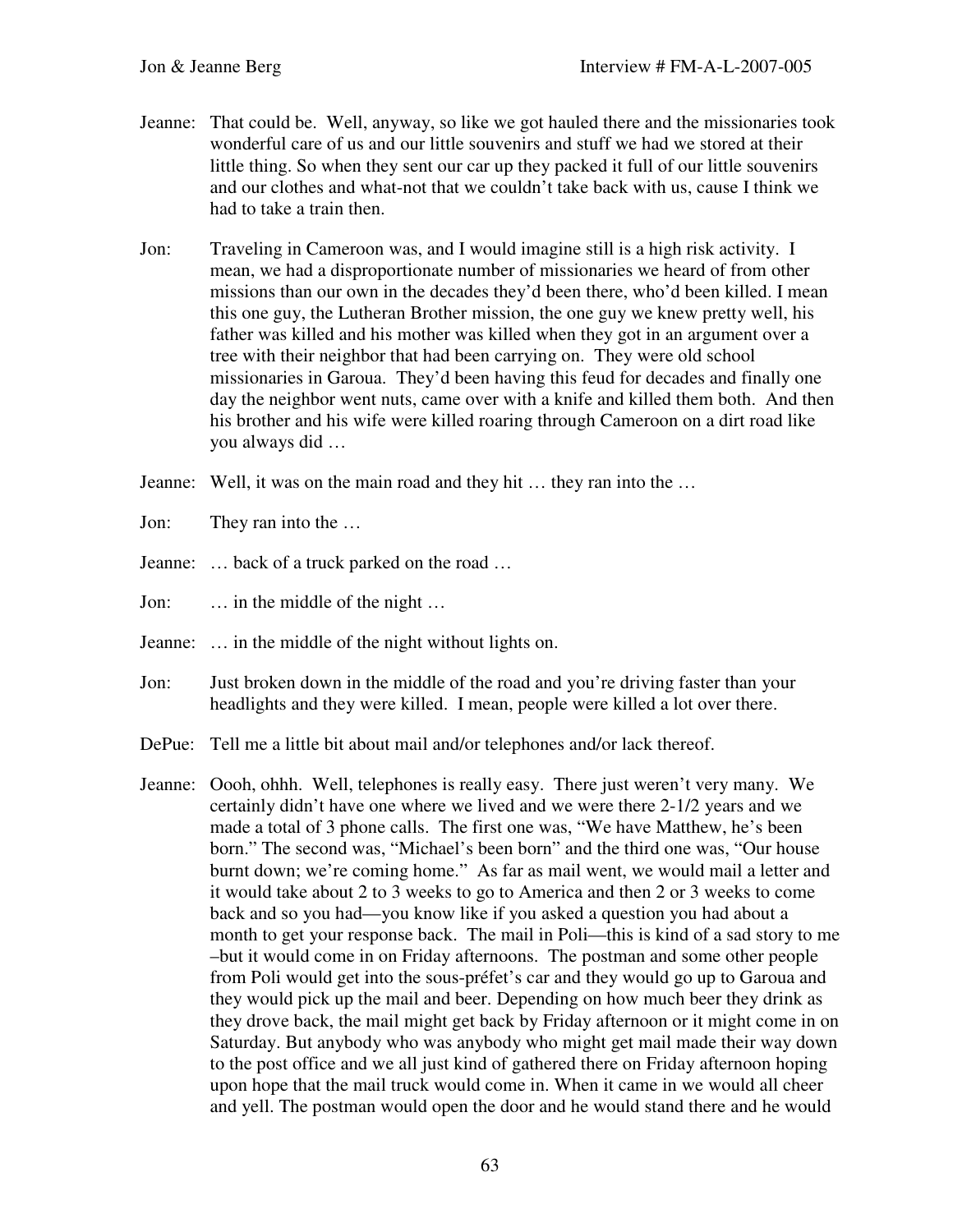hand out letters, kind of like I envision in movies where they're handing it out to the troops or something.

- DePue: Mail call and troops.
- Jeanne: Yeah, right.
- DePue: So this is a social occasion?
- Jeanne: It was a huge social occasion. Like, one time I had a girlfriend in France after my first child was born—he was a couple of months old—and my girlfriend sent some baby clothes down for me and one of these Friday afternoons get a box and you can imagine how exciting this is. I got a box, I open it up, and inside the box is all of this wrapping paper and a list of baby clothes that had been wrapped by that wrapping paper, but they had all disappeared. Coincidentally the postman's wife had a baby that was about the same age and had outfits that they would wear on those Friday afternoons when we were down there that were just like the description on that piece of paper.
- DePue: How about that. (Jon laughing).
- Jeanne: So, I couldn't really say too much, you know, because I knew, you know, like if I made a big deal I wouldn't get any mail ever. So then I also had contacted a girlfriend and she made me some little cotton dresses with a zipper in the front so that I could nurse my baby. I had her design them specially and they were kind of a shirtwaist thing so they had belts. So, again, I got a box on another Friday and I was so happy and I open it up and there is this list describing the dresses and a bunch of belts, but there are no dresses in there. And, coincidentally, the postman's wife had dresses that matched the belts, so I could never, you know, say anything about it because I would never get any mail again. I had this secret—I know this isn't very nice of me—but I had this secret thought that the last thing I was going to do when I left Poli for the very last day was I was going to go up to the postmaster's wife and hand her these belts and say, "Here, these match your dress. I think you could like these," just to let her know I knew.
- DePue: That doesn't sound such a bad thing to do.
- Jeanne: Ohhh, well, anyway, so …
- DePue: I had no idea. Well this gives me the impression, I can't ever say the natives' name, the Dowie…
- Jon & Jeanne: The Dowaayos …
- DePue: The Dowaayos. Did they have a different notion of property?
- Jon: I doubt that he was Dowaayo.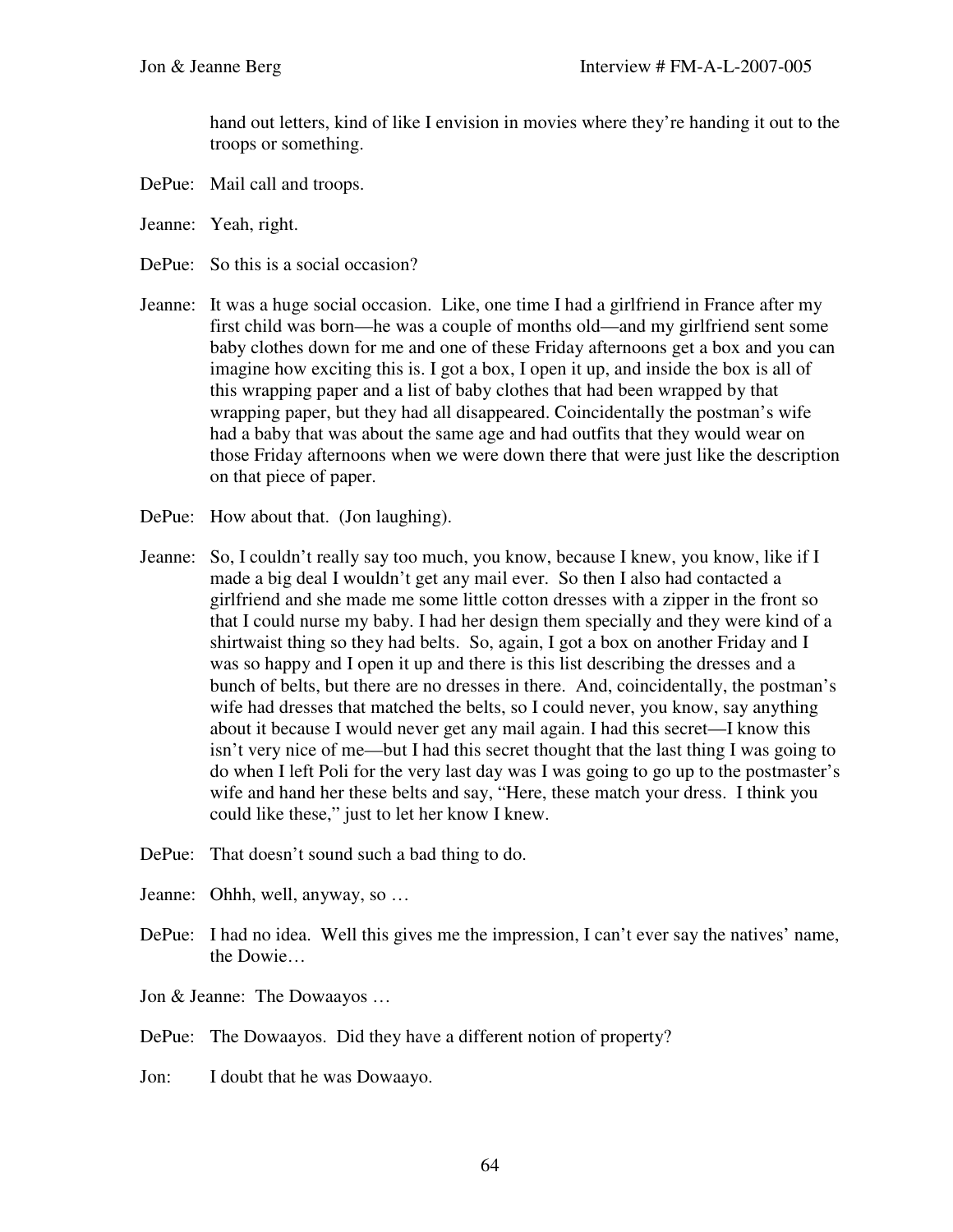Jeanne: No, he was one of those …

- Jon: He was government employee and he was from somewhere else.
- Jeanne: He got affected there and, you know, probably was pretty angry or whatever.
- DePue: The only reason I mention that is because I think Nigel did mention that they had this notion that property wasn't the same sense that we would have.
- Jeanne: No, not at all.
- DePue: It's more of a communal thing that if you had something and they needed it, they would help themselves.
- Jeanne: Uh-huh, uh-huh.
- Jon: And Jeanne was talking about how you had to be careful. For example, asking a woman how many children she had. And the other thing you learned, which is very odd to us, is you don't walk up to somebody and say, "Your baby is so beautiful," because if you do that, that will attract what they would call the evil eye; it would incite the jealousy of the spirits and then they might come along and take that child if it is so wonderful. So, you would say, "Well, I see you have a baby, hmmm," you know. But you wouldn't say anything wonderful about it, because it would be asking for trouble.
- DePue: That's got to be a hard thing to break yourself of though.
- Jon: You have to learn. There are reasons that people do what they do. It's just that they do different things than we do because they've got different reasons.
- Jeanne: So, the way that kind of works, like, if I had a home and I had saved a little money and I had finally gotten together enough money to buy a transistor radio or a bicycle, if somebody from my family came and thought they needed a transistor radio or a bicycle, they could say to me, "I really need that bicycle." It would be pretty hard not to allow that person to have it. So, one of the things that occurred there—again, I've told you women didn't have a lot of rights—what they did have was, if you owned jewelry, that was yours and nobody else could take that from you. This was particularly true in Senegal, but was also true in Cameroon. So, a woman would try to buy jewelry with any extra money she had because nobody would come –it was not polite for a family member or anybody to come and ask for that piece of jewelry. So, it worked like a bank. When you had money you bought jewelry and you would wear extra bracelets or what-not and when you needed money you would sell off your jewelry.
- Jon: And part of it is, it was very hard to refuse a family member anything, because people weren't thinking of themselves as individuals who need to triumph over their neighbors, they're all in this together. And one of the problems with that is if you wanted to get ahead, what people needed to do was basically leave home, go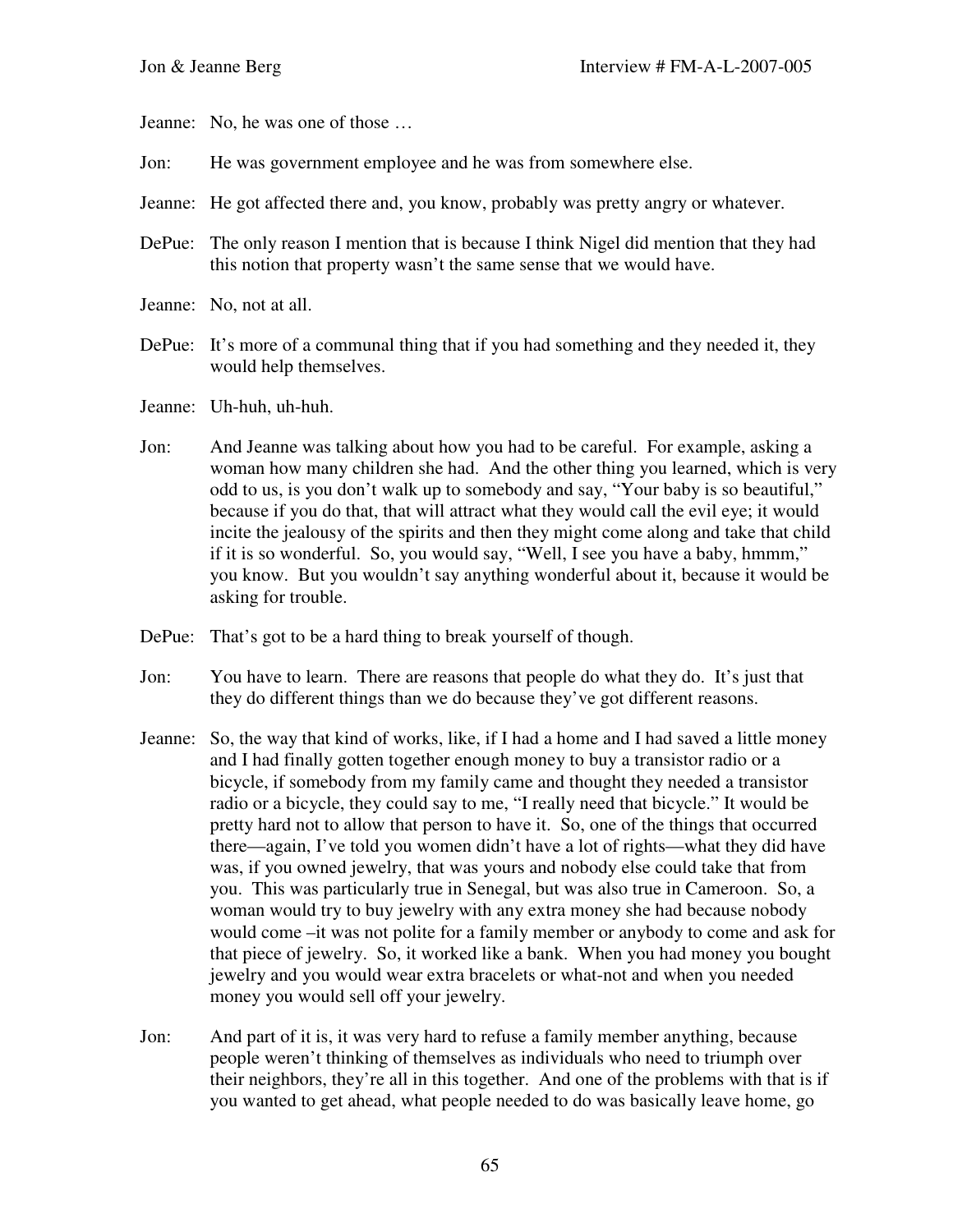where you don't have any relatives. Like in Senegal there were tons of Mauritanians who ran little stores. In fact, our kids once asked us, "Does everybody in Mauritania run a store?" because all the Mauritanians they knew ran stores. I said, "No, just the ones who come to Senegal all run stores." But they could gather up and work and save money because they weren't supporting their huge extended family back in Mauritania. And the other part that this family connectedness causes is things that appear to us to be ridiculously corrupt—like if you're a church treasurer in charge of taking care of the church's money or the seminary's money—one year they had to shut down the whole operation of that church, the national church basically, for a year 'cause the president and the treasurer stole all the money and gave it to their families. And from our point of view …

- Jeanne: But their families asked.
- Jon: And from our point of view that's just terrible. From their point of view it's like, "Wait a minute. What am I supposed to do here? As a man I can't refuse my family." So, there are different values that cause many different problems and it's a complex social reality. One of the reasons it might be harder for people in Africa to get ahead is you start getting ahead, you get a job in a big city, you're successful, you're working for a bank, you're making big money, and all of a sudden 6 of your nephews move in.
- Jeanne: I was going to say that one of the things that happens is people live where there are no schools so they will send their school age children to live with relatives in towns where there are schools. If you happen to have a kid who is a little bit smarter than the others, then you might end up sending them to another relative who lives somewhere where there is even a better educational opportunity.
- DePue: All of this makes it sound like it's a great disincentive to be successful and that has a lot to do with the ills that still plague Africa and always have plagued them.
- Jon: Well, another way to look at it is there's a great sense of shared social responsibility for one another. Maybe that's why they survived. Maybe that's why they've been able to live this long; they actually take care of each other.
- DePue: Well, it sounds like a fascinating place to visit. (Jon laughing). I'm not sure I want to move there.
- Jeanne: The system, you know, the whole system works like that. For instance, if you end up having to go to the hospital—and this occurred, we saw this happen to people in Cameroon. This happened to us in reality in Senegal. If you have to go to the hospital, you have to provide your own toilet paper, you have to provide your own food, your own water, and you need to have somebody from your family there taking care of you. For instance, you asked, "Did your dog find things?" Well, one of the things that we wanted that do to keep away from us were rabid animals; one time they brought a kid to us who had been bit by a rabid dog. You know, everyday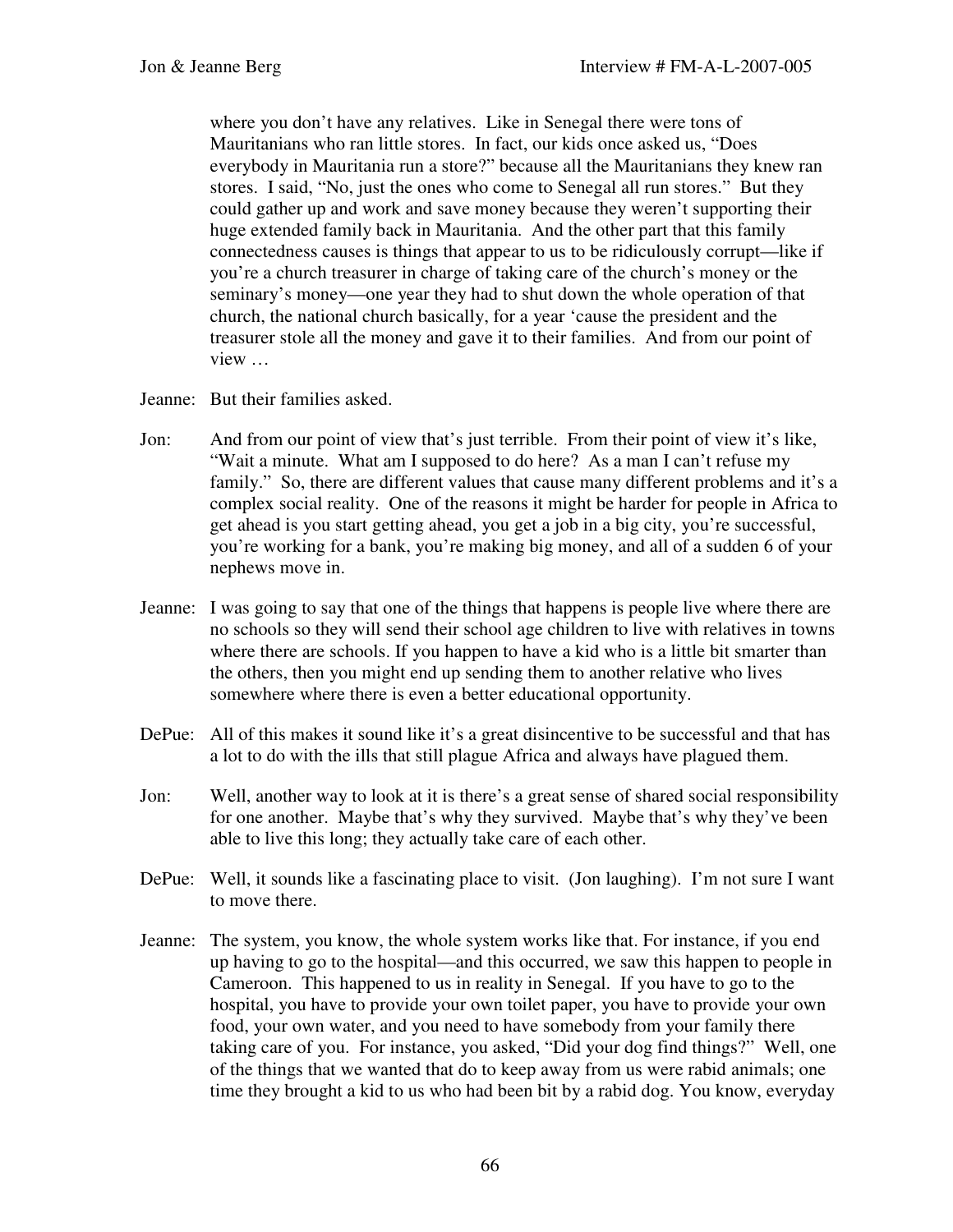people came to us wanting us to help them, wanting us to give them things. I mean, one day a guy came to Jon and asked him for a whole herd of cows, because he wanted a dowry to buy a wife and we, of course, didn't have a whole herd of cows to buy. We often couldn't do everything people would ask us for, but we would choose to do things at times. This young boy, when he came to our door and needed to be hauled down to the hospital and given the rabies shots to save his life, we took that on. We decided, "Okay, this is one we are going to help." And so, we had to take him and we knew we had to take a family member to take care of him. So, I don't remember, somebody else from his family, probably a parent, we took with him and he had to have these shots over a series of several weeks or months and so we left money for them to be able to keep going in the hospital while in between these shots, while they are awaiting and they were taking care of him. By the time we came down a month later and stop by the hospital and see how he is doing, there were probably 30 people from his family living at the hospital with him "to take care of him. Of course, they were living off of the money we had left for this little boy. That was just part of the system. I mean, you know, this unfortunate thing happened to this little boy and because we chose to give the family some money, all of a sudden 30 other people were there, you know, benefitting from it.

- Jon: Yeah, one of my most lasting and profound impressions of Africa is that out there, especially in Poli where people were so poor, people were able to live dignified lives in conditions where I wouldn't have been able to and that always deeply impressed me. They were gracious people, they made the best of their situations. They had no choice, but they managed to live with a kind of grace and dignity and kindness and decency. I mean, they weren't, you know, just sort of noble primitives, they were just as messed up as anybody else, but they lived in a very difficult place and they had lives there. You send me out there to do what they were doing, I probably would have died within 90 days because I just wouldn't have been able to cope, but they could and I respected them for that.
- DePue: One of the last things I had on my list here for life in the bush is going to be the perfect transition, I think, for having a baby and that's medicine and doctors and things like dentists. So, Jeanne, why don't you start us on that one too.
- Jeanne: Well. Like Jon had said last time we talked, they would not even allow me to go to the hospital for the first week, because they were afraid that I'd see the hospital, freak out, and get on a plane and leave. They were pretty close. I was very tempted, though I had made the decision in France, "Okay, I'm going to go to Africa pregnant so the decision has been made. I'm going to have a baby there." And, I guess I was probably naïve and somehow or other I had enough faith that so many women had babies in Africa, why would I think that it would be any harder for me or why would I think that this is something that couldn't be done. So, we met the American missionary. There was a nurse named Myrtle Noss, and she was going to be the person who would deliver my baby and she kind of took care of me. We would come down once a month, once every 6 weeks, and I would visit with her. I met a Norwegian midwife, who, if Myrtle needed some help, she would be available and then there was a Norwegian doctor who would be there as kind of the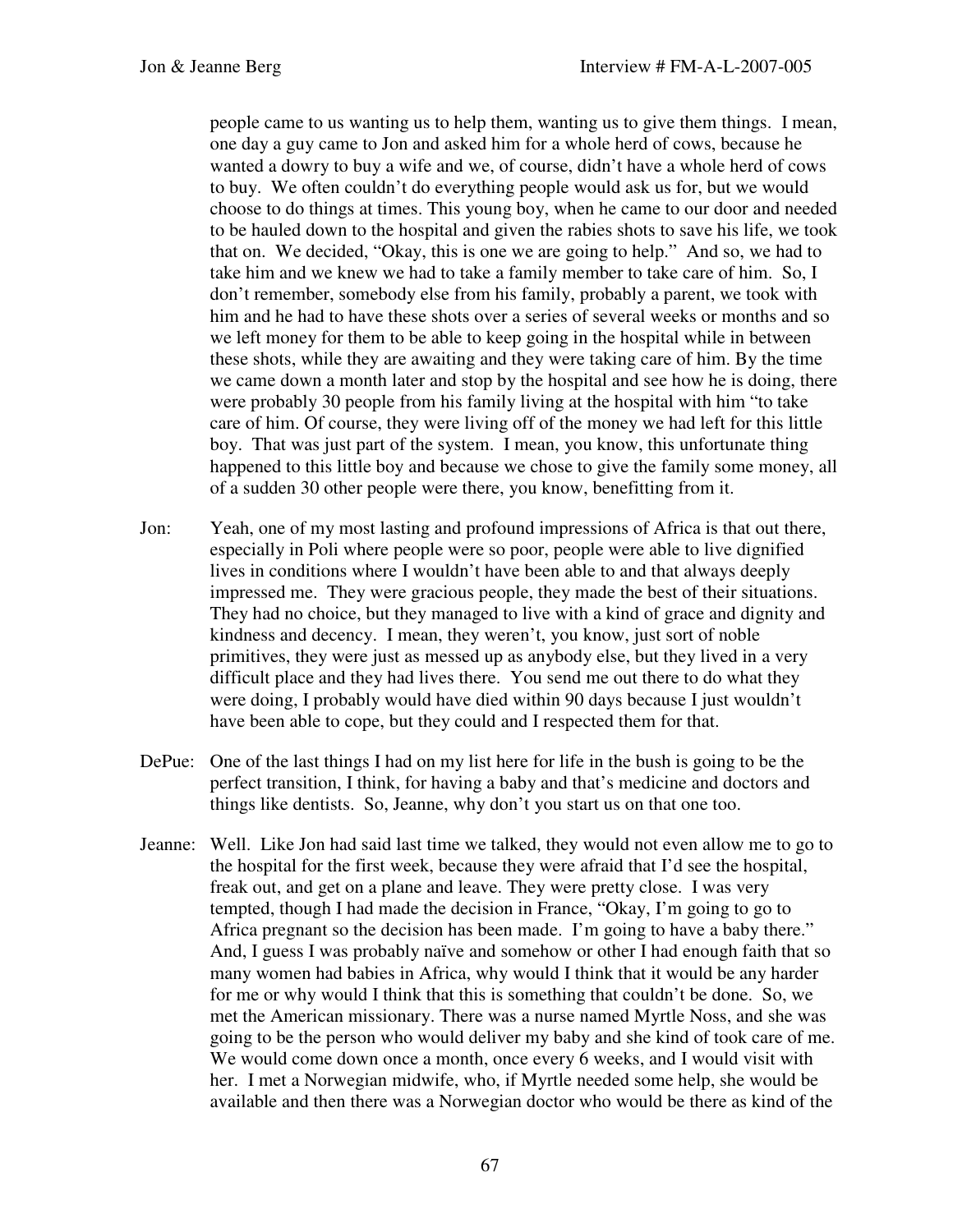last call. I did have doctor appointments with him during the last couple of months of my waiting to have my baby. The rule was that you came down to the mission station and stayed near the mission hospital for 2 weeks before your due date. So that's the famous trip where we were heading down 2 weeks before my due date Remember Jon was talking about that Ngaoundéré is on a large plateau and you go down this cliff side called the falaise? Well, we were trying to go up that cliff side when our car finally—we threw water on it—and it finally burnt up our car on the way into the hospital.

DePue: That's where you blew your head gasket?

Jeanne: Yeah.

Jon: No, I cracked the head.

DePue: You cracked the head, okay.

- Jeanne: Cracked the head.
- Jon: It's much worse than blowing a head gasket.

DePue: Oh, my.

- Jeanne: So we had to have somebody haul us in for the last few. Actually, I think he might have kept pouring water over something and I think we kind of, like, eased our way into the mission station. I remember something like, it just died right there, never to move again, or something. Okay. So, we were there then 2 weeks before and we started waiting. We lived in the guest house, very nice. We waited our 2 weeks.
- DePue: We being Jon as well?
- Jeanne: Jon and I, yeah. Yeah, Jon got to come with me because we were 4 hours away in good weather and if there had been a rainstorm or something there was no way I could call him on the phone and say, "I'm in labor, come on in." So, he was there with me waiting and we waited and we waited and we went past the due date and then we started to get in cars and I'd have him take me out on those roads that, what is that …?
- Jon: Washboard.
- Jeanne: Washboard roads. So I would have, like, 3 hour Braxton-Hicks contractions 'cause he'd have me on those roads. In other words, I was trying to like induce my baby. I had jumped off chairs. I ran around. I was sitting there thinking, "This is getting ridiculous." I was 2 weeks late, 3 weeks late, 4 weeks late.
- DePue: Oh my gosh.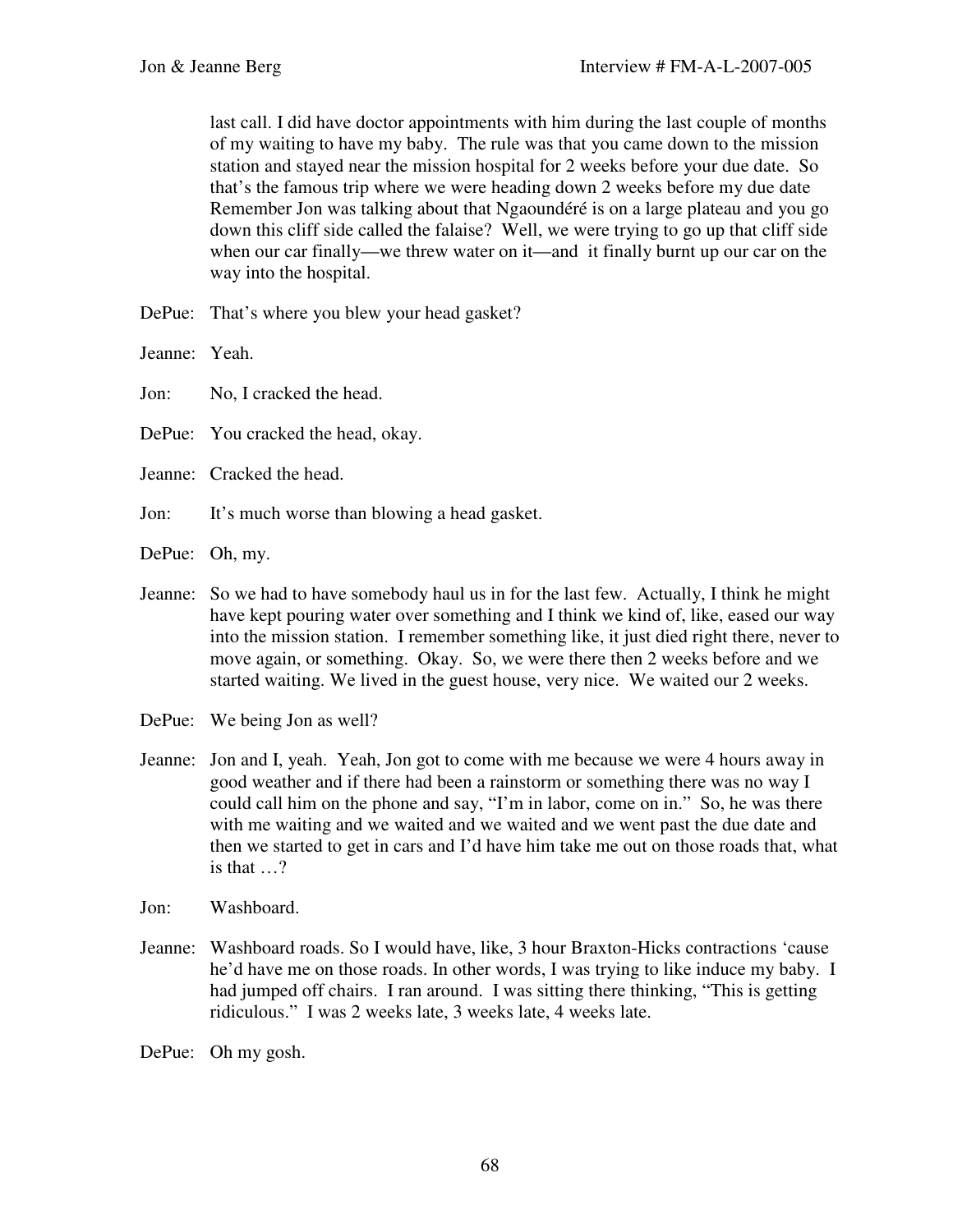- Jeanne: I'm going to the doctor and I'm saying, "Please, do something." Well, anyway, finally at 6 weeks after my due date the doctor said, "I think we're going to induce your baby." So, yay, I think we finally decided to induce the baby.
- DePue: So you had been there for 2 months now.
- Jeanne: We had been there 2 months waiting for this baby, yes. Now, I had a friend who was a missionary, Jackie Blue, and she had had 3 babies before me, but she had had a baby a few years before me. So she decided she is going to teach me Lamaze, because nobody else knew Lamaze out there and so she and I had had a few sessions where she was—Jackie doing Lamaze breathing with me—and the two of us are Lamaze breathing, whistling away and trying to do this. She was going to be at the delivery and Jon was going to be at the delivery, and Myrtle Noss; she is a fabulous nurse, she's my favorite nurse ever. And so we go up and they hook me up to some Pitocin and start inducing the baby. Now, let me describe the room. It is a room. It's got windows to the outside and there are no window panes; there are curtains over this window. So periodically during this whole thing, Africans would open up the curtains and peer their head into the room. (DePue laughing). Their heads would appear kind of at my right shoulder. So this window was right there at my right shoulder. So there are all these heads appearing to see what's going on in there. The sink was lying on the floor. There was no running water in this hospital thing and there was a toilet down the hall somewhere, I don't know. So once in a while I would toddle on down to the—I think it was a flush toilet; I don't remember for sure actually. Now, some wonderful doctor in America had donated his old delivery table to the mission. It had arrived in pieces and the missionary people had put it together as best they could and then they were saving it for me because I was the first missionary who was going to be having a baby after that thing arrived. It had 3 pieces, so the part behind your shoulders and the part behind your back neatly fitted together, but the part where your bottom was and your legs were didn't, so they couldn't quite get it to fit, so my butt hung down in the middle of that section there. So there I was laying on this bed being induced and they couldn't get the Pitocin right and I had a horrible … you know, too much Pitocin. My girlfriend and Jon and the nurse are having a picnic meal. They brought up lunch and coffee and a waiter, whatever.
- DePue: Well, what's a guy to do while you're doing this?
- Jeanne: Yeah. So eventually, it was more than Myrtle Noss thought she was comfortable with and that was because I had had too much Pitocin in my body. I was contracting all over and it made her nervous so she got in the Norwegian midwife who said this was more than she could manage, and so they got the Norwegian doctor in. To make a long story short, I'm finally to the point where I'm getting ready to have the baby and so they put in the stirrups for your feet and one was there and one was about 6 inches higher on the other side. They put in the things for my arms and the first time I grab a hold of them they come flying out and out the window. (DePue laughing). So, they weren't working.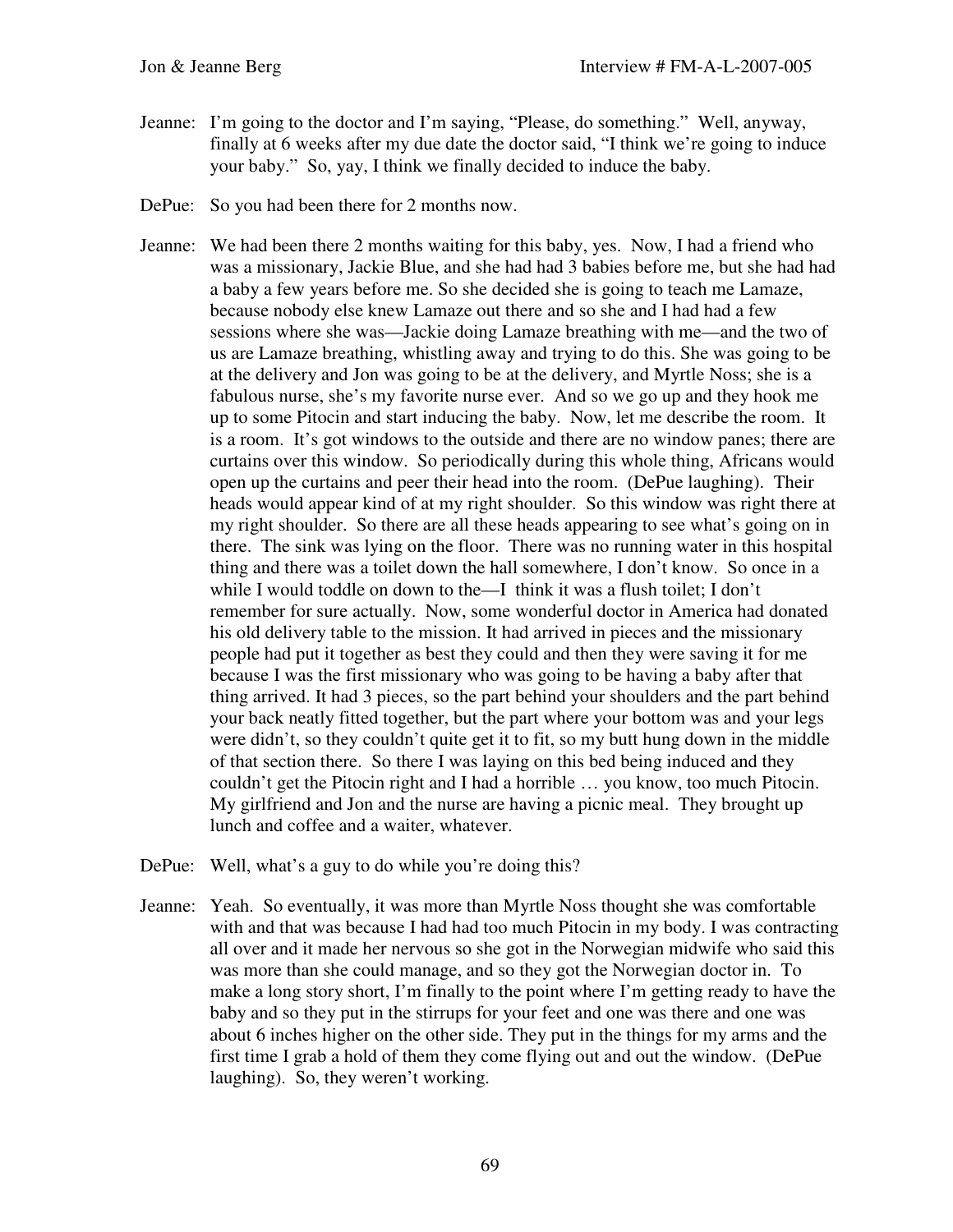- DePue: The thing that flew out the window was what?
- Jeanne: Was the hand grips for the women to pull onto when you get ready to push. So I'm getting ready to push and I'm pushing and pushing and it's not working. He was pretty large—he was 8 pounds, 2 ounces—so the doctor finally had them throw on the hospital generator and they vacuum extracted him out. So, yea, he finally was born. Again, like I was saying, people were walking in … "Who's this?", "What's going on?"…looking in through the window. I laid there for 2 hours. They made me stay 2 hours and that's all, then you get to get up and you get to leave the hospital. And one of the interesting things was, as I was leaving the hospital all these people were coming up to me—and remember, he was 8 pounds, 2 ounces, but in relative to other babies there, he was absolutely huge. He was 6 weeks late so he looked like he was a month old baby.
- DePue: Yeah.
- Jeanne: And, so the Africans that we met were really impressed with this baby, because he was so huge and so old looking.
- DePue: But they didn't want to say, "It's a beautiful baby?"
- Jeanne: Of course not. It would not be a beautiful baby, that would be …
- DePue: This is a big baby. (All laughing).
- Jeanne: A big baby, yes. So then after that, 2 hours later, I shuffled out of the hospital there and into the car and we drove me to the guest house and that was it. You're on your own.
- DePue: Well, from your description of hospitals, maybe the guest house was a much better place to recuperate anyway.
- Jeanne: Oh it was, definitely. Definitely, yes.
- DePue: Well, this is probably a good time to make another transition here, because the thing we haven't talked about yet is taking Christianity to the bush, if you will. So, obviously, the next thing that's going to happen significant in Matt's life, is he needs to be baptized. So, Jon, I think I'll kind of turn things over to you for now.
- Jon: Yeah, well, it should be said that missionaries had lived in that house we lived in since the 30s and we were there in the late 70s. We got there in 1977. So, there was an established church and it had become independent. It was called The Evangelical Lutheran Church of Cameroon; I won't tell you the French name. They had a president of the church and then they had the northern part of the church where we were. There were all of these little villages with all of these little churches and basically it would be a hut with a grass roof and they would usually make a cross out of like mango leaves or something and stick it on the roof so that you could identify it as a church. They make them like you made little paper chains at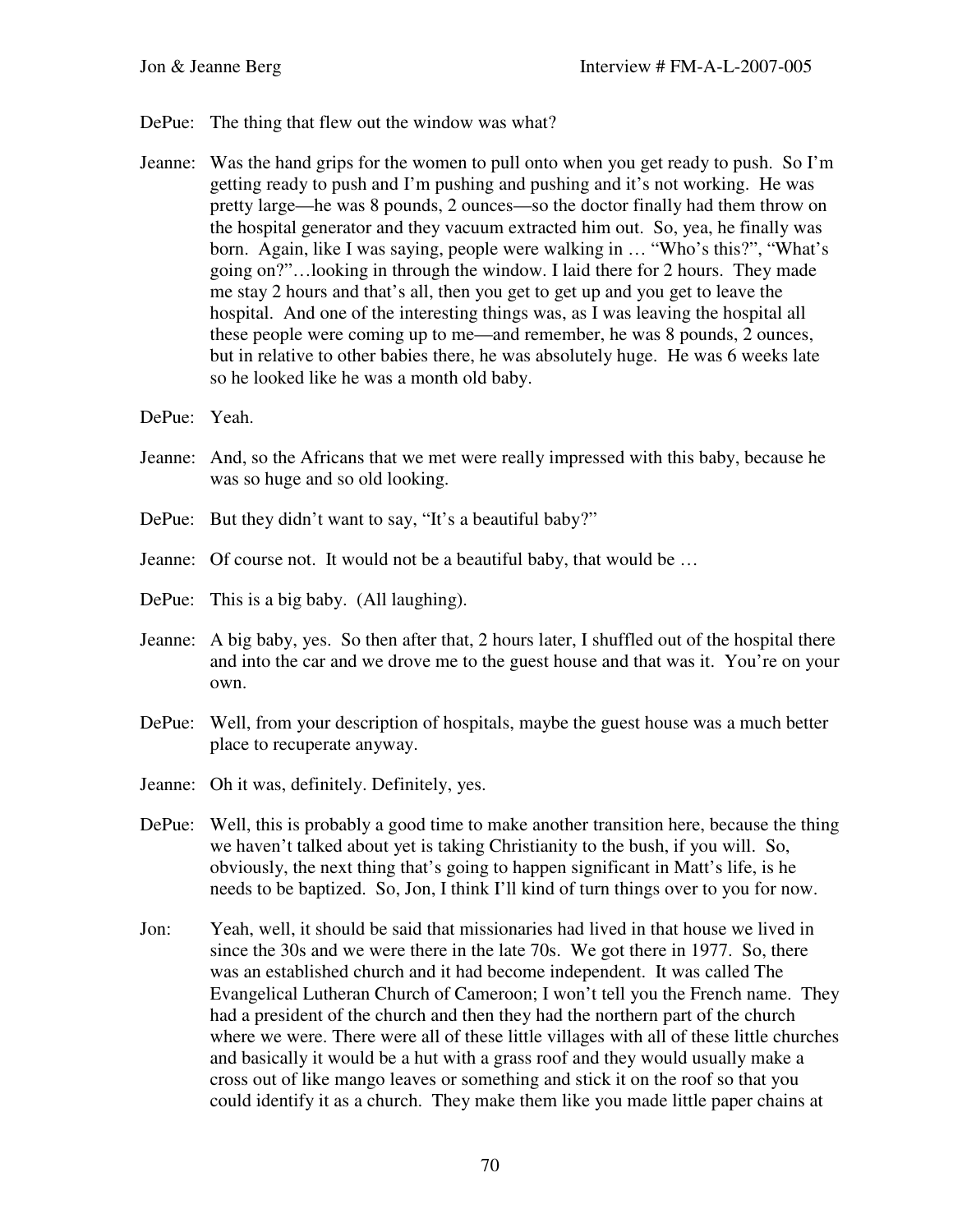Christmas. They take leaves and make paper chains and string them together in a cross and they'd lay it on the roof. But they didn't have any trained pastors, because the people who were educated enough, as I said previously, wouldn't come and work up there because the people were too poor and it was too isolated They weren't their ethnic group anyway, so they didn't want to go live with these people, they wanted to stay with the Biyas further south. So, we were training catechists and that was my job at this little Bible school. I it took a long time to get to the point of doing the job, because first you had to learn this other language, Fulfuldé. So I spent a long time learning that and we had to set up our house so we could survive. So it seems like much of the first year was spent just learning how to live; you learn a ton about the people and the culture because you're in it all of the time.

- DePue: Explain a little bit, when you say cate chist, exactly what function would they have?
- Jon: The catechist probably had a fourth grade education if they were lucky, that would probably be the most public schooling they had ever gone to, and they would lead worship. They weren't ordained pastors, but they would lead worship in these little village churches all over the place so that somebody could conduct worship service.
- DePue: Were they allowed to give communion?
- Jon: No.

DePue: They were not allowed …

- Jon: No. They would have a pastor who would come around once in a while and give communion.
- DePue: Okay.
- Jon: And they had a big discussion and they ordained about five of these guys up there in the north who didn't have the seminary education that everybody in the south had, the southern part of the church. They said, "But we have to at least have some pastors so we can give communion and baptize people and stuff, and if you guys won't come up and do it … Okay you come up and be our pastors." T hey said, "Well, now that you put it that way, why don't we ordain a few of you guys." (DePue laughing). "How about you older guys that have been doing it longer and we will make you …" The president of that part of the church was named Beka, David and he was just a nice guy who had been working as a catechist in the church for awhile. They made him a pastor and then he became the president. He was like my boss technically.
- DePue: Say his name again.
- Jon: Beka, B-e-k-a, David (Daveed). David.
- DePue: Right. And this was an African?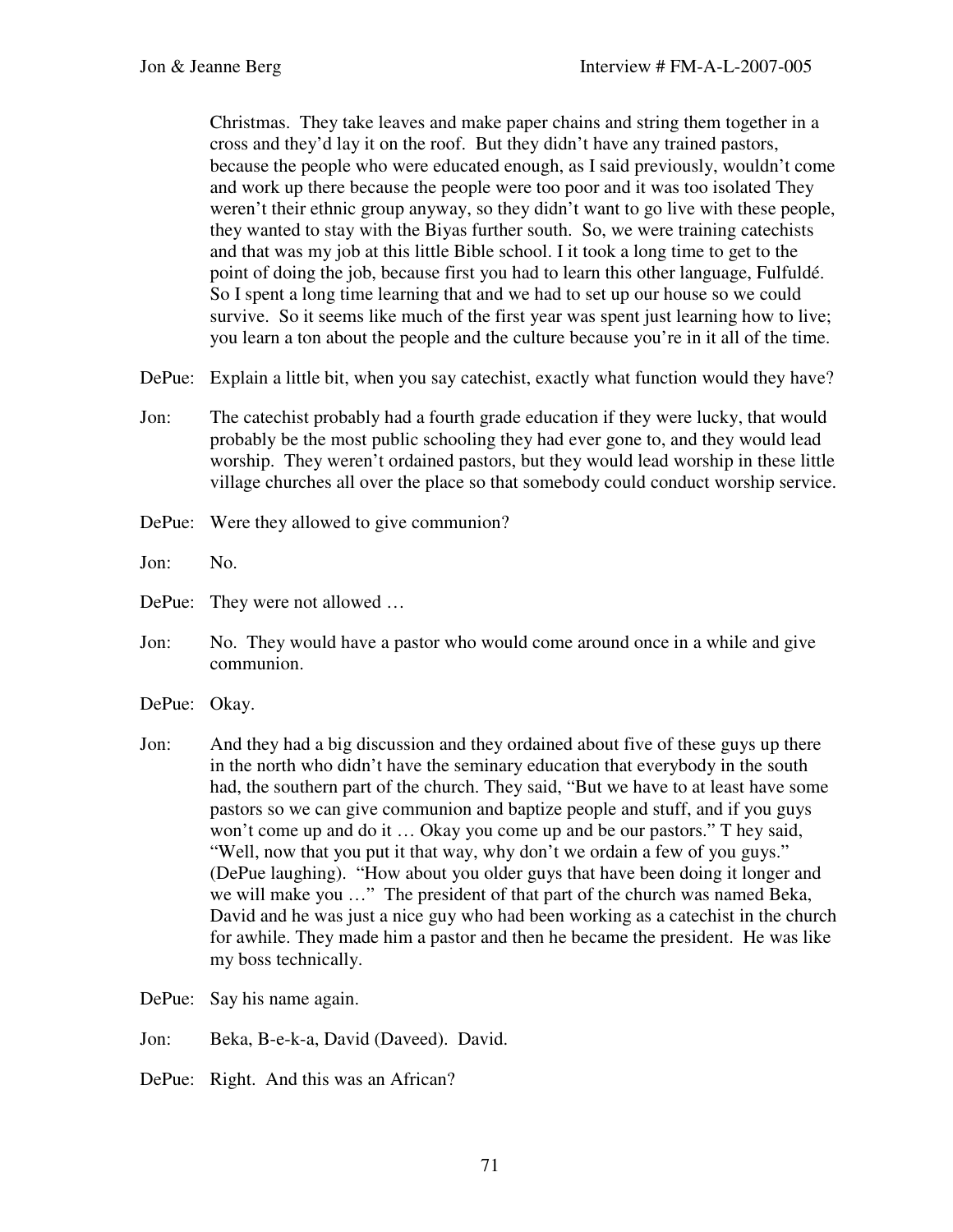Jon: Uh-huh.

DePue: Okay.

- Jon: So, as far as a baptism … well, when Matthew was baptized there was a French pastor down in Ngaoundéré. We hadn't been there all that long and weren't very established in Poli yet, especially since we had spent all that time down in Ngaoundéré again waiting to have the baby. We arrived in August, he was born on December 13. We had this Norwegian-looking European church there where the mission people would worship and then they had a great big church downtown where the Africans and stuff. I mean, everybody could worship at either church, but we would go to both. But in this chapel on the missionary station, then—Aidou, Aidou Kempf was his name, which is a nice German name because he was from Alsace, Lorraine and he was Alsatian—well he baptized our baby.
- DePue: Ahood …
- Jon: Aidou.
- Jeanne: That would be Edward.
- Jon: Yeah. E-d-o-u or something like that, Kempf, K-e-m-p-f. It's the same as mustard in German, which is sempf, but that's more than you need to know.
- DePue: Yeah.
- Jon: So, we just had this little service and he was baptized there; his sponsors were (Jon and Jeanne together) Walt and Jackie Blue. And then later Jackie had a baby and that baby was born with a great many problems in the same place that Jeanne had had her baby a few months earlier. They had an emergency baptism and then he was sent back to America on a plane with his dad. We took care of Jackie for awhile and the other missionaries. Well they wondered if their baby would live.
- DePue: Boy, that's got to be awfully tough on her to stay in Africa.
- Jeanne: Well, she had had a caesarean, she had 3 other little kids.
- DePue: Oh.
- Jeanne: She has told me afterwards that she said, "I hated your guts because you were the one who took the baby out of my arms." Of course, that was not rational, but that was how she was thinking. And so her husband and Myrtle Noss, the nurse, and the baby took off. They flew them kind-of up country and then connected and flew them into New York and got them to the hospital. And he did survive, but we, again, not having that telephone, not having that connection, had absolutely no idea if he was alive or dead. So she and I sat there, I was nursing her. Again, if you had said your skills are going to be called upon, I had no nursing skills though I took care of this woman who had had a caesarean because the nurse went off with her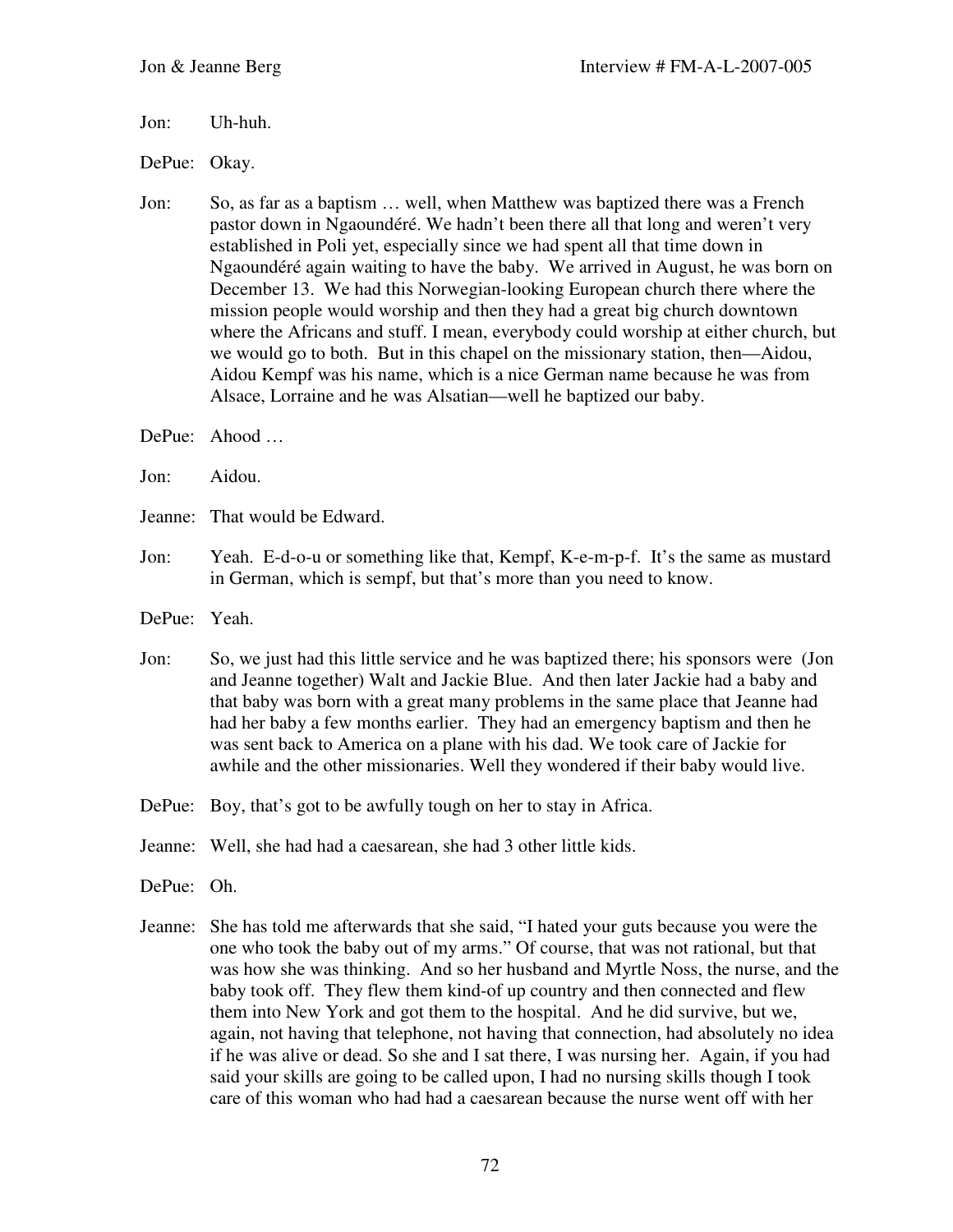baby to America. You know, we sat there praying a lot and wondering what was going to happen. I had a baby and then her 3 kids and her having had a caesarean. About, I think, eight days or so later all of a sudden one afternoon up drove a truck and there jumps out her husband and the baby and Myrtle Noss and the baby was fine. It was absolutely a wonderful reunion. I think meanwhile we got some sort of dreaded virus and her kids were running around the house dripping white diarrhea. Jon pulls up from the bush and I meet him at the door saying, "Thank God. I'm so sick myself and I can't take care of all of these people myself." So ...

- DePue: And you are just so happy to be there I'm sure.
- Jeanne: Yeah, I can't wait to be here.
- Jon: But that kid had pretty bad cerebral palsy as a result of this. His name is Josh Blue and last year on NBC they had a show called "Last Comic Standing" on national TV and he won it. You meet remarkable people over there and he just decided rather than feel sorry for himself he became a standup comic that talked about what it's like to live when you can't control your bodily motions and he made the best of it. He is a very successful comedian and he won this national show. So you have to admire the guy.
- DePue: Now, Jeanne, I heard a story where you talked about, you know, not always these things turned out with a happy ending where the kid survived, that you knew people while you were over there who had children who died.
- Jon: Yeah …
- Jeanne: Oh, yes.
- Jon: We had two people who lived in our house; they were much older than us. Well, they were probably the age we are now.
- Jeanne: Well, they were childbearing age and they lived in the same house up on the hill in Poli that we had lived in so many years later than them. I have to say, these are people I just don't know where they could get the strength. Evidently their children were toddlers or young anyway. They had two daughters and one of them developed cerebral malaria, and before they could do anything about it, she died. And so they took their daughters down to Ngaoundéré where the main mission station was and buried their daughter there and spent some time in the guest houses, kind of getting it together, deciding what to do. They decided that they did not want to leave Africa and went back up to the mission station, our house up on the hill there. Sure enough, not too long later their other daughter developed cerebral malaria and also died. They went back down to Ngaoundéré, buried her with her sister, and after a while decided they were going to go back to Poli and continue their mission work, so …
- Jon: And by the time we were there … I'm trying to remember their names … they were living in Nigeria working on an expanding …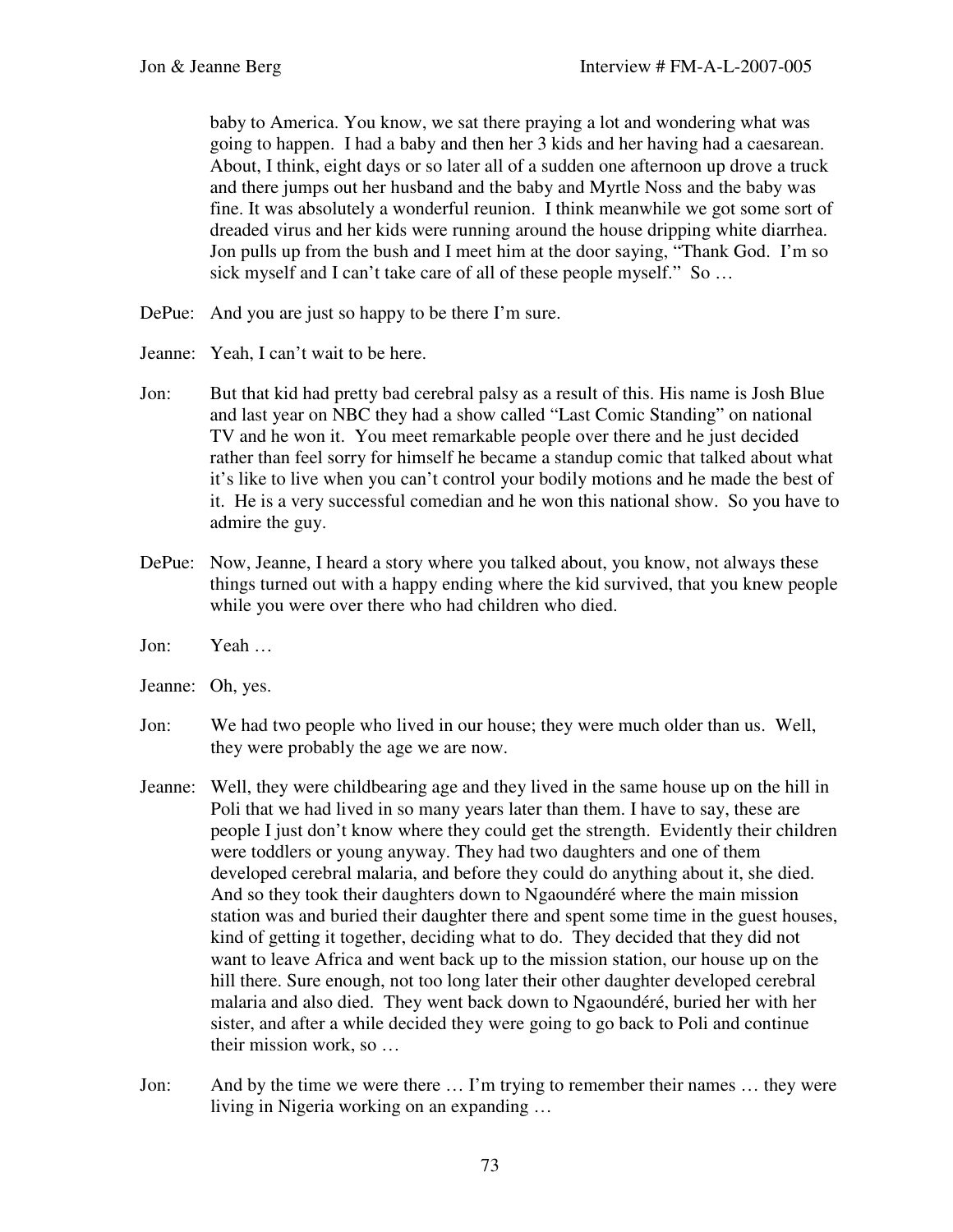Jeanne: Cliff and …

Jon: Michaelson, yeah. Cliff Michaelson.

- Jeanne: Michaelson.
- DePue: Was malaria in that whole region endemic?
- Jeanne: Cerebral malaria was a problem. Actually, Ernie Johnson's family, they ended up leaving Cameroon, because while we were … actually, the day that we had Michael, our second baby down in Ngaoundéré, they came rushing up to the hospital and Ernie's wife had cerebral malaria. I guess Ernie had been out in the bush and Evie, got sick with malaria. She was home with the kids alone and became so ill she was threatening to, you know, do horrible things. The kids were so frightened; they knew she was very ill. This was after a rainstorm and I described how the water would come down rushing through parts of the mission station. They could not get out, they could not get out to get to the police station even to get help, so they signaled somebody and they tied a rope across the oldest kid and they pulled him across this river. He ran down to the police station and had them send word over the radio—I don't know what kind of radio they had—and they went and found the father in—I think he was over near Tcholliré out in the bush doing missionary work—and they got him to come back. By then the water was down and so they got Evie in the car and drove her down—she was on the verge of death when they got her down to the guest houses—took her up to the hospital. They did manage to save her life, but she was so fragile after that they ended up having to leave.
- DePue: What did you guys do then to ward off malaria?
- Jeanne: Well, he didn't seem to ever … I don't know if you ever got any uh …
- Jon: We took anti-malarial pills every day.
- DePue: Okay.
- Jeanne: Yeah. We took anti-malarials, but I am not resistant to chloroquine-resistant malaria. I suppose because I was nursing and pregnant all of the time I was there, I could not get immune to malaria. Whereas most people take a preventive dose and if you get malaria then you take a curative dose, I had to take a curative dose all of the time I was there and I still got it once every month or two—I got malaria. So, when it was really bad, Jon would have to haul me down to the hospital and help me get better. Actually, I did much better in Senegal because chloroquine-resistant malaria wasn't there, though the last year we were there it had come across Africa and had entered Senegal. So I probably wouldn't have been able to live there any longer because it was there again.
- Jon: And if I ever had malaria, which I don't think, it might have been once a year or so after we were home.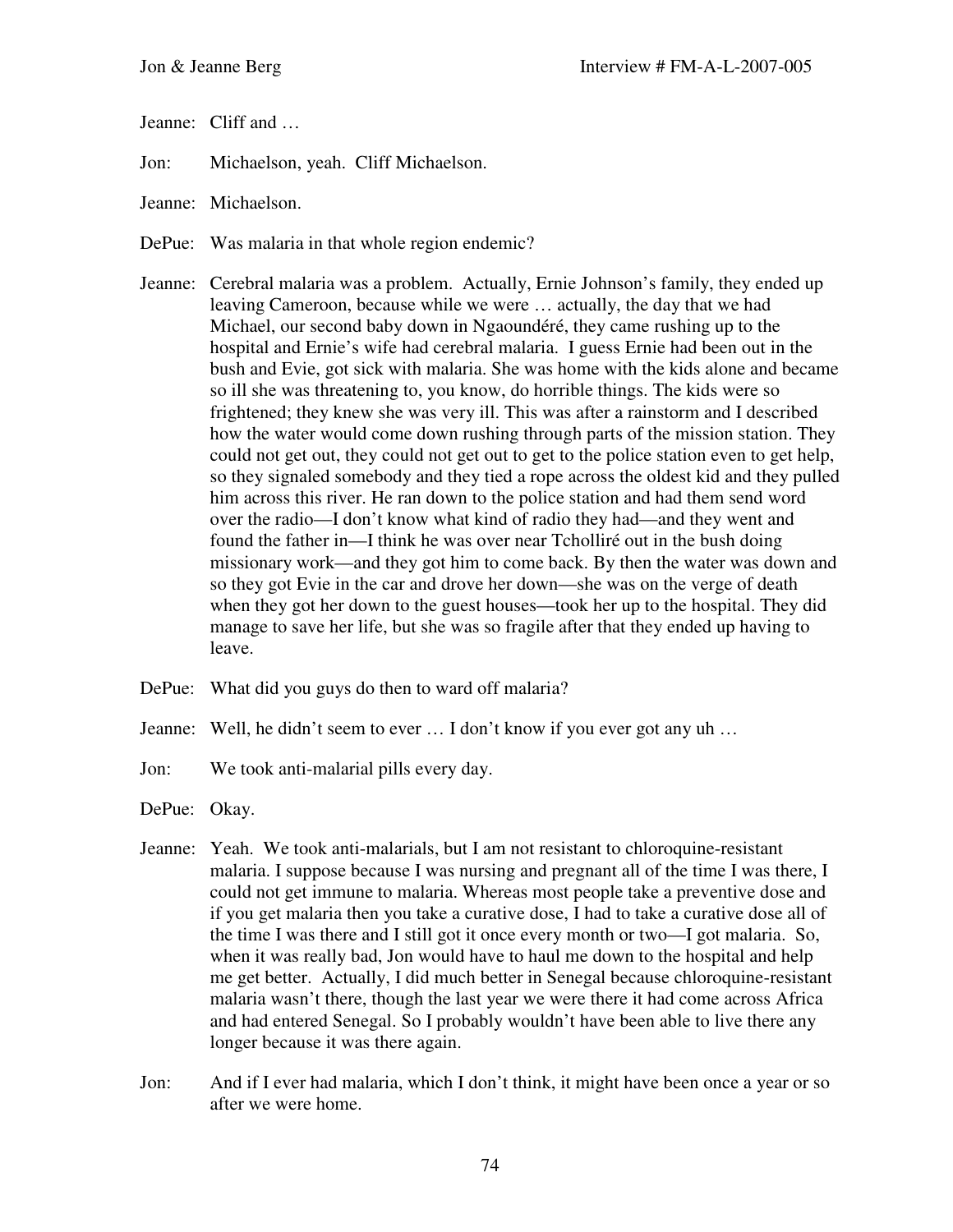DePue: I was going to say ...

Jeanne: I did.

DePue: … have you had any spells after you came back?

- Jeanne: I had one about a year after we were back. We were up visiting his family. If you've ever had malaria you know when you have it because it is like having the flu and a migraine headache at the same time. It was like, when he would drive me down to the hospital, every rock he went over was excruciating. It was just…it was horrible.
- DePue: Um-huh. Well, let's go back then and talk a little bit more about ministering to these people. Tell me a little bit about their customs and practices as Christians, because they obviously had adapted it to their own culture?
- Jon: Well, as I experienced it, we would have church, only we would sit in these little benches and people would stand up and talk. Anybody would stand up and talk anytime and then somebody—this guy, the preacher—would give the sermon.
- DePue: The preacher being you.
- Jon: No, no, not at the African services. I preached at the French service. They had a French service and since I was there and spoke fairly decent French,then they started holding a French service so the educated people could come and I would lead the French service.
- DePue: Who were the educated people?
- Jon: Teachers and the government employees that got sent in from other parts of the country.
- Jeanne: Christians … yeah.

Jon: From the south.

Jeanne: Certainly not just Lutherans.

- DePue: But Africans, not Europeans?
- Jon: Oh, yeah. No, no, no. No Europeans. The only Europeans other than the missionaries there were the Peace Corps people…

DePue: Okay.

Jon: … and Nigel. So there was Nigel and Kim, but Nigel never went to church in his life I don't think. Kim … I don't know, he might have come sometimes. He is Lutheran and goes to church now I know. But it was all African. I mean, everything was African except for the missionaries, and we'd sit there on these little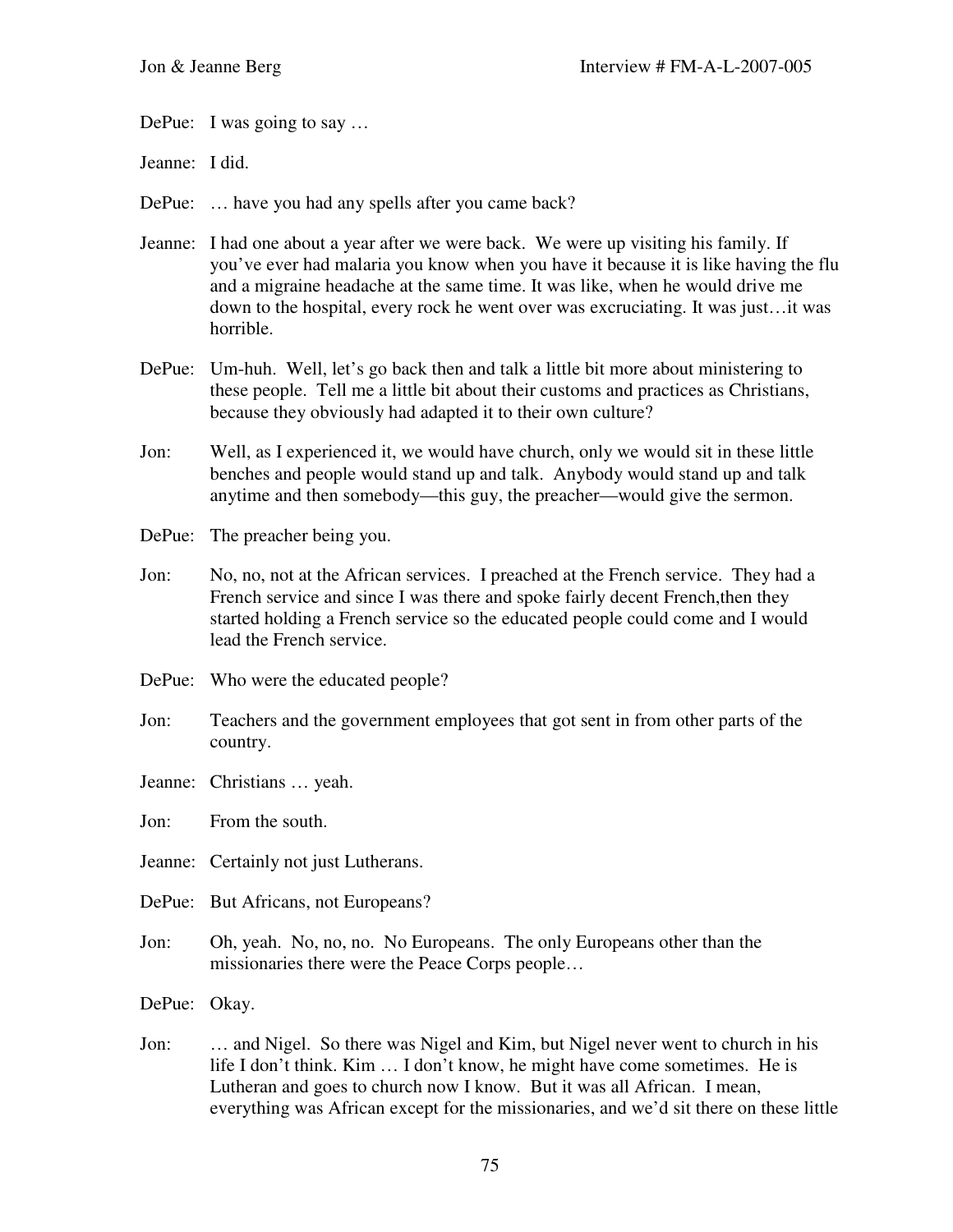tiny wooden benches. The ushers were always women and they always wore white dresses and they always had long poles.

- Jeanne: Men on one side, women on another with their children.
- Jon: And if you fell asleep then they'd come along and whack you in the ribs. While I never fell asleep, I was fond of listening with my eyes shut (DePue laughing) and so they loved that because they'd come along and bang and they'd hit you …
- Jeanne: Whack him.
- Jon: … in the ribs and everybody would laugh. (DePue laughing). And that's what you did. And then Ernie thought that nobody should ever drink alcohol so he made the communion wine, because …
- Jeanne: Ugh.
- Jon: And everybody except Ernie drank alcohol there. That's kind of what you did to survive. And he made it vinegar, so you'd drink, you'd have communion ...
- Jeanne: Oh.
- Jon: … and have this little bit of wine and this vinegar stuff.
- Jeanne: The first church service that we attended in this place …Remember, the temperature there averages 90 to 110, so it was somewhere between 90 and 110. I did not look at the thermometer every day, because it was torture to do it. It is in this mud brick hut with a tin corrugated roof, so it's like radiating heat, so I'm sure it is much hotter inside there than 90 to 110. You sit on these little wooden benches that are probably six inches off the floor and if you are …
- DePue: Oh, God.
- Jeanne: … and if you are seven months pregnant …

DePue: Oh, man.

Jeanne: … you have a giant belly and you are sitting there with your knees in your belly on the six inch high bench in this heat and I'm trying to be dignified and not faint. So finally it comes time to stand up, which was a relief, and walk up to take communion. I did not realize that Ernie made the wine and the wine had turned to vinegar, so I walk up and I take a huge slug of the wine out of the cup and it is vinegar. I had to go back to my seat and hold it in my mouth for about 10 minutes until I could come up with an excuse to go spit it out. (DePue laughing). That was my first communion. I did not want to throw up the communion wine the very first day I'm at church.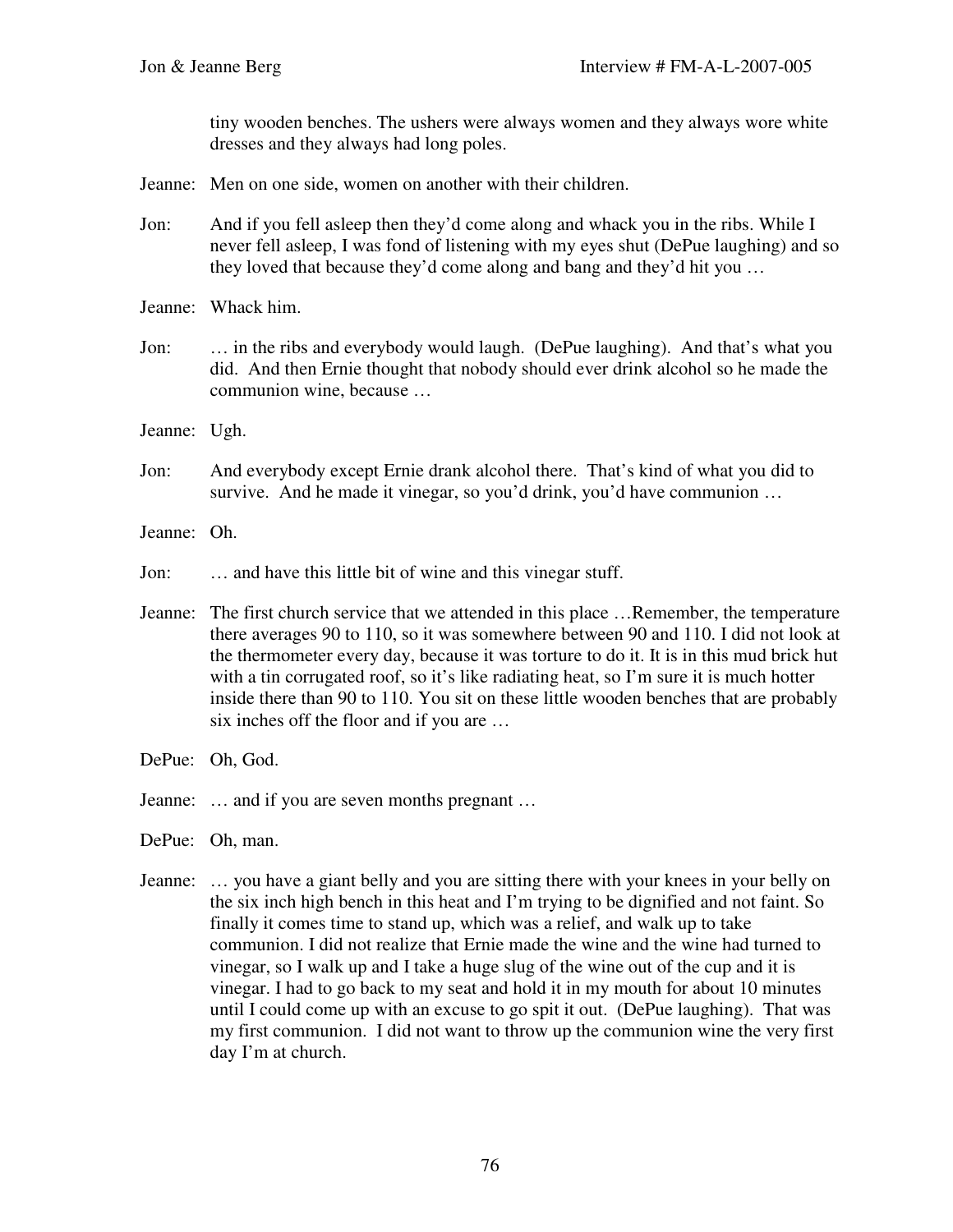- Jon: But the service was structured in Pulaar. In was all in Fulfuldé, because it wasn't French speaking, but it followed the same kind of order of service that we have and you could recognize the hymns often, because they would use a familiar melody and then they would translate it into the Pulaar … Fulfuldé language there and we'd sing these hymns, and people would …
- Jeanne: And the music was absolutely wonderful.
- Jon: Yeah. And people would pray all the time. The other thing is, we would have church meetings and I attended these church meetings. Since I was learning Pulaar, Fulfuldé, and I had no organized instruction, there was kind of a book you could use. But Ernie, he hired a guy to come and teach me Fulfuldé. Since this guy is real smart he knows some old distinguished guy, a Muslim character, and by the time I spent an hour trying to learn six different names for the hairs in your nose, (Jon and DePue laughing) I decided that perhaps this guy was interested in a more technical and sophisticated level of Pulaar than I would actually need to speak.
- DePue: I'm sure that was practical in some circles.
- Jon: But luckily I can kind of pick up language by hanging around where they talk it. And these church meetings—they'd start whenever. A 10 o'clock church meeting would start, you know, I don't know, 2 o'clock in the afternoon.
- Jeanne: Some time that day, yeah.
- Jon: And people would sit around and eat and people would be coming in and some of them would be getting rides in and some of them would be driving in. The pastors would come in from this vast area and when they got there then we'd have a church meeting. We'd sit inside the church building there at the bottom of the hill and everybody would talk endlessly. It was great if you were trying to learn a language, because they would never vote. There were no votes. And you would know that they'd reached a decision when everybody at the meeting—and there might be 30 people there sitting around—would say the same thing. When they all said the same thing then they realized, "Oh, we agree." And they would talk until they all said the same thing. So, expediency was not an issue, but getting everybody to finally work out an agreement was, and that's a whole different thing. It wasn't like, "We're going to win and you're going to lose. Maybe," you know, "maybe we'll just talk until you give up and say what we need you to say." But it was interesting to watch this process. And another thing I was impressed by was, we had this young guy, way out there in the bush. I mean, he was probably 30, and I was 30, too. He had been caught in an illicit relationship with a neighbor woman, which, of course, upset his wife. He was a pastor and it kind of upset the church. He was one of the bright young stars of the pastoring business.
- DePue: He was a European.
- Jon: No, no, no. He was an African, because no European would go out there and live where he did.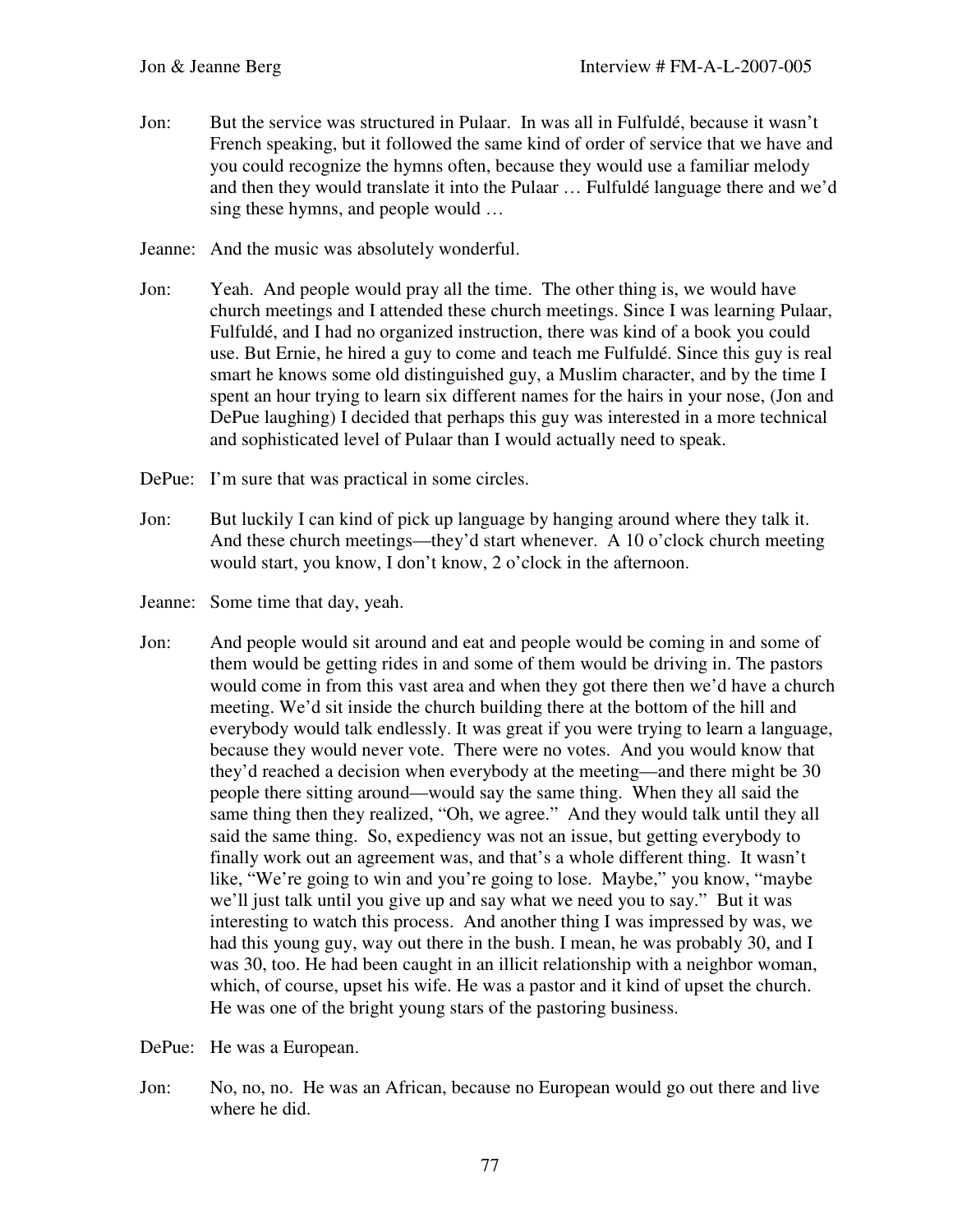## DePue: Okay.

Jon: I mean, he was way out there. And he came in and they said, "Well, you know, what are we going to do with you." And he confessed it and he said, "Well, I'm sorry, but I just couldn't help it." And I thought, "Well, I don't know, we'll see what happens here." It was fascinating to see that this wasn't some personnel issue that can't be discussed in public; this was discussed in public at this big church meeting. They talked about it and talked about it and they realized, well, you know, these things happen. So they suspended him from his pastoral duties, you know, for like six months and wished him good luck in getting along with his wife and moved on.

## DePue: Um-hm.

- Jon: I was struck by the candor of the meeting, by his, you know, weeping and repenting. There was an interesting and powerful humanity about those meetings. I mean, Africa—the people are just kind of right there and everything just gets talked about right there and there is a kind of directness about things, except they'll say things in different ways, too. You have to figure out what they're really talking about sometimes, but once you figure out what they're really talking about, it's fascinating. The good thing is, if you like learning from people who aren't like you, then it's a wonderful place to be. If you're not comfortable with people who aren't like you, then I suppose it would be terrible. I thought it was always interesting. It was frustrating, because it's hard to tell people "no" all the time.
- Jeanne: Well, and remember they wouldn't tell anybody, "I don't know" or "No." Like you would ask somebody, "Do you know where something is?" or "How do you get somewhere." They would not tell you, "I don't know." They would make up something if they didn't know and send you off on a wild goose chase.
- Jon: In the name of politeness they would lead you astray (Jon laughing).
- Jeanne: Yes, yes, yes. So, I mean, because there wasn't any, you know, "I don't know" or … you know, they always felt like they had to help you even if they didn't know and would do their best.
- Jon: And if you just tell them what you wanted them to tell you, they'd be happy to tell you. (Jon laughing). But, as far as their Christianity, I would say that by and large I would consider them better Christians than we are, because if Christianity means depending on God, all of these people depended on God. I mean, it never occurred to people over there that you would not depend on God. I mean, what else are you going to depend on? You're a fragile person in a dangerous world.
- DePue: Um-hm. And …
- Jon: And you need to believe in—and they loved this idea. The Muslims had come along and conquered them, but their name for them was Naamchi, and that means "dog". They treated them terribly, these Muslims that conquered this part of the …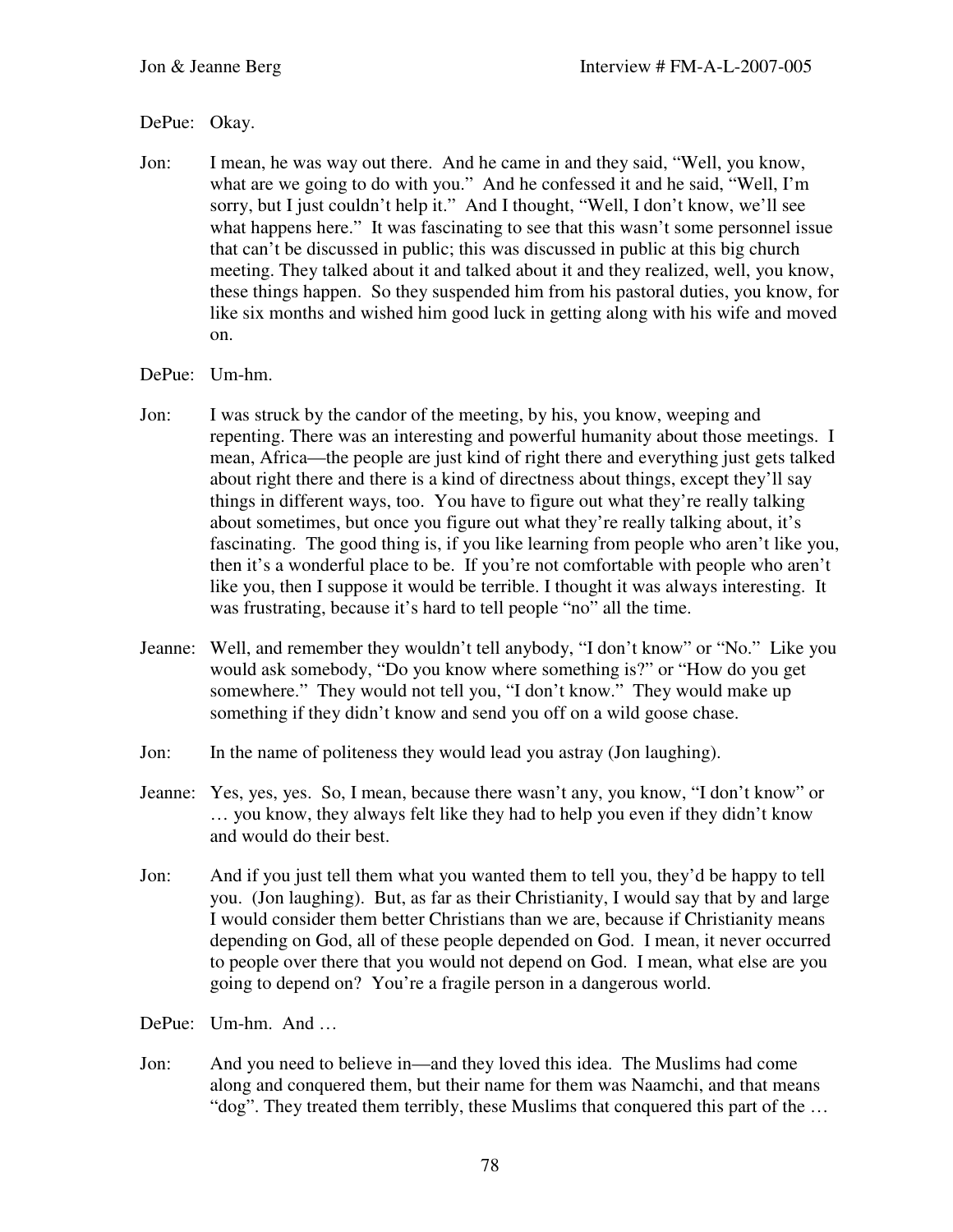because as conquerors do. I mean, they wanted them for taxes and if they had good looking women they'd like them, too. They rode horses and they had spears and they mistreated these people and they called them dogs and the Christians came along and said …

DePue: After the Muslims had gotten them?

Jon: Sure, the Muslims came in the 19th century.

- DePue: Sure.
- Jon: Yeah, and conquered this area. So, for the most part, Islam in this particular part of the country at least, was not a terribly attractive thing. Christians came along and put in schools and hospitals and, you know, were all kinds of stupid in all kinds of ways in terms of European and American, you know, cultural imperialism or just dumb, you know. People who don't know who they're talking to have a way of saying things …
- Jeanne: Well-intended, but …
- DePue: Arrogant and paternalistic?

Jeanne: Yeah.

- Jon: Yeah, but on the other hand, you know … I'll tell you what. You have babies over there, you have kids die there and you stay there and people start to think, "Well, wait a minute, they're still here." At first they might think, you know, I'm sure they thought that we were there to make the big bucks. (DePue laughing). It's obvious that's why we were there. We were getting filthy rich being there, and to try to tell them …
- Jeanne: Because look at how we lived.

Jon: I mean, we lived in such fine style.

Jeanne: Compared to them.

- Jon: So it's not like anybody is over there thinking we're suffering and when we came back to America people said, "Well we admire you for going over there and suffering." I say, "We weren't suffering. We're not masochists. We thought it was really a great way to live." And so …
- Jeanne: Well, it's hard, but interesting.
- Jon: As far as them being Christians, I admire their faith, because it was essential to their survival. Americans have a harder time thinking that they really can't take care of themselves. Africans don't have any particular trouble with that. Americans get to that point, but it takes us longer.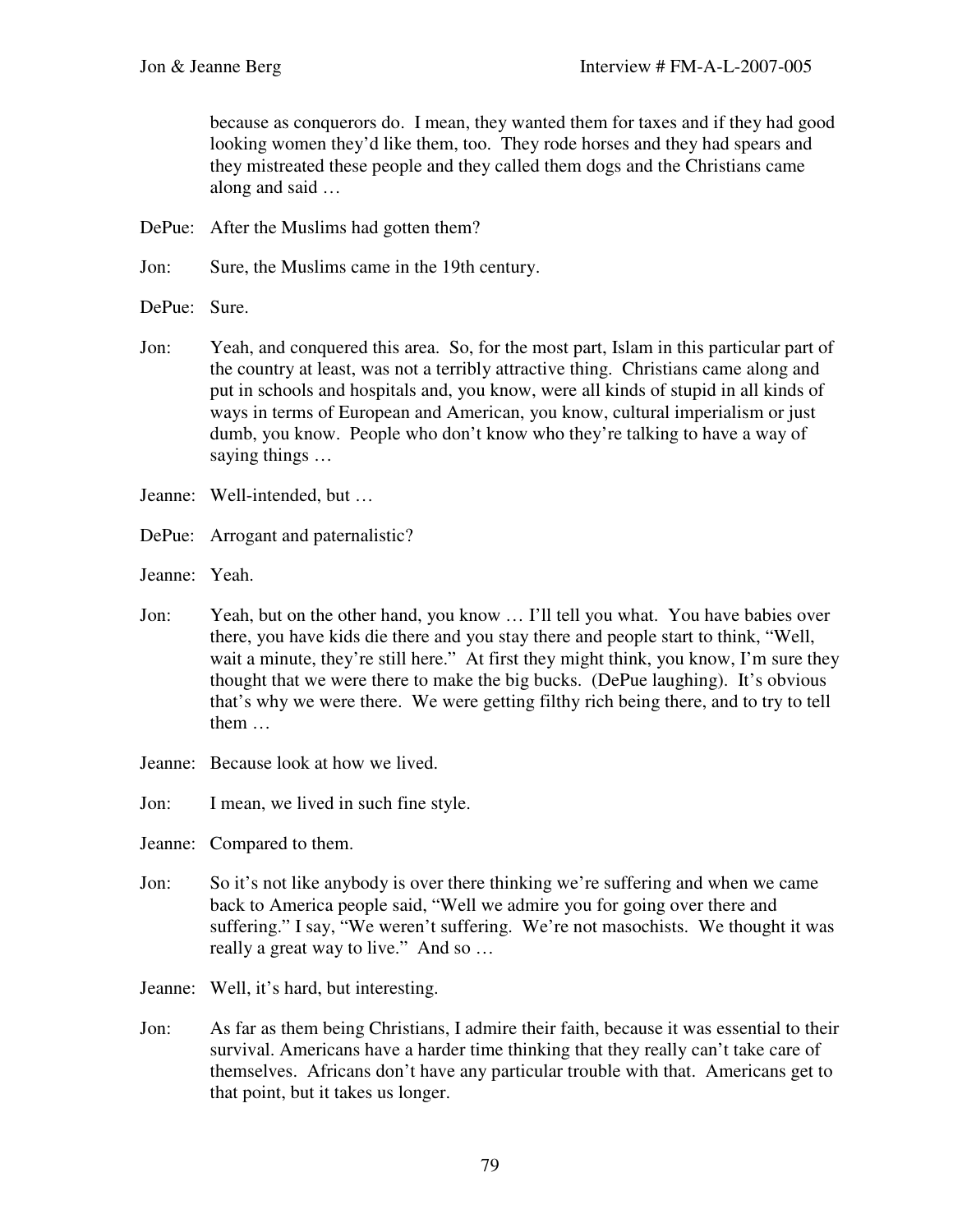- DePue: It reminds you of that one passage of, it's harder for a rich man to get to heaven than for …
- Jon: Yeah, that camel to pass through the eye of a needle. Yeah, and it's not …
- DePue: And we all think of ourselves as, "No, I'm not rich."
- Jon: Yeah, not me.
- Jeanne: Um-hm.
- Jon: The other is, I never thought I'd like Africa or Africans, but I went anyway and not because I have some romantic notion that it was going to be wonderful to go to this … It's just because we had never been there. That's why we went.
- Jeanne: Well, you didn't go thinking you weren't going to like them.
- Jon: No, but I mean I didn't go with any particular background or I didn't have a childhood longing to go there.
- DePue: Um-hm.
- Jon: I just liked going.
- DePue: Well, one of the things that strikes me, and this is my own bias, or my own misconception of what missionaries do, I think missionary and I think they're going to someplace where people aren't Christians and they are converting them to Christianity, but these people all sound like they're already Christians.
- Jon: We were going where there was a church.
- Jeanne: Yeah, we went …
- Jon: And we were serving that church. We were kind of technocrats. I mean, I was there not as a pastor, but as a teacher and in to help them. And the way that I first learned this language, Fulfuldé—one of the ways—was, since I couldn't speak it and their wives couldn't read anything, I taught literacy to the students' wives.
- DePue: In French.
- Jon: In Pulaar.
- Jeanne: No, Pulaar.
- Jon: In Fulfuldé.
- Jeanne: They could speak it, couldn't read it.
- DePue: Okay. You keep mixing Pulaar and Fulfuldé.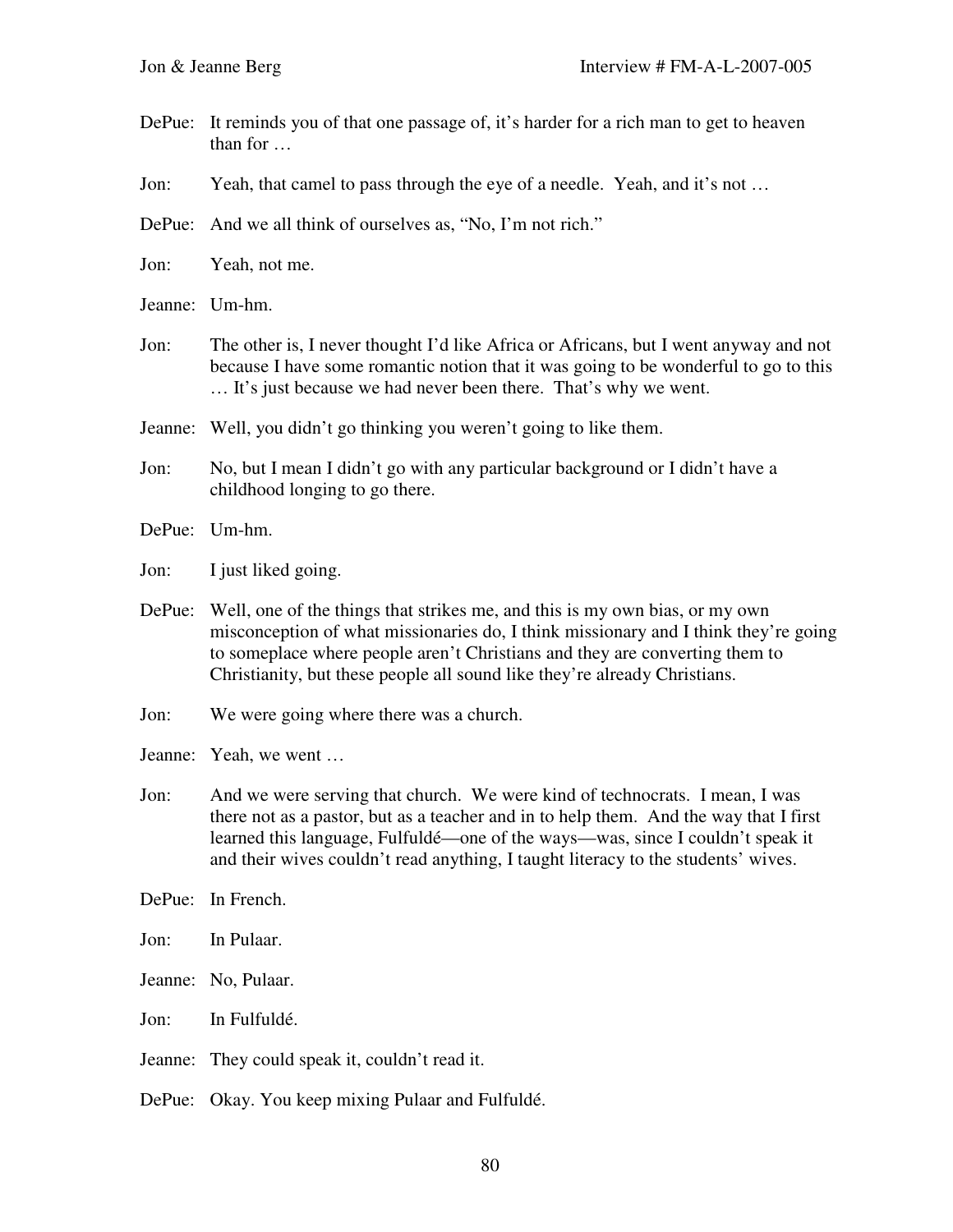Jon: Pulaar and Fulfuldé are the same thing.

DePue: Is it the same exact language?

Jon: No, it's a different dialect.

- DePue: Then it's not the same thing!
- Jon: It's the same language, yes. It's not the same exact language.
- DePue: Okay, so it's a different dialect.
- Jon: In fact, the Fulfuldé spoken in Poli was way simpler than the Pulaar spoken in Senegal, because it was spoken by non-native Pulaar speakers and they simplified the grammar. It was kind of like a pidgin Pulaar.
- DePue: But could the two groups have understood each other?
- Jon: Oh, sure. But when I spoke Cameroonian stuff, which I still spoke when I went back to Senegal, they'd say, "Where do all of these old words come from? We've heard them before, but they're ancient words. Where did they come from?" (DePue laughing) and I'd say, "They come from Cameroon." (Jon laughing)
- DePue: I'm glad I clarified that, because that was confusing me. You were trying to confuse me, which is not hard to do.
- Jon: Now I don't even know where I was with this. So I spoke, I taught these women, or tried to teach these women how to read from a primer that was kind of like, "See Dick, see Jane, see Spot run. Jump over the barrel." That kind of stuff. So I would learn these words and we would talk to each other.
- DePue: And you were teaching them how to write it.
- Jon: Read.
- DePue: Read and write.
- Jon: Read and write. And I was learning from them how to speak it.
- Jeanne: But they already spoke it.
- DePue: What characters? These aren't Arabic characters?
- Jon: No, this was in an English alphabet with certain hooked letters and different letters for different sounds that don't exist in English.
- Jeanne: In English.
- DePue: So this is something that the Germans or the French brought to them?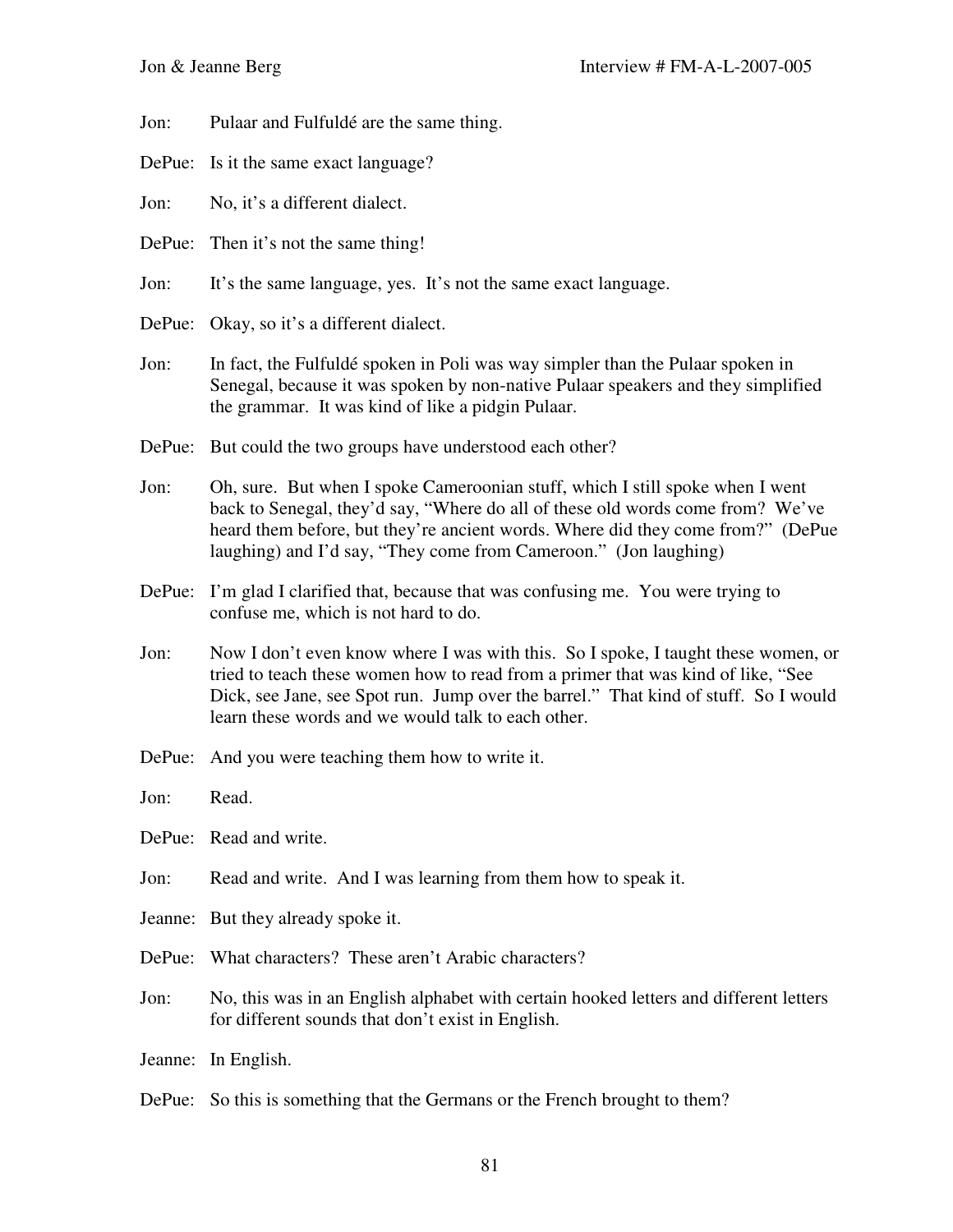Jon: No. Probably these books were produced by either Norwegians or Americans.

- DePue: Okay.
- Jeanne: Yeah. Actually …
- DePue: But somebody …
- Jeanne: Our mission group actually had printing capabilities.
- DePue: I guess my only point there is, somebody took the time to translate Pulaar, which was not a language that had any kind of written script ...
- Jon: It was a non-written language, yes.
- DePue: ... into a written language and ...
- Jon: Well, there was also a lot of Pulaar, especially over in Senegal that was written in Arabic script.
- DePue: Okay. That does make sense.
- Jon: Yeah. Because they were literate in Arabic script and so a lot of people can write both in Arabic script, especially in Senegal, or in, you know, Latin script, our alphabet.
- DePue: So do you feel like you were successful in running these classes to teach people how to do the catechism?
- Jon: Well, I was the director of the Bible school and we were there for 29 months. I was pretty much getting up to full speed at it when our house burned down.
- DePue: Okay.
- Jon: I think that we were making very successful progress toward adaptation and survival in Poli, Cameroon. I think we liked the African people that were there and they liked us and we weren't miserable and we hadn't died.
- DePue: Well, that one part about you like the African people and they liked you, that probably was enough to advance the mission, to do what you were there to do?
- Jon: Yeah, and we interacted with people all of the time.
- Jeanne: Yeah, they were wonderful.
- Jon: I mean, it was not like we didn't have relationships with people. It's like accomplishing things in a kind of linear western fashion. Luckily I'm not very linear, so it didn't bother me a whole lot, but if you had to meet certain performance goals in terms of what other people are going to do.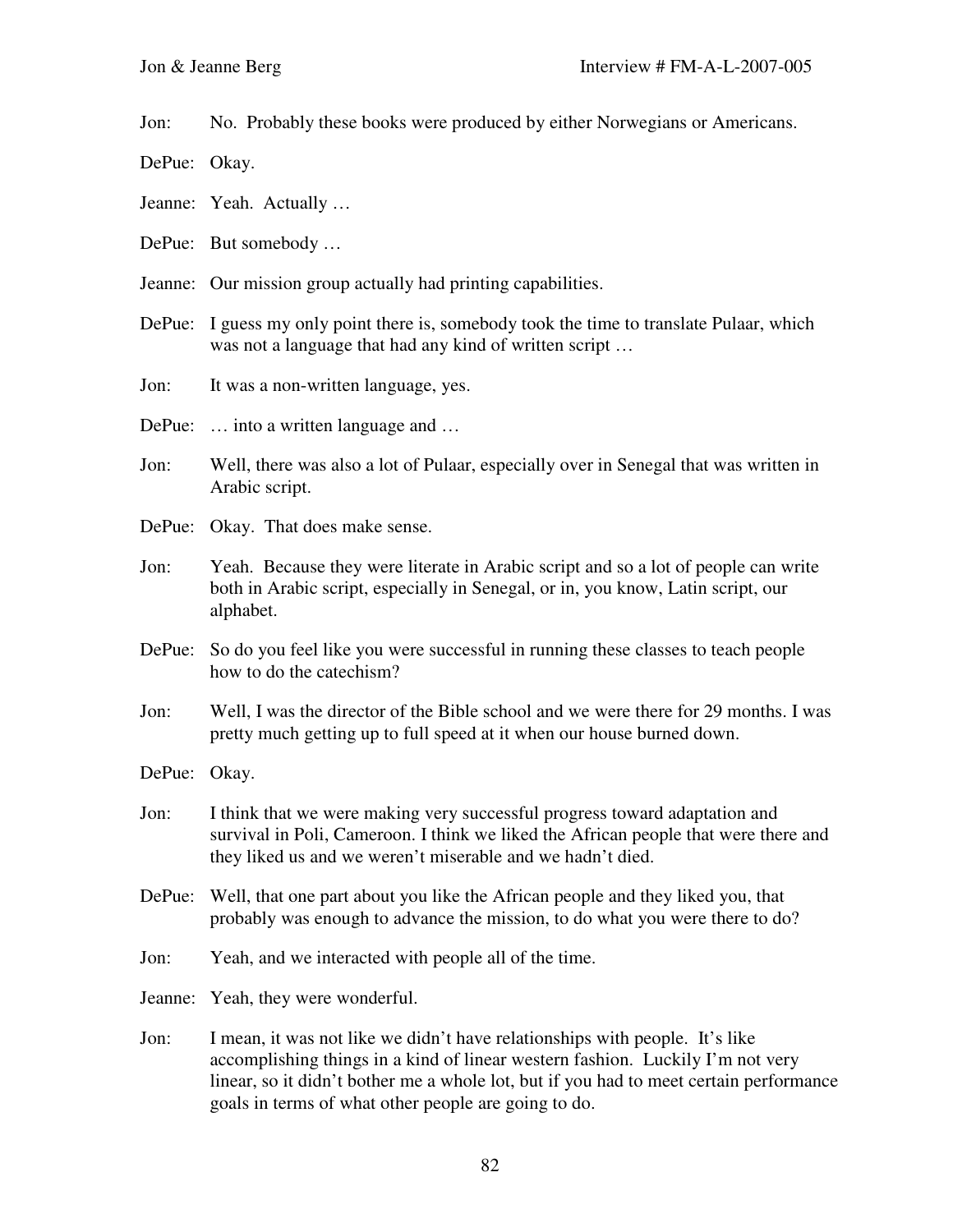DePue: You mean a linear guy like me might have more difficulty?

- Jon: If you had to have measurable quantifiable performance achievements, you would go nuts.
- DePue: Or an engineer would have difficulty.
- Jon: It's not the place for somebody who is going to get the job done, by golly, and leave.
- Jeanne: There wasn't a day that went by that we weren't awestruck to learn that people thought about something in such a different way than we did or people, you know, experienced tragedies in their life with such grace. It was just amazing.
- DePue: Um-hm. Mike came along here somewhere in the process. Did he come along before the fire or after?
- Jeanne: He came along right before. I was, let's see, he was born in September of 1981 and Matt was born in …
- Jon: No, no, 70 …
- Jeanne: Seventy-nine, 79.
- Jon: Seventy-nine.
- Jeanne: Yes, okay. Okay, let me get this straight. Matt was born in December of 1977 and Mike was born in September of 1979, so that was fairly close to each other and not quite two years apart. And with him, we did the two weeks come down before the due date; luckily I only had to wait three weeks after the due date for him. Now September was when the missionaries who had gone home to America for leave for the summer would be coming back in. So, as I was at the guest house and that was now my fifth week there, I was pretty much on my own, everybody else was gone and a batch of missionaries had come back the night before. So I was up in the morning making pancakes for all these people and all of a sudden I realized, "Oh, I'm standing on my tiptoes. Why am I doing that? Oh my gosh I'm in labor." As the first one had to be induced, this one was coming naturally. So I fixed breakfast for them and cleaned up the kitchen. Because I wasn't used to being in labor I guess I didn't quite realize, this is really it. So I went across the street to where Myrtle Noss, the nurse, was and said, "I think maybe I'm having labor pains." So she checked me and she says, "Oh, get up to the hospital."

DePue: Now where is Jon at the time?

Jeanne: He's there. He's at the guest house waiting, again. He was there. No we had been there five weeks at this point because Mike was three weeks late. So we get in the car, go up to the hospital, and actually not too long after that Mike was born. He was an easy labor and delivery. Two hours later I'm up off the table and back in the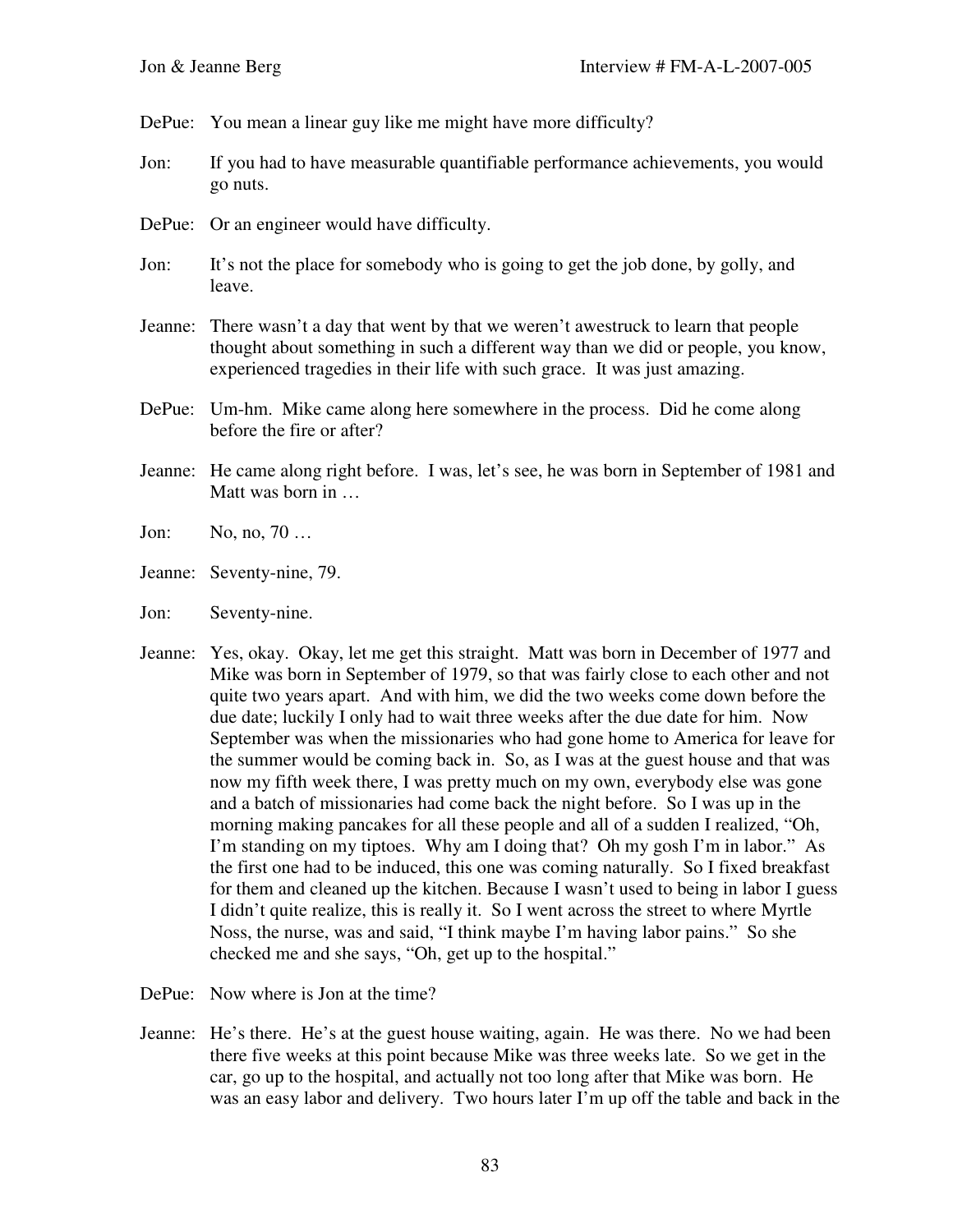car and back into the guest house with two little kids under the age of two then, so. Actually, later that day is when the Johnson's came down and their Evie was so ill with cerebral malaria. So, then all of a sudden, the very day I have my second baby, I'm up helping take care of their, like, four or five kids or whatever and worrying about whether or not Evie is going to make it or not.

- DePue: So this is like the old American pioneers of the 19th century. Yeah, you give birth in the morning and you're out plowing the back forty in the afternoon, huh?
- Jeanne: You know, I think I had a way more complicated delivery than … Most women there just kind of—you know, it is not uncommon, I am not telling a story—some women squat on the side of the road and have their baby and get up and keep going, so.
- DePue: Um-hm.
- Jeanne: Though many, of course, would choose to be able to go to a hospital and have some help and things, so.
- DePue: So how much did Mike weigh?
- Jeanne: Mike weighed nine [pounds], twelve [ounces]. So he was a lot bigger.
- DePue: He is a big boy.
- Jeanne: He was a big boy, yes. He was absolutely a big boy.
- DePue: And another boy who was very large, but not very beautiful. (Jon laughing).
- Jeanne: No. We could not let him be beautiful, so.
- DePue: Okay, so you head back up north to Poli.
- Jeanne: Okay, so this time we by now feel really much closer to the … Well, the first baby—I have to say that we were very interested in celebrating our baby with the missionaries and the Africans that we had gotten to know in Ngaoundéré. We had been there over two months and we had had a close relationship. We had met the pastor who had baptized him. The second time we were much more interested in celebrating with our people who were really more important at that point in our lives and those were the people in Poli. So we arranged for a Norwegian couple, Gudreig and Kjell Kristofferson, to be his African godparents and so they were going to come up and a few other missionary people agreed to come up. We knew a whole bunch of Peace Corps kids by then who were scattered around in different villages and stuff in the area near Poli and so we invited them and we decided to not only invite all of the students from the Bible school, but, you know, the whole town, why not? And because they were people who were Muslim, we decided we would have to have them butcher—we bought a cow and we were going to butcher the cow up and we were going to have this big meal for the baptism. And I cooked, I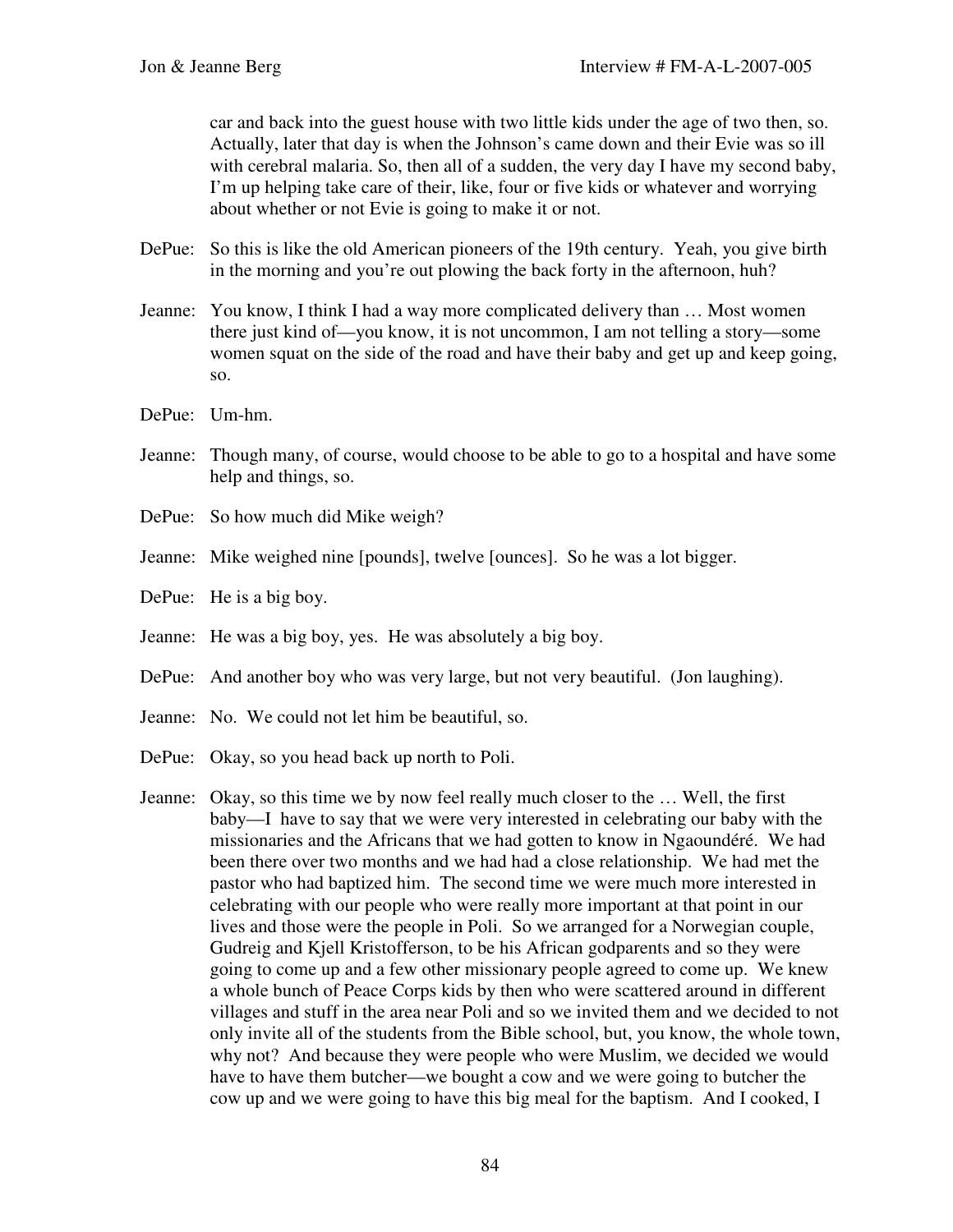baked cakes and cupcakes and cookies and stuff for a week and this is in that woodburning stove. At that missionary store I had bought a bunch of Jello and I thought, "I'm going to make Jello for all of these African people to taste Jello," so I made, I think, eight gallons of Jello and we had big tins, canned tins of corn and we brought up potatoes. We got potatoes from the Norwegians. Norwegians planted and raised potatoes for them and we could buy them from the Norwegians, because that was not something that grew in Cameroon. So we bought the cow and we had it butchered in the way that the Muslim people had to have it for their … why is it Jon?

- Jon: It's like being kosher. They had to have their Imam come and slit his throat and face his head toward Mecca and bleed it out.
- Jeanne: And drain the blood and what not, you know, so the whole day before it took our cook and a bunch of other men to take this cow from standing on its hooves to little bite-sized pieces. And then, throughout the night before the baptism, they cooked it and made giant, giant pots of rice and then this haako sauce with this beef in it and vegetables and things.
- DePue: Now what's the haako sauce?
- Jeanne: I described it yesterday. It's leaves and, you know, would have been tomato paste and …
- DePue: That's the njiiri?

Jon: We'd call it gravy.

- Jeanne: Yeah, or a sauce … a meat sauce with beef and then, of course, we had tomato paste and we had a bunch of spices we provided and things, but it had to be done in a way Muslims could eat, so. That morning we had a baptism at the church service of the Bible school church. We had all of these missionaries and Peace Corps kids and then the village come and it was absolutely fabulous. We had put up a bunch of trestles and put out wood and made tables and people from everywhere brought in ….
- DePue: This has got to be like one of the biggest celebrations that Poli had seen in a long time.
- Jeanne: It was wonderful. It was absolutely wonderful. Well, we had these giant, what kind of … mango trees, so we had a big shady front yard and we had all these tables and trestles and people. So all of the missionaries, us and some of our friends, we were serving out this food and, of course, we would take and we would put your rice and sauce in one section and you'd put your canned corn in another. You would have put your Jello in another spot and you would put your dessert, probably on another plate, but since I didn't have lots of plates it would have to be on that same plate. And there was this huge long line, dozens and dozens and dozens of people going through getting this food, so we gave it away for hours and finally realized that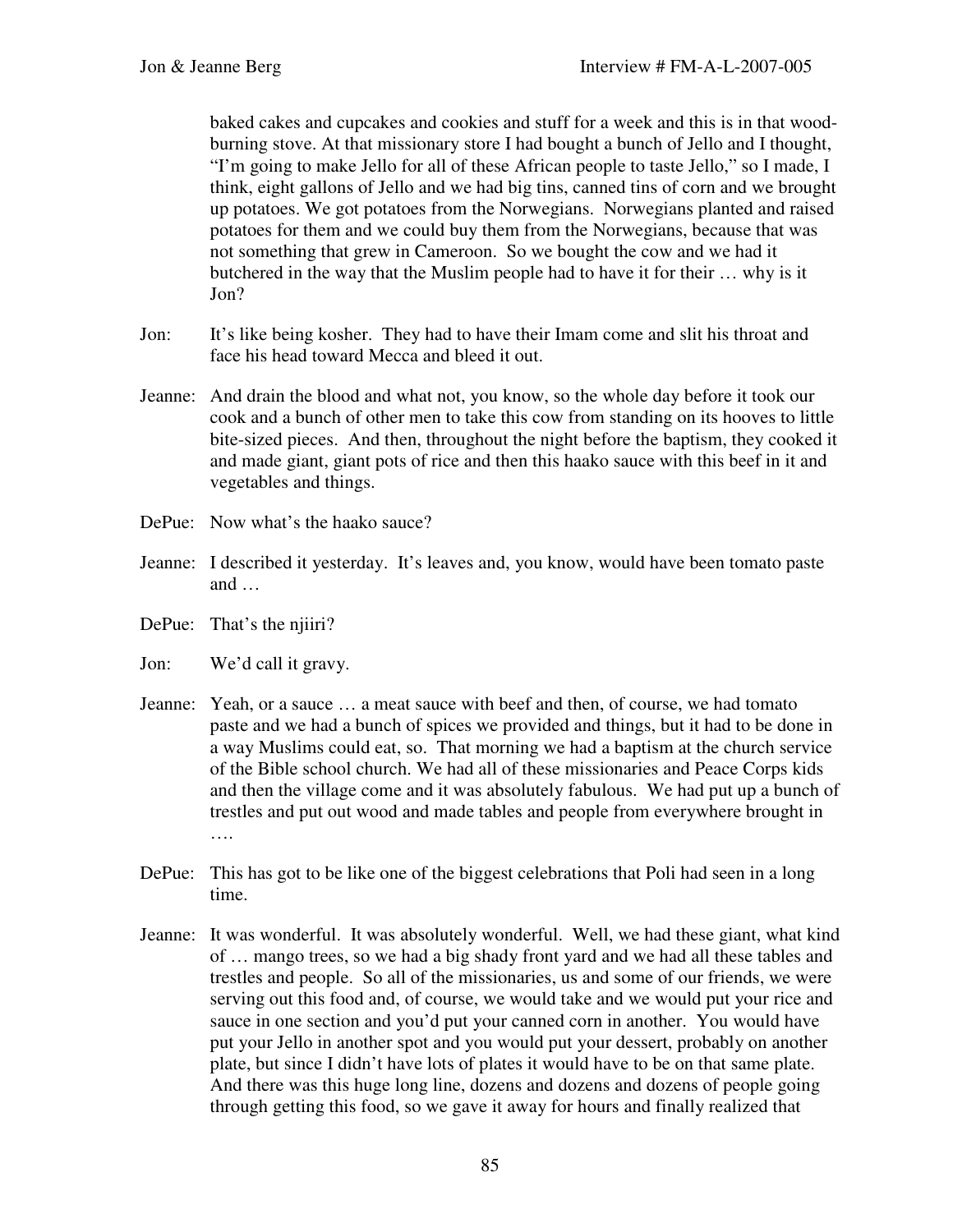people were taking and going through the line a second and a third time. I started to look and watch and they would go through the line and they would go down the hill and they had great big bowls and they were dumping the whole thing into these bowls and they were heading off into the bush. So our meal fed not only the town and the village, but out into the bush. But, of course …

- DePue: I was going to ask how they liked the Jello, but ...
- Jeanne: Ugh. It was just mixed in with everything else.
- Jon: Leftovers were not a problem.
- Jeanne: Yeah, yeah, so. We totally were wiped out of food. Everything went. So, it was very, very … it was a wonderful experience and we felt like we had really celebrated it with people that really cared and we cared about and it really mattered to us. I have to say, with worshipping with other people, one of the things that I have found most wonderful is, no matter where we go, no matter what language, whether it's a big fancy cathedral in Europe and we worshipped at lots of those, or some little town or bush village, the Lord's Prayer has a cadence that no matter what language it is spoken in you can always tell and you can tell when it's being spoken. So, that's one of the special things that has followed me everywhere we've gone in our whole life, that no matter what language it is, you can always tell and it always sounds so wonderful.
- DePue: Now, Mike was baptized, this huge celebration was when roughly?
- Jeanne: It was in October of 1979.
- DePue: And then when did the fire happen?
- Jeanne: Okay, so, again, like I had worked like crazy for that week before and, of course, we baptized him on a Sunday. So people dispersed and the next day I remember just being exhausted. Again, I had two little babies, it was 90 to 110 degrees, I'm nursing and I decided I couldn't take it and I took a nap and that's probably what saved our lives, because that night when we were sleeping I kept hearing a pounding noise and I kept struggling to wake up and I kept falling back to sleep and hearing the noise and waking up. I'm sure it's because our house was being filled with smoke and I was fighting the smoke, fighting to stay awake in the smoke ...
- DePue: And carbon monoxide.
- Jeanne: Yeah. But I had had enough sleep that I was able to finally wake up enough and I thought it was not uncommon for people to come and pound on our door at night and ask us to use our car to go out into the bush and pick up somebody who needed to be brought into the hospital. So I assumed, when I finally woke up enough and I heard the pounding, that it was somebody at the door who needed help.
- DePue: And Jon's a little bit …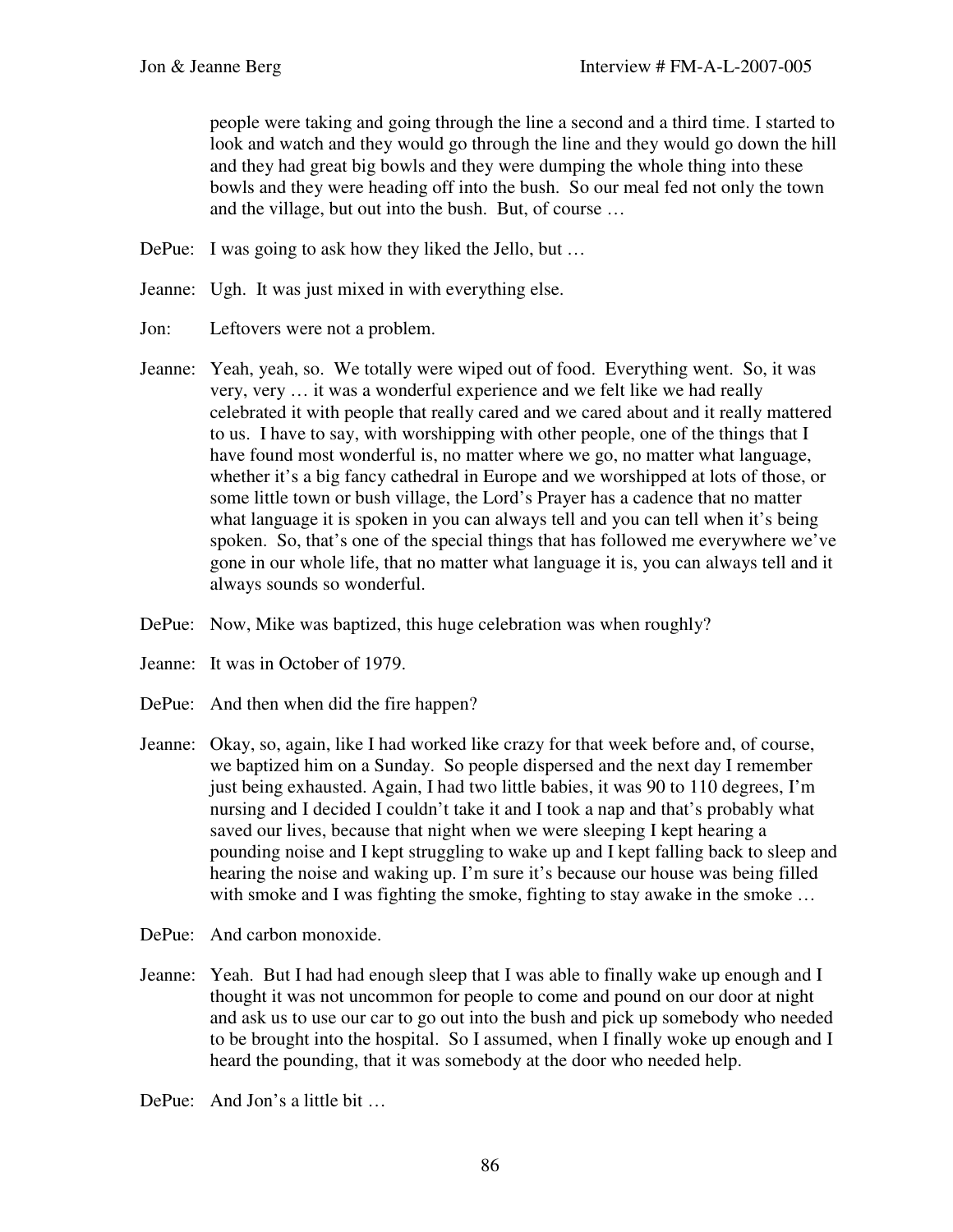Jeanne: Jon's sleeping still.

DePue: ... deeper sleeper then?

- Jeanne: Yeah. And he got up and you don't go to the door in your underwear, so he threw on his bathrobe and he was barefoot and he had his bathrobe on and he went to the door and he said to me, I remember him saying, "There's nobody here." And then I remember him going into the room, that small little dining area—that's where our kerosene refrigerator was—and he started yelling for me. So I got up and went in there and he was fighting the flames and they were getting bigger, you know visibly by the moment—and I started screaming "Get out of there while you can," because the doors had bars on them, so I didn't want him to be trapped—he wouldn't have been able to get out of there—and he says to me, "Go get the kids." I had what I feel like was a Sophie's Choice moment. I sat there and actually had this internal conversation, "Which boy do I get if I can only get one?" and I sat around debating, "Do I go and get the baby in the crib or do I go get Matthew and what if ... how will I explain to people why I chose Matthew or why I chose Michael if I can't get the other one, too?" I was, it was, you know, it was insane and crazy and it was all going on at once. I finally said, "Okay, Matthew I have to use two hands to get him out of this little contraption he slept in …" … we had kind of a rabbit hutch-looking crib that had latched from the top so that he couldn't get out and snakes and things couldn't get into his crib.
- DePue: He's 2-1/2 at this time?
- Jeanne: Yeah. Well …
- Jon: No, he's under two.
- Jeanne: He's not even two.
- Jon: He's 20 months old.
- Jeanne: But he could stand up and so I thought to myself, "Well, I have to use two hands to get him. I can't hold the baby and open up that … his," I wanted to say cage, "his crib. Then I only need one hand to pick up the baby or I can put Matthew down and pick up the baby and then pick up Matthew." So, I think this is logical and if I can't get to Michael, then I will be able to live with my decision that I thought I did the right thing for the circumstances. I don't know why I sat there and had this big eternal …
- DePue: Well, I suspect that this debate that you're having with yourself ...
- Jeanne: Was fractions of seconds …
- DePue: Yeah, fractions of seconds.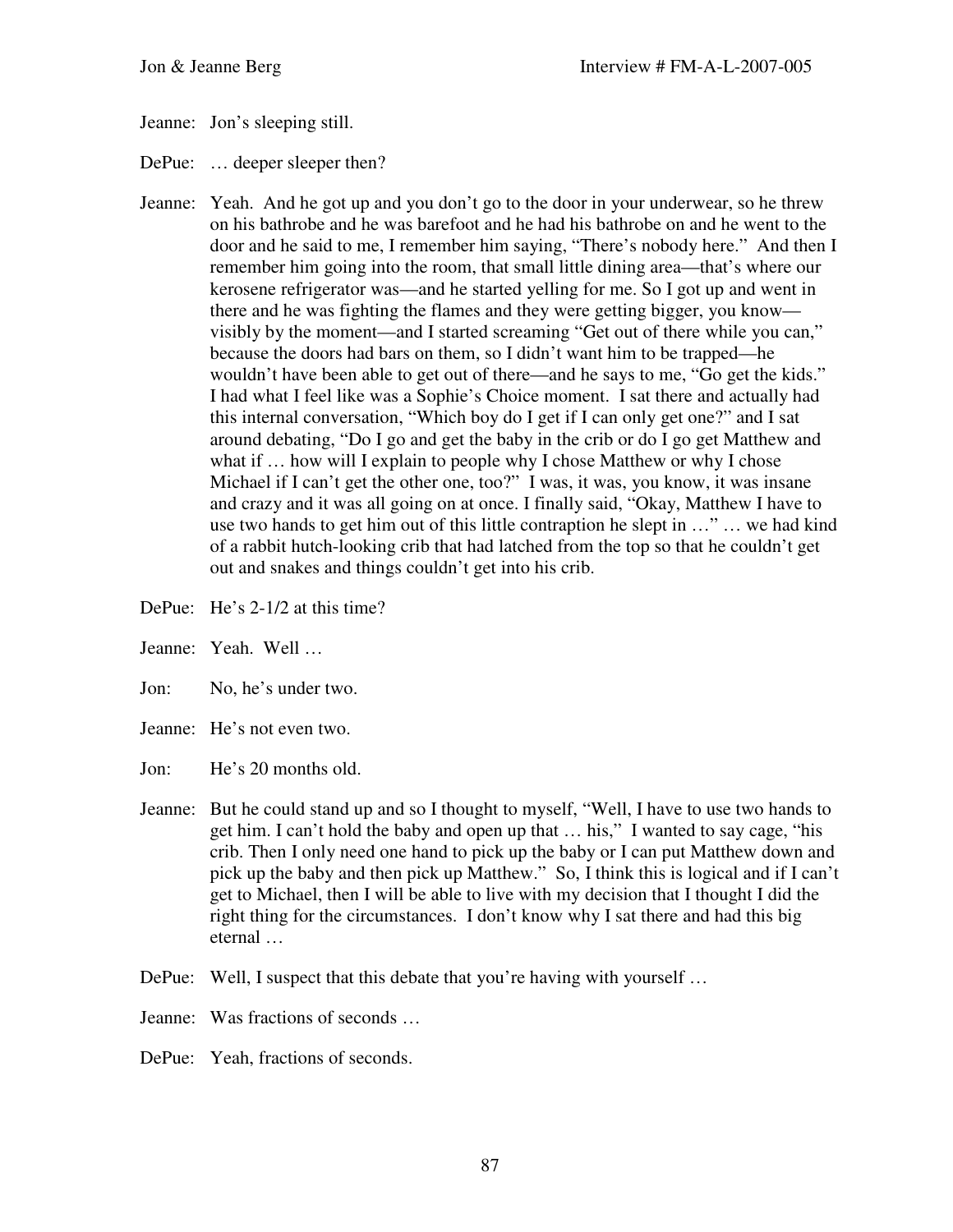- Jeanne: Yes, yes. However, so I'm in there and I'm getting Matthew out and meanwhile Jon comes out of the fire and he runs in and goes into the room to get Michael when he saw I was getting Matthew. So, it became a moot point; we had both of our kids. I had on flip-flops and I had on a little bathrobe and the boys were each sleeping in their cribs in just their cloth diaper. And if I had gone –because we had baptized Michael the day before, the robe I was baptized in my mom had brought out and given to me to use for Michael's baptism and that was laying over this little lounge chair next to his crib –if I had gone in to get Michael I would have gotten that thing. Jon went in and he thought to get the car keys (laughing). He was practical. But we got out with the car keys, the two boys. We went outside and we decided well, we need to go get some help and so we jump in our car and we drive down to the police station and are calling and asking for help and they come stumbling out. It is about two in the morning so they are all drunk and can't get their flashlights to work and can't get their motorcycles on, so we finally all get back to the house and the house has, you know, totally gone up. We were afraid, because there were no gas stations in Poli, we would actually bring a 55 gallon drum of gasoline with us when we drove up there, actually in our car, and then we would leave it there so that we would have gas to get back to the mission station. There wasn't a gas station where we lived, so you had to bring your own gas to get out.
- DePue: Um-hm.
- Jeanne: And we were afraid that was going to blow and take out people with it. But our cook and washer had gotten there and realized that gasoline was in there and realized the potential for harm and they had broken down the door and wheeled that out.
- Jon: That was in the storeroom right next to the main house.
- DePue: Well Jon, can we back up just a little bit. Do you have anything to add or any other points of this story? You were in there fighting. Was it the refrigerator?
- Jon: Well, it was a kerosene refrigerator. I had filled it up the day before. It had a 20 liter, five gallon tank that lays underneath it, like a jerry can on its side. It has a round wick and the kerosene isn't very clean, so if you don't clean the wick it's got this little swivel thing you put on and spin it around. Eventually it'll get dirty and it'll start to flash. I was really, really tired and had filled it up, but didn't clean the wick and I think what happened was it just started flashing. It heated up around this round wick and the kerosene got hot enough it started covering the whole top of the tank on the outside, so that caught fire By the time I got out there the knocking we heard was the metal on the side of this refrigerator snapping from the heat and it sounded like somebody pounding. There were flames about two feet tall coming out from underneath the bottom, you know, from the refrigerator, like the underneath part of the refrigerator. I was trying to put it out with this rag, this floor washing rag and when Jeanne came, she saw me with this rag all filled with fire and she thought I was on fire and so that was … But, we got out of the house and the reason we went to get the police was, yeah, to try to keep people from going into the house …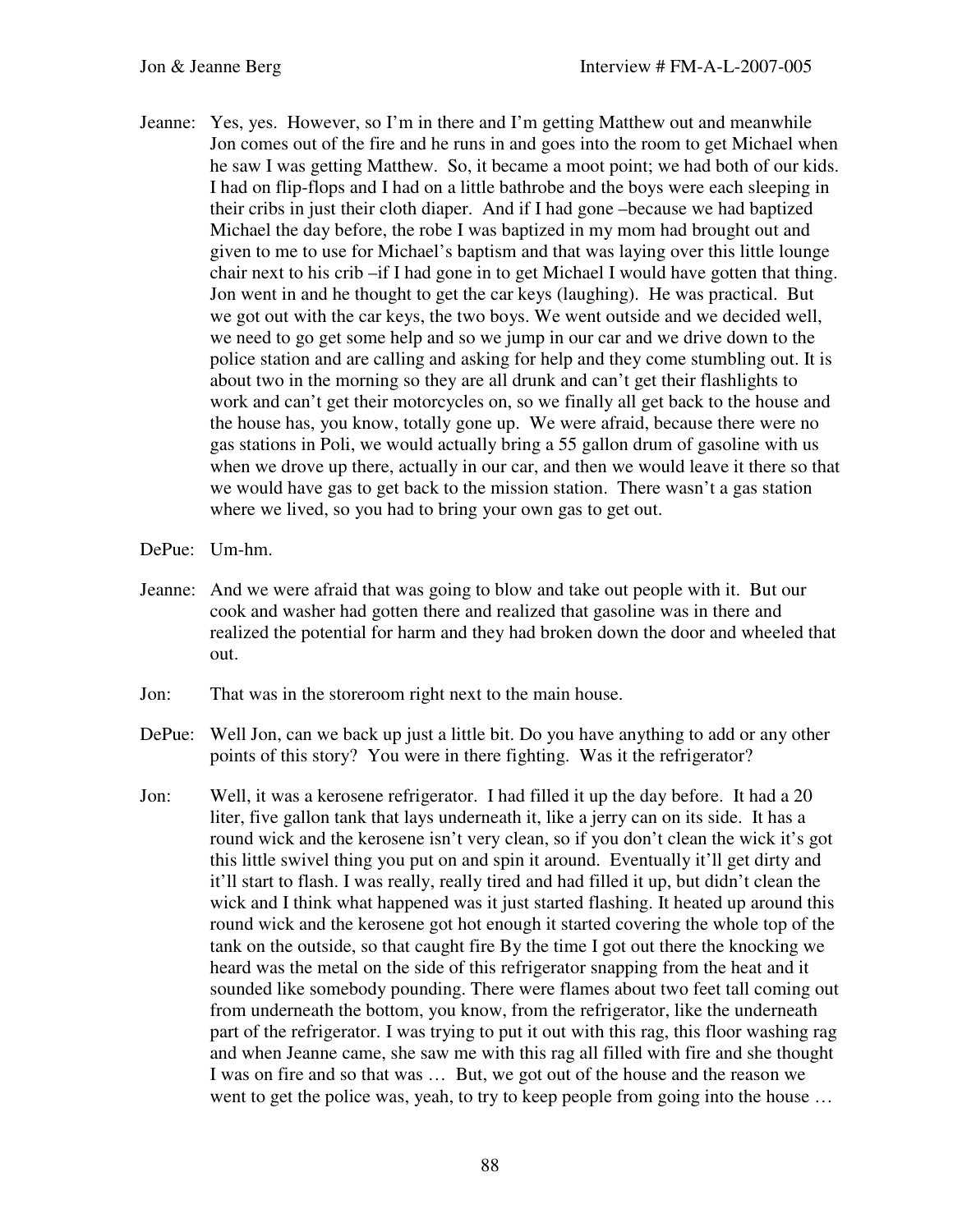Jeanne: Into the house and getting hurt.

- Jon: We were more concerned … we were bound and determined there was nothing in that house worth going in after we got the kids out.
- Jeanne: After our kids.
- DePue: So you came out with the clothes on your back.
- Jeanne: We came out with …
- DePue: There weren't many clothes.
- Jon: Right.
- Jeanne: Yeah, that's right.
- Jon: Not much.
- Jeanne: And shoes and things, so. We went down to the Peace Corps kid; that was Denise at that point. We went and sat at her house for awhile and I remember crying, "Oh my God, what am I going to do? I don't have any clothes for the kids," and you know, blah, blah, blah, blah, blah, poor me, poor me. So after a few hours we decided to go back and see what was happening and we parked our car up there. We realized that some people had gone into the house and they had pulled out some stuff, only it was pouring rain, so everything they had pulled out was now ruined from the water, but they had gone in and gotten stuff that was important in their culture. They had gone in and gotten those washtubs that the cook used, or the washer used, and they had pulled off, like, the bedding from our bed—things they would have thought valuable, they would have found valuable, so. You know, I'm looking at that going, "Oh," you know, "that's not what I would have picked out, but oh well, oh well." So, I remember we had brought out 55 gallon barrels. Because I didn't know when I initially went out what sex my baby was going to be, I had brought zero to five years old size clothing of unisex colored clothing, because I didn't know what I was going to have. It was in a big barrel in the room that Matthew slept in and I was looking in the window of the house trying to see if that thing had caught on fire. I was thinking maybe that barrel was still there and I could get some clothes to put on my kids and I'm looking through there trying to determine, or try to figure what I was seeing. It started to get lighter and lighter and lighter and I finally realized that the sun was now coming up and the roof had burnt off the house and so the sun was pouring into the house and the very first thing I could distinguish was this charred wreckage of the bed that Matthew had been sleeping in. Like I said, it looked like a rabbit hutch with screening and it was just wrinkled, a horrible melted mess, and I really truly had one of those experiences I felt like I got hit over the head and was relieved of all worry about my stuff. I said, "I got what's important. Look what could have happened."

DePue: Yeah.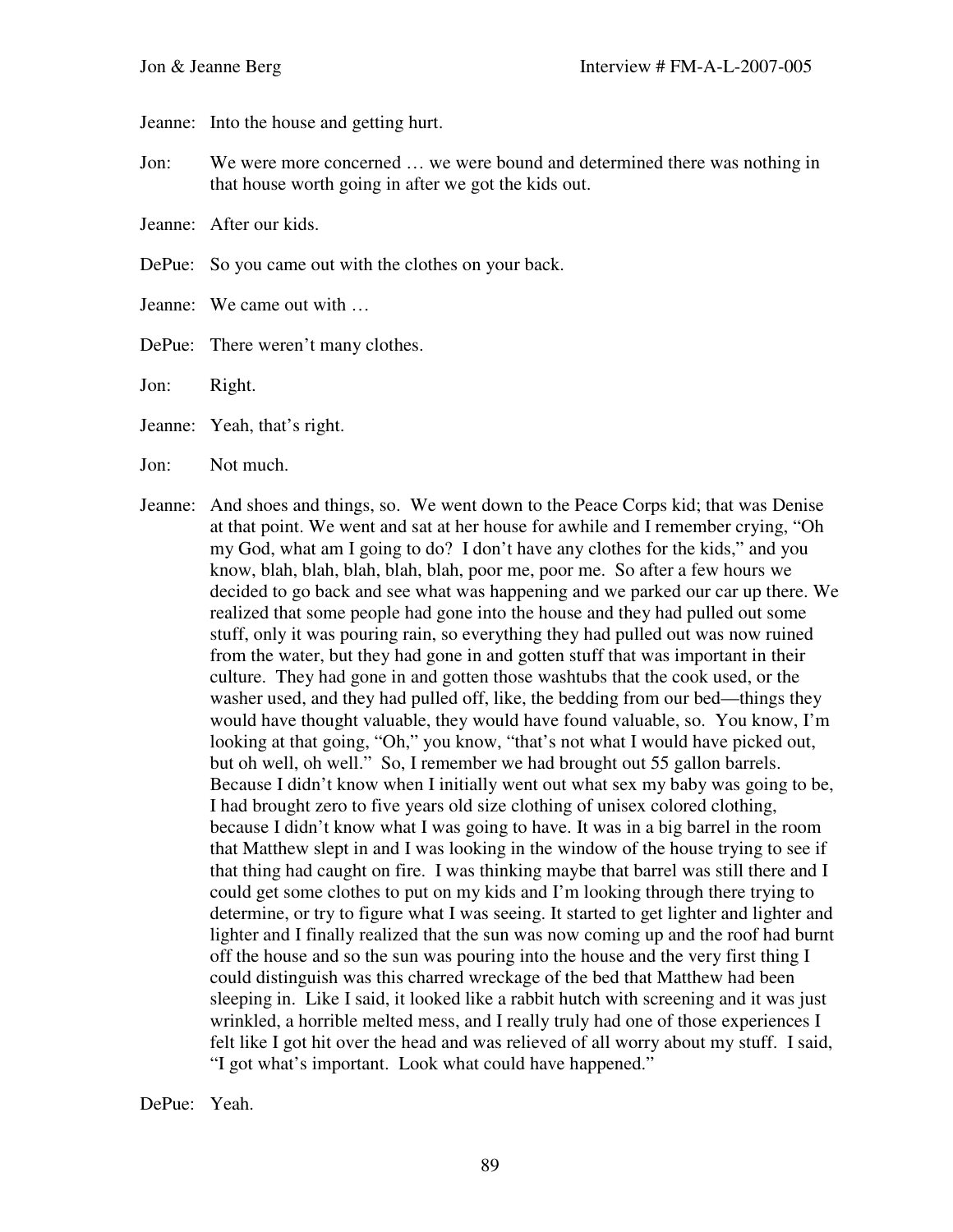- Jeanne: And so, it was like all of the worry and anxiety drained away and I was totally calm at that point and stopped worrying about whether or not there was anything left or whatever. You know, I was kind of getting over that feeling and we turned around—all those chairs and all those tables underneath that tree where we had celebrated with all those people--all of those same people were coming back in and they were sitting around, just sitting there. We knew that that was the way they showed grief. They were just there to share with us with our grief.
- DePue: So this is first thing in the morning. Six o'clock?
- Jeanne: Yep.
- Jon: Five, six, five o'clock in the morning. I mean, the fire was like at three o'clock. I mean, well, your house burns down in the middle of nowhere, everybody knows what's going on.
- DePue: Yeah. So the word got around very quickly in Poli.
- Jon: Yeah. I mean, oh sure. We were always the entertainment.
- Jeanne: Actually, about an hour or so after that, Harriet Stovner, who was a missionary out in the bush an hour beyond us, comes racing up to the house, jumps out of her car, and she goes, "Oh my God, thank God both kids are alive!" because the rumors had gotten to her that our house had burned down, but we had only gotten one child out, so. She had heard that and came racing in, but luckily …
- Jon: Then the police by morning were ruthlessly efficient. They said, "Well, who do you think caused this fire?" And I said, "Nobody caused this fire. I know what caused the fire. Maybe I caused the fire. Nobody burned our house down." "No, do you suppose it was Reuben or was it Marcelle? Which one do you want us to beat? We'll get a confession, don't worry." (DePue laughing). And I had to say at the top of my lungs, "You touch one of these people, I'll be furious. Nobody burned this house down. You don't get to beat anybody today." They were going to wrap this one up neatly in a bow for us and all I had to do was point.
- DePue: Because accidental fires never happened in Poli?
- Jeanne: I guess not.
- Jon: And then the other thing was, one of our 55 gallon barrels had burnt up and was sitting there and somebody came along and it was like first thing and they said, "Can I have your old burnt up …" and I said, "Yeah, take it." Well, Reuben and Marcel were just—they were really—"It's not his to have." So then I had to assign all of our broken up, busted up, burnt up stuff that we were never going to use again. They had to be in charge of distributing it, because their place had been usurped when I had given that barrel to somebody. So, you always had to … it was just …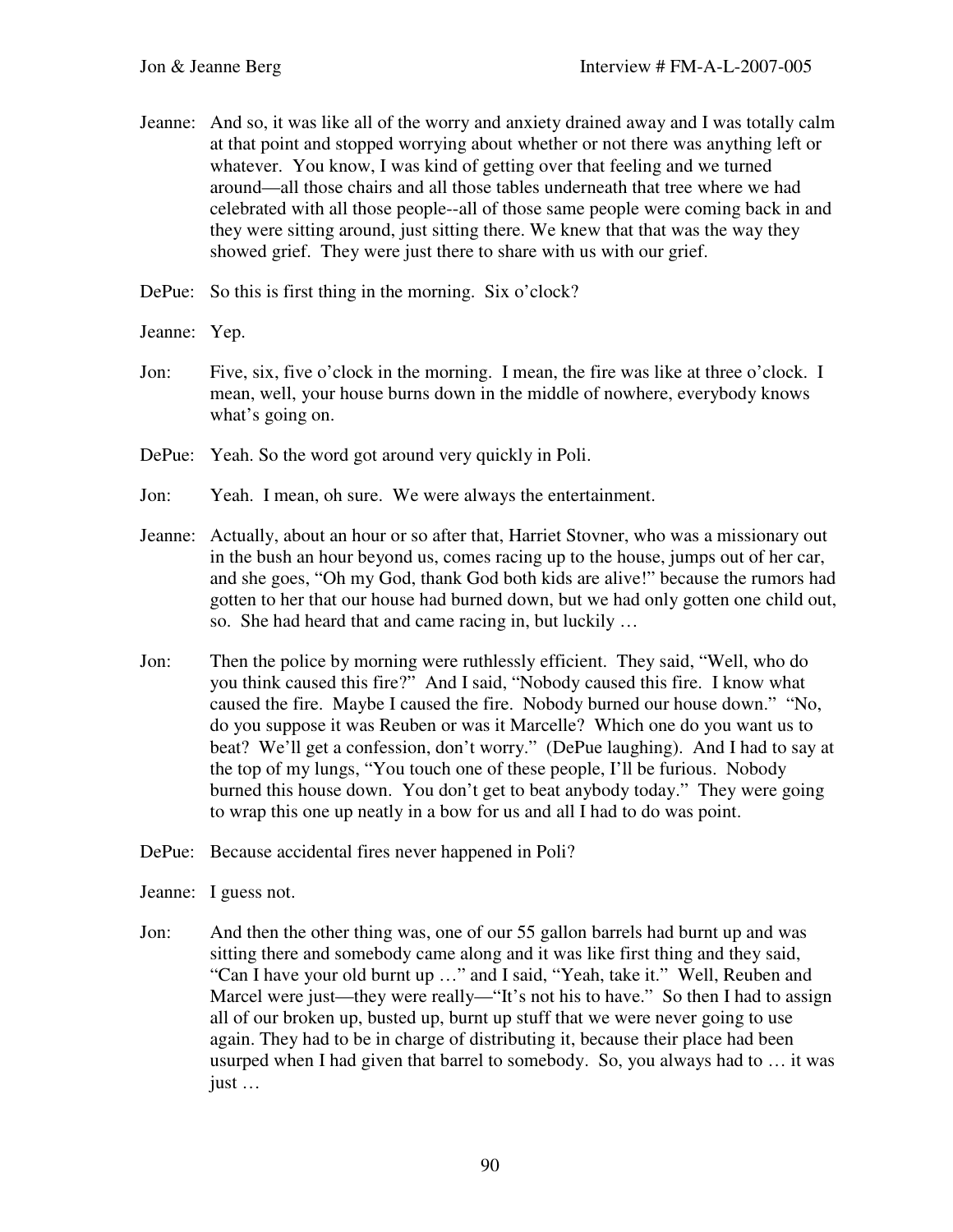- Jeanne: Now, the office at the very end of the place hadn't burned, so … do you remember early on when we were talking, I described how we had those arguments about kitchenware or books, kitchenware or books?
- DePue: Yep, yep, yep.
- Jeanne: Well, wouldn't you know, the one little part of the house that did not burn was that little office area with his books.
- Jon: Because it had been built on later and the roofline didn't …
- Jeanne: He had seminary books …
- Jon: All these obscure theological books (laughing).
- Jeanne: (unintelligible)
- DePue: Well, maybe these were the books that Nigel wasn't reading, because he said ...
- Jon: No, no.
- DePue: ... when you arrived with your many, many books that ...
- Jeanne: No, those books all burned.
- Jon: I have books that have been sent from Chicago to Cameroon to Illinois to Senegal to Illinois and I still haven't read them. (Jon and DePue laughing).
- Jeanne: So, we needed to, you know, we needed to put together our, you know, a life. So, we go downtown to that little market and I bought a bunch of material and then cut it up and made diapers for our boys. We ended up—let's see, Jon borrowed a pair of shoes from the Peace Corps girl and I think I found a pair of pants that were in a barrel that was in that storeroom that didn't burn so I had some clothes that I could put on. We went to the police station and they made us traveling papers, because we lost all of our identity papers.
- DePue: I would think you also lost all of your money. You talk about buying some stuff.
- Jeanne: Actually there was some in the safe that was in that office, so we had enough to get by for a little while.
- Jon: And when we got to Ngaoundéré the missionary treasurer was there, he could give us … And the other thing is, we were out there in the middle of nowhere with no insurance, obviously.
- DePue: Yeah.
- Jon: So I said, what are you going to do, because the reason we're out here in the middle of nowhere where you can't get fire insurance is because we're working as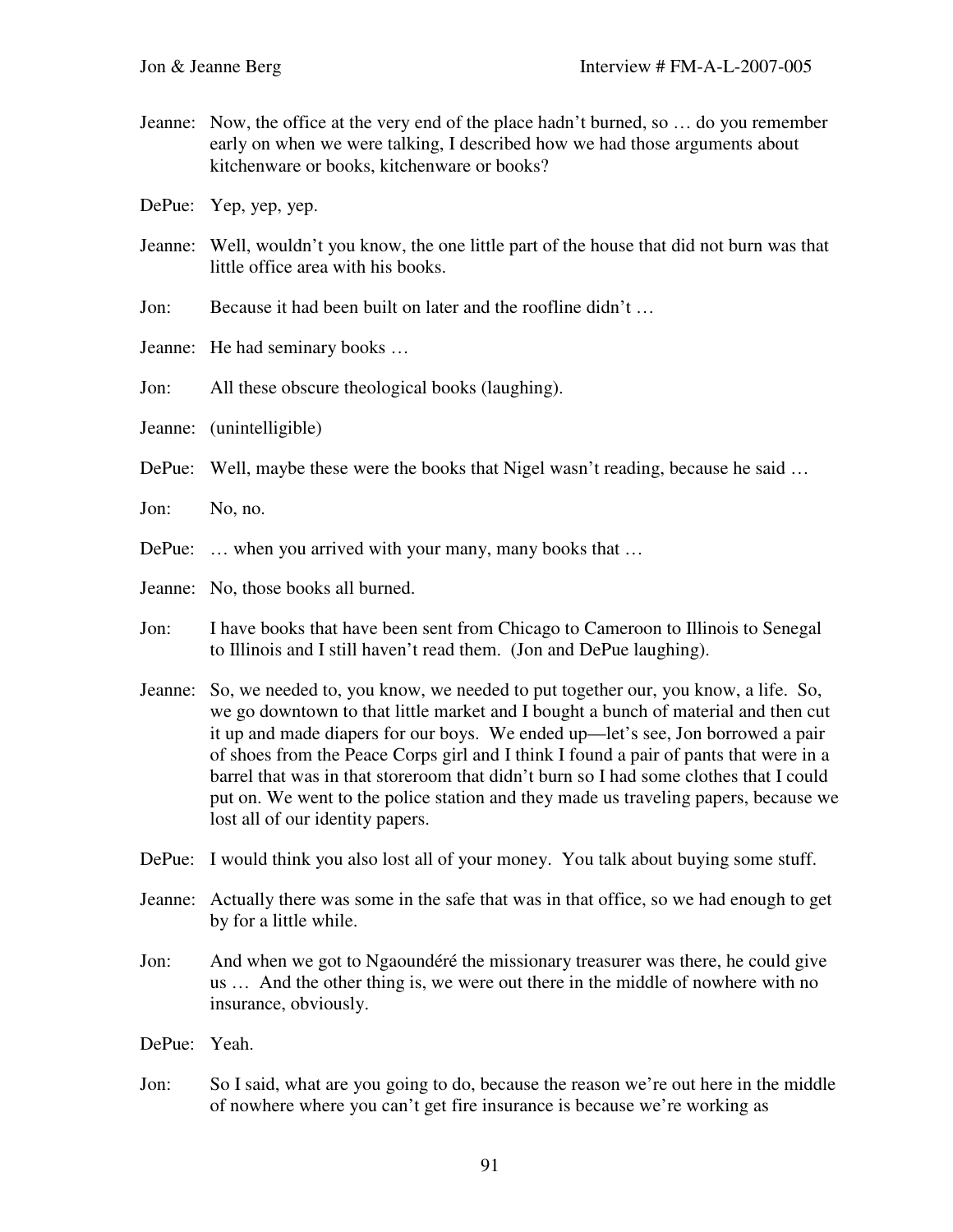missionaries, so what happens? We had lots of stuff here that we'd spent a lot of money on and it's all burnt up. Does anybody help us with this? So the ALC at the time said, "Well, write a list of stuff that you lost." And so we made a big list and we had a pretty good idea because we packed it all. And they assessed an evaluation on it back in the states in some fashion. They have something called a Good Samaritan Fund or something to help people in desperate situations and I guess we qualified. So, they assessed the value of all of our possession that we'd lost at \$8,000 and then they said, "Well, you got to depreciate that by 25 percent." So they gave us eventually \$6,000 for the stuff we lost. So then when we came back to America they helped us.

- Jeanne: We started our new life with that. Now, when we got down to Ngaoundéré, that's where the other missions were. We were, you know, enveloped with their love and care and stayed in the guest houses and, you know, got—actually some of those little kits for nursery kits that … and those baby quilts that people, ladies in churches make all over America and send to Africa and other countries—we were the beneficiaries of that. I dressed my baby boy in a bunch of those layette sets and wrapped our … we used those quilts to sleep with and we got some donations from other people there. We flew down to the American embassy in Yaounde and had to find somebody who had seen us, who knew that we were Americans and had seen us with passports in our hands, so they could swear that we were Americans so we could get, you know, issued passports. Actually, when our kids were born—when you're born you have to have a doctor sign a letter saying, "I saw this baby emerge from this American woman's body and this kid is hers." And so we had to get a couple of those letters and take them down so our kids could get passports.
- DePue: But the decision was a pretty quick one between, "Okay, the fire happened" to, "It looks like we're going to have to head back to America"?
- Jon: Well, we had reached a place in Poli, I mean this was a hard place. I mean, this was … and we had told the mission, "Either move us where there are more people and more Europeans, like Ngaoundéré," because the guy in Ngaoundéré wanted us working down there anyway. We said, "We can't live in this kind of isolation forever."
- Jeanne: Well, we had …
- Jon: "We know what we can do and we know what we can't do. We love Africa. We're willing to stay, but if you want us to return to Poli and live up here indefinitely, we're leaving."
- Jeanne: Well we said we couldn't stay there when our oldest kid turned five, because you had to send your kids away to missionary school and that was two days' drive from Poli. It was only one day's drive from Ngaoundéré and being a teacher, I had even thought about if I lived in Ngaoundéré I could, you know, do some education and put off sending them away for awhile, so.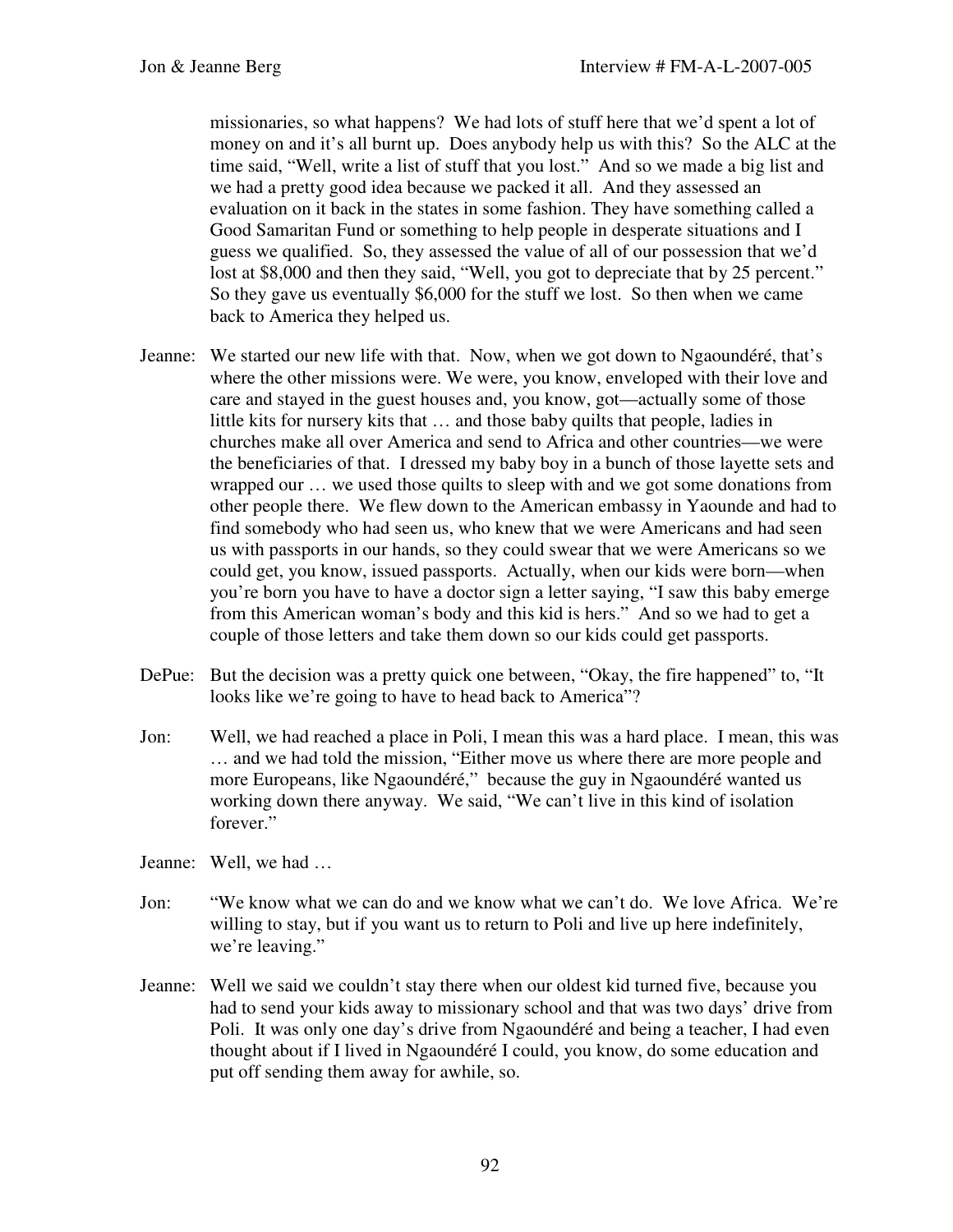- DePue: So this fire just hastened the decision to make the change.
- Jeanne: They kept telling us, "No, we won't move you from Poli." And we kept saying, "Well, we're going to honor the five years, but when it comes time for us to … at that point we're going to have to go if you won't move us somewhere closer."
- Jon: And they said, too, "Look, you guys are doing great. You've figured out how to live here. People are happier here. You can't leave. Nobody else—you know people don't adjust here."
- DePue: It's interesting. They have this discussion unbeknownst to you about whether or not it would be fair to send you up there in the first place and then once you're up there, it is "No, you can't leave."
- Jeanne: Um-hm.
- Jon: Well, but then we decided, I mean, we told our director—the nicest guy who ever lived, Jim Knutsen—who would come out from Minneapolis once a year and we finally just said, "Jim, we appreciate your input, but we've made a decision. We have to decide what's going to happen with our life. We can't trust you guys to decide what's going to happen to our lives."
- Jeanne: And that's where we departed from the way many of the other missionaries worked and felt and got a lot of problems.
- Jon: A lot of people didn't stay long, because they couldn't. I mean, the burn-out rate doing what we were doing was very high, because people just couldn't make the adjustment. People would have physical and emotional illnesses that would just make it impossible for them to stay. People would come and stay a month, you know, and just realize, "This is not for us. We can't handle this."
- Jeanne: Anyway, I interpreted the fire as, "Go home, Jeanne."
- Jon: God has spoken. (Jeanne laughing).
- DePue: And your parents didn't necessarily disagree with you on that?
- Jeanne: We left and I said, "I think God is saying, 'Go home, Jeanne'." I don't know if I'd ever have the courage and strength to go back. I didn't say never, but I just said, "I need to emotionally regroup."
- Jon: But she went home before I did. What surprises me is how much we were—I mean, we had a pretty high commitment to what they expected us to do. I'm kind of surprised we were that … She went home right after the fire pretty much and I went home on the 22nd of December. I went to finish up the semester at the Bible school there and I stayed with Ernie.
- Jeanne: And to finish the books, because you were …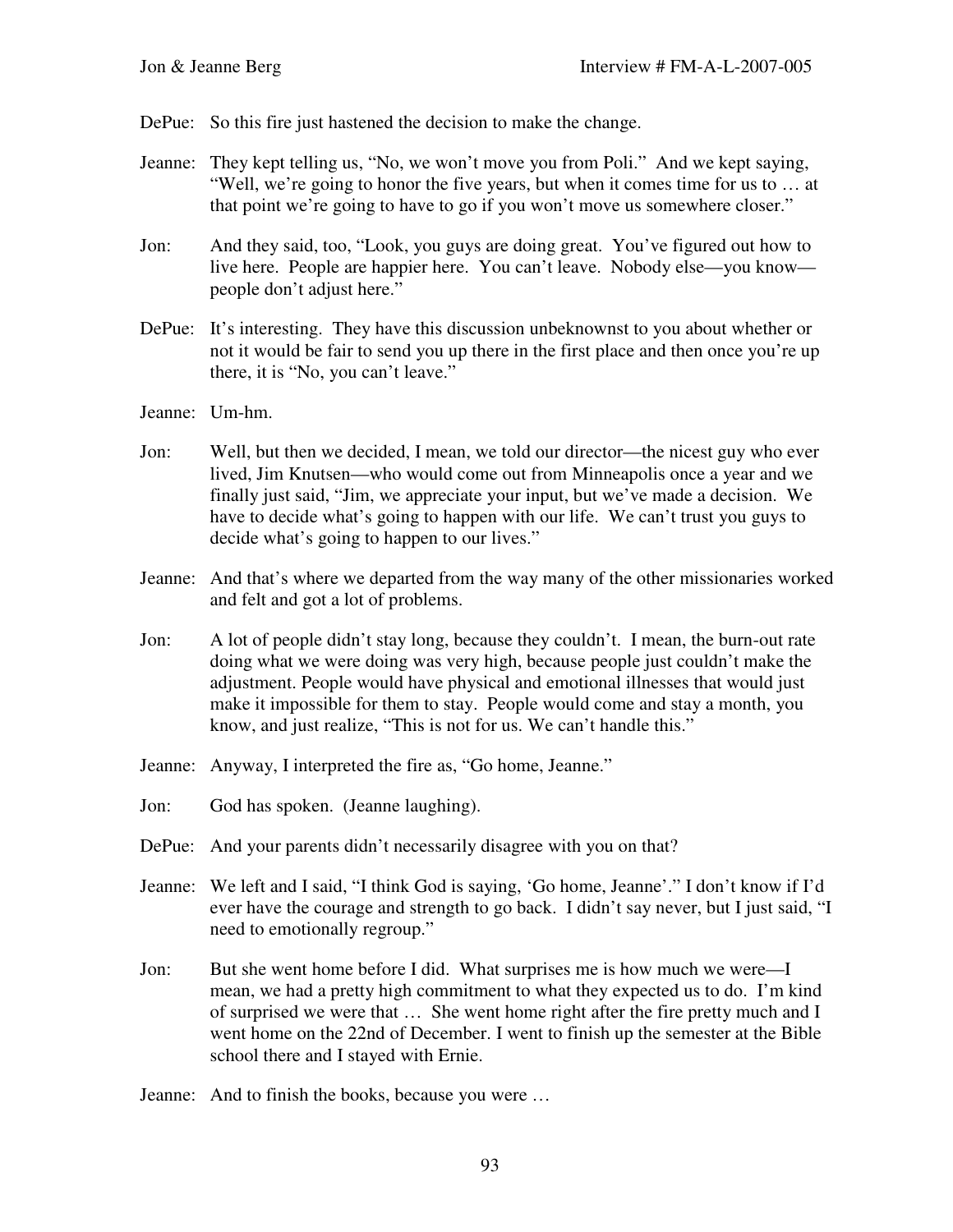- Jon: And I was printing some books and …
- Jeanne: Well, you were the treasurer.
- Jon: So, we had this obligation … yeah, to do something. And we were obligated; I had this sense of obligation to complete this and I'm kind of surprised by that. You think I would have just said, "Look." Because it was clear, looking back, that we were pretty much at the end of our ropes. I mean, I don't think we had a lot of physical or emotional reserve left by the time we got out of there. Then Jeanne was going home with two little kids, a 22-month-old and a two-month-old, by herself. When we took her to the airport we had to go down country to Douala, the last airport, before she got on a plane. I mean, I'll never forget: I'm down there, here's my two little kids and my wife taking off and I'm going back up-country to finish off whatever, you know. It couldn't have been that important. There's this Eastern European guy in this long line of people—there was a stairway that went down to the runway, off into … across … and this guy standing there. They said, "Okay, now we want old people and women with small children to board the plane." And this guy stood at the top of the stairway with his arms in a death grip on the railing, just furious. "Nobody gets on this plane before me. I've been here too long. You don't understand what this country's done to me!"
- Jeanne: "Africa is trying to kill me."
- Jon: "I have to get on this plane. Nobody gets on this plane before I get on this plane." Just raving out of his mind. Finally they took him and let him on the plane and I'm thinking, "All these other French people are just yelling at him and screaming at him (DePue laughing) and the Africans are going nuts." I said, "Oh, great! Here goes my wife and my two little kids off on an airplane with some madman." You know, it's just how things were.
- Jeanne: Well, and then the plane trip went down from there. I get on the plane. I am assigned the middle seat between two huge guys. Because neither of my children is two years old, they won't give me a seat of his own for Matthew. So I have two children on my lap. They hang a hammock above my head and tell me I'm to put one kid up there and rotate them back and forth. The baby is nursing and I can't even get the baby up to myself to nurse, because I've got these two huge men there. When I try to lean my seat back to get room to nurse, the lady behind me takes her feet and kicks my seat forward because she's got her little dog on her lap. So I'm saying to the stewardess, "Would you please make sure she doesn't kick my seat anymore?" Now we left in the middle of the night and they had a little snack. So when it came to eat breakfast nobody would hold my children, so I didn't get to eat. When I went to try and change their diapers, they made me go into the little toilet in the plane. So I sat on the toilet and I put two children on either knee—because there's no way you can set one of them down on the floor in the bathroom of an airplane—and had to change their diapers like that with them both on my knees.

DePue: This is from Yaoundé to ....?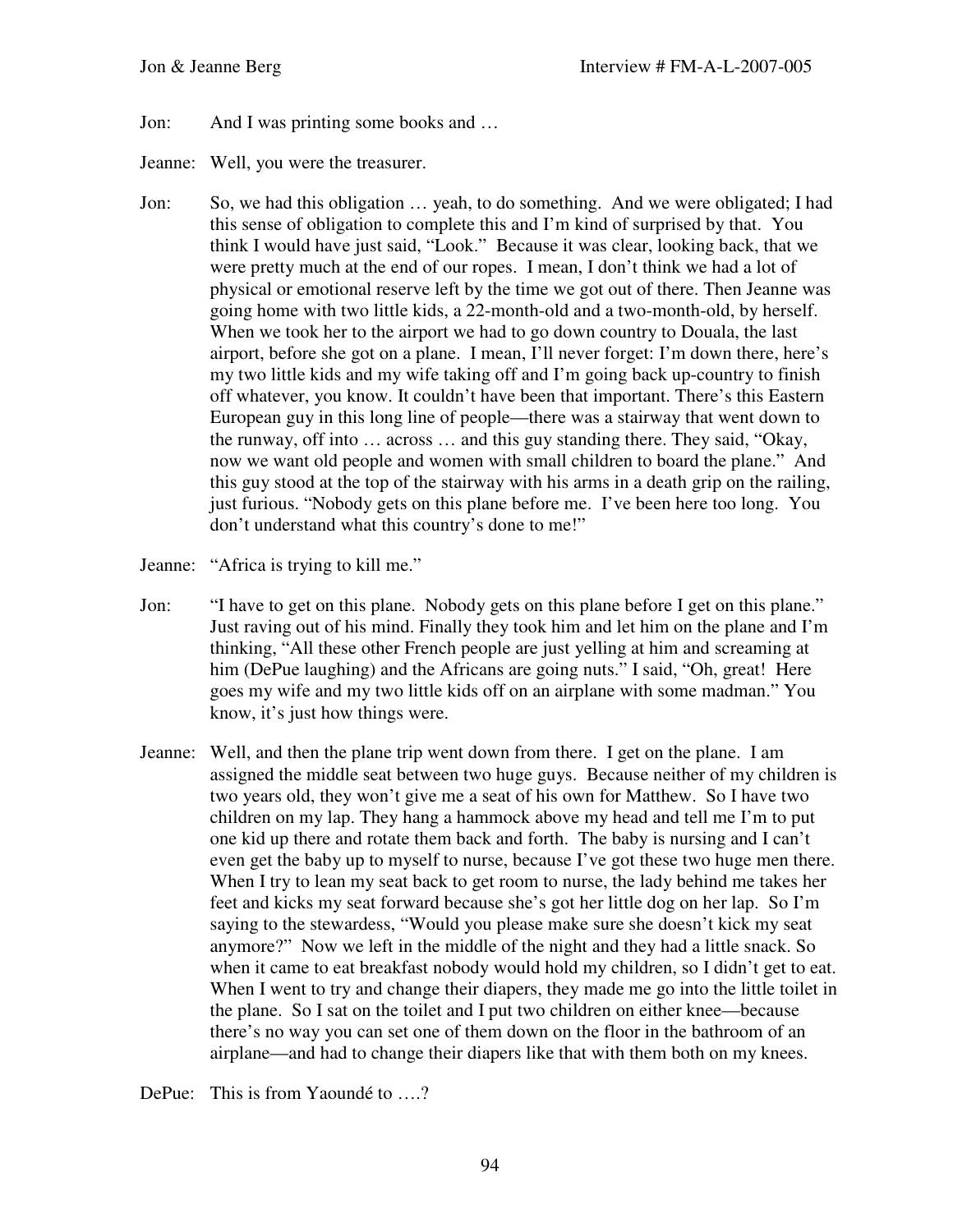- Jon: From Douala to Paris.
- Jeanne: From Douala to Paris.
- DePue: A direct flight.
- Jeanne: Direct flight. The flight from hell. So then I land in Paris and I'm standing in line and I start being hassled. Of course, I have my American passport out and I've got two little kids. Well, first of all, we get off the plane and it's mostly been November, so it's cold. They've never been in the cold. And, so we come off the plane and we walk outside and they're screaming because it's cold. They've never experienced cold and we don't have cold weather clothes. Get into the terminal and I'm being hassled by these men and I don't understand why. Later I discovered that they had just taken over the American Embassy …
- Jon: In Iran.
- DePue: The Iranians had taken over.
- Jeanne: And these guys were Iranians and they were hassling Americans that they met, so I was being hassled there. I mean, literally, they were physically shoving and pushing me and yelling at me and I'm, you know, almost beside myself. I'm hungry, I haven't slept, I haven't eaten in hours and hours. I get up to the terminal and I discover that the airplane controllers have gone on strike and so there were (Jon and Mark laughing) no airplanes.
- Jon: (unintelligible).
- Jeanne: So there will be no airplanes flying out and so I go, "What are you going to do for me?"
- DePue: Yeah, welcome to civilization. (Jon laughing)
- Jeanne: And so they gave me a couple of little vouchers for food and they put me up in a hotel that's attached to the airport. So I went up into this hotel room and I put my suitcases and travel every … Oh, first of all I have one suitcase only, because that's all the stuff we own, one suitcase; and I put that up and I put up everything that Matthew could hurt himself on. I'll never forget; this little room with two beds. I laid him down on one bed and I laid myself with the other baby in the other bed and I prayed to God, "Please watch over Matthew because I no longer can," and I went to sleep. I don't know what happened while I was asleep because I could not physically stay awake any longer. When I woke up he was fine, thank God. You know, I made sure he couldn't get out of the room and I made sure he couldn't hurt himself with anything and maybe he slept, I don't know.

DePue: He probably saw mom sleeping, "This isn't very exciting, I think I'll take a nap."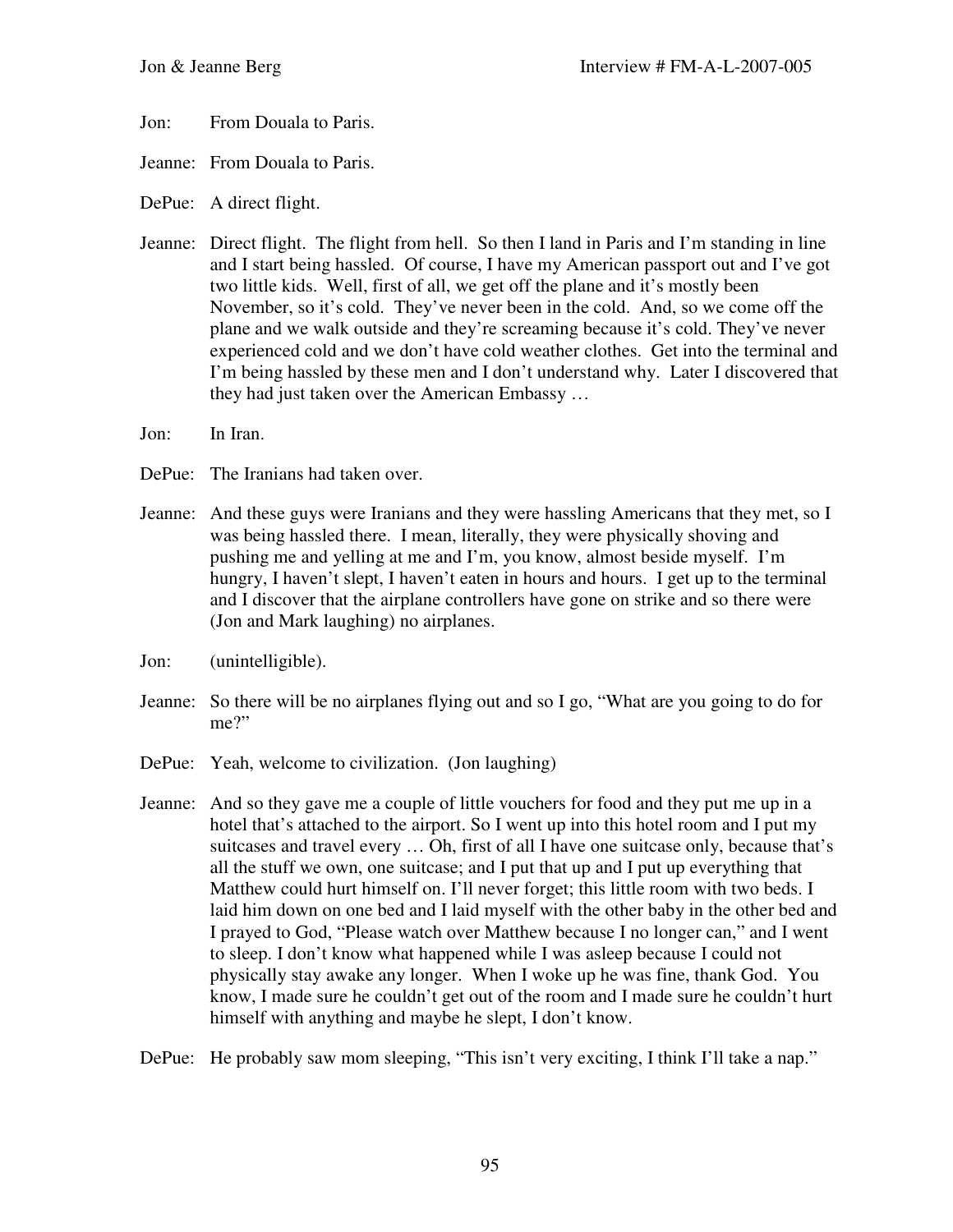- Jeanne: He was just a little under two years old, but I physically was no longer, psychologically no longer able to help him. So eventually—you know, later on that day, maybe 12 hours later or something—I found out that the airplanes were flying so I got put onto an airplane and then things picked up. The stewardesses heard my story and they put me up in the front, business class, and took care of my children and fed me champagne, so. I landed in America and they actually took me around customs. They went around customs; they didn't even make me go through customs, which means that Michael never was actually officially registered in the country as having entered for the first time. Then I came home to my loving family, thank God. Of course, they had beards. My brothers and brothers-in-law had beards and my kids freaked out, because they weren't used to seeing white people with beards, so.
- DePue: Um-hm. Well, we're already at two hours and 14 minutes …
- Jeanne: Whoa.
- DePue: ... on this session. We've been working on it for a while. So we're going to close here pretty quick, but, Jon, I want to go back to the fire and if there's anything else, and especially how the community responded to it that sticks with you today.
- Jon: Well, what struck me—I mean, it struck me more later, because you're in shock. I mean, face it, we were in shock—but I guess what strikes me about it is, if I live next door to Bill Gates and his house burns down I'd say, "You know, too bad, Bill." I wouldn't give a rip, you know. I wouldn't care in the least. And it struck me as odd that these people would actually care what happened to us. That's …
- Jeanne: I don't think it was odd.
- DePue: And they showed that by showing up at the house.
- Jon: By just sitting there and being quiet. But they—you know—I was surprised. You know, I don't think I realized at first what was happening. You think about it later and you realize that they actually cared about us and it's hard, given that we were very different from them and, you know, it must have been really annoying to them in many different ways.
- DePue: But I'm having a hard time coming up with the scene and I'm sure it's ingrained in both of your minds.
- Jon: Well, it's just we have these little wooden benches from the church and everything and they're sitting around the house, this burnt up house. I mean, we've got pictures of the house. And there are just all these people sitting there looking at it. I mean, they couldn't do anything.
- DePue: Were they talking to each other?
- Jon: Yeah, but a little.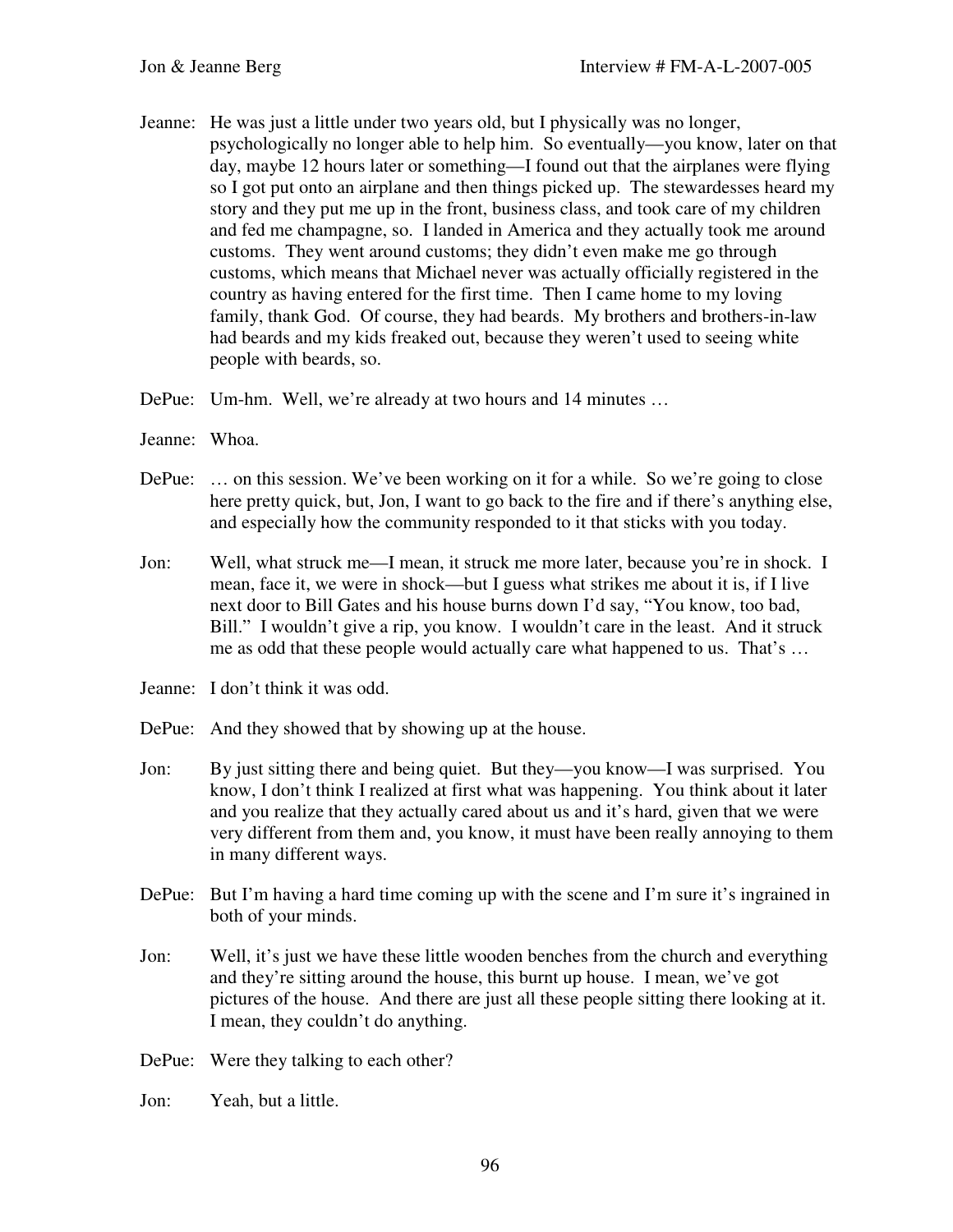Jeanne: No, no.

Jon: But basically just sitting there to say …

Jeanne: It was sitting in silence, which is the way you grieve.

Jon: Just sort of saying, "We care about you." I think that that's what they were doing.

- DePue: How many were there?
- Jon: I don't know.
- Jeanne: Dozens and dozens and they just kept coming.

Jon: It's hard to remember.

- DePue: Um-hm. And your reaction at that time? Or you didn't really have a reaction because you were still dealing with the house?
- Jon: I don't know. I don't know when it dawned on me.
- Jeanne: That morning is so emotional. I mean, you lose your stuff and then, truly, I really feel like I had the most spiritual ever moment of my life when I realized how really fortunate I was and how all that stuff really didn't matter at all. I think, you know though I have surrounded myself again in a house full of stuff—that ever since hasn't meant anywhere near as much as things used to.
- Jon: But the other thing is, those people are … you know, you remember things. Baladé, Amos was the pastor there and he taught with me at the Bible school. Well, Baladé, Amos's son got bit by a snake after we left and it took them long enough to get him to realize what was going on to get him back in to help that by the time he got him in for help the infection, gangrene … the kid died. I mean, you're not supposed to really die from snake bites; you're supposed to get them taken care of, suck the stuff out of it, clear it up, and live. And then later, Baladé decided that he had diabetes so he had this guy go down to the—a nurse guy or somebody he knew—go down to the market and buy insulin, shot him up with insulin and Baladé died from insulin shock. It's just, you know these people and these strange things happen to them. I guess it's just kind of like everywhere else, finally it's just about people. When I think about Africa, both of the places we've lived, it's very easy for me to see what benefit I've received from being in Africa, raising my family in Africa, my family being in Africa. I understand how that has enriched our lives. Part of my recollection about Cameroon is it might not be great to experience a major challenge in your life, but I think it's good to have the opportunity. I mean, our 29 months was the longest I've ever stayed out of America at a time. It was certainly the most strenuous period of life that we've ever experienced as a married couple or period. I mean, you were learning so much, you were being challenged in so many different ways and the fact of the matter is, we managed to adapt relatively successfully to that much of a challenge. It's kind of like you going to, you know,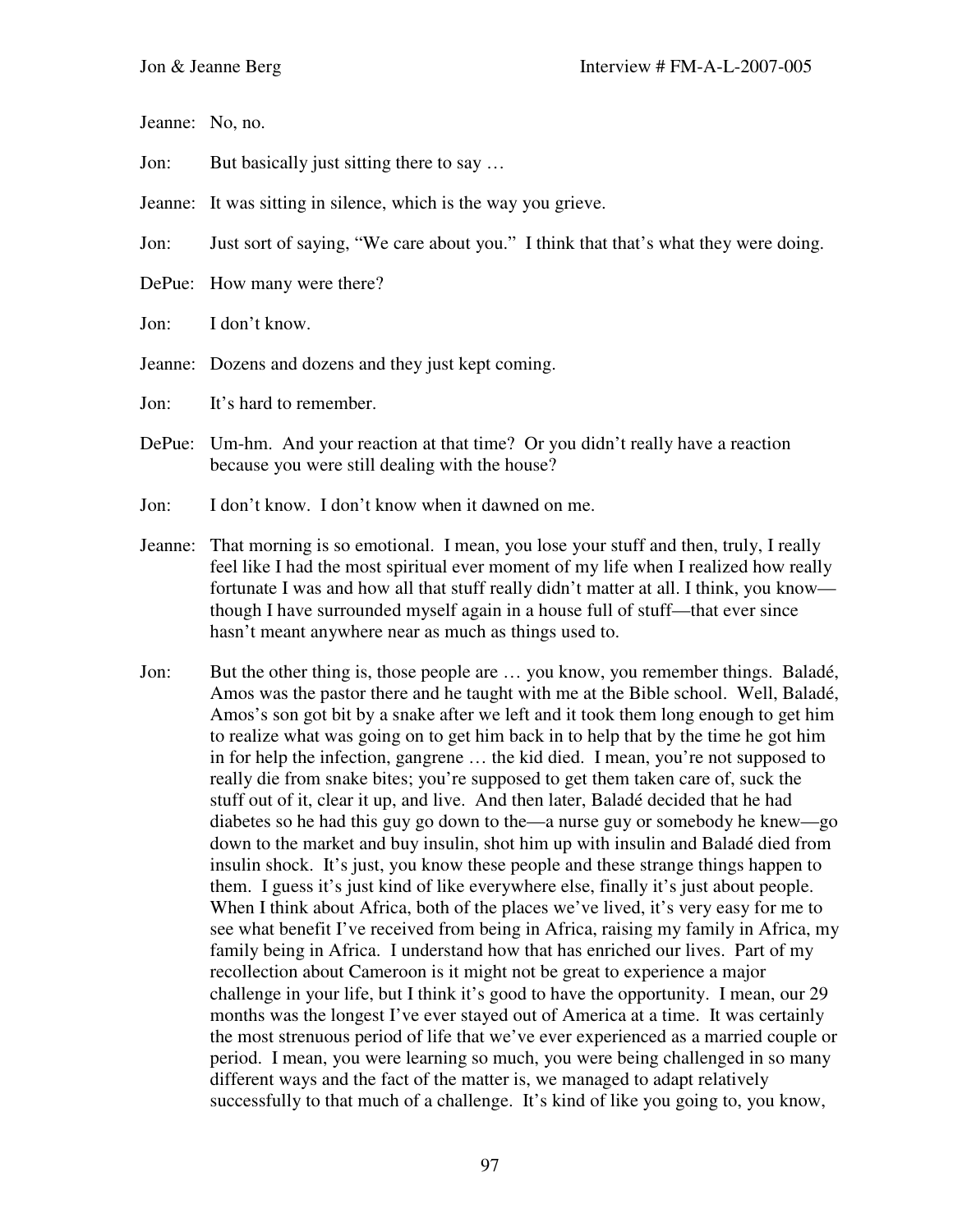paratrooper school. You know, you made it. That's kind of how I feel about Cameroon. And I'm very grateful to have had the opportunity to be challenged like that.

- Jeanne: And I truly feel that that's a bond between us, that there is nobody else in the whole world who understands that like he does, or what I went through like he does.
- Jon: Nigel Barley, the guy that writes these books, this English anthropologist, one of the most fascinating people I've ever gotten to know in my whole life out there in the middle of nowhere. Kim Bradley—we have Barley and Bradley, you can almost spell their names with the same letters—he now is a major big shot with Goldman Sachs. He makes millions of dollars a year and when we met him he was a recent English graduate from Arizona. He went back to school, got an MBA at Columbia, got involved with GE Capital and then with Goldman Sachs, buying vast amounts of real estate for their funds.
- DePue: But in Cameroon he was …?
- Jeanne: A Peace Corps kid.
- Jon: He was a Peace Corps volunteer?
- DePue: A Peace Corps volunteer.
- Jon: A great guy. And he moved onto the mission station because the house they had put him in in town to live in was right next door to the TB sanitarium. When the Peace Corps doctor heard that he said, "You can't live next door to a tuberculosis sanitarium." So, you meet interesting people and I guess it's, you know—what we contributed to Africa or gave to Africans—I have no idea.
- DePue: So, you're at the point that you figured out that you got a lot more out of it than you think you gave to them.
- Jon: Well, I know I got a great deal out of it. I don't know what we give to them. I mean, certainly I don't bring God to them. They know about God. Certainly they wanted us there. I mean, we were there because they wanted us there. In Cameroon we provided essential logistical support and sources of income. We were a major economic resource.
- Jeanne: Endless source of amusement I'm afraid.
- Jon: Yeah.
- DePue: But, thinking back on it, it's got to be incredibly heartwarming to think about the response you got after the fire and that's as much a symbol as anything.
- Jeanne: I don't think we would have known how much they cared for us if that hadn't happened.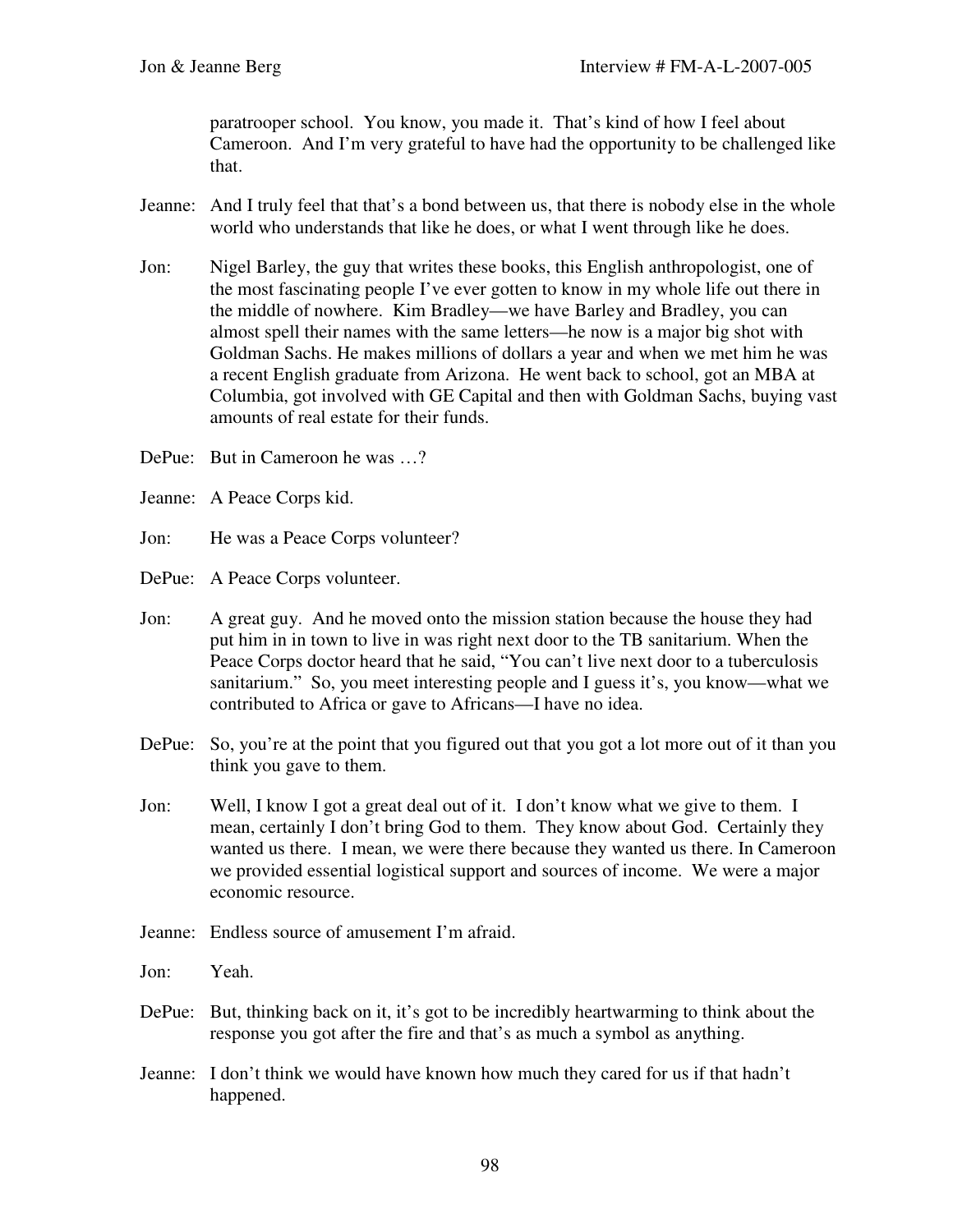- Jon: Yeah. I mean there are things that mean a lot to me. In a picture where Mike's getting baptized especially, where we have Norwegian missionary sponsors. I mean—talk about interesting people—their daughter ends up being a fashion model in Paris with Yves Saint Laurent. I mean, good grief, is it just odd that so many, kind of, the Blues are there and their kid ends up on the Last Comic Standing. It's like, I've met a lot of people in the world. Their kids aren't doing all of these crazy things. It's like there's something in the water over there. You meet a lot of very extreme personalities and I really like that. And then when you're living in a remote African village you meet a lot of extreme personalities because they're shipped up there. Everybody's in a stressful environment and it's interesting to watch what happens.
- Jeanne: But there were also like one guy comes pedaling up on his bicycle and it was a European of some sort.
- Jon: An English guy.
- Jeanne: And he was bicycling across Africa and just came pedaling up to our mission station one day. We would have airplanes come and land in the field next to the mission. There would be people from God knows where and just doing something.
- Jon: So it was all about, if you think people are interesting then Africa is a really interesting place because that is basically what there is.
- DePue: Well, the next part of this, and we do have to end someplace tonight I'm afraid.
- Jon: Well, let me finish my story and then I'll let you …
- DePue: Okay.
- Jeanne: Then I'll let you quit. (DePue laughing)
- Jon: That picture where those Norwegians are there, of the baptism, I think that's kind of the coolest thing, because he was actually baptized by Ahmadou Joseph, who is an African, a Cameroonian pastor. I think that's representative of so many things in our lives because Ahmadou is a Muslim name, Joseph's his Christian name, and he was obviously a Christian pastor. That's kind of this hodge-podge of cultures and religions, and the way the world really is, a complicated place. And it just meant a lot to me that I wasn't there baptizing, we were there receiving ministry and giving our child into the hands of, sort of, Africa. The baptism was in at least a church all the time. I mean, he baptized him in French for the people who understood French, and in Pulaar for the people who didn't, and I think that that was important. I really think that's important. It's okay that we learned a lot more maybe than we taught, because we were there to be servants of people who never had servants, to help these people, to let them call the shots. That was a new role for Europeans to have in that place. I think we were still way more powerful and way richer, but we were pretty respectful of them and I think it meant a lot to them, too.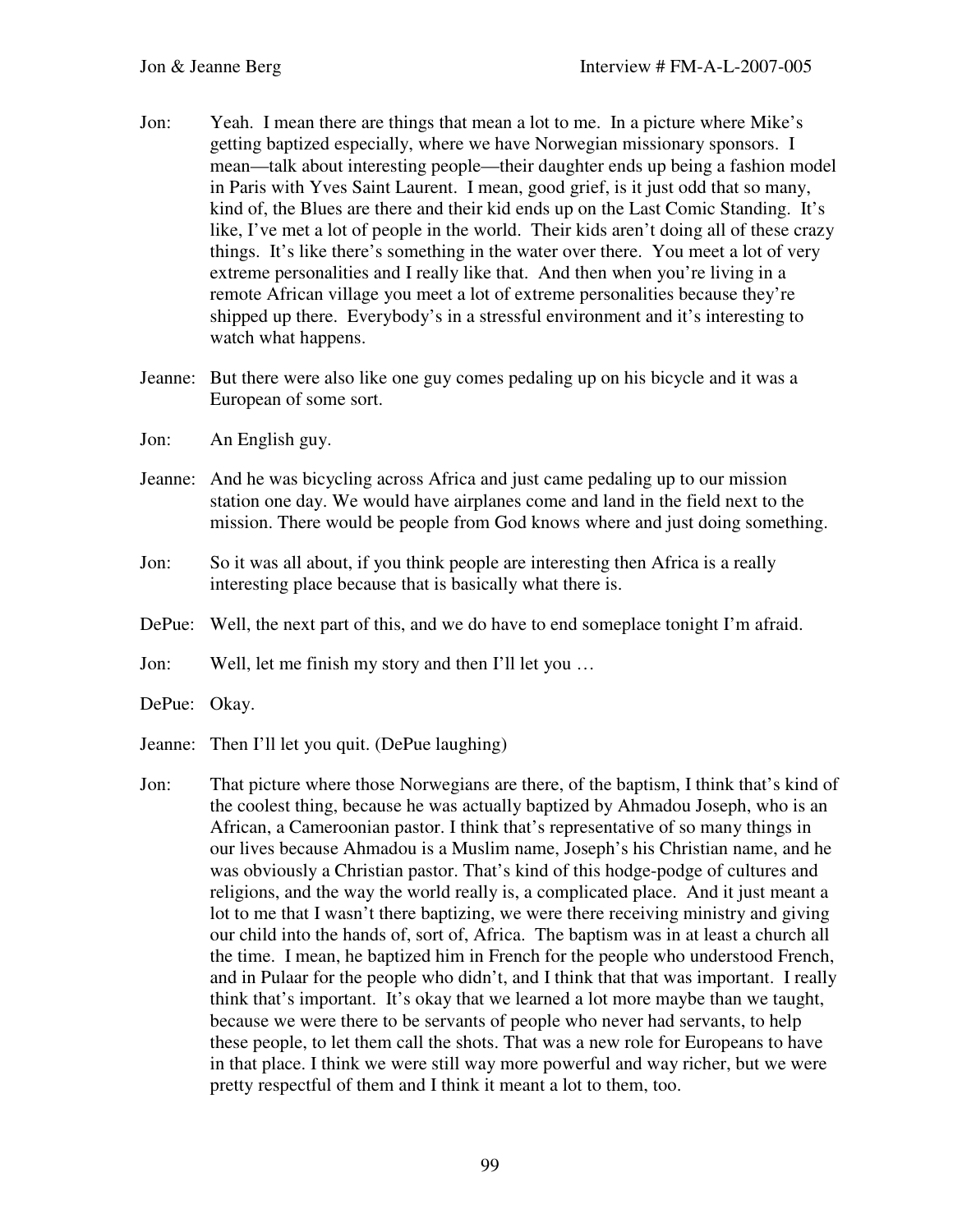Jeanne: It was awesome.

Jon: I think it meant a lot to them that we had kids there, you know.

- DePue: That's a sign of commitment that ...
- Jon: Sure. I mean, we had children. Jeanne forever had women pulling up her blouse to see how she nursed the baby.
- Jeanne: If I had the same plumbing as they did.
- Jon: It's like, she could have said, "You can't to this to me." But she didn't say that to them, she just said, "Oh, I know what you're doing here."
- Jeanne: And, "Yep, it works the same way for me as you." And we had a moment, mother to mother. We speak the same language, but …
- Jon: So, it was the most intense … the whole thing. From going to France to going to Africa was the most intense. We lived more intensely in that 3-1/2 year period than we ever have.
- DePue: Well, I think that's probably a good place to stop for tonight and next time we get together we need to talk a little bit about Fairbury and the way to Senegal and I think there will be some interesting contrast between what you had in Africa and what you experienced in Fairbury. So, with that, until next time. Thank you very much Jon and Jeanne.

(End of interview #2. Continue with interview #3)

Interview with Jon and Jeanne Berg # FM-A-L-2007-005.03 Interview #3: Tuesday, June 26, 2007 Interviewer: Mark DePue

DePue: Today is Tuesday, June 26, 2007. My name is Mark DePue. I'm the Director of Oral History at the Abraham Lincoln Presidential Library. I'm here for part three of a series of interviews with Jon and Jeanne Berg. Jon is currently the pastor at Atonement Lutheran Church here in Springfield, Illinois. We are right now sitting in their dining room? I guess that's where we are. Where we left off last time, Jon and Jeanne, was just basically finishing up your time in Cameroon and the decisions to come back home, the fire, the subsequent decisions and, Jeanne, your harrowing trip from Cameroon to France to the United States. I think that's pretty much what we ended up with. Jon, I think what I'd like to start with then is talk about how you ended up being assigned to Fairbury since your departure from Cameroon was a little bit in haste.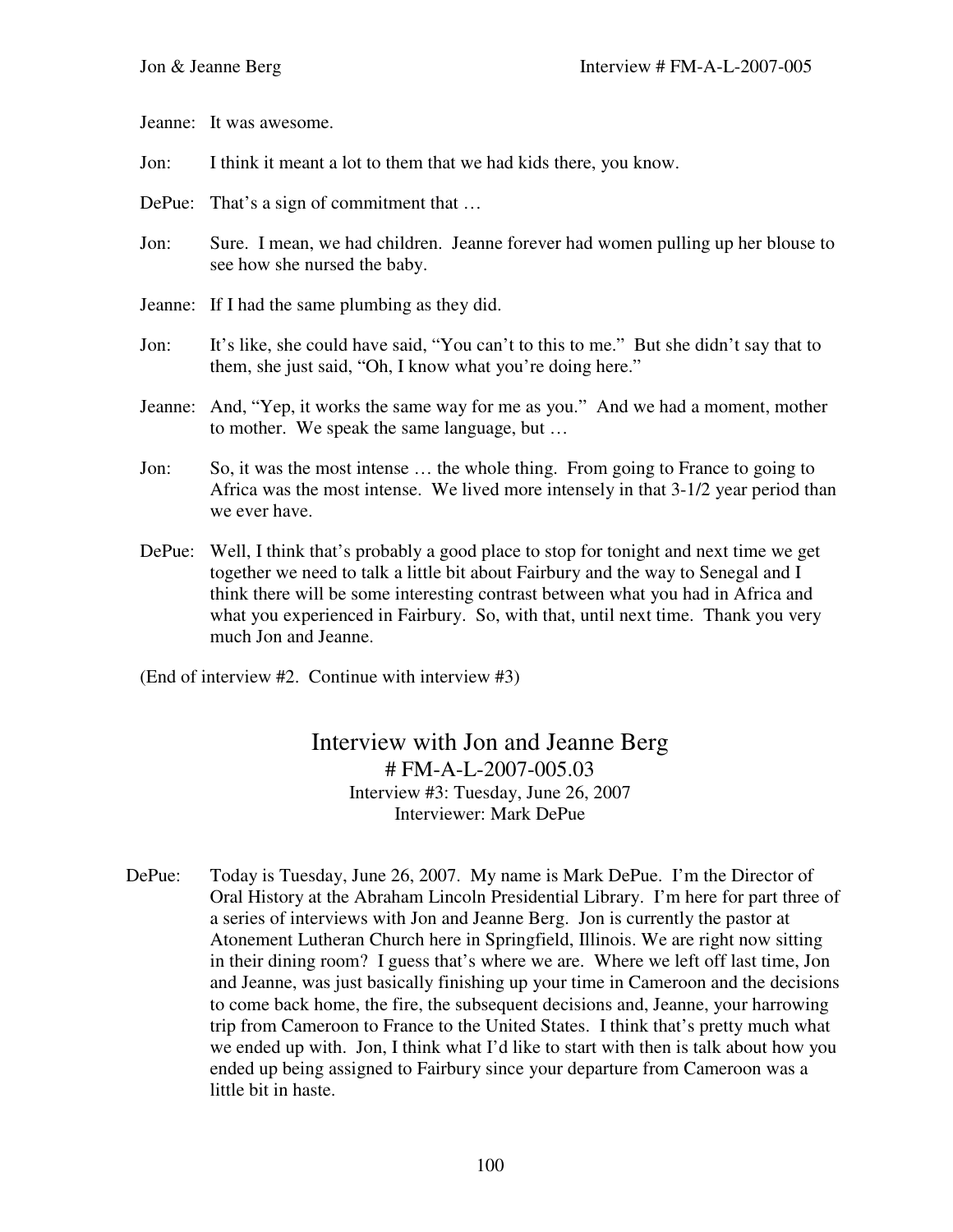- Jon: Yeah, we didn't quite know how it worked to receive a call in America, since we never had. Obviously I didn't know how I'd be received having literally burned our way out of our first call. I left Cameroon and arrived in America on December 22, along with Harriet Stovner, who was coming home for the last time, having retired as a missionary and having gone to Africa for the first time the month Jeanne was born so she had been there a long time.
- Jeanne: January of 1950.
- Jon: And we didn't, in the earlier tape, tell Harriet's stories, but we certainly could because there are lots to tell.
- DePue: Well, why don't you give us a quick thumbnail of that then.
- Jeanne: Harriet was famous for inviting you for a meal. She'd say, "I'm going to meet you at the intersection of such and such road and such and such dirt path." So you would go out into the bush and there she'd be, with a linen tablecloth spread over the front of her car. She would have her china and teacups and crystal and she would have a meal. She brought out and served you there in the middle of nowhere on her china and crystal and linen tablecloths.
- DePue: Where did she live?
- Jeanne: She had lived in Poli where we had lived and had had trouble living at that situation, getting along with the other people there and made the decision …
- DePue: The other people being missionaries?
- Jeanne: Other missionaries. …and made the decision she wanted to go farther out, so she lived in Godé, right?
- Jon: Godé was, yes, another mission station. There were kind of mission stations scattered around because there used to be more missionaries. Now, as we speak today, there are very, very few indeed, but it has been a gradual—missionary work was 19th century, early 20th century, mid 20th century. It's kind of in decline, at least in many denominations now. So she lived out there in a house by herself. She had a driver that took her everywhere and she loved to travel.
- Jeanne: Because she didn't drive herself?
- Jon: Yeah, she was a demoiselle. Everybody in French said mademoiselle means miss. She was one of these famous demoiselles that was always a demoiselle and never got married and devoted herself …
- Jeanne: She was wonderful.
- Jon: Devoted herself to the Lord.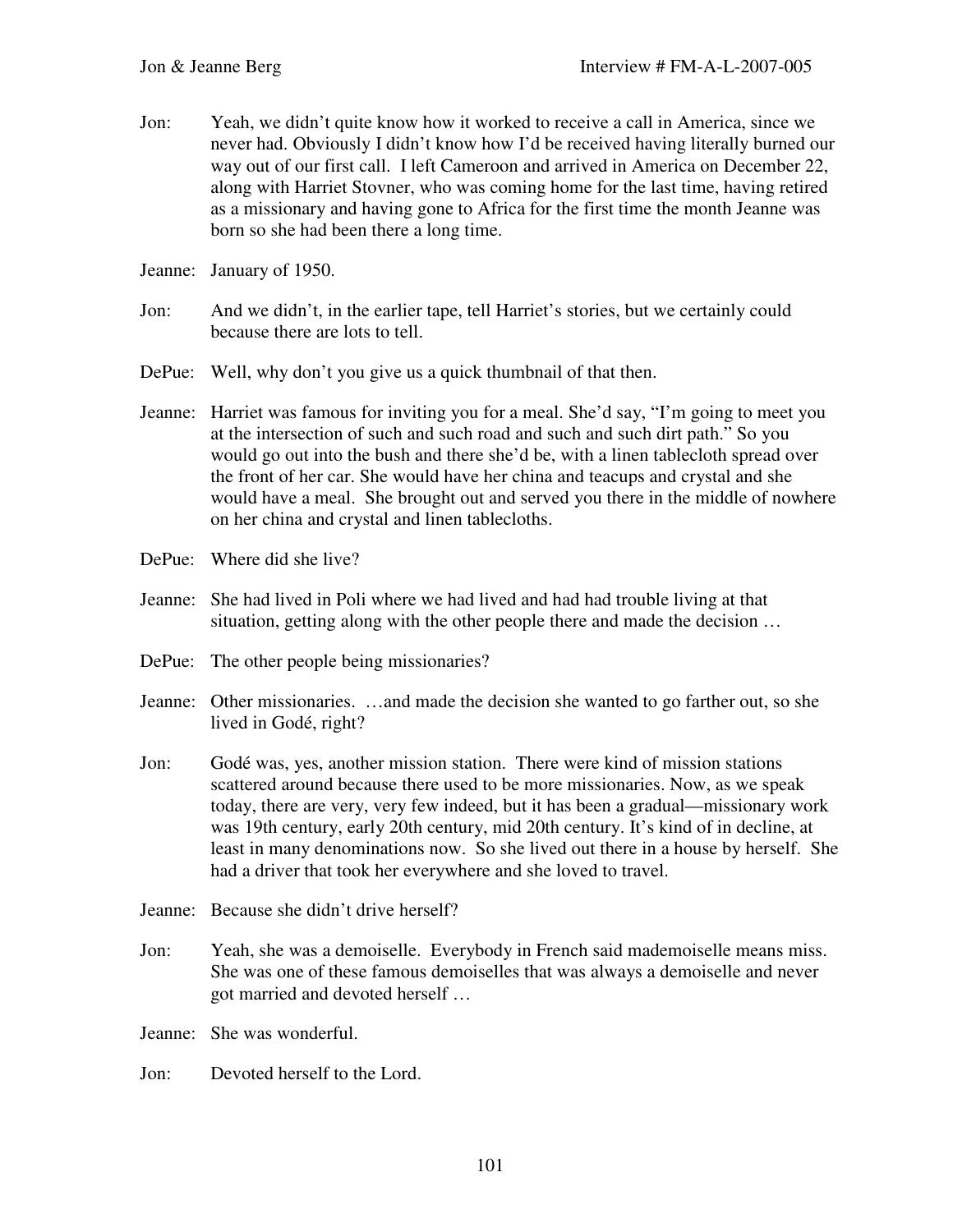- Jeanne: Yeah. Like, if she decided there was a special service or something going to happen, she would get her driver to drive her into me. She'd have me wash and set her hair and then she'd take off back into the bush so in the morning she could take out her curls and look extra beautiful and fashionable.
- Jon: She lived about an hour further out in the bush and the reason she went there was because my colleague and she, before we arrived there—which is one of the reasons they wondered about us living in Poli—because Harriet had literally been there for 25 years. She was pretty well African-ed. You know, she knew how to handle Africa. She and our colleague there, Ernie, got in a dispute over something and Ernie got up in church one Sunday when he was preaching. Everybody, of course, knew that he and Harriet were having this dispute. Ernie announced to the congregation that they should no longer listen to Harriet because she was possessed by the devil. (Jon laughing).
- DePue: And she took objection to that?
- Jeanne: And Harriet packed up and moved out to Godé.
- Jon: That was her last day in Poli. Some things she wouldn't accept.
- DePue: And so, you know, if you didn't think that Poli was far enough in the sticks, she found a place …
- Jon: Oh yeah.
- DePue: ... that was even farther back.
- Jeanne: And, you know, like some people go out for a movie on Saturday night for a date, Jon and I would get an invite from Harriet and feel like we were, you know, going out. We'd pack the kids up and run over to Godé for dinner and dinner conversation.
- DePue: Now, was she a missionary herself?
- Jeanne: Oh yes, yes.
- DePue: And what church?
- Jeanne: Lutheran. Lutheran.
- Jon: With us.
- Jeanne: She was one of ours.
- DePue: Oh okay, okay. And I've lost track now after all of this. You mentioned her when you were coming back to the states.
- Jon: Because we came back together on the same flight.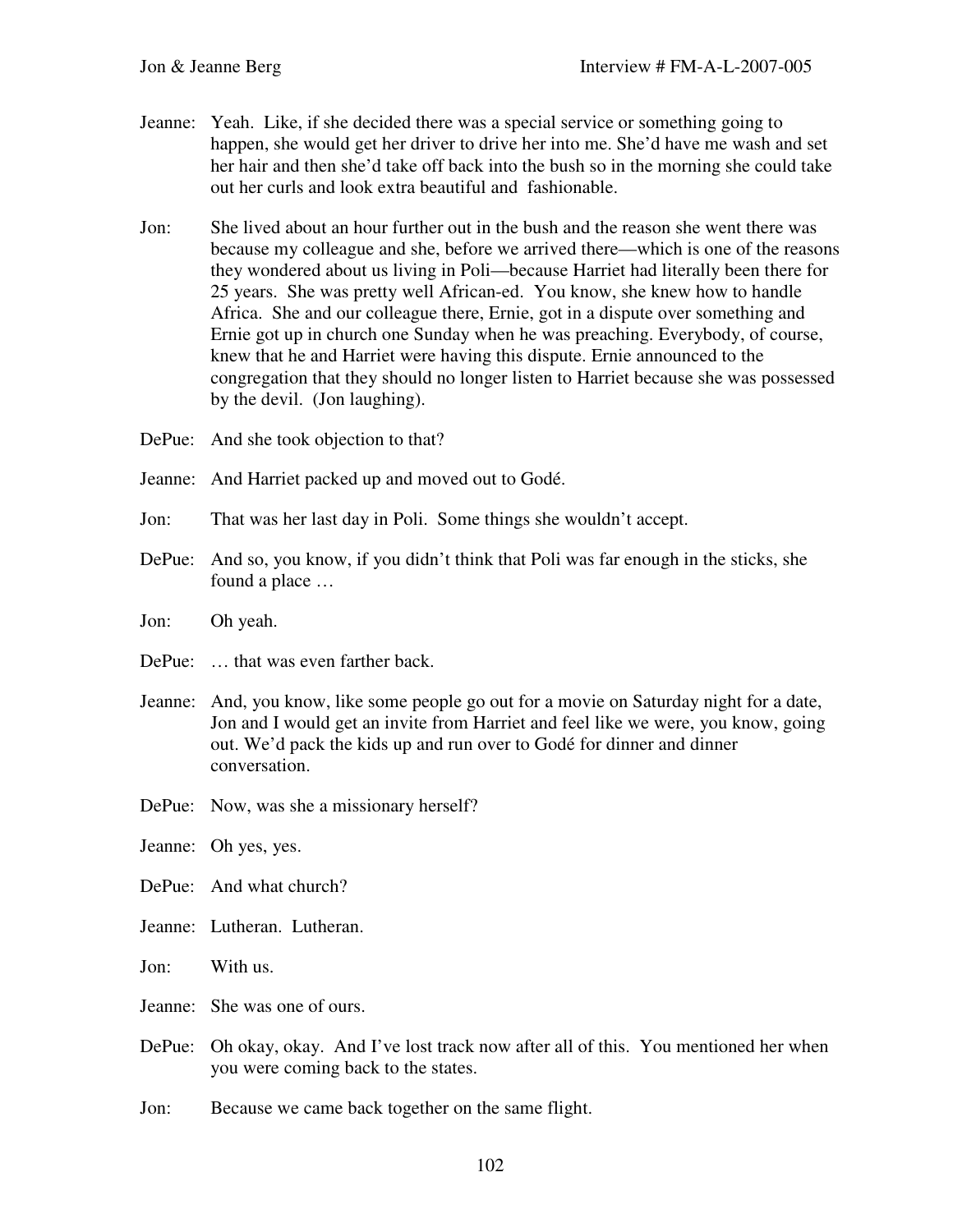Jeanne: Yeah, she retired.

- Jon: Harriet was extraordinarily fond of us. It was nice to have people who really, really like you, because not all of our colleagues really, really liked us. (Jon laughing). And so we ….
- Jeanne: It was a mutual feeling. We adored her.
- Jon: We appreciated her.
- DePue: And what was the reason that she came back to the states after all those years in Africa?
- Jon: She retired.
- Jeanne: Yeah.
- DePue: Okay. How old was she when she got there?
- Jon: Probably 35.
- Jeanne: Yeah, I would guess that she was in her 30s. She didn't go right out of college or anything.
- DePue: Okay, so she was getting close to 55 or so? 60?
- Jon: Sixty-five.
- Jeanne: Yes, um-hm.
- Jon: And she lived up into her 90s. She may have died now, but she's lived up into her 90s.
- DePue: Okay, okay.

Jon: In Minneapolis.

- DePue: So, again, we were talking about how you ended up in Fairbury.
- Jon: When we came back we didn't know what to do and We decided that we would like to live somewhere between South Dakota and Illinois, because I was from South Dakota and Jeanne was from Illinois and we had no idea. We would be paid two months by the mission.

Jeanne: Salary.

Jon: Salaried for two months because we'd spent two full years in Africa and they would pay us for two months after which time we were just out of luck.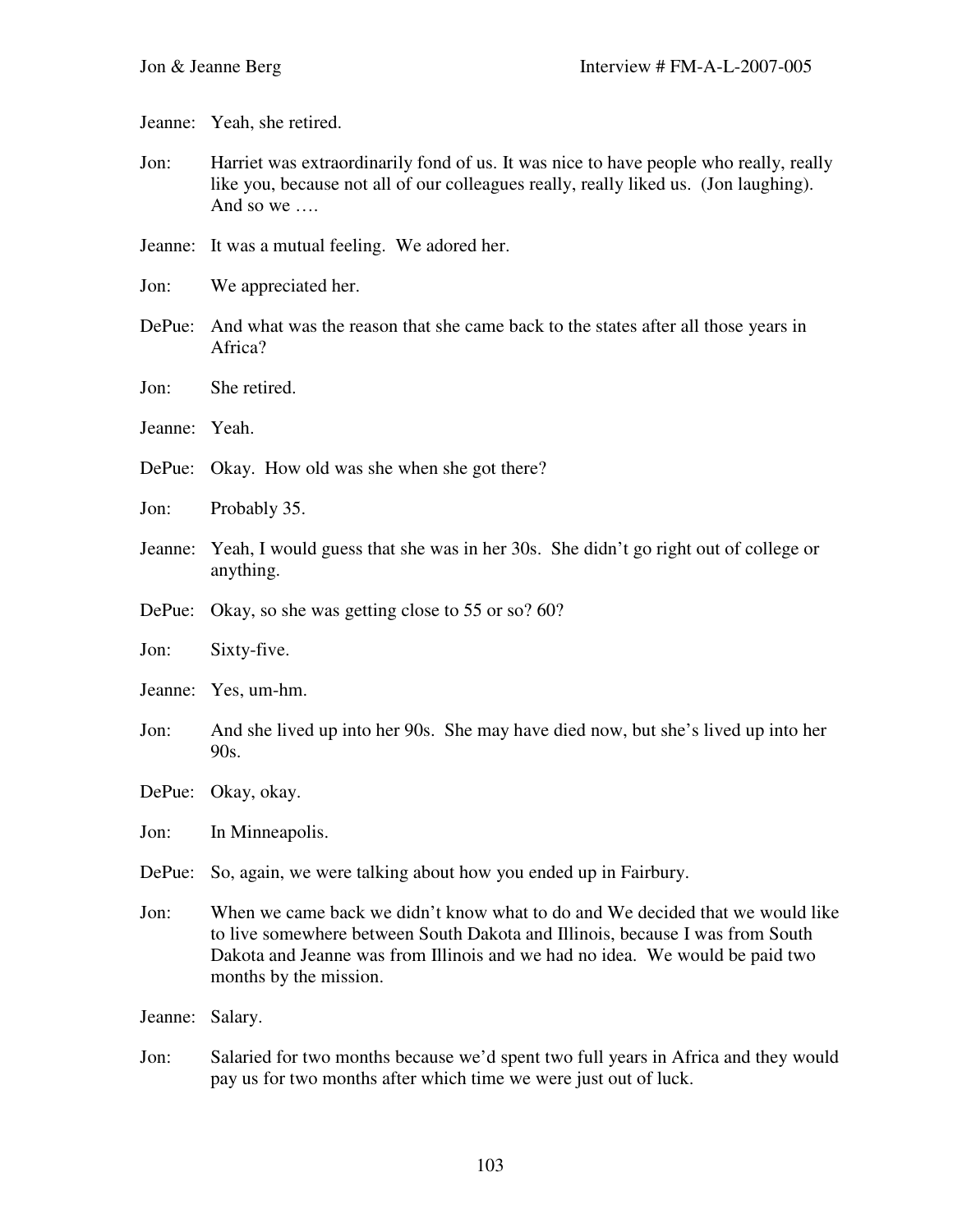- DePue: Okay, now Jeanne, you came back and went up to Oak Park?
- Jeanne: Yeah, I came back and I moved in with my parents, who were living in Oak Park, with the two kids.
- DePue: And it was a while before he came back.
- Jeanne: Yeah. Mike was born in September and he was baptized in October and so I came home probably about two weeks after that. I extracted a promise from him that I would agree to leave and go home ahead of him as long as he would agree to be back with us in the states by the holidays. That would have given him time to finish the Bible school thing and close up the finances for the year. He was in charge of the finances for the north district, I guess, of the church.
- DePue: And you just barely made that commitment.
- Jon: Yeah, I got home on the 22nd of December.
- DePue: Okay. So it wasn't that long a time period.
- Jon: Six weeks probably.
- Jeanne: Um-hm, um-hm.
- DePue: Okay. And then you had two months and were you in Oak Park as well?
- Jon: We were drifting around. What I remember is this. We received a call from Bishop Osterbur, Ehme Osterbur, of the Illinois Synod of the old American Lutheran Church and he said, "I'd like you to interview at a church." We interviewed on January 22 of 1980. I know that because that was Jeanne's birthday and she didn't necessarily think spending her birthday interviewing for a job was the best way to do it, but that's what we did.
- Jeanne: Here was the thing. We had been overseas for essentially three years. January 22 was also my father's birthday and for the first time in three or four years I was going to get to celebrate with my dad and have my kids and everything there. I was feeling particularly needy of family at that point, obviously, and so I thought, "Humph, that's not good, I have to go down and interview on my birthday." But we pulled up in front of the parsonage there and I changed my mind. I went, "Man, after where we had lived in Africa, this place was unbelievable."
- DePue: And this was, I take it, Fairbury?

Jeanne: Fairbury.

Jon: Yeah, it was a four bedroom all brick house, ranch house with a fireplace and with a living room and with a family room and a kitchen. It was a year and a half old.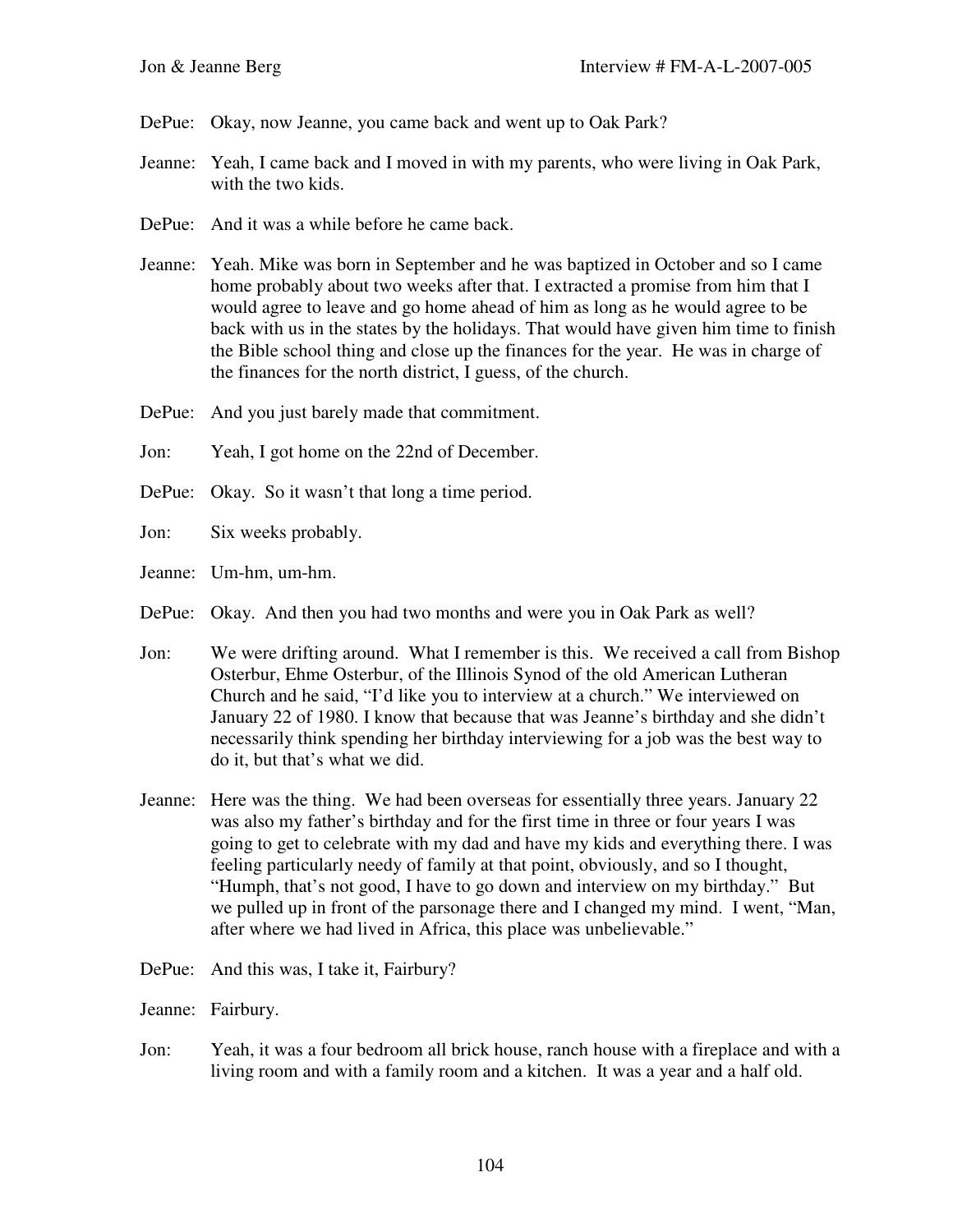- Jeanne: It was the world's nicest parsonage. I think it was decided by a committee of women and everyone got to put in what they all felt was necessary in a house, so it had everything you could want and then some.
- Jon: The garage was about three times nicer than our house in Africa.
- Jeanne: Yeah, it was paneled and heated.
- Jon: It was heated and paneled. (Jon laughing). And had a big walk-in closet in the garage.
- Jeanne: It perhaps even had running water, I don't know. (Jon laughing)
- DePue: Not a bad birthday present after all?
- Jeanne: No.
- Jon: Yeah. Her line was—when we were looking through the parsonage—she looked at me and she said: "I'd kill to live in this parsonage." (Mark and Jon laughing).
- DePue: So, I take that same day you had an interview?
- Jon: Yeah, and the thing is I had Jeanne come to the interview. I've only ever had a couple of interviews for congregations in America. Both times I've asked her to come because my thinking is, if it goes well, fine; but if it doesn't go well I want her to know what happened so she can tell me what happened or so I don't have to try to explain it. And so we met with this committee and I guess the interview went fine and by the end of the interview they said, "If we were to call you, what would you do?" You're supposed to say, "Well, I would prayerfully consider it." I said, "If you were to call me I'd take the call,." They said, "Good, we're going to call you." So it was kind of a nice … it was less of a sort of dangling conclusion to this kind of a meeting that is typically the case.
- DePue: Did you have any opportunity to express your opinions about anything or was any discussion directed towards you, Jeanne?
- Jeanne: Um, as far as, like did they interview me? Not really, and that's the way it should be. I mean, they truly interviewed him. I was just sitting here thinking, "He's never come to any of my interviews, but …" (Mark laughing). It's a little bit different, because, yeah they do look at the whole family and they do look at other things. When we were there, obviously, we had a chance to like meet the congregation and they got a chance to meet us, which was really nice We were, you know, feeling like we were enveloped in caring people right from the very get go.

Jon: Was that all at the first time?

Jeanne: Yes.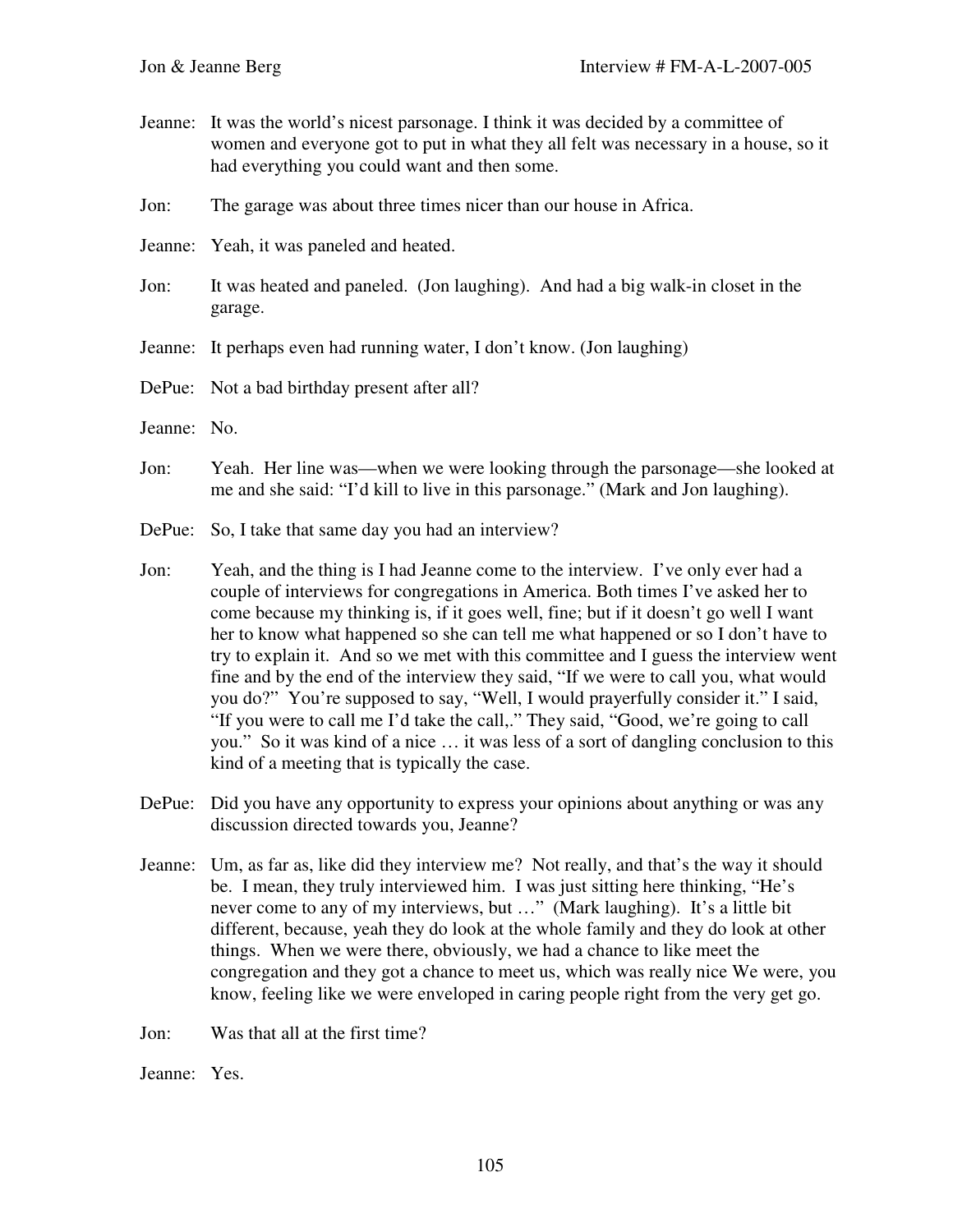Jon: Or did we come back?

Jeanne: No.

Jon: That all happened that first meeting?

Jeanne: Um-hm, yep.

Jon: Good grief.

DePue: Okay, now, one of you gets to tell me a little bit more about Fairbury as a community.

- Jeanne: Well, I'll just say a little bit about how we were welcomed there. We made an appointment to show up on a certain day to move our stuff in. Remember, we had lost essentially everything in a fire. We had been given some donations from people and had bought a few little things here and there. We had had some stuff in storage, so that was nice. But we pulled up there essentially with very little, much less than a family of four would normally have. We were welcomed by a bunch of ladies from the congregation. That house was clean … cleaner than it ever was after that, since I was living in it. They grabbed our sheets and towels and made up our bed and, you know, put things out in the bathrooms. I got to the kitchen, the freezer was full of frozen dinners and the cupboards were full of flour and sugar and spices and the kitchen was stocked, ready to go. They knew that we had nothing to come with, so I mean right from there you could see that they were going to be very, very caring for us.
- DePue: Okay. And how about the community itself? Fairbury.
- Jon: Twenty-five hundred people. It's defining characteristic is: We want to be here. That's why people were there. They had made a choice to not leave. Some people had married into the community and they had made a choice to not change. This was largely agrarian in both a religious and an economic sense. I mean, farming was the big industry and there was a conservative group of German Christians called Apostolic Christians and then there was a more conservative group called Christian Apostolics. They were kind of like Mennonites or Amish, but not quite, but of that similar background: they owned land and they farmed and they had big families. It made the whole community more socially and financially conservative than even a normal Central Illinois community and by and large they're remarkably conservative places.
- DePue: These two groups that you're talking about both came in in the latter part of the 19th century to settle there?
- Jon: I have no idea. There were there when I got there.
- DePue: But it was predominantly a German town?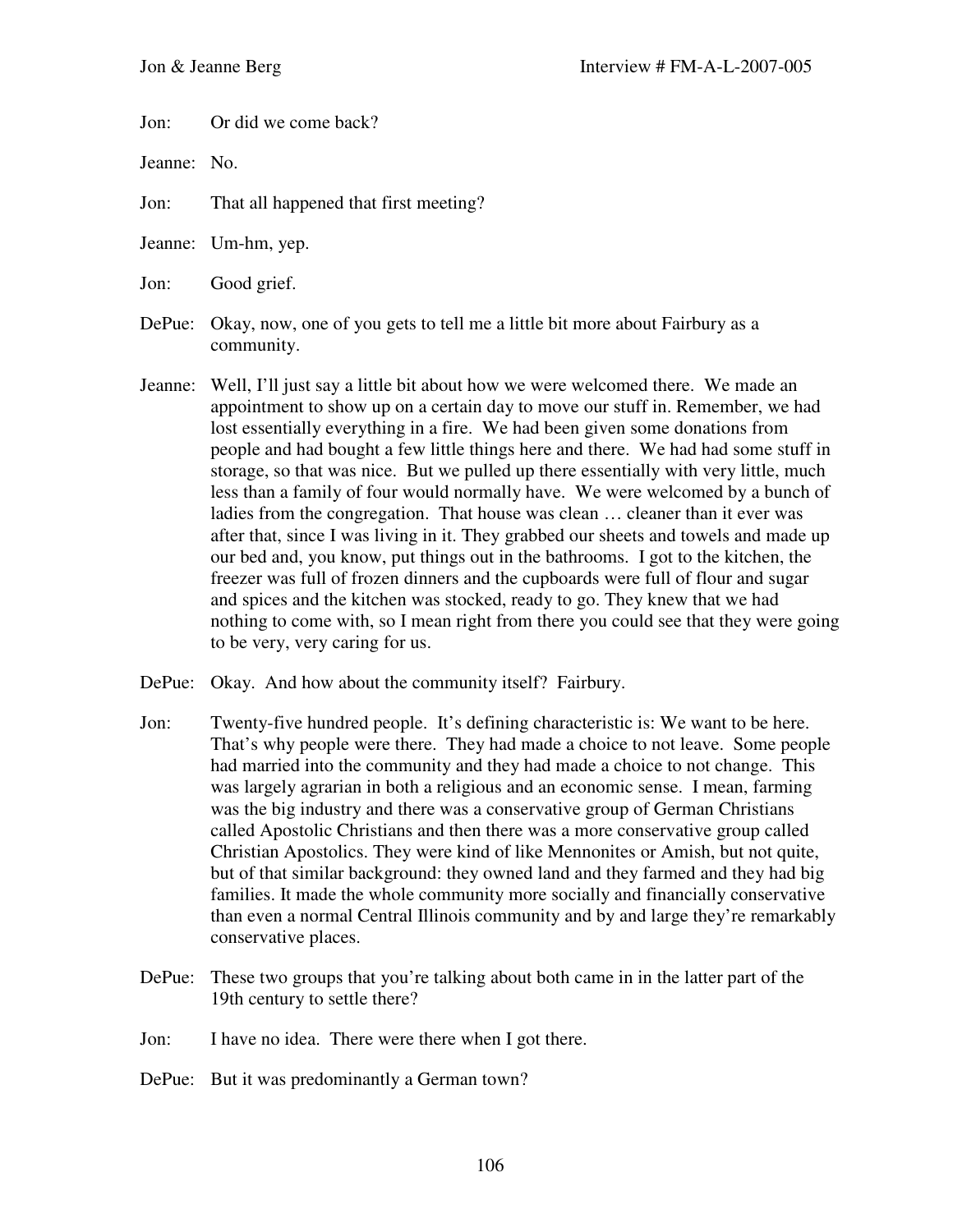- Jon: Oh, yeah, big time German town. Yeah.
- DePue: Yeah. And they're sitting on some of the best farmland in the world.
- Jon: That's right. And people were either AC or CA or formerly AC or a lot of Lutherans were ex-ACs. Then they married and intermarried and inter-intermarried and it was a fascinating kind of closed community in many ways. People really knew each other and then people tended to get married … A lot of people would get married right out of high school and about the time they were 30 they'd get divorced; then they'd kind of shuffle mates and get married again. So a lot of people have been married to each other or their kids had been married to each other, so it was a small town. I mean, which looked like Mayberry and was just as complicated emotionally and as intermixed with family feuds and joys and conflicts as you could ever imagine.
- DePue: Just as intermixed as Peyton Place?
- Jeanne: Yeah. It was definitely a place where it was who you knew. Like, for instance, you could not move into town and get a job as a teacher, like I found out, because you either had to be married to somebody who already was a teacher or somebody on the school board or, you know, whatever. There were hundreds of people who wanted to teach and very few jobs and it was definitely who you knew who got you in there.
- Jon: Well, but they would say to me, "Pastor, you have to understand, we have to live with each other." The people who lived there for generations. I understood this and it was fine with me; people like coaches, band directors and preachers were basically visiting technocrats that came and went and provided an outlet for the community to focus attention on something other than themselves and, when necessary, to focus frustration on something other than themselves.
- DePue: Well, I'm curious, who kind of laid out the ground rules and told you where the land mines were and who was with whom before?
- Jon: Nigel Barley taught me how to survive, because he taught me about anthropology. I didn't come in and say, "Here I am, I am smarter than you are." I came in and said, "I'll bet this is an alien culture to me. I wonder what the language is. I wonder what the word means." And then he taught me about kinship patterns. Well, there's nothing quite as important as kinship patterns in Central Illinois small town congregations. So, I approached Fairbury like an anthropologist and tried to figure out who I was talking to. I also approached them with the idea that they're really, really smart, because they hired me (DePue laughing) and I figure that represented amazingly good judgment on their part. I told them my first Sunday, "I want you to welcome my family like the false prophets were welcomed in the Old Testament." (DePue laughing). You know, "Be nice to me. I want you to like me. I'd like to like you, because I'm not here to not get along." And I still had to go through … you know, people would come at me and later other people would say, "Pastor, we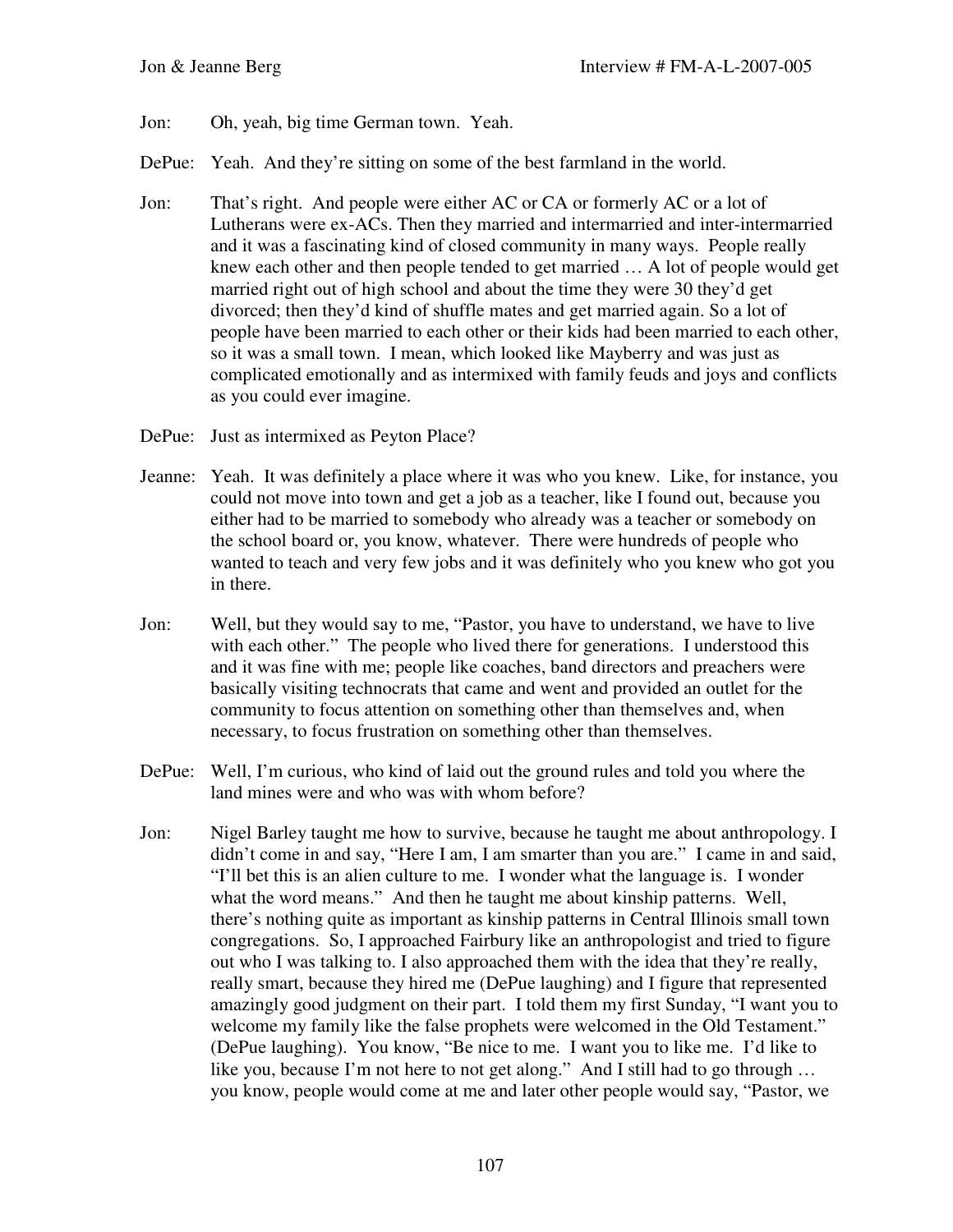knew that was going to happen. We know how these people are, but we wanted to see how you'd handle it." (Jon laughing).

- DePue: Well, maybe that answered my question as much as any. Was there one person or some people who kind of helped you figure out the community?
- Jeanne: Well, one of the things I had figured out was, I think it's a bit of a myth to say that small towns are more friendly. I think he was talking about the kinship; it's very important, most people there, their family was there and/or their high school buddies were there and so they really were sort of a closed culture. It was very difficult to come in from the outside and we figured out that everybody has to build their own support system. In Fairbury, again, it was their family, their high school buddies. We had to develop a support system, so we ended up, you know, like we'd have New Year's Eve parties for pastors, because nobody invites pastors to New Year's Eve parties because you can't have as much fun if there's a pastor there.
- Jon: We had one group, one couple, a younger couple. They were kind of new to town and they said, "That's not true. You guys are just as normal as the day is long. You wouldn't cramp anybody's style at a party." And we said, "Okay." So they had a party and we said, "Invite us." And so we came in there and we wandered around and nobody knew us. Then after awhile they said, "Oh, by the way, this …"
- Jeanne: No. Somebody pulled up outside and said, "Hey, Pastor Berg, what are you doing here?" (Mark and Jon laughing). And mid-sentence, somebody who was talking to me in all sorts of special …
- DePue: Colorful language.
- Jeanne: … colorful language, stopped what they were saying, their mouths dropped open and they changed into perfectly appropriate language. (Mark and Jon laughing) My girlfriend said to me, "Alright, Jeanne, I saw it with my own eyes." (Mark laughing) People change the way they behave when they find out you're a pastor or a pastor's wife.
- DePue: Well, that's interesting now ...
- Jon: The thing is, too, we loved it there. I mean, we didn't go there thinking, "These people are odd" or … We just liked the people and they were wonderful to us. I mean, there is always conflict in any situation.
- DePue: Sure.
- Jon: I mean, you don't get through life without people disagreeing. If the people there are, you know, a remarkably conservative group, they're also amazingly stubborn. (Jon laughing). I mean, you don't farm your way through the depression by being wishy-washy about anything.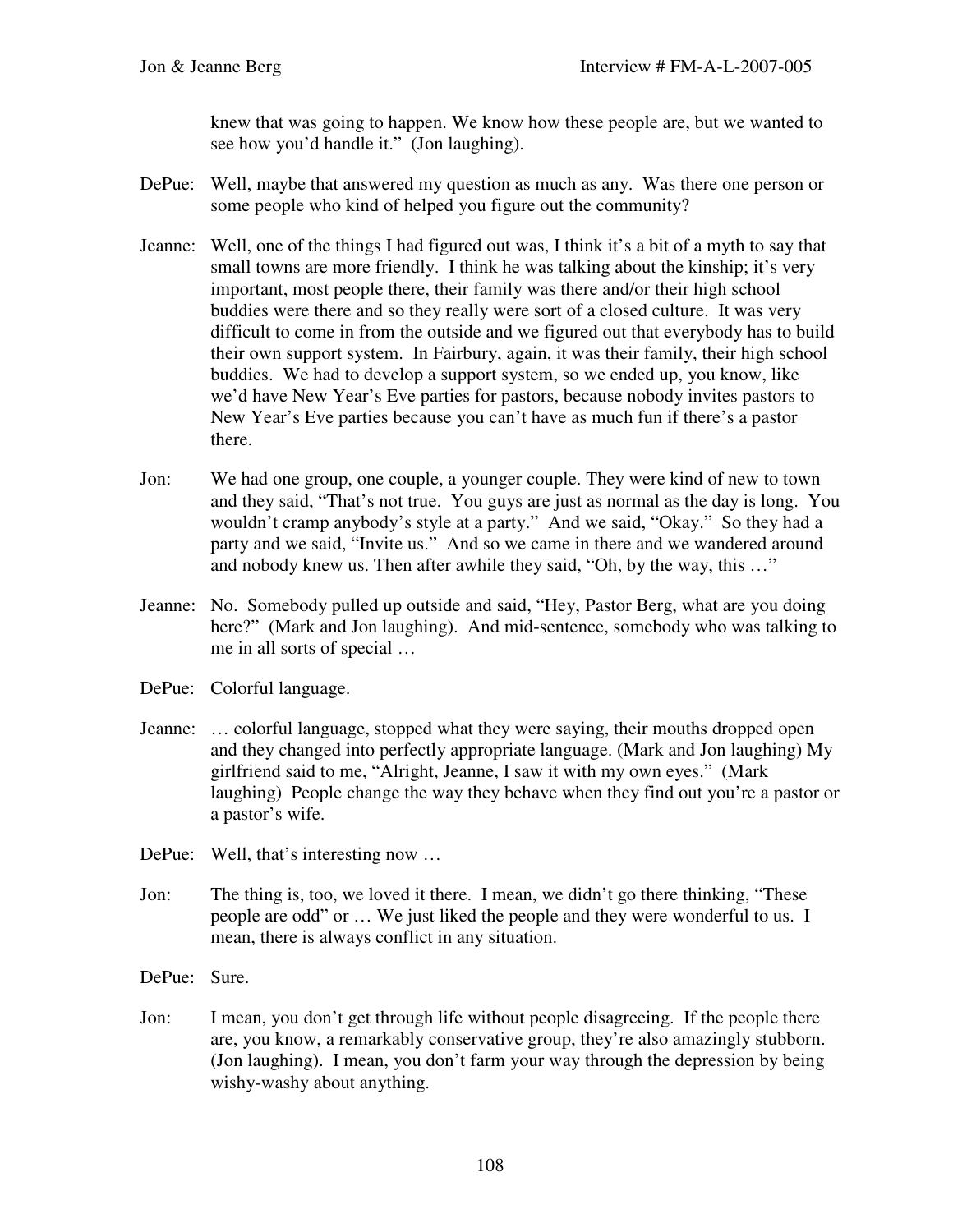DePue: Some might call them resilient.

- Jon: That's right. And they were successful. I mean, remarkably successful people.
- DePue: And, you know, this is the 1980s farming after all, and you don't survive in farming unless you are a master of a lot of different things.'
- Jon: Yeah. They were remarkably competent people.
- DePue: How many of your parishioners then were farmers, percentage-wise?
- Jon: Oh I would imagine fewer than half, because they were more in the farm service businesses, because a lot of them were blue collar, trucks drivers, construction workers, a lot of construction workers, a lot of people that worked in hardware stores.
- DePue: But many of them had farming backgrounds?
- Jon: Sure.
- Jeanne: It was a smaller version of what Springfield is: a support community for a big geographic area. That's where the doctors were, there was a hospital there, there was a nursing home there, there were lawyers, there was a small little department store, lots of little businesses.
- Jon: We had bankers, teachers. We had a real cross-section of the community.
- DePue: How big was the congregation?
- Jon: Four hundred members.
- DePue: How many in the service?
- Jon: When I left we were averaging 180.
- DePue: Very good.
- Jon: Yeah, it was great. Attendance went up from about 150 to about 180 when I was there. It was my most successful place. (Jon laughing).
- DePue: Now, Jeanne, I've heard you tell this story a couple times about the first time you met some of the ladies in the congregation.
- Jeanne: Oh, yeah. Well, it was that interview time. Like you said, we had an interview with the church council and we walk out of the church office and we walked into the parish hall and there were all of these round tables and dozens of people sitting around there. As we entered the room everyone was quiet and nobody said anything and somebody from the call committee announced to the people, "Here are Pastor and Jeanne Berg,"—actually I think we had our little kids with us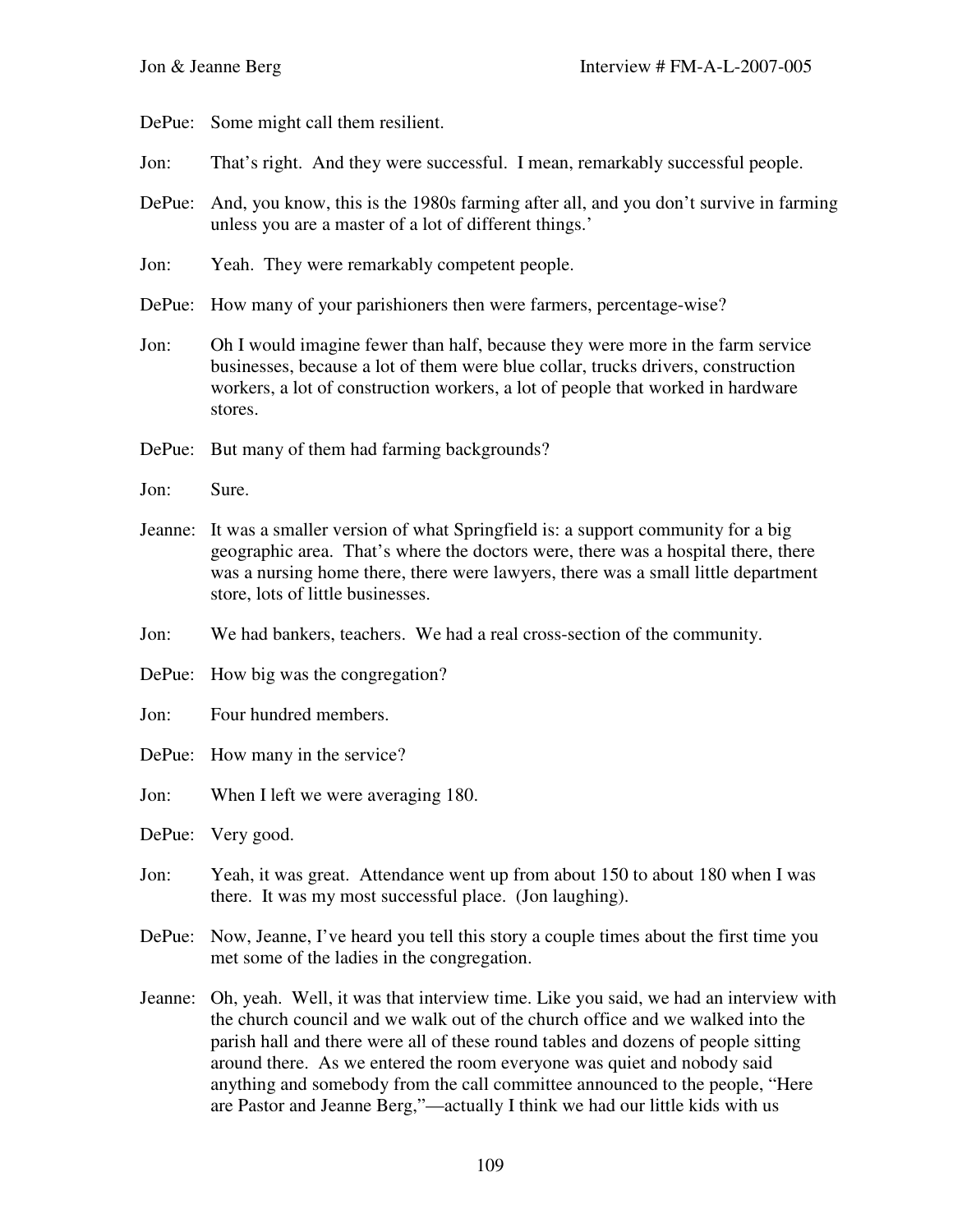perhaps—"They're here to meet you and I'd like you to stand up and mingle." Those were the words, stand up and mingle. Everybody stood up on cue and turned to each other and started talking (Jon and Mark laughing) and I really felt like, "I'm in the twilight zone." (Everybody laughing). It was so literal. Anyway, but of course, after that then we walked around and met people and they were very, very welcoming. So, yes, it was very strange.

- DePue: Well, you're leaving out the one story. Maybe you were leaving that out on purpose.
- Jeanne: Oh, yes, okay, about the shaking hands with …
- Jon: … with a person who shall remain nameless.
- Jeanne: Yes, yes, yes. I think we'll leave that one out.
- DePue: Okay. So be it. Well, I think you've answered a lot of these questions I've got.
- Jon: The other thing that happened in Fairbury is, you get close to people. This was a new thing for me as a parish pastor and it's still something that's maybe the best and the hardest thing about being a parish pastor. You get very close to people who die, and that was new. I was 30 years old when I went to that church and I had never been a pastor in an American congregation. You get to know these people and then you start doing funerals and that changes you. You really get to know people when they're dying. We had young people dying in that church.
- DePue: Well, that strikes me, because your conversations, your comments about living in Cameroon, death was no stranger for you?
- Jon: No, but it was different. I mean you kind of expected it in Africa and in America I was surprised by it more. It was more of a surprise. I wasn't surprised that Africans are so vulnerable. I was surprised how vulnerable Americans are and I think I learned a great deal about that.
- DePue: That people in general are.
- Jon: Yeah. And how conflicted life is.
- DePue: Now, a part of this is most of your married life together had been living in some very harsh conditions. Was there anything that you were surprised about in terms of adjusting back to life in America?
- Jon: I think Jeanne once said it took her 30 seconds to adjust (Mark and Jon laughing).
- Jeanne: It's funny, because you do know you're going to have culture shock going overseas. We've always advised people, don't come and visit us in Africa for one week; you need to count on being there at least two, because it's going to take you a week to get through culture shock: to be able to get over worrying about the germs and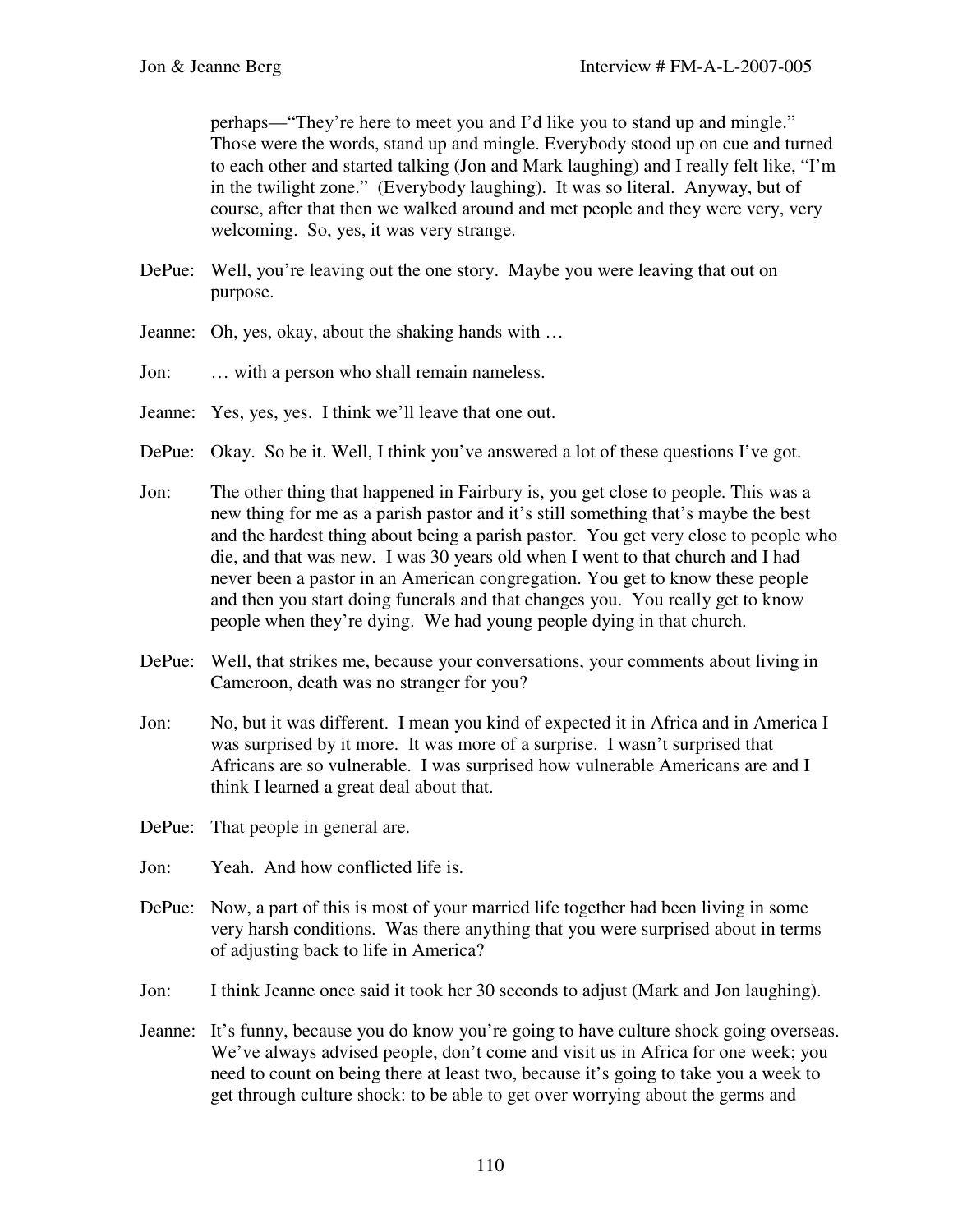worrying about the smell and worrying about the heat and start being able to see the beauty of the people and the beauty of the country and enjoy the experience. Probably I should have given myself the same, you know, thought. Okay now, remember it's going to take you a while to get used to things. I remember flying into Sioux Falls, South Dakota, one time with the boys without Jon and we would start there because we had a car stored in South Dakota and so I could have the kids visit grandma and grandpa for a few days. Then I would drive back to Oak Park and visit with my family. So we flew in there at night and I got up in the morning—of course you did not bring back deodorant and shampoo and dirty or, you know, old underwear, you came back to America to buy more deodorant and underwear and what not—so I got up early in the morning to run down to (I think I went to a Target) and wanted to just buy some basic supplies for the boys and I. I remember walking in and almost being dizzy and almost vomiting from being overcome by all of the choice. It was just overwhelming to be in that store. You know, I love shopping, and, you know, the bigger the store the better, but I remember feeling like I almost had to, like, sit down and get my wits about me before I could push that cart down the aisle with so much choice.

- DePue: That it almost was too much.
- Jeanne: It was overwhelming, yeah, it was just overwhelming. And I remember one time this was after when we were in Senegal actually, so I've skipped ahead a little bit— I landed in New York City with the boys. I was going to spend a couple of days there giving them, you know, stop at McDonald's as much as you want and go to toy stores and stuff like that before we hit the relatives, where grandma would want you to stay at home and she wanted to cook meals for you. They wanted to go out to McDonald's; that was their big treat. So I remember hitting New York City and I took the kids to some stores and what-not. Then I thought I'd take them on a trip out to the statue of liberty or the Staten Island ferry or something. I'm on the boat with the three boys and Mike, our middle son, curls up in a ball and he's weeping. I'm going, "What's wrong, aren't you having fun?" He goes, "It's just too much, it's just too much." So, I know that the kids also sometimes would experience that, you know, too many. We were in the car coming from the airport one time and Mike looks out the window and he goes, "Hey, look at all these white people here. Where'd they all come from?"
- DePue: Now, I guess to search a little harder here, what do you think exactly he meant by saying, "It's just too much?"
- Jeanne: Um, too many people, too much noise, too much experience, just, you know, he OD'd on noise. And, of course, probably New York City might have been, you know …
- DePue: Okay. How about yourself Jon, was there anything that really struck you?
- Jon: Coming back from Africa to America?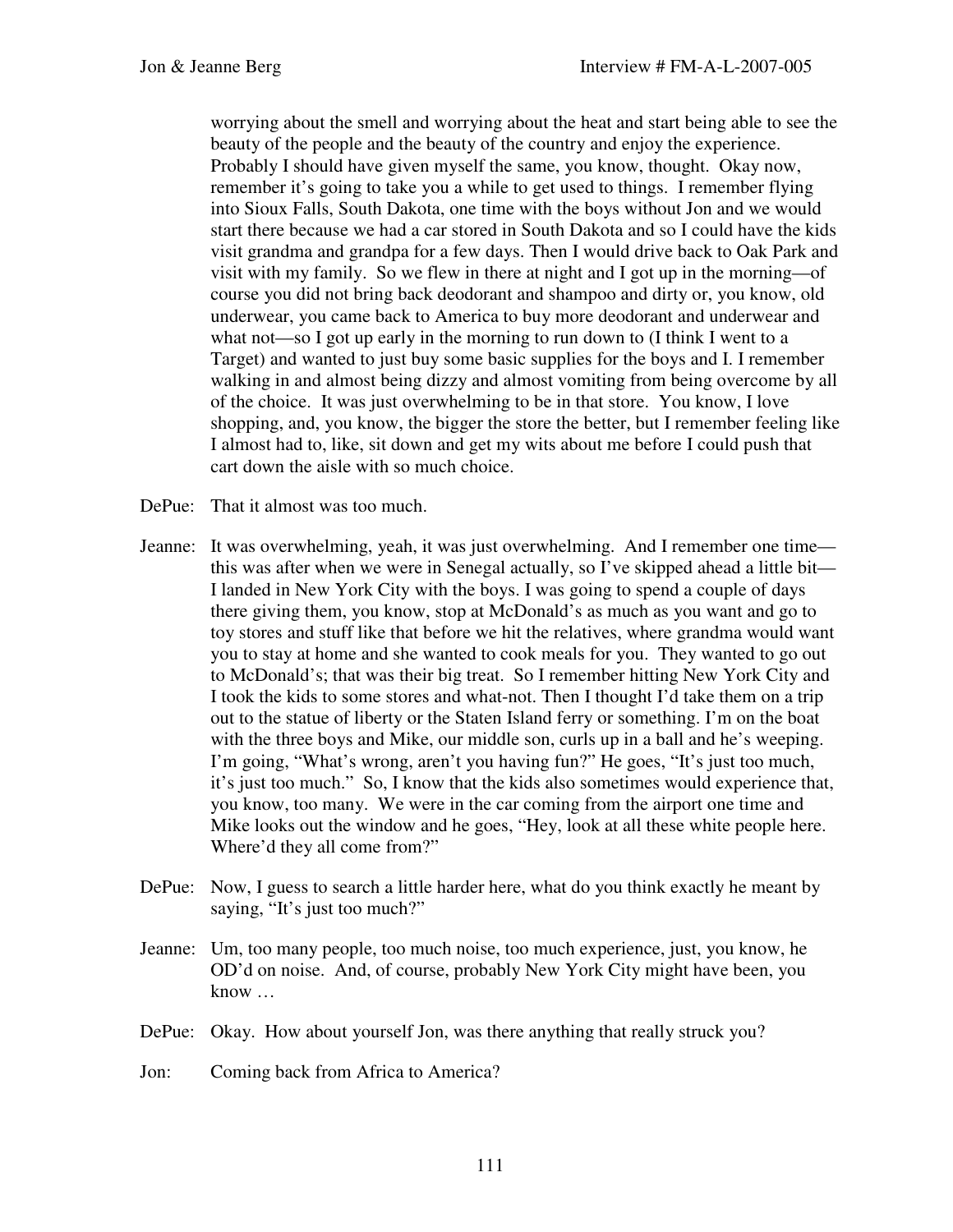## DePue: Yes.

- Jon: I guess I was trying to figure out how to be a pastor and so I don't know. I think we were tired and so I think we just kept going. We had two little kids at the time. Another thing that we should say about the people of Fairbury is they were gracious with our children who were rambunctious; that could have been something which could have caused us more problems than it did. I think the people were very patient with our kids.
- DePue: Well, that was my next question anyway. The kids started to go to school in Fairbury, correct?
- Jeanne: Well, uh, okay, so we had a couple of month old and a two year old when we first moved there and so I did, of course, being a teacher, value … you know, so we did play groups and we did nursery school. Matthew did go to kindergarten and first grade while we were there and, of course, the other two then did preschool. Actually, in Fairbury one of the things I found to do—I did not work full-time—I did a little substituting in the elementary schools for special ed positions once in a while, but I ran a community nursery school. Like you said with those AC people, they were not quite as removed from, let's see, normal conveniences or whatever as the Amish. But, for instance, a lot of them did not have TVs in their home, did not have a lot of the same experiences that other preschool kids would have. They did not put their kids into preschools. So one of the community services is, another lady and I made up a nursery school. We ran it for, I think, eight weeks every spring. It was designed to get kids ready to go to kindergarten and especially to service those kids who were not going to preschool so they had no school experience. I did it for five years, every spring, so my kids would also be involved with that, but …
- DePue: Jon, you're talking about your experiences as a pastor or as a missionary in Africa; it's not your typical congregational kind of ministry. So, what was that experience like, learning how to do it in the United States?
- Jon: I guess I just did it. I mean, some things you have to do. You show up for the meetings when you're supposed to show up for the meetings, You preach on every Sunday. You teach confirmation. You try to talk to people. I mean, I don't quite know how anybody learns how to be a pastor, because I don't think anybody does it in quite the same way. Luckily, I made friends with other pastors. I've always had good relationships with other pastors, not all other pastors, but enough other pastors that I respect, and that you sit down and you talk about things. I think the key, as far as I'm concerned, the key was we were glad to be there and in a small town. I don't care where you are, probably anywhere, it seems to me the least that people would like you to do is to be glad you're their pastor. And so it was very easy for us to say … when they asked us …

Jeanne: That is so true.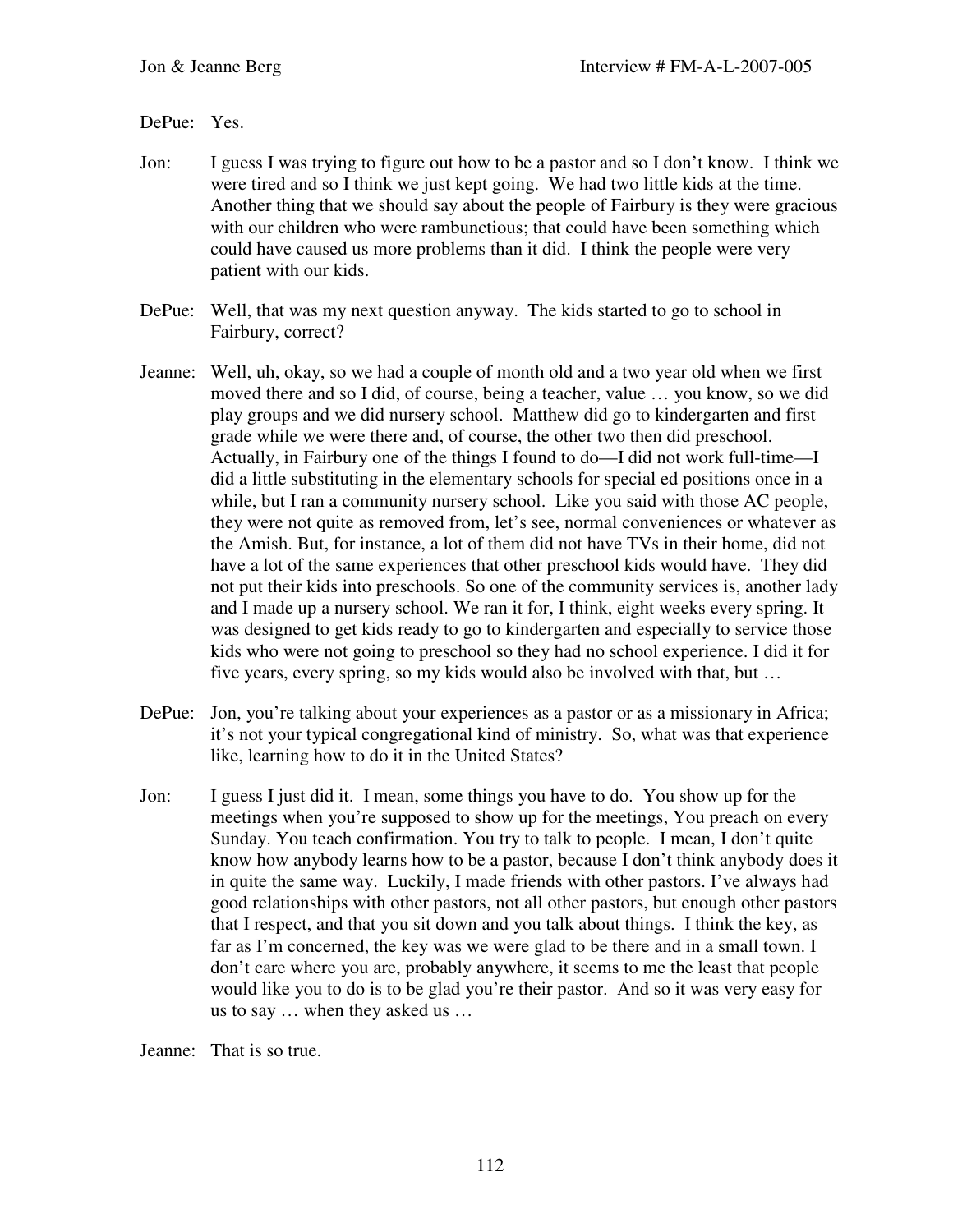- Jon: … "Do you like Fairbury?" and I always told my friend from Forrest, "If they ever ask you if you like Forrest, tell them yes, because it doesn't matter if you like Forrest or not, the identity between the community and these people is so strong that if you were to be critical of Forrest, that's a direct attack on them." So they would say, not, "Do you like us?", but, "How do you like Fairbury?" and we would say, "We're absolutely delighted to be here," and luckily, we were. So I think that makes it easy.
- Jeanne: It was a wonderful place to raise three little boys and it was like the perfect time in our life. I mean, I think God really gave us the place we needed to heal; heal emotionally, financially, you know. We weren't hurt physically or anything, but we really needed to get it together again after we had been overseas and after we had lost everything in the fire.
- Jon: And I think too, if people got a little difficult sometimes… The first time that really happened to me, I remember, this lady just got really, really, really angry with me. It was a new experience for me to be just yelled at like this and I came home to my house and I was kind of shaken. I thought, "Boy, I don't know. I wonder what's going to happen." According to this person I'd be run out of town within 90 minutes, you know. And so, like I told her, I said, "All I can say is, I hope you're wrong, because if you're right I'm in a world of trouble." (laughing) So I went home to Jeanne and I started explaining this. Jeanne said, "Well, Jon, it's not easy having to be a grown-up, is it?" (Mark and Jon laughing). "You always thought everybody would like you. Tough." Which was the best possible answer, you know: what are you going to do? So, I think one of the things I figured out was a lot of the times when people would voice frustration—they were really nice to us, but they were often in painful and frus… If it would come out directed at you, it wasn't about you; it was about them. And if you could get to the issue with them and get over defending you, then you were kind of okay. I think that was something that we were able to do. When people really got criticized for something we were doing, and occasionally they would, if they didn't like how we dressed, or they didn't like this, or they didn't like …
- Jeanne: Like how I dressed. (Jon laughing). I wore shorts uptown and somebody was really offended, yes.
- Jon: And so we would just have to say, "Well, you don't get to tell us how to dress. So deal with it." And, you know, you draw some boundaries and you live your life.
- DePue: But it is difficult, isn't it, when somebody's mad at you, not to kind of internalize it and start fretting and fussing about that?
- Jon: Yeah, it's probably impossible not to.
- Jeanne: See, and that's where my BD teacher training had rubbed off.
- Jon: The question is …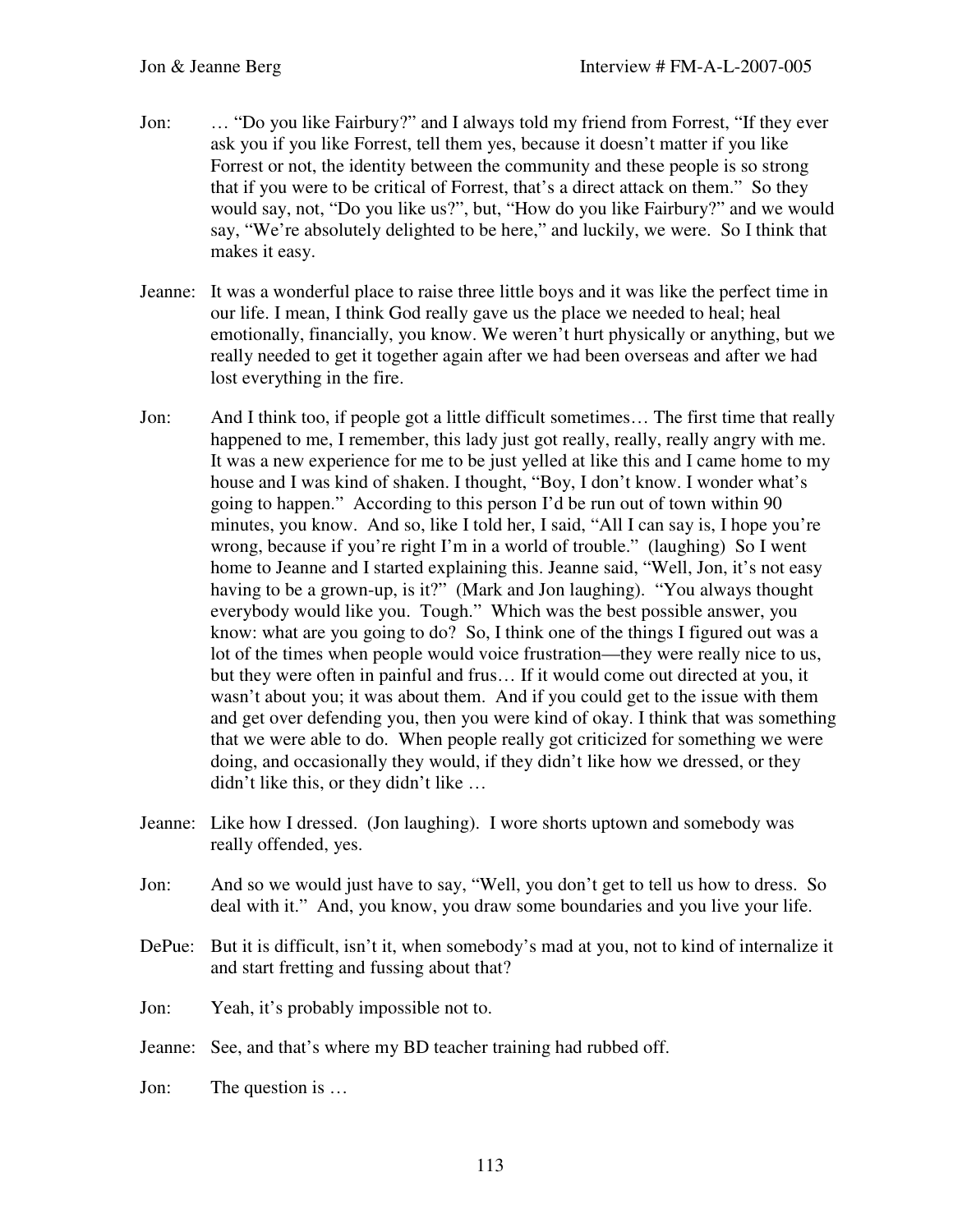DePue: Your BD being?

- Jeanne: You know, teaching behavioral disordered kids. I had been doing it before we got married and that's the lesson I had learned. It's just like he said, it's their problem, not yours.
- Jon: But you have all of those feelings, you internalize it, and then you say to yourself, "Do these feelings control my behavior and are they, in fact, the most important thing in reality?" Or do you move on and hope things work?
- DePue: I know that you did some preaching in Africa and you oftentimes did your preaching in Africa in French, correct?
- Jon: Correct.
- DePue: Did you find that an interesting or challenging adjustment to make, giving and having to get prepared for services every week?
- Jon: No. Luckily, if I didn't like to preach I would do something else. I don't understand pastors who don't like to preach. I found preaching to be interesting. It gives you something to think about/ One of the things I did early on in Fairbury was start a Wednesday morning women's Bible study where we studied the paricopes, that is, the assigned preaching text lessons for …
- Jeanne: For the coming Sunday.
- Jon: … for the next Sunday and we would talk about those lessons. There was a group of women who came and that still goes on in that congregation all of these years later, 25 years later; it was a support group that developed among these women. We would talk about the text, so I understood where they were coming from. Then I would preach what they talked about and they would say, "Well, wait a minute, you're actually paying attention to what we say." I said, you know, "I happen to think you know more about you than other people do." So I think the way that I talked to them spoke to them, because I listened to them. I guess I wasn't intimidated by having to preach. I mean, I don't have to preach. I have the privilege of preaching and I don't find it a burden and I like it.
- DePue: Did you incorporate a lot of incidents or stories or lessons from your experiences in Africa?
- Jon: I would imagine.
- Jeanne: Uh-huh.
- Jon: (Laughing). I can't remember what I preached about.
- DePue: Jeanne, did you ever hear that he talked too much about those experiences?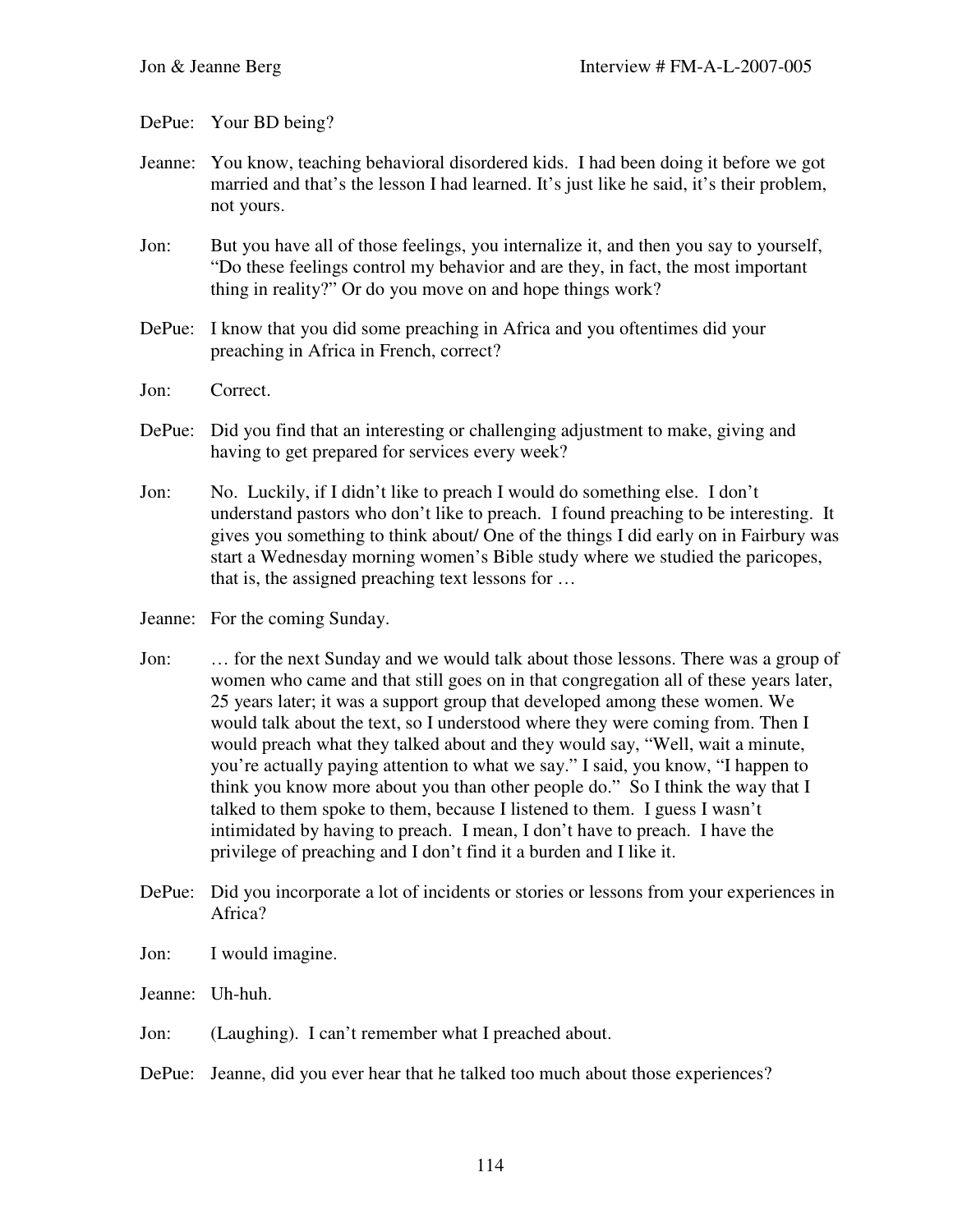- Jeanne: No. I do feel like we feel that there are times that people just can't understand it really; not having been there it's really hard to totally grasp it. I think you can talk too much about it; some people aren't interested I think he talks to people about their problems, and sometimes he would relate it to the problems he had met which people in Africa had and actually are similar to the same kind of problems you have.
- DePue: Sure. Well, it always struck me that your sermons most of the time aren't esoteric, they're very practical. They're very personalized so that everybody can relate.
- Jeanne: That's what he loved, I think –that's what I witnessed –he is such a people person that he really loved visiting people. I mean, one of the beautiful things that I was able to do is—I was at home, staying at home with my kids instead of working—we were able to go visiting all of the old people in the home, with little kids.
- DePue: Did you go out to visit folks on the farm or in the community?
- Jeanne: Oh, absolutely.
- Jon: Sure, all over the place.
- Jeanne: Yeah, I was able to participate in his ministry much more and that was really cool for me.
- Jon: And if you went to the store, there were people from church. If you went to the bank, there were people from church. If you wanted to see the people you didn't see at church that were in your church, you went to football on Friday night and they were all there. (DePue laughing). So you could wander the stands and meet the non-attenders and shake their hands, you know. So, you could find them, they weren't that hard to find.
- DePue: Okay. This also gave you an opportunity to reconnect with both of your families. Jeanne, let's start with yours since yours was much closer to Fairbury.
- Jeanne: Yeah, like I said I was disappointed by the day that our interview happened to be, because I didn't get to celebrate that birthday with my dad. Unfortunately he died before he had another birthday. So I was pretty bummed out by that fact until I realized, because our house burned down, I did come home and spend two and a half months living in the home with my dad. He got to meet my boys. If our house hadn't burned down we would have still been in Africa on our last months of our term there and he never would have met my boys before he died. So, I mean, there are good things that come out of everything. Anyway, at that point I had some siblings in college and siblings who had gotten out of college and it was very exciting. My boys were the first children on both sides actually, so we brought grandkids into the family gatherings and what-not, which was really exciting.
- DePue: So you spent holidays with your family or the families?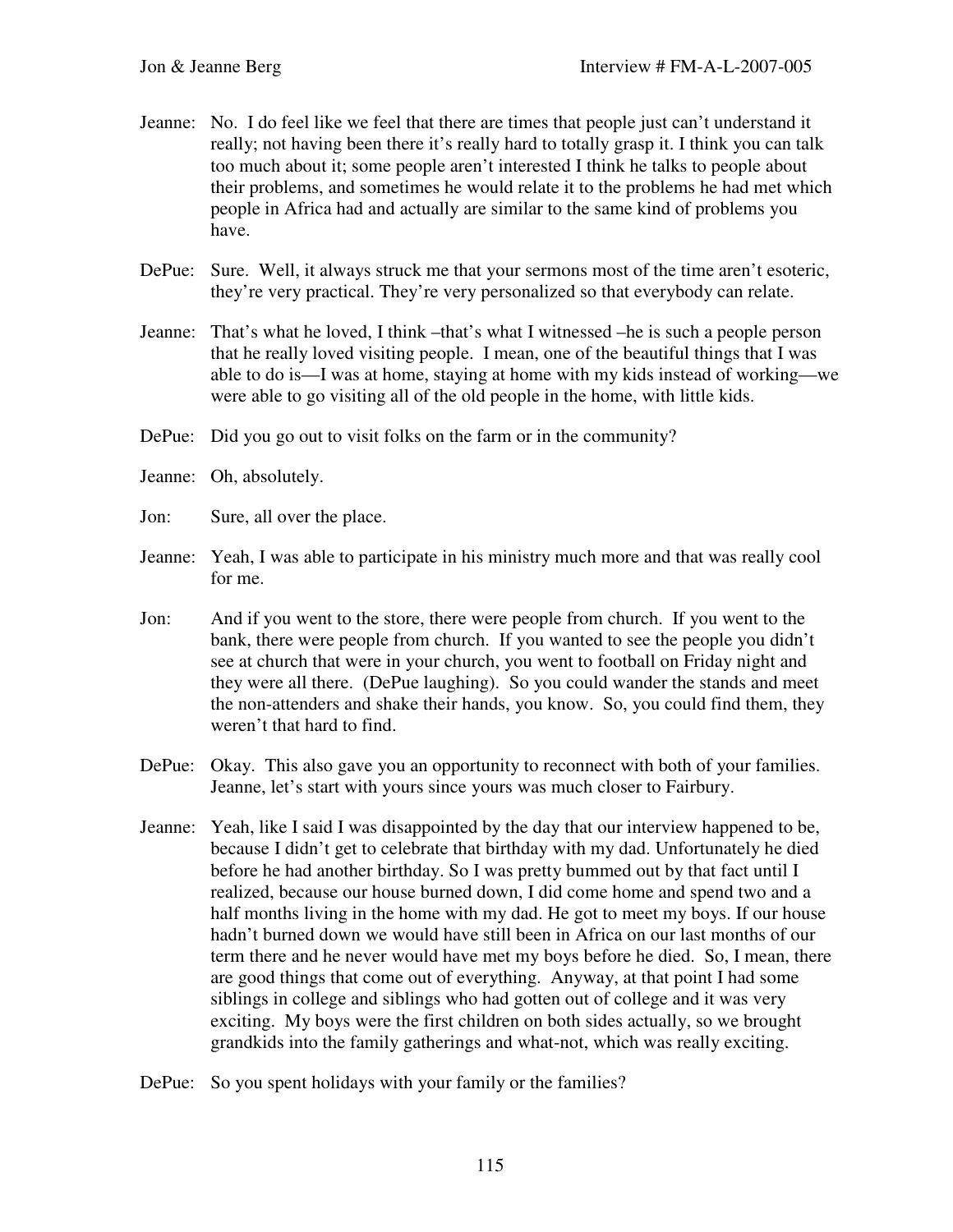- Jeanne: Yeah. One famous Christmas we got up and went up to Chicago and spent Christmas morning with my family. We jumped in the car and were going to try to make it to Sioux Falls by evening and spend Christmas night with his family and then we hit a snowstorm, so we never tried that again. We would usually spend the holidays a few days with my family and a few days with his in between Sundays.
- DePue: Yeah. But that's a lot of distance to cover in basically five or six days.
- Jeanne: Um-hm But our kids were good travelers, so we'd throw them in the car and away we'd go.
- DePue: Jon, in reconnecting with your family, same thing?
- Jon: Well, my family is more scattered, I guess, than Jeanne's. The siblings—we've gone our separate ways and we see each other rarely. We didn't have …
- Jeanne: But, they would make it a point to come home for some Christmases, or everybody would make it a point to be there.
- Jon: Yeah. So I guess we reconnected. I stay in constant communication with my parents and to a lesser degree with my siblings on the telephone and we see each other rarely, but that's our model. And then when we're in Africa, you know, we don't see them, we don't talk to them on the telephone.
- DePue: But your parents did get a chance to go to Cameroon to see you.
- Jon: They did, yes, and they'll never do that again. (DePue laughing). One trip to Africa was enough for them.
- DePue: But I assume they made the trip to Fairbury a few times.
- Jeanne: Absolutely.
- Jon: Sure, and I don't remember what particular occasions. I mean, it wasn't like we always had Thanksgiving or anything, I don't think.
- Jeanne: They were there for at least one Thanksgiving I can remember. They came and would baby sit sometimes where we could go away.
- Jon: They were there for Ryan's baptism.
- Jeanne: Yeah, they were there for Ryan's baptism.
- Jon: I guess I've never felt isolated from my family. I mean, I didn't go to Africa and feel terribly lonely that my family was in America. My family wasn't. My family was my wife and kids. I mean, the fact that my brother and sisters and parents and I have lived in geographically separate spots, just seems normal to me.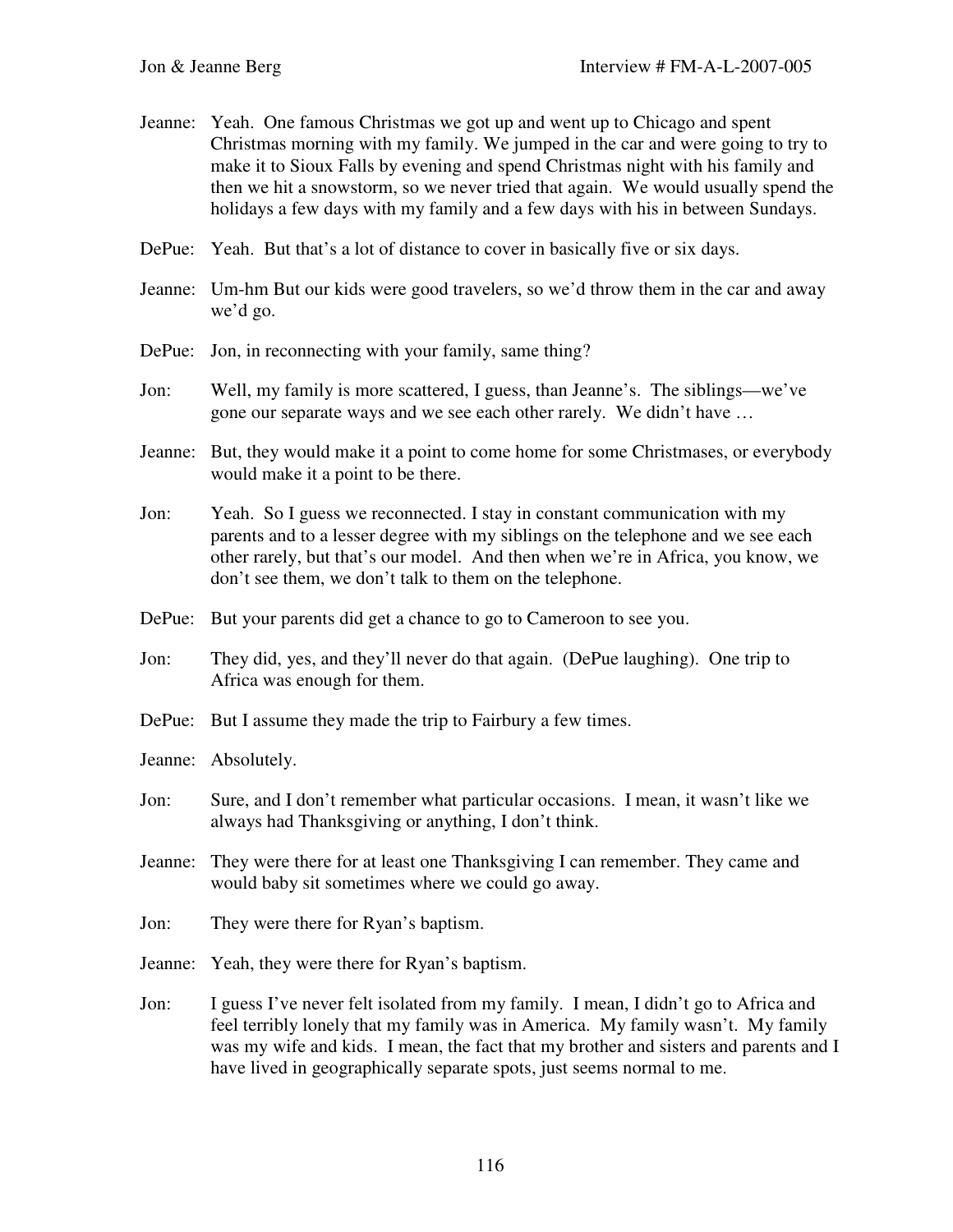- Jeanne: There were tough times though. There were tough times, like when we were living in France. The first Christmas I was away from home I made a phone call from Rome. Now, I'm in Rome, how can you complain, but I made an 11 minute phone call and talked to 13 family members and sobbed, one after another, "I miss you." So it was extremely hard at times. One eight day period of time in June of 1977 we missed two of my brothers' and one of his sister's weddings within eight days because we couldn't leave language school for two weeks. We missed them by two weeks, so that was tough. I missed quite a few of my siblings' weddings.
- Jon: That was always more of an issue for Jeanne than for me.
- DePue: Well, it strikes me that your comment about being connected with your family, but not having to spend all the time with them, was a big contrast to what you experienced in the culture you went to in Cameroon, and even in Fairbury, where they had extended families apparently and they were interconnected and they were bothering with everybody else's business.
- Jon: Yeah, but it's not, I'm sure, entirely true, but I'm convinced that many of the people in Fairbury have made a decision in their life that has shaped their lives, which is, "We're staying here. Now that means we'll find work here, we'll find families here. We love Fairbury, we're staying here." And then you tend to be ministering to the people who stay, who are exactly the people who aren't like me, because …
- Jeanne: Yeah, we were the people who don't stay.
- Jon: Because if you told me, "You're staying here," I would have said, "Never!" (laughing), "Not!"
- Jeanne: Now, to my horror, I have raised three sons who don't stay.
- Jon: Oh, you haven't. That's not your horror at all. You'd be shocked if they were any different.
- Jeanne: Yeah I would, yeah.
- DePue: I can understand your predicament there. (laughing)
- Jeanne: Yes, yes.
- DePue: Okay, where are we now?
- Jon: But it's okay. I mean, it's not like there's a right way or a wrong way to do it.
- Jeanne: No.
- Jon: It's just, you better know what shapes people, what they value.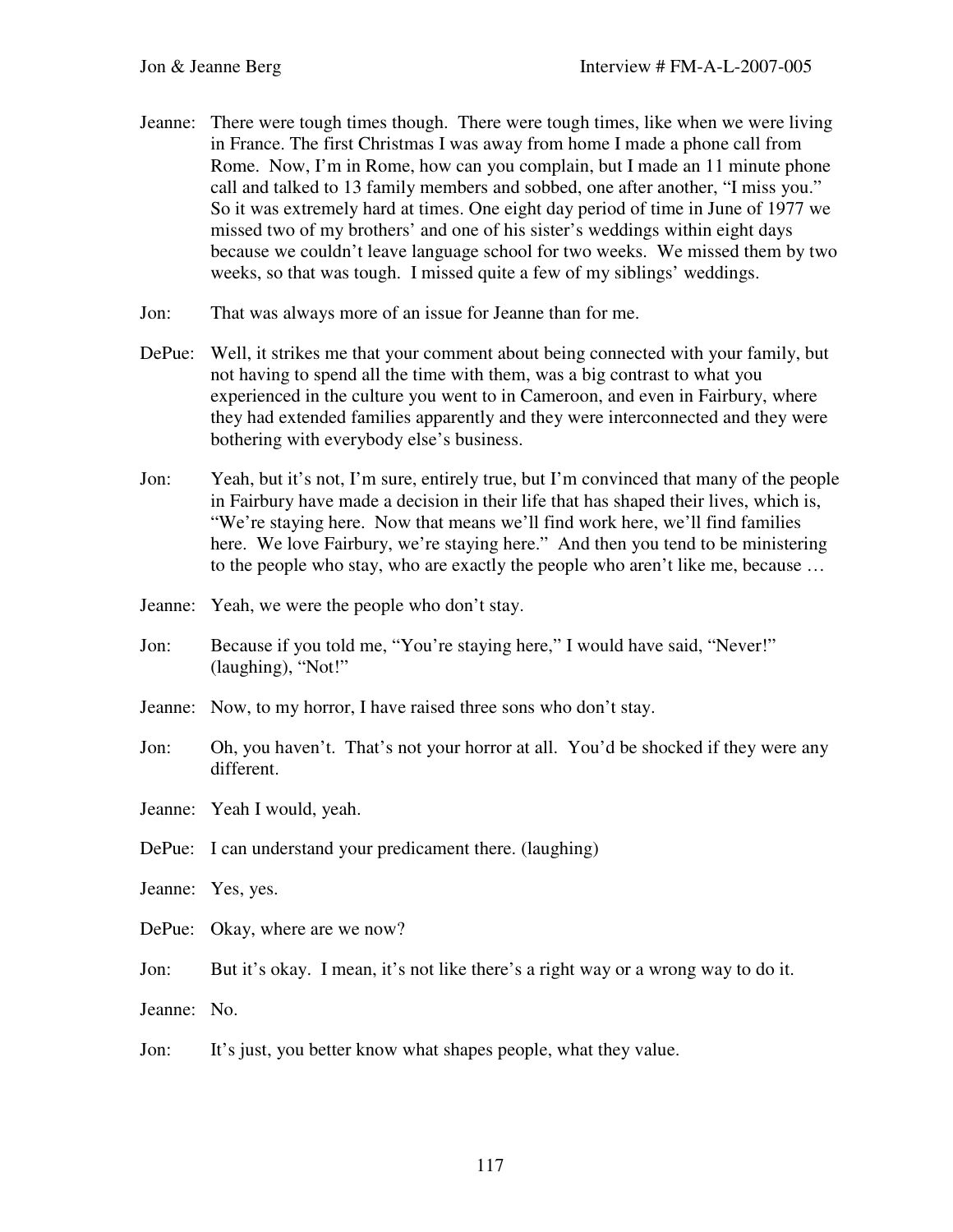- DePue: Perhaps one of your great strengths in going all over the world and coming to places like Fairbury and Springfield is you like people and you like different people.
- Jon: Yeah. I don't expect them to be like me. That would be boring. (laughing)
- Jeanne: And we really love getting to know them and working with people.
- DePue: Um-hm, but somewhere in the process—you were in Fairbury four and a half, five years, in that neighborhood?
- Jeanne: Um-hm, that's right.
- DePue: Somewhere along the line it's time to move on.
- Jon: Well, I would've always gone back to Africa, in a minute.
- DePue: Because?
- Jon: Just because it's a challenge, because it's different, because it's different. I always said, you know, anybody can be a pastor in America. How hard can it be? They all speak English. You know, let's ramp up the degree of difficulty here. It's interesting because it's interesting. But I figured we'd never go back because I understood, you know, that it had been really, really challenging and really difficult. I figured Jeanne would never go back. So I just kind of forgot about it.
- DePue: So I'll turn this question over to you then Jeanne.
- Jeanne: I went to—I was trying to remember, I don't remember what year it was.
- Jon: You went to Detroit.
- Jeanne: I went to the American Lutheran, or Evangelical Lutheran Church of America Women's Triennial …
- Jon: No, no, no, ALC.
- Jeanne: ALC? It was ALC then? Okay.
- Jon: The ELCA formed when we were in Senegal.
- Jeanne: Okay, ALC. Anyway, the women's Triennial (happened every three years) National Convention, happened to be in Detroit. I went with another pastor's wife and a lady from her congregation in Forrest and my mom. We got in a van, we went over to Detroit and we were at this national convention, the first and only one I have ever been to. I loved the experience. I loved being with my mom and having that experience, it was very special. One morning I got an invite to go to—they were having a breakfast for missionaries, any missionary women who happened to be there. So, I chose to go to it and I sat around with some of the area directors and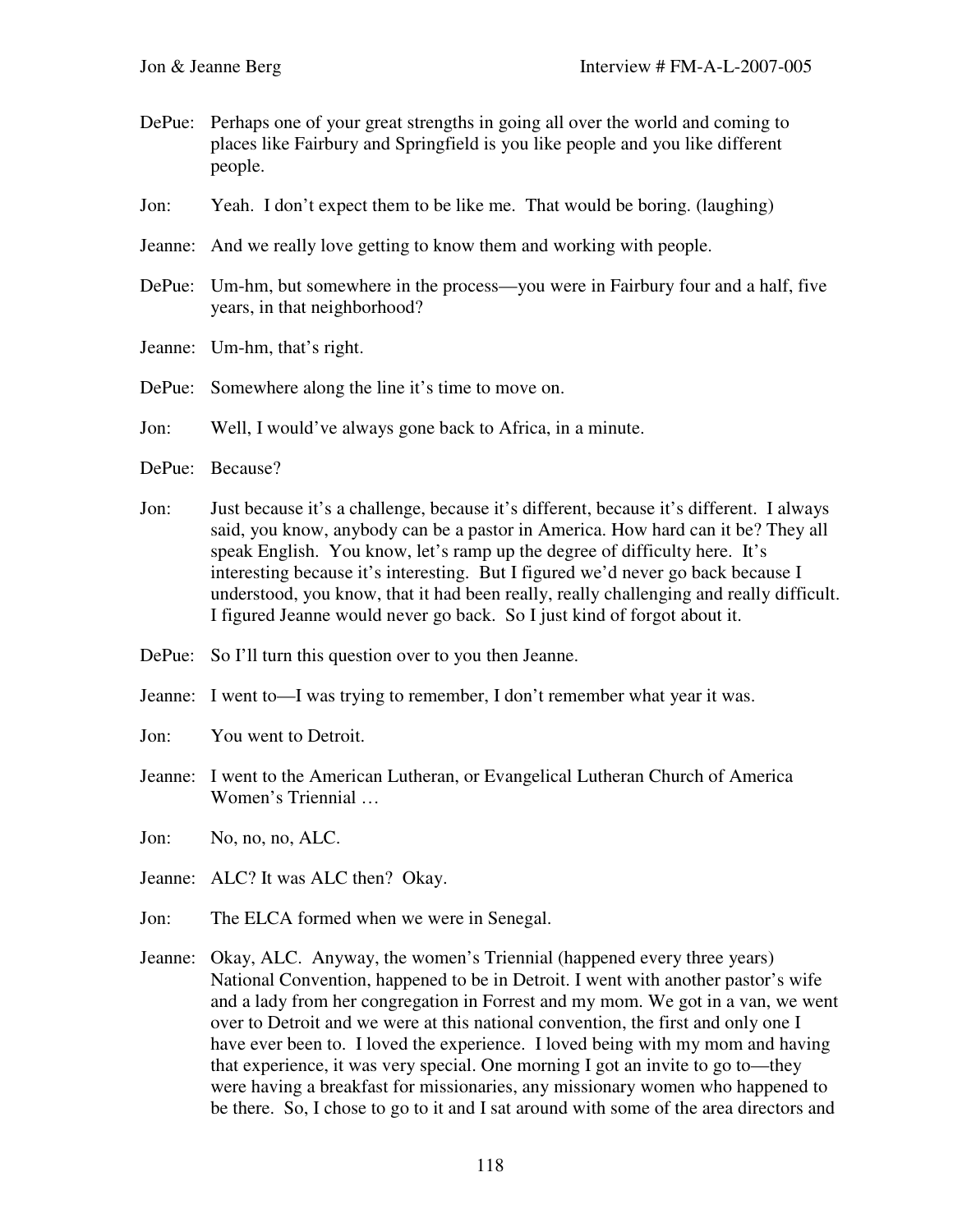Mr. Knutsen, who I had known, and a few other people. I couldn't believe it: in my thoughts I just started to feel we were supposed to go overseas, we were supposed to go back. I said, "I can't believe I'm feeling this way." By the time we left that convention and we drove home to Fairbury, I said, "Jon, we're supposed to go back overseas, only we're supposed to go to Hong Kong," I made him go up to the embassy, or the consulate up in Chicago and we got literature out. I was absolutely convinced we were supposed to go overseas and I had kind of said, you know, to the people of the mission group, "Ehhhh, you know, I'm thinking this might be what we're supposed to do." And we got the literature, we started to talk with the mission people again and they had said, "If you're going to go to Hong Kong we need a ten year commitment." I remember doing my math and realizing what ten years would be: one of our kids would be having to go off to college and was also going to be after the turnover of Hong Kong to China?

- DePue: In 1999, I believe.
- Jeanne: Yes. I was afraid of what that would mean. I didn't know if I wanted to commit to be able to stay there after that. So we started to say, "Well, what else do you need?" And very quickly they said, "We have a position in Dakar, Senegal. You already speak French; that sounds perfect. We're needing somebody who is good with kids who could serve as a housemother for four kids whose parents are out in the bush." And then the other thing that we had already said about Cameroon is, we did not want to live where we had to send our kids two days away from us. We wanted our kids to live with us or very near us when they became school age. In Dakar the kids went to a school right there in Dakar, so the kids could live with us.
- DePue: So all of your prerequisites, preconditions, were met.
- Jeanne: Yeah, it's like all of a sudden there is no excuse not to go. (DePue laughing). And, this might sound corny, but I think subconsciously—when you take all your subconscious and conscious thinking and decisions when you are making it—it feels right in your gut or it feels wrong in your gut. I truly believe it is your subconscious and conscious working together, with a little bit of help from above. You know, your decisions feel right or wrong, and this started to feel absolutely like the right thing to do.
- DePue: Um-hm. And Jon, you're up for it all along.
- Jon: Sure. And we'd have five years in America, so we weren't anything like the sort of stressed and exhausted people that we'd been when we moved to Fairbury. I mean, like Jeanne said, it was a great place for us to get our feet back under us and we also understood that we liked being overseas. We thought it would be great for our kids to be overseas. We didn't see living in Africa as any kind of a sacrifice; we saw it as a chance to have a more privileged experience.
- Jeanne: There were some other contributing things though. For instance, there was a woman in our church—I don't want to say her name—an absolutely lovely woman,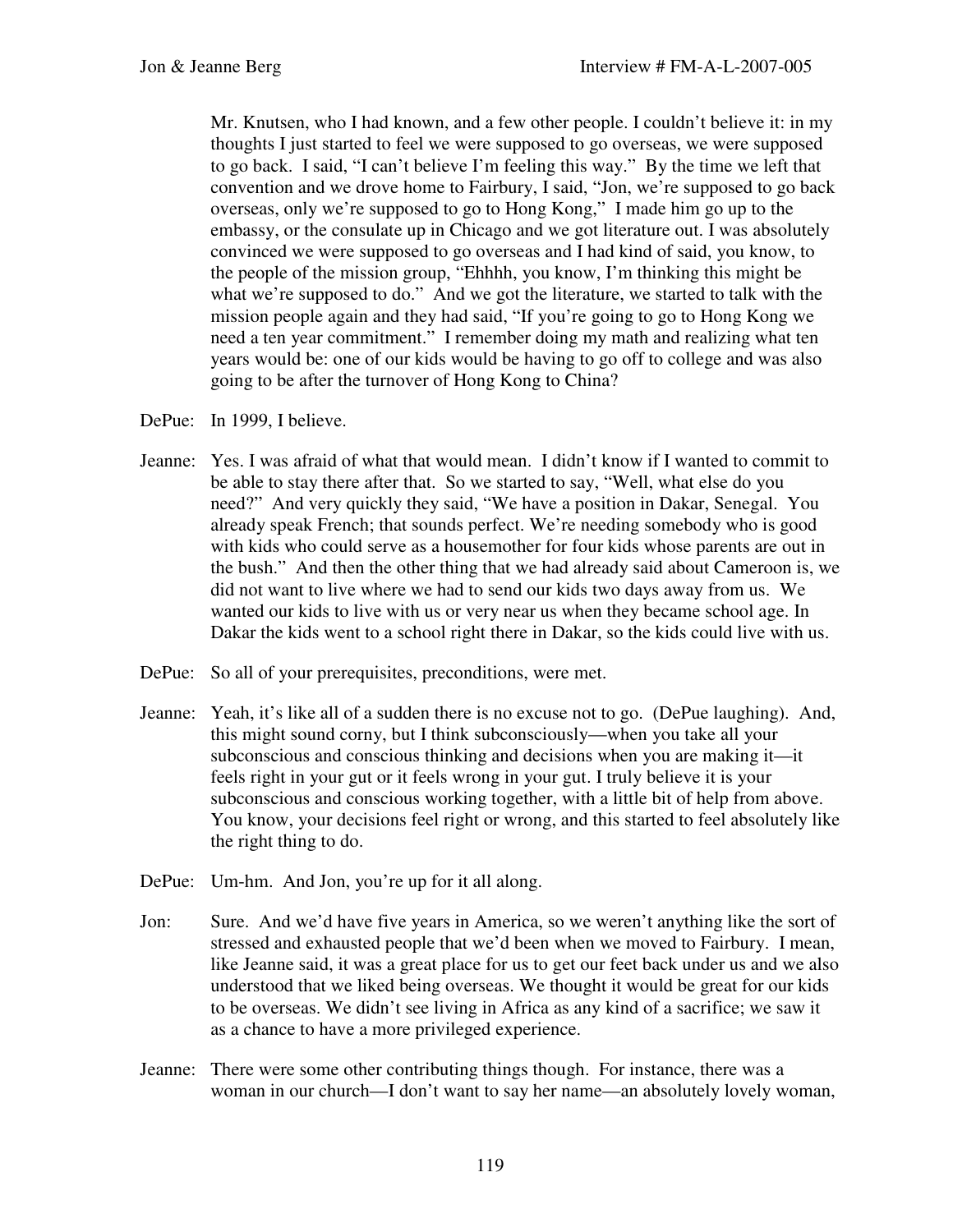but she made the comment to me one day, "I can't go and stay in hotels anymore, because I can never tell who had slept in that bed before me." And then there were people I met who said they had never gone to St. Louis or Chicago because they were afraid of those cities and the people that lived there. I got to thinking; I said to Jon, "What? We can't live in a series of Fairburys and have our children grow up thinking like that or being exposed to that kind of thinking without exposing them to another type of thinking." And I started to have this, like, concept in my mind of an international child of the world, with a world view very different than that little small town feeling like some of those people we're meeting in Fairbury. You know, just limited experiences. I wanted our kids to have more experience.

- DePue: How did the congregation react to the news that you guys were leaving?
- Jon: It was odd. They were an interesting group. They were better at showing irritation (DePue laughing) than they were at showing affection.
- DePue: I know that type.
- Jon: And they didn't say much. They've said later, "Well, we were really, really angry that you were going to be leaving, but we couldn't get mad at you because what are you supposed to do when your pastor says he's going to Africa to be a missionary? I mean, if he's that crazy what are you supposed to say? You know, it's not like he's leaving us to do something normal, you know, he's just obviously …"
- Jeanne: Or if he's going to another church.
- Jon: It's sort of like I'm not betraying them for a better congregation you know.
- DePue: I guess I was thinking along the same lines. It's harder to argue with you than if you're going to be a bishop or something.
- Jon: Well, or if you want to move to the next bigger town that's a little snootier or something, then they could really hold it against you.
- DePue: Then they might feel betrayed.
- Jon: The odd thing was, the Sunday we left, our last Sunday there, it was …
- Jeanne: We had an installation.
- Jon: We were installed as missionaries and Jim Knutsen came and preached. He was the guy from Africa, the African director that we had previously.
- Jeanne: Which was really good because they were able then to be kind of like part of sending us away. Actually they became one of our sponsors. So they were included in the trip, so to speak.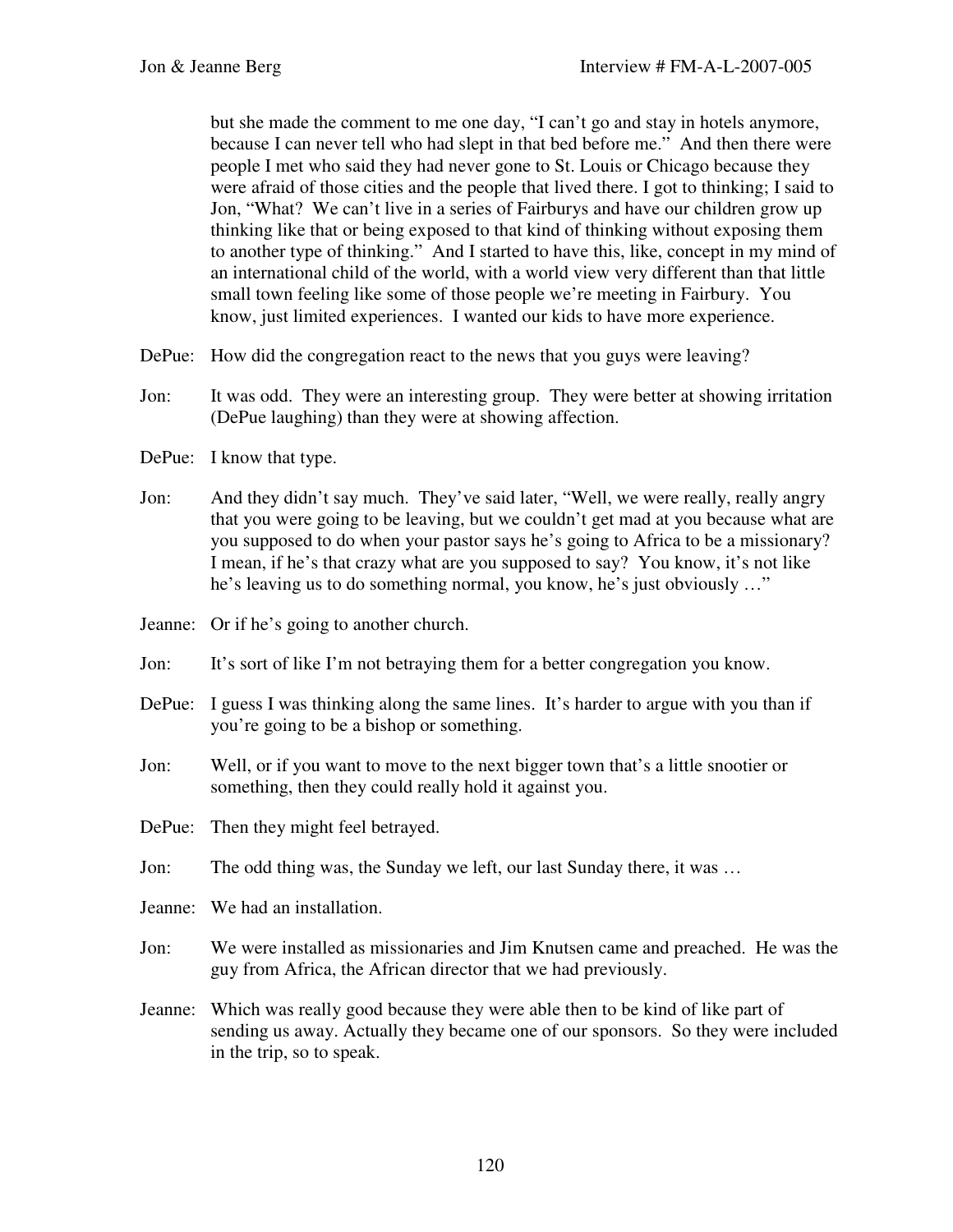- Jon: At the end of the service people would come and I would shake their hand and Jim would shake their hand, and then they would grab Jeanne and start to cry. These guys, these tough old German farmers, were weeping and I was just shocked. It was like –I'm thinking of it now –I didn't realize until the last day after our house burned down how much those people in Cameroon cared about us, that they cared what happened to us. I guess it was the same in Fairbury. I had no idea until that last day how much we meant to them and how upset they were, because it was just so hard for them to say, "We really care about you," because they knew we'd leave. They were tired—it's hard to invest in pastors who are always leaving and in those congregations that's what always happens. You know, it's easier to get a pastor you don't like and then say, "Oh, good, he left," than it is to get a pastor you do like. I mean, by this time things were going great there. They couldn't say they didn't like the church, that the church wasn't doing okay. But they didn't want to say how much they did like us either, because they don't know how to say that. It's kind of an odd situation. But I saw that last day and I was surprised how upset they were that we left. I was really surprised.
- DePue: Well, they're stoic.
- Jon: They don't tell that.
- DePue: Northern Europe.
- Jon: I don't know why they should because, good grief, my relatives in South Dakota wouldn't be exactly gushing. (DePue laughing). We don't gush, thank you very much. We just don't do that. But, it's interesting—we had had a meeting, our congregational meeting six months previous, and they had said, "Oh pastor, money's not very good; we can only give you a \$500.00 raise this year." And I said, "Well, that's okay, give me another week's vacation." And I had three weeks and I was going to go up to four. And they said, "Okay." So they brought it to the congregation. They had this rip snorting debate and we're sitting right there. All these people we know and like, they're just outraged at the idea that I'm only 35 years old and I'm going to get four weeks vacation and by golly they don't get four weeks vacation and why should I get four weeks vacation and he hasn't worked here for even a decade yet and why should he ... They voted, near as I can recall, four times. Is this true?
- Jeanne: Yes.
- Jon: And after each of the first three votes the congregational president would say, "I'm sorry, but there's been a mistake with this ballot. I don't know, we just keep doing it wrong, so we got to vote again." And nobody dared tell him no, because he knew everybody really well. So on the fourth time he got the results he wanted and he announced that I'd received an extra week's vacation. So you get this kind of hardheaded …
- DePue: And then a few weeks later you tell him you're leaving.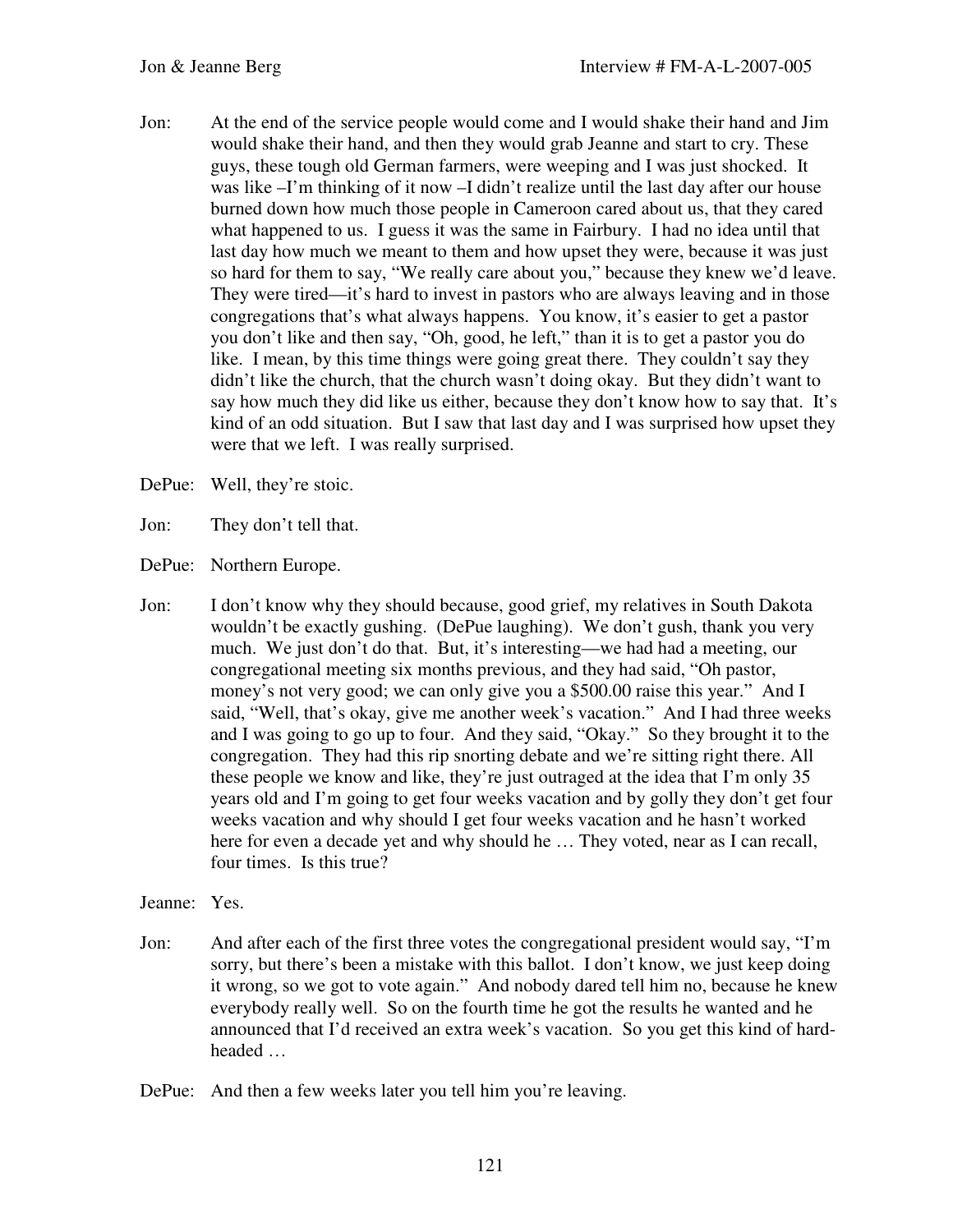- Jeanne: Yeah, oh thank you … we don't need that.
- Jon: Well not a few weeks later, but we're not going to use the vacation because we're leaving. But, it's the dynamics of the community.
- Jeanne: One of the things I have decided as a parent working with my own children is that the attitude you take towards something—you tell your children or you teach your children their attitudes. So when we had decided to go overseas, we did not take the tack, "Oh this is terrible, we're going to miss all of our friends." We took the tack, "This is going to be a wonderful experience and we're going to miss our friends and we will communicate with our old friends, but we're going to make new friends" My oldest and my youngest kid were doing a lot of asking questions and talking about it and I felt we were doing pretty well. Our middle son, Mike, wasn't asking as many questions and I guess I just assumed he was okay with the whole thing. We packed up our stuff and we said our final goodbyes and drove out of the driveway and headed down the road. It was kind of late in the afternoon and the sun is setting in front of us as we're heading west to his folks in South Dakota. Mike just burst into tears. It really wrenched my gut, because he was saying aloud what we were all feeling inside. It probably took me two hours to comfort him because he was just heartbroken to be leaving. So, there was an impact, an emotional impact we paid for making those kinds of decisions, to leave structure and leave what you know and head off to the unknown.
- DePue: He was five or six at the time.
- Jeanne: He was five.
- DePue: Leaving all of his buddies. Leaving everything he knew.
- Jeanne: Yeah, everything he knew for the unknown, so.
- Jon: And the other thing that I've developed is, I don't like saying goodbye.
- Jeanne: Ugh.
- Jon: We've said goodbye to too many people. I mean, in Senegal they would cycle through in two year periods, these Americans and Jeanne worked with them all. Then we've left other places, gone other places. I just want to leave and not say goodbye.
- DePue: Well, I know you hate to see any kind of analogies or similarities with the military community, but …
- Jeanne: That's the same thing.
- DePue: … they have the very same kind of challenges.
- Jon: It's got to be.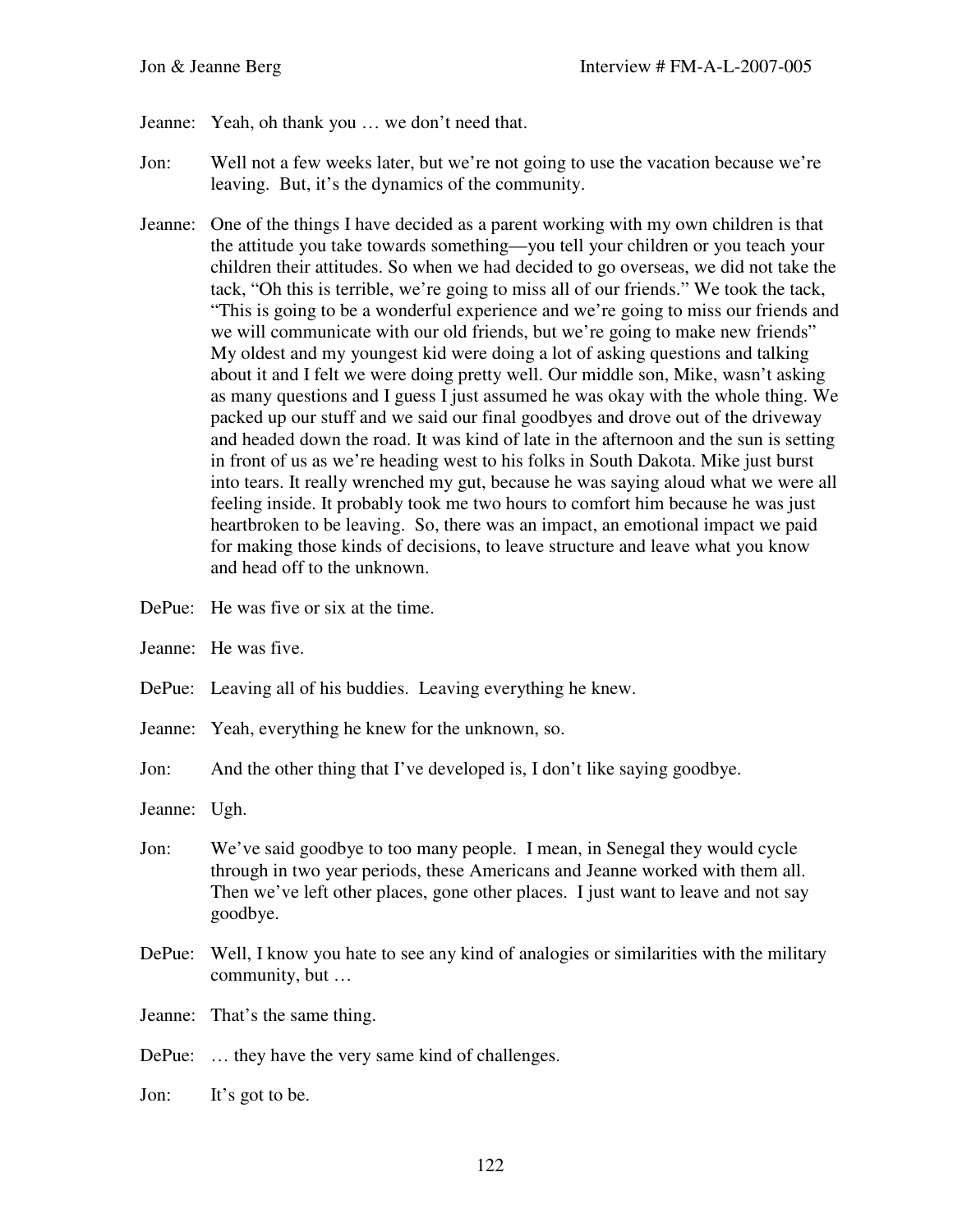- Jeanne: Many of those people were the ones that we were saying goodbye to, because the embassy community had a lot of military and those type of people in there.
- Jon: And the other thing is, for a long time I said, "I know a higher percentage of the population of Fairbury than any other place in the world." I mean, I'd walk through that town and I knew people. You'd talk to people. I'm so appreciative of the fact that we lived in a town that size because you start to figure out interconnectedness and relationships and personalities in a way that you never do in a bigger place. I mean, in Springfield it's not that big, but I can wander around all day long and not see somebody I know. Well, that was never a possibility in Fairbury.
- DePue: Any preparations going back to Senegal, going back to Africa?
- Jeanne: Well, I knew how to pack better. I mean, things like—when we went out the first time I took eight plastic cups, eight plastic plates, eight sets of silverware—and I discovered that you couldn't get everything. I had also realized, because I had children by then, that holidays were important and traditions were really important, so like I made sure I took the holiday decorations that were important to the kids. They still talk about, "Oh, I remember that thing. You used to have that pumpkin you used to put out," or whatever. I made sure I brought, you know, gifts for … I mean, we went to Toys R Us and picked out two and a half years' worth of Christmas gifts and birthday gifts. In fact, our kids were really confused because we'd go to the store, I'd let them pick out stuff they like, the stuff would disappear I think they thought we had an endless checkbook or endless money, because we would spend hundreds of dollars at Toys R Us, for instance. Of course, it was on our credit card and we were paying it off for the two years we were overseas. But I knew how I wanted to make and preserve family traditions. I would go to the store and I would buy a pair of shoes in every size or like if that kid was wearing a size 7 when we went I bought a 7, 8, 9, 10, 11 and 12 for each kid because you knew they were going to outgrow their shoes and you knew they were going to outgrow their clothes.

DePue: Wow.

Jon: And this time we made crates.

DePue: I was going to ask you if you had 55 gallon drums.

Jon: No.

Jeanne: Nope.

Jon: We had two months. We spent a lot of that last two months that we were in Fairbury packing and we went to the local Walton's, a department store. Of course, a lot of the people who worked there were from our congregation and they would have sales and they gave 10 percent off to pastors back then. So the women would ask… go ahead Jeanne.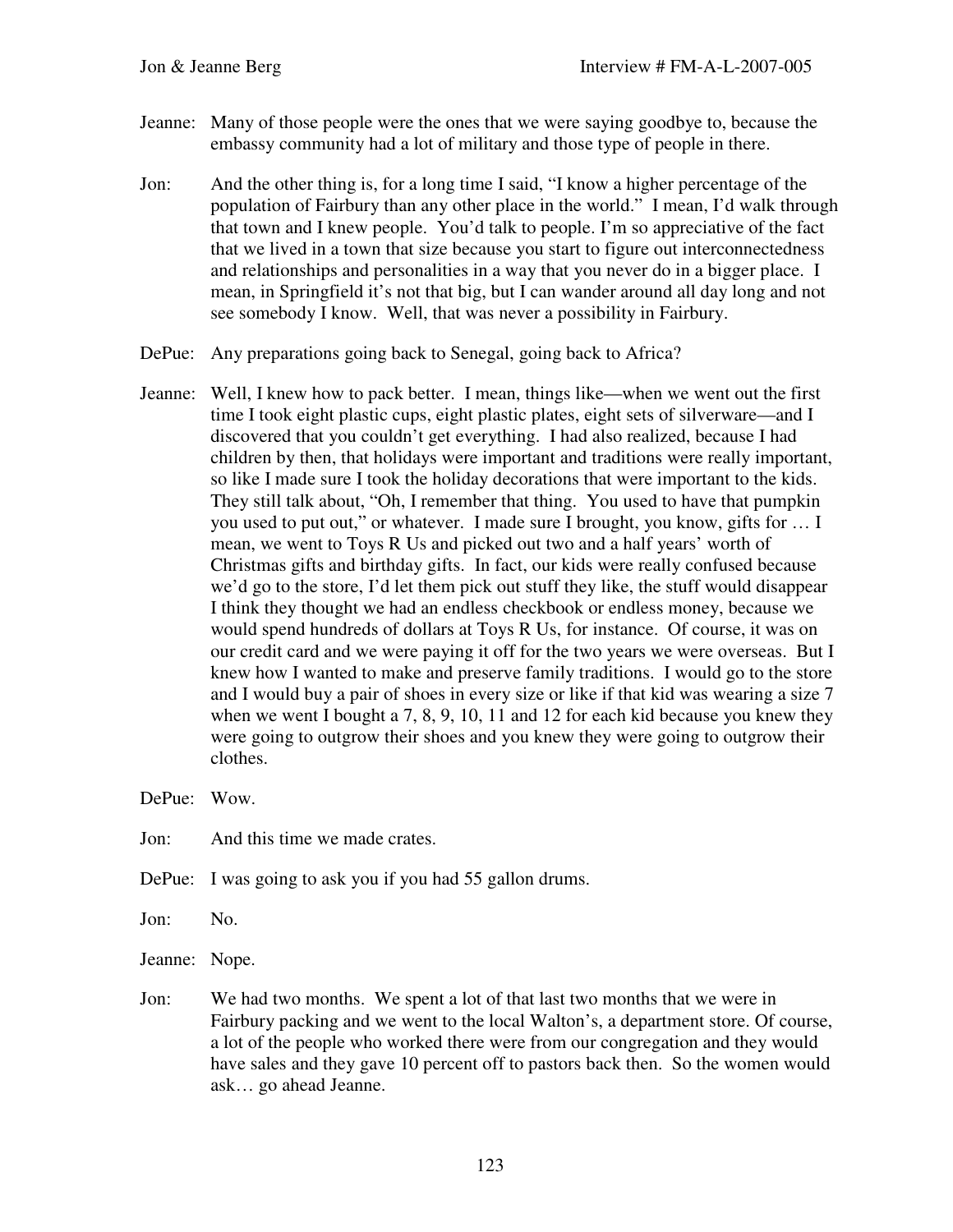- Jeanne: They'd say to me, "Okay. What do you need this week?" And I'd say, "Well, okay, this week I'd like to buy dishes and pots and pans." So dishes and pots and pans would be on sale at the local department store. I'd say, "Okay, this week I want to go in to buy boys' shoes", so that all those shoes would be on sale.
- DePue: Well, you can't beat that.
- Jeanne: No.
- Jon: And then we got the 10 percent discount. The last bill I went in and paid there was like \$1200.00, but at the time I was making \$18,000 a year. I mean, this was a ton of money. After we left town Walton's quit giving the 10 percent discount to pastors (laughing).
- Jeanne: We blew it for everybody, yeah.
- DePue: But they obviously were doing that just, well, especially having the sales match up with …
- Jeanne: They were supporting us, yes.
- Jon: So we spent two months building crates and filling them full of stuff.
- Jeanne: For instance, there would be a few pieces of furniture I did not want to sell and having learned my lesson when you get burned out … You know one of the things that can happen to you when you are a missionary is, if the country goes into a coup, you could be told you have to be on an airplane in two hours and you get to take what you have in your suitcase, or whatever. So I had already gotten used to the idea that you might have to leave everything behind and start from scratch. So instead of selling off everything that we weren't taking, I farmed my furniture and my important things out. My mom had some, my sister had some, we gave some of our furniture away to a bunch of our friends and said, "Okay, here's the deal. If, when we come home, there's anything left of it, we'll ask for it back, but meanwhile, you get to use it." So we all win.
- DePue: Not such a bad deal.
- Jeanne: No.
- DePue: Did you know exactly what your circumstances were going to be before you got there?
- Jon: No.
- Jeanne: More than we did before. We knew we were going to live in Senegal; we knew we were going to speak French.
- Jon: We knew we were going to live in this big house on a mission station.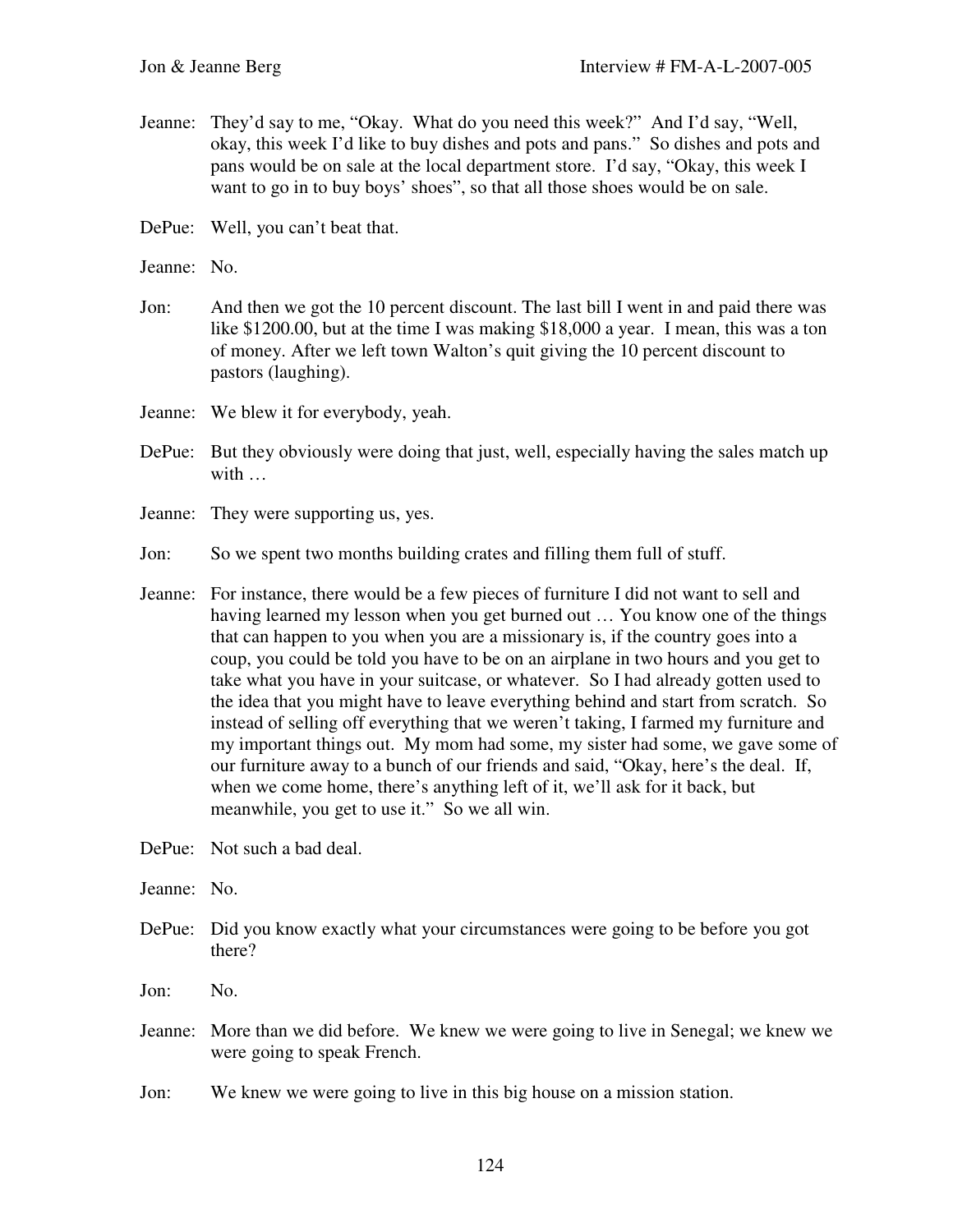- Jeanne: We knew we were going to live in a house. We knew we were going to have four extra kids living with us. We knew our kids would go to a missionary school.
- DePue: So you knew that you were going to be settled in Dakar. Had you seen pictures of the house?
- Jon: I don't think so. We probably had, but not that it made any vivid impression.
- DePue: They had given you a description of it so you knew it wasn't going to be too bad, that there was running water an electricity and …
- Jeanne: Yeah, we knew that. We knew …
- Jon: And we knew Dakar was right on the ocean and it's got a climate like San Diego.
- DePue: Um-hm. How about the trip then? Did you fly to France first and then to Senegal?
- Jon: Uh, we flew to somewhere first, but it could have been Lisbon or it could have been Paris. I don't remember which one.
- Jeanne: I don't remember, like, sightseeing. We used to try to sightsee on the way coming back usually, but not on the way there.
- DePue: Had you shipped all of your household goods before you left?
- Jeanne: That's why we usually didn't sightsee or anything on the way there, because when we would travel somewhere you get two suitcases per person and then a backpack. Well, we would load our kids down with backpacks and we'd have to hold the backpacks up so the kids could walk with them. We would have our carry-ons and we would take trunks and huge duffle bags of stuff with us. So we traveled so weighed down, but that was the cheap way of getting your stuff there.
- Jon: That was pretty small compared to what the Africans were bringing back. So we were traveling light compared with the Africans.
- Jeanne: So it would have been too hard to sightsee and stuff like that, so.
- Jon: What I remember is, Lew Hille met us; he was the director of our mission there, and took us to our place. I remember the first night in our house there and I remember laying in bed …
- Jeanne: Terrified of mosquitoes.
- Jon: More so than I ever have on any other single night, thinking, "What have we gotten ourselves into now?" I mean, for some reason it really hit me that night. I mean it didn't linger and I remember thinking, "Well, God, we're here. I hope this works."
- DePue: You were a little bit …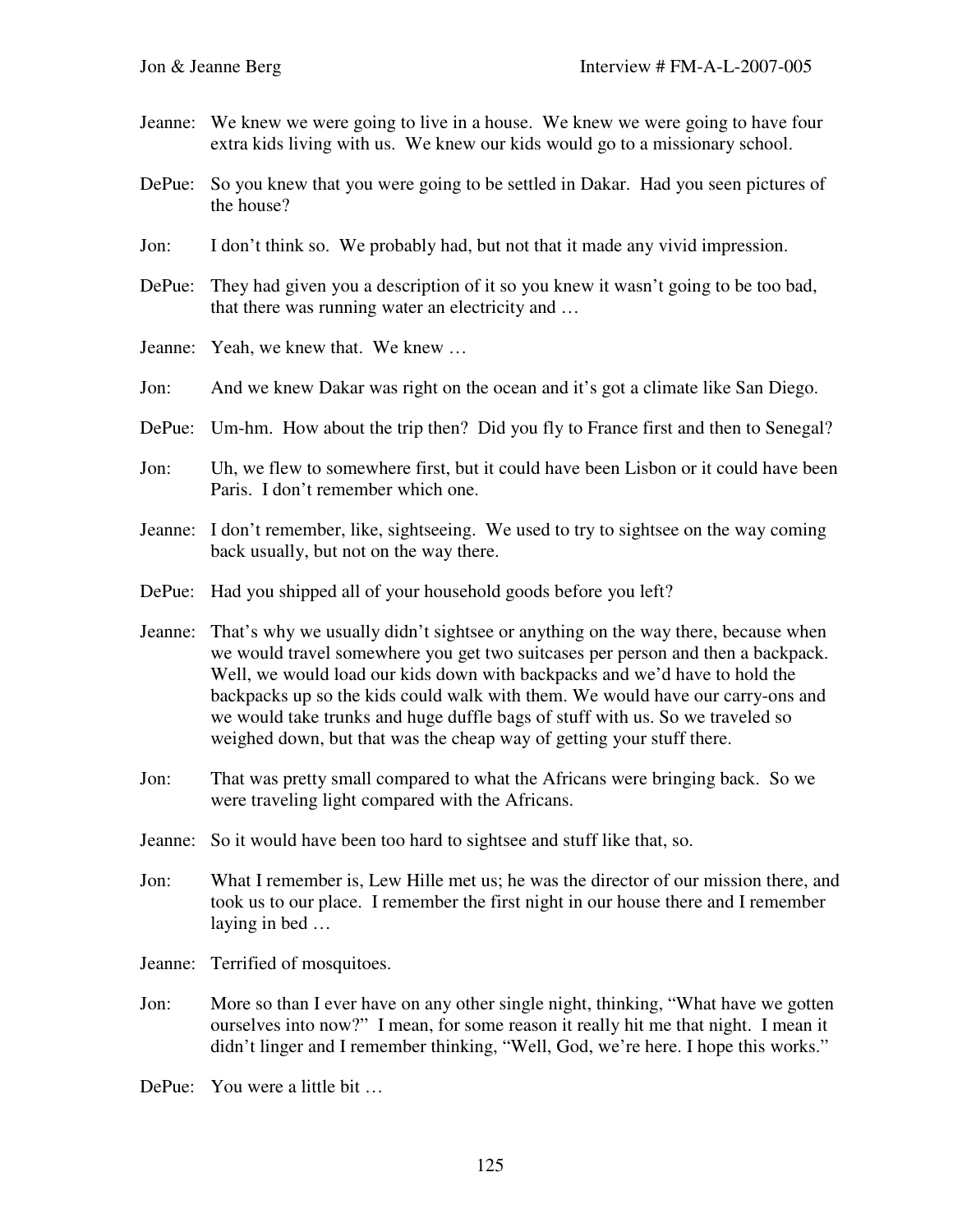- Jon: And it seemed pretty drastic when we actually … this time I had a wife, three kids, had a pretty good idea of what I was getting into and was doing it again (laughing), and that kind of struck me.
- DePue: So, going to Poli was, your young ...
- Jeanne: Naïve.
- Jon: Young and dumb.
- Jeanne: Yeah, naïve.
- DePue: And indestructible maybe.
- Jon: Yep.
- Jeanne: Definitely indestructible.
- Jon: And, besides, what are you supposed to do? People tell you, "Do something," and they're the experts. But, I mean, Poli was a much more challenging place than Dakar was.
- DePue: Okay, what I'd like to do next then is talk a little bit about the ethnicity of the population of Senegal and especially there in Dakar. Give us a little flavor of what the community was like, the country that you're going to.
- Jon: Well, the dominant ethnic group in Dakar is Wolof, and it's largely a Wolofspeaking city, but the thing to remember is that Dakar was the administrative capital for French West Africa, a highly sophisticated French culture, the old colonial culture. Saint Louis was a part of it too. Saint Louis, I think, before Dakar. Dakar is a city, when we were there, of over a million people. It's a large West African seaport and there are …
- DePue: Saint Louis same thing as St. Louis.
- Jeanne: Yes.
- Jon: Saint Louis the same as St. Louis and it's right up in the northern part The people in these certain cities of Saint Louis and Dakar and a couple of other places, Djolas, I believe, were considered to be French citizens. They were special members of the French Republic.
- DePue: And they were very Francophile?
- Jon: Very Francophile and very sophisticated in French language, especially the educated ones. So, Africans would say of the French that they would treat you all just fine as long as you became French. They didn't care what color you were, just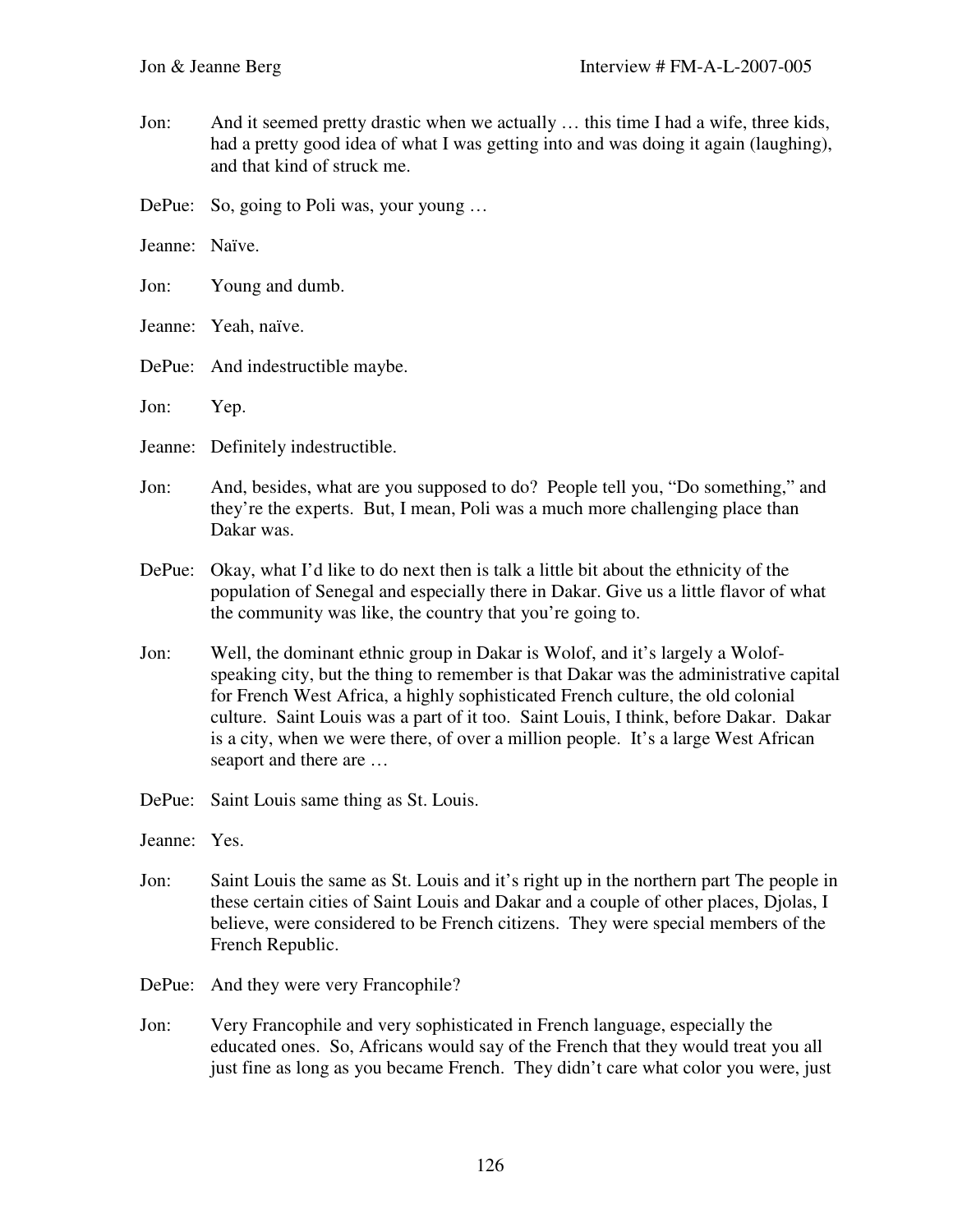learn the language and the culture and act French and that's what they want. That's what civilization is.

- DePue: Now the Wolof's were tribal-based before that or...?
- Jon: The Wolof is one of the tribes or one of the ethnic groups. They were centered around Dakar. They were fishermen traditionally and warriors, but that just happened to be the group that dominated around Dakar.
- DePue: And how would you compare them in personality and personal appearance versus the folks around Poli?
- Jon: Well, the folks around Poli were about half the size of the people in Dakar.
- Jeanne: Yeah. These people were normal. You know, they were more like American sized people, in height and weight and …
- Jon: They were well-fed and …
- Jeanne: Yeah. Muscular, more muscular.
- Jon: Well-fed and prosperous compared to the people in Poli, but just about everybody in the world is.
- DePue: And again, the people in Poli were deferential and they tend to be quiet or meek?
- Jeanne: And they were diminutive, very, very small, I mean physically. Short.
- Jon: But, the Wolof people are, you know, strong, proud, loud people. But then, there are all kinds of other ethnic groups there too. There are Sérères and there are Djolas and there are the Haal Pulaar. They're not native Fulbé, but they are Pulaar speakers that have been in the Senegal River in northern Senegal there forever. And then there are the Fulbé, I mean, who are the native Pulaar speakers.
- Jeanne: And then there are Mauritanians …
- Jon: Lot of Mauritanians down there.
- Jeanne: … until we had a war.
- DePue: Well, I hear you talk so much about Pulaar, but the people you were working with most of the time were the Wolofs?
- Jon: Most of the people in Dakar spoke Wolof. The language I worked with mostly in Dakar was French. So I worked day-to-day in French and not in Pulaar. I worked among Pulaar speakers.
- Jeanne: At your center.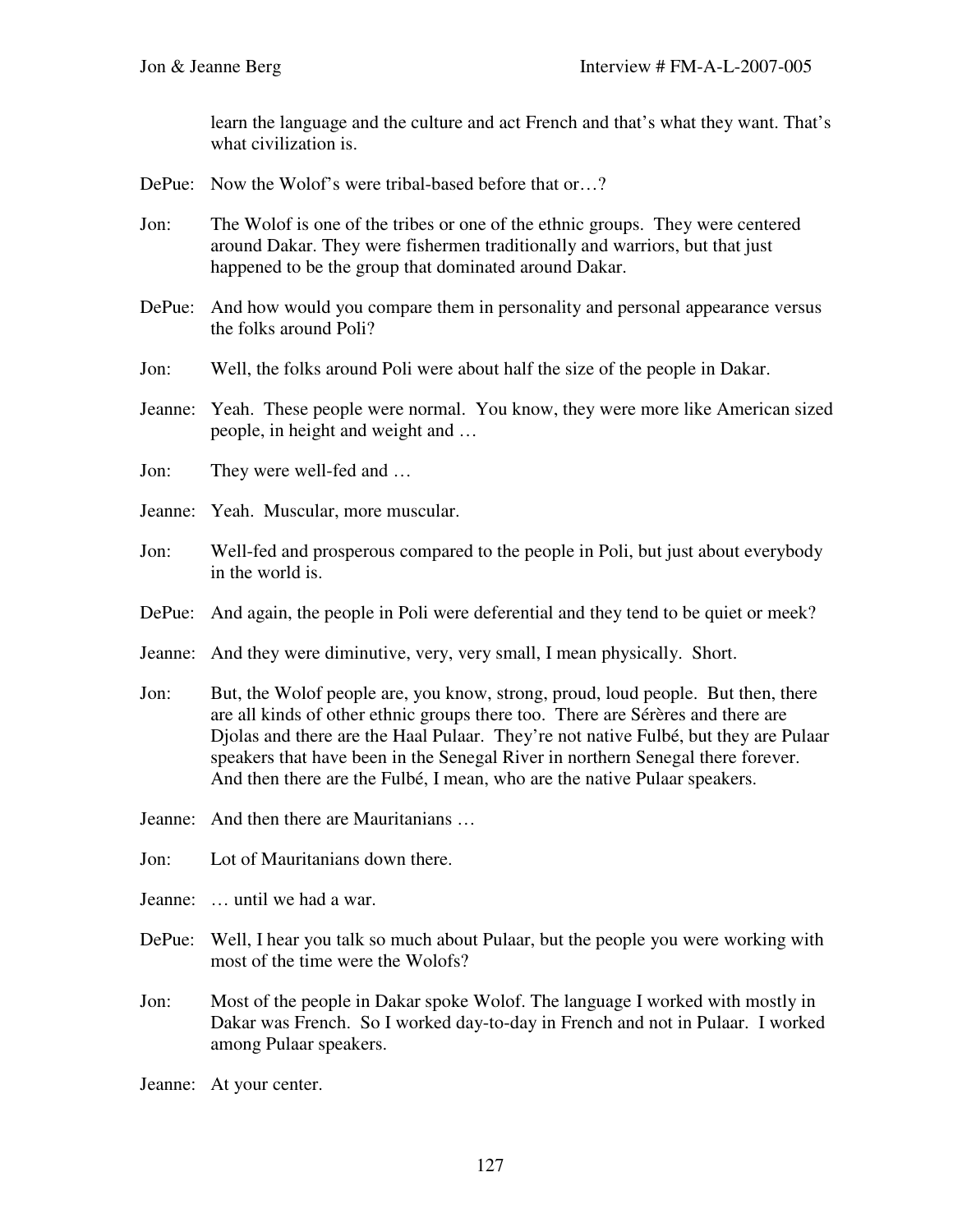- Jon: Well, we tried to reach out to Pulaar speakers because that had been a goal of the mission all across West Africa. So we gave our center that we built a Pulaar name, which was Gallé Nanondiral, which means the house of listening to and understanding each other, but we spoke French there.
- Jeanne: Wasn't it funded somewhat by that Fulani Project?
- Jon: Yeah. They would have money left over from a project they had started before we went to Cameroon called the Fulani Project They were trying to do a ministry of outreach, Christian outreach, to these Fulani people or the Pulaar speakers across West Africa.
- DePue: But your work was centered in Dakar, was it not?
- Jon: My job description was to start an outreach ministry in the urban, largely Islamic setting of Dakar, Senegal.
- DePue: So there were ethnic Pulaars in Dakar?
- Jon: Yes, there were Pulaar speakers in Dakar, yes.
- DePue: Okay, and that's the community that you were supposed to work in.
- Jon: Basically we picked a place. As it turned out, as our mission developed, we decided that in this vast urban sprawl of people everywhere, we needed a place for us to do whatever we did. So we rented a center out in a place called Yeumbeul. We asked the government, "Where don't you have any services available for people? Where is it rapidly growing? Where would it be helpful if we did something?" and they said, "Yeumbeul." So out we went to Yeumbeul.
- DePue: Well, where would Yeumbeul be on this map?
- Jon: It would be out toward Pikine.
- DePue: Pikine?
- Jon: Just before Pikine. It would be northeast …
- Jeanne: In between there and there.
- Jon: …of Dakar proper.
- DePue: Okay, and Pikine looks like it's oh, maybe about 15, 20 miles away from Dakar?
- Jon: Yeah. I mean, it's all kind of Dakar now, but Pikine … and then there was Guediawaye out there, too. There is just vast sprawl.
- Jeanne: Here. It would be in here on the peninsula.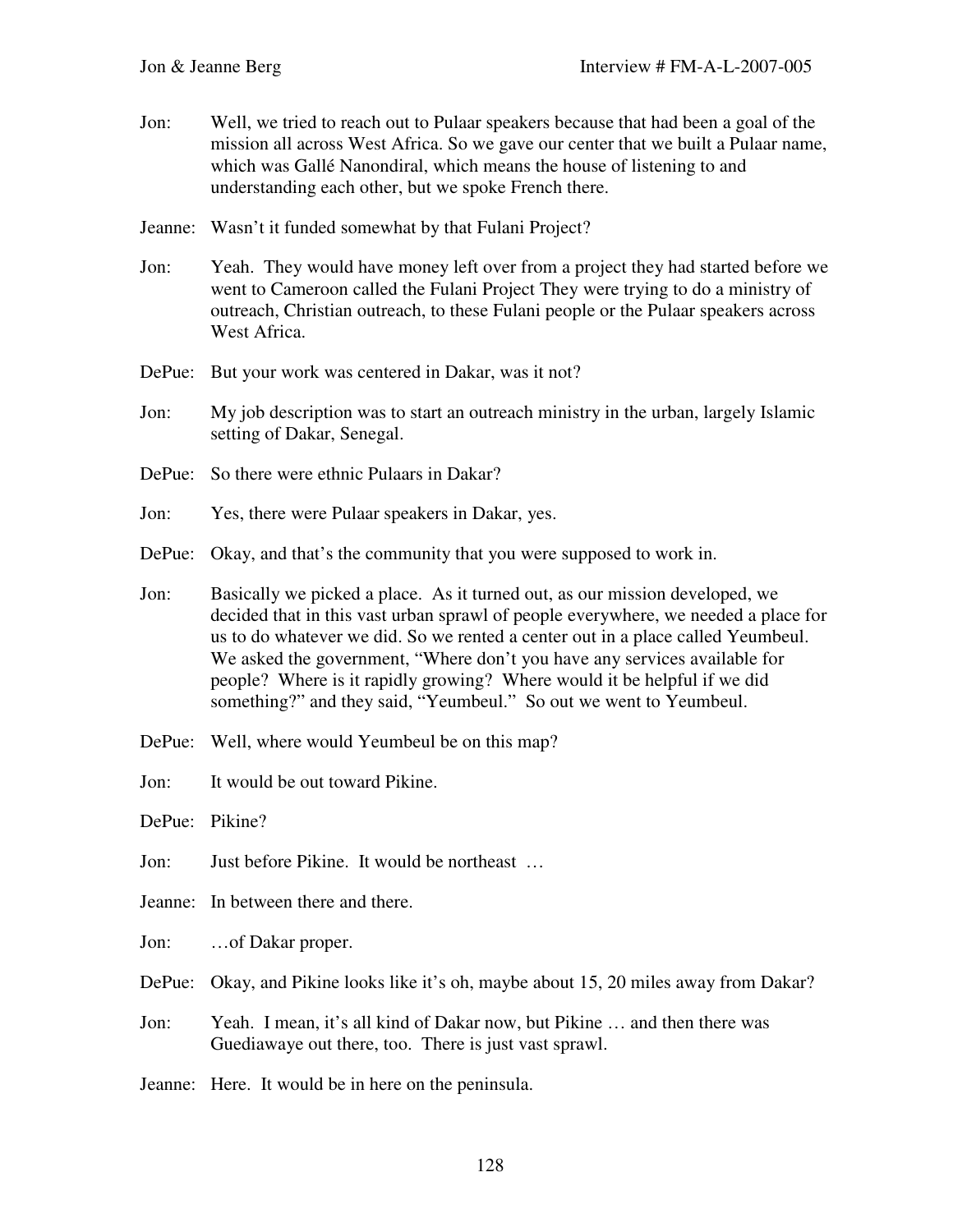- Jon: I guess we were past Pikine then. We must have been past Pikine in Guediawaye out to Yeumbeul. Yeah. Yeumbeul is out here.
- DePue: Okay. What's the population of Dakar?
- Jon: At least a million people when we were there.
- Jeanne: And then they were a million people in the suburbs.
- DePue: Okay. I've seen the pictures of downtown main street Poli and it looks about as vacant and abandoned as you can get. Describe the city of Dakar?
- Jeanne: Well, I mean, the downtown section of Dakar was in Africa, but they call it the Paris of Africa. There was definitely, I mean, very classy restaurants and stores and shopping. Where the buildings must have been, some of them 10 to 20 stories high with, you know, elevators. The downtown itself—there was a presidential palace and then down probably a half a mile was a big plaza where actually the Paris-Dakar rally, that car rally, would do its final laps there in this great big center. A lot of people from Europe, in particular, vacation there, so there would be touristy resorts and hotels.
- DePue: So there was a sizeable European or white population there?
- Jeanne: Yes.
- Jon: Probably at least 50,000.
- DePue: And what was the climate like, since you are on this peninsula, abruptly thrust out into the Atlantic Ocean?
- Jeanne: It was very much like San Diego from what we can tell. It was, you know, relatively speaking –of course it was the north hemisphere so it had the same winter and summers as we do here—when it was winter in December, January, February we might wear our lightweight winter coats at night if we were outside. We would go to the American Club and they would show movies that the Marine House [quarters for U.S. Marines] had gotten off some boat. They would lend it to the American Club and we would go watch, like, drive-in movies only sitting on a lawn chair outside. We would have our little lightweight winter coats on, so it would be that cool, but relatively …
- Jon: It seldom got below 60 degrees.
- Jeanne: Yeah, it was all relative. I mean compared to …
- DePue: Yeah, you're on 15 degree north, but it sounds like a much more comfortable, manageable kind of lifestyle that you had there at least.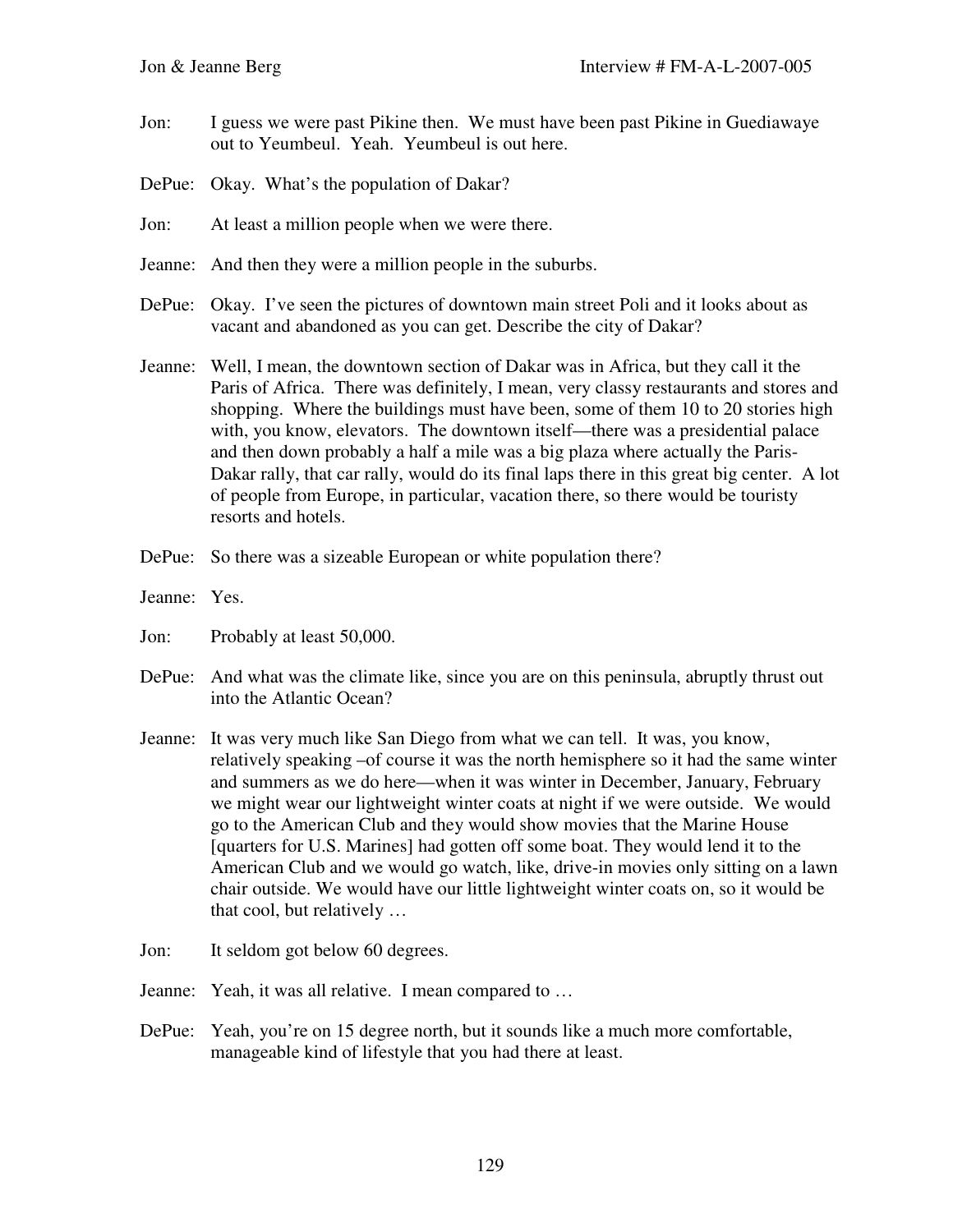- Jeanne: Yeah. I mean, it was like primarily being in spring or summer, maybe fall all year long and that was it.
- DePue: What was your house like?
- Jeanne: I'm not quite sure how it looked, but it was an old petroleum company office and they had converted it into a house somewhere along the line. It had a very large, like dining room, family room, with an area and it even had a fireplace.
- Jon: A wood-burning fireplace.
- Jeanne: A wood-burning fireplace on the floor. It was, what is that stuff?
- Jon: Stucco.
- Jeanne: Stucco on the inside walls and the floor was tiled. We had, like, bamboo furniture with upholstered cushions made and things. We had a kitchen there. It had running water, but we would have to filter the water there.
- DePue: But not boil it?
- Jeanne: But not boil it. And we had a gas stove, run out of … what kind of …?
- Jon: Bottled gas.
- Jeanne: Bottled gas.
- Jon: Propane.
- Jeanne: And we had an electrical refrigerator. We had electricity 24/7 for the most part, though right after it rained we would have a wire going to our house that shortcircuited out for a little while so you wouldn't have electricity, but eventually it would come up. We had overhead fans. We did not have air conditioning. Most of the time we didn't need air conditioning because it was this stucco and tile house; it was fairly cool inside the house. We had high ceilings and so you would have your windows open all the time and a breeze.
- DePue: Screens on the windows?
- Jeanne: Screens and bars for the little animals critters and the human critters that would try to get into your house, so.
- Jon: And we had a wall all the way around the place, about 8 feet tall. By the time we left it was taller than that because there had been more incidents of break-ins and murders and stuff.
- Jeanne: In our neighborhood.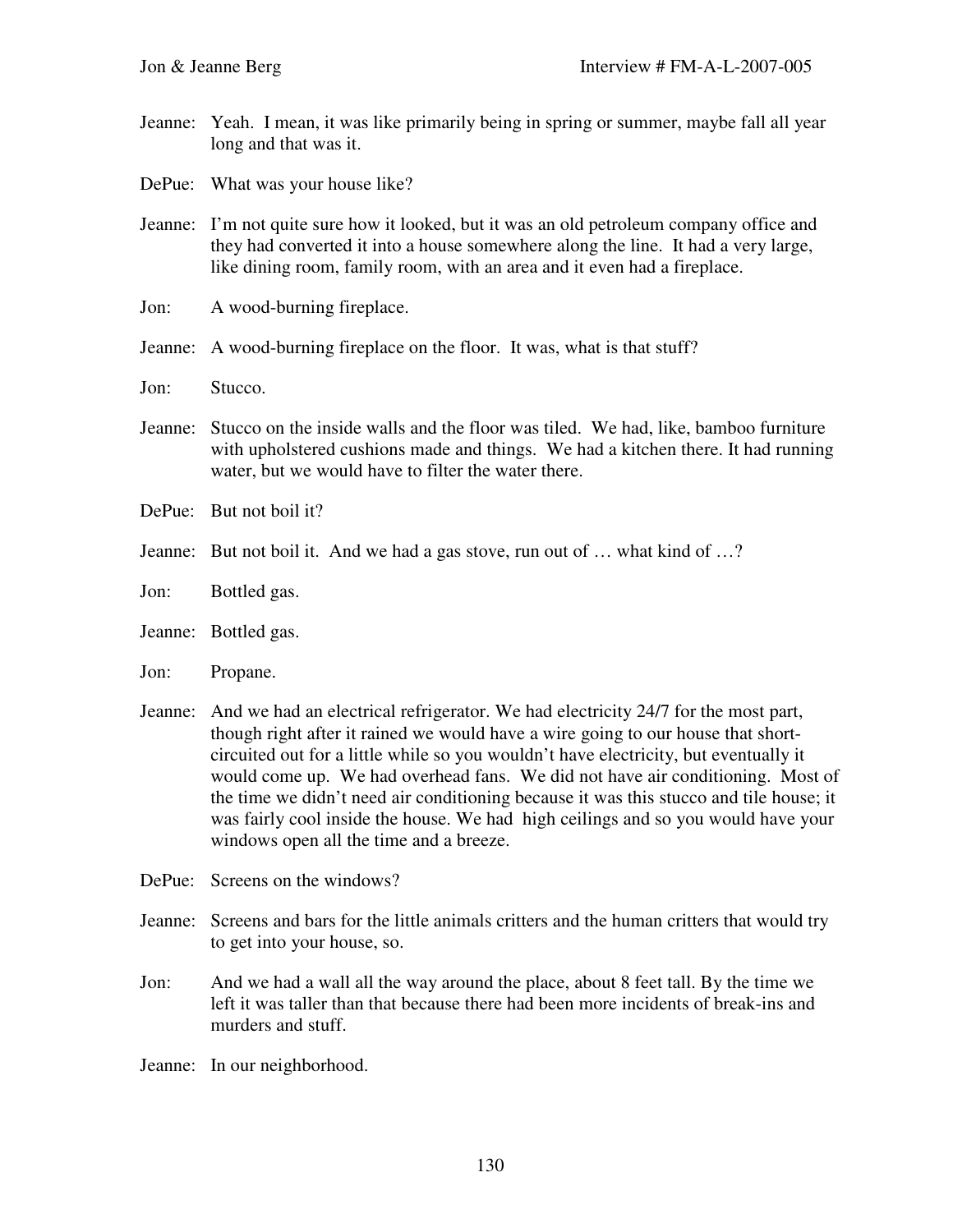- Jon: We had four apartments in one building next to us and two in another, so we had six little apartments on the same ground in different buildings that we were in charge of for the other missionaries who would come to Dakar and stay there.
- Jeanne: There were guest houses that missionaries could stay in and then when missionaries weren't using them we could rent them out to other people. And we had, like you said, a walled compound. One of the things we had were, you know, sets of guards who open and shut the gate and then patrolled the grounds at all times.
- DePue: Did you have servants as well?
- Jon: We only had one in our house.
- Jeanne: We would have at least one woman who was always, like, doing our laundry and cleaning in the house. Off and on we had a cook, somebody who would help us with some of that stuff. When we had those extra kids living with us, part of the deal was that--with all of those kids I couldn't get everybody to every lesson they needed to or get them to the school or to that place—we got a chauffeur who did some of the driving for us that year, so.
- DePue: How about the economy, the local economy around Dakar especially, but Senegal as well?
- Jon: Well, the local economy; the basic crop was peanuts. I mean it's kind of an odd economy, because the French set up this three-cornered economy where they had all of this rice that they couldn't figure out what to do with from Indochina, from Vietnam and stuff, and Laos, wherever they had colonies in Indochina. It wasn't the best rice in the world and they needed somebody to eat the stuff so they decided, "Well, we'll sell it to the people in Africa." So they started giving the Africans rice, but they wanted peanuts. So the Senegalese people could raise peanuts; they'd raise peanuts and sell it and then the French would make peanut oil and other stuff with peanuts, whatever you do with peanuts, and they would sell it for rice. Then they got them started eating French bread, wonderful French bread.
- Jeanne: Made with wheat.
- Jon: And they grow almost no wheat, so …
- DePue: No rice and almost no wheat.
- Jeanne: Yeah.
- Jon: But the two cornerstones of the Senegalese cuisine were rice and wheat. They didn't grow rice, hardly any rice; They grew some rice in Southern Senegal, and hardly any wheat, some wheat in Southern Senegal, but next to nothing compared to what they consumed. So then they had this crazy economy where they grew peanuts. Other than that, they used to be great for fishing, but the fishing industry I've heard more about lately again, is almost done. I mean, our good friend Diaté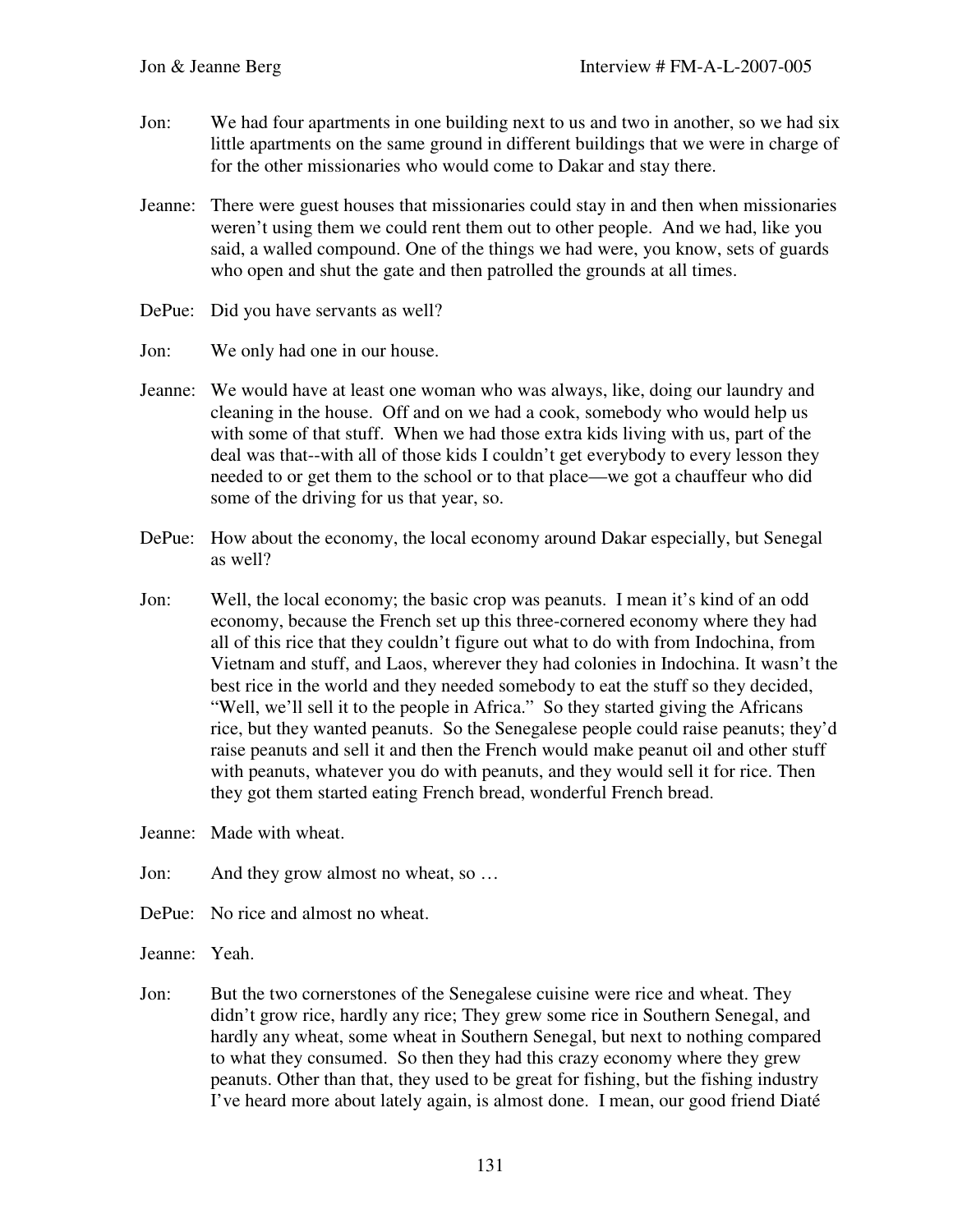was a traditional fisherman, but they've sold the rights to the Russians and the Koreans and the Chinese. They've just come through and taken all the fish, so these guys don't have any fish anymore. So they're really having a hard time.

- DePue: "They" being the government obviously.
- Jon: Yeah. You know, the Chinese came in and built, for example, a big stadium. They've done this in many different places in Africa; they work out trade deals or exploitation deals. And then their tourism was a fairly big part of the economy; people make money like they do everywhere else, buying stuff and selling stuff and having a million little stores.
- DePue: So, poverty was no stranger in this part of Africa either?
- Jon: No, but it's not, you know, it's not grinding, dehumanizing, terrible; you don't walk around watching people in abject suffering. They are just …
- Jeanne: Well, there were beggars and there were …
- Jon: Oh sure, but the beggars came from all over the place…
- Jeanne: Yeah, because it became picky …
- Jon: …lepers from all over the place, because Dakar was a great place to beg.
- DePue: So compared to what you experienced in Poli as far as the economy, where Poli sounded very much a subsistence kind of an existence, that wasn't the case in Dakar?
- Jon: This was a cash economy in Dakar. Some of the richest people I have ever seen—I didn't really know them, but seen and lived near—were Africans living in Dakar.
- Jeanne: But there were also places like… There is a huge landfill, garbage dump—I would not believe this if I hadn't driven around in it myself—you drive in there and there are people who live in that garbage dump. They live there from the day they are born to the day they die, for years and years and years. They live in there and they make their living out of recycling garbage, you know, picking out and selling the glass jars or whatever they can find in the garbage. That's a horrible life!
- Jon: That was out by our center and there was this guy that I kept seeing shuffle down the road by our center headed to the garbage place. He was always covered in like black, just black, black, black. I said, "What's wrong with this guy?" and they said, "Oh, he burns tires." Apparently out at the garbage dump that was his job and I don't know if he burned them to get the wires that are inside radial tires or what he did, but he burned tires. He could hardly move. He could hardly lift his feet off the ground. I mean, obviously this was killing him. So I stopped him one day and I said, "Here, here's, you know, three bucks, four bucks, thousand francs, go home. How much are you going to make burning tires? Well, nowhere near that. Go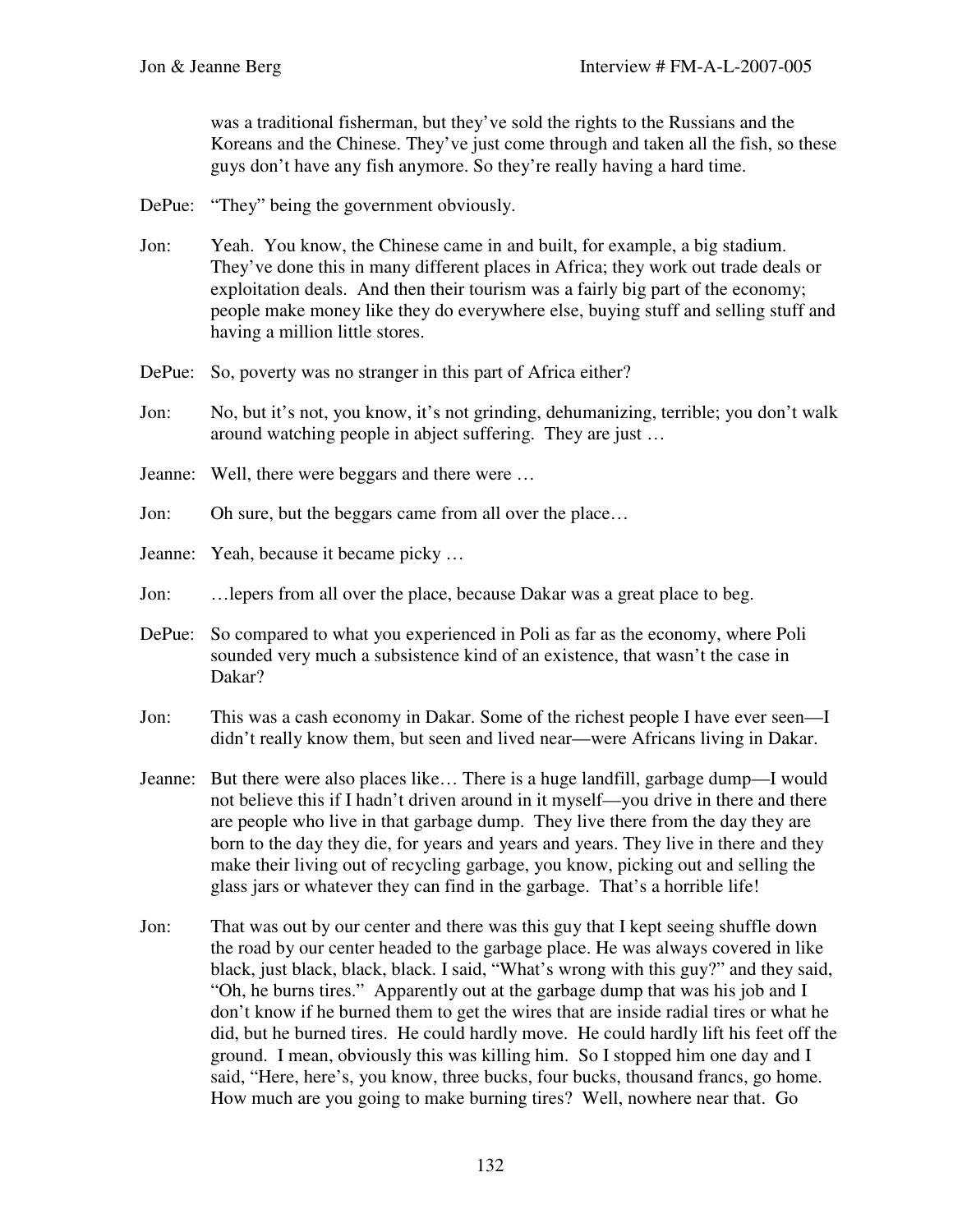home." And I give him money and I say, "Go home." And after a while he just kept on going and I said, "What's wrong with this guy? Why does he want …" and they said, "He says his food doesn't taste any good if he doesn't cook it over burned tires." I mean, this guy has just absolutely had it. I've always considered that kind of a parable about addiction, you know. This guy was hooked on burned tires, but that's what he did and it killed him, I'm sure. I mean, he was almost dead when I saw him.

- DePue: Yeah. How about the religion of the population?
- Jon: Well, about 80% to 90% Muslim and about probably 5% to 10% Catholic, about 10% straight up traditional, you know, animist stuff, and maybe less than 1% Protestant. The Catholics came in with the French.
- DePue: And was it any particular type of Islam that you experienced there?
- Jon: Yeah, it was Senegalese Islam (laughing). They had what they called brotherhoods; confréries is the French word, and there were five different ones. The two biggest ones were the Mourides and the Tijanis, but then the Tijanis subdivided into three different brotherhoods among them, at least. I mean, the reason I know this is that I wrote my master's dissertation on Senegalese Tijanis.
- DePue: What was the first group you mentioned?
- Jon: The Mourides, M-o-u-r-i-d-e-s. They were the classic … they were Wolof. In fact, they were Lébous. Lébous is the traditional, that's L-é-b-o-u, the fishermen from right around Dakar. In fact, their holy beach … oh, there were all kinds of … Anyway, they had this guy named Ahmadou Bamba, Shiekh Ahmadou Bamba who stood up to the French and this earned him great repute. He also worked out a deal with the French. He became the great peanut farmer of the whole country and his deal was he got the people to believe in him as the intermediary between God and themselves. In Senegal everybody has this holy man that they go to, their marabout The marabout is the direct intermediary between you and God and can do all kinds of magic and can arrange for success in your life and disappointment in the lives of your enemies, shall we put it that way.
- DePue: It doesn't sound very Islam to me.
- Jon: Oh, it's great. I mean, religion is never … You know, the Saudis would have you believe that Islam is very pure and very … they're the Puritans of Islam. Well, these guys are not the Puritans of Islam. So, Ahmadou Bamba said, "Here's the deal. I'll pray for you, you farm for me. I'll handle your salvation, you guys get out there and raise peanuts."
- DePue: Now how long ago was this?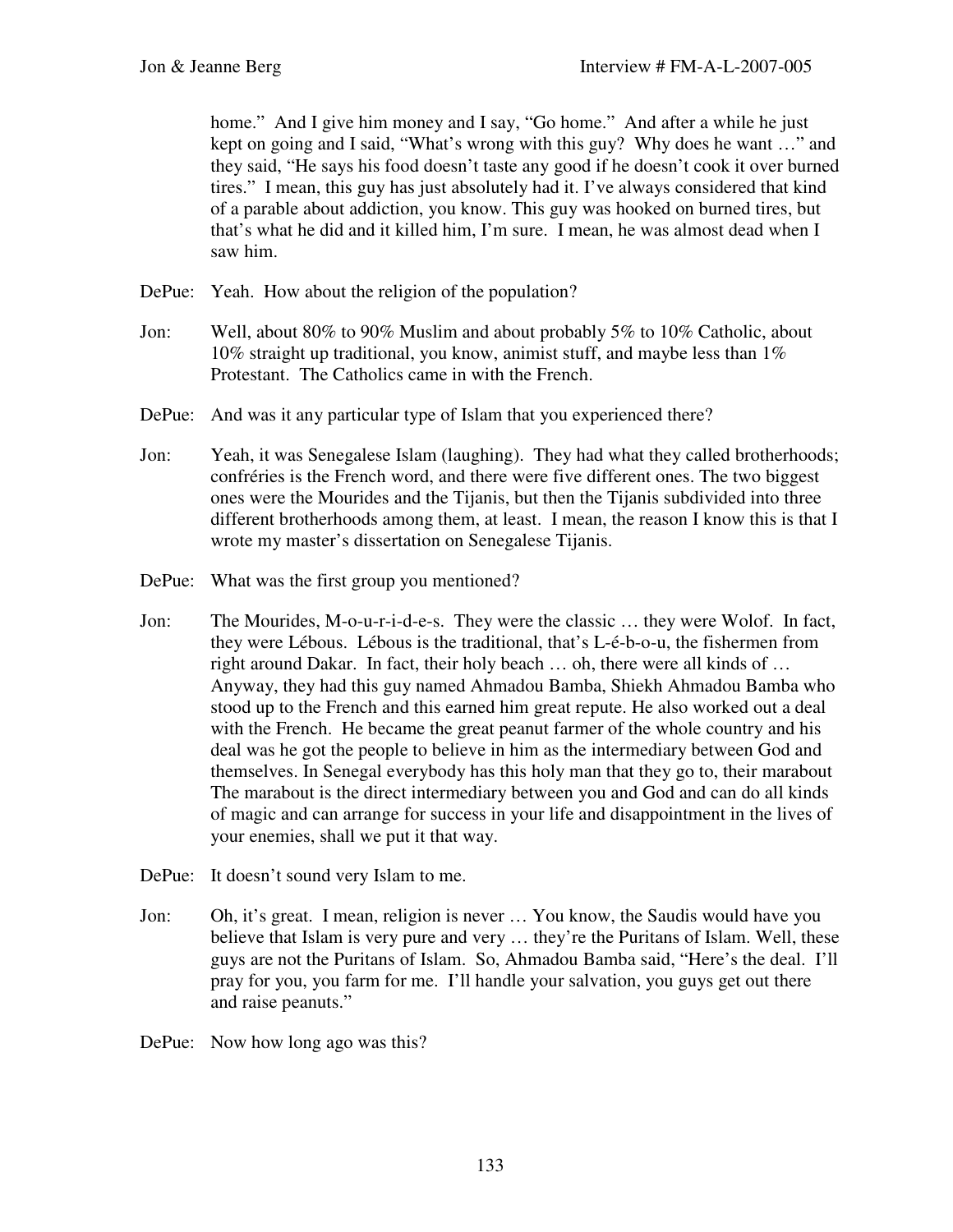- Jon: He died in 1927, so it was recent, and it was powerful. They built this big city called Touba and Touba I means repentance, the village of …. There were seven wells in Touba and now there is this huge mosque and his descendents …
- Jeanne: Touba is around here?
- Jon: All of these great marabouts have a bunch of kids and their sons then become their heirs in the religious structure, so it has passed on from father to son to son. So his kids now are these extremely powerful people in Senegal. The president would always go out to this big huge mosque out there in Touba that they built on the anniversary of the disappearance of Ahmadou Bamba, that is the day of his—we would say his death, but they would say, "He disappeared. Don't worry, he'll be back because he is too remarkable just to disappear." The politicians would all go out there and visit the sons to honor Ahmadou Bamba. They called it the Magal, I believe, and they would come with suitcases full of money because nobody got elected in that country, president, unless the head Mourides endorsed it and everybody knew it.
- DePue: Head Mourides, okay.
- Jon: The head of the Mourides brotherhood.

DePue: Okay.

- Jon: And the Tijanis were not Wolof speakers by and large; they were the more Pulaar speakers who became Tijanis. It's kind of like, you know, Norwegians went one way and Germans went another way and Finns went another way.
- DePue: So the Tijanis were ethnic Pulaars?
- Jon: Tended to be more, yes.

DePue: Okay.

- Jon: Ahmad al-Tijani, who started that brotherhood, … I can't remember … came out of the 18th century, I think and he was from Algeria. But his deal was, he had the direct revelation from God of the secret prayers which, if you learned them and prayed them, guarantee your salvation.
- DePue: Now that was Ahmad al-Tijani?
- Jon: Tijani. He was the founder of the Tijani brotherhood.
- DePue: Okay. And those are different people than the folks who followed Ahmadou Bamba?
- Jon: Those are the Mourides. It's like, you know, the Catholics and the Episcopalians and all these different denominations.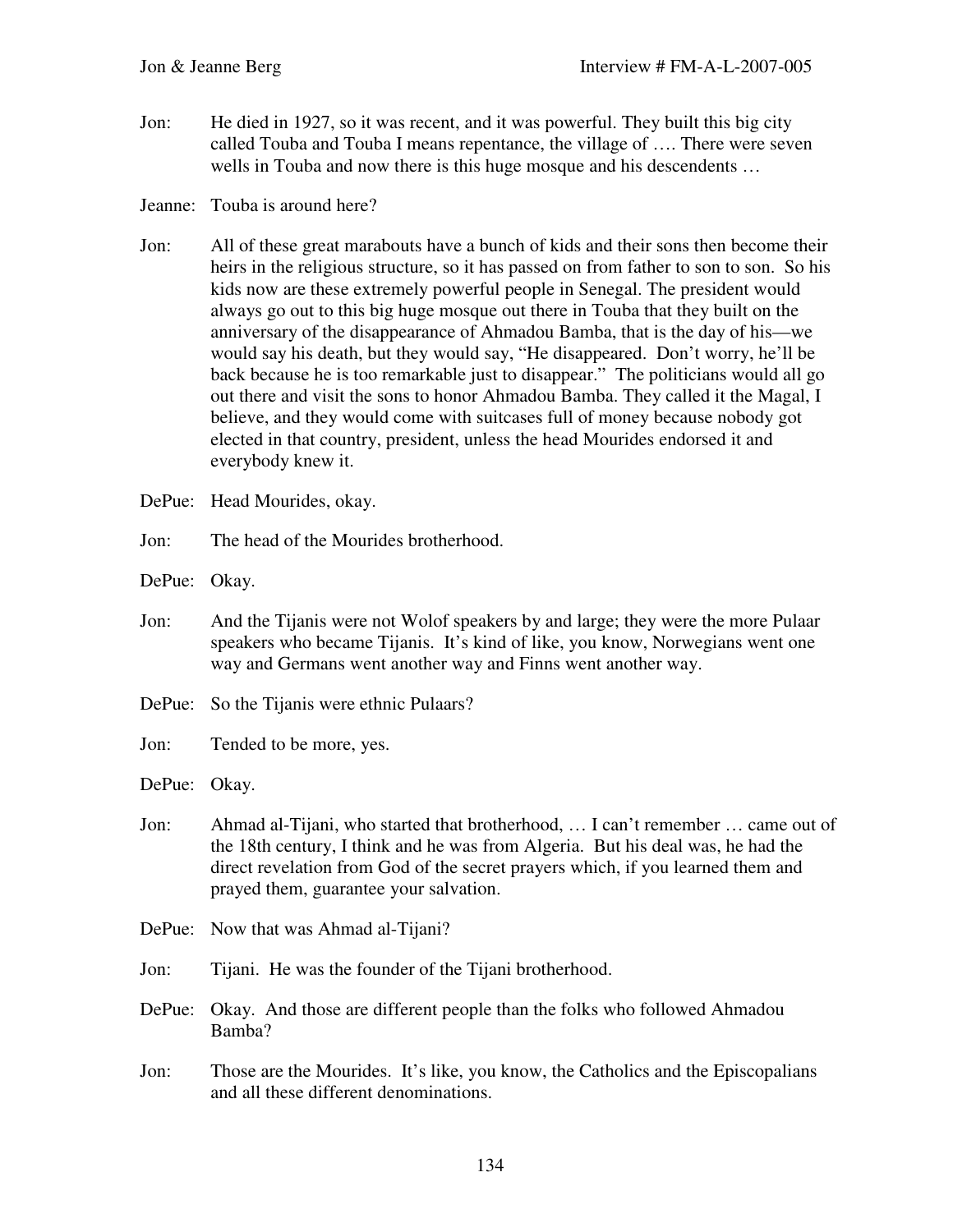## DePue: Okay.

- Jon: Islam is an extremely complex thing. And the other thing is, Muslims aren't supposed to venerate people and they aren't supposed to have like holy shrines and go to the graves of the dead and stuff. Well, that's what the religion was for these people.
- DePue: Yeah.
- Jon: And the Mourides were the most heretical, in that they prayed in Wolof. And if there is one thing that is clear in Islam, you can't pray in anything but Arabic. It doesn't count. But that didn't bother the Mourides; they'd pray in Wolof, because Ahmadou Bamba said they could.
- Jeanne: In the middle of all of this we have our little Protestant … (all laughing)
- DePue: And that's kind of what I wanted to get to next. You have this little Protestant mission. Of course, what we're hearing all the time now is how Muslims are so dead set against any other religion being interposed on them. So how did the people of Senegal react to this mission?
- Jon: Well, the people of Senegal had religious freedom and it was in their constitution. It was based on the French constitution, which had a strict separation between church and state. In French there is a term, "pays laic", which means lay state, as opposed to Republique Islamique, which means Islamic Republic. Senegal was very selfconsciously a lay or secular state and they imposed no religion and they privileged no religion. They were sticklers for this because they understood the danger … Mauritania just to the north is an Islamic Republic. By law, all citizens of Mauritania are Muslims. By law, the only people that can practice Christianity, for example, within Mauritania's geographical area and have a priest or a pastor available to them, are foreigners. No Mauritanian can. It's against the law.
- Jeanne: Did they have Koranic law there?
- Jon: Well, more and more so, sure. Sharia. But, the people of Senegal self-consciously did not want to be that kind of a place and they talked a lot about part of Senegalese culture they said is something called téranga, which is kind of simple human hospitality that transcends differences. We don't look for the reasons to hate each other; we look for the reasons to be kind to one another, because life's better that way.
- DePue: And that applied for the Wolofs and the Pulaars and all the other groups?
- Jon: Most of the time, yeah. It did. I mean, the people of Senegal were educated to the fact that Christians have a right. We have Muslims in Northern Senegal where we had a mission in N'dioum. They started getting really upset with some of the Finnish missionaries and an American, but it was because of what the Finns were doing up there. They said, "We want you kicked out of this part. This is holy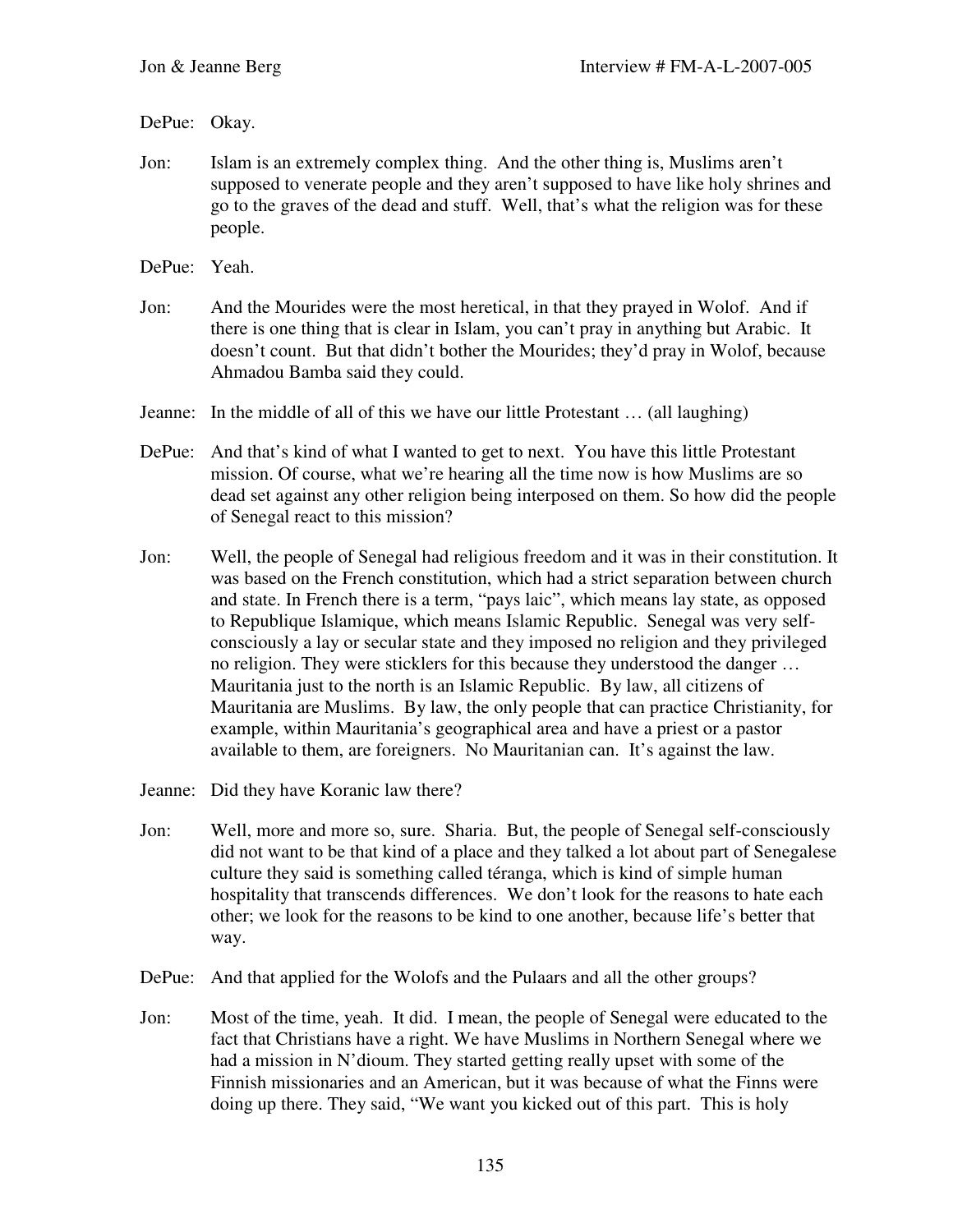ground. This is where Chiekh Oumar Tall, this great Muslim prince, conquered this area. He came from here; this is his ground. We can't have Christians praying here." They said, "You can't have more than two people together to pray. You can't have church up here, because if you have too many people to pray it's too powerful." And I thought, it's the best testimony to the power of Christian prayer I've ever heard. Wherever two or three are gathered, there he is in the midst. They believed it.

- DePue: But that was quite contrary to the rest of Senegal.
- Jon: Yeah. And the president sent the governor up there and we had this big meeting.
- Jeanne: The President of Senegal!
- Jon: Sent the governor up there and we had this big meeting. There was me and this Finnish guy, who was the head of the Finnish mission, and 23 princes with swords. Luckily the governor was well-armed. (laughing) They complained and complained and complained and he said, "Look, our kids go to America and you know it." They've all got kids over here, you know. And he says, "When they go to America, nobody tells them, 'You can't have a mosque, you can't pray to your god.' We're not going to tell these people they can't pray to their god. They can and we can and whether you like it or not, that's the way it is." And the president went up there later, the president of the country, who was Muslim and married to a Catholic woman, and he went up there and said, "Forget it. We have a secular state. These people will be free to practice their religion and we will be free to practice our religion. That's how it's going to be." Now, when I was back there a couple of years ago, some of that is starting to change. That is all under Saudi influence. The Saudis are out there trying to make the world hard line anti- anything that's not us.
- DePue: And they're pumping money into Senegal?
- Jon: Oh, big time, sure. They've always been pumping money into Senegal. But the mosque that they built in the middle of Dakar, the Grande Mosquée de Dakar, was falling over. The mosque that the Mourides built for themselves, with nobody's money but their own out in the middle of the bush, was spotless and perfectly maintained because it was theirs; they owned it and they were proud of it.
- DePue: So, you still had the impression that the Senegalese weren't—maybe the Saudis were making some inroads—but they weren't flocking to this new variation of Islam?
- Jon: No, and they don't want to. In Sérèr culture—the Sérèrs are kind of from the middle of the country –it's not unusual, or unheard of at least, to have a Sérèr family where one brother will be a Catholic priest and another brother will be the imam at the local mosque. I mean, they don't figure that they have to—it is not necessary for people of different religions to hate each other. Now, here's a concept, but they really took it seriously.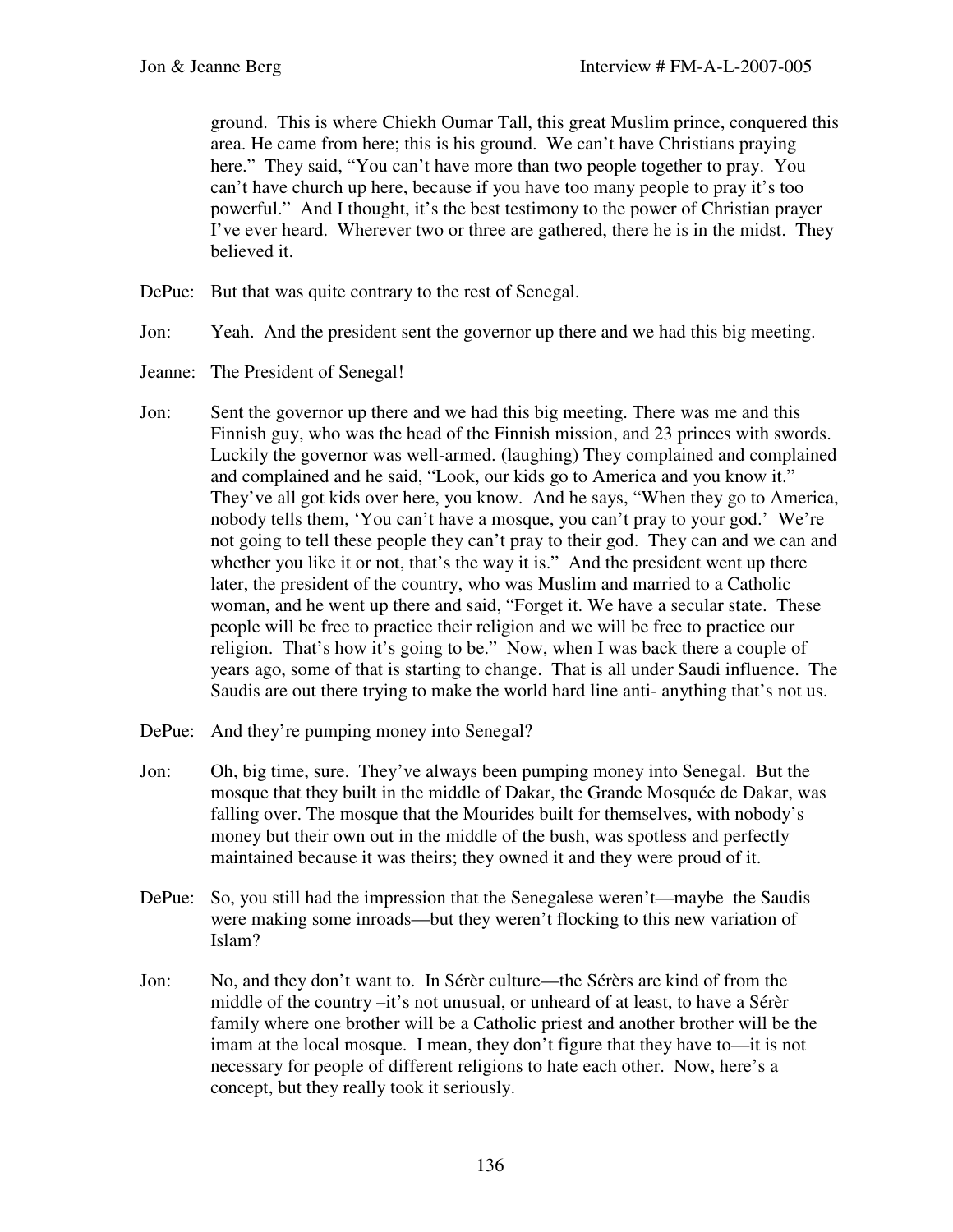- DePue: Well, I happen to believe that's a good Christian concept, too. (Jon laughing).
- Jon: You take it more seriously when you see a meeting where these people really wanted to just … I mean, I sat in that meeting with these people that wanted us out of there and were told that it didn't matter what they wanted.
- DePue: Now, you talked a little bit about your mission, and again, this is my perception of what a missionary is supposed to do. You go to foreign countries and you try to preach the gospel to people who aren't Christian and bring new people to the church. Was that an element of what you were supposed to be doing in Dakar?
- Jon: Yes, it was. But, in order to do that …
- DePue: To these Pulaars?
- Jon: Yeah. We had a church downtown that we were part of, so there was a ministry there going on. With the people in Yeumbeul our ministry was to establish a relationship of mutual respect and talk and understand each other and treat each other first with respect and then see if faith grew from that kind of a conversation, because to walk up to people and say, "Here I am, I don't know you, but I know you're wrong and I'm right," doesn't seem to be a terrifically powerful way to reach people.
- Jeanne: We were kind of hoping that if you helped people learn to read and, you know, they had this library there. They went out to all of the local schools and figured out what textbooks kids would need in any one of those schools and then bought those and brought them in so that kids would have an opportunity to actually put their hands on textbooks. They would come in there and study or they would have a little study course that would help kids prepare for some of these national exams that Senegal, based on the French system, would have and would be a determiner as to whether or not kids could go on to further education. They had the basketball courts and they had sewing classes and opportunities for men and women and in the end we hoped somebody would go, "Well, why do you do that for us?"
- Jon: And they did.
- Jeanne: And they did and we could say, "Our God told us to." "Well, tell me about your God."
- Jon: And they knew. I mean, these people are not naïve. They understood that there's a difference between Islam and Christianity and they all knew Christians and they all knew Muslims. Most of them were Muslims, but at the center, you know, it was representative of the population; probably 15% of the people who came to the place were Christian and 85% of the people who came to the place were Muslim.
- DePue: Well, we talked a lot about on the fringes of this community center. I want to finish tonight. We've got about 20 minutes left I think. So finish tonight talking about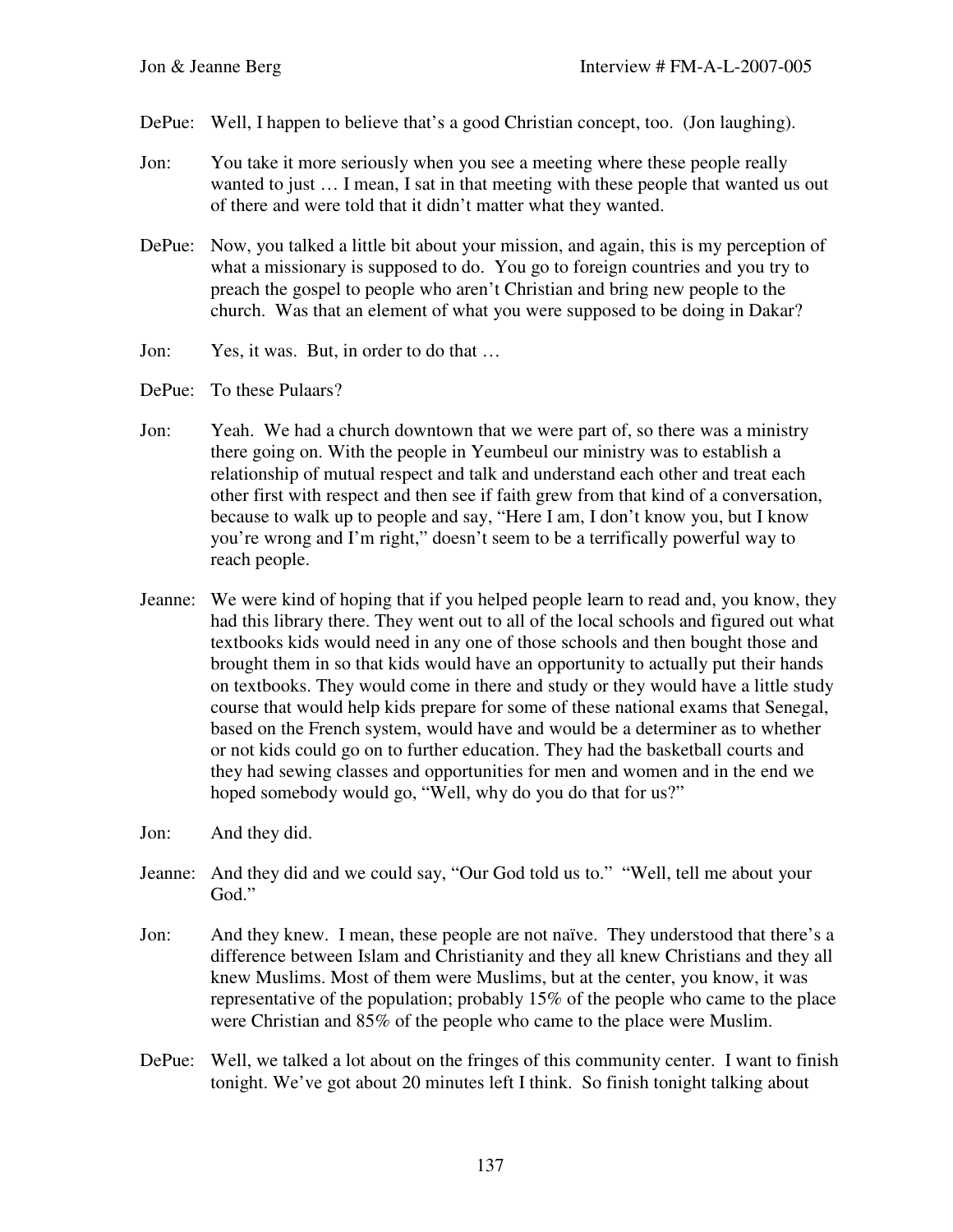how the community center came about and what it was doing and what do you think it meant to the people there and what it meant to you.

- Jon: When we were sent over there, there was another missionary and I and we were both going to be new. Our job description was to establish an urban ministry in an Islamic cultural setting of Dakar, Senegal. So that was it, and they said, "We have this money that has been put away for years to do something with. We've never done anything with it. We have a quarter million dollars." This was in 1985.
- DePue: Who's "we" in this case?
- Jon: The American Lutheran Church. So they had a quarter million dollars that they wanted him and I to figure out what to do with it to fund this ministry, this mission outreach.
- DePue: And you knew that before you even arrived in Senegal?
- Jon: Absolutely.
- Jeanne: Um-hm.
- Jon: And we went over there with that job description. He and I were to collaborate and it turned out that we did, very effectively.
- DePue: Who was this?
- Jon: His name was Dan Hart.
- DePue: I can even spell that.
- Jon: He had wonderful technical skills. I mean, he was very much a hands-on guy. He loved to weld. I keep running into these missionaries who liked to weld. Ernie was a welder and Dan was a welder. So we were to figure out what to do and we started just wandering around talking to people and looking around and trying to figure out what's going on and learning a little Wolof and a little culture. We talked to the Baptists who had a center and we talked to other people. Then I became pretty quickly a very good friend with the pastor of the Protestant Church of Senegal named Samuel Dansokho. He had been educated in France for years and knew a lot about Senegal and knew a lot of the Senegalese politicians and just knew them. In fact, I just talked to him today on the phone; he called me. We both happened to like each other, so we really hit it off. And then I worked quite a bit with his church and got to know a lot of people that way. We started an English language service down there that I was kind of in charge of. So we had this kind of international thing going down there. But what surprised Sam and then the other people that we would meet—and Dan and I both did this—we would ask people what they thought we should do and then we would try to figure out how to do that. For years Sam throughout his childhood and then as the pastor of this church, said, "Everybody always comes in from Europe, has a meeting with me and announces to me what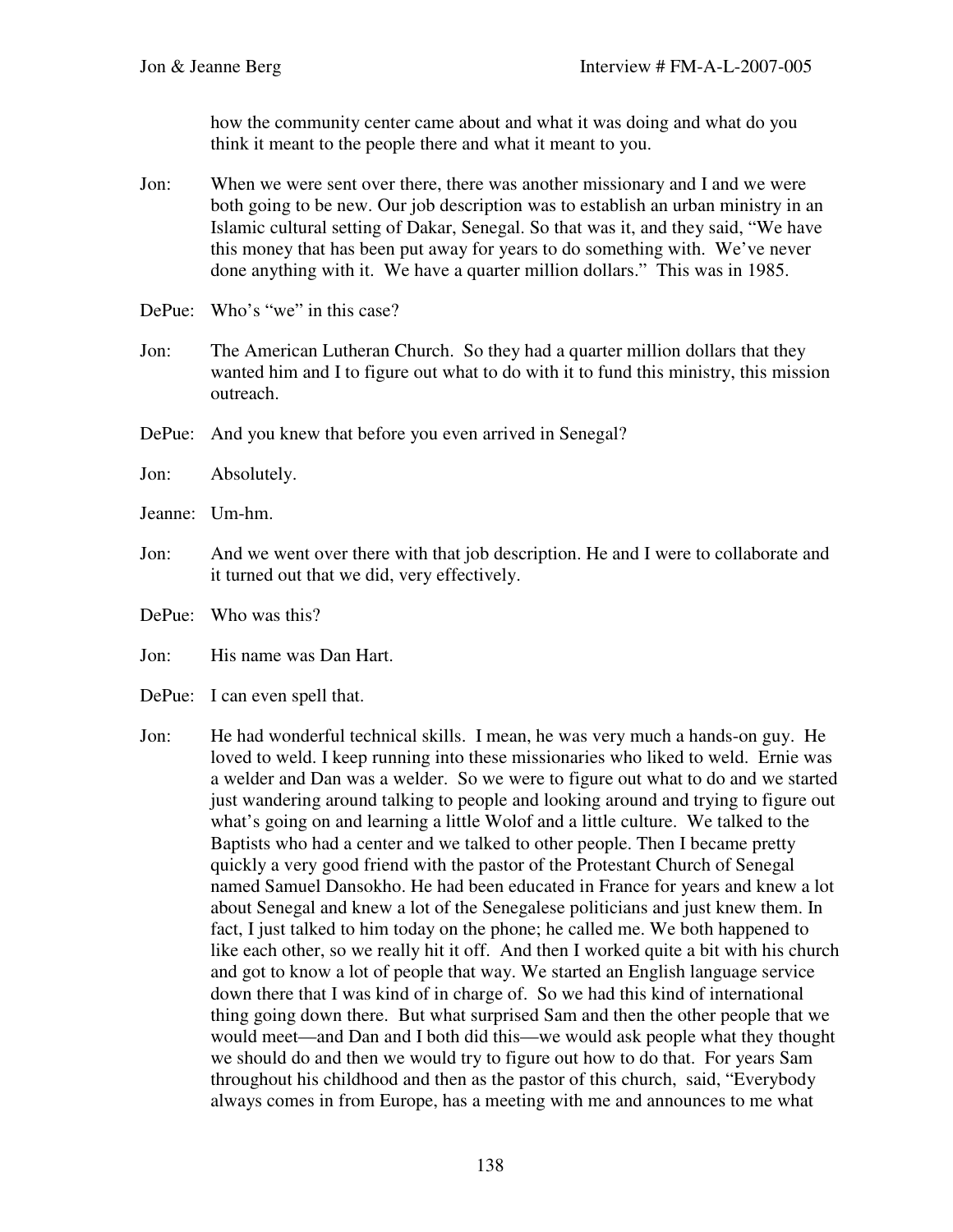they're going to do and asks for my support." And he said, "Nobody ever says, 'Hey, Sam, we've some money. What would be a good idea to do?', you know, 'What might be useful?'" He said, "You do," and he liked that. I always told him, "Well, wait a minute, you'll know more about this country now and forever—you'll always know more about this country than I'll ever know. So why would I not depend on you?"

- DePue: What was his denomination?
- Jon: Presbyterian. Reformed Church of France. He was one of the very few Protestants. Originally his family came from Mali. They were Bambara.
- DePue: So he was an African?
- Jon: He was from Saint Louis. Yeah, he's African. Was and is. He teaches at Hood Theological Seminary in either North or South Carolina now. He has his PhD from a seminary; let's see, I forget the name of it, the UCC Seminary in Chicago. So he's lived in America now for quite a while.
- DePue: So, how did you choose the location for the center?
- Jon: Dan and I, I guess, had meetings and asked the government. I mean, we asked the government. We didn't figure, "Well, the government is just going to be a bunch of hopeless people." They said, "How about Yeumbeul?" So we started looking around at Yeumbeul. We found this building and we rented it. Then we hired a guy named Saidou. We were paying a hundred dollars a month rent for this place out there. You know, it was probably a 40 minute drive or an hour drive from our house, but it was out there in the middle of nowhere where everything was going up in a hurry and where there wasn't anything, so the government wanted us to be out there. There was a Catholic mission that was working with some women and stuff out there. They had like an infirmary or something or a doctor's office.
- DePue: And Dakar was growing in that direction?
- Jon: Oh, yeah, like crazy.
- DePue: Okay.
- Jon: It was like, if this peninsula that goes out to the mainland is like the mouth on a tube of toothpaste, it was all getting squeezed out here. This was where there was still room to grow. Everything here was full or protected by military bases or airports that you couldn't build on. It was all going out that way.
- DePue: I finally found the map I was looking for here. So I think it should be on this one, isn't it?
- Jon: No, it's still further out than this, I think. I don't know. Where was…, Jeanne?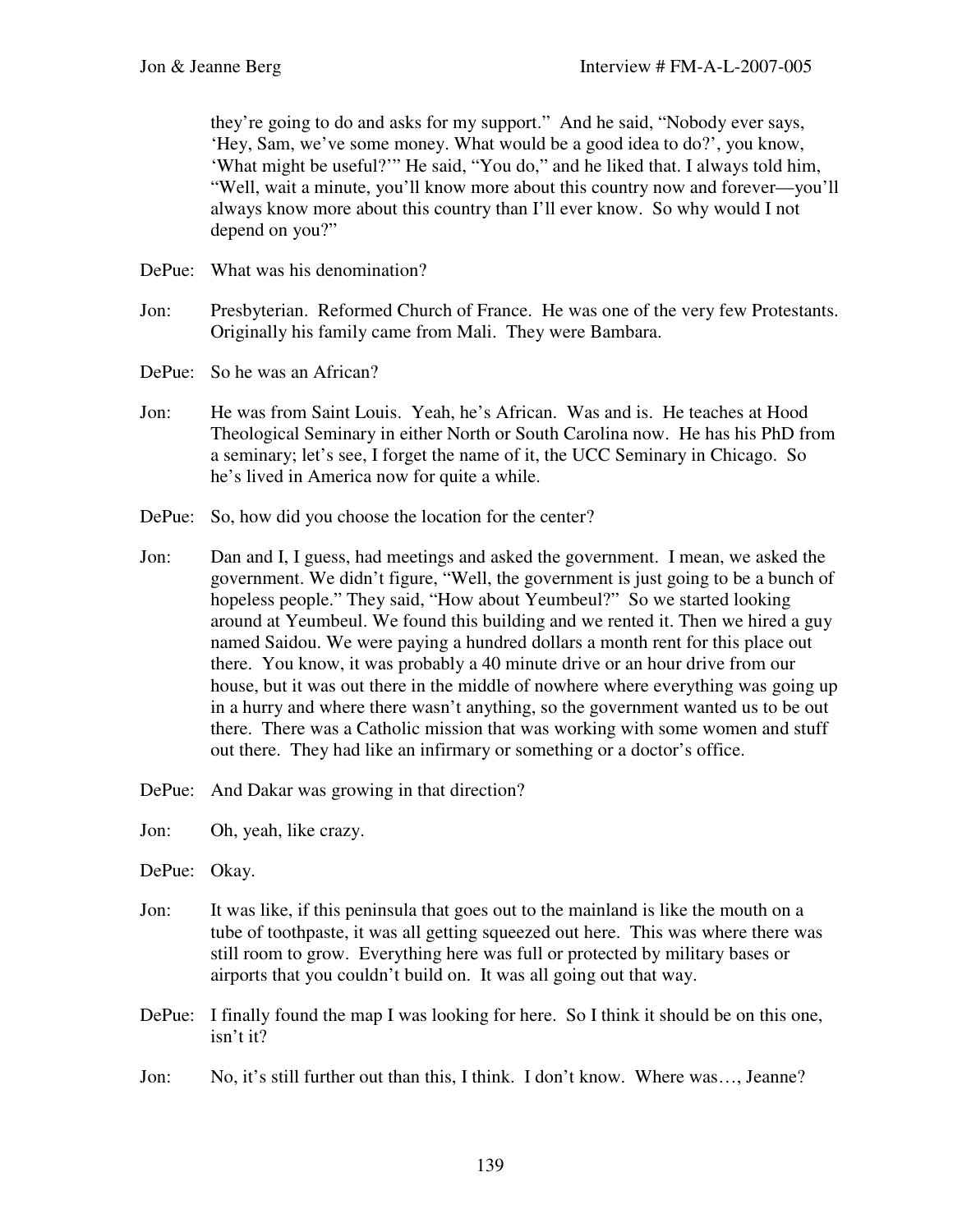Jeanne: Let me look here.

- Jon: It's not on there, but it might be in that area. It was right out by Yeumbeul.
- Jeanne: I think it was somewhere in this area.
- Jon: It would be right in here probably.
- Jeanne: Yep, fairly near the ocean there.
- DePue: Okay. I think what I'll do is I'll get a couple of these maps and then work with you later on so I can pinpoint on the maps where we're talking about.
- Jon: If you want to, that's fine. So, anyway, back to our center. We rented this place and then we went around to all of the village chief people and stuff and the local religious leaders. I mean Saidou took us around to meet all of these people and we said, "We would like to start a literacy program in Pulaar and then in French, but it won't do any good if nobody will send their kids. We're Christians and your kids aren't, but our teacher will be a Muslim and he's very respectful and devout and here he is. If we had this library and these classes, which is what we were going to start, would you permit the children of this neighborhood to participate?" And they said, "Okay". But if we hadn't had their permission, then we would have opened a place and nobody would have come.
- Jeanne: But you booked classes for women, literacy classes with sewing classes, as people would allow their wives and daughters to come to classes to learn to sew and then they would allow them then to learn to read.
- DePue: Now, I take it part of the discussion was that this would not be an overtly Christian kind of opportunity?
- Jon: Yeah, one of the things that became clear for us was, we said, "We will not worship in this building." That was helpful, because if you worship in a building then it's just a mosque. So when we would have Ramadan, it was interesting, the people would say, "Well, we want to do our prayers, it's Ramadan. We have to do our prayers." And we'd say, "Okay, go out in the street like everybody else and do your prayers."
- DePue: Because this is not a mosque.
- Jon: This is not a worship place. It is not a church and it is not a mosque.
- DePue: So people back in the United States might be shocked that they are spending all this money and you're not going to allow them to worship there? But that was part of the …
- Jeanne: Not Islam.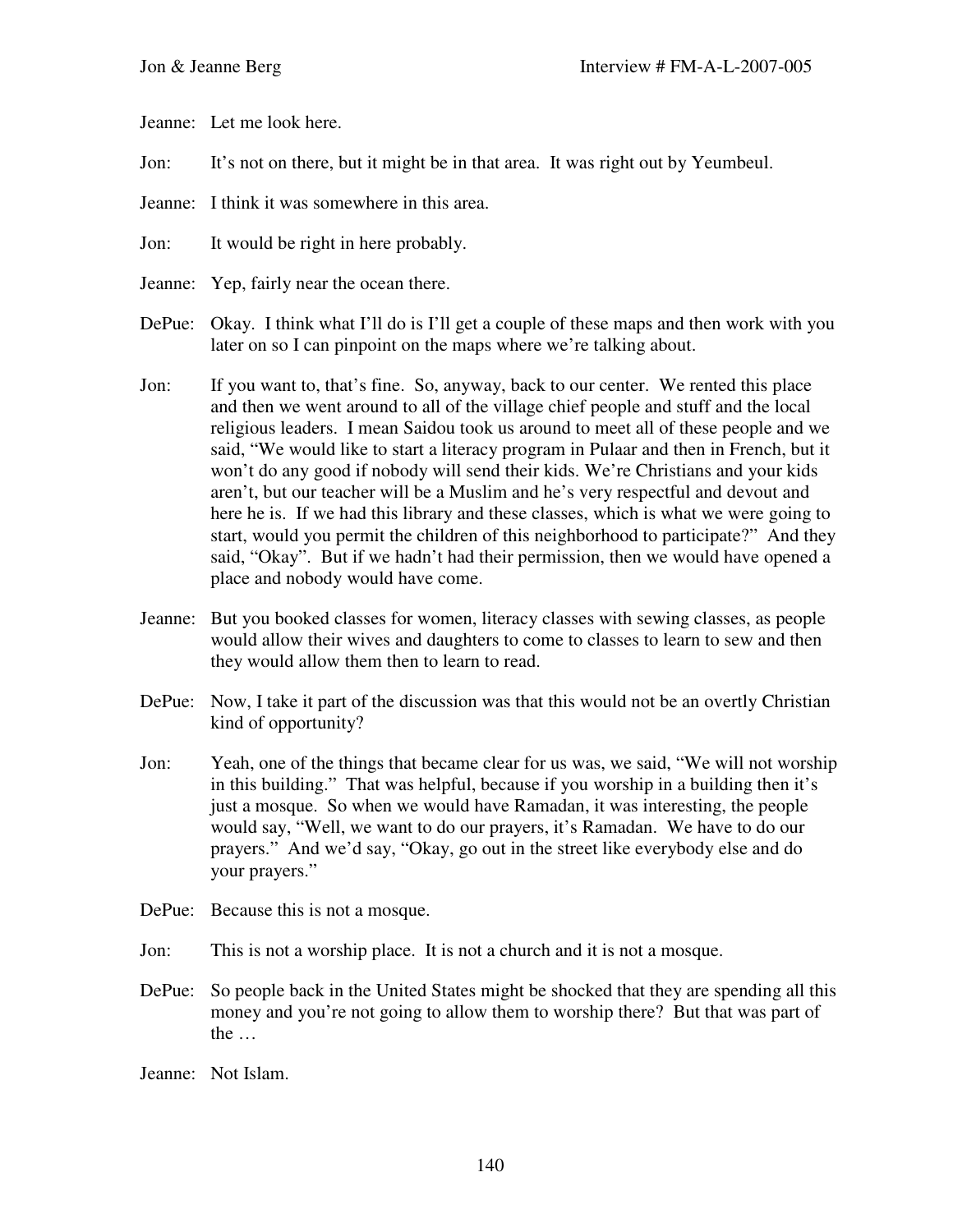| Jon:        | I mean, part of the deal was that, there were groups of Pulaar-speaking Christians<br>meeting in houses and stuff, but it's a tricky and a delicate thing. And the thing is,<br>you don't lie to people. You don't say to people, "Your child is going to come to<br>our place to learn literacy" and then sneak in Christianity. You just—don't do that<br>to me, you know, and don't do that to them. I figured, I'm fairly irritable; things<br>that irritate me would probably irritate them. You know? And I'm not going to lie<br>to people, especially regarding their children. |
|-------------|-----------------------------------------------------------------------------------------------------------------------------------------------------------------------------------------------------------------------------------------------------------------------------------------------------------------------------------------------------------------------------------------------------------------------------------------------------------------------------------------------------------------------------------------------------------------------------------------|
|             | DePue: Well, you don't develop any trust that way.                                                                                                                                                                                                                                                                                                                                                                                                                                                                                                                                      |
| Jeanne: No. |                                                                                                                                                                                                                                                                                                                                                                                                                                                                                                                                                                                         |
| Jon:        | Our faculty, our staff—we had quite a few people working there by the time I left,<br>probably 10, 12 people—were usually half Muslims, half Christians.                                                                                                                                                                                                                                                                                                                                                                                                                                |
|             | DePue: How were they selected?                                                                                                                                                                                                                                                                                                                                                                                                                                                                                                                                                          |
| Jon:        | By us.                                                                                                                                                                                                                                                                                                                                                                                                                                                                                                                                                                                  |
|             | DePue: You and Dan?                                                                                                                                                                                                                                                                                                                                                                                                                                                                                                                                                                     |
| Jon:        | Yeah. We would ask for someone and he'd say, "Hey, we need somebody to teach<br>this," and we'd get tons of people, because we paid them. We were dependable<br>employers and they were doing something that they liked. They were helping<br>people.                                                                                                                                                                                                                                                                                                                                   |
| DePue:      | Now, one of the things you said that the school was for is to teach the natives<br>Pulaar?                                                                                                                                                                                                                                                                                                                                                                                                                                                                                              |
| Jon:        | Yeah, but that quickly lost its charm and we got more into not to teach Pulaar, to<br>take Pulaar literacy to Pulaar speakers, but that turned out to be something that they<br>weren't very desperate for. They were more interested in learning French literacy,<br>because that's what the tests were in.                                                                                                                                                                                                                                                                            |
|             | DePue: And that's how they became employable.                                                                                                                                                                                                                                                                                                                                                                                                                                                                                                                                           |
| Jon:        | Sure.                                                                                                                                                                                                                                                                                                                                                                                                                                                                                                                                                                                   |
| Jeanne:     | Yeah. Plus also, like I said, sometimes they would do study courses to get ready for<br>specific exams and things: entrance to college or entrance to high school.                                                                                                                                                                                                                                                                                                                                                                                                                      |
| DePue:      | Had some missionary long, long ago figured out Pulaar in western language in our<br>alphabet?                                                                                                                                                                                                                                                                                                                                                                                                                                                                                           |
| Jon:        | Sure. I mean, not long, long ago, but there were Pulaar translations of the Bible<br>available. I mean, it's a big language in Africa. There are millions of people who<br>speak it.                                                                                                                                                                                                                                                                                                                                                                                                    |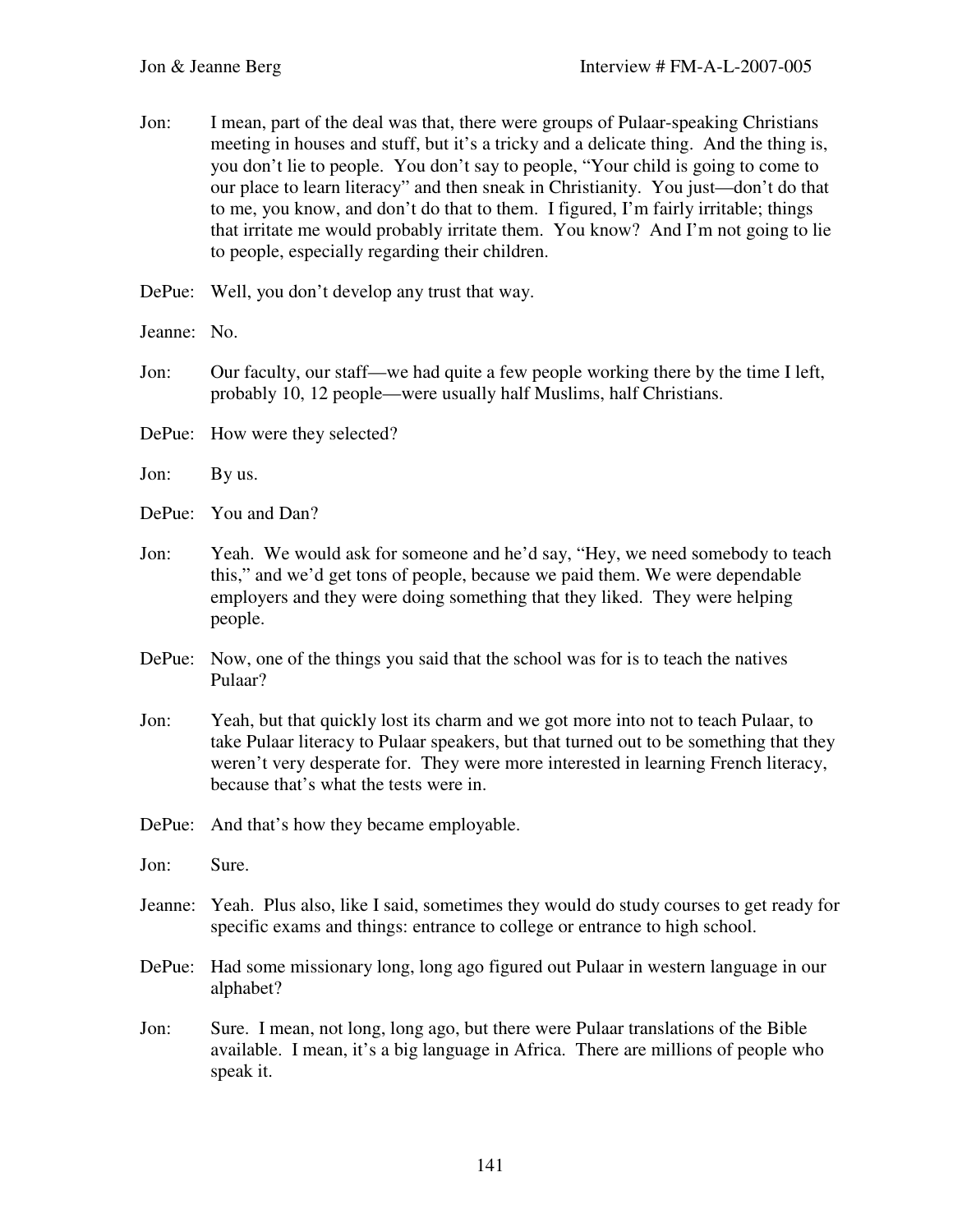- DePue: And Wolof wasn't based on an Arabic language obviously? If it was in written form it was using a western alphabet?
- Jon: Or both. It could be written in either. Alphabets are the way of expressing sounds with a symbol, and Arabic symbols can express sounds.
- DePue: But which one dominated there?
- Jon: Oh, what dominated was the Roman script from the French influence, because literacy came in more from the French than from the Arabs for that part of Africa. There are certain parts of Africa where the literacy was brought in with Islam.
- DePue: Were you teaching church services anywhere?
- Jon: I was running the English language service.
- Jeanne: For an international congregation. So, there'd be Americans and Europeans and ...
- DePue: This was not in the center obviously.
- Jon: No. It was in downtown Dakar at the Protestant Church of Senegal.
- Jeanne: Actually, Sam Dansokho's church. We just used it at off times.
- DePue: And you had a good sized congregation there?
- Jon: We probably averaged between 50 and 100.
- Jeanne: It had a Sunday school and …
- DePue: And was Dan working with you there?
- Jon: Dan was less involved in that. He just wasn't as interested in that kind of stuff as I was. He became an administrator for the mission a great deal. He was very interested in computers. He was very interested in business for the mission and buying and selling and we had a big budget, and managing. He became an administrative person and a technical person. He liked doing those things.
- DePue: He handled the books as well?
- Jon: Yeah. The financial books. And we were nicely…what's the word?
- Jeanne: Collaborative.
- Jon: Yeah, where you have differing skills. By the end of the time …
- DePue: Complementary?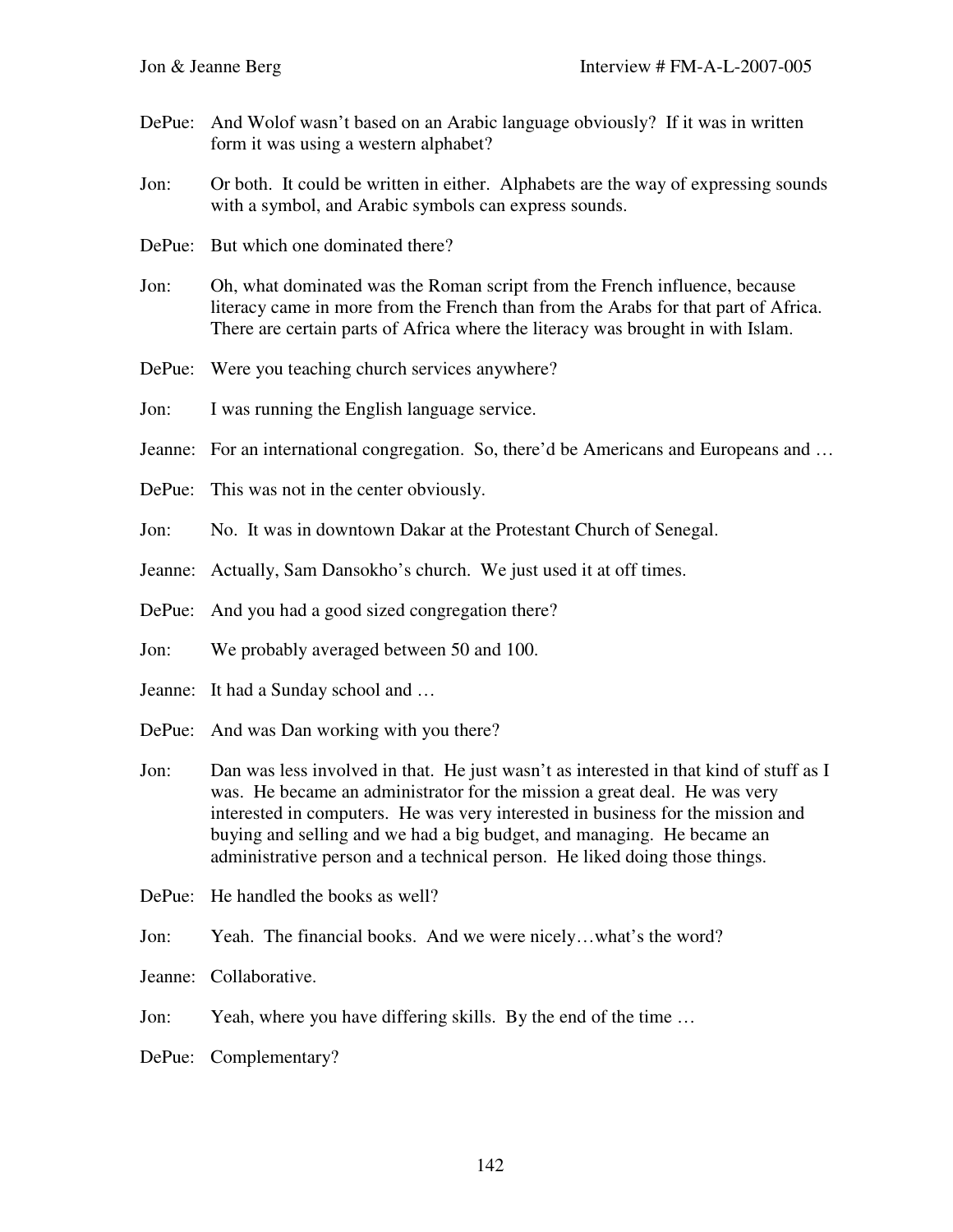Jon: Yeah, but by the end of the time together we didn't much care for one another at a personal level. But that's, you know, the way it goes. But we worked very well together and we got a lot done. Initially we didn't know we didn't much care for each other; it took time to develop that.

DePue: That's not necessarily a prerequisite to do God's work is it?

Jon: No, and it's certainly not a prerequisite to get things effectively done.

DePue: Do you feel like you accomplished a lot then in this community center?

- Jon: I think that for the time period that we were there. I have a tremendous sense of accomplishment in that we started with an idea, we developed the idea, we built a building, literally, and the way we did it. For example, the Southern Baptists that were there—we knew their director really well; smart guy, fascinating guy. When they built, they had a whole bunch of people from America come over and build. You know, these people would come over in work teams. They would have to hire people from Gambia to help them, because none of the Senegalese people spoke English and, of course, none of the Southern Baptists spoke French. So, they would get these people from Gambia that spoke English to come up and help them and then they would build this big center. It would make all of the American Southern Baptists feel really good, that they had been over helping these poor people in Africa build this center and they built a wonderful place. What we said was, "Forget it. The problem in Senegal is not that people can't do things, it's that nobody will pay them to do it. We've got money. Let's hire Senegalese." So we went out to our neighborhood. We hired a Cameroonian architect who was a member of the Protestant Church of Senegal named Pierre Mondo, who is just a stunningly smart guy, very fascinating guy. I mean, his dad was a huge merchant in Douala. I like him a lot. Anyway, he was our architect and we hired Ali Diack, who was a Muslim—actually Diack is a Pulaar name—contractor. We went out to the neighborhood and we told Ali, "Hire people from this neighborhood. There are all these people wandering around here who don't have jobs." He said, "Well, one of my foremen lives right down the street" So he was the foreman and we hired as many people as we could from the neighborhood and they did it all. We just showed up and, you know, had meetings with the contractor and the architect, just like here in America. The architect made sure the contractor did everything and authorized payments, and was very professional and very smoothly run, because they had plenty of people to do the work and they knew exactly what they were doing. It was smoothly run because we were one of the few people who had the money to pay them on time. Usually that's what stops everything. They work for a while and then they can't get paid. Well, that wasn't the problem.
- Jeanne: And then the incredible thing was, 25 years later, which was two years ago, we went back.

Jon: It wasn't 25 years, it was 13 years later.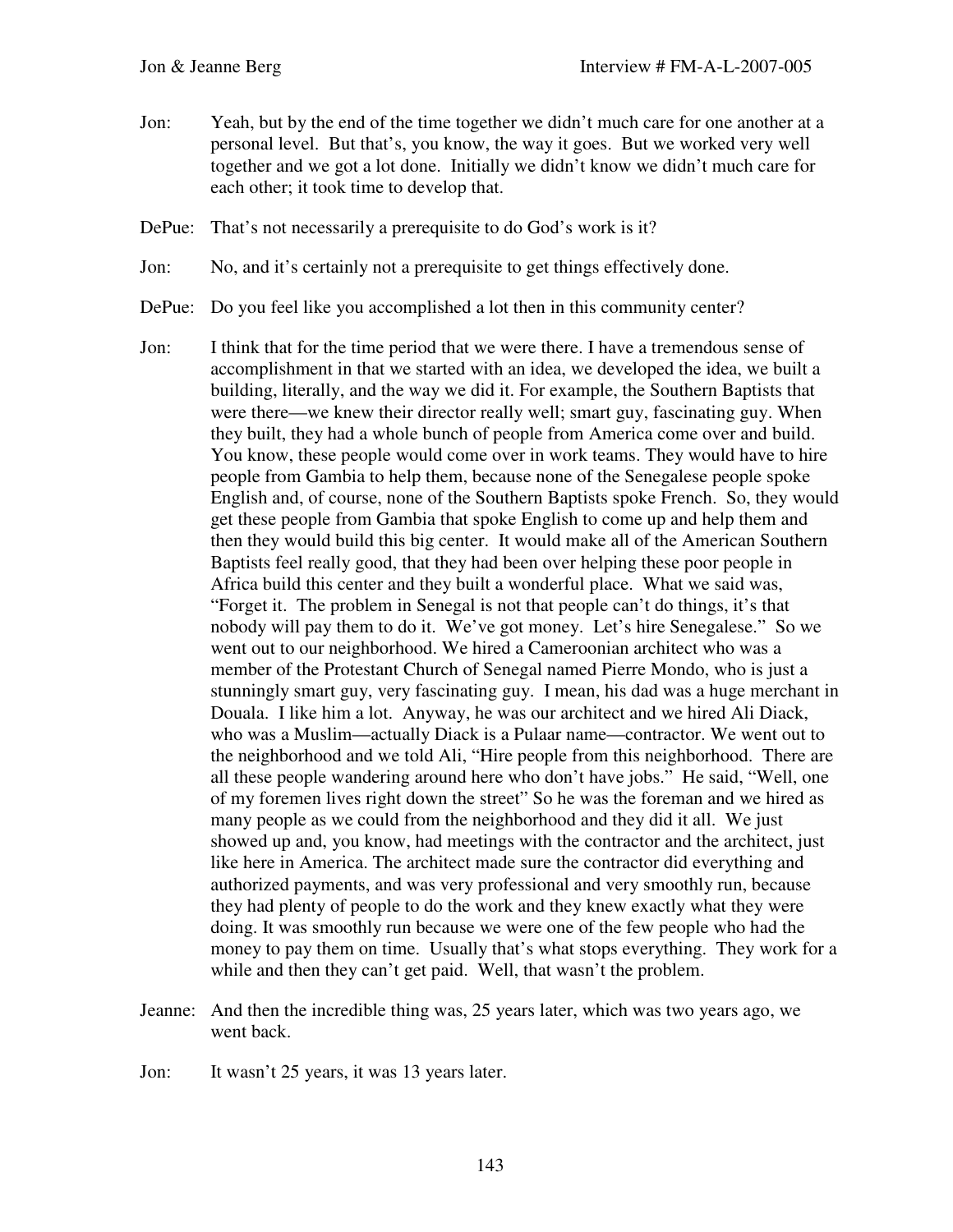Jeanne: Thirteen years later?

Jon: Yeah.

- Jeanne: Oh, okay. Thirteen years later we go back and it is bigger and they were expanding it and it was growing, going gung ho. It was fabulous to see that it doesn't die when you leave. It's a vibrant …
- DePue: Because the community …
- Jeanne: Yes.

DePue: ... has a buy-in right from the very beginning.

- Jon: And because the ELCA has continued to subsidize it Its bang for the buck, it's a great deal. So, it was fun to start something, it was fun to see something work, and I'll always feel …
- Jeanne: You made a huge contribution.
- Jon: … that as long as that place is there I can go back and I can say, "Well, look, I was one of the reasons this place is here and this place is a good thing."
- DePue: Now, I don't want to make this sound like this is the only measure of success, but do you think there were people who became Christian because of that community center?
- Jon: Yeah, I think so, but I'd have to talk to the guys who are there now working with it, because they have a Senegalese guy that works with the people that have come through in that area and has a worshipping group. Now, what their direct relationship is with that community center?
- DePue: Was that the expectation, that you would gain more people to Christ?
- Jon: It was a part of the expectation, yeah.
- DePue: What was your personal expectation? What were your personal goals?
- Jon: Well, that was part of it. My personal goal? Here's my personal take on this: If this is God's work, then the Muslims firmly believe they wanted to talk to me, because they thought there was a pretty good chance I'd become a Muslim.
- DePue: It would be more convincing.
- Jon: I mean, if God is God, and if they are as firmly committed to theirs as I am to mine, then, you know, we talk to people at the level of their experience. The interesting thing about being in Africa is, you very seldom talk to people where you have to kind of sit there and cajole them into believing that maybe there's a God.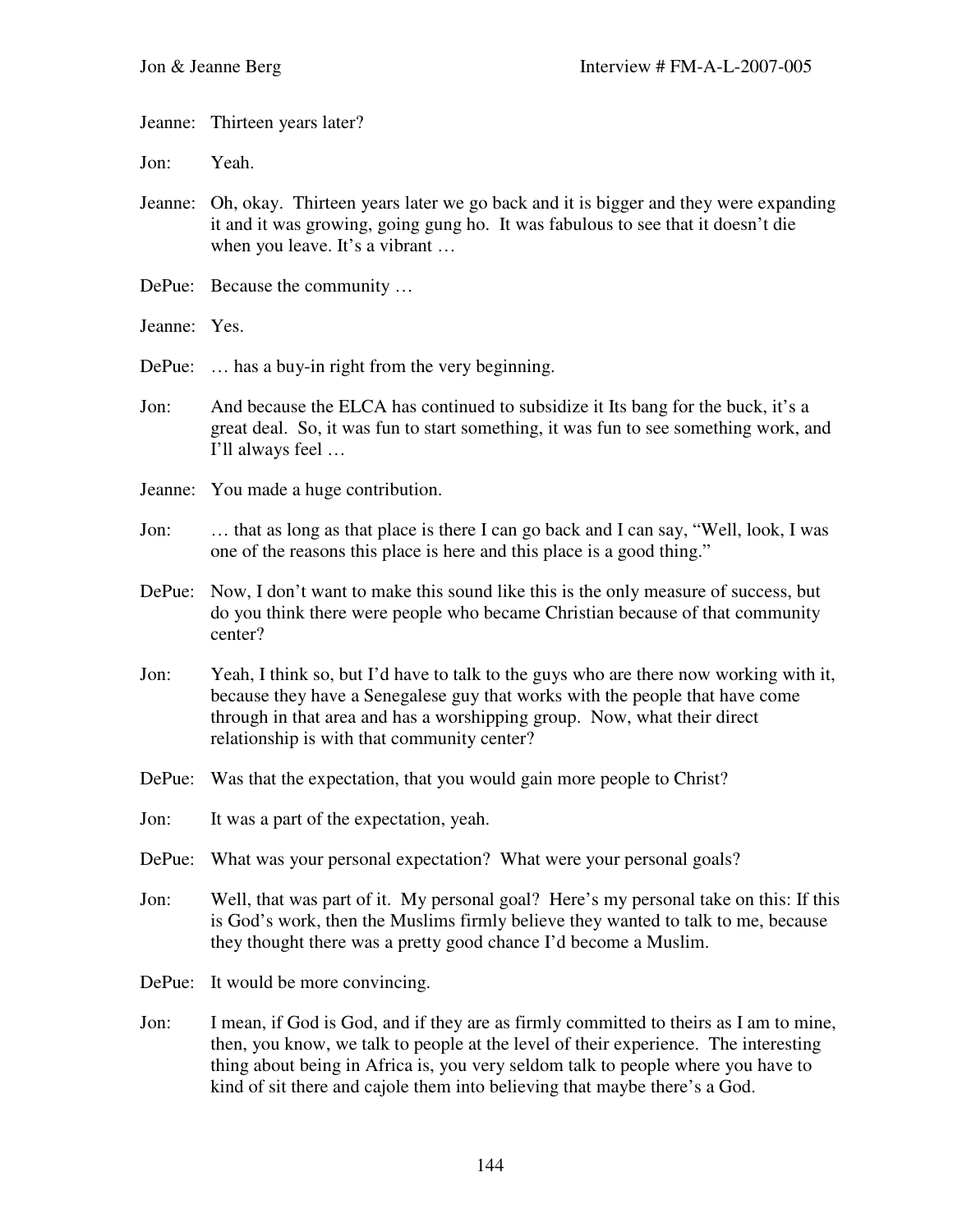Jeanne: In God, yeah.

- Jon: You start at a different point in the discussion. And they thought, "Gee, you're a swell guy. It's just too bad you don't have a proper faith in God. You got the wrong faith, but other than that you're a swell guy."
- DePue: So, in both sides of the equation, people walk away saying, "These are wonderful people." They thought that of you and you thought that of them, if nothing else.
- Jon: Yeah, and it's better to start with understanding than with antipathy.
- DePue: Okay, now we are getting close to the end of what I think is the memory on this particular chip. I think this is a logical place to stop, because I want to talk, for our final session, about going to England, coming back to Senegal, and then coming to this peculiar community of Springfield, Illinois, and spending a few years here. So, any final comments about the community center from either one of you, or about that first few years in Senegal?
- Jon: Okay, back to this. The community center. One of the reasons I've never felt a big, you know, like, "Gee, were we converting people?" is, another thing that Christ says is, "Help the poor."
- Jeanne: There you go.
- Jon: And he doesn't say, "Help the poor so that they'll be what you want them to be." He just says, "Help the poor." And these people were poor and they were cool. I mean, they were wonderful people and so we had the privilege of going over there and being ridiculously nice. There was no particular reason for us to care about these people. And they would ask us and I would say, "I'm doing this because of Jesus. Jesus said to do this, that's why we're doing it." And they would say, "But why are you nicer to us than the Muslims? We're Muslims." I said, "Ask the Muslims. We're not Muslim."
- Jeanne: I remember having conversations with people, I know you said like, "What did you know before you went?" Well, people would say, "What? Are you out of your mind? You're going to a Muslim country? Aren't you afraid?" And I remember distinctly telling people, "Well, we're going to go and we're going to do good in God's name and maybe in a hundred years there will be some fruit to that." And I remember being convinced that we probably would never see any conversions or any of that and that was fine with us, because we were happy to be that point in the whole cycle where we were doing good in God's name.
- Jon: Yeah, but, everybody, all of the servants and the guards in our home were Muslims. It's not like we didn't trust these people.

Jeanne: Oh, no, yeah.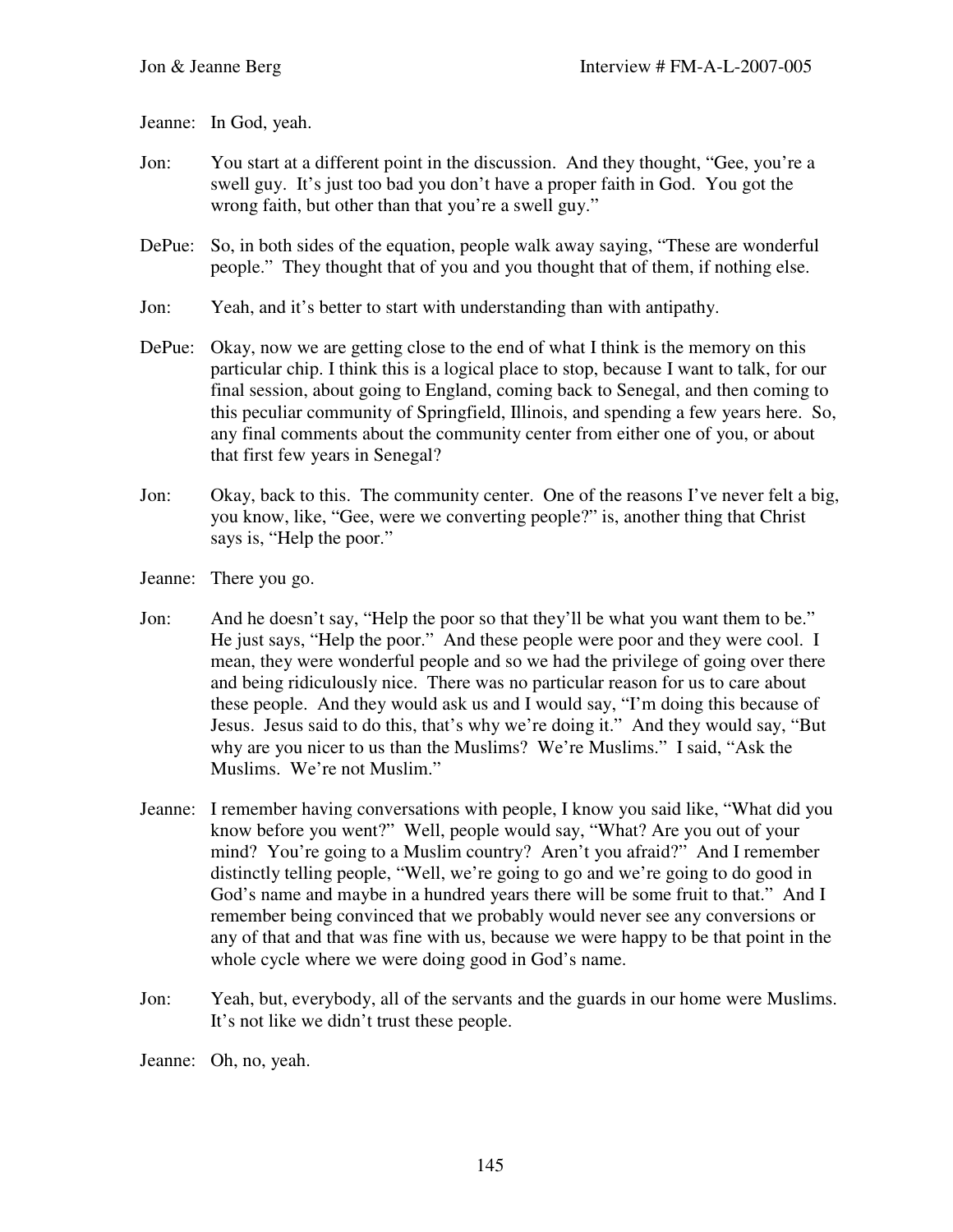- Jon: I mean, we handed over the safety of our family and of our children to these Muslims. I mean, because they were all from Guinea, they all needed the work. They all spoke Pulaar and it never occurred to us that, "Well you can't hire them, they're Muslims." I mean it wasn't what you were concerned about.
- DePue: It also strikes me that these Muslims had adapted that religion to their culture, just like Christianity has adapted to various cultures.
- Jeanne: Absolutely.
- Jon: And these Muslims had a lot of problems in their countries and a lot of problems in Senegal, but Senegalese government was not looking to a particular religion to blame for all of their problems. They weren't saying, you know, "All of our problems are caused by Christians." So we were fortunate that we were just in this place where tolerance was a very important part of their understanding.
- DePue: Well I think that's probably a very good place to stop for tonight. Thank you very much and we'll pick this up again.

(End of interview 3. Continue with interview 4).

## Interview with Jon and Jeanne Berg # FM-A-L-2007-005.04 Interview # 4: Thursday, June 28, 2007 Interviewer: Mark DePue

- DePue: This is session number four with Jon and Jeanne Berg. They're getting used to hearing me say that. It's been a real pleasure to talk to the two of you. We are again in their dining room in Springfield, Illinois. What we're going to do here, Jeanne, I am going to start with you and let you talk a little bit about what it was like for the kids in Senegal, because we didn't really talk about that and then we'll go into life in England. So, Jeanne?
- Jeanne: Well, first of all, again I think I mentioned before that being a teacher, I had been very convinced that if we told the kids this was a good thing and, you know, talked to them about the positives and would say, "See, isn't this a good thing?" They would buy that and they would really truly feel that. We felt it would be a really good experience for them and for the most part I really think it was very helpful and very good for them. I think that it has changed their world view. I think they see things very differently. The first year we were there we put them into a missionary school. It is many, many denominations of kids, all of whose parents were missionaries or, I guess there could have been a few people who chose to put their kids into that school. It was a private school and our mission had to pay a tuition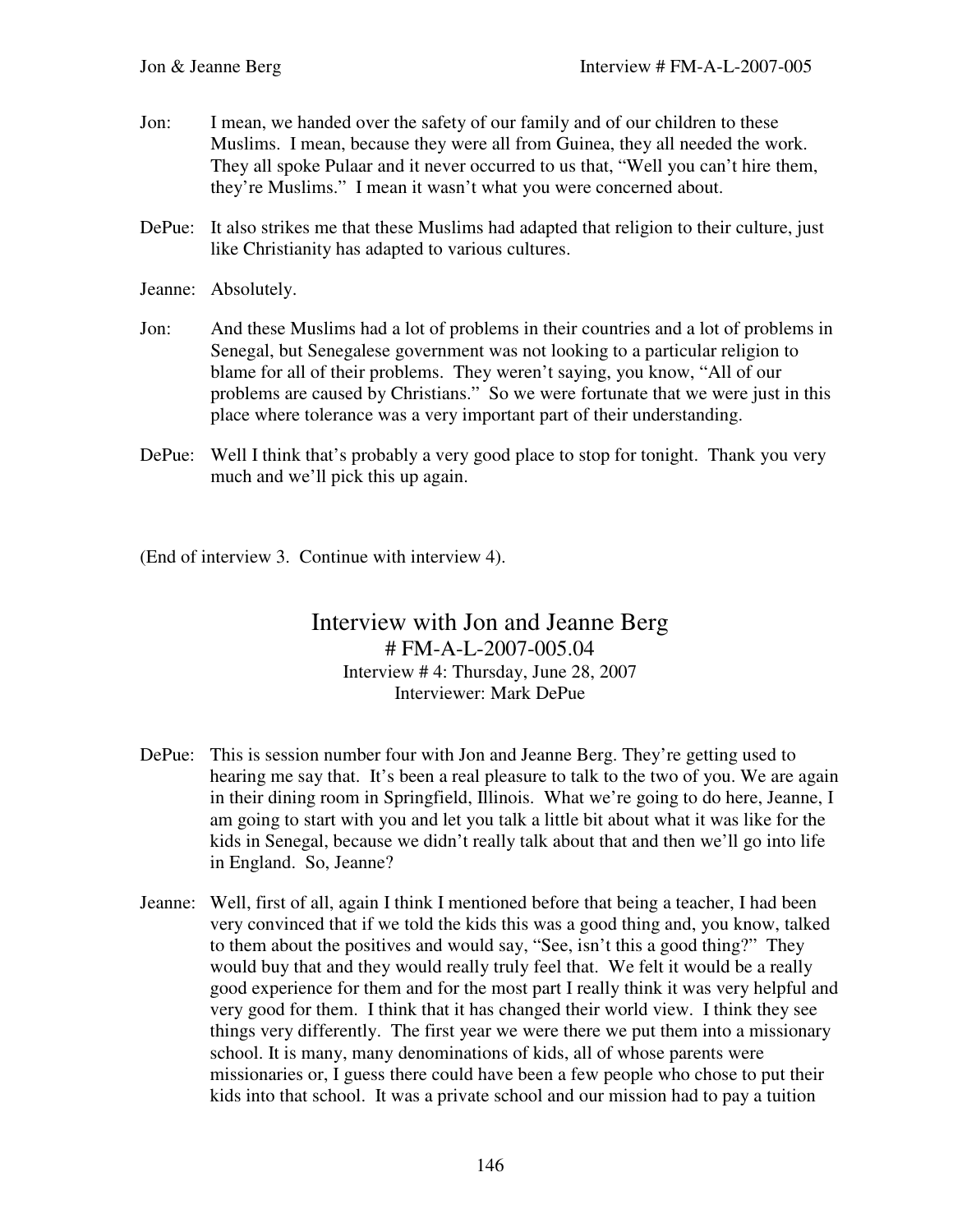there. And remember, I had four extra kids living with me, so I had a preschooler, Ryan; Michael was in kindergarten; and Matthew was in second grade; and then I had a second grade girl, a fourth grade girl, a sixth grade girl, and an eighth grade boy living with us also.

- DePue: So you had quite a spread?
- Jeanne: Um-hm.
- DePue: These other four children, what were the circumstances there?
- Jeanne: The second and fourth grade girls were sisters. They were the Zieglers and their parents were missionaries out in Linguere. Then the sixth grade girl, Joy, and her brother, Matt, were children of the Behrends,, who were even farther out in the bush; they were in N'dioum.
- DePue: And both of these places are in Senegal?
- Jeanne: In Senegal, yes.
- DePue: And you were providing room and board and transportation and the whole works?
- Jeanne: Yeah, I was. That first year my official job was housemother. So, yeah, you know, we absorbed them into our home, they lived in our home, and so I acted like *en parente loci* as the parent while their parents were out of town. So we would get the whole group up, mass feed everybody, and haul them off to school. It was very interesting because my two children were fairly new to being in school, of course.

The older children had gone there; the other four had already been there for at least one year, if not several years before. I guess I have to say that I was kind of shocked to find I was so disappointed with the school. As far as the teaching was, I knew there were fine teachers, they had good skills; those were all missionary people brought in from the states and paid by, what mission group was it?

- Jon: I'm not sure. I don't remember.
- Jeanne: Okay. I'm not sure if it was a group, or a group of missions, or a particular mission that had that school, but I became kind of concerned. You know, for instance, our eighth grade boy was in creative writing. He would get the assignment, "What does heaven look like?" So he would write a really Lutheran description, you know; he would write a creative writing story and then he would fail it because he didn't write the prescribed, you know, streets paved with gold. I'd go in and argue, "Well, wait a minute, it's a creative writing exercise. How could you do this to this boy?" and they would give him another assignment, "Describe Jesus" and he'd say, like a good Lutheran, "It doesn't matter what Jesus looked like, it matters what he did. That's the important thing about Jesus." and wrote a creative writing story like that and he was failed again. And so, we bumped heads with them so much during that year I pretty much came, well Jon and I together, came to the conclusion we did not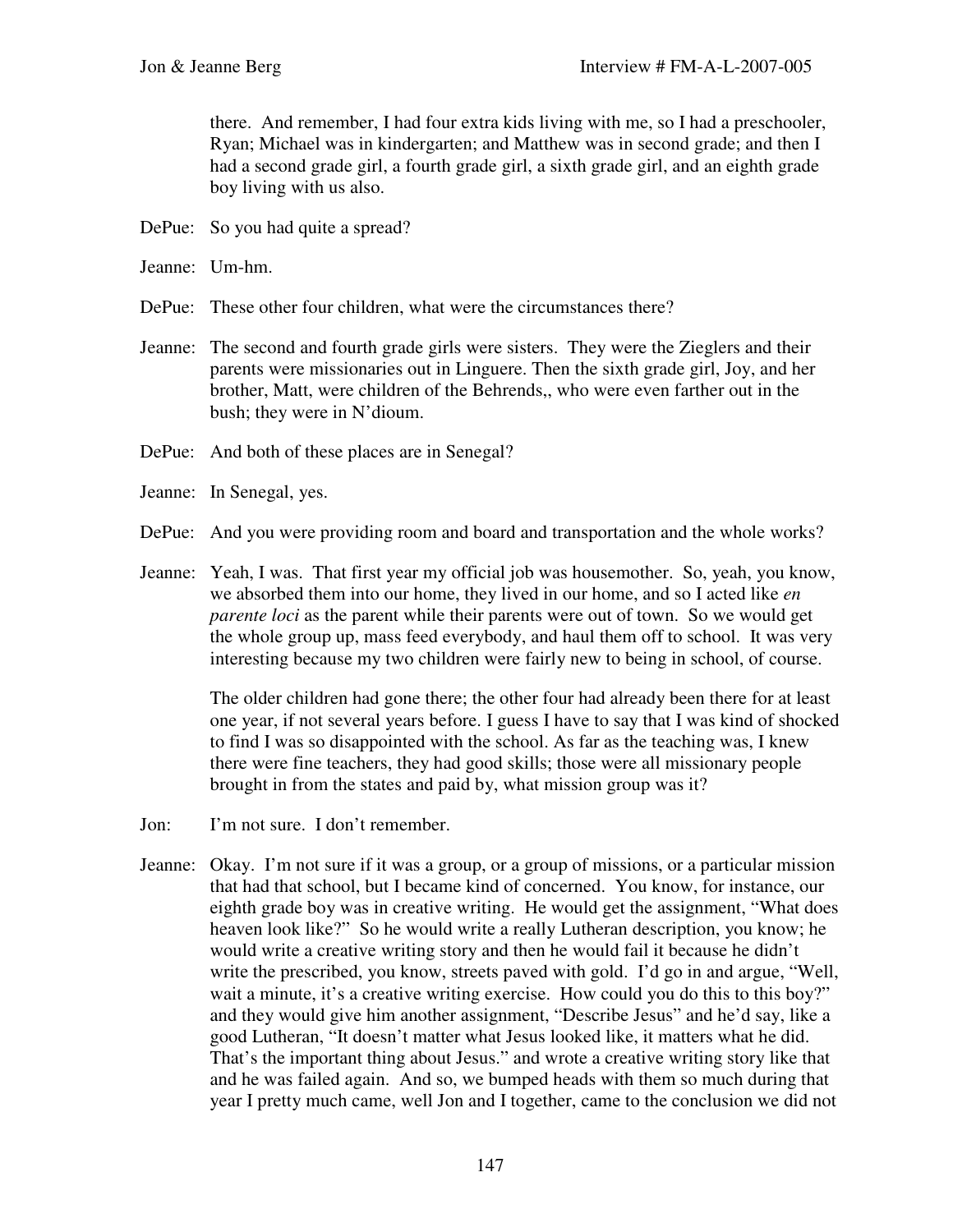want our children to go to that school anymore. We wanted to be in charge of their religious education and at that school you could not separate the two.

DePue: What was the name of that school?

Jeanne: Um …

- Jon: Dakar Academy.
- Jeanne: Yeah. Dakar Academy. Again, fine academics. We did not agree with religion that was being taught. Your kids couldn't go there and have the religious beliefs that we wanted them to have. So we looked into options and we decided then to put our kids into French speaking school. We found the French, kind of like the American International School, only it was the French school and we put our kids into there so they would learn French. Well, Mike was going to be in first grade, Matt was going to be in third grade, and I knew that those were important academic years. Being a teacher I went ahead and bought a course of work for each of them for first grade and third grade. So the deal was we would send them to French school and then I was going to teach them anything in English that they would need for their regular coursework. So Mike would go to school and he'd work on French stuff and then he would bring some work there. We made an arrangement that they could bring work there and he'd work on his American first grade work. After a couple of weeks I figured out, whoa, he was having trouble learning to read as he wasn't reading in his native language. So I quickly gave him a crash course in reading and he took off . As soon as he understood and grasped reading in English, then he translated that into French and actually ended up, you know, by the end of that year, being very, very good at speaking French. Matthew they wouldn't put into a third grade class because they didn't say he could not read and write French on a third grade level. So they made him go to a first grade French class also, which, of course, hurt his ego there for a little bit; but he did learn wonderful French. They were fantastic to work with. And so I would do some teaching at night in third grade and send him into school with his practice. So he would do his French first grade work really quickly and then do his American third grade work. And Ryan was in preschool. There was a kind of good play group that existed that had been formed by some American and British moms, and so we kind of developed it into an actual preschool. Eventually I became the director of that and eventually even got it certified by the Senegalese government and then finally recognized by the international school and then it got absorbed into the international school. That's where Ryan went to school for the first couple of years we were there.
- DePue: That was not a French experience.
- Jeanne: Nope. It was the only English language nursery school in the city of Dakar and so our clients, or the kids who came there were from all sorts of American and British backgrounds. You know, embassy people, US AID people, private, like petroleum company kids, and then there were kids from all over the world like English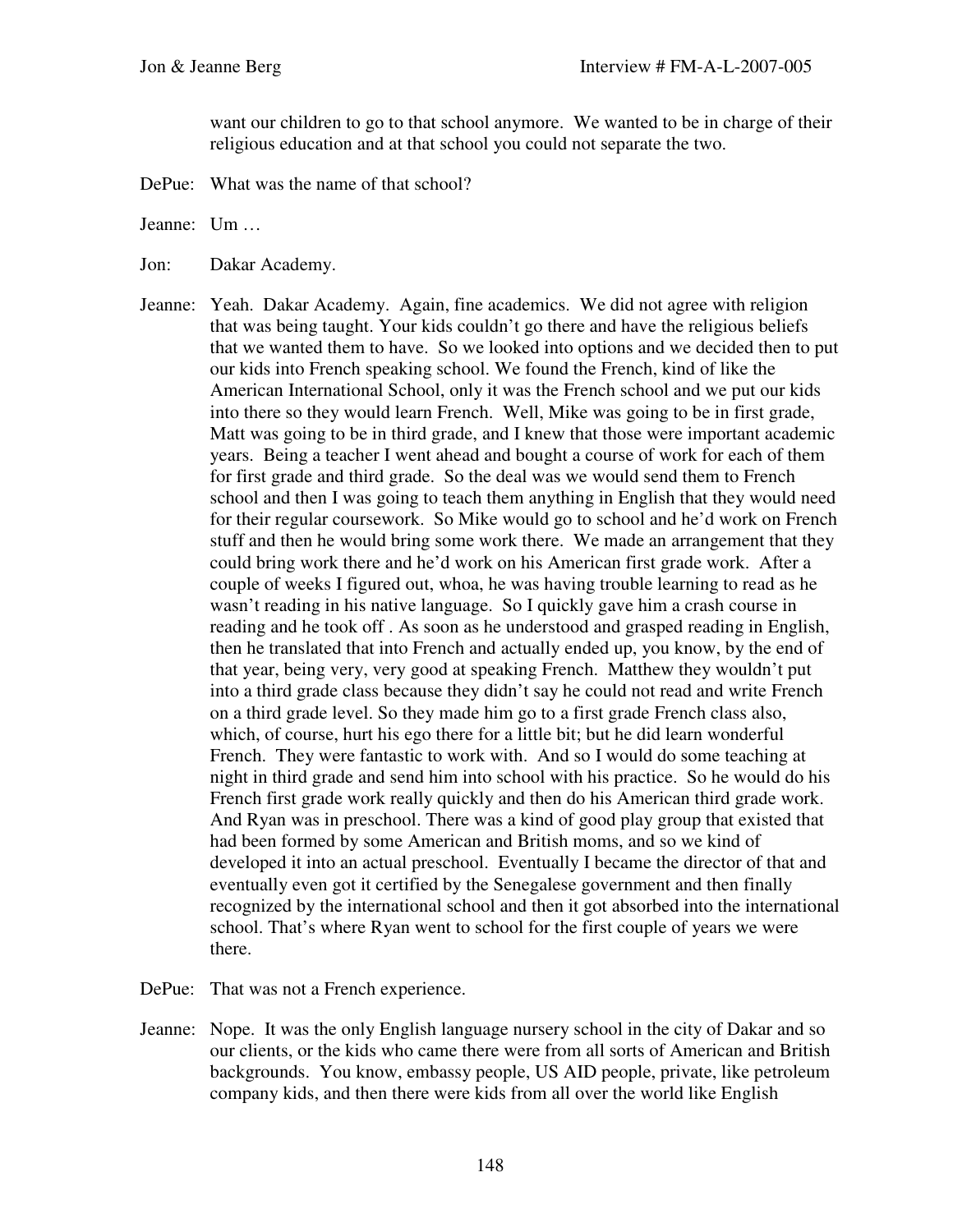language or English speaking African countries and so their parents wanted their kids to go to preschool in English, then even people from other countries who wanted their kids to have an English experience. So, then the year after that we wanted them to have the French experience. We eventually moved them into the international school; we kind of fought a battle over that because, remember we said the mission groups sometimes would say, "Everybody's going to do this and everybody's going to do that."? They gave us kind of a hard time and we had to fight a little bit to be able to get our kids to go to the international school.

- DePue: Now the international school, again, is the instruction in English?
- Jeanne: Yes. It is an American recognized school, certified by America. It's part of an international school system; the curriculum is American and the books and texts are American. The staff—sometimes they would bring in Americans, sometimes they would hire Americans or English speaking people. Actually there were British people, Canadian people, some Zambian—a Zambian woman who was a native English speaker was a teacher—so they had them from all over the world. And it's fabulous. It's a wonderful experience. I got elected to the school board there, so I really helped develop it. We moved on and built a new campus and it was attached to the American Club. Then eventually, again, I got the preschool absorbed into it. After we lived in England, when we came back to Senegal, I then applied for a job and worked there. I have to say, that is one of the most fantastic places I ever worked because you would have an interesting class of kids. They came from all over the world. At one time I had a little reading group: I had an Iraqi kid and an Iranian kid sitting at the little table next to him and their countries were fighting, but the two of them were learning to read together.
- DePue: Wow.
- Jeanne: So, it's pretty cool. Yeah, you would have kids who were from every, you know, every country imaginable, and the common thing was they were learning English, or learning in English.
- DePue: Okay. I'm struck that as you talk about Senegal, as you both talk about Senegal, it sounds so different from your experience in Cameroon.
- Jeanne: Well, for major reasons. We had started to realize that we were not willing to live so far away from our kids as we were going to be expected to in Cameroon. We had started to say to them, "You know we can put up living with here, we like it here, we love these people, but it will be too much to ask us to live this far away from our children. We need to move somewhere. We want to serve you, but we want to live somewhere closer to our children." That's what we had been, you know, going around and around with in Cameroon and then the fire kind of just took care of the question. But the huge difference was, in Senegal we had our kids living with us and, you know, we had other kids who were in the same boat we had wanted to avoid, where they were living away from their parents.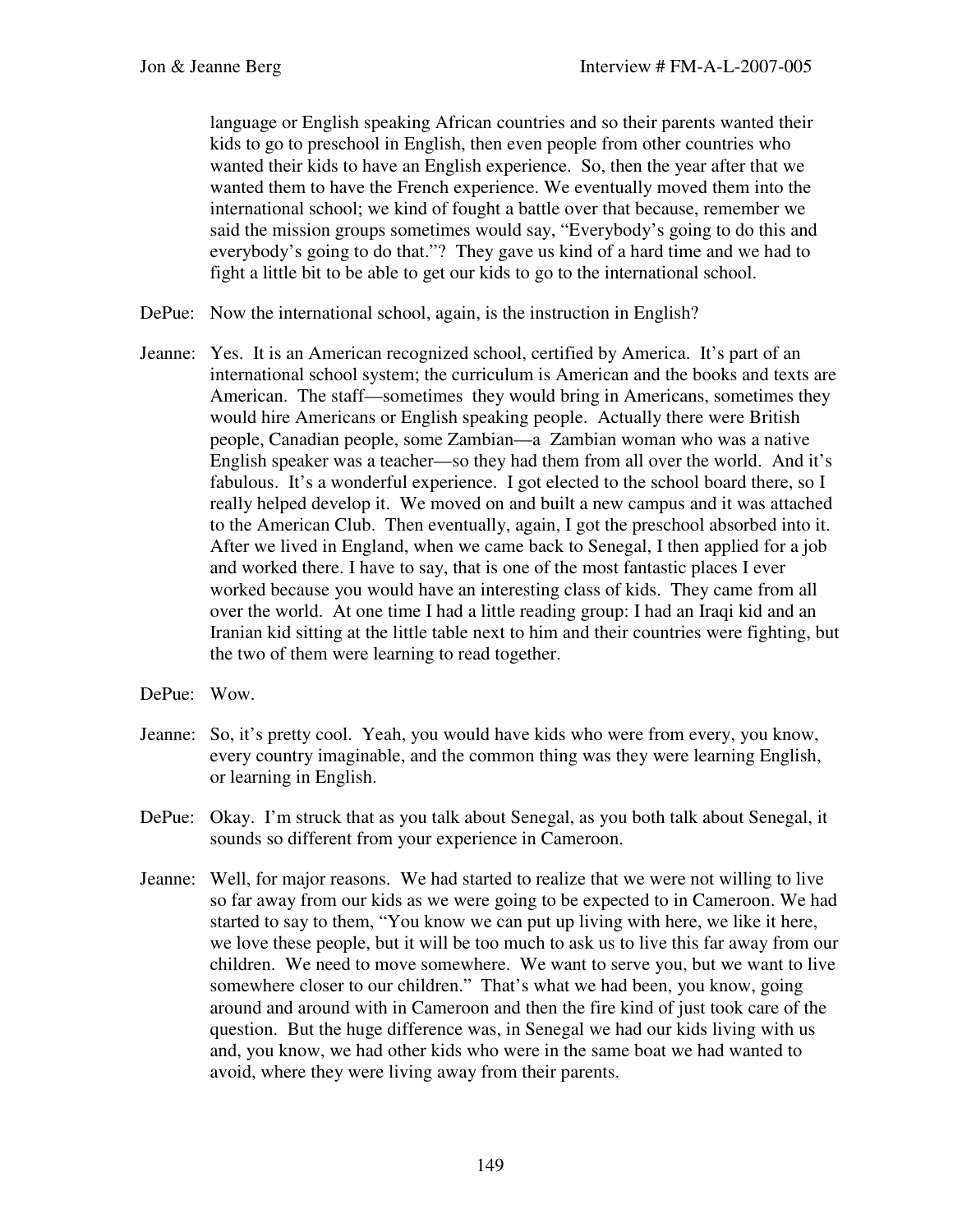- DePue: But I'm also hearing it wasn't nearly the struggle for survival that Cameroon was.
- Jeanne: Oh, no. If you are willing to pay, I mean, you could go to markets and you could shop and buy all of your goods in open air markets. We were too lazy and we liked—like we wanted our ham slices and we wanted cheese and we wanted yogurt and things like that which you could buy at, they had grocery stores—that the merchandise came right out of France. A little bit was imported from America. So, like you could get Kellogg's cereals for 10 bucks, a small little box, or something.
- DePue: So it was expensive?
- Jeanne: So you paid a lot for having that luxury of European type foods, so.
- DePue: Okay, let's shift gears here and go to England. What caused the decision to go to England, Jon?
- Jon: Well, missionaries in our church are kind of like academics in that once you've spent six years overseas in what they used to call "the field". I mean, in the area that you are assigned to, you earn a sabbatical every year if you want to use it. Well, with the four years there and the two and a half years that I had had previously in Cameroon—we spent, by that time, four years in Senegal and two and a half in Cameroon—I was eligible for a year of study. I decided that it would be helpful to study Islam, since all of the people I was working with, or many of the people we were working with, were Muslims. We could have gone to America and studied in Massachusetts or somewhere, but there was a program at Selly Oak Colleges in Birmingham, England where they have a center for Christian-Muslim dialogue or study. They have a master's program where, in 13 months, you pass three comprehensive exams and write a dissertation and get a master's degree in Islamic studies. First I thought I would just attend classes, but then I decided, well I might as well work for the degree. So I applied and went there. Basically we applied and went there because we wanted to live in Europe again. We were more interested in living in Europe than in returning to America for a year. The agreement was that, upon completion of this year of study, I owed the mission two more years of work at least. That would be the time then when our oldest son would be ready for high school, so it just worked as a scheduling thing for us.
- DePue: So you were already thinking at that time that you do the year in England, you do two more years in Senegal, and you wanted to have your kids, by the time they reached high school, in an American school in the United States?
- Jeanne: Well, here's the thing. There were no American high schools at that point, though now the school the kids were at does have a high school, but we were going to be facing that issue of having to send your kid away. Now that's a lot different when they are in high school than it would have been when Matthew had just gone off to kindergarten, but that's what we would have had to agree to if we had decided to stay there longer. And, I'll tell you, when we were missionaries we would come home every other year for leave. Part of one of the things they would offer us as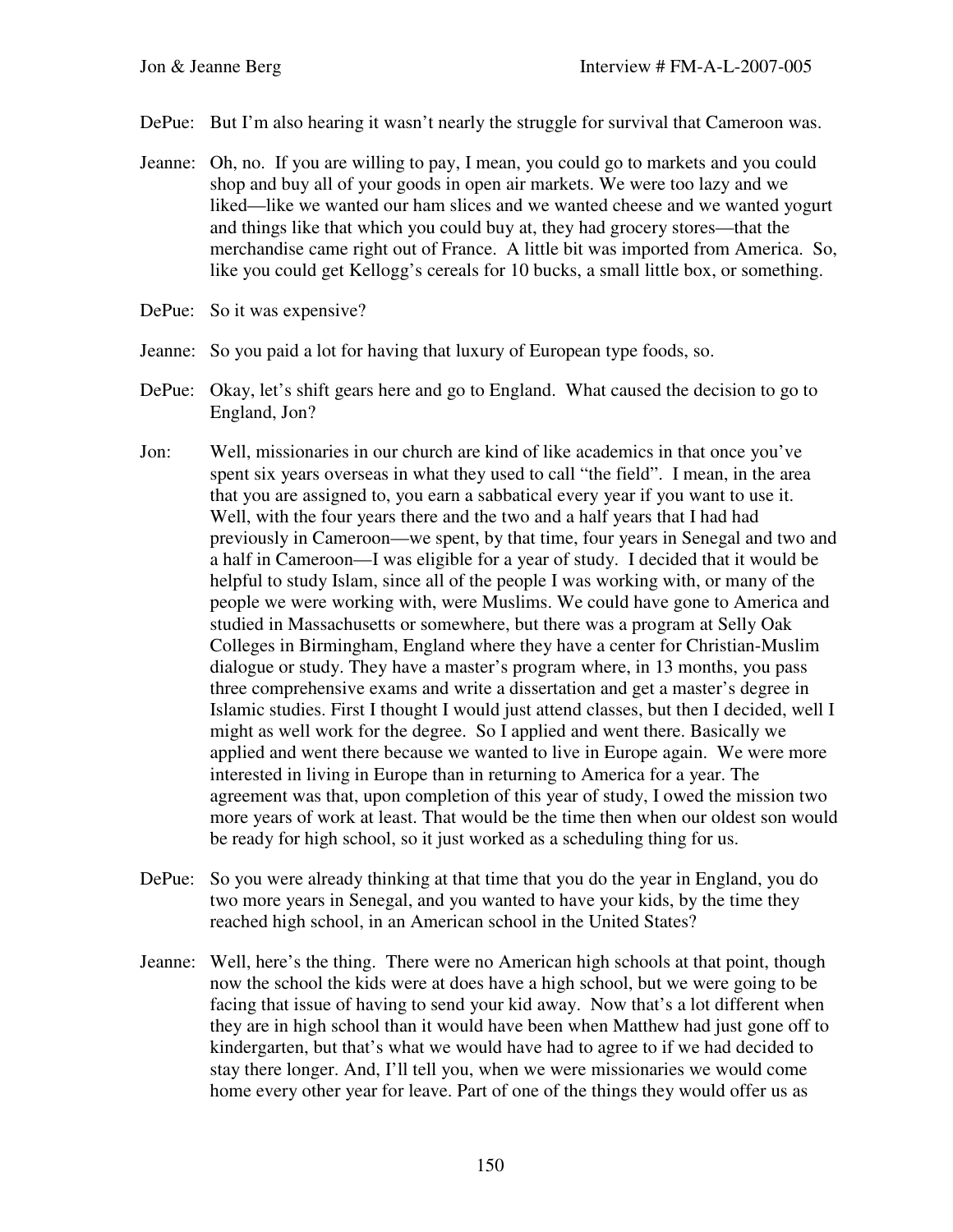missionaries would be like a retreat and a chance to get together with other missionaries from around the world who were also on leave. They would bring in speakers and they would also have services, like they would bring in psychologists - --you could have your kids tested if you were concerned about whether or not they were staying up with their American counterpoints or, you know, were they falling behind or were there any kind of special problems with their learning. As I met these people and talked with them about their experiences with their children, I discovered that if kids were overseas as little kids and came back to America, they made an adjustment really well. If they were in high school when they were overseas, they came back and they felt like international kids, not Americans, especially, like if the first time they came to America to study was as a college kid. And missionary kids usually end up asking to live in the international dorms and truly feel like international students, not Americans. And, Jon and I thought about it. We made the choice to go overseas. Our kids got dragged; they didn't make that choice. And if we got home in time for them to do high school in America, they would then have a chance to be acclimated back into America and could really feel like Americans. They could make the choice later on in life: do they want to be a person who lives overseas or do they want to be an American?

- DePue: Okay. Very quickly then, Jeanne, why don't you tell me a little bit about your accommodations in England.
- Jeanne: Oh, well, it was a very interesting place. We lived in the Methodist Overseas Guest House.
- DePue: And this was Birmingham?
- Jeanne: It was in Birmingham, England. Selly Oak Colleges is part of the University of Birmingham major campus and so Selly Oak Colleges was like an international housing complex. It was an apartment building all geared for international students, so there were single rooms and then there were family apartments. We had about as big an apartment as you could get, but it was hardly big enough for five of us. You walk in and there was a little hallway. There was what I would call a one-butt kitchen. One person could stand in that kitchen and cook. You know, in apartments in England people go shopping almost daily to buy food. You don't have these giant American refrigerators, so you buy what you need for the day or a little more. So would have this under-the-counter refrigerator or a small little oven, a small little stove, your sink and some storage for dishes and things.
- DePue: A lot less room than you had in Senegal.
- Jeanne: A lot less room, yes, but hot and cold running water. You didn't have to boil it and filter it. We had a bathroom. Their water closet or their toilet is separated from their shower or whatever. We had a front room, dining room, study, all that, and it was combined into one room. We had the boys stacked up on top of each other in a little bedroom. Then Jon and I—our bedroom had, let's see, it had our bed in it, it had a dresser for us, it had a desk for him to study at, and it had a deep chest freezer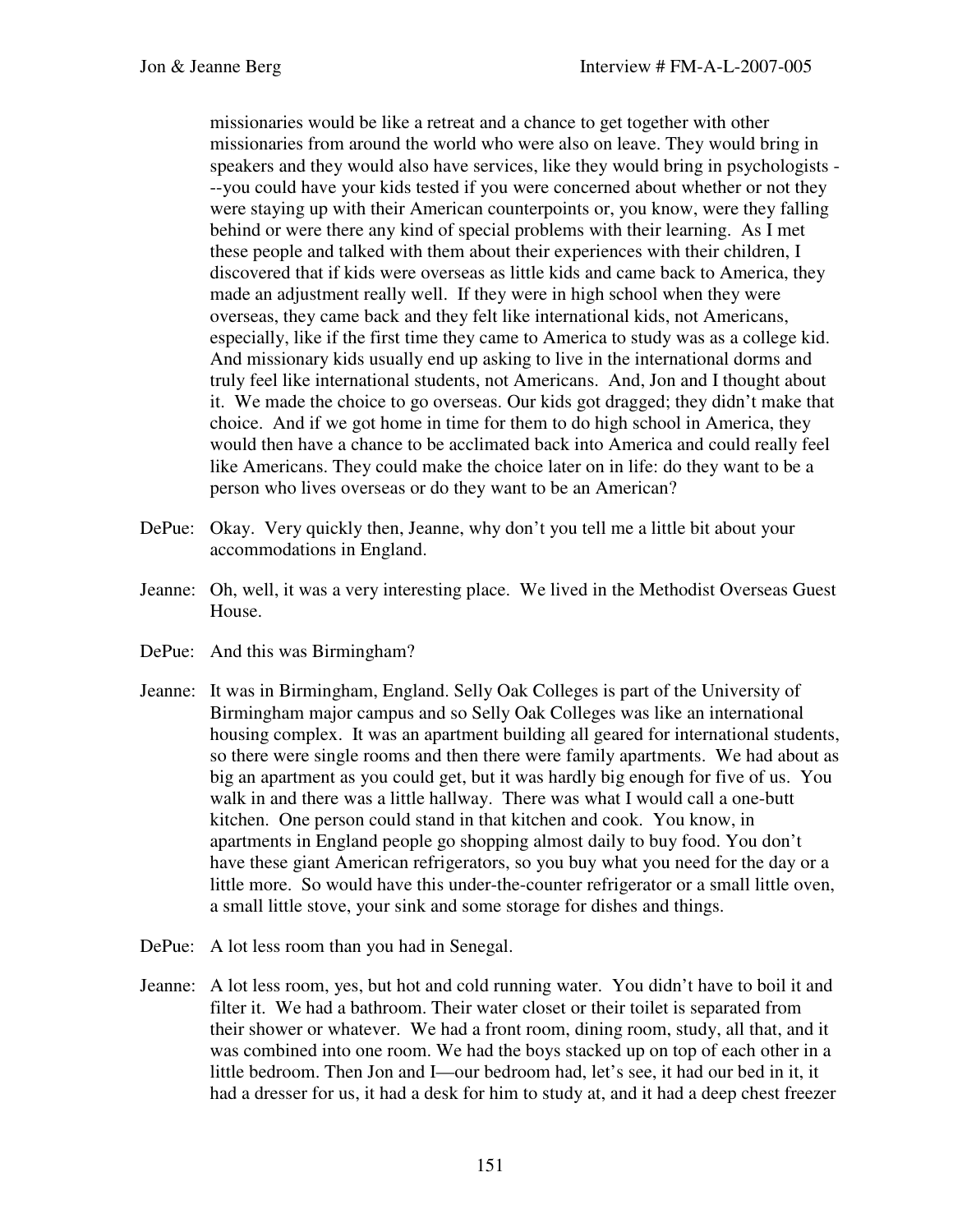in it, so we sat there with the hmmmmmmm, humming of our freezer in there. We were Americans and bought food in bulk and then stored it there.

- DePue: What did you do for school? Did the kids go to public schools there?
- Jeanne: Well, it was interesting. Yeah, the kids went to public school. We got there in time for the school year, which started there in September. Matthew was going to go into sixth grade, and at the end of fifth grade in the English system you take a test. On a certain day in England, all fifth graders take the test whether you're sick or not, there's no make-up day. You go and take the test and that test determines whether you go to the high school; it's like junior high/high school, that is going to send you towards a career or send you towards college. He missed the test so there was no making it up or taking it afterwards. If you don't pass the test and get to go to the college bound high school, then you have to go to the career high school. Well, Matthew had to go to that high school. He got there, and after a few weeks I started getting phone calls from his teachers, going, "We don't know what to do with him," because he was obviously, you know, he had a good education already and he just was running circles around his peers. So, they ...
- Jon: They take the top 15 percent or so and they send them off to grammar schools, they call it, that prepare them for college.
- Jeanne: They were really good. Now he was good because like, for instance, he had studied geography, but that was American curriculum. So here he had English geography to learn and it was English literature instead of American literature. There was some new different curricula for him. They did study religion in English schools. They actually have an assembly, like at the beginning of every day, which is based on religion: some days it's Muslim, some days it's Christian, some days it's Jewish, some days it's whatever; but I kind of liked that. It was more of an inspirational pep talk type thing every day. And then the other two went to Rattlebarn Elementary School.
- DePue: What a wonderful name.
- Jeanne: Uh-huh. And …
- Jon: Dickensonian.
- DePue: Yes, it is.
- Jeanne: And it had, you know, a head teacher and it had, again, teachers. Ryan was in second grade and Michael was in fourth grade. Ryan was struggling a little bit with his reading. Again, being a teacher and being a special ed teacher, I was in there collaborating with his teacher and we designed a curriculum for him. They quickly adapted to the English, you know, curriculum and were really enjoying it, but we found out that there was like a huge bully problem in England. Actually, they have a bully hotline. Back then, in 1990, they had a bully hotline, national bully hotline, for kids to call. The problem my kids came up with is they couldn't tolerate seeing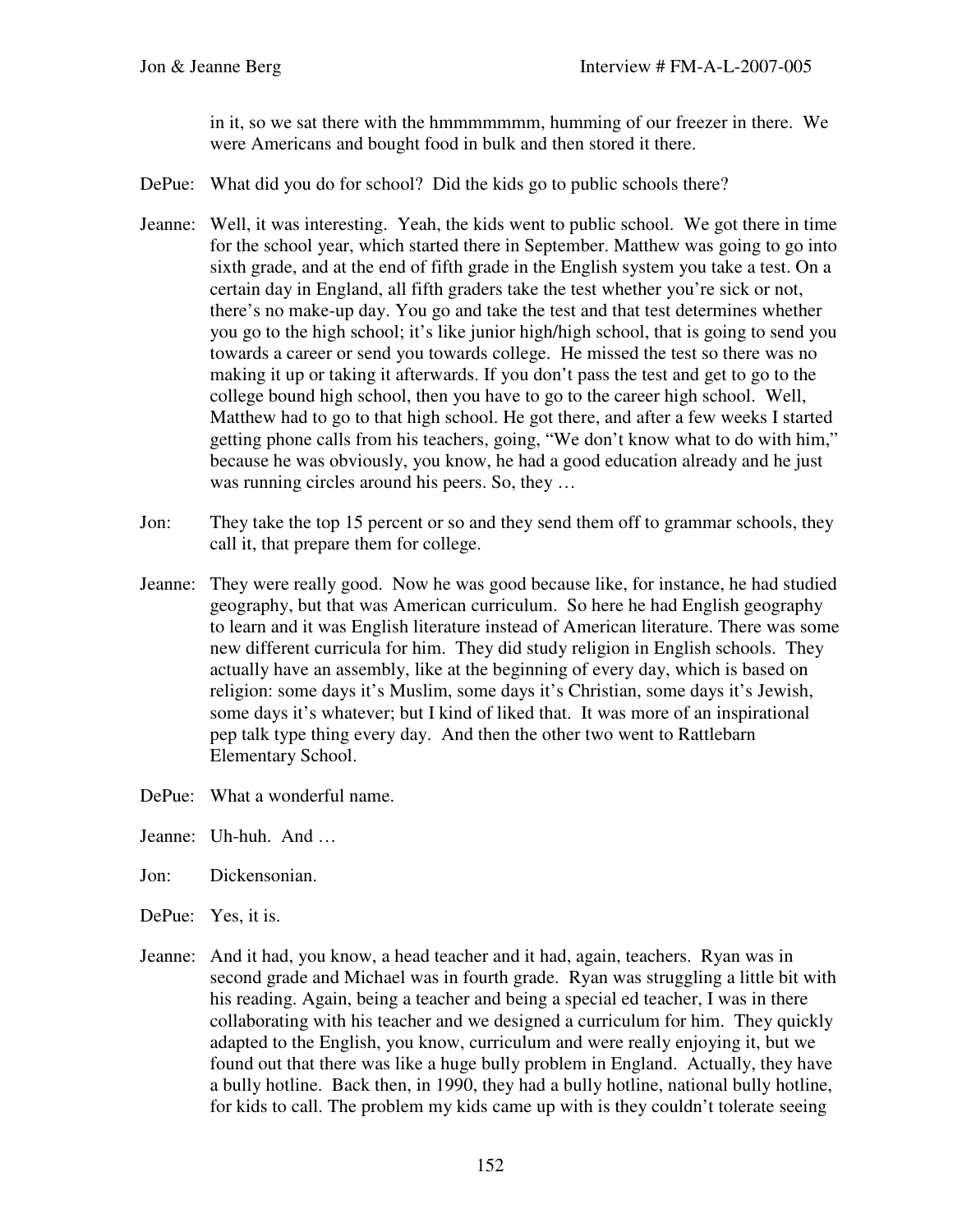kids being bullied. There was a strange incident where Michael finally went up and held the bullies arms behind his back and told him he wasn't going to allow him to bully other kids anymore. The bully didn't like that, so he got his dad to come to school. His dad came marching into school and found Michael the next day in school and tried to bully him in the hallway. Of course, I found out about that so I was working in a different school and I went up to the headmaster there and I said, "Are parents allowed to come into school and bully kids in England?" He goes, "Absolutely not." So I got permission to go there and after school I stood there—of course, it was obvious I was that American kid's mom as soon as I opened my mouth and talked—so the bully came over to try to bully me. I handed him over to the head teacher there and said, "I think he's got a problem you need to deal with him about." But a couple of days later the international kids all walked over to this elementary school together and the parents of the kids took turns walking the kids over and the majority of the kids were white. There were a few kids from other races in that group.

DePue: In the international group?

- Jeanne: In the international group. And a couple of days later—as it happened, it was a black father who was walking with the kids, only he was a little bit behind them—a carload of the bully's older brothers and the bully's parents pull up to the kids and start, you know, hassling the whole group. They didn't realize that the father was with that group of kids. He comes running up and he tore a branch off of a tree and goes kind of after the people who were in the car. So eventually we had to have the police escorting our kids home just because Michael wouldn't let the bully bully other kids.
- DePue: It all started with that.
- Jeanne: Yeah.
- DePue: Well, good for Michael, huh?
- Jeanne: Yeah (laughing).
- DePue: I suspect you were pretty darn proud of him?
- Jeanne: Yes.
- DePue: Well, all of that going on while you're just trying to learn about Islam.
- Jon: Yeah. And Jeanne should also tell you about the school she taught in.
- Jeanne: Yeah. I had a very interesting job. I've always been attracted to teaching people with emotional problems or social problems and that's another long story. But, I signed up with substitute service; it's a national educational system. They don't have states and so I signed up and they assigned me to the nearest place you live, which, of course, was Birmingham. So I had the Greater Birmingham area to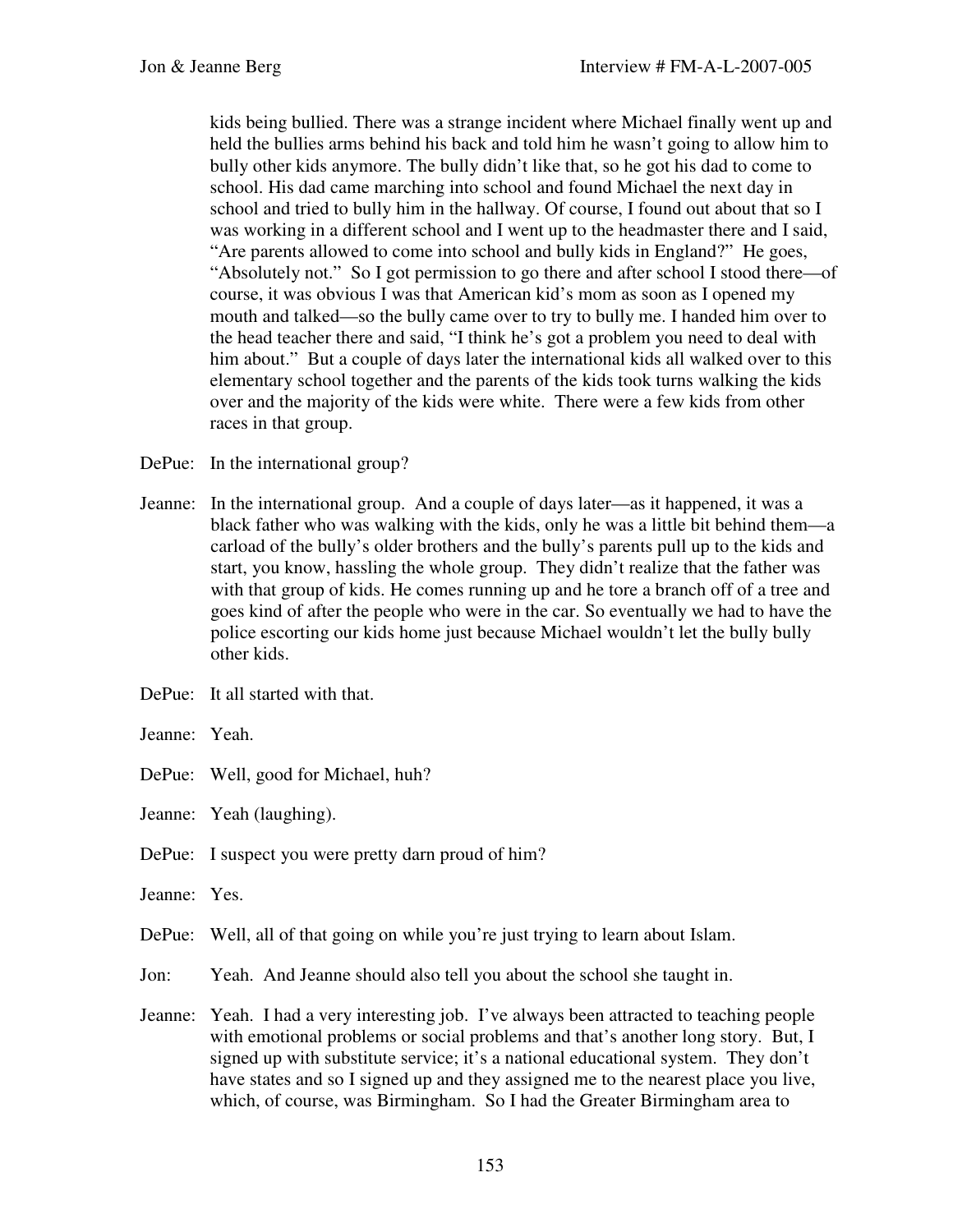respond to substituting. So, the very first day I went in as a sub, I went to a school. The head teacher was gone and the assistant head teacher had moved up to take her spot and I was going to sub for that person. I walked into the room and the teacher goes, "Okay now, what are you prepared to teach?" And I said, "I'm prepared to teach whatever you want. I've taught all sorts of grades. I'm special and regular. You know, you just tell me what you want me to teach and I'll teach it." She goes, "No, that's not how it works here. You bring in the lessons." And I go, "How can I do that if I don't even know what the kids did yesterday and what they're supposed to do tomorrow?" She goes, "Well, that's the way it works here." So you come in and you bring your own work for kids when you substitute in England. Luckily I can teach off the top of my head and I did have a bag of tricks I had carried with me, so I taught that day. Then I went home and called the sub service and I said, "You know, whoa, I had no idea this is the way it works. I guess maybe you need to give me more information from now on before I go in." They said, "Well, we do have a special ed school. Would you be interested in that?" and I said, "Sure." So they said, "Well, call this number." So I call Mr. Clark, Mike Clark—he's the principal there, or the head teacher—and we're having a phone conversation and he goes, "Do you know what kind of school this is?" and I go, "I heard it's special ed." And he goes, "Well, yes, for socially maladjusted kids and kids with emotional problems." And I go, "Oh, I've got that kind of certificate; I love those kinds of kids." He goes, "Really?" And he goes, "Would you be willing to come out here?" And I said, "Sure." And he goes, "I've never had anybody willing to come before." (Jon and DePue laughing). And then he goes, "I've never had a sub stay longer than noon. In fact, I've had most subs come and go, stay for a couple of hours and then they leave." And I went, "Oh, it can't be that bad." And he goes, "Well, I'll tell ya. Every morning when I pull in I judge what the day's going to be like by counting how many people are on the roof." And I went, "Oh, okay." So, essentially this was a school—it was a series of cottages—and some of the kids were residentially placed there and some of the kids were from the community and came in just for the day. They were truly socially maladjusted kids and some kids with behavioral disorders. And we would come in and literally you would lock yourself into the room with the kids. I would put the key down between my shirt and my bra and hang it down there, because nobody would go looking for the key in there The windows were nailed so they would only open up a fraction of an inch so you could get a little air in, and we talked. Now I loved that population of kids and I loved there and I stayed after noon and after I had been there a few days the head teacher said, "I've never known anybody like you, and I've never …" And it turned out I was the only certified special ed teacher at this whole school because they just didn't have … I think there might have been somebody else who had some background in mental retardation. So, it was wonderful. He made the deal, "Would you like to come and teach here all the time?" and I said, "Well, I really had hoped to take some time off when people come to sightsee and what not." He said, "I'll tell you what; any day you want to work I will hire you, as long as you just let me know ahead of time and want this week off or want those days off." So, it was like the perfect teaching job. I could work when I wanted and didn't have to work when I didn't want to. Eventually I gave workshops for the city of Birmingham on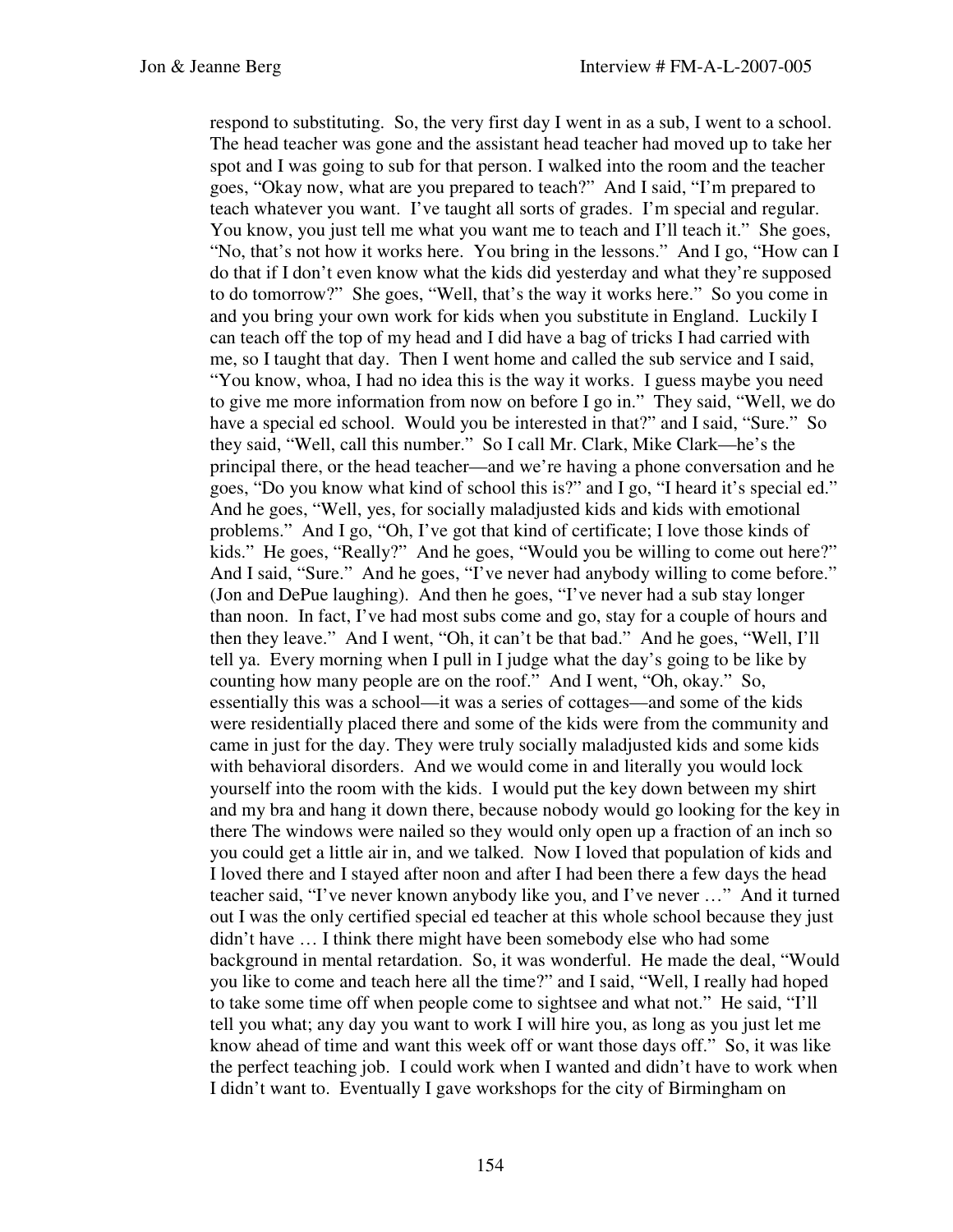special ed and on the American education system and so, yeah, it was a wonderful experience for me.

- DePue: Okay. We're going to take a very quick break and then we'll go back to Jon and you can talk about Islam.
- Jon: Good job.
- DePue: It's very challenging. Okay, here we go.

(break)

- DePue: Okay, Jon, if you could tell us a little bit about the school then?
- Jon: Okay. The school: there were probably 20 students, I don't know, maybe 25, 30. About half at least were Muslim kids; not kids, adults from various places. It was a graduate level school. The faculty was about half Muslim and half Christian. The director was a Dutch guy who was, I guess Christian—I don't think very serious about it. The African Islam guy was, oh, good grief, what was his name?
- Jeanne: The who?
- Jon: The guy who taught African Islam, the Swedish guy. Sigvard van Sicard. Sigvard van Sicard, who was my mentor, because I was studying—great guy, and his wife was very nice. They were very nice to us. I just was having a mental block as to his name. He had grown up as a missionary kid in, I think, East Africa. He was Swedish, but he spoke English and had studied Islam in Africa. There was a guy who taught History of Christian Thought, called Christian Troll, who was a Jesuit, a great guy. I had to take Koranic Arabic from a Pakistani gentleman named Ibrahiima Surti, who was a Muslim. Basically the way the program works is, you take classes for nine months, but you get no grades. You just study stuff and then you write papers, little papers, and you talk about stuff and present stuff. I had to pass three comprehensive exams: one in Koranic Arabic, the other in African Islam, and the third in Islamic thought, or in Christian seminaries we would call it systemic theology. Koranic Arabic was a learning experience, as far as I was concerned, in how not to teach and how not to learn, but it was, I guess, good to be taught in that kind of pedantic, basically repetitive fashion. Arabic is a difficult language because the alphabet is so unfamiliar; you don't have the normal alphabet, so you have to learn this weird alphabet.
- Jeanne: That is how Koranic schools work.
- Jon: And you have to write from right to left and pronunciation is somewhat different. Of course, Surti was not a native Arab speaker; he was a native—I suppose, Parsi, or something speaker—whatever he was speaking in Pakistan.
- DePue: What was it especially that you didn't like about the nature of the instruction?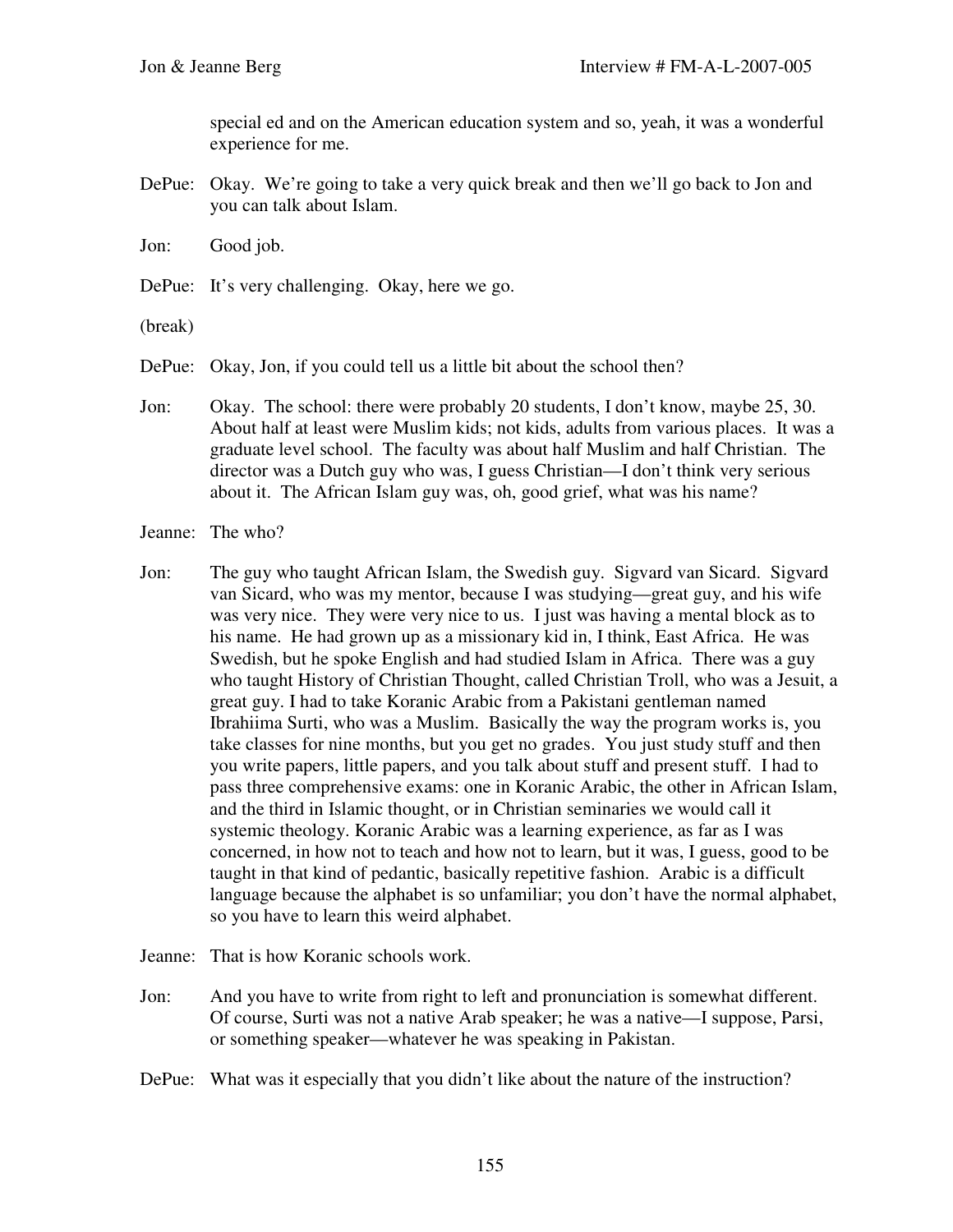- Jon: Well, because he was just saying the Koran teaches the Koran. All wisdom that anyone ever needs is in the Koran. We will use the Koran to explain the Koran. Basically it was just like they were teaching little—what they call the talibé out there in the middle of Africa. "Repeat after me, da-da-da, da-da-da, da-da-da, da; da-da-da, da-da-da, da-da-da, da." And he would try to throw some grammar and stuff in there, but, you know, I had a German major and then I learned French. We tried to ask grammatical questions and he didn't care about grammatical questions. In fact, I don't think he had a clue about approaching a language in an analytical way and saying, "Here's how this verb tense works. Here's how you construct this." He just basically wanted us to learn a bunch of vocabulary and be able to translate passages from the Koran, read them and translate them from Arabic into English.
- DePue: Do you think he was also doing a little bit of evangelizing there?
- Jon: Well, he might have thought he was, but certainly not effectively.
- DePue: Yeah.
- Jon: I mean, if it doesn't work I guess it's not evangelizing.
- Jeanne: But that is exactly how every person learns Arab, or the … you know.
- Jon: That's how it's drummed into Muslim –these kids in Africa will go out there and they'll sit in the evening for hours and write and write and write the same thing and repeat the same thing. They may have no understanding of what they're actually saying and they can recite the Koran. I mean, I think that there are people who can recite the whole Koran and not translate it from Arabic into their language.
- DePue: So, not truly understand what it is saying?
- Jon: Yeah.

Jeanne: Exactly.

Jon: But then a lot of them would understand the words, but then the interpretation of the Koran is a complex thing. They've taken this and they've made it literally God's words, the sound of God speaking. So, it's such a holy thing. For example, when people say you don't take a Koran and mistreat it, you'll be offending Muslims, well, you are. And it's only God's word in Arabic. There is no translation of the Koran. Any translation of the Koran is no longer the Koran. Muslims pray in Arabic, because that's the language God speaks; that's the language he revealed himself through the prophet Muhammad.

DePue: So a much more didactic approach to learning? Or maybe that's the wrong word.

Jon: Pedantic I would say.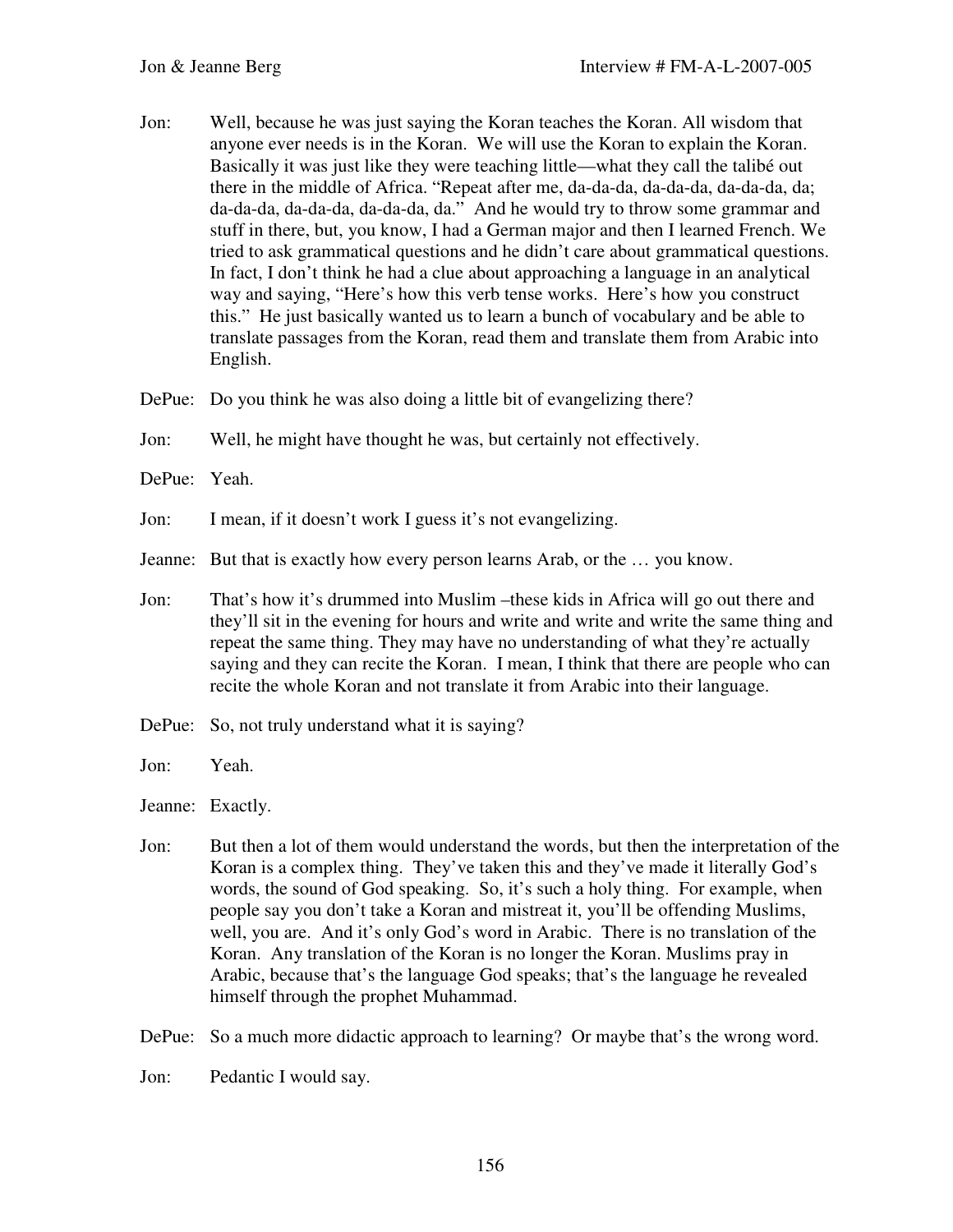DePue: Pedantic.

- Jon: Literalistic. No, it's like people who would say, "You will memorize the King James version of the Bible, because that's what God talks and no other version is good."
- DePue: But that particular class wasn't to teach you about ...?
- Jon: That was to teach me to pass a test, a written test in Koranic Arabic. The end result of it was I drilled and drilled and drilled. I memorized roughly 50 pages of handwritten Arabic and I passed the test with flying colors.
- DePue: One of your other classes though was basically teaching you, for lack of a better phrase, Islamic theology?
- Jon: Yeah. And that was Christian Troll, who was, you know, obviously a Jesuit. He was a German. And that was super and it was simple.
- DePue: What was his last name?
- Jon: Troll. T-r-o-l-l.
- DePue: And what was the essence of what you learned there?
- Jon: I learned that systematic theology for Muslims and Christians is basically the same.
- DePue: In what respect?
- Jon: In terms of the issues you address. Is God one? Well, of course, Muslims come up with a little different answer to that than Christians. Christians say, "Sure, but ..." The Muslims don't have the "Yes, but." Is God sovereign? If God is sovereign then where does evil come from? What is the nature of sin? Are people sinful? And Muslims and Christians come up with different answers. And then, "Where does authority lie within Islam and where does authority lie within the church?" That's where you get into this big deal between Sunnis and Shiites: who is the right spokesman for the Islamic community?
- DePue: Um-hm. Did you talk quite a bit and learn quite a bit about the differences in Islam?
- Jon: Sure.
- DePue: The mystics and Sunnis and Shias and Sufis.
- Jon: Yeah, the Sufis, sure. We learned that there are, for example, four different schools of Islamic jurisprudence. Muslims are fond of presenting themselves as one, as we agree about things. But obviously, the more we learn about them and, unfortunately,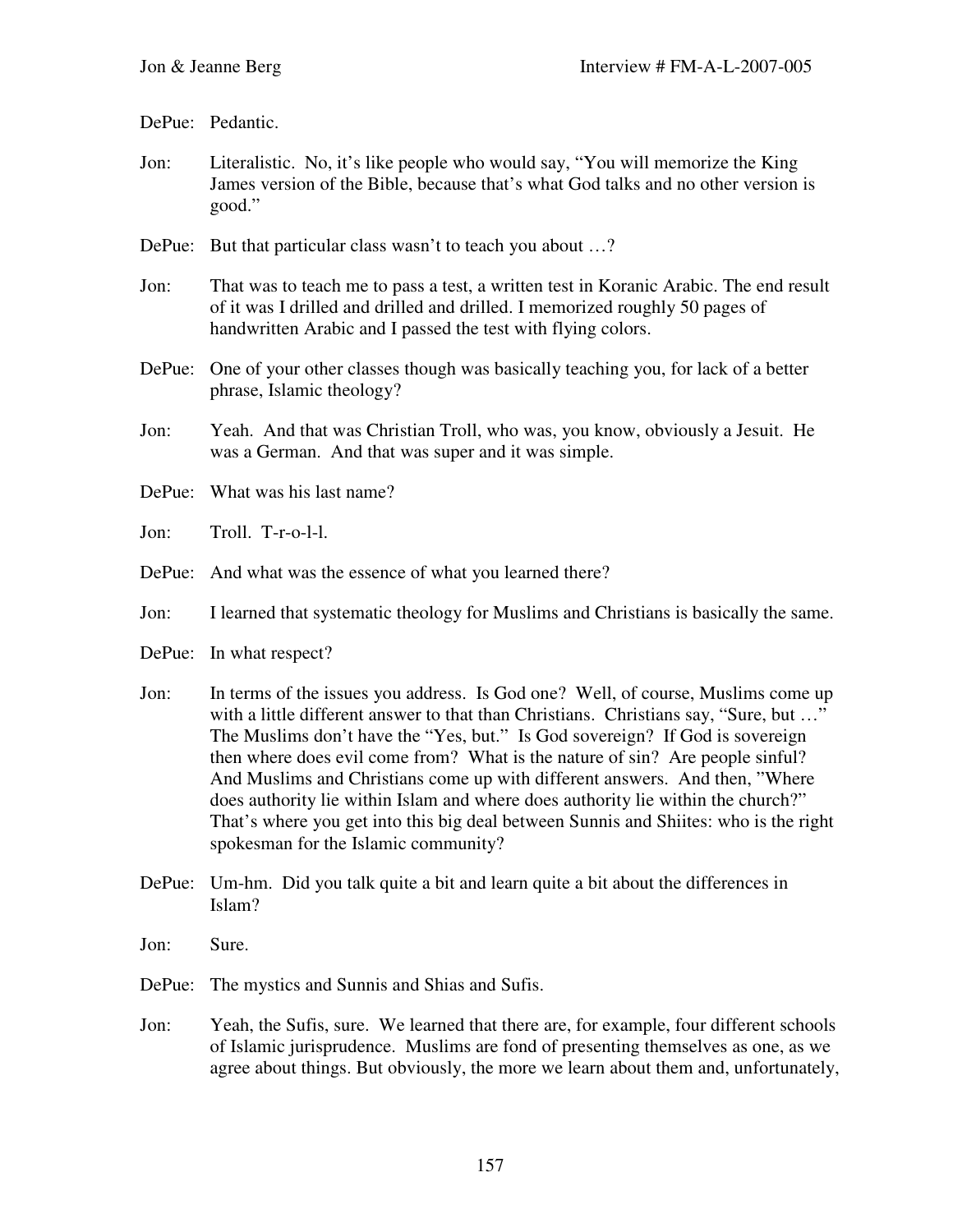in modern history we are learning plenty about them, we find that they are pretty divided, just like Christians are pretty divided.

- DePue: Did it help learning about Islam? Did it help you when you went back and dealt with Muslims on a daily basis?
- Jon: Sure. It always helps learning about the people that you're dealing with and it was interesting to me. I mean, I'm interested in how religion works. I'm interested in how theology is structured. I'm interested in how people ask questions about God, about how they pray, about what their concerns are. It is a sign of respect, I thought on my part, that I would take them seriously enough to study their religion. And it also taught me another thing: when people ask me to come and say, "Will you come and explain Islam to us?" I'll say, "No. Find a Muslim. I'll come and talk to you about what I've learned about Islam, but I will not speak of another's faith as if I could explain."

Jeanne: As an expert, yeah.

- Jon: I am no expert in their faith. So, I think that's it helpful to have … for example, they wanted me to come to Jacksonville and I did. I said, "Fine, but bring some Muslim doctors; you've got plenty." And so they got a couple of Muslim doctors and we talked about Islam and Christianity and the dialogue between the two faiths, or the differences between the two faiths. The other thing that helped me there was, you know, we had African priests, a Nigerian and a guy from Zaire, that were really good friends of ours, especially the Zairian. He became a really good friend. So, we were meeting Africans and talking to them, but about different things than we were talking to them about in Senegal and we became very close. I met Asians, Christians and Muslims, and I learned that there was a lot of difference, generally, between how people from Indonesia look at Islam and how people from Malaysia look at Islam, at least as they were typified in that group.
- DePue: Do you recall any of the specific differences in those two?
- Jon: Yeah, one or the other—I think that the Malaysians were way more hard line than the Indonesians. Then we had a guy from Taiwan, or a Chinese guy. I don't know. He was Chinese Christian, and he was just unbelievably hard line Christian. We had a South African guy who was an imam and he had been educated in Pakistan, so all of the Muslims had to respect him because he knew the Koran better than any of them, because he had had it beat into his head in these Pakistani madrassas. But then he went back to Cape Town and he got involved, heavily involved, in the antiapartheid struggle. He was colored. He wasn't black, he wasn't white, he was Asian Indian, so he was colored. He got thrown into jail. The colored Muslim leaders came and they were just having a fit with him. They said, "What are you doing? You're embarrassing your Muslim brothers. You're not supposed to cause trouble with the government. We don't care what happens to these black guys. We're colored, we're okay, leave us alone." He said, "You're just causing trouble. You're supposed to be in support of your Muslim brothers. Look, my Muslim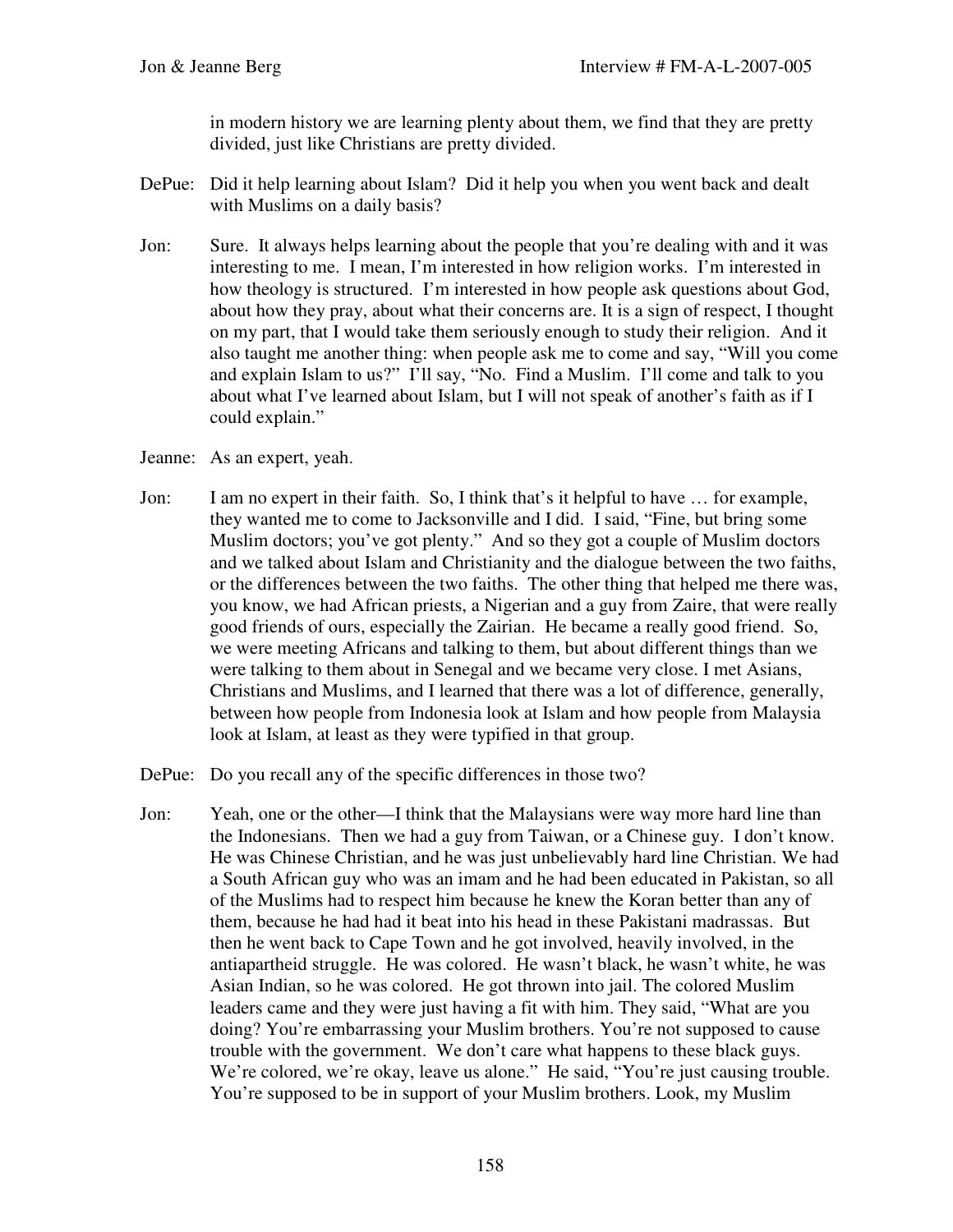brothers, forget it." He says, "My brothers are the Catholic priests here in jail with me. That's who my brothers are." (laughing).

- DePue: Well, here's the question I've been dying to ask you right from the very beginning. What do you think, having lived in Senegal, having lived in this country that is predominantly Islam, having spent a year in school, with what's going on now in the world, especially in the Islamic world?
- Jon: I think fundamentalist religion is a very dangerous thing.
- DePue: And you're not saying that about just Islam?
- Jon: I don't think that the solution to fundamentalist Islam is fundamentalist Christianity.
- DePue: Okay.
- Jon: I think religious intolerance and hatred caused in the name of God is a very destructive and dangerous thing. We certainly recognize it more neatly in others. Certainly I think what's being done in the name of Islam is terrible. Something's got to stop it. I don't think religion is meant to inculcate hatred. There's something wrong with a religion when in Bagdad they find 20 people with their heads cut off in the name of God.
- DePue: Well, did you see any of that when you were in Senegal?
- Jon: No.
- DePue: I'm thinking primarily of the Saudi influences there.
- Jon: When we were in Senegal the Saudi influences were largely a joke. Nobody was taking them very seriously. When we went back 13 years later, they weren't such a joke anymore.
- DePue: What had changed?
- Jon: American had started fighting Muslims; 9-11 had happened; there had been a whole ramping up in the conflict between Islam and Christianity, or Westernism and Islam. Things had become more desperate for Muslim countries and they'd sought … Osama bin Laden was unknown. We left there in 1992.
- DePue: Yeah, he was an unknown throughout the entire world.
- Jon: Sure.
- DePue: Nobody in America even knew who he was at that time.
- Jon: Sure. I mean, it was a different world. And the problems never got better; they just kept getting worse. In most places in Africa things haven't gotten better since 1992 when we left there. They've gotten worse.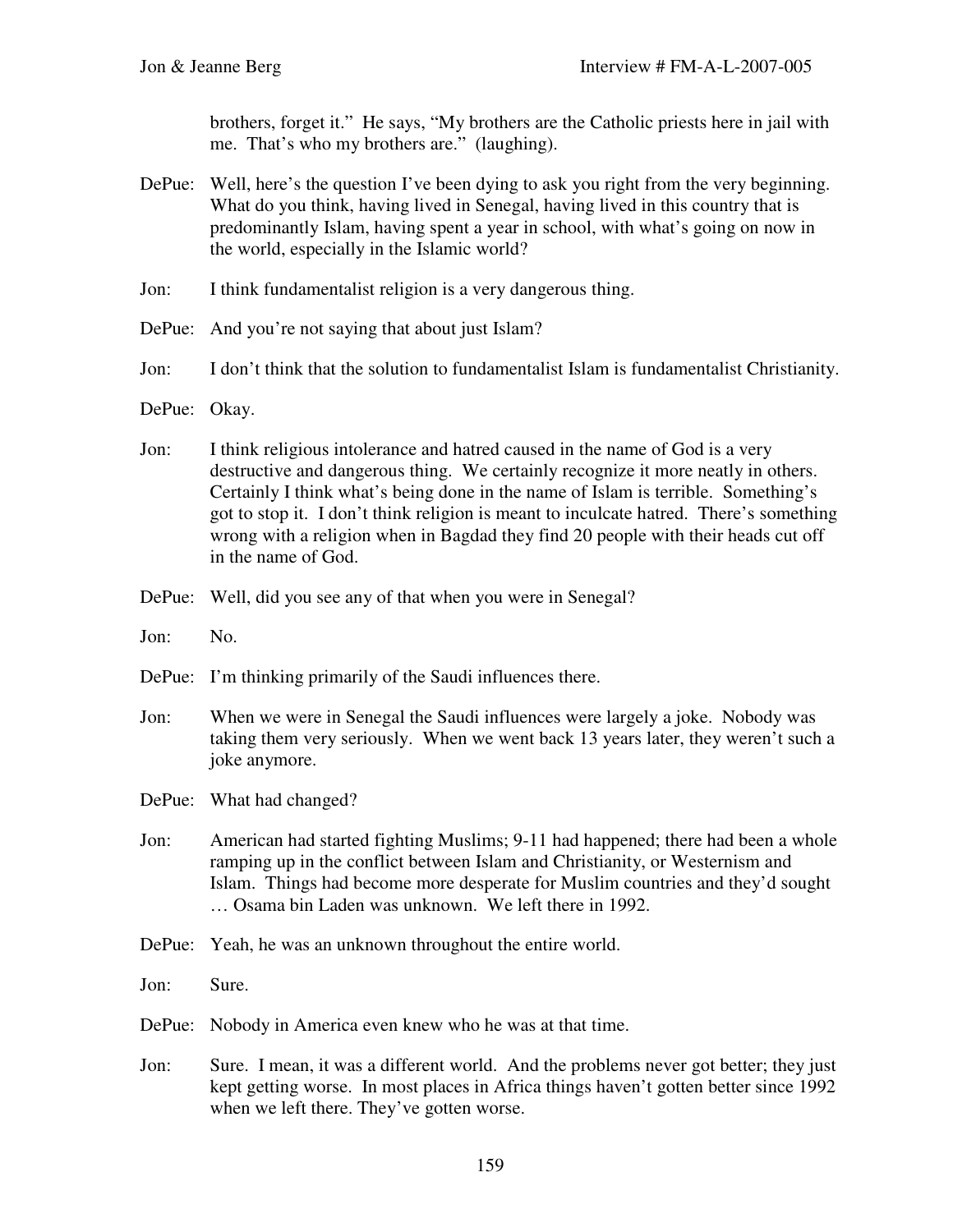- DePue: This might be very unfair for me to ask, but why do you think they've gotten worse?
- Jon: Largely because of—well, AIDS has made things tough for a lot of—I mean, a huge loss of educated people. They educated people who could travel. In many sub-Saharan African countries were also males who were very sexually active and not big on either celibacy before marriage or fidelity within marriage and it's taken a huge loss.
- Jeanne: Or protection.
- Jon: Yeah. Well, they didn't know they had to be protected. Even afterwards.
- DePue: Yeah.
- Jeanne: Well, even after they knew they were not …
- Jon: Mike said he has to get on a bus in Zimbabwe. He says if there were 15 people on that bus he'd look around and probably 12 of these people are HIV positive.
- DePue: Now this would have been what year? Just a couple of years ago?
- Jon: It would have been more than a couple of years ago. Five years ago.
- Jeanne: Yeah, he probably went there about five years ago.
- DePue: After 9-11 though?
- Jon: Oh, sure.
- Jeanne: Yeah.
- DePue: Okay.
- Jeanne: While he was in college.
- DePue: Yeah.
- Jeanne: I mean, there are villages there where the only people who live in villages are grandparents taking care of their grandchildren, because their own children—that whole generation is gone.
- Jon: Things get worse because African governments are ridiculously corrupt and they run their countries into the ground. It used to be all of these countries became independent in about 1960 to 1970. It seems like a big year for independence was 1965. Well, by the time we were there, which was 25 years later, they were starting to say, "You know, it's getting a little hard to blame the French for all our problems." (laughing) "We used to be able to blame everything on what Colonialists had done to us, but it's pretty hard to do that now." The Senegalese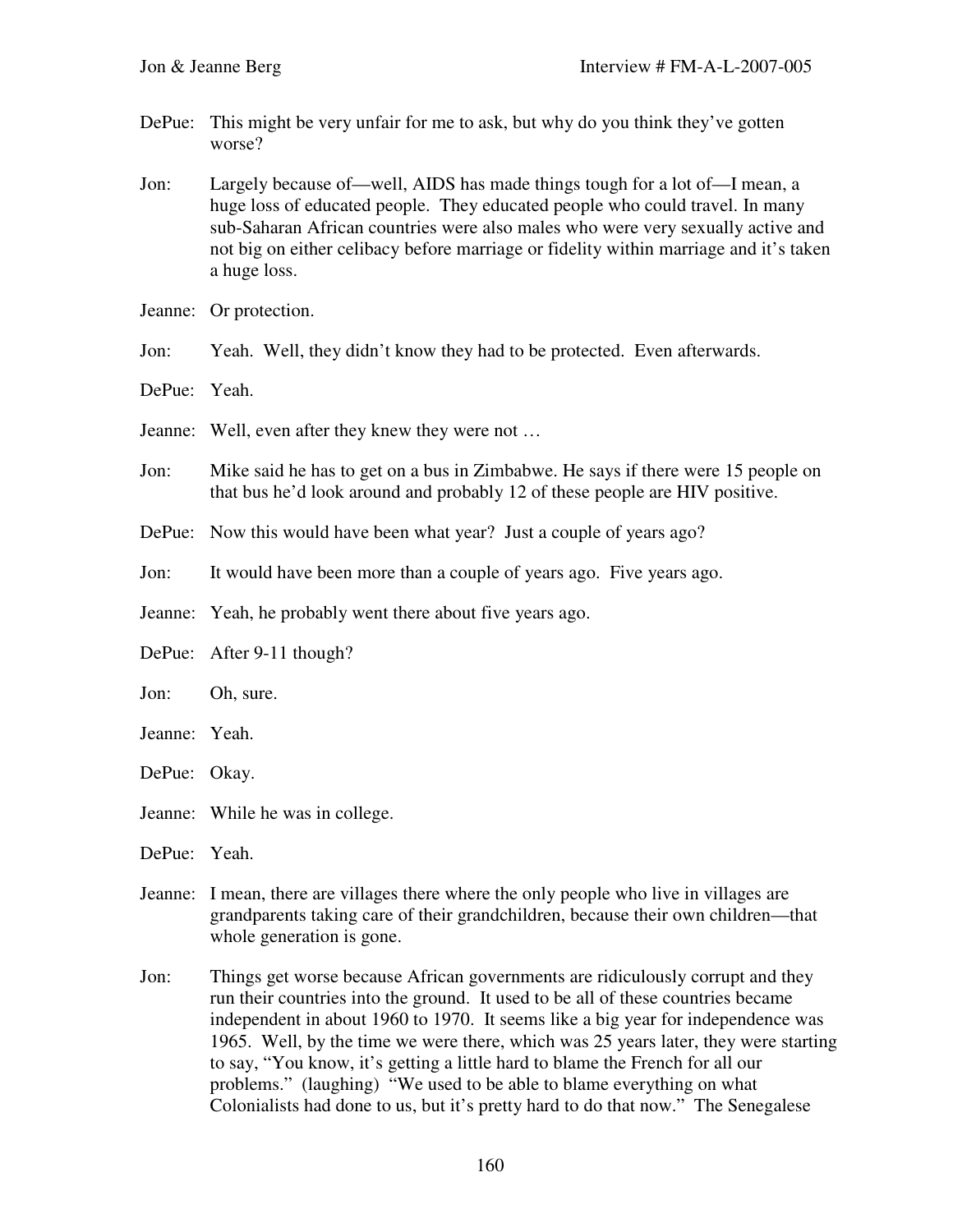now will tell you, you know, "We keep electing these people and they keep ripping us off and it's kind of hard to even know what to do." They don't know what to do.

- Jeanne: But there are things like—back to the AIDS—we knew somebody who came over and was working with some health organization. They were studying the problem of prostitutes and AIDS. Prostitutes were legal and there were actually places where they were encouraged to live. They were supposedly checked by doctors and like, certified as healthy, but everyone was totally ignoring …I mean the person we knew who was researching these people knew most of them had AIDS. The government's stance was, "There isn't AIDS here. What are you talking about? Nobody has it." So, like, just denying the problem, let alone trying to do something about it.
- Jon: And I think that it's …
- Jeanne: It's bad for tourism.
- Jon: … it's a rough thing in this world to be poor. Many people in Africa are poor and they're poor because they don't have access to resources for whatever reasons.
- DePue: Yeah. This is going to sound very simplistic probably, but my understanding of what the Saudis oftentimes in these countries are trying to do is they're bringing in fundamentalist Islam, Wahabism. Part of that is blaming Western culture and civilization for many of the problems that these societies are having.
- Jon: Yeah, and it's also saying that if we did Islam perfectly, then we would have perfection, just as John Calvin would have said if we did Christianity perfectly, Geneva would be perfect. It's a totalitarian system. Any totalitarian system will tell you, if you just do it right everything will be perfect, because we will bend human nature to God's will.
- DePue: And what I think I hear you saying is that when you left in 1991-1992 ...
- Jeanne: 1992.
- DePue: ... that kind of a message wasn't finding much of an appeal, but it is now?
- Jon: It's finding more appeal now, I think, just because the way women were dressing; many of them were dressing in more conservative ways. I mean, I'm struck by the fact that this really, really smart woman that worked very closely with our son wouldn't shake our hand.
- DePue: When was the last time that you went back to Senegal then to make these kinds of comparisons?

Jon: Well, we left in 1992; we went back in 2005, in August of 2005.

DePue: And you went back because?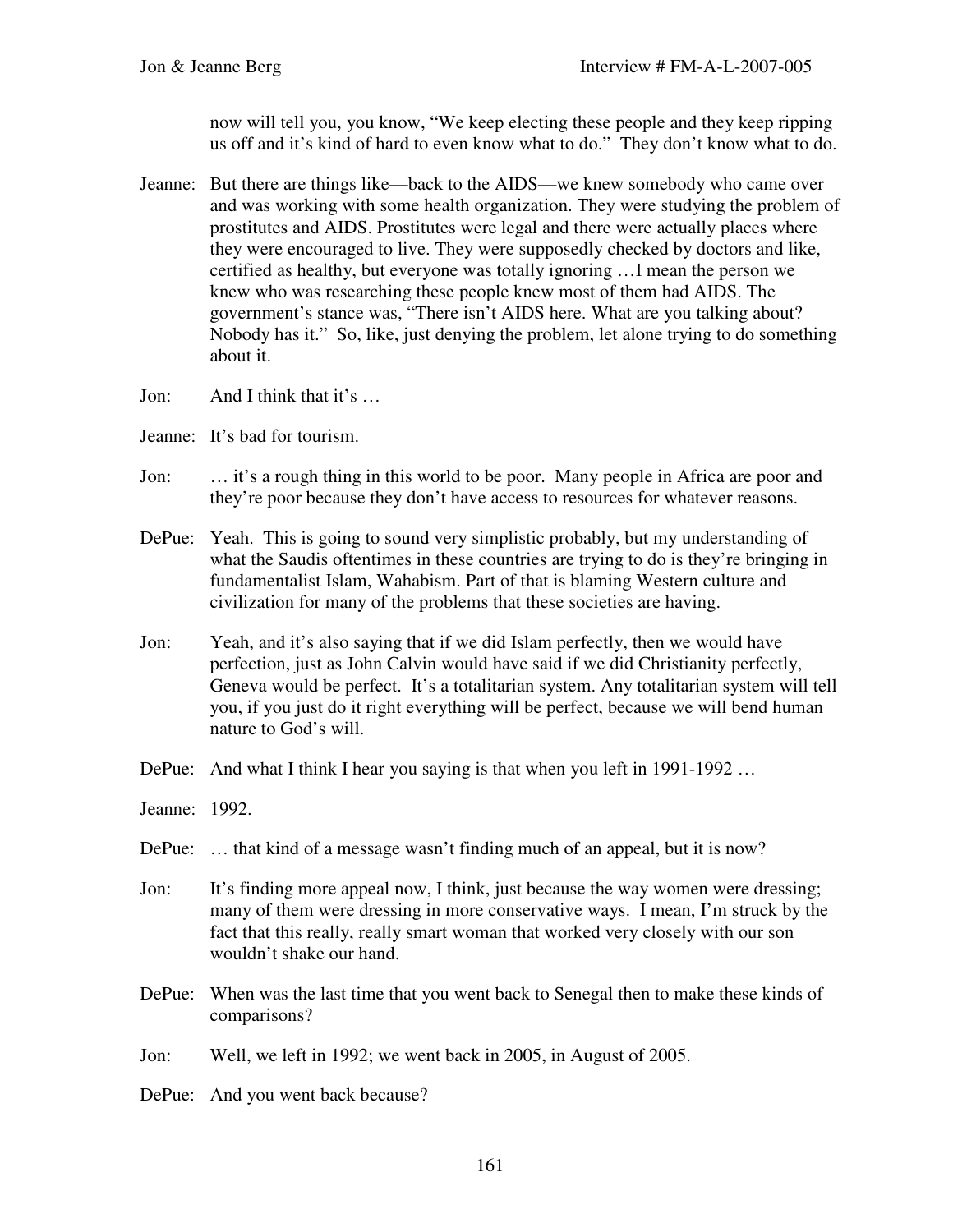- Jon: Our son was working in Dakar—in fact, just five miles or so from where we lived, at the most—with a group called Geek Corps. They were trying to do internet technological development for West Africa, and was there for three or four months. Then he became country director in Mali and spent a year and a half or a little more doing that. So, we went back because he had a nice apartment for us to stay in and we wanted to go back and see Senegal. He was there and so we were able to notice that many things had changed and many things had stayed the same. Everybody was running around with a cell phone.
- Jeanne: The first big discovery we made was it was not at all hard for us to go to Cameroon when we were 27 years old. It wasn't even very hard for us to go to Senegal to live with 3 kids when we were 35. But going back to Senegal when we were 55, we felt like we couldn't tolerate the heat and it was so hot and humid. Of course, we didn't have our own place, we didn't have a car, you know, you were a tourist. But we expected to go back and just fit right in like we never left. We found out we were older and it was hard to go back, physically and emotionally.
- Jon: In much of the world, I mean, people are looking for something that works and if capitalism doesn't seem to work for them … For a long time the hope was socialism. I mean Asia and Africa went through this, "We're going to socialize everything. That'll work." Well, that didn't work and so now Islam in many of these places. Christianity is firmly identified with European capitalism as a foreign religion and Islam presents itself in Africa as an African religion, although Israel is hardly further from Africa than Saudi Arabia. But basically it's kind of the same neck of the woods. And they try to present themselves then as a third way, something authentically African, that will grant them nobility and purpose and direction. Sometimes these Islamic brotherhoods in Senegal—for example, the Tijanis, that I wrote my dissertation about, and the Mourides—are pretty effective organizations for helping people. They get people together. They said America- big cities in America—whenever you are buying souvenirs, like in New York City from these Africans, they are Mourides. They send them over, they live together, they sell things cheap. Washington, D.C., where they are selling, you know, cassette tapes and movies and cheap watches, they're all from Senegal and they're all Mourides and they're all making money.
- DePue: And from what I understand as corrupt African nations go, Cameroon and especially Senegal are not nearly as corrupt.
- Jon: No, Senegal is the shining star. They have elections and presidents lose and leave office and the next guy comes in and takes office.
- DePue: Okay.
- Jon: Leopold Senghor was their first president and he's the only African, or at least was the first African, elected to the Academie Francais. He was a noted poet and a Protestant, of all things. I mean, he was a Protestant. Could you imagine this? So much for religious intolerance.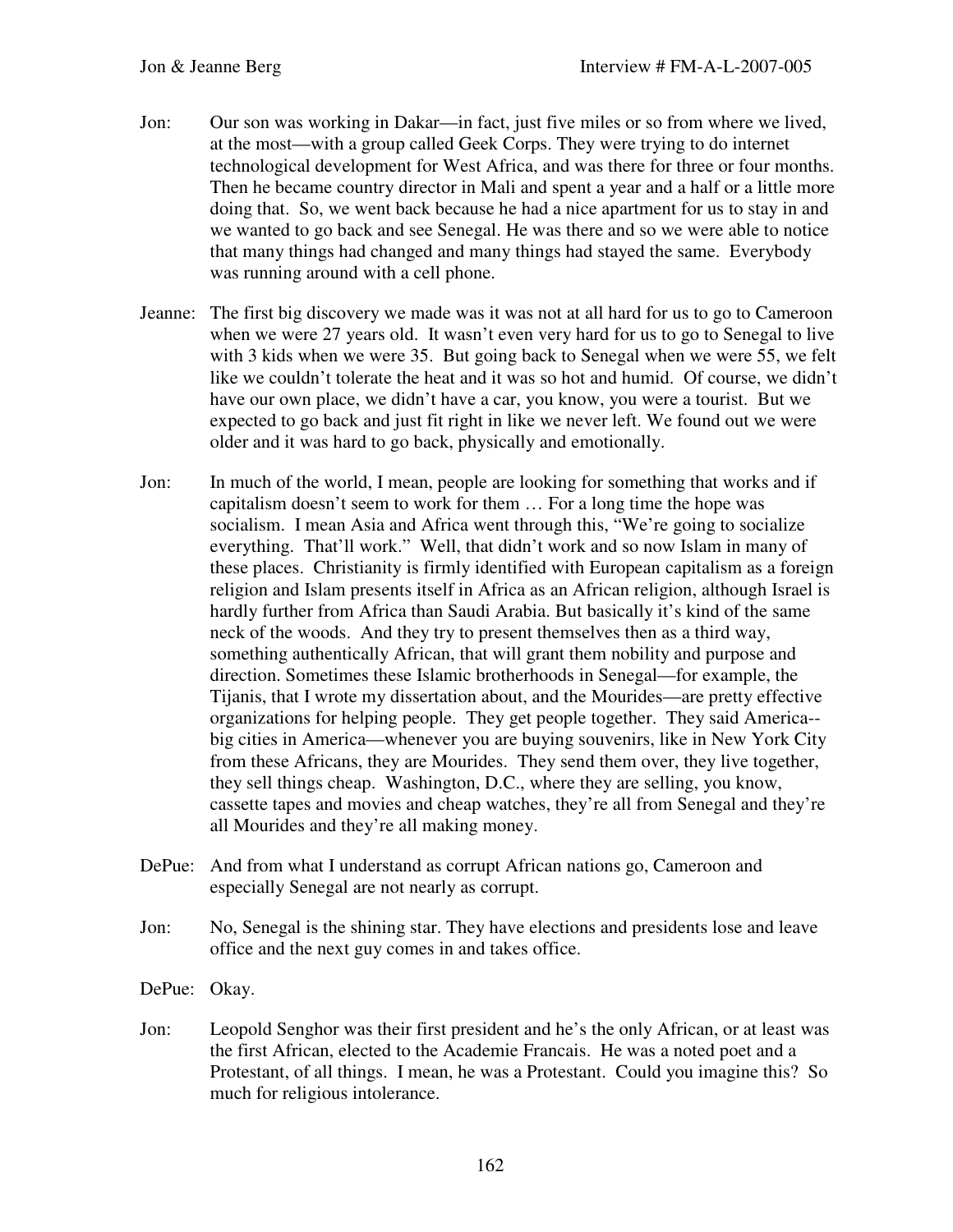## DePue: Yeah.

Jon: You know, his son or his grandson was the guy that we used. He was a notaire, like a real estate lawyer, and a real good friend of the pastor there. Abdou Diouf, when we were there, was the president: an elegant, sophisticated, distinguished guy. He was kind of an African Giscaard D'Estaing,, I mean, tall, slender, and his wife was Catholic.Then they elected Abdoulaye Wade now, who is old, old, and really crazy, but a very distinguished opposition politician, obviously smart. He's way old now; he's way up in his 80s, but he's a dynamic guy. But they can never kind of get … the question is, is it corruption? I mean it sure smells like corruption to us. When you take the government's money and give it to your relatives …

## DePue: Yeah.

- Jon: … is that corruption? Well, Americans do it too, but just not to such an extent, you know?
- DePue: They just hire their relatives (Jon laughing) to work on their staff.
- Jeanne: Well, like in Cameroon …
- Jon: For example, our mayor would never hire his cousin to be the lawyer for the city of Springfield.
- DePue: Oh, absolutely not, no.
- Jon: That would not happen.
- Jeanne: In Cameroon, we could do nothing without, you know, having to work the system, you know, whatever it was. In Senegal, we had incidences like I've told you about: the mailman problems in Cameroon. Well, one time I went up to get mail from the mailbox for the missionaries in our post office in Senegal, right there in Dakar itself. I think there was something like 179 Christmas letters and cards for all of the missionary group and every one of them was slit open. So I went up to the post office guy and I said, "Well, look at this, isn't this amazing, every one of these letters is opened," hinting like, you know, you've stolen out of every one of these. And he goes, "Yes, we were just sitting around talking about how corrupt that American mail system is (DePue laughing) that every one of these ones was broken into." So, you know, they knew I knew, I knew they knew, and there wasn't a thing I could do about it, but the system was working. I mean, we just told people don't mail us anything obvious in Christmas cards and things.
- Jon: I don't look back at Africa and think this is just a sewer of corruption. I mean, that wasn't the reality of it. Cops would pull you over for "speeding", standing on the curb and they'd wave you over to the curb. I'd say, "How do you know I'm speeding? How are you going to stop me if I don't stop? You don't have a car?" And they'd say, "Well, I'm hungry." And I'd say, "Oh, okay. Here's two bucks. Go have some lunch." (laughing) It was not a bad thing, it was fine.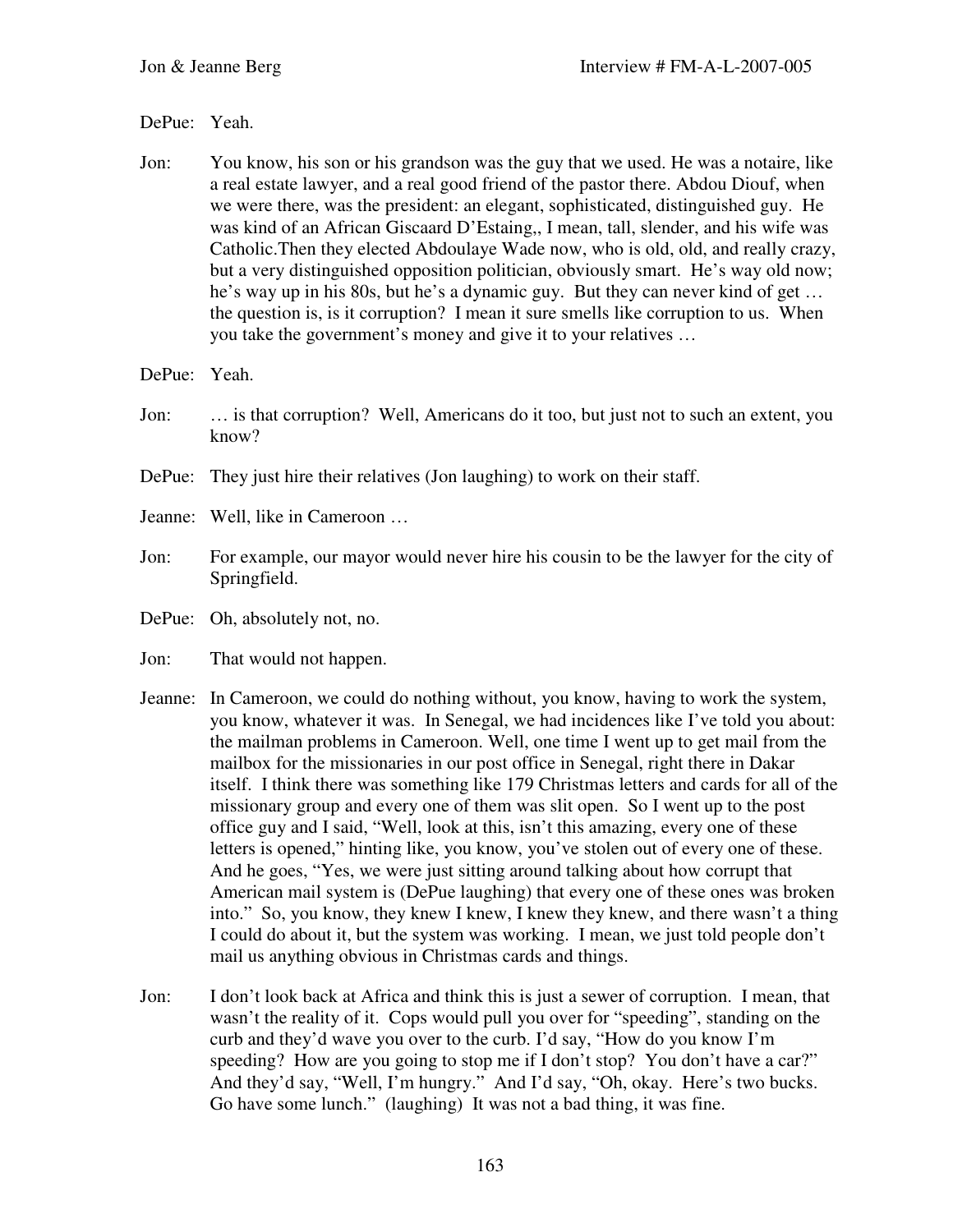- Jeanne: It's just the system, how it works.
- Jon: And it's about relationships, you know. Relationships are a precious thing. They are the most precious thing. That's what I've learned from Africa and the thing I like most about what I've learned in Africa. For example, in our classes, when we would have disagreements between Muslims and Christians, the disagreements--I was always surprised—were very seldom between Muslims and Christians. There were some liberal Muslims, believe that, and then there were liberal Christians like me. Then there were fundamentalist Muslims and fundamentalist Christians.. Every time we got into some disagreement about interpretation of anything or the ethics of anything or whatever, the arguments always broke into the two camps, with the conservative Muslims and conservative Christians siding together and the liberal Muslims and the liberal Christians siding together. It was more a frame of mind than a particular religious ideology. It was how you approached religion rather than what the religion was.
- DePue: Um-hm. Well, how would you describe the characteristics of those you call the liberal Muslims and liberal Christians? What was different than how those two conceptualize religion?
- Jon: See, I think that, as a liberal, I would argue this: I think that I believe more in God than the conservatives do. I'm going to leave some of these decisions up to God. I'm not going to judge who's going to hell. I'll let God do that. And I'm not going to think that I have to wreak God's judgment on this earth in the name of God's truth.
- DePue: Are you defining conservative in both of those camps as people who are certain about what the Bible and the Koran say?
- Jon: Who are most certain that the Koran and the Bible both say one and only one thing to have one and only one answer to every question that can be posed.
- DePue: Okay, okay. Um, gosh where should I go from there? There were problems, I think, about the time you were there, with Mauritania, with some conflicts between Senegal and Mauritania. Do you recall any of that?
- Jon: Yeah, some time while we were there. Yeah. This is one of these stories of unintended consequences. The Senegal River valley up in the northern part is the border between Northern Senegal and Southern Mauritania. People who lived along there and farmed along there, it's a little like the Nile, except it is not navigable. You can't go upriver at all. But, it will inundate the river banks with the spring rains and then they'll farm that. It's not quite a delta, but at least a strip of land along each side that's good for farming. People have lived there and farmed that; mostly they are Pulaar speakers on both sides of the river called Haal-pulaar and they're dark skinned African people. Well, then Europeans and Americans and people came in and built these dams to develop this river to help with the agriculture process to improve the economy. They'd grow lots of tomatoes and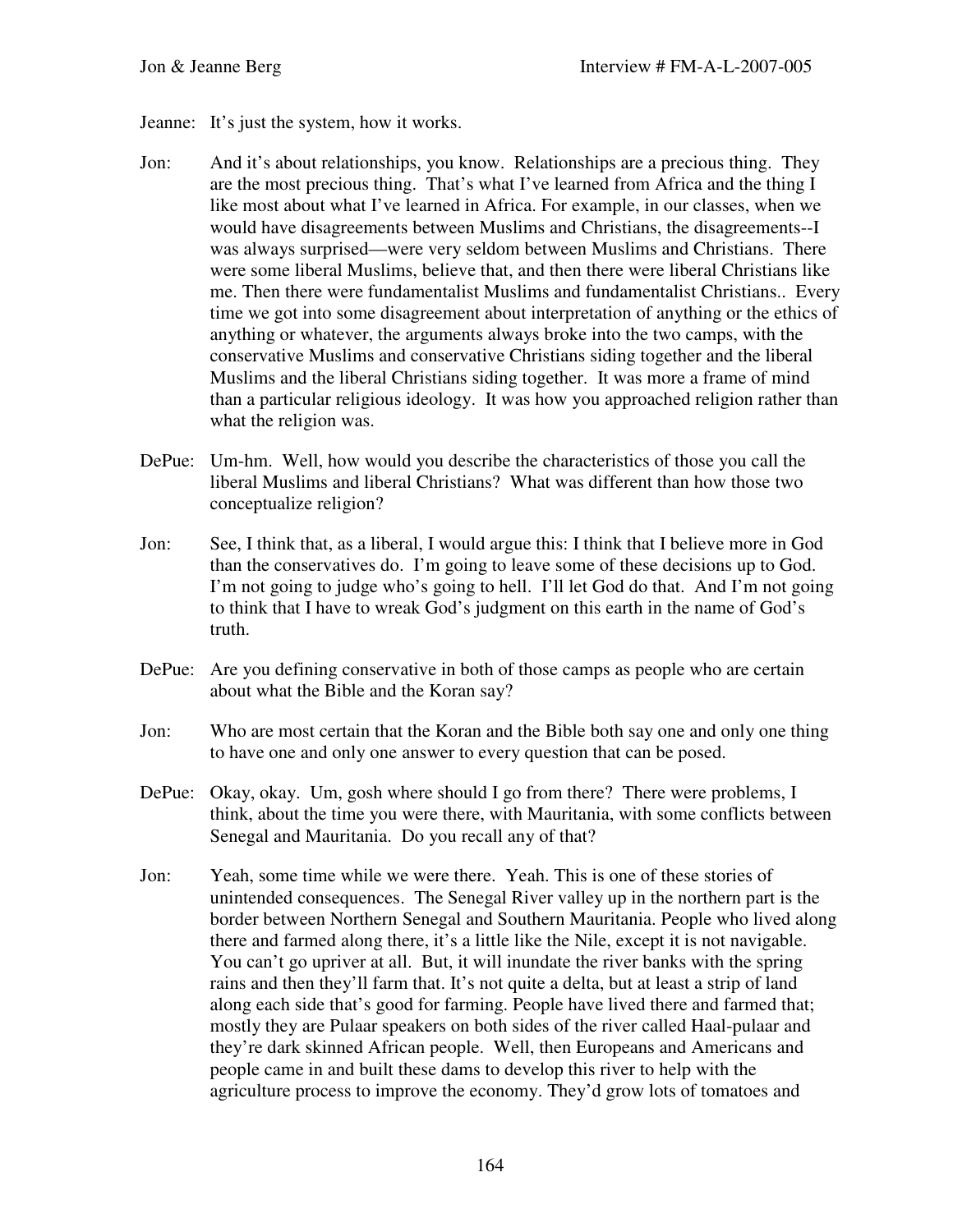stuff, so that this river valley land became more precious than it had traditionally become. In Mauritanian the Moors themselves are lighter skinned Arabic speaking people. I think they speak a dialect of Arabic called Haslnia. They decided, "Well, we want this land, this river valley land." So they came through and they kicked out these darker skinned Pulaar speaking people that were Mauritanians and sent them over the river into—I mean they had to flee into Senegal. And they also started attacking the Senegalese people. This is interesting. Mauritanian people would go from Nouakchott, Mauritania, or from Mauritania, to Senegal and set up little stores. They would lend everybody money, little bits of credit, and then they would collect their money at the end of the month, or something. They would make money because they didn't have relatives to support there. They would keep their stores open all of the time. They knew all of the people that shopped from them. They would isolate themselves in Senegal and make money and that's what they did. Well, they didn't like doing manual labor and stuff, so Senegalese people would go up and work in Nouakchott—I've never been up there—doing manual labor, fixing things as carpenters and mechanics and technicians and stuff like that, and they would do the same thing. They would live up there and they would be able to save up some money because they didn't have all of their relatives around. So, it worked out fine. It was a symbiotic relationship. Well, when this conflict started then along the Senegal River valley, people in Nouakchott started killing Senegalese people that were up there. Then when the Senegalese people heard about it, in Dakar and other places where the Mauritanians were, they started killing Mauritanians. So all of a sudden we had what they call a *couvre feu.* 

- Jeanne: Well, they had a state of emergency where we were curfewed. We couldn't leave our home after six at night until six in the morning.
- Jon: I don't know if all of this was at the same time. I think it was. I mean Well, what happened is, in Dakar they declared a curfew from six at night 'til six in the morning and they say, "If we see you on the street between six at night and six in the morning, the police will shoot you first and ask questions later," just to put a lid on everything. There were, I don't know, 15 Mauritanians killed in one of the markets, so people just took them out in the middle of the market and killed them. There were dozens and dozens of Senegalese killed up there in Nouakchott. Well, they had an international fairground, they called it, in Dakar and it was like our fairground only smaller, but a nice place It had a nice defined perimeter, a fence, around it. So they took about 8,000 Mauritanians and put them in there and then they took the Senegalese military and they lined them up around the outside of this ground …

Jeanne: To protect them …

Jon: … not facing in, facing out.

Jeanne: To protect them until they could fly them out for their safety.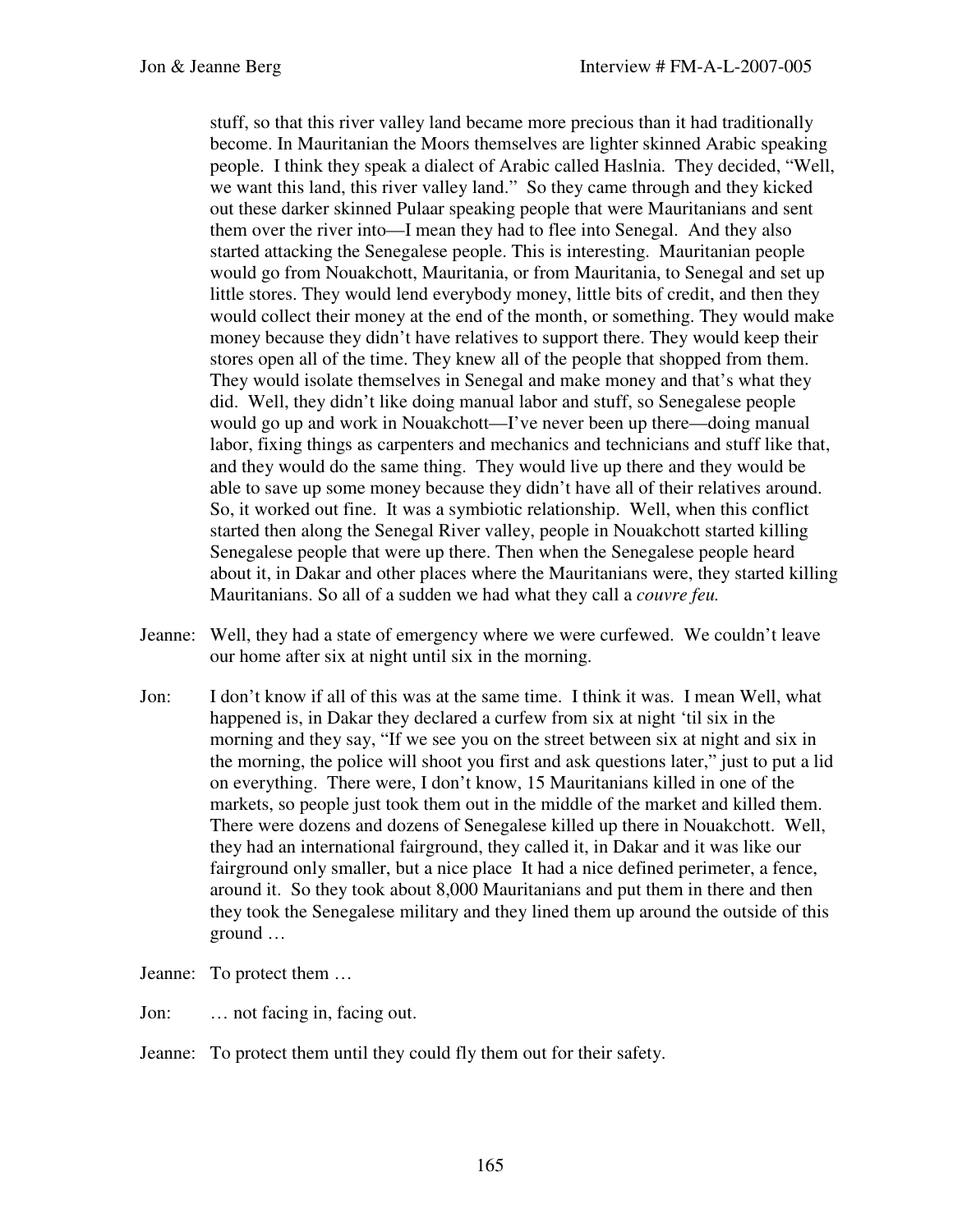Jon: Yes. And they told the Senegalese people. The Senegalese people were running around burning tires and yelling and screaming and …

Jeanne: It was frightening.

- DePue: But figured the only way to diffuse this is to get the Mauritanians out of town?
- Jeanne: Yes. So they exported them all, plus the Senegalese were being deported out of Mauritania.
- Jon: Yeah, the French set up—and I think the Americans were involved in this too what in French they call it a pont avion, an air bridge. They just flew cargo planes, these twin engine propeller driven cargo planes, old planes, back and forth between—and it's not very far—from Dakar to Nouakchott. They'd fill it up with Mauritanians in Dakar and drop them off in Nouakchott, and fill them up with Senegalese and flew them back. And so they just emptied both countries out of their respective nationalities and until things cooled down.
- DePue: It sounded like the two governments at least cooperated at that level.
- Jeanne: Well, I think they were at different times and I believe the Mauritanian Senegalese fight—war, problems, whatever, you want to call it—occurred . Mauritania is kind of an artificially set up country and it was designed as a buffer zone between white Africa north of the Sahara and black Africa south of the Sahara and it had a mixture of black Africans and white Moorish people.
- Jon: Like Darfur.
- Jeanne: Yeah.
- DePue: But I also heard …
- Jeanne: But it was designed as a buffer country and like he said, with that nice land down there being … Slavery I should also say was still legal in 1980. It was outlawed …
- DePue: In Mauritania.
- Jeanne: … in Mauritania in 1980. So that's kind of the mindset of what was going on there and the blacks were the slaves and the whites were the slave owners.
- DePue: Whites or would we consider them Arabs?
- Jeanne: Arabs, but, um, they're white compared to Africans.
- DePue: Sure.
- Jeanne: What happened is, they would load up a Moorish or Arabian or white Mauritanian family, they would bring them into a black family's compound and they would load up the black Mauritanians into the truck, unload the white ones and say, "Here's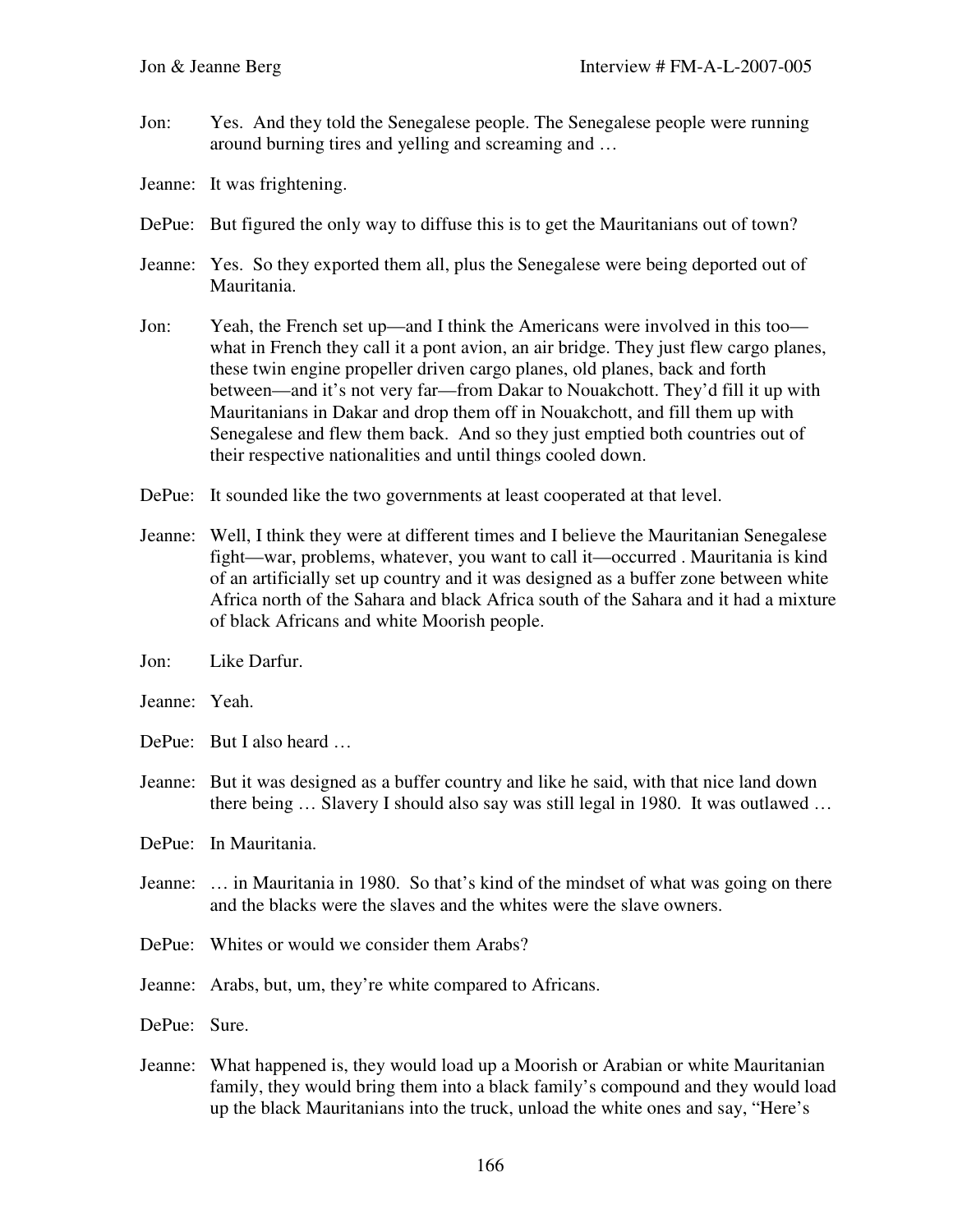your new house, here's your new gardens, here's your vegetables, here's your rice fields …" or whatever it was that that person had. They would take the blacks and they would bring them to the river and they sent them across the river. Some people actually were sent across the river naked or hardly clothed, certainly without any of their possessions. They were happy and delighted if they had their family.

DePue: Um-hm.

- Jon: So when that happened, we ended up running our mission with the Red Crescent, which is the same thing as the Red Cross, only with Muslims it is called the Red Crescent. So the Red Crescent and our mission were running this refugee camp in N'dioum with like 3,000 people. We got money from somewhere and I'd buy tons of rice and tons of dried fish.
- Jeanne: We got money from the Lutherans, the LWR.
- Jon: Lutheran World Relief?
- Jeanne: Yeah, uh-huh, and our mission. I mean, our headquarters …
- Jon: Oh, okay. And so we were responsible for awhile. I don't know what eventually happened with this.
- Jeanne: About 10 days until the …
- Jon: Until the United Nations High Commission for Refugees got there.
- Jeanne: We were able to come in and it took them about 10 days …
- Jon: Or longer than that.
- Jeanne: … for them to come in with the whole schmear. You know, the tent city and the doctors and …
- Jon: Because along the Senegal River there they had all of these refugee camps. I was up there with this one and it was an interesting thing. They were living in these blue tarps, but you have all of these romantic notions, like helping poor people is cool and they'll be so grateful and I'll be the great rescuer. Well, we'd go out there and they were complaining about the food and it was hot and it was awful. What would happen was, here I show up and they haven't had anybody to yell at all day long so now is their opportunity (laughing).
- DePue: (laughing) You were useful in that respect.
- Jon: I know, and one guy I met …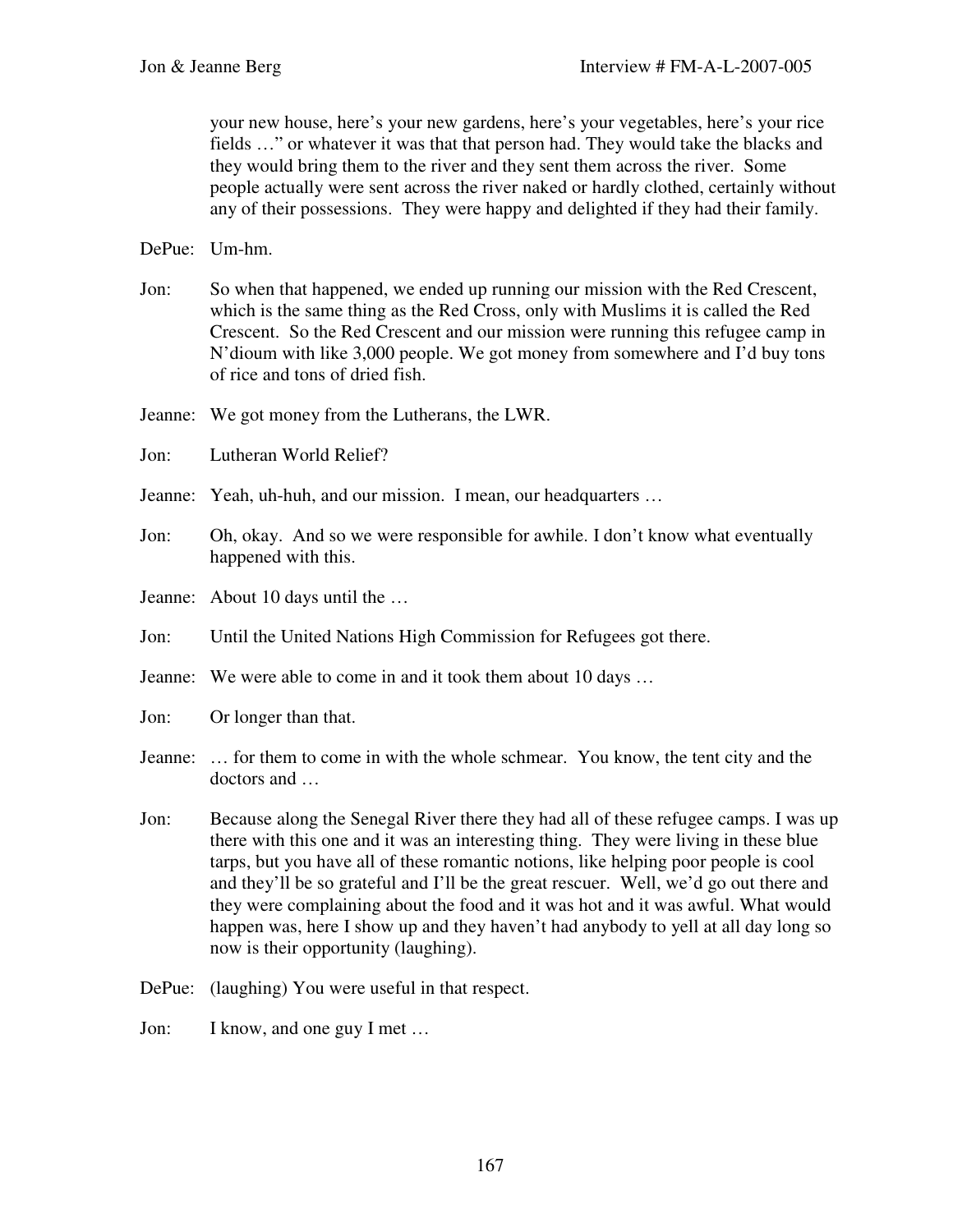- Jeanne: He'd say things like, you know, he'd hand a bunch of men a bunch of brooms and say, "Okay, now let's clean out this area,. Let's sweep this," and they'd hand him back the broom saying, "Men don't sweep." You know, like ahhh.
- Jon: But I met this one guy and he had been in the Mauritanian army or he was a Mauritanian military officer for 25 years and he was hard. This guy was riding around with me because he was kind of in charge of a bunch of stuff . We were driving along the river valley and he was one tough customer. You know, I wouldn't have messed with him for anything and he was way older than I was.
- DePue: Um-hm.
- Jon: And I said, "Well, you know, what do you guys need? What are you doing to do? How can we help you?" and he said, "Give me guns." He says, "I have a family. I have a house. I have cattle. It's all right there on the other side of the river." He says, "I know how to get back my farm. Just give me a gun. That's what I want." And, you know, that's how I guess conflicts continue.
- Jeanne: Well, that's not how we helped, yeah.
- Jon: And we fed them.

Jeanne: Yeah.

- Jon: Back to this thing with Mauritania and Senegal; when these things happened—I'll I never forget, Abdou Diouf, the president—with Mauritanian Senegal said, "*Nous sommes condamnés a vivre ensemble*", which means in English, "We are condemned to live together." What he was saying was, Senegal and Mauritania have to figure out how to work together. We don't have any other choice, so we're in a fight right now, but this will not be our long term relationship. We will work out an agreement. They did, and they have.
- Jeanne: There were several times when we ended up where there were like national curfews and things like that. The whole time we lived in Senegal, the southern part of Senegal was in a civil war with the rest of Senegal. They were trying to secede from the nation.

Jon: Some of them were.

- Jeanne: Yeah, some people down there were and some were not. We actually went down there and traveled and saw, and it wasn't a problem. You would be told exactly what areas to avoid and then you could go around.
- DePue: I don't know if it was you or if I read someplace, but Mauritania, at least at that time, and I suspect now also, was an Islamic Republic?
- Jon: Yeah, it was and is, I'm sure, an Islamic Republic.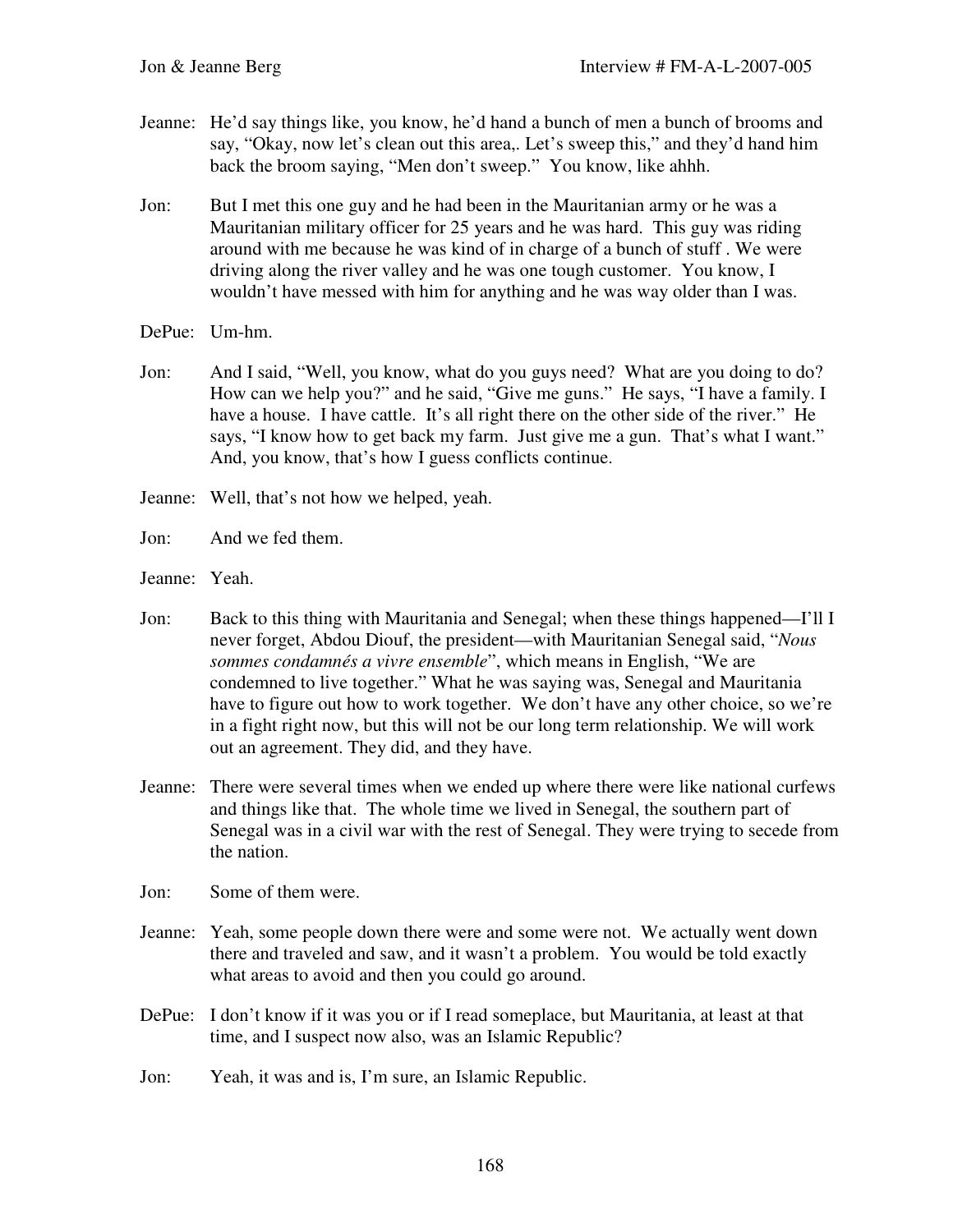- DePue: So quite different in terms of their Sharia.
- Jon: Sharia, yeah. And given the choice, I mean, well …
- Jeanne: We would never have been allowed to be missionaries there.
- Jon: Yeah. You just couldn't be. People go into Mauritania and help, but that's what they do. For example, in Senegal, regardless of how effective we were in being a "church", our name was always the Evangelical Lutheran Church of Senegal. That was the name of everything we did. And that's the name we put on our buildings and on our center. We didn't want anybody to say, "Oh, we didn't know you were a church? We didn't know you were Christians?" We were very up front about that. Well, in Mauritania you don't do that sort of thing. You go in, you help people and you hope that it does some good, but it's a very difficult place to work. It's just a terribly difficult place to live. I would be very happy to live in Senegal. I don't think I would ever seriously consider living in Mauritania.
- DePue: I'm going to completely change the tone of the discussion right now, because I think you got involved in a couple of other things in Senegal, more as hobbies than anything else. I wanted you to talk about that Jon; and Jeanne if you've got some words on that too. Now the two I'm thinking about in particular, and you correct me if I'm wrong, are carpentry and sailing.
- Jon: Yeah, well I didn't do a lot of carpentry, but I did have some tools actually and I gave them to this Senegalese guy—I keep forgetting his name—and he built some of the furniture we have in our home now.
- DePue: So a very talented guy?
- Jon: Yeah. In Yeumbeul we found that all of these people could do things; they just needed people to hire them to do it. This guy, and I'll think of his name as soon as you're gone, anyway, was a really, really good carpenter and he taught other people how to be carpenters. Since I brought over …
- Jeanne: From hand, hand tools.
- Jon: … these tools, these great hand tools I had, it quickly occurred to me that if I kept them and didn't use them, living where we did right by the ocean, they'd just rust and be good for nothing. So I gave them all to him to use while we were in the country. He built things with them and as a result he built some of the furniture and stuff we have in our house and then I would give him tools.
- DePue: Was he making his living not just building things for you, but professionally?
- Jon: No, that was his living, sure. And then he built stuff for our center and, for example, when we needed tables built with metal legs and stuff, there were all kinds of little welding shops all over the place. People were desperate to learn a skill and to make a living. You think you're going to go over there and have these religious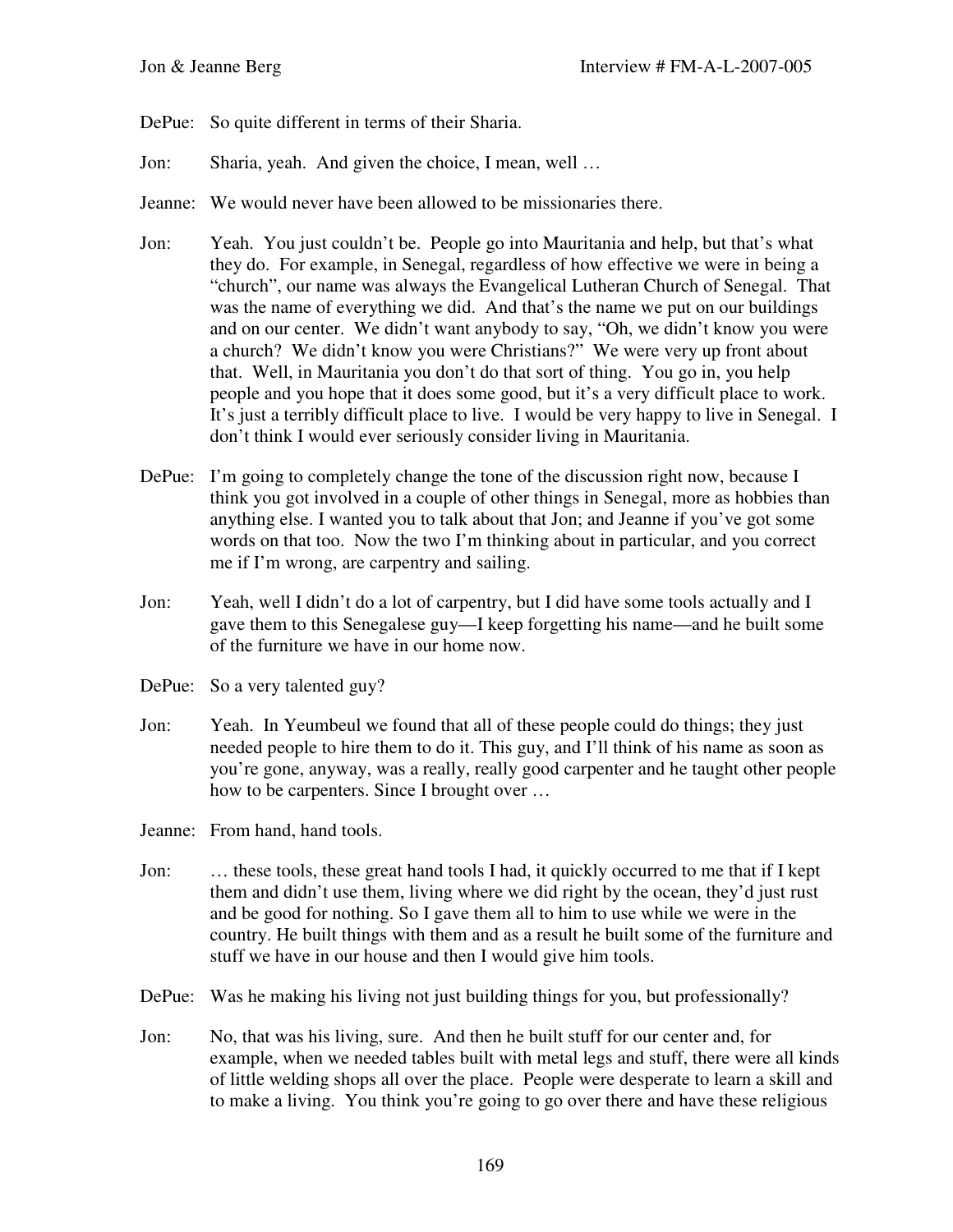discussions, and I suppose at some level you do, but what everybody wanted was a job and a visa to go to the United States. That's what they wanted. They wanted the chance that we have and I don't blame them.

- Jeanne: But he spent a lot of time visiting him in the shop and working side by side.
- Jon: But we also bought a sailboat. There were these American German guys and they had this sailboat and I knew they were leaving. They wanted \$4,000 for it. Forget it. I offered them, I think, \$3,000. They wouldn't take it. So finally, the day before the last guy was leaving the country and the other guys had already left, I went up to the guy and I said, "Hey, I'll give you \$2,000 for your boat." He said okay. So, (laughing) then I had this 25 foot sailboat, which I knew nothing about. I'd sailed the Hobie Cat catamaran in Lake Poinsette in South Dakota.
- Jeanne: Go back to that statement where I said, "If I had known my life would depend on his sailing skills ...." (DePue laughing).
- Jon: Yeah, but you hardly ever went out on it.
- Jeanne: Yeah, that was smart.
- Jon: Anyway, so I got this boat. It was in this yacht club that cost me like \$40.00 a month.
- Jeanne: Well, describe the yacht club please.
- Jon: Hann Plage. It was at a backwater so since the waters were rather stagnant it was quite dirty,. But it was okay, it was fine.
- Jeanne: Yeah. I would wonder where the smell was coming from and I discovered that raw sewage was just coming out pipes and being dumped into the water, so.
- Jon: Yeah, but you get in your boat and you go out to sea a mile and it's wonderful, so.
- Jeanne: So you would have to get on the boat, carefully making sure you didn't touch the water. A little rowboat would take you out to your sailboat.
- Jon: Oh, it wasn't nearly that bad.
- Jeanne: Oh, it was. And then you would get on your boat and go out into the clear nice water.
- Jon: We kind of learned how to sail and Matt, Mike, Ryan, and I really liked it because the fishing was great. This boat had like a bathroom in it and a little kitchen in it and beds in it and you could out …
- Jeanne: Slept five.
- Jon: … and anchor out at night and catch fish and …'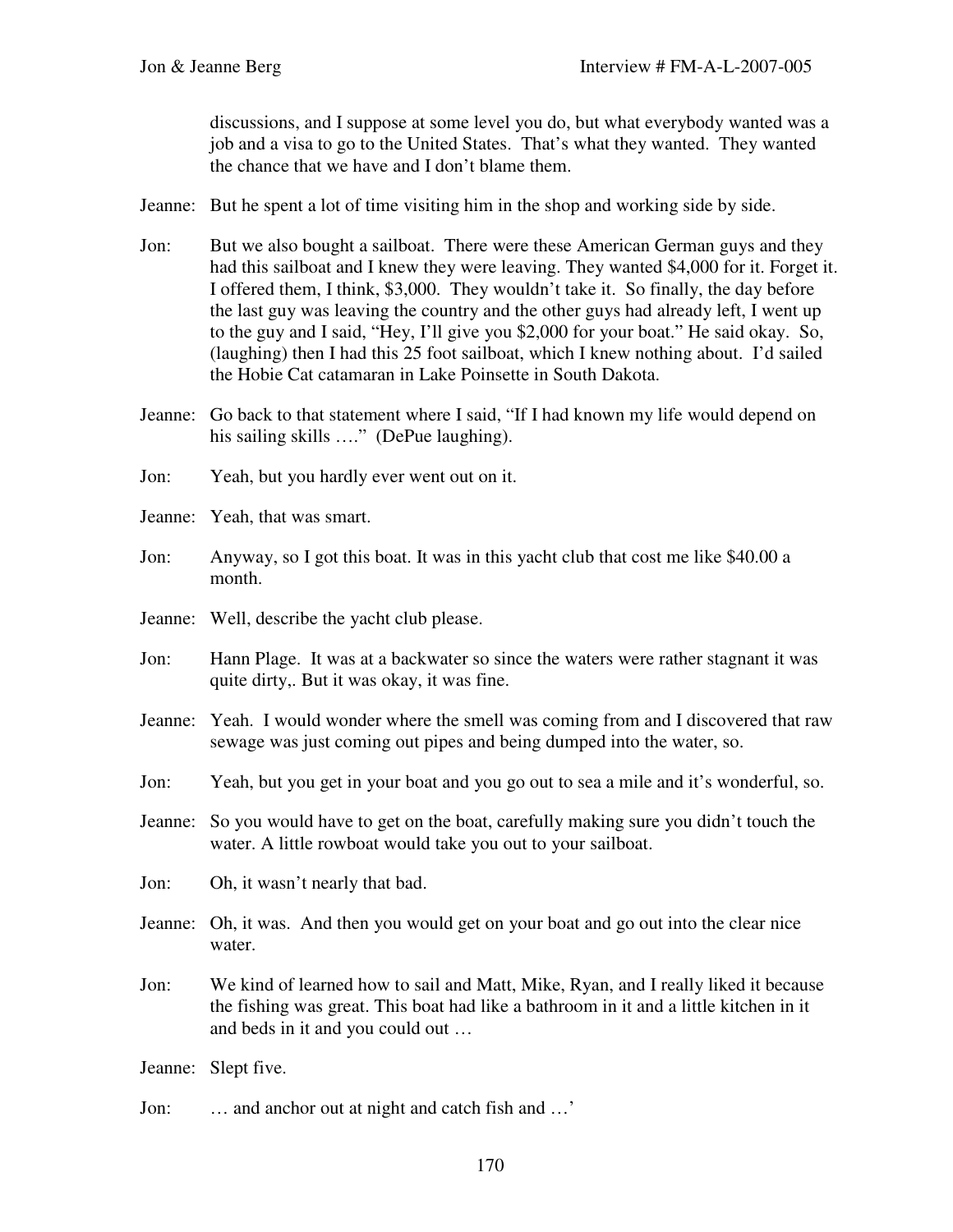- DePue: Were the boys going out by themselves or did you have an African with you?
- Jon: No, I quickly decided there was this guy I knew named Diate who was a fisherman. I knew him from going out fishing with him right by where we lived. He was a great guy so I started always taking him with us because I didn't want to be on that boat by myself with three kids. Whenever we would toss them in the water …
- DePue: And, Jeanne, you didn't want that either did you?
- Jeanne: No, no.
- Jon: … We'd tie a rope on them and put them in life vests and throw them out. They'd just drift around and we'd pull them back in. Diate was born in that ocean. I mean, he could swim like a fish and knew everything, so it was just a lot of fun.
- Jeanne: Yeah, he knew the water, he knew the currents, he knew like what to do when a great big freighter or something was in the vicinity.
- Jon: As far as family stuff, we spent a great deal more time as a family doing things as a family than Americans do traditionally. This being overseas didn't distract from the quality of our family life; it enhanced the quality of our family life and I think it was one of the great bonuses. There were fewer distractions. I mean, we knew lots of different people and we did lots of different things, but there weren't this huge range of activities We weren't going to cousins' birthday parties and weddings and all kinds of stuff that other people were doing, because we weren't around.
- Jeanne: The Marines who guarded the embassy had a barracks that they lived in called the Marine House and they sponsored the local Boy Scout troop, so our kids could do that if they wanted. They took karate lessons. Off and on, depending on who was stationed in Dakar. For a while we had some guy who was, like, an Olympic level track person living there. He developed a track program for kids, so for a couple of years they got to do track training and track activities. There was always soccer, organized soccer, and, you know, the school activities like birthday parties for the kids in your school or in your class at school and things. But, it was by no means as much as occurs for kids here, where, you know, they go to 15 different classes and lessons during the week or practices or whatever for their sports or activities.
- Jon: I mean, our kids missed out on some things. They didn't learn that being with their parents and their brothers was just terrible, and something that was just a shameful thing to do. And the other thing is, they came back to America and they didn't realize that they were supposed to feel like they were, denied opportunity or persecuted. They just never got around to feeling sorry for themselves and I think that that's because they had a different experience.
- Jeanne: When they came to Springfield and went to school, after a few days my kids were all having a conversation that they pulled me into concerning the fact that there were actually kids who don't do their homework. They couldn't believe it, because in the culture at the American school everybody, you know, everybody supported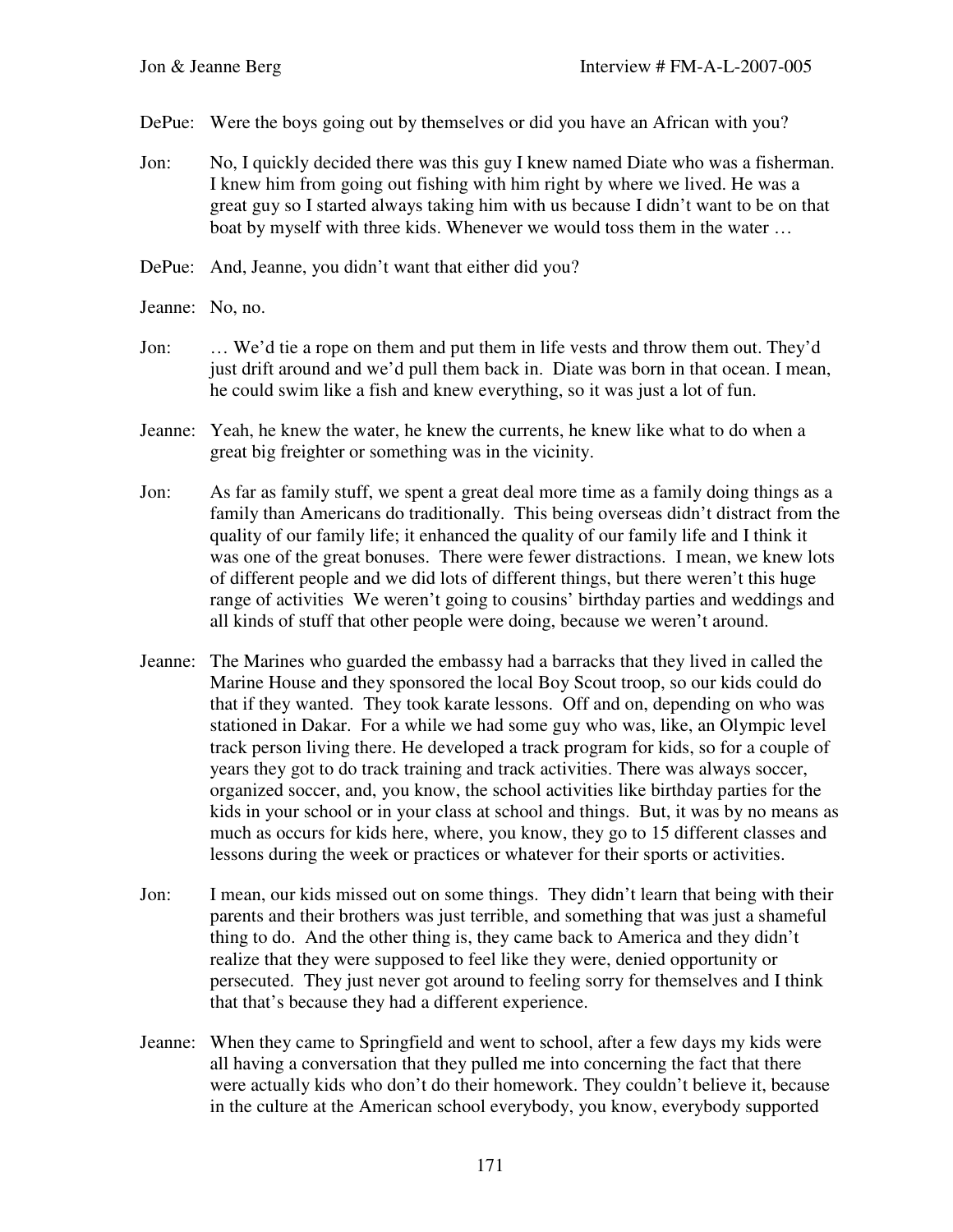the schools and every kid did their homework and every kid worked hard and studied for tests. They were just shocked that there were kids who didn't do that.

- DePue: That could make the front page of the newspaper around here. (Jeanne laughing). Was there TV for them to watch growing up?
- Jeanne: Oh. We bought a TV off of Americans who were leaving Senegal and they ripped us off.
- Jon: That's the biggest rip-off we've ever had in our lives.
- Jeanne: Oh, yeah.
- Jon: That, and the car we bought in England.
- Jeanne: Actually, every time an American left they would usually sell their stuff to other Americans. Actually, this is interesting: if you are asked by the American government to work overseas in a country, then you are an American. If you are an American citizen and working overseas, but not working for the American government, you are not an American when you are overseas; you are unofficial American. So the official Americans when they leave …They had had embassy privileges and they would have been able to shop at the commissary. They would get frozen turkeys sent over for Thanksgiving and maybe if you were lucky they would get a second turkey and give you one or they would sell you a turkey if they were leaving or whatever. So, it was a huge thing for us when somebody would leave. They would invite me over to buy out their freezer or buy out their storeroom of food, because it was American food, like Oreos, Mars bars, and Kraft macaroni and cheese!
- DePue: But, I mentioned TV because I figured that maybe the kids weren't afflicted by watching too much TV.
- Jon: No. We didn't watch Senegalese TV.
- Jeanne: We had videos and VHS tapes. There are a few tapes the kids claim that they can tell you every line.
- Jon: Ryan watched this movie called *Tank* so many times that I'm sure he can tell you everything that ever happened in that movie.
- Jeanne: And some Michael Douglas series of movies.
- Jon: Oh yeah, *Raiders of the Lost Ark*, no, no, no, no … it was *The Jewel of the* something.
- Jeanne: *Jewel of the Nile*. Yeah.
- DePue: *Jewel of the Nile*.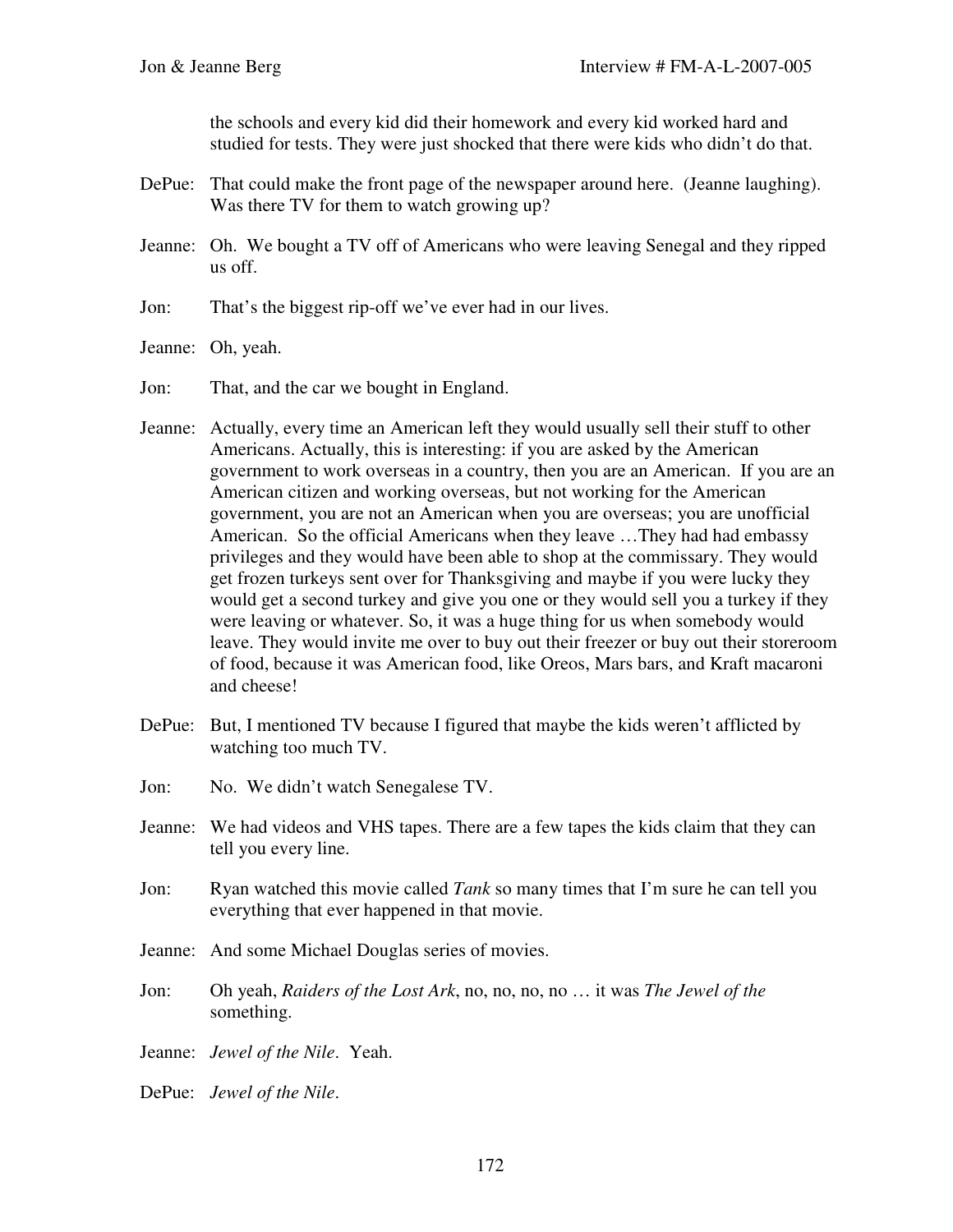Jon: Yeah. It was not the *Raiders of the Lost Ark*; it was the Michael Douglas rip-off of that.

DePue: Yeah.

Jeanne: Anyway, so there were …

DePue: James Garner in *Tank*, I believe.

- Jon: Yes, James. Oh, he loved that movie.
- Jeanne: *Stripes* was big. (Jon laughing). People would send us tapes. Then the American embassy again had a video club and they would let unofficial Americans rent tapes from there. Just like at the American club we had, unofficial Americans could join that and unofficial Americans could use the library like a lending library. So, we had access to American trashy books and American best sellers that were out. We had access to movies, probably maybe three or four months after they came out in America.
- Jon: I don't think we experienced any particular disadvantage in living in Senegal at all.
- Jeanne: When the Challenger blew up, of course it made American TV. Somebody in America taped it and sent it to one of the official Americans. That official American allowed all of us unofficial Americans to pass that tape around between us, so we all got to see that newscast. So that's how we ….
- Jon: And Senegal had one TV station, but we never bothered. It was expensive to buy a TV and we didn't want to watch the stuff they showed on it.
- DePue: It was in French?
- Jon: Sure.
- Jeanne: Well, they had like one or two, you know …

Jon: It was in French and Wolof.

- Jeanne: … one or two stations that were, you know, like the Senegalese beauty contests.
- Jon: What's going to change all of that is what Matt is involved in now, which is internet.
- DePue: And satellite dishes and cell phones.
- Jon: Yeah. Cell phones are already changing everything.

DePue: Yeah.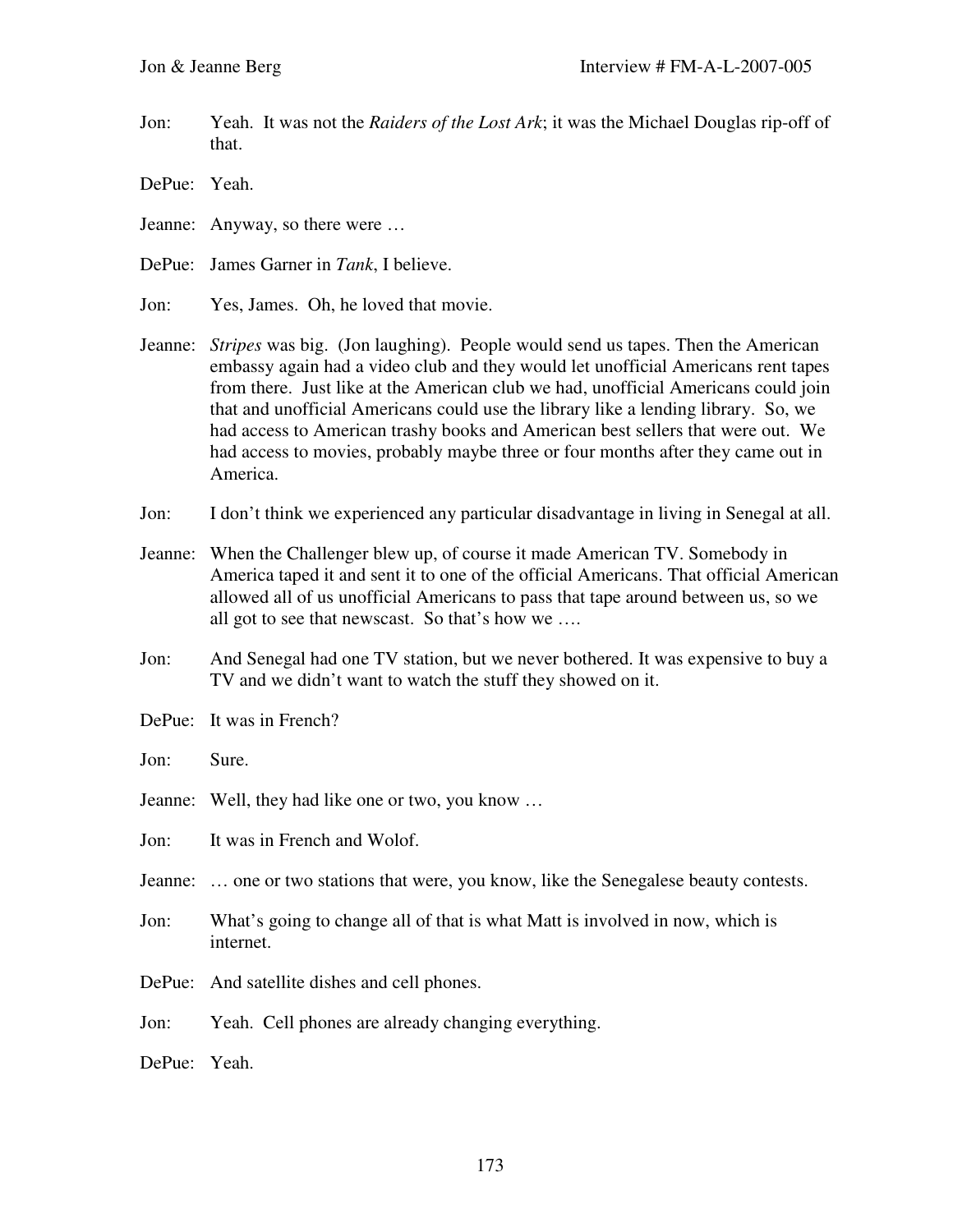Jon: I mean there were telephones, but now all kinds of places that will never have had telephone lines will have telephone service.

DePue: Sure.

- Jeanne: For instance, one of the differences between Senegal and Cameroon, is that we had a phone in our home and we used the phone to call around in the country, and would probably call our families maybe once every week or two, so.
- DePue: Well, we've been talking quite a bit about Africa, but I think it's time to get you back to the United States. You've already given me a good idea what brought you back, the timing of coming back to the United States. Jeanne, why don't I bring it back to you again. The decision to come back to the United States specifically was tied to the kids' school?
- Jeanne: I think the bottom line was we really felt that they needed to have an American high school experience so that they were successful in college. They were already acting and feeling and thinking like Americans, so that they would be successful in an American college and could decide in the end to live in America, be an American, or could choose, you know, to live overseas, whatever.
- DePue: So, Jon, then you approached the mission office and said, "I'm ready to come back home?"
- Jon: Yeah. We told them that at the end of this particular term, we would be returning to America. You get a month of, kind of paid leave time, for every year of service, or readjustment time; we would have been paid for up to six months. You're paid until either you use up your six months, because we'd been over seven years in that particular stretch, from 1985 to 1992, and you maxed out at six months. When we were coming back we knew we were going to be coming back, I guess, in June, right?
- Jeanne: Well, actually I think we had pretty much kind of started to firm up our thinking when we were in England and so, we came back and started to make decisions that we needed to before the two years were up and we would be going home. For instance, that's when I applied to the international school, because though the preschool was a job I loved, I wanted to have a regular teaching experience that I could say the last two years I've been teaching in an accredited school, so that I could get a job when I came back rather than say, well, I haven't worked for 15 years or something.
- Jon: And so it was basically … and as far as leaving Senegal and abandoning …

Jeanne: We came here.

Jon: It's not like when you left Poli and you figure that nobody would ever go back to Poli, because it was so hard, because that's basically what they thought. Where we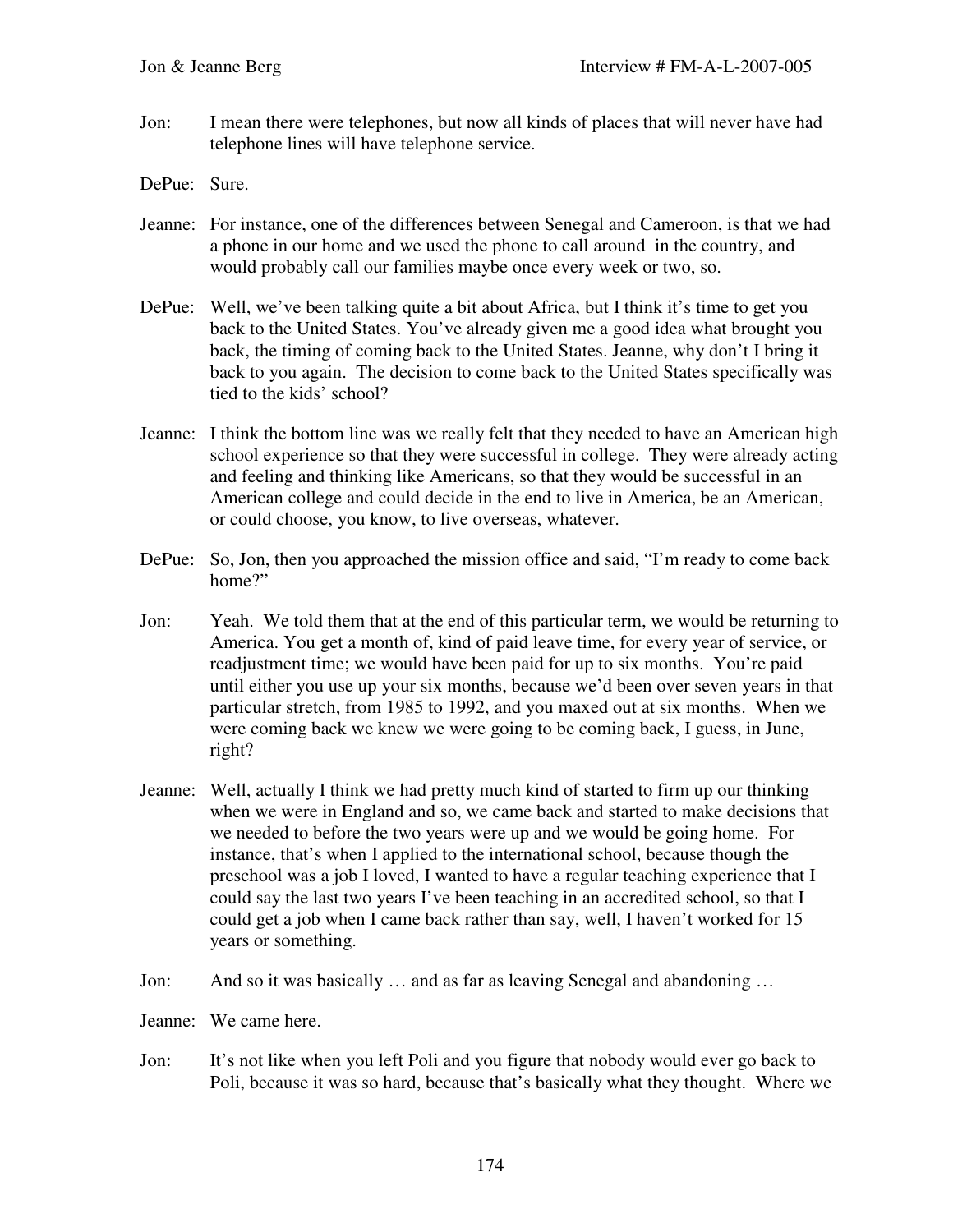were living in Dakar was an attractive place for somebody who wants to work overseas, so we figured that it won't be a hard spot.

- Jeanne: The work would go on, yeah.
- Jon: We had started something effective and so it was like a professional decision. It wasn't: I'm abandoning my calling to serve God or something. It's just that this makes sense for us at this time.
- Jeanne: It was great for us.
- Jon: And then the big question is: What's going to happen when you get back to America? You know, twice in my ministry I've left one job or call, as we say, and not had another one.

Jeanne: Lined up already.

- Jon: The recommended way is you leave the one you've got after you've already got the other one in your pocket, you know. If I wanted to leave my congregation here I would interview at other congregations. Once one of them called me to be their pastor and I accepted that call, I would inform my present congregation and I would leave. It's pretty hard to interview from West Africa, so you leave and you wonder what's going to happen. We did that twice.
- DePue: You knew at the time you were coming back, well at least I've got six months of paid time.
- Jeanne: Yes.
- Jon: Yeah, but that was going to be very awkward, because we would be in the middle of a school year then after six months. Jeanne had decided if our kids started school, we would be probably living with my parents in South Dakota. If the kids started school in South Dakota, she wasn't pulling them out in the middle of the school year.
- DePue: So, the clock was running and you had how much time then to find a new call?
- Jon: About 90 days max.
- Jeanne: Well, okay. He notified the bishops again. We did that, you know, here we are coming back …
- Jon: Well, no. We notified one bishop, because I was still assigned to this synod.
- Jeanne: Yeah. He was assigned to … so we actually made a trip to Springfield here.
- DePue: The Central Illinois Synod?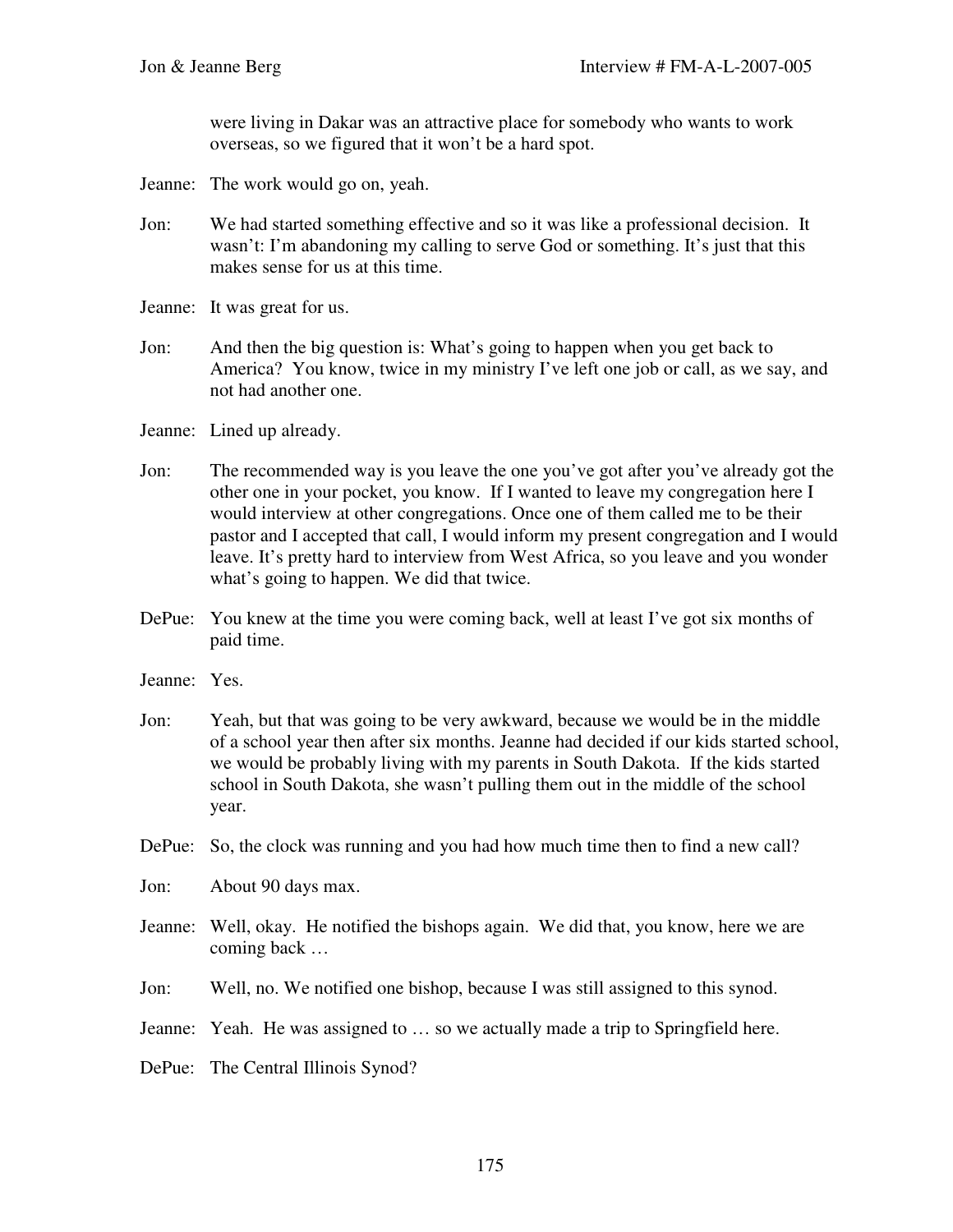- Jeanne: Central … yes. We were home on vacation, and notified him that we were coming back in a year and to please consider us for any openings that would be available at that point. I was interested in coming back to Illinois, first of all because my family is here, but second of all my teaching certificate is valid here. That was the most interesting place to me to come to.
- Jon: And what was helpful was that although we didn't know that bishop at all—while we were gone overseas the whole ELCA thing happened with the formation of a new church—the bishop was from the old LCA, so I had never had anything to do with him.
- DePue: Okay. Let's run through that quickly. The Lutheran Church of America and the American Lutheran Church joined together to create the …
- Jon: Evangelical Lutheran Church in America in 1988.
- DePue: Okay.
- Jon: And the vote took place earlier than that, but anyway, the merger took place in 1988. So we had this new church body. So the new bishop didn't know me from a hole in the ground.
- DePue: The bishop was?
- Jon: John Kaitschuk. So we went and met him. He was kind of less than encouraging, but the assistant to the bishop was the former assistant to the bishop of our former bishop and his name is Al Zenker. Well, that's not saying anything. That's only being mildly descriptive.
- DePue: Go ahead, Jon (laughing).
- Jon: So what happened was this: Al, unbeknownst to me, called my folks about a week before we got back from Africa. We actually got to South Dakota on the third of July, so on the sixth of July I called Al, because my folks said, "Hey, this guy called and wants you to talk to him."
- Jeanne: Well, wait a minute now. Like Jon said, I had said, if we're going to South Dakota and my kids start school in Sioux Falls, I refuse to pull them out. You know, if I have to, I'll live in an apartment with the kids and Jon will go off and start a church, you know, go to wherever his job is. So, between the third and the sixth, I went out and bought big old rubber tubs to store clothes in and started kind of trying to set up house for my kids, because I never thought anything would occur very quickly.
- DePue: And you're living in his parents' house?
- Jeanne: We were living with his parents in a house in …
- Jon: Which would have been a difficult situation.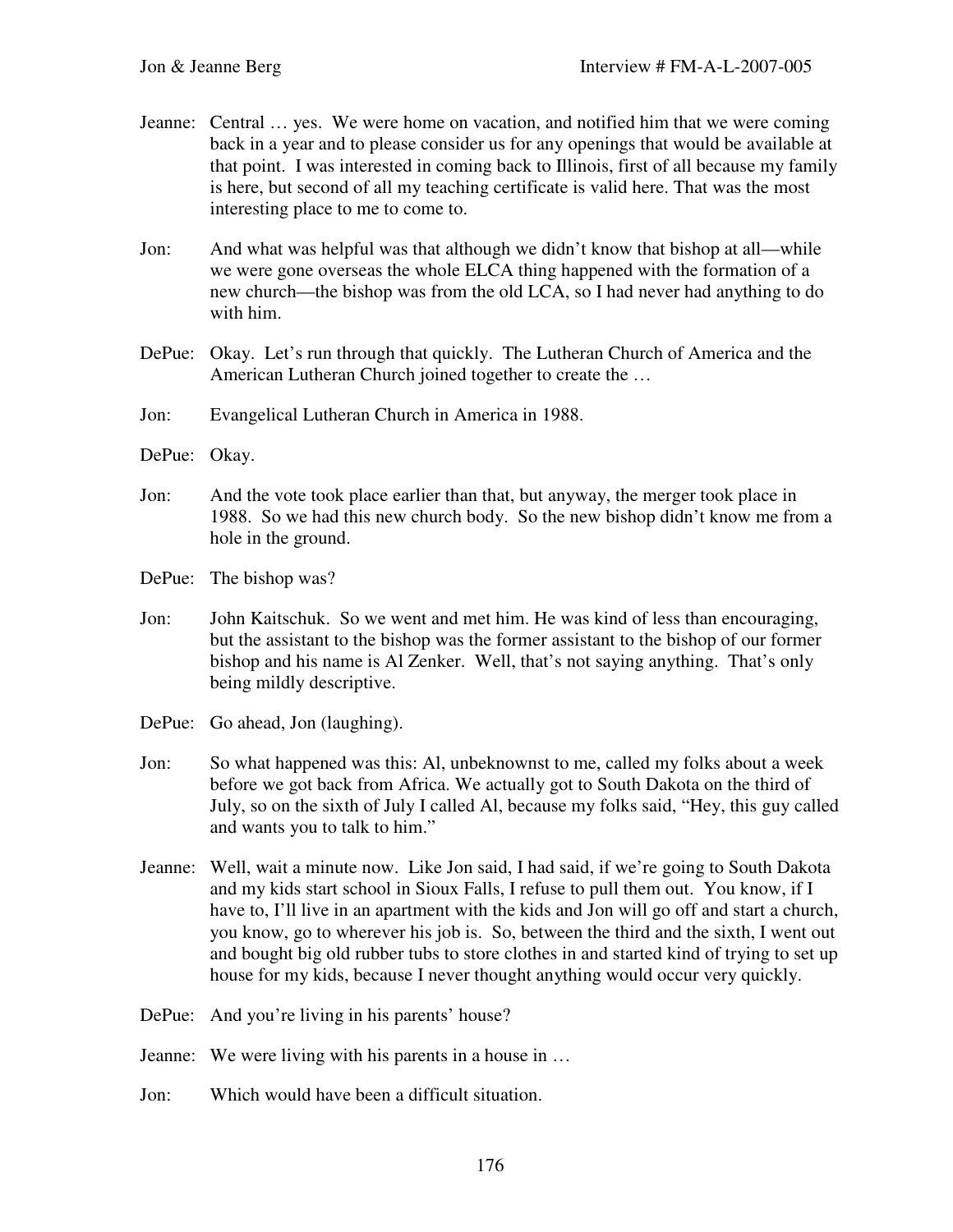Jeanne: … in Sioux Falls, South Dakota.

- DePue: Because they were older and kind of set in their ways by that time too.
- Jeanne: Well, and let's face it, these are,, let's see, what are they, uh, fifth, seventh, and ninth grade rambunctious boys?
- DePue: Yeah.
- Jon: Yeah. It would have been a very challenging situation. Coming back from Africa is like, you know, jumping out of a plane: you hope there's something down there where you land, because you just don't quite know.
- DePue: You hope that the parachute opens.
- Jon: That's right. I guess you've done that so you would know the feeling. By that time you just hope. Well, Al Zenker called and he said, "Look, there's this church I would like you to interview at." He said what happened was, before I came to Fairbury the church in Fairbury, the congregation, had had a big fight. A big one. And assistant to the bishop Zenker had been sent down there to referee. He said, "It was one of those times I should never do this and I don't do it much, but I just blew up. I just thought, 'You got to quit doing this, you guys are just way out of line and it can't be this bad and why don't you calm down,'" he said. So then you went there and you were there for five years and everything was just fine. Then he said, "Then you told me you were leaving, I couldn't believe it. Everything was fine. Why were you leaving?" but you were going to Africa. So we went to Africa. So, long about the time we were getting ready to come back to America, Atonement, here, went through a big fight. A pastor left, another pastor came. During that transition period a lot of people became very upset with one another, much to the shock and dismay of everybody, because it's a small church where people …
- Jeanne: Tend to get along very well.
- Jon: Where a bunch of wonderful people had become very close to one another and thought they all liked each other, would all agree about things. So when the fight got going it was very personal and very intense. And Al came out here and he said, "It reminded me of those fights in Fairbury." (Jon laughing). So Al said, "Well wait a minute, Berg's coming back." (Jon laughing). He said, "I thought, well you got along with them in Fairbury; maybe you can get along with them in Springfield." So, that's why he said he persuaded the bishop that they should have me interview here.
- DePue: Talk a little bit about the interview process.
- Jon: Well, the interview process is whatever the people in the congregation want the interview process to be.
- DePue: Who was in the committee?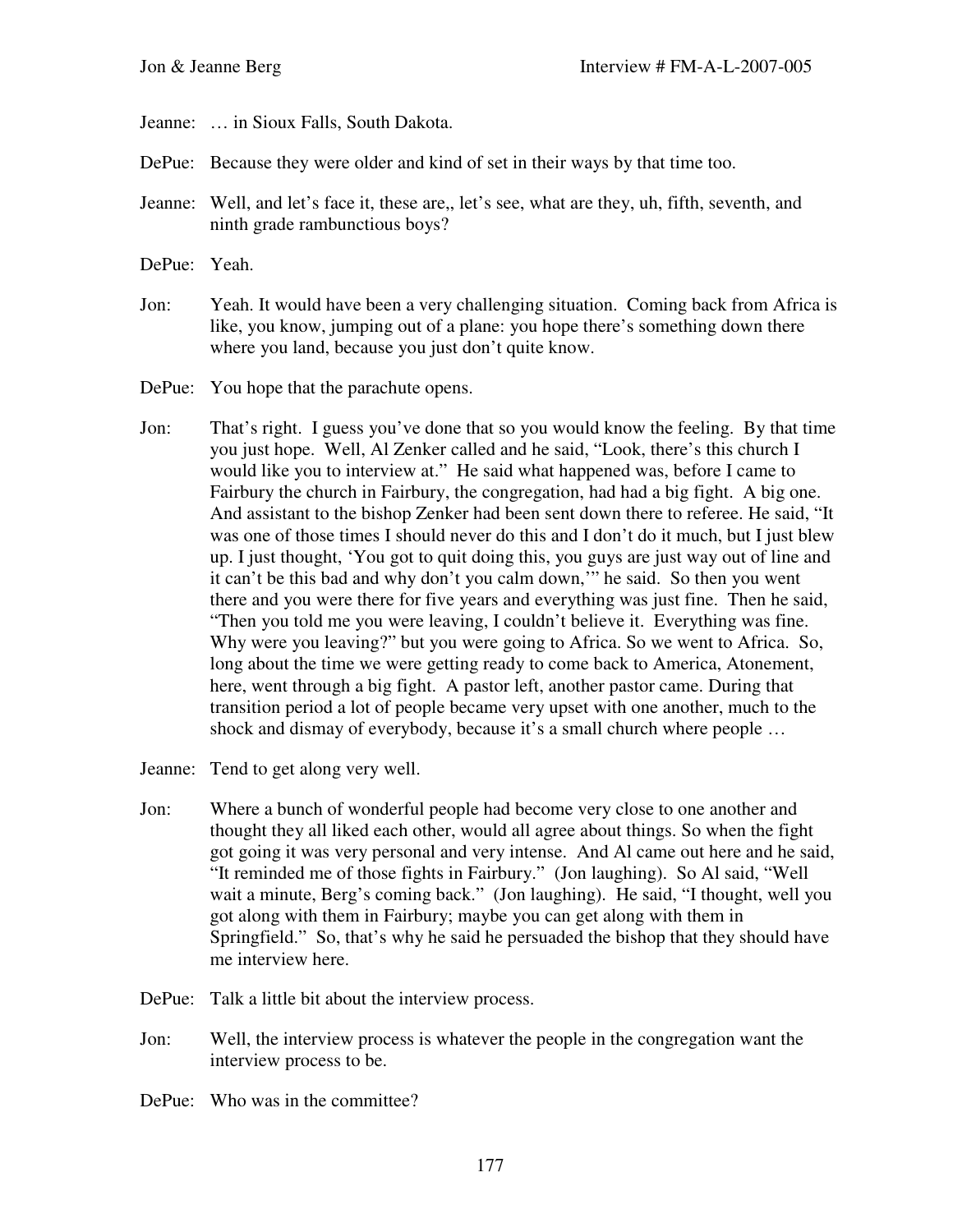- Jon: Members of the call committee, the church council, some people from the church council and some people from the call committee; a representative cross-section of the congregation. Pretty much at Atonement, anybody who wanted to be.
- DePue: Okay. You would prefer not to go through any names right now?
- Jeanne: It was actually a wonderful experience.
- Jon: Rich Frankenfeld was the president of the congregation.
- Jeanne: The Frankenfeld's were the people who were kind of responsible for helping us see what was going on in town and took us out for dinner and answered questions. We all came down, they put us up, they gave us a tour of town. We had the actual interview. I have to say, one of the important things for me was, I got the choice of going shopping or being in on the interview, which gave me the idea that I was going to be allowed to be my own person and was not being interviewed for what I can do for the church, too, which I really appreciated. I felt really good about that. We had the interview and then I think the next day we saw the parsonage. Actually we were able to kind of go to the schools and interview the different administrators of the buildings our kids would go to and talk about the educational system. So we had lots of information to base our decision on.
- Jon: It should be said that when I heard that the interview was in Springfield, that was wonderful, because we wanted to live, we would prefer to live, having lived in very rural Africa, relatively rural America, very metropolitan Africa, we wanted to live in a more metropolitan setting rather than … and partly because Jeanne's experience in the small town was …
- Jeanne: There aren't a lot of jobs for teachers.
- Jon: … that education and that for teachers, that jobs are really hard to get.
- Jeanne: Yeah.
- DePue: Okay.
- Jon: And she would have a better opportunity in a system. So, we were thrilled that we had an opportunity to interview in Springfield, because in this particular synod of our church, there aren't very many medium-sized cities. I mean, there's Bloomington, Champaign, and Springfield.
- DePue: Yeah.
- Jon: And that's pretty much it. So, it was a great opportunity as far as we were concerned. What I recall about the interview was that it didn't last very long. The previous pastor that had been an unhappy fit here came from a church background that had a more authoritarian, strong pastor model of leadership. The LCA traditionally had that model and the ALC tended to be much more strongly lay led. I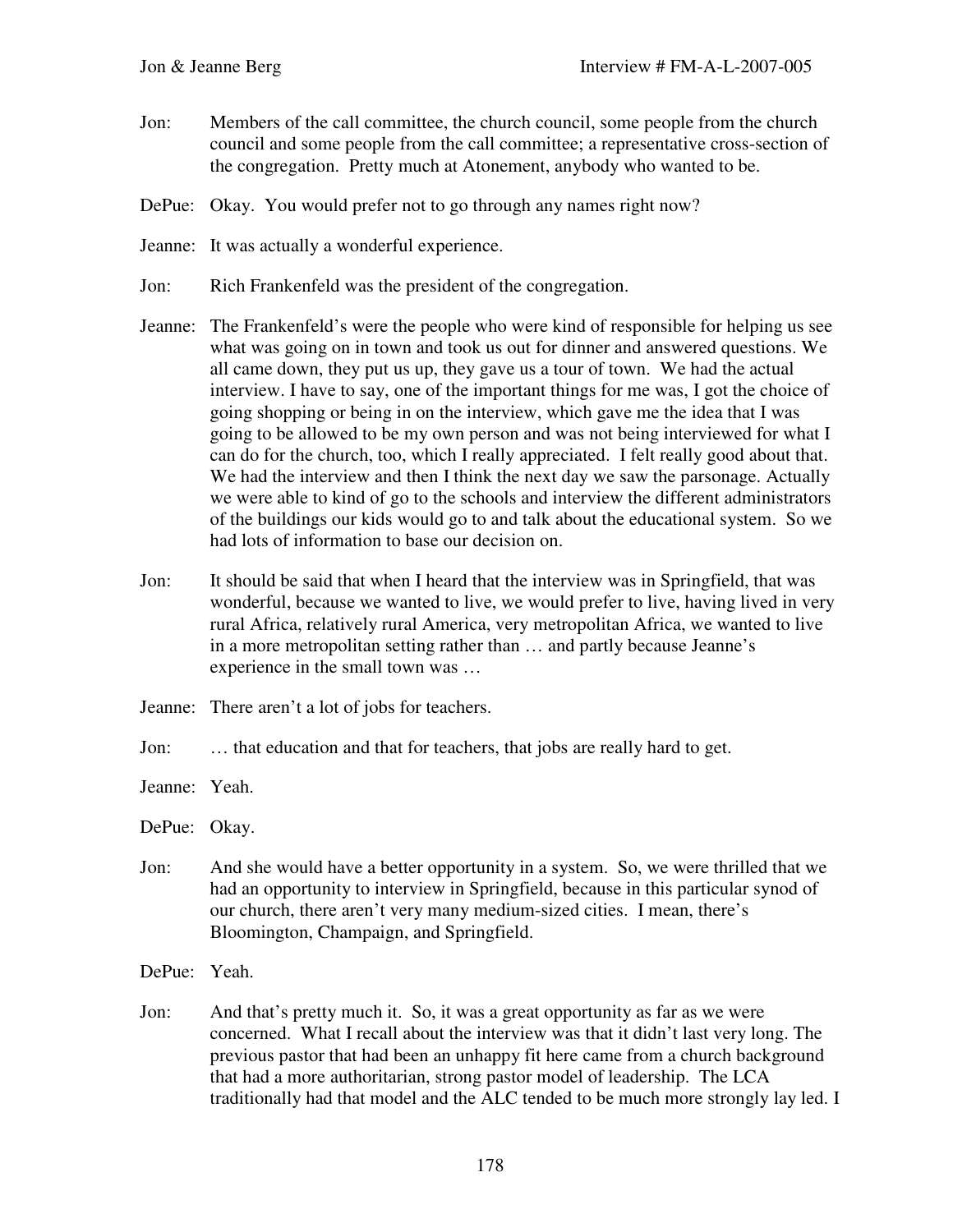was of the ALC background. I think that it was a culture clash in leadership styles, along with the fact that this pastor that they had had for 10 years had left and they were still upset about that. So, it was kind of an inevitable and unfortunate conflict, but what it taught the congregation was what they didn't want from a pastor, I think, as much as what they did.

- DePue: So, they had a pretty clear idea of what they wanted?
- Jon: They had a pretty clear idea of what they didn't want me to say, I think.
- Jeanne: And what would have excluded him.
- Jon: Yeah. Things like, "No, no, the pastor's in charge." My model is that this church belongs to the membership of the congregation. This is not a model that many of my colleagues share. I mean they just disagree with me about this. Happily, it is the model of this congregation, so my particular style …
- Jeanne: Really works here, yeah.
- Jon: … is comfortable with them and I think we were able in the interview to communicate the fact that we would be delighted to be here. We didn't see anything particular to be upset about or worried about as far as coming here.
- DePue: And how long did it take before you heard the decision?
- Jon: Well, we heard that they were going to make the decision … that they were going to recommend that the congregation vote to call us …
- Jeanne: Before we even left.
- Jon: Rich told us that at breakfast the next morning because they had a meeting after the interview. It was another one of those things where basically they said, we made it clear that, you know, when can you start, and my answer was something like, "Uh, Monday?" (DePue laughing).
- Jeanne: Well, we found out when … well, we had one problem. First of all, our stuff was coming by a slow boat literally and wouldn't even hit America until August, so we wouldn't have our belongings until August. We found out when was the very last day that Matthew could come and start participating in soccer practice and still be on the team, so that was our deadline. They actually had a couple of extra … like they had a congregational meeting like on a Wednesday or something just to speed up the process. They had to have so many meetings and …
- Jon: They had to wait 10 days before they could do something, but they did everything in an expedited a fashion as possible.
- DePue: They had to wait 10 days because that's what the church constitution said?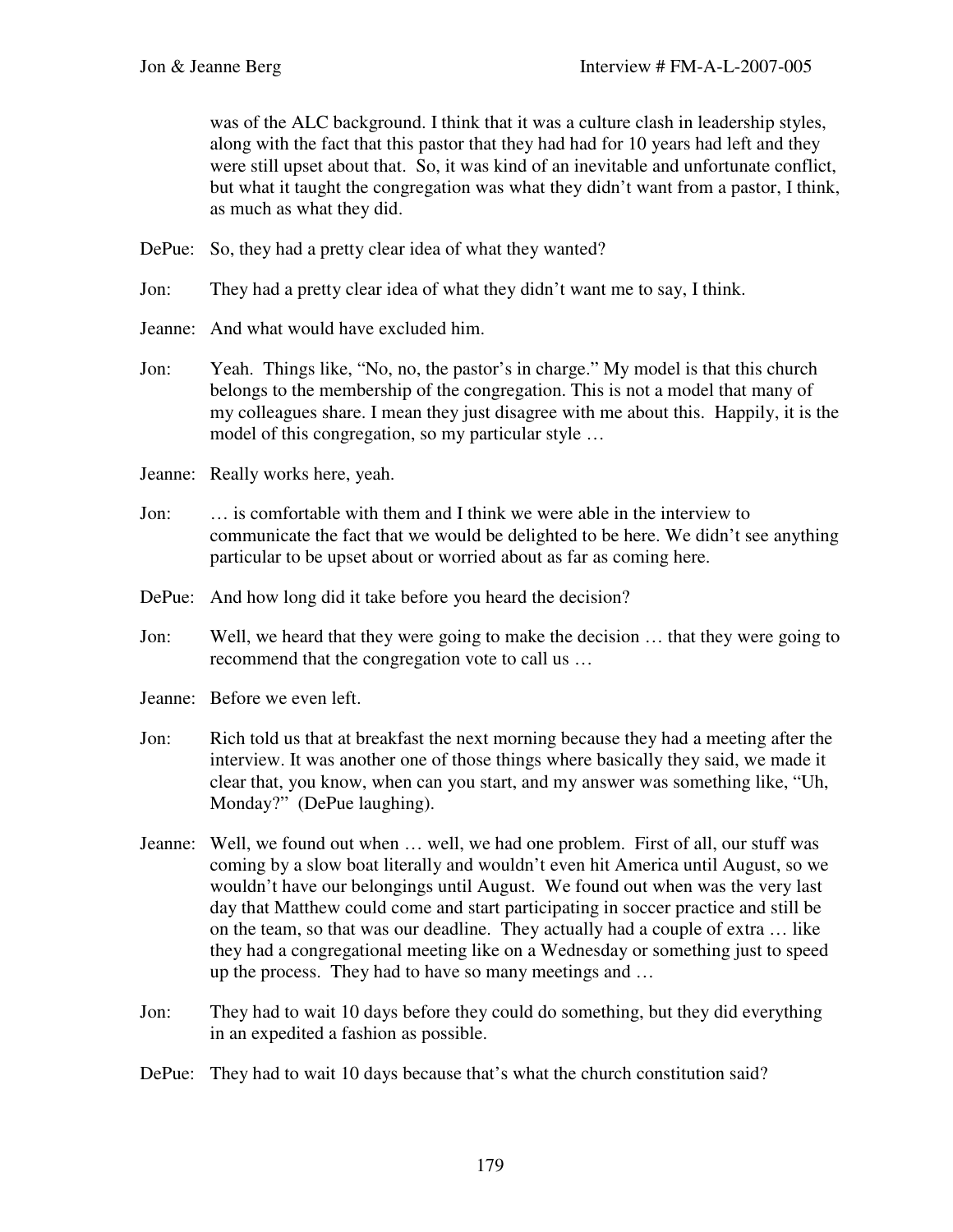Jeanne: The church constitution said, yeah.

- Jon: They claimed that meeting and a vote or something.
- Jeanne: But, like they had one meeting in the middle of the week, I remember, because that was so they didn't have to wait the two 14 days, two weeks.
- Jon: Yeah, but I mean they were absolutely as accommodating as could be and I remember the interview as a thoroughly … I mean it's kind of intimidating, because you hope you don't blow it and not get the call, but …
- DePue: Well, I wasn't here at the time, but knowing the personalities involved and talking about this afterwards with lots of different people, there's no shortage of leadership and there's no shortage of shy unassertive people in this congregation.
- Jeanne: Um-hm.
- Jon: Yeah, I mean, this is a terrible place to be the pastor if you are threatened by competent people, but if you think competent people are wonderful and love to watch competent people do their thing, it's a great place to be the pastor. If you think you're going to have to run everything, forget it. Peggy Stroh, who has died – I'd been here a year or two –and she said, "Pastor, you're going to do just fine here." She had great insight into this congregation and she said, "You don't think you're a hot shot administrator. Whenever we get a pastor who thinks he's a hot shot administrator, then we might have trouble, because we all think we're hot shot administrators." (Jon and DePue laughing). "But you don't seem to care about administration at all, so I think you'll work out just fine."
- DePue: And I suspect Peggy was a top notch administrator and certainly Ray was.
- Jon: Oh, she was an academic administrator, she was assistant, what? Assistant Principal at … what was the school?
- Jeanne: Yeah, at the adult learning center.
- Jon: Yeah.
- DePue: Lawrence?
- Jeanne: Lawrence.
- Jon: At Lawrence Adult.
- DePue: And how long did it take you, Jeanne, to find a job?
- Jeanne: Well, as Jon said, we had six months. We were salaried for six months. To make a long story short, his salary overseas—some of it was assigned in his name for social security purposes, and some of it was assigned in my name for social—so his salary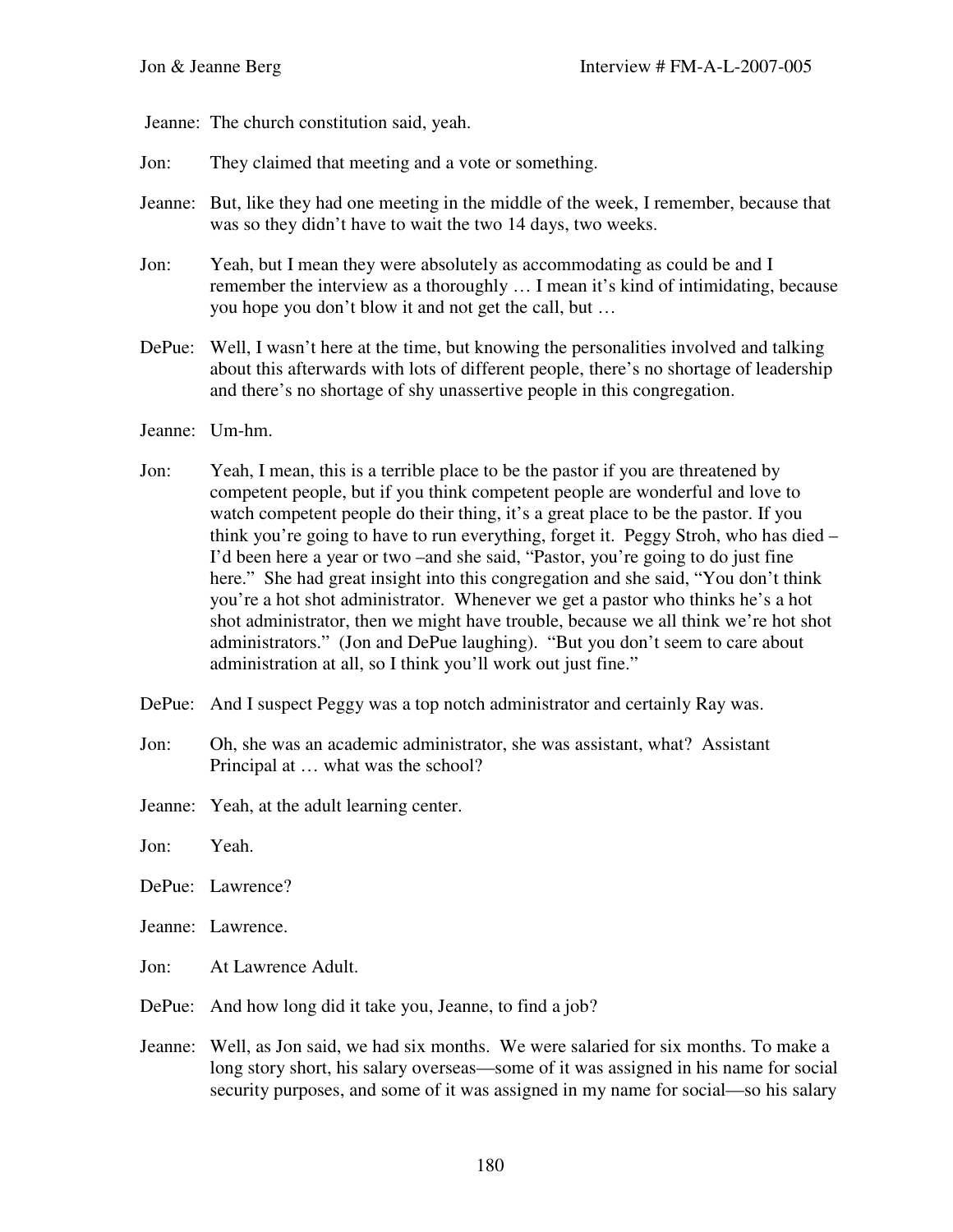was split between the two of us. So, when it came back to coming to America, he got six months, I got six months on my part. If he started to work he lost his salary. If I started to work I lost anything left of those six months. We decided that since he was working, we had a place to live, it wasn't crucial that I start working right away, that it would make sense for me to first of all make sure that the kids were doing well in school. I would have a chance to volunteer, I would have a chance to try going to different schools here, kind of getting the lay of the land and having more knowledge about what I would like to do or where I might want to teach. As it happens, the head of special ed was a Lutheran; Mary Lokan at the time was the director of special ed and she kept putting out, "I have places for you. Do you want to come and work?" After that six months, which was the second semester of the school year, I did start doing some special ed part-time work. I had a student at Springfield High who was very learning disabled and had some severe emotional problems. I tutored him one on one and then did kids who were expelled from the schools because they had brought a weapon to school or had threatened students or teachers at school and were special ed and needed an educational program. So I was the special ed educational program for a bunch of kids like that for that semester. The year after that then I decided I would go full-time and applied for a full-time job and started working in the school district as a special ed teacher for a classroom of emotionally disturbed kids at Springfield High.

- DePue: Okay. I think I will leave this story to conclude right there. That takes us up to about 1993, basically.
- Jeanne: Um-hm.
- DePue: What I would like to finish with though, is just some general questions and let the two of you reflect on what you've learned through your life, especially in your experiences in Africa obviously. So let's start with this one. Jon, I'll let you answer first, but I'd like to have both of you just kind of mull these things over. Your biggest accomplishment? What you are most proud of as a missionary in Africa?
- Jon: That I fell in love with Africans. I never thought Africa had anything in particular to offer. The reason I went there was because I hadn't been there and I found out that I loved that place and those people and it's a big surprise to me. I mean, I guess my biggest accomplishment, if I were to think of it in … maybe that I have a friend named Sam Dansokho that I consider to be like a brother, that we just get along. We don't have … there's no particular reason that we should. I guess as far as a professional accomplishment, it's very gratifying to have … I mean, the accomplishment in Cameroon was that we survived and that we kind of thrived. I mean, and we made all kinds of adjustments, we went through all kinds of major life changes, we had our first kids and we weren't bitter and afraid. We weren't afraid. I mean, I guess we don't get afraid much. I mean, of big things. In ministry, the biggest frustration is most of the stuff you spend fighting about doesn't matter at all. When it gets down to the really big things, it's always people, you know. People deal with the big stuff and it's the little details where people get on each other's nerves and, so. As far in Senegal, it was a big professional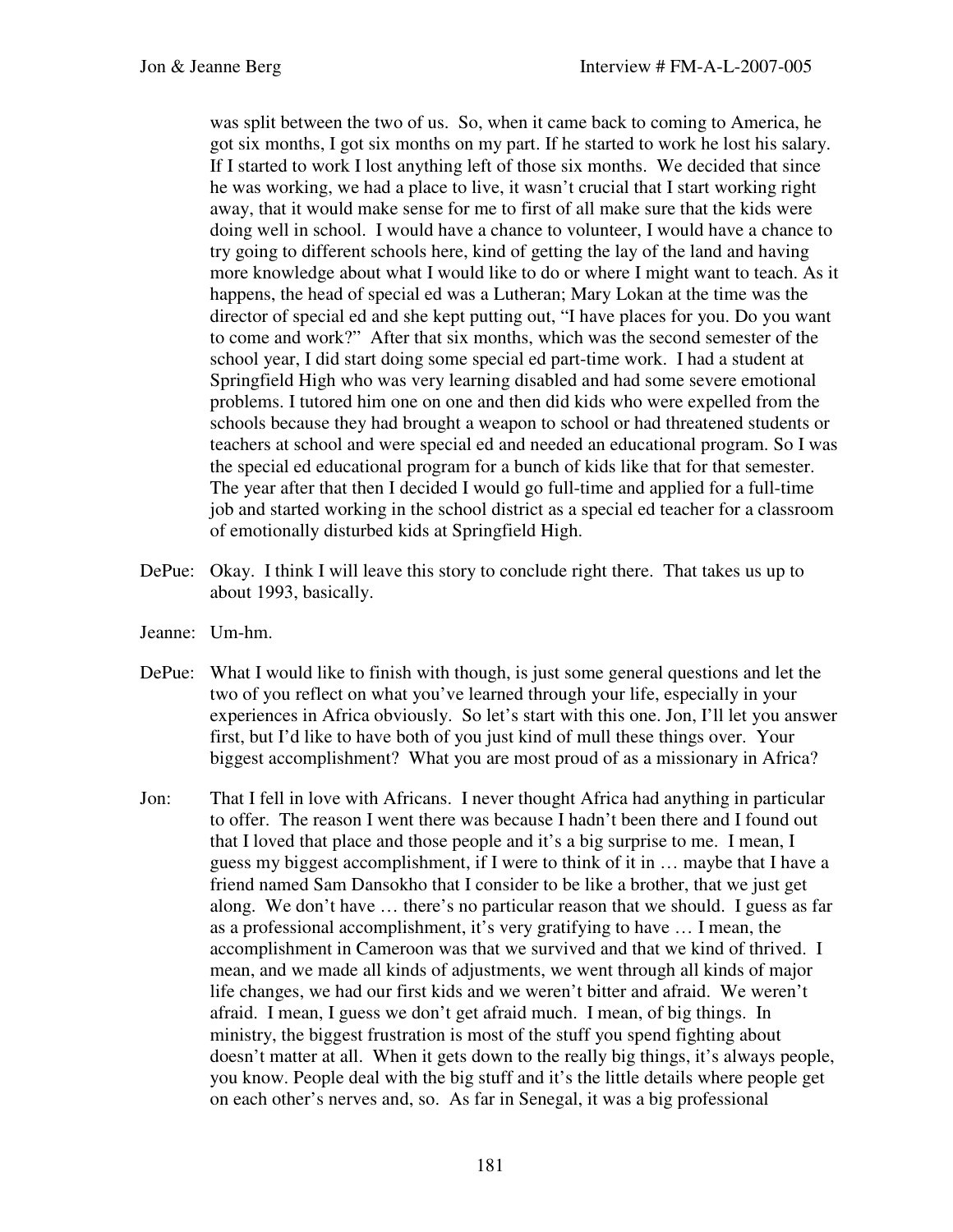accomplishment to start something from scratch and to conceive of an idea, to gather information, to design an idea. It was just like the opportunity of a lifetime, to have some money, and all we're supposed to do is help people, but help people in a meaningful way, and in an effective way, and not to get them to do certain things, but to listen to them and to respond … to take them seriously. One of things I really believe is that people are the experts on themselves and you pay attention to them and figure out what's going to work for them. What works for them might not work for other people, but you've got to start with at least what is meaningful for them and we did that in … I think that we treated the people in Senegal and in Cameroon with a great deal of respect and I think that that was important. I'm grateful that we did that. That we didn't think … we didn't go there with the idea that we're more important than you are, we're better than you are, we're bringing you important things and you have nothing to offer to us. We just went there to be there and to learn from them.

- DePue: And, Jeanne …
- Jon: The central lesson I learned, that I didn't know, was how important relationships between people are. That taught me more about that than other places have. I think it's because, so often in Africa, when you are really dealing with Africans at an African level, they don't have all of these resources, they don't have all of this stuff, but they do have relationships. Basically that's what you work with, that's the bedrock of getting anything done. I learned how much you need other people and I wasn't raised to think you need other people. I was raised to think it's okay for other people to need you, but it's not the same as needing other people.
- Jeanne: I, of course, learned all of those things with him. But my role there was different. I always tell people that if my profession is teaching, then going overseas was, for my career, professional suicide, because then there are huge blocks of time that I was not teaching in a certifiable professional institution and gaining points towards retirement. However, I wouldn't trade it for anything. I also tell people I took my retirement years and did my retirement traveling and had my retirement life in between my career, at the beginning and end of my teaching. I came there as a helpmate for Jon, to enable him to do his work. There were very little times that I was, like, considered employed or that I had a job outside of this. I was a housemother in Senegal, I also ran the guest houses, so I did have a couple of official jobs, but for the most part I didn't have any official job. I was his helpmate and I was trying to help us, like he said, survive and thrive. The most important thing I've ever done in my life beyond that is to raise my children. So the most important thing I've learned from there is my relationships with my kids and all of the experiences and, hopefully, I haven't made a lot … we haven't made a lot of mistakes with them and that we were able to give them —I don't want to say privileged—an unusual or a life full of experiential learning and wonderful chances to get to know people from other cultures and other countries and feel comfortable in other countries. I guess one of the important lessons is, America's way of life is a way of life, not necessarily the best way or more important way. I look at my children and I am proud of the fact that I really see that thinking in them, so.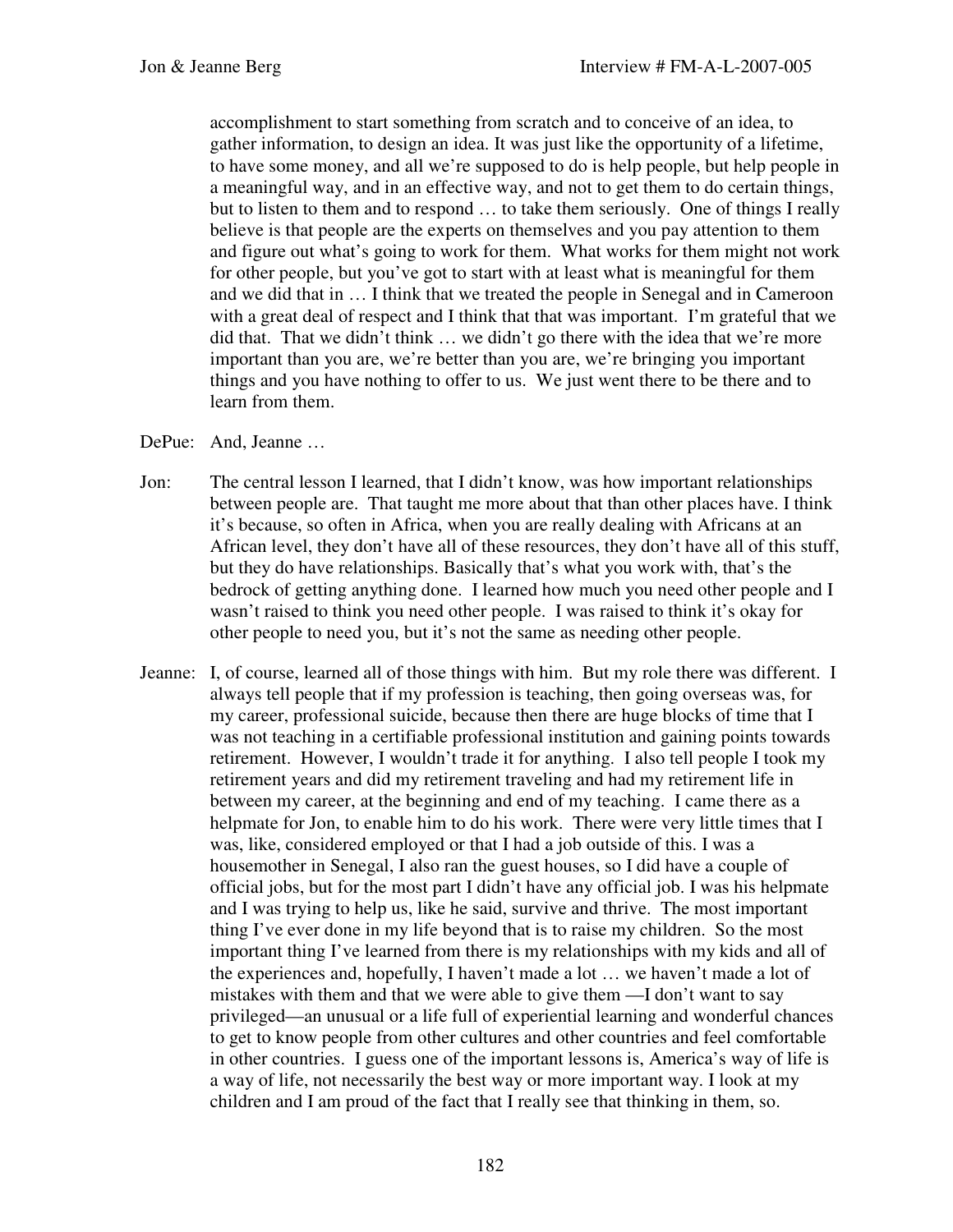DePue: And, any lessons or any experience that surprised you?

- Jeanne: I have never been somewhere where I was so interested. Every day I woke up and there were interesting things to learn, you know, from the most simple experiences. Though I was surprised to be able to find how far I could dig in and pull up strength or pull out, "Whoa, okay, what do I do in this circumstance?" I know that I go through life and I'm sure that I think about some things differently than other people and I'm sure sometimes people go, "Whoa, where is she coming from with that?", but I don't know.
- DePue: Well, let's take it back to you again, Jon. Spent your life being a minister. Perhaps, when you first started doing this, it wasn't necessarily what the model was when you were going to seminary, or maybe even what you were thinking of. How is your view of Christianity, and of being a minister, changed?
- Jon: Well, I believe it more than I did, because I guess externally observed Christian institutions can seem like places filled with judgment and narrow mindedness, but my experience of them has not been that. I have been grateful for that, because I would have thought if I had to come in and reinforce everybody's prejudices in order to be successful as a pastor, then I would probably not be any good at it, because mine wouldn't align with theirs, I suppose.
- DePue: I'm surprised to a certain extent, because that's not my perception of things. I grew up in probably very similar circumstances when I was growing up, but certainly my experiences in adulthood have been completely different in that respect.
- Jon: Yeah, I found that the church was way more. Well, I guess, when I've been in churches I've found them filled with real people doing important things and I guess that's why I like them. But I keep thinking about all of the people I know who don't go around churches and they all think we're supposed to be way … I found ministry I guess to be interesting. I guess because I think people are interesting and I believe that—a quirk of my personality has always been that if you think something's really ultimately important, I guess you should do that. Somewhere along the line I was convinced that Christ was ultimately important; if anything's ultimately important it is Christ and our Christian faith. And so I guess I thought I should do that and what you do, I guess, is to be a pastor. I guess you could do other things. So I studied it and I thought about it and I participated in it, but I found that the doing of it has been all about being with people. That's the part I like, so luckily I'm paid to be nice to people and I think that that's a good thing. I thought of going into law and at a certain level I've thought that if I'd become an attorney I would be, at least sometimes, paid not to be nice to people (Jon and DePue laughing) and I hate to think what I might have done. (Jon laughing).
- DePue: Well, see now they might have a different perspective of what being a lawyer is.
- Jon: That's right. I'm sure they see it as a much more noble profession. So, some day I'll die and I want to look back and think I did something that I found fulfilling, that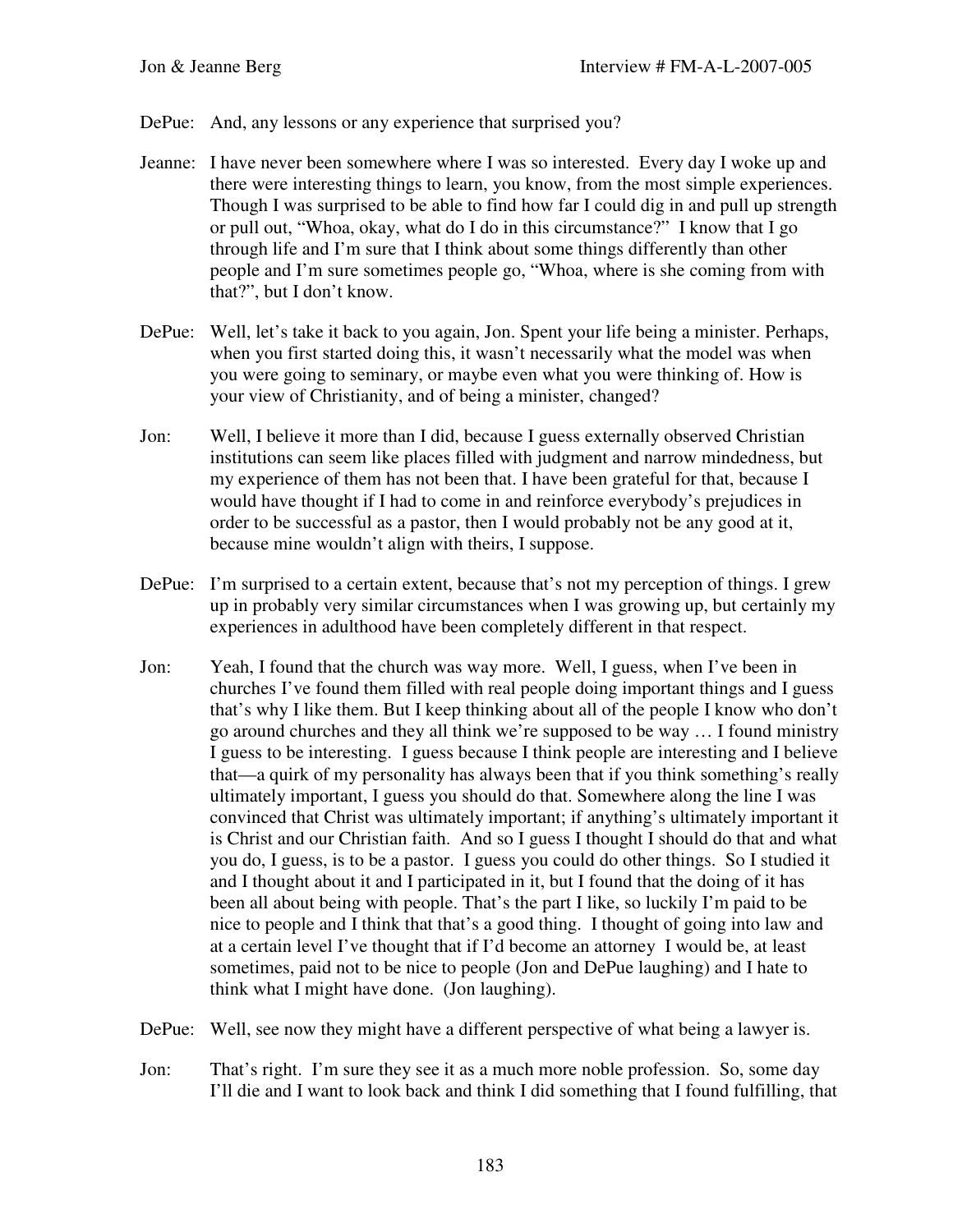was meaningful for me and perhaps for others with the time that I had and I have found this to be meaningful for me. Other people do other things.

- Jeanne: I just go, we're really lucky. We were lucky to find somebody who was willing to do this adventure with each other. I mean, I'm just thrilled that we've had the life that we've had and that we've had a few bumps in the road like fires and what not, but you find out that your stuff isn't very important. You get out your kids, that's the important thing, and I just feel privileged that I can work with people who right now are not making the best choices in life and try to help them, give programs where we can give educational opportunities to kids who aren't making the good choices and …
- DePue: That you can connect with them or you can relate to them in different ways than most because you've had all those years in a completely different kind of environment?
- Jeanne: Um, well, I'm not put off by people who don't think and act exactly like I do and I'm not afraid of people who make different choices than I do. I'm, in fact, interested and intrigued and want to know how they think and why they do what they do and see what I can do to help or what I can do to improve things for them.
- DePue: Okay. We've had close to eight hours. I think we've had over eight hours of all this and that's quite a bit. I think it's been a fascinating discussion listening to the two of you. I'm not sure if I contributed much, but Jeanne, any final comments or reflections on going through this experience around your life or anything that you'd like to tell your sons or anybody else who would be listening to this?
- Jeanne: Well, to my boys I say thanks for hanging in there with us. I have to say I feel wonderfully supported and I feel like what's gone around has come back now and they are a real blessing to us. I'm glad that I feel they are positive about the experiences they were forced to have because of our choices. I love it when they most all of them are very much into doing and giving for other people and so I'm proud of them, so. I guess, I also would like to thank my family for having put up with us in our, you know, "Oh, guess what, we're taking your grandkids to Africa again. Sorry, if you won't see them very often." It was for a good cause.
- DePue: I'm sure they were supportive most of the time, if not always.
- Jeanne: Yes, yes.
- DePue: Jon?
- Jon: Oddly enough the motto of this particular congregation here at Atonement Lutheran Church is "Blessed to be a Blessing." That comes out of a Bible study they've done. I think that we have been really blessed and I think we've had the opportunity sometimes to be a blessing in the lives of other people. I'm much more aware of how much and how often other people have been a blessing in our own lives and it's not because … I'm grateful that we've had the opportunity to follow our own